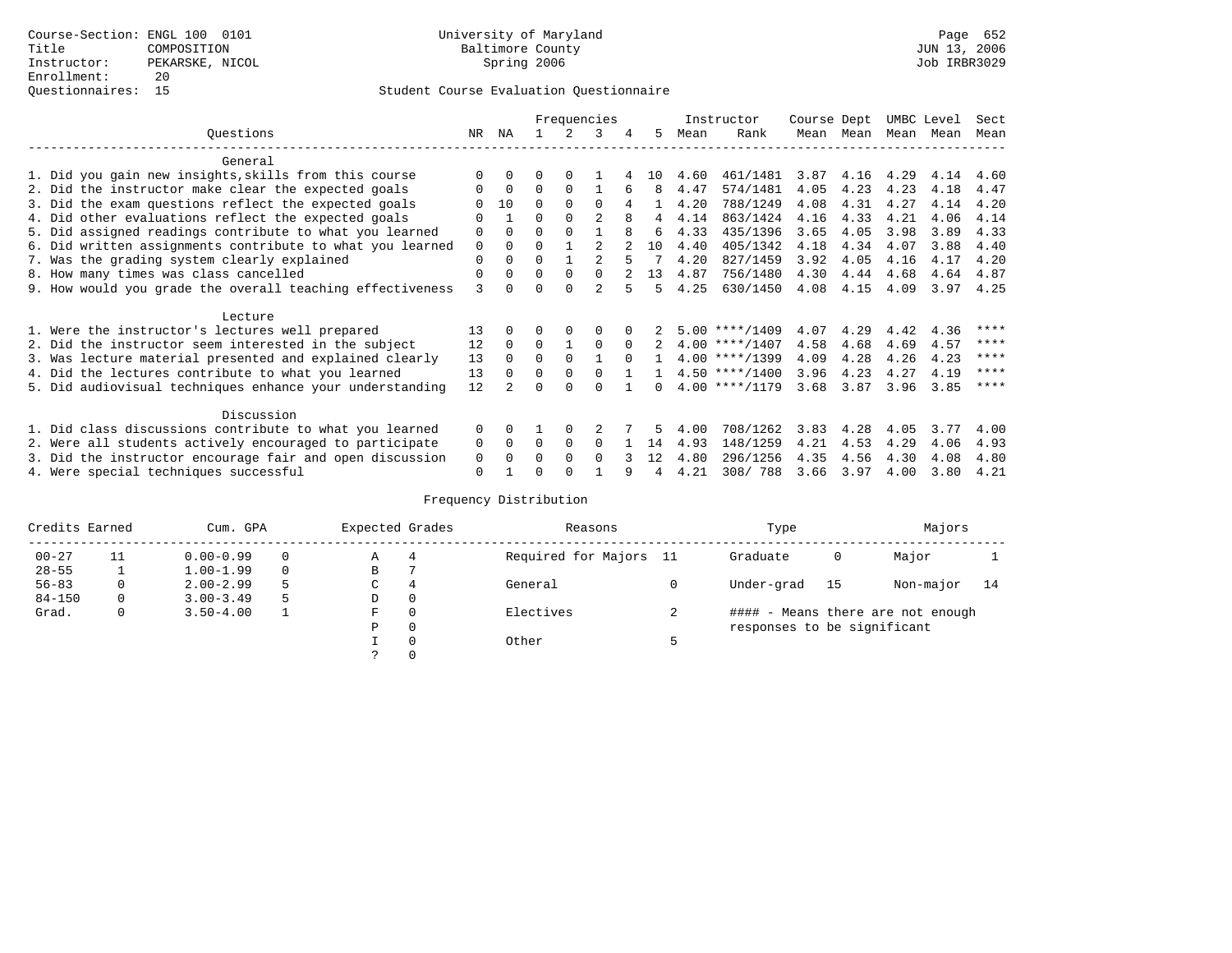### Questionnaires: 22 Student Course Evaluation Questionnaire

|                                                           |              |                |                |                | Frequencies    |                |                |      | Instructor         | Course Dept UMBC Level |             |      |                          | Sect        |
|-----------------------------------------------------------|--------------|----------------|----------------|----------------|----------------|----------------|----------------|------|--------------------|------------------------|-------------|------|--------------------------|-------------|
| Ouestions                                                 |              | NR NA          | $\mathbf{1}$   | 2              | 3              | 4              | 5              | Mean | Rank               |                        |             |      | Mean Mean Mean Mean Mean |             |
|                                                           |              |                |                |                |                |                |                |      |                    |                        |             |      |                          |             |
| General                                                   |              |                |                |                |                |                |                |      |                    |                        |             |      |                          |             |
| 1. Did you gain new insights, skills from this course     | $\Omega$     | 0              | 4              |                |                |                |                |      | 2.91 1470/1481     | 3.87                   | 4.16        | 4.29 | 4.14                     | 2.91        |
| 2. Did the instructor make clear the expected goals       | 0            | 0              | 3              | 3              | 11             | 3              | $\overline{2}$ |      | 2.91 1443/1481     | 4.05                   | 4.23        | 4.23 | 4.18                     | 2.91        |
| 3. Did the exam questions reflect the expected goals      | 0            | 0              | 3              | 7              | 5              | 4              | 3              |      | 2.86 1209/1249     | 4.08                   | 4.31        | 4.27 | 4.14                     | 2.86        |
| 4. Did other evaluations reflect the expected goals       | $\mathbf{0}$ | $\mathbf{1}$   | $\overline{a}$ | $\overline{4}$ | 7              | 6              | $\overline{2}$ |      | 3.10 1353/1424     | 4.16                   | 4.33        | 4.21 | 4.06                     | 3.10        |
| 5. Did assigned readings contribute to what you learned   | $\mathbf 0$  | $\Omega$       | 3              | $\mathbf{1}$   | 8              |                | 4              |      | 3.32 1176/1396     | 3.65                   | 4.05        | 3.98 | 3.89                     | 3.32        |
| 6. Did written assignments contribute to what you learned | $\mathbf 0$  | $\Omega$       | $\overline{4}$ | 3              | 7              | 3              |                |      | 3.09 1257/1342     | 4.18                   | 4.34        | 4.07 | 3.88                     | 3.09        |
| 7. Was the grading system clearly explained               | $\mathsf 0$  | $\mathbf{1}$   | 3              | $\overline{4}$ | 5              | 6              | 3              |      | 3.10 1370/1459     | 3.92                   | 4.05        | 4.16 | 4.17                     | 3.10        |
| 8. How many times was class cancelled                     | $1\,$        | $\Omega$       | $\Omega$       | $\Omega$       | $\overline{2}$ | 19             | $\Omega$       |      | 3.90 1420/1480     | 4.30                   | 4.44        | 4.68 | 4.64                     | 3.90        |
| 9. How would you grade the overall teaching effectiveness | 5            | $\mathbf{1}$   | 1              | $\mathfrak{D}$ | 7              | 4              | $2^{1}$        |      | 3.25 1307/1450     | 4.08                   | 4.15        | 4.09 | 3.97 3.25                |             |
|                                                           |              |                |                |                |                |                |                |      |                    |                        |             |      |                          |             |
| Lecture                                                   |              |                |                |                |                |                |                |      |                    |                        |             |      |                          |             |
| 1. Were the instructor's lectures well prepared           | 3            | 0              | 2              | 3              | 8              |                |                |      | 3.21 1342/1409     | 4.07                   | 4.29        | 4.42 | 4.36                     | 3.21        |
| 2. Did the instructor seem interested in the subject      | 3            | $\Omega$       | $\mathbf{1}$   | $\mathbf 0$    | $\mathbf{1}$   | 4              | 13             |      | 4.47 1130/1407     | 4.58                   | 4.68        | 4.69 | 4.57                     | 4.47        |
| 3. Was lecture material presented and explained clearly   | 3            | $\mathbf 0$    | $\overline{2}$ | $\mathbf{1}$   | 9              | 3              | 4              |      | 3.32 1282/1399     | 4.09                   | 4.28        | 4.26 | 4.23                     | 3.32        |
| 4. Did the lectures contribute to what you learned        | 3            | $\mathbf{1}$   | $\overline{a}$ | 3              | 5              | 4              | 4              |      | 3.28 1279/1400     | 3.96                   | 4.23        | 4.27 | 4.19                     | 3.28        |
| 5. Did audiovisual techniques enhance your understanding  | 3            |                | $\overline{a}$ | $\overline{4}$ | $\overline{4}$ | 6              | $\overline{a}$ |      | 3.11 1035/1179     | 3.68                   | 3.87        | 3.96 | 3.85                     | 3.11        |
|                                                           |              |                |                |                |                |                |                |      |                    |                        |             |      |                          |             |
| Discussion                                                |              |                |                |                |                |                |                |      |                    |                        |             |      |                          |             |
| 1. Did class discussions contribute to what you learned   | 5            | 0              | 4              | 2              | 6              |                |                |      | 2.76 1194/1262     | 3.83                   | 4.28        | 4.05 | 3.77                     | 2.76        |
| 2. Were all students actively encouraged to participate   | 5            | $\mathbf 0$    | 5              | $\mathbf{1}$   | 3              | 3              | 5              |      | 3.12 1157/1259     | 4.21                   | 4.53        | 4.29 | 4.06                     | 3.12        |
| 3. Did the instructor encourage fair and open discussion  | 6            | $\mathbf 0$    | 3              | $\overline{a}$ | 3              | $\overline{4}$ | $\overline{4}$ |      | 3.25 1145/1256     | 4.35                   | 4.56        | 4.30 | 4.08                     | 3.25        |
| 4. Were special techniques successful                     | 6            | 5              | $\overline{a}$ | $\mathbf{1}$   | 3              | 5              | $\Omega$       |      | 3.00 713/ 788      |                        | 3.66 3.97   | 4.00 | 3.80                     | 3.00        |
|                                                           |              |                |                |                |                |                |                |      |                    |                        |             |      |                          |             |
| Laboratory                                                |              |                |                |                |                |                |                |      |                    |                        |             |      |                          |             |
| 1. Did the lab increase understanding of the material     | 19           | 2              | $\Omega$       | $\Omega$       | $\Omega$       |                |                |      | $5.00$ ****/ 246   | ****                   | 2.50        | 4.20 | 3.93                     | ****        |
| 2. Were you provided with adequate background information | 20           | $\mathbf 0$    | $\mathbf{1}$   | 0              | $\mathbf 0$    | $\Omega$       | $\mathbf{1}$   |      | $3.00$ ****/ 249   | ****                   | 3.00        | 4.11 | 3.95                     | $***$       |
| 3. Were necessary materials available for lab activities  | 19           | $\overline{a}$ | $\mathbf 0$    | $\mathbf 0$    | $\mathbf 0$    | $\Omega$       | $\mathbf{1}$   |      | $5.00$ ****/ 242   | ****                   | 3.00        | 4.40 | 4.33                     | $***$       |
| 4. Did the lab instructor provide assistance              | 19           | 2              | $\Omega$       | $\Omega$       | $\Omega$       | $\Omega$       | $\mathbf{1}$   |      | $5.00$ ****/ 240   | ****                   | 3.50        | 4.20 | 4.20                     | ****        |
| 5. Were requirements for lab reports clearly specified    | 20           | $\mathbf{1}$   | $\Omega$       | $\Omega$       | $\cap$         | $\cap$         | $\mathbf{1}$   |      | $5.00$ ****/ 217   | ****                   | $* * * * *$ | 4.04 | 4.02                     | $***$       |
|                                                           |              |                |                |                |                |                |                |      |                    |                        |             |      |                          |             |
| Field Work                                                |              |                |                |                |                |                |                |      |                    |                        |             |      |                          |             |
| 1. Did field experience contribute to what you learned    | 21           | $\Omega$       | 1              | $\mathbf 0$    | $\mathbf 0$    | $\Omega$       | 0              |      | $1.00$ ****/<br>59 | ****                   | 2.00        | 4.30 | 4.00                     | ****        |
| 2. Did you clearly understand your evaluation criteria    | 21           | $\Omega$       | $\mathbf{1}$   | $\Omega$       | $\Omega$       | $\Omega$       | $\Omega$       |      | $1.00$ ****/<br>51 | ****                   | 2.00        | 4.00 | 3.44                     | $***$ * * * |
|                                                           |              |                |                |                |                |                |                |      |                    |                        |             |      |                          |             |
| Self Paced                                                |              |                |                |                |                |                |                |      |                    |                        |             |      |                          |             |
| 1. Did self-paced system contribute to what you learned   | 21           |                |                | $\Omega$       | $\Omega$       |                |                | 1.00 | ****<br>55         | ****                   | 3.32        | 4.55 | 4.48                     | $***$       |
| 3. Were your contacts with the instructor helpful         | 21           | $\Omega$       | $\mathbf{1}$   | $\Omega$       | $\Omega$       | $\Omega$       | $\Omega$       |      | 51<br>$1.00$ ****/ | $***$ * * *            | 4.31        | 4.65 | 4.63                     | $***$       |

| Credits Earned |    | Cum. GPA      |          | Expected Grades |          | Reasons             |      | Type                        |    | Majors                            |    |
|----------------|----|---------------|----------|-----------------|----------|---------------------|------|-----------------------------|----|-----------------------------------|----|
| $00 - 27$      | 12 | $0.00 - 0.99$ | 0        | Α               | 4        | Required for Majors | - 11 | Graduate                    | 0  | Major                             |    |
| $28 - 55$      |    | $1.00 - 1.99$ | $\Omega$ | в               | 8        |                     |      |                             |    |                                   |    |
| $56 - 83$      |    | $2.00 - 2.99$ | 6        | C               |          | General             |      | Under-grad                  | 22 | Non-major                         | 22 |
| $84 - 150$     |    | $3.00 - 3.49$ | 2        | D               | $\Omega$ |                     |      |                             |    |                                   |    |
| Grad.          | 0  | $3.50 - 4.00$ |          | F               |          | Electives           |      |                             |    | #### - Means there are not enough |    |
|                |    |               |          | Ρ               |          |                     |      | responses to be significant |    |                                   |    |
|                |    |               |          |                 |          | Other               | 6    |                             |    |                                   |    |
|                |    |               |          |                 |          |                     |      |                             |    |                                   |    |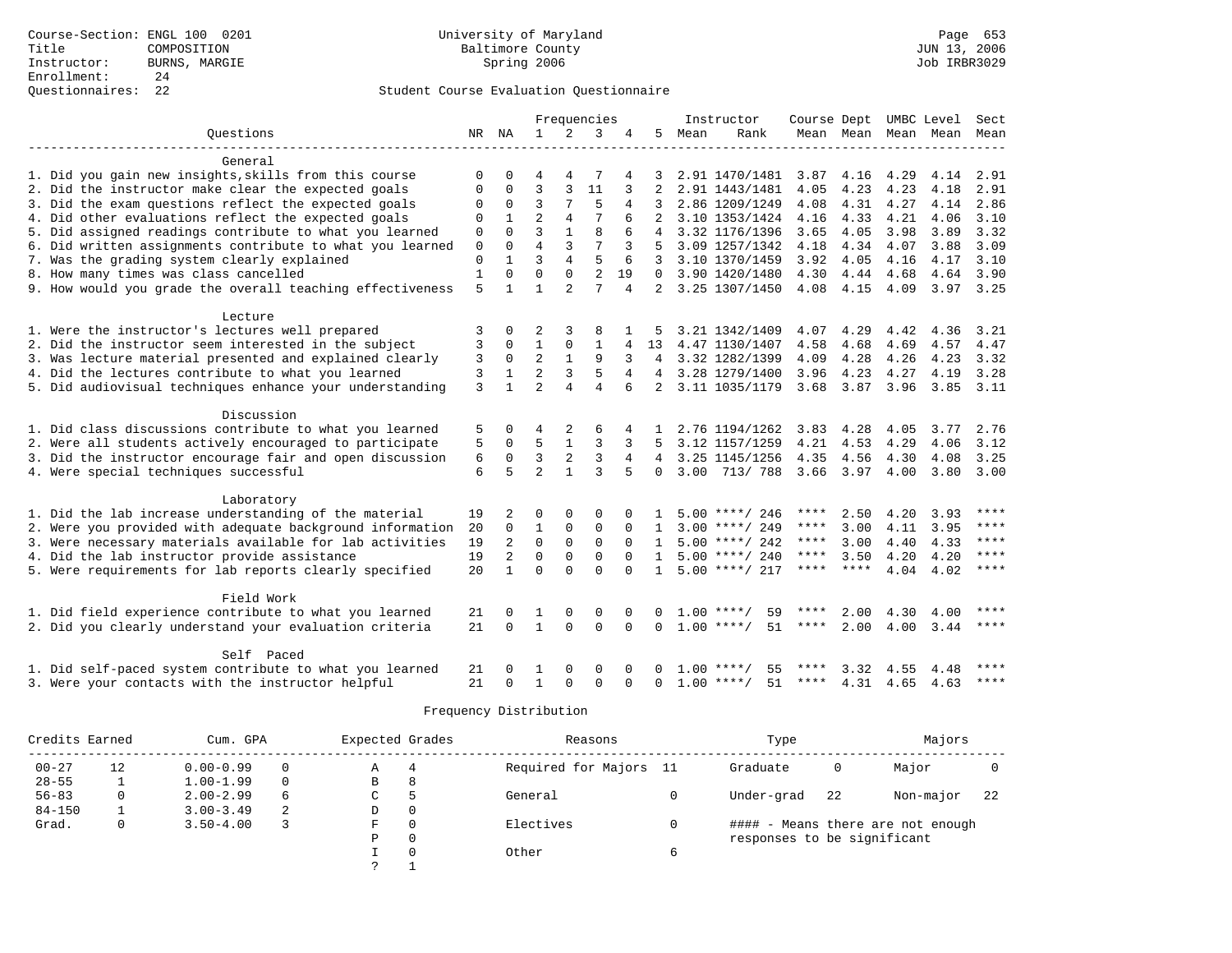|                                                           |                |          |          | Frequencies |              |    |     |      | Instructor     | Course Dept |      | UMBC Level |      | Sect |
|-----------------------------------------------------------|----------------|----------|----------|-------------|--------------|----|-----|------|----------------|-------------|------|------------|------|------|
| Ouestions                                                 | NR.            | ΝA       |          |             | 3            |    | 5.  | Mean | Rank           | Mean        | Mean | Mean       | Mean | Mean |
| General                                                   |                |          |          |             |              |    |     |      |                |             |      |            |      |      |
| 1. Did you gain new insights, skills from this course     | $\Omega$       | $\Omega$ | U        |             |              |    | 1 O | 4.20 | 918/1481       | 3.87        | 4.16 | 4.29       | 4.14 | 4.20 |
| 2. Did the instructor make clear the expected goals       | O              | $\Omega$ | $\Omega$ | $\Omega$    |              |    | 12  | 4.55 | 458/1481       | 4.05        | 4.23 | 4.23       | 4.18 | 4.55 |
| 3. Did the exam questions reflect the expected goals      |                | 10       | $\Omega$ | $\Omega$    |              | 4  | 5   | 4.40 | 624/1249       | 4.08        | 4.31 | 4.27       | 4.14 | 4.40 |
| 4. Did other evaluations reflect the expected goals       | O              |          | $\Omega$ |             |              |    | 11  | 4.53 | 416/1424       | 4.16        | 4.33 | 4.21       | 4.06 | 4.53 |
| 5. Did assigned readings contribute to what you learned   | $\mathbf 0$    | $\Omega$ |          |             |              |    |     | 3.30 | 1181/1396      | 3.65        | 4.05 | 3.98       | 3.89 | 3.30 |
| 6. Did written assignments contribute to what you learned | $\mathbf 0$    |          |          |             | $\Omega$     |    | 10  | 4.53 | 290/1342       | 4.18        | 4.34 | 4.07       | 3.88 | 4.53 |
| 7. Was the grading system clearly explained               | $\Omega$       | $\Omega$ | $\Omega$ |             |              |    | 12  | 4.40 | 611/1459       | 3.92        | 4.05 | 4.16       | 4.17 | 4.40 |
| 8. How many times was class cancelled                     | $\Omega$       | $\Omega$ | $\Omega$ | $\Omega$    | $\cap$       | 14 | 6   |      | 4.30 1178/1480 | 4.30        | 4.44 | 4.68       | 4.64 | 4.30 |
| 9. How would you grade the overall teaching effectiveness | $\mathfrak{D}$ |          | U        | $\cap$      | <sup>n</sup> |    | 12  | 4.71 | 189/1450       | 4.08        | 4.15 | 4.09       | 3.97 | 4.71 |
| Lecture                                                   |                |          |          |             |              |    |     |      |                |             |      |            |      |      |
| 1. Were the instructor's lectures well prepared           |                |          |          |             |              |    | 15  | 4.75 | 417/1409       | 4.07        | 4.29 | 4.42       | 4.36 | 4.75 |
| 2. Did the instructor seem interested in the subject      | 0              | $\Omega$ | $\Omega$ | $\Omega$    | $\Omega$     |    | 19  | 4.95 | 300/1407       | 4.58        | 4.68 | 4.69       | 4.57 | 4.95 |
| 3. Was lecture material presented and explained clearly   | $\mathbf 0$    | $\Omega$ | $\Omega$ | $\cap$      |              |    | 11  | 4.50 | 567/1399       | 4.09        | 4.28 | 4.26       | 4.23 | 4.50 |
| 4. Did the lectures contribute to what you learned        | 0              | $\Omega$ |          |             |              | q  | 9   | 4.20 | 913/1400       | 3.96        | 4.23 | 4.27       | 4.19 | 4.20 |
| 5. Did audiovisual techniques enhance your understanding  | $\mathbf{1}$   |          |          | ∩           |              |    |     | 3.94 | 661/1179       | 3.68        | 3.87 | 3.96       | 3.85 | 3.94 |
|                                                           |                |          |          |             |              |    |     |      |                |             |      |            |      |      |
| Discussion                                                |                |          |          |             |              |    |     |      |                |             |      |            |      |      |
| 1. Did class discussions contribute to what you learned   | 8              | $\Omega$ | U        |             |              |    |     | 4.50 | 345/1262       | 3.83        | 4.28 | 4.05       | 3.77 | 4.50 |
| 2. Were all students actively encouraged to participate   | 8              | $\Omega$ | $\Omega$ | $\Omega$    |              |    | 10  | 4.75 | 358/1259       | 4.21        | 4.53 | 4.29       | 4.06 | 4.75 |
| 3. Did the instructor encourage fair and open discussion  | 8              | $\Omega$ | O        | $\Omega$    | $\Omega$     |    |     | 4.75 | 357/1256       | 4.35        | 4.56 | 4.30       | 4.08 | 4.75 |
| 4. Were special techniques successful                     | 8              |          |          |             |              |    |     | 4.50 | 176/788        | 3.66        | 3.97 | 4.00       | 3.80 | 4.50 |

| Credits Earned |   | Cum. GPA      |   | Expected Grades |          | Reasons                | Type                        |    | Majors                            |     |
|----------------|---|---------------|---|-----------------|----------|------------------------|-----------------------------|----|-----------------------------------|-----|
| $00 - 27$      |   | $0.00 - 0.99$ |   | Α               |          | Required for Majors 12 | Graduate                    | 0  | Major                             |     |
| $28 - 55$      | 5 | $1.00 - 1.99$ |   | B               | 9        |                        |                             |    |                                   |     |
| $56 - 83$      |   | $2.00 - 2.99$ | 4 | C               | 0        | General                | Under-grad                  | 20 | Non-major                         | -20 |
| $84 - 150$     | 4 | $3.00 - 3.49$ |   | D               | 0        |                        |                             |    |                                   |     |
| Grad.          | 0 | $3.50 - 4.00$ | 4 | F               | 0        | Electives              |                             |    | #### - Means there are not enough |     |
|                |   |               |   | Ρ               | 0        |                        | responses to be significant |    |                                   |     |
|                |   |               |   |                 | $\Omega$ | Other                  |                             |    |                                   |     |
|                |   |               |   |                 | 2        |                        |                             |    |                                   |     |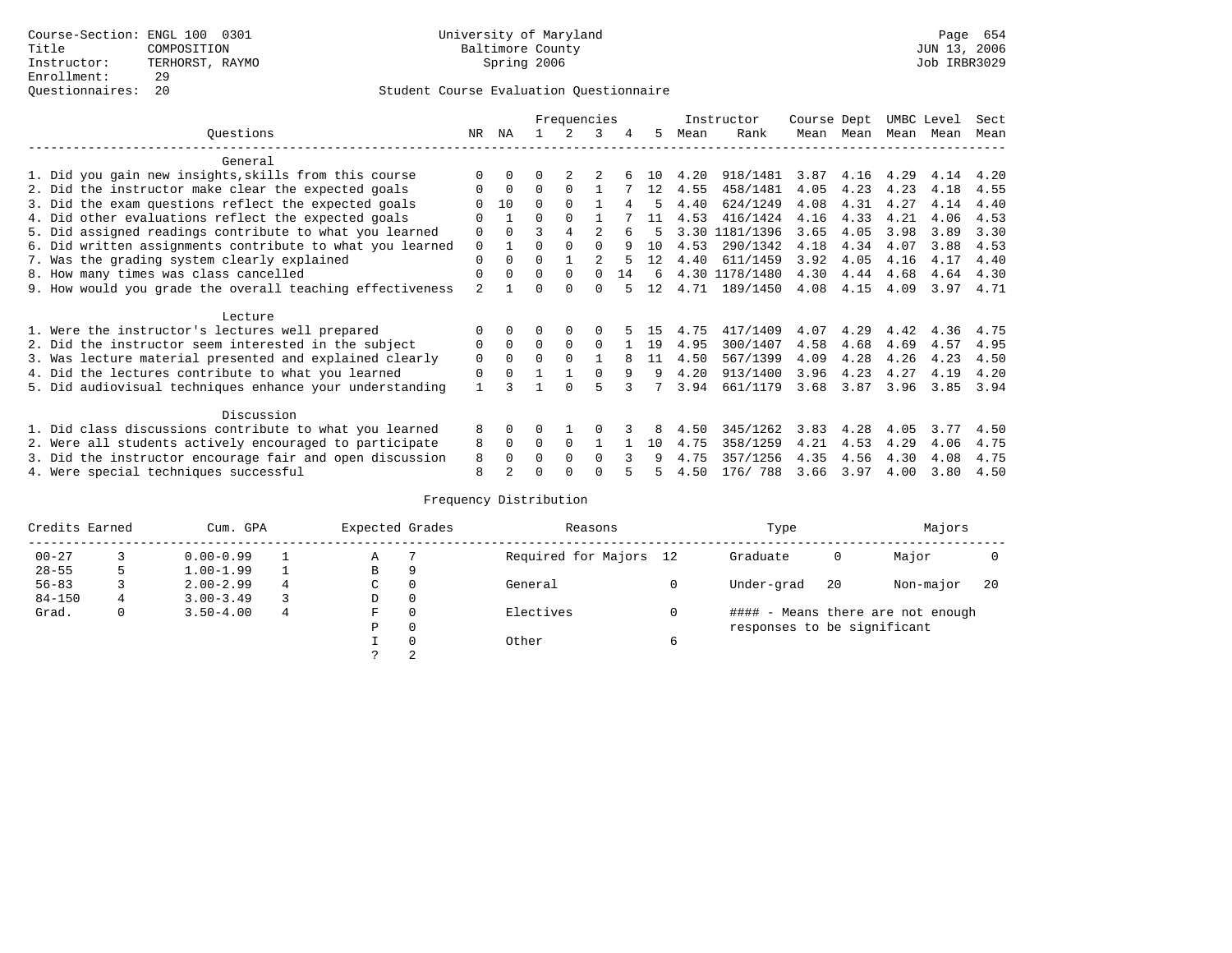|                                                           |                |              |          |          | Frequencies    |          |      |      | Instructor | Course Dept |      | UMBC Level |      | Sect |
|-----------------------------------------------------------|----------------|--------------|----------|----------|----------------|----------|------|------|------------|-------------|------|------------|------|------|
| Ouestions                                                 | NR.            | ΝA           |          |          | 3              |          | 5.   | Mean | Rank       | Mean        | Mean | Mean       | Mean | Mean |
| General                                                   |                |              |          |          |                |          |      |      |            |             |      |            |      |      |
| 1. Did you gain new insights, skills from this course     | $\Omega$       | $\Omega$     | O        | $\Omega$ | 4              |          | 15   | 4.48 | 587/1481   | 3.87        | 4.16 | 4.29       | 4.14 | 4.48 |
| 2. Did the instructor make clear the expected goals       | 0              | $\Omega$     | $\Omega$ | $\Omega$ |                | 9        | 12   | 4.43 | 617/1481   | 4.05        | 4.23 | 4.23       | 4.18 | 4.43 |
| 3. Did the exam questions reflect the expected goals      |                | 9            | $\Omega$ | $\Omega$ | $\Omega$       |          | q    | 4.64 | 357/1249   | 4.08        | 4.31 | 4.27       | 4.14 | 4.64 |
| 4. Did other evaluations reflect the expected goals       | O              |              | $\Omega$ | $\Omega$ |                |          | 15   | 4.64 | 310/1424   | 4.16        | 4.33 | 4.21       | 4.06 | 4.64 |
| 5. Did assigned readings contribute to what you learned   | $\mathbf 0$    | $\Omega$     | $\Omega$ |          | $\Omega$       |          | 20   | 4.87 | 93/1396    | 3.65        | 4.05 | 3.98       | 3.89 | 4.87 |
| 6. Did written assignments contribute to what you learned | $\mathbf 0$    | $\Omega$     |          | $\Omega$ |                |          | 17   | 4.57 | 264/1342   | 4.18        | 4.34 | 4.07       | 3.88 | 4.57 |
| 7. Was the grading system clearly explained               | $\Omega$       | $\Omega$     | $\Omega$ | $\Omega$ |                | q        | 13   | 4.52 | 436/1459   | 3.92        | 4.05 | 4.16       | 4.17 | 4.52 |
| 8. How many times was class cancelled                     | 0              | $\Omega$     | $\Omega$ | $\Omega$ | $\Omega$       | $\Omega$ | 23   | 5.00 | 1/1480     | 4.30        | 4.44 | 4.68       | 4.64 | 5.00 |
| 9. How would you grade the overall teaching effectiveness | $\overline{4}$ | <sup>n</sup> | U        | $\cap$   |                |          | 14   | 4.68 | 203/1450   | 4.08        | 4.15 | 4.09       | 3.97 | 4.68 |
| Lecture                                                   |                |              |          |          |                |          |      |      |            |             |      |            |      |      |
| 1. Were the instructor's lectures well prepared           | 0              |              |          |          |                |          | 16   | 4.65 | 574/1409   | 4.07        | 4.29 | 4.42       | 4.36 | 4.65 |
| 2. Did the instructor seem interested in the subject      | 0              | $\Omega$     | $\Omega$ | $\Omega$ | $\Omega$       |          | 22.2 | 4.96 | 250/1407   | 4.58        | 4.68 | 4.69       | 4.57 | 4.96 |
| 3. Was lecture material presented and explained clearly   | $\mathbf 0$    | $\Omega$     | $\Omega$ |          | $\mathfrak{D}$ |          | 15   | 4.57 | 502/1399   | 4.09        | 4.28 | 4.26       | 4.23 | 4.57 |
| 4. Did the lectures contribute to what you learned        | 0              | $\Omega$     |          | $\Omega$ |                |          | 17   | 4.65 | 433/1400   | 3.96        | 4.23 | 4.27       | 4.19 | 4.65 |
| 5. Did audiovisual techniques enhance your understanding  | $\Omega$       | 14           |          | ∩        |                |          |      | 4.78 | 124/1179   | 3.68        | 3.87 | 3.96       | 3.85 | 4.78 |
|                                                           |                |              |          |          |                |          |      |      |            |             |      |            |      |      |
| Discussion                                                |                |              |          |          |                |          |      |      |            |             |      |            |      |      |
| 1. Did class discussions contribute to what you learned   | 8              | $\Omega$     |          | $\Omega$ |                |          | 13   | 4.67 | 264/1262   | 3.83        | 4.28 | 4.05       | 3.77 | 4.67 |
| 2. Were all students actively encouraged to participate   | 8              | $\Omega$     |          | $\Omega$ |                |          | 13   | 4.60 | 509/1259   | 4.21        | 4.53 | 4.29       | 4.06 | 4.60 |
| 3. Did the instructor encourage fair and open discussion  | 8              |              |          | $\Omega$ | $\Omega$       |          | 14   | 4.73 | 382/1256   | 4.35        | 4.56 | 4.30       | 4.08 | 4.73 |
| 4. Were special techniques successful                     | 8              |              |          |          |                |          | 3    | 3.75 | 533/788    | 3.66        | 3.97 | 4.00       | 3.80 | 3.75 |

| Credits Earned |   | Cum. GPA      |   |   | Expected Grades | Reasons                | Type                        |    | Majors                            |     |
|----------------|---|---------------|---|---|-----------------|------------------------|-----------------------------|----|-----------------------------------|-----|
| $00 - 27$      | 8 | $0.00 - 0.99$ |   | Α | 9               | Required for Majors 11 | Graduate                    | 0  | Major                             |     |
| $28 - 55$      | 4 | $1.00 - 1.99$ |   | B | 10              |                        |                             |    |                                   |     |
| $56 - 83$      |   | $2.00 - 2.99$ |   | J |                 | General                | Under-grad                  | 23 | Non-major                         | -23 |
| $84 - 150$     |   | $3.00 - 3.49$ | 8 | D | 0               |                        |                             |    |                                   |     |
| Grad.          | 0 | $3.50 - 4.00$ |   | F | 0               | Electives              |                             |    | #### - Means there are not enough |     |
|                |   |               |   | Ρ | 0               |                        | responses to be significant |    |                                   |     |
|                |   |               |   |   | $\Omega$        | Other                  |                             |    |                                   |     |
|                |   |               |   |   |                 |                        |                             |    |                                   |     |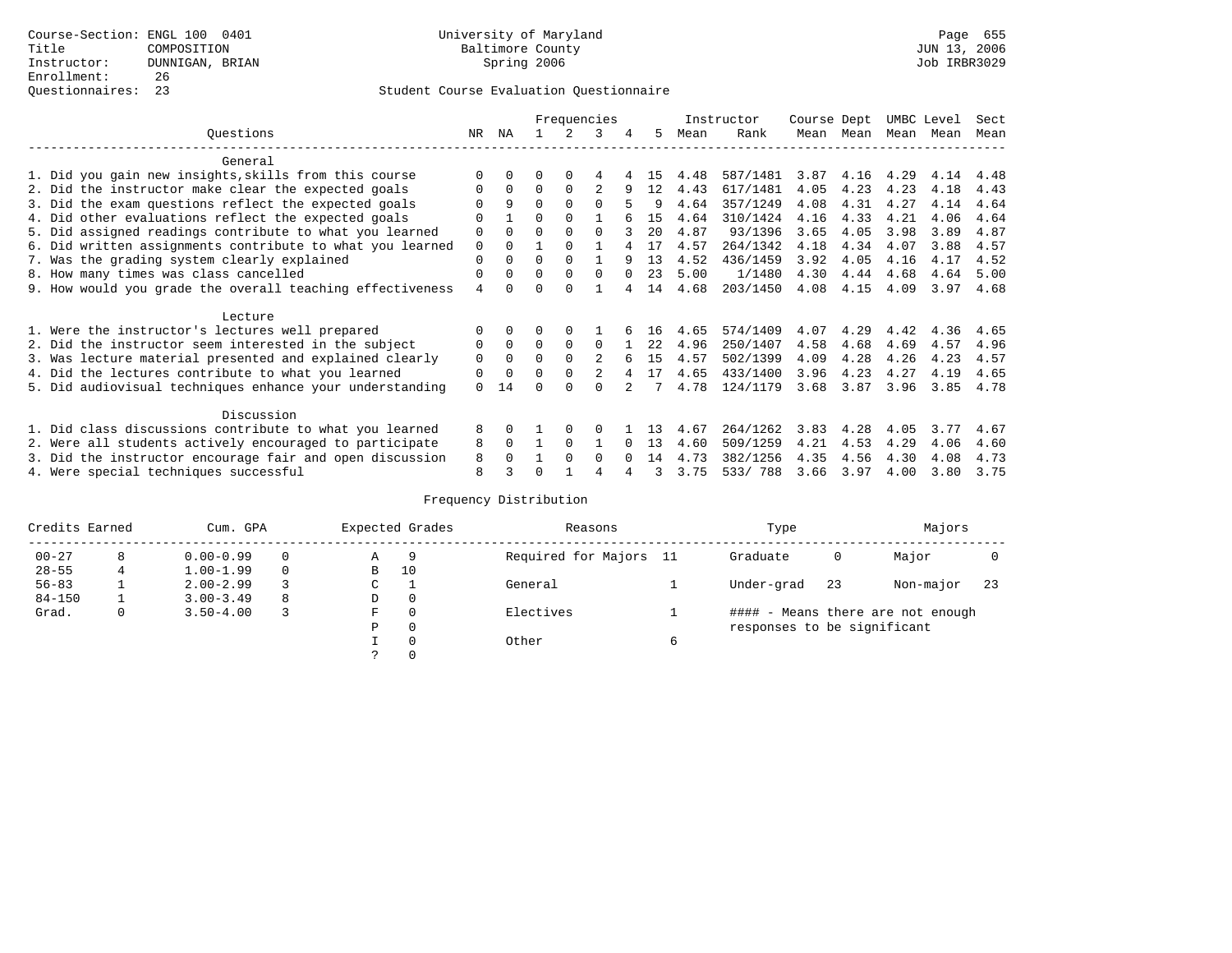|                                                           | Frequencies  |          |                |                       |                |          |              |      | Instructor                         | Course Dept  |                     |      | UMBC Level | Sect        |
|-----------------------------------------------------------|--------------|----------|----------------|-----------------------|----------------|----------|--------------|------|------------------------------------|--------------|---------------------|------|------------|-------------|
| Ouestions                                                 | NR.          | ΝA       |                | 2                     | κ              |          | 5            | Mean | Rank                               |              | Mean Mean Mean Mean |      |            | Mean        |
| General                                                   |              |          |                |                       |                |          |              |      |                                    |              |                     |      |            |             |
| 1. Did you gain new insights, skills from this course     | $\Omega$     |          | O              |                       |                | 12       |              | 4.16 | 957/1481                           | 3.87         | 4.16                | 4.29 | 4.14       | 4.16        |
| 2. Did the instructor make clear the expected goals       | 0            | $\Omega$ |                | $\Omega$              | 5              |          |              |      | 3.95 1070/1481                     | 4.05         | 4.23                | 4.23 | 4.18       | 3.95        |
| 3. Did the exam questions reflect the expected goals      | <sup>0</sup> | $\Omega$ | $\Omega$       |                       | 5              | 6        |              | 4.00 | 893/1249                           | 4.08         | 4.31                | 4.27 | 4.14       | 4.00        |
| 4. Did other evaluations reflect the expected goals       | 0            | $\Omega$ |                |                       |                | б        | 9            | 4.11 | 908/1424                           | 4.16         | 4.33                | 4.21 | 4.06       | 4.11        |
| 5. Did assigned readings contribute to what you learned   | 0            | $\Omega$ | $\Omega$       | $\overline{4}$        | $\overline{a}$ |          |              | 3.89 | 808/1396                           | 3.65         | 4.05                | 3.98 | 3.89       | 3.89        |
| 6. Did written assignments contribute to what you learned | $\mathbf 0$  | $\Omega$ | $\Omega$       |                       | 3              |          | 12           | 4.37 | 444/1342                           | 4.18         | 4.34                | 4.07 | 3.88       | 4.37        |
| 7. Was the grading system clearly explained               | $\Omega$     | $\Omega$ | $\overline{a}$ | $\overline{4}$        | ĥ              | 4        | 3            |      | 3.11 1369/1459                     | 3.92         | 4.05                | 4.16 | 4.17       | 3.11        |
| 8. How many times was class cancelled                     | $\mathbf 0$  | O        | $\Omega$       | $\Omega$              | $\Omega$       | $\Omega$ | 19           | 5.00 | 1/1480                             | 4.30         | 4.44                | 4.68 | 4.64       | 5.00        |
| 9. How would you grade the overall teaching effectiveness | $\mathbf{1}$ |          | $\Omega$       | $\cap$                | 6              | 10       | $\mathbf{1}$ |      | 3.71 1142/1450                     | 4.08         | 4.15                | 4.09 | 3.97       | 3.71        |
| Lecture                                                   |              |          |                |                       |                |          |              |      |                                    |              |                     |      |            |             |
| 1. Were the instructor's lectures well prepared           |              | 0        |                | $\Omega$              | 4              |          |              |      | 4.11 1122/1409                     | 4.07         | 4.29                | 4.42 | 4.36       | 4.11        |
| 2. Did the instructor seem interested in the subject      | 0            | $\Omega$ | $\Omega$       | $\Omega$              | $\Omega$       |          | 16           | 4.84 | 636/1407                           | 4.58         | 4.68                | 4.69 | 4.57       | 4.84        |
| 3. Was lecture material presented and explained clearly   | 0            | $\Omega$ | $\mathbf 1$    | $\Omega$              | 4              |          |              |      | 4.00 1002/1399                     | 4.09         | 4.28                | 4.26 | 4.23       | 4.00        |
| 4. Did the lectures contribute to what you learned        | 0            | $\Omega$ |                | $\Omega$              | $\overline{a}$ |          |              | 4.21 | 898/1400                           | 3.96         | 4.23                | 4.27 | 4.19       | 4.21        |
| 5. Did audiovisual techniques enhance your understanding  | $\mathbf 0$  | ∩        | ∩              |                       | 5              |          |              | 4.05 | 573/1179                           | 3.68         | 3.87                | 3.96 | 3.85       | 4.05        |
| Discussion                                                |              |          |                |                       |                |          |              |      |                                    |              |                     |      |            |             |
| 1. Did class discussions contribute to what you learned   | 4            | $\Omega$ | 0              |                       |                |          |              | 3.73 | 897/1262                           | 3.83         | 4.28                | 4.05 | 3.77       | 3.73        |
| 2. Were all students actively encouraged to participate   | 4            | $\Omega$ | $\Omega$       | $\mathbf 0$           | 5              |          |              | 4.00 | 895/1259                           | 4.21         | 4.53                | 4.29 | 4.06       | 4.00        |
| 3. Did the instructor encourage fair and open discussion  | 4            | $\Omega$ | $\Omega$       | $\Omega$              |                |          |              | 4.13 | 843/1256                           | 4.35         | 4.56                | 4.30 | 4.08       | 4.13        |
| 4. Were special techniques successful                     | 5            |          |                |                       | $\mathfrak{D}$ |          |              | 3.23 | 693/788                            | 3.66         | 3.97                | 4.00 | 3.80       | 3.23        |
|                                                           |              |          |                |                       |                |          |              |      |                                    |              |                     |      |            |             |
| Self Paced                                                |              |          |                |                       |                |          |              |      |                                    |              |                     |      |            | $***$ * * * |
| 1. Did self-paced system contribute to what you learned   | 18           | $\Omega$ | O              | 0                     | $\Omega$       |          | 0            |      | $4.00$ ****/<br>55                 | ****         | 3.32                | 4.55 | 4.48       | ****        |
| 2. Did study questions make clear the expected goal       | 18           | 0        | 0              | $\mathbf 0$<br>$\cap$ | $\mathbf{1}$   | $\Omega$ | $\Omega$     |      | 31<br>$3.00$ ****/<br>$3.00$ ****/ | ****<br>**** | 3.56                | 4.75 | 4.42       | ****        |
| 3. Were your contacts with the instructor helpful         | 18           |          | $\Omega$       |                       |                |          | <sup>n</sup> |      | 51                                 |              | 4.31                | 4.65 | 4.63       |             |

| Credits Earned |          | Cum. GPA      |          |   | Expected Grades | Reasons                | Type                        |    | Majors                            |      |
|----------------|----------|---------------|----------|---|-----------------|------------------------|-----------------------------|----|-----------------------------------|------|
| $00 - 27$      | Q        | $0.00 - 0.99$ | $\Omega$ | Α |                 | Required for Majors 13 | Graduate                    |    | Major                             |      |
| $28 - 55$      |          | $1.00 - 1.99$ |          | В | 11              |                        |                             |    |                                   |      |
| $56 - 83$      | 0        | $2.00 - 2.99$ |          | C |                 | General                | Under-grad                  | 18 | Non-major                         | - 19 |
| $84 - 150$     | $\Omega$ | $3.00 - 3.49$ |          | D | 0               |                        |                             |    |                                   |      |
| Grad.          |          | $3.50 - 4.00$ | 4        | F | $\Omega$        | Electives              |                             |    | #### - Means there are not enough |      |
|                |          |               |          | Ρ | 0               |                        | responses to be significant |    |                                   |      |
|                |          |               |          |   |                 | Other                  |                             |    |                                   |      |
|                |          |               |          |   |                 |                        |                             |    |                                   |      |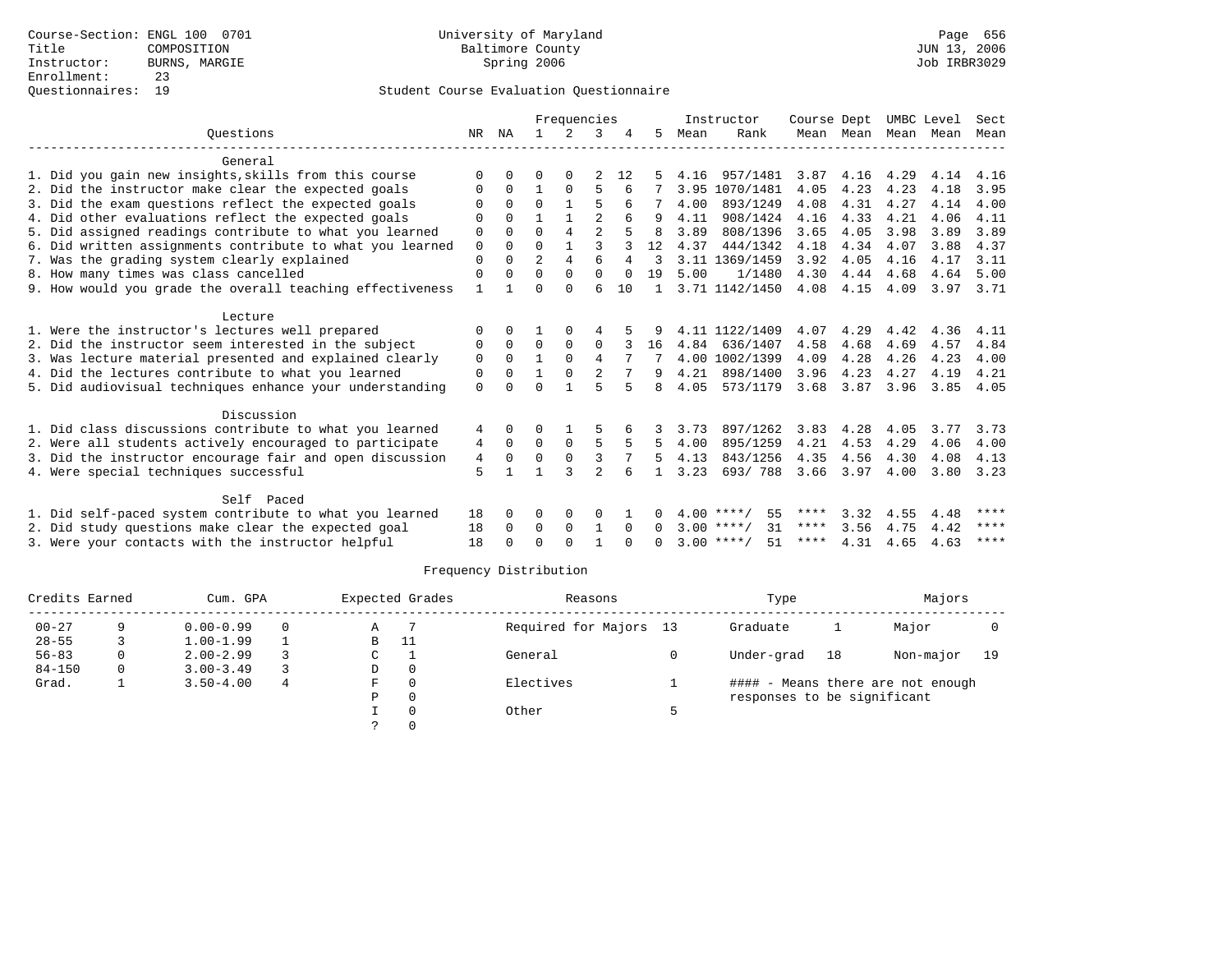|                                                           |                |              |          | Frequencies |                |    |              |      | Instructor       | Course Dept |           | UMBC Level |      | Sect |
|-----------------------------------------------------------|----------------|--------------|----------|-------------|----------------|----|--------------|------|------------------|-------------|-----------|------------|------|------|
| Ouestions                                                 | NR.            | ΝA           |          |             | 3              | 4  | 5.           | Mean | Rank             |             | Mean Mean | Mean       | Mean | Mean |
| General                                                   |                |              |          |             |                |    |              |      |                  |             |           |            |      |      |
| 1. Did you gain new insights, skills from this course     |                |              |          |             |                |    |              |      | 3.73 1265/1481   | 3.87        | 4.16      | 4.29       | 4.14 | 3.73 |
| 2. Did the instructor make clear the expected goals       | O              | $\Omega$     |          |             |                |    | 8            | 4.13 | 934/1481         | 4.05        | 4.23      | 4.23       | 4.18 | 4.13 |
| 3. Did the exam questions reflect the expected goals      |                | 9            | $\Omega$ |             | $\Omega$       |    | 3            | 4.17 | 810/1249         | 4.08        | 4.31      | 4.27       | 4.14 | 4.17 |
| 4. Did other evaluations reflect the expected goals       | O              | $\Omega$     | $\Omega$ | $\Omega$    | $\Omega$       |    |              | 4.47 | 485/1424         | 4.16        | 4.33      | 4.21       | 4.06 | 4.47 |
| 5. Did assigned readings contribute to what you learned   | $\mathbf 0$    |              |          | $\Omega$    |                |    | 4            | 3.71 | 950/1396         | 3.65        | 4.05      | 3.98       | 3.89 | 3.71 |
| 6. Did written assignments contribute to what you learned | $\mathbf 0$    | $\Omega$     | $\Omega$ | $\Omega$    | $\mathfrak{D}$ |    |              | 4.33 | 474/1342         | 4.18        | 4.34      | 4.07       | 3.88 | 4.33 |
| 7. Was the grading system clearly explained               | $\Omega$       | $\Omega$     | 0        |             |                |    | 9            | 4.20 | 827/1459         | 3.92        | 4.05      | 4.16       | 4.17 | 4.20 |
| 8. How many times was class cancelled                     | 0              | $\Omega$     | $\Omega$ | $\Omega$    |                | 14 | $\Omega$     |      | 3.93 1398/1480   | 4.30        | 4.44      | 4.68       | 4.64 | 3.93 |
| 9. How would you grade the overall teaching effectiveness | 2              | <sup>n</sup> |          | $\cap$      | ς              |    | 3            |      | 3.77 1089/1450   | 4.08        | 4.15      | 4.09       | 3.97 | 3.77 |
| Lecture                                                   |                |              |          |             |                |    |              |      |                  |             |           |            |      |      |
| 1. Were the instructor's lectures well prepared           |                |              |          |             | 4              |    |              |      | 3.36 1321/1409   | 4.07        | 4.29      | 4.42       | 4.36 | 3.36 |
| 2. Did the instructor seem interested in the subject      |                | $\Omega$     |          | $\Omega$    | $\Omega$       |    |              |      | 4.36 1211/1407   | 4.58        | 4.68      | 4.69       | 4.57 | 4.36 |
| 3. Was lecture material presented and explained clearly   |                | $\Omega$     |          |             |                |    |              |      | 3.86 1120/1399   | 4.09        | 4.28      | 4.26       | 4.23 | 3.86 |
| 4. Did the lectures contribute to what you learned        |                | $\Omega$     |          |             |                |    | 3            |      | 3.64 1190/1400   | 3.96        | 4.23      | 4.27       | 4.19 | 3.64 |
| 5. Did audiovisual techniques enhance your understanding  | $\mathfrak{D}$ | 10           |          |             |                |    |              |      | $1.67$ ****/1179 | 3.68        | 3.87      | 3.96       | 3.85 | **** |
| Discussion                                                |                |              |          |             |                |    |              |      |                  |             |           |            |      |      |
| 1. Did class discussions contribute to what you learned   | 6              | $\Omega$     |          |             |                |    |              |      | 2.56 1218/1262   | 3.83        | 4.28      | 4.05       | 3.77 | 2.56 |
| 2. Were all students actively encouraged to participate   | 6              | $\Omega$     |          |             |                |    |              | 3.44 | 1113/1259        | 4.21        | 4.53      | 4.29       | 4.06 | 3.44 |
| 3. Did the instructor encourage fair and open discussion  | 6              |              |          | $\Omega$    |                |    |              | 4.00 | 901/1256         | 4.35        | 4.56      | 4.30       | 4.08 | 4.00 |
| 4. Were special techniques successful                     | 6              |              |          |             |                |    | <sup>n</sup> | 2.20 | 779/788          | 3.66        | 3.97      | 4.00       | 3.80 | 2.20 |

| Credits Earned |    | Cum. GPA      |    | Expected Grades |          | Reasons             | Type                        |    | Majors                            |    |
|----------------|----|---------------|----|-----------------|----------|---------------------|-----------------------------|----|-----------------------------------|----|
| $00 - 27$      | 10 | $0.00 - 0.99$ |    | Α               | 9        | Required for Majors | Graduate                    | 0  | Major                             |    |
| $28 - 55$      |    | $1.00 - 1.99$ |    | B               | 4        |                     |                             |    |                                   |    |
| $56 - 83$      | 0  | $2.00 - 2.99$ | 4  | ◡               |          | General             | Under-grad                  | 15 | Non-major                         | 15 |
| $84 - 150$     | 0  | $3.00 - 3.49$ | .5 | D               | 0        |                     |                             |    |                                   |    |
| Grad.          | 0  | $3.50 - 4.00$ | 4  | F               | 0        | Electives           |                             |    | #### - Means there are not enough |    |
|                |    |               |    | Ρ               | 0        |                     | responses to be significant |    |                                   |    |
|                |    |               |    |                 | $\Omega$ | Other               |                             |    |                                   |    |
|                |    |               |    | っ               |          |                     |                             |    |                                   |    |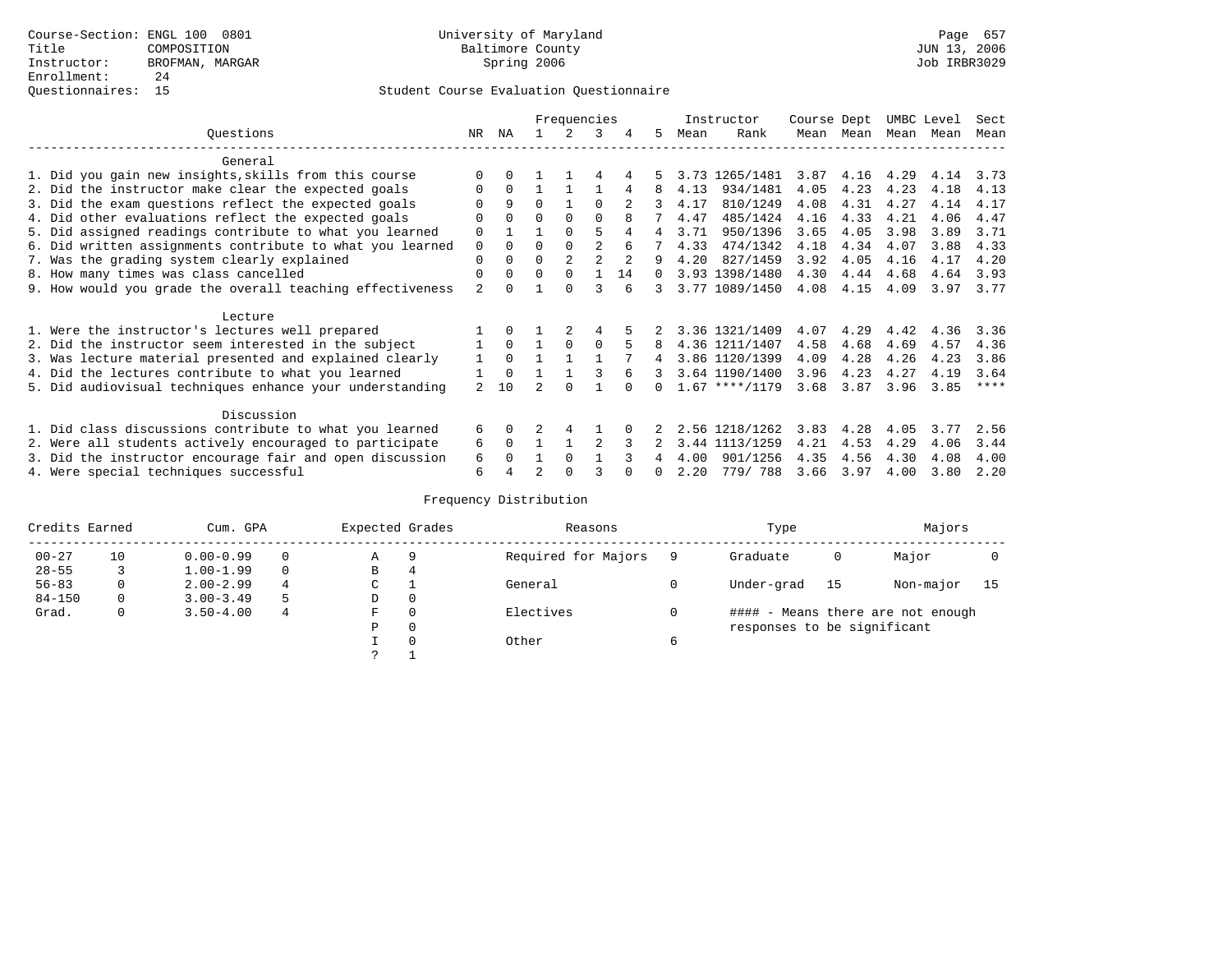### Questionnaires: 11 Student Course Evaluation Questionnaire

|                                                           |                |                |                |              | Frequencies    |                |          |      | Instructor         | Course Dept |           |      | UMBC Level | Sect    |
|-----------------------------------------------------------|----------------|----------------|----------------|--------------|----------------|----------------|----------|------|--------------------|-------------|-----------|------|------------|---------|
| Ouestions                                                 | NR             | NA             |                | 2            | 3              | 4              | 5.       | Mean | Rank               |             | Mean Mean |      | Mean Mean  | Mean    |
| General                                                   |                |                |                |              |                |                |          |      |                    |             |           |      |            |         |
| 1. Did you gain new insights, skills from this course     | $\Omega$       | $\Omega$       |                |              |                |                |          |      | 3.00 1451/1481     | 3.87        | 4.16      | 4.29 | 4.14       | 3.00    |
| 2. Did the instructor make clear the expected goals       | 0              | $\Omega$       | $\overline{a}$ |              |                |                |          |      | 3.18 1397/1481     | 4.05        | 4.23      | 4.23 | 4.18       | 3.18    |
| 3. Did the exam questions reflect the expected goals      | O              | 8              | $\Omega$       |              | $\Omega$       |                |          |      | 3.67 1081/1249     | 4.08        | 4.31      | 4.27 | 4.14       | 3.67    |
| 4. Did other evaluations reflect the expected goals       | 0              |                | $\overline{a}$ | 2            |                | $\mathfrak{D}$ |          |      | 3.20 1343/1424     | 4.16        | 4.33      | 4.21 | 4.06       | 3.20    |
| 5. Did assigned readings contribute to what you learned   | 0              | $\Omega$       | ς              | $\mathbf{1}$ |                |                |          |      | 3.36 1154/1396     | 3.65        | 4.05      | 3.98 | 3.89       | 3.36    |
| 6. Did written assignments contribute to what you learned | 0              | $\Omega$       |                | $\Omega$     | 3              |                | 4        |      | 3.27 1202/1342     | 4.18        | 4.34      | 4.07 | 3.88       | 3.27    |
| 7. Was the grading system clearly explained               | 0              | $\Omega$       | $\overline{a}$ | $\mathbf{1}$ | $\overline{2}$ |                |          |      | 3.36 1309/1459     | 3.92        | 4.05      | 4.16 | 4.17       | 3.36    |
| 8. How many times was class cancelled                     | 0              | $\overline{2}$ | 0              | $\mathbf{1}$ | $\Omega$       | 8              | $\Omega$ |      | 3.78 1437/1480     | 4.30        | 4.44      | 4.68 | 4.64       | 3.78    |
| 9. How would you grade the overall teaching effectiveness | $\overline{a}$ |                | U              |              | $\overline{2}$ |                | 3        |      | 3.88 997/1450      | 4.08        | 4.15      | 4.09 | 3.97       | 3.88    |
| Lecture                                                   |                |                |                |              |                |                |          |      |                    |             |           |      |            |         |
| 1. Were the instructor's lectures well prepared           |                | $\Omega$       |                |              | 4              |                |          |      | 2.78 1385/1409     | 4.07        | 4.29      | 4.42 | 4.36       | 2.78    |
| 2. Did the instructor seem interested in the subject      | 2              | $\Omega$       | $\mathbf{1}$   | $\Omega$     | 3              | 2              |          |      | 3.67 1354/1407     | 4.58        | 4.68      | 4.69 | 4.57       | 3.67    |
| 3. Was lecture material presented and explained clearly   | 2              | $\Omega$       | $\overline{2}$ | $\Omega$     | $\overline{2}$ |                |          |      | 3.33 1277/1399     | 4.09        | 4.28      | 4.26 | 4.23       | 3.33    |
| 4. Did the lectures contribute to what you learned        | 2              | $\overline{1}$ | $\overline{a}$ | $\mathbf{1}$ |                |                |          |      | 3.25 1283/1400     | 3.96        | 4.23      | 4.27 | 4.19       | 3.25    |
| 5. Did audiovisual techniques enhance your understanding  | 3              |                |                |              | U              |                | 0        |      | $1.00$ ****/1179   | 3.68        | 3.87      | 3.96 | 3.85       | $***$ * |
| Discussion                                                |                |                |                |              |                |                |          |      |                    |             |           |      |            |         |
| 1. Did class discussions contribute to what you learned   |                | $\Omega$       |                | $\Omega$     | 0              |                |          | 3.75 | 887/1262           | 3.83        | 4.28      | 4.05 | 3.77       | 3.75    |
| 2. Were all students actively encouraged to participate   | 7              | $\Omega$       | $\Omega$       | $\mathbf{1}$ | $\Omega$       |                | 1        |      | 3.75 1043/1259     | 4.21        | 4.53      | 4.29 | 4.06       | 3.75    |
| 3. Did the instructor encourage fair and open discussion  | 7              | $\mathbf 0$    | $\Omega$       | $\Omega$     | $\Omega$       |                | 2        | 4.50 | 571/1256           | 4.35        | 4.56      | 4.30 | 4.08       | 4.50    |
| 4. Were special techniques successful                     | 7              |                | $\overline{a}$ | $\Omega$     | $\Omega$       | $\Omega$       |          | 2.33 | 774/788            | 3.66        | 3.97      | 4.00 | 3.80       | 2.33    |
| Self Paced                                                |                |                |                |              |                |                |          |      |                    |             |           |      |            |         |
| 1. Did self-paced system contribute to what you learned   | 10             | $\Omega$       | <sup>0</sup>   | $\Omega$     | $\Omega$       |                | 0        |      | 55<br>$4.00$ ****/ | ****        | 3.32      |      | 4.55 4.48  | ****    |

| Credits Earned |    | Cum. GPA      |          | Expected Grades | Reasons             |        | Type                        |     | Majors                            |  |
|----------------|----|---------------|----------|-----------------|---------------------|--------|-----------------------------|-----|-----------------------------------|--|
| $00 - 27$      |    | $0.00 - 0.99$ | $\Omega$ | Α               | Required for Majors |        | Graduate                    | 0   | Major                             |  |
| $28 - 55$      |    | $1.00 - 1.99$ | $\Omega$ | В               |                     |        |                             |     |                                   |  |
| $56 - 83$      |    | $2.00 - 2.99$ | 0        | C               | General             |        | Under-grad                  | -11 | Non-major                         |  |
| $84 - 150$     | 0. | $3.00 - 3.49$ | 2        | D               |                     |        |                             |     |                                   |  |
| Grad.          | 0  | $3.50 - 4.00$ | 2        | F               | Electives           |        |                             |     | #### - Means there are not enough |  |
|                |    |               |          | D               |                     |        | responses to be significant |     |                                   |  |
|                |    |               |          |                 | Other               | ◠<br>∠ |                             |     |                                   |  |
|                |    |               |          |                 |                     |        |                             |     |                                   |  |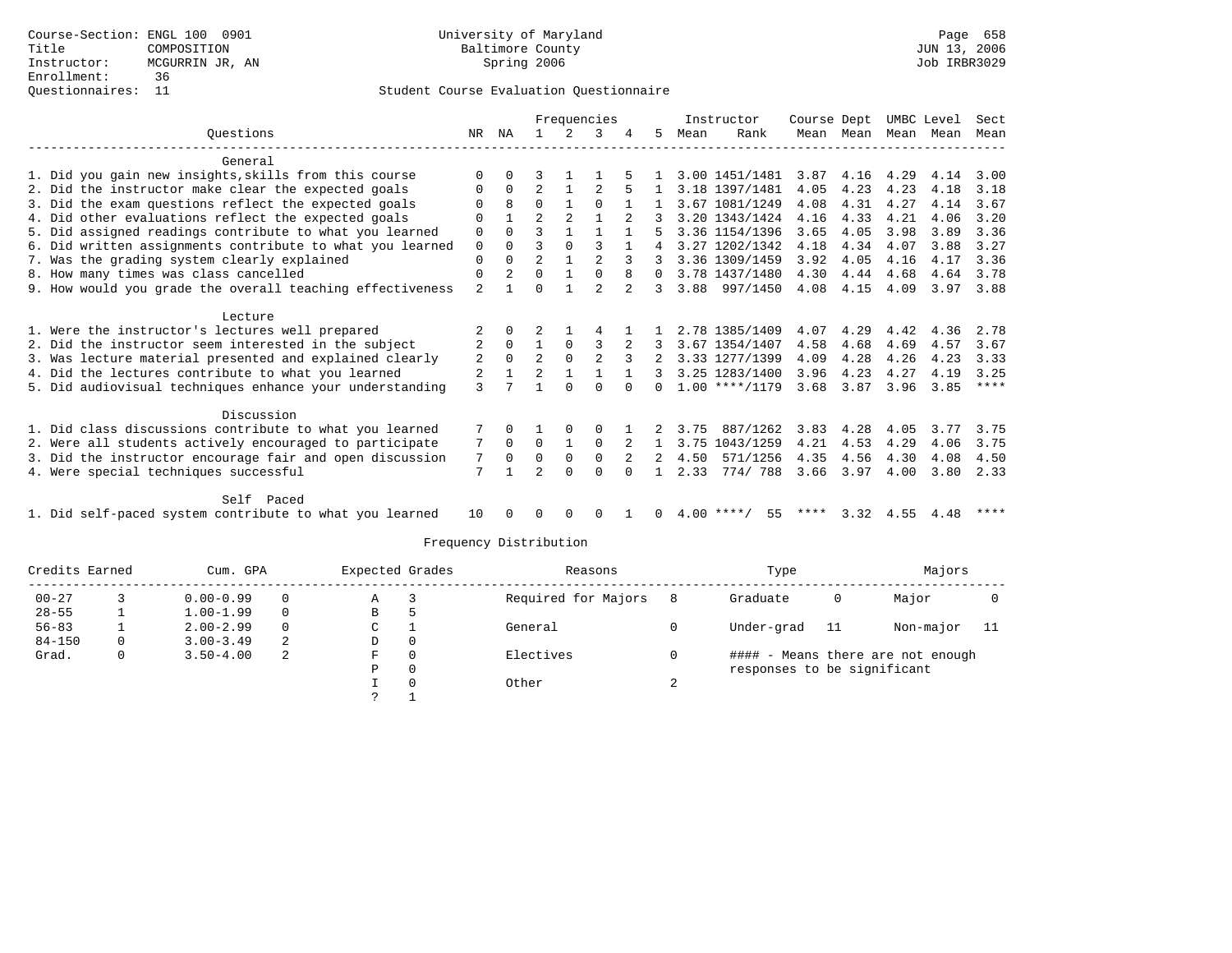### Questionnaires: 21 Student Course Evaluation Questionnaire

|                                                           |                |              |                |          | Frequencies    |          |              |      | Instructor       | Course Dept |      | UMBC Level |      | Sect        |
|-----------------------------------------------------------|----------------|--------------|----------------|----------|----------------|----------|--------------|------|------------------|-------------|------|------------|------|-------------|
| Questions                                                 | NR             | ΝA           |                |          |                | 4        | 5            | Mean | Rank             | Mean        | Mean | Mean       | Mean | Mean        |
| General                                                   |                |              |                |          |                |          |              |      |                  |             |      |            |      |             |
| 1. Did you gain new insights, skills from this course     |                | $\Omega$     |                |          |                |          |              |      | 3.67 1299/1481   | 3.87        | 4.16 | 4.29       | 4.14 | 3.67        |
| 2. Did the instructor make clear the expected goals       |                | $\Omega$     |                |          |                |          |              |      | 3.57 1296/1481   | 4.05        | 4.23 | 4.23       | 4.18 | 3.57        |
| 3. Did the exam questions reflect the expected goals      |                | 17           | $\Omega$       |          | $\Omega$       | $\Omega$ |              |      | $4.25$ ****/1249 | 4.08        | 4.31 | 4.27       | 4.14 | $***$ * * * |
| 4. Did other evaluations reflect the expected goals       | O              |              | $\Omega$       |          |                |          | 10           | 4.15 | 852/1424         | 4.16        | 4.33 | 4.21       | 4.06 | 4.15        |
| 5. Did assigned readings contribute to what you learned   | $\mathbf 0$    |              | $\overline{4}$ |          |                |          |              |      | 2.85 1334/1396   | 3.65        | 4.05 | 3.98       | 3.89 | 2.85        |
| 6. Did written assignments contribute to what you learned | 0              | $\Omega$     |                |          |                |          | 9            | 3.86 | 920/1342         | 4.18        | 4.34 | 4.07       | 3.88 | 3.86        |
| 7. Was the grading system clearly explained               | $\Omega$       | $\Omega$     | 5              | 6        |                |          |              |      | 2.71 1416/1459   | 3.92        | 4.05 | 4.16       | 4.17 | 2.71        |
| 8. How many times was class cancelled                     | 0              | $\Omega$     | 0              | $\Omega$ | $\cap$         |          | 19           | 4.90 | 702/1480         | 4.30        | 4.44 | 4.68       | 4.64 | 4.90        |
| 9. How would you grade the overall teaching effectiveness | $\Omega$       | <sup>n</sup> | $\mathcal{D}$  |          | ศ              |          | 3            |      | 3.38 1272/1450   | 4.08        | 4.15 | 4.09       | 3.97 | 3.38        |
| Lecture                                                   |                |              |                |          |                |          |              |      |                  |             |      |            |      |             |
| 1. Were the instructor's lectures well prepared           |                |              |                |          |                |          |              |      | 3.20 1344/1409   | 4.07        | 4.29 | 4.42       | 4.36 | 3.20        |
| 2. Did the instructor seem interested in the subject      |                | $\Omega$     | $\Omega$       |          | $\mathfrak{D}$ |          | 16           | 4.70 | 930/1407         | 4.58        | 4.68 | 4.69       | 4.57 | 4.70        |
| 3. Was lecture material presented and explained clearly   |                | $\Omega$     | $\mathfrak{D}$ |          |                |          |              |      | 3.35 1272/1399   | 4.09        | 4.28 | 4.26       | 4.23 | 3.35        |
| 4. Did the lectures contribute to what you learned        |                | $\Omega$     |                |          |                |          |              |      | 3.45 1243/1400   | 3.96        | 4.23 | 4.27       | 4.19 | 3.45        |
| 5. Did audiovisual techniques enhance your understanding  | $\mathfrak{D}$ | 13           |                | ∩        |                |          | <sup>n</sup> |      | 2.67 1114/1179   | 3.68        | 3.87 | 3.96       | 3.85 | 2.67        |
| Discussion                                                |                |              |                |          |                |          |              |      |                  |             |      |            |      |             |
| 1. Did class discussions contribute to what you learned   | 10             | 0            | 0              |          |                |          |              | 3.91 | 797/1262         | 3.83        | 4.28 | 4.05       | 3.77 | 3.91        |
| 2. Were all students actively encouraged to participate   | 10             | $\Omega$     | $\Omega$       | $\Omega$ |                |          | 9            | 4.73 | 391/1259         | 4.21        | 4.53 | 4.29       | 4.06 | 4.73        |
| 3. Did the instructor encourage fair and open discussion  | 10             | $\Omega$     | O              | $\Omega$ |                |          |              | 4.64 | 486/1256         | 4.35        | 4.56 | 4.30       | 4.08 | 4.64        |
| 4. Were special techniques successful                     | 10             |              |                |          |                |          |              | 3.50 | 604/788          | 3.66        | 3.97 | 4.00       | 3.80 | 3.50        |

| Credits Earned |         | Cum. GPA      |          |             | Expected Grades | Reasons                | Type                        |     | Majors                            |     |
|----------------|---------|---------------|----------|-------------|-----------------|------------------------|-----------------------------|-----|-----------------------------------|-----|
| $00 - 27$      | 11      | $0.00 - 0.99$ |          | А           | -2              | Required for Majors 14 | Graduate                    | 0   | Major                             |     |
| $28 - 55$      | 3       | $1.00 - 1.99$ | $\Omega$ | B           | 11              |                        |                             |     |                                   |     |
| $56 - 83$      | $\circ$ | $2.00 - 2.99$ | 6        | $\sim$<br>◡ | 4               | General                | Under-grad                  | -21 | Non-major                         | -20 |
| $84 - 150$     | 0       | $3.00 - 3.49$ |          | D           | 0               |                        |                             |     |                                   |     |
| Grad.          | 0       | $3.50 - 4.00$ |          | F           | 0               | Electives              |                             |     | #### - Means there are not enough |     |
|                |         |               |          | Ρ           | 0               |                        | responses to be significant |     |                                   |     |
|                |         |               |          |             | $\Omega$        | Other                  |                             |     |                                   |     |
|                |         |               |          |             |                 |                        |                             |     |                                   |     |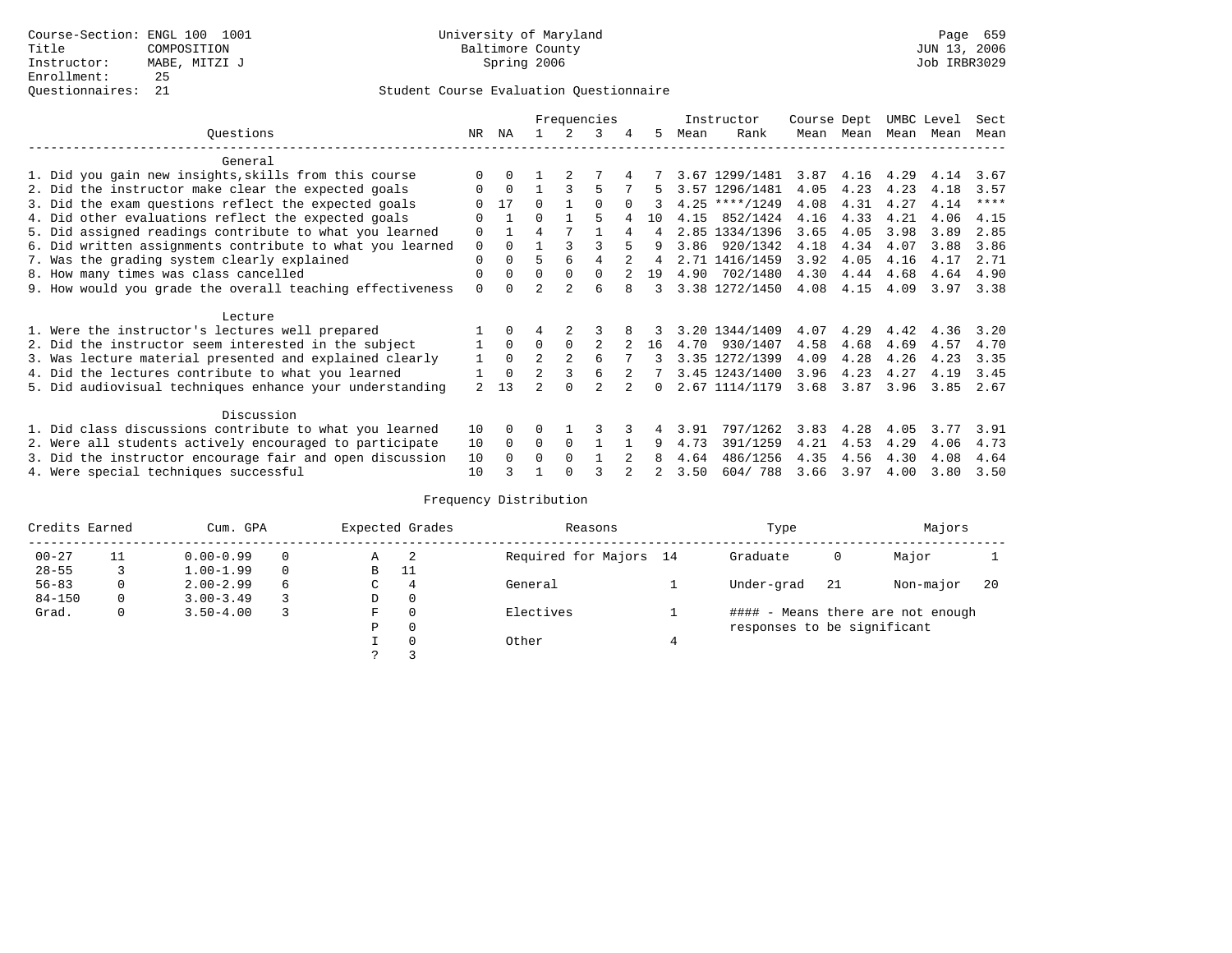|                                                                                                                     |                  | Frequencies |                |                |                   | Instructor | Course Dept   |              | UMBC Level       |             | Sect      |           |              |              |
|---------------------------------------------------------------------------------------------------------------------|------------------|-------------|----------------|----------------|-------------------|------------|---------------|--------------|------------------|-------------|-----------|-----------|--------------|--------------|
| Ouestions                                                                                                           | NR               | ΝA          |                | $\mathcal{L}$  |                   |            | 5.            | Mean         | Rank             |             | Mean Mean | Mean Mean |              | Mean         |
| General                                                                                                             |                  |             |                |                |                   |            |               |              |                  |             |           |           |              |              |
| 1. Did you gain new insights, skills from this course                                                               | $\Omega$         | $\Omega$    | U              |                |                   |            |               |              | 4.07 1031/1481   | 3.87        | 4.16      | 4.29      | 4.14         | 4.07         |
| 2. Did the instructor make clear the expected goals                                                                 | $\left( \right)$ | $\Omega$    | $\Omega$       | $\Omega$       |                   |            |               | 4.40         | 661/1481         | 4.05        | 4.23      | 4.23      | 4.18         | 4.40         |
| 3. Did the exam questions reflect the expected goals                                                                | $\Omega$         | 14          | $\Omega$       | $\Omega$       | $\Omega$          | $\Omega$   |               |              | $5.00$ ****/1249 | 4.08        | 4.31      | 4.27      | 4.14         | $***$ * * *  |
| 4. Did other evaluations reflect the expected goals                                                                 | 0                | $\Omega$    | $\Omega$       | $\Omega$       |                   | 4          | 10            | 4.60         | 334/1424         | 4.16        | 4.33      | 4.21      | 4.06         | 4.60         |
| 5. Did assigned readings contribute to what you learned                                                             | $\mathbf 0$      | $\Omega$    | $\overline{a}$ | $\overline{a}$ | $\overline{2}$    |            |               |              | 3.40 1136/1396   | 3.65        | 4.05      | 3.98      | 3.89         | 3.40         |
| 6. Did written assignments contribute to what you learned                                                           | $\mathbf 0$      | $\Omega$    | $\Omega$       | $\Omega$       | ς                 |            | 11            | 4.53         | 283/1342         | 4.18        | 4.34      | 4.07      | 3.88         | 4.53         |
| 7. Was the grading system clearly explained                                                                         | $\mathbf 0$      | $\Omega$    | $\Omega$       | $\Omega$       |                   |            | 9             | 4.53         | 425/1459         | 3.92        | 4.05      | 4.16      | 4.17         | 4.53         |
| 8. How many times was class cancelled                                                                               | $\mathbf 0$      | $\Omega$    | $\Omega$       | $\Omega$       | $\Omega$          |            |               |              | 4.47 1072/1480   | 4.30        | 4.44      | 4.68      | 4.64         | 4.47         |
| 9. How would you grade the overall teaching effectiveness                                                           | $\overline{a}$   | $\cap$      | U              | $\cap$         | $\mathbf{1}$      | 8          | 4             | 4.23         | 651/1450         | 4.08        | 4.15      | 4.09      | 3.97         | 4.23         |
|                                                                                                                     |                  |             |                |                |                   |            |               |              |                  |             |           |           |              |              |
| Lecture                                                                                                             |                  |             |                |                |                   |            |               |              |                  |             |           |           |              |              |
| 1. Were the instructor's lectures well prepared                                                                     | 2                | 0           | 0              | $\Omega$       |                   |            | 1 O           | 4.62         | 633/1409         | 4.07        | 4.29      | 4.42      | 4.36         | 4.62         |
| 2. Did the instructor seem interested in the subject                                                                |                  | $\Omega$    | $\Omega$       | $\Omega$       | $\Omega$          |            | 11            | 4.85         | 636/1407         | 4.58        | 4.68      | 4.69      | 4.57         | 4.85         |
| 3. Was lecture material presented and explained clearly                                                             | 2                | $\mathbf 0$ | 1              | 1              | $\Omega$          |            | 8             | 4.23         | 846/1399         | 4.09        | 4.28      | 4.26      | 4.23         | 4.23         |
| 4. Did the lectures contribute to what you learned                                                                  | 2                | $\Omega$    | $\Omega$       | $\Omega$       | 3                 |            |               | 4.31         | 829/1400         | 3.96        | 4.23      | 4.27      | 4.19         | 4.31         |
| 5. Did audiovisual techniques enhance your understanding                                                            | $\overline{a}$   |             | U              | $\mathcal{D}$  | $\mathfrak{D}$    |            | $\mathcal{L}$ | 3.56         | 877/1179         | 3.68        | 3.87      | 3.96      | 3.85         | 3.56         |
|                                                                                                                     |                  |             |                |                |                   |            |               |              |                  |             |           |           |              |              |
| Discussion                                                                                                          |                  | 0           | O              |                |                   |            |               |              | 708/1262         | 3.83        | 4.28      | 4.05      |              |              |
| 1. Did class discussions contribute to what you learned                                                             |                  | $\Omega$    | $\Omega$       | 0<br>$\Omega$  | 4<br>$\mathbf{1}$ | 3          | 4<br>5        | 4.00<br>4.44 | 643/1259         | 4.21        | 4.53      | 4.29      | 3.77<br>4.06 | 4.00         |
| 2. Were all students actively encouraged to participate<br>3. Did the instructor encourage fair and open discussion | 6<br>6           | $\Omega$    | $\Omega$       | $\Omega$       |                   |            | 5             | 4.44         | 636/1256         | 4.35        | 4.56      | 4.30      | 4.08         | 4.44<br>4.44 |
| 4. Were special techniques successful                                                                               | 6                |             | U              | $\cap$         | $\mathbf{1}$      | 4          | 3             | 4.25         | 291/ 788         | 3.66        | 3.97      | 4.00      | 3.80         | 4.25         |
|                                                                                                                     |                  |             |                |                |                   |            |               |              |                  |             |           |           |              |              |
| Laboratory                                                                                                          |                  |             |                |                |                   |            |               |              |                  |             |           |           |              |              |
| 1. Did the lab increase understanding of the material                                                               | 13               |             | $\Omega$       | 0              |                   |            |               |              | $3.00$ ****/ 246 | $***$ * *   | 2.50      | 4.20      | 3.93         | ****         |
| 2. Were you provided with adequate background information                                                           | 13               | $\Omega$    | $\Omega$       | $\mathbf 0$    |                   | $\Omega$   |               |              | $4.00$ ****/ 249 | $***$ * *   | 3.00      | 4.11      | 3.95         | ****         |
| 3. Were necessary materials available for lab activities                                                            | 14               |             | ∩              | $\cap$         |                   |            | <sup>n</sup>  |              | $3.00$ ****/ 242 | $***$ * * * | 3.00      | 4.40      | 4.33         | $***$ * * *  |
|                                                                                                                     |                  |             |                |                |                   |            |               |              |                  |             |           |           |              |              |

| Credits Earned |   | Cum. GPA      |   | Expected Grades |          | Reasons             |      | Type                        |    | Majors                            |    |
|----------------|---|---------------|---|-----------------|----------|---------------------|------|-----------------------------|----|-----------------------------------|----|
| $00 - 27$      |   | $0.00 - 0.99$ | 0 | Α               |          | Required for Majors | - 11 | Graduate                    | 0  | Major                             |    |
| $28 - 55$      |   | $1.00 - 1.99$ |   | В               |          |                     |      |                             |    |                                   |    |
| $56 - 83$      | 0 | $2.00 - 2.99$ | 2 | $\mathsf{C}$    | ◠        | General             |      | Under-grad                  | 15 | Non-major                         | 15 |
| $84 - 150$     | 0 | $3.00 - 3.49$ | 2 | D               | 0        |                     |      |                             |    |                                   |    |
| Grad.          | 0 | $3.50 - 4.00$ | 2 | F.              | $\Omega$ | Electives           |      |                             |    | #### - Means there are not enough |    |
|                |   |               |   | Ρ               | 0        |                     |      | responses to be significant |    |                                   |    |
|                |   |               |   |                 |          | Other               |      |                             |    |                                   |    |
|                |   |               |   |                 |          |                     |      |                             |    |                                   |    |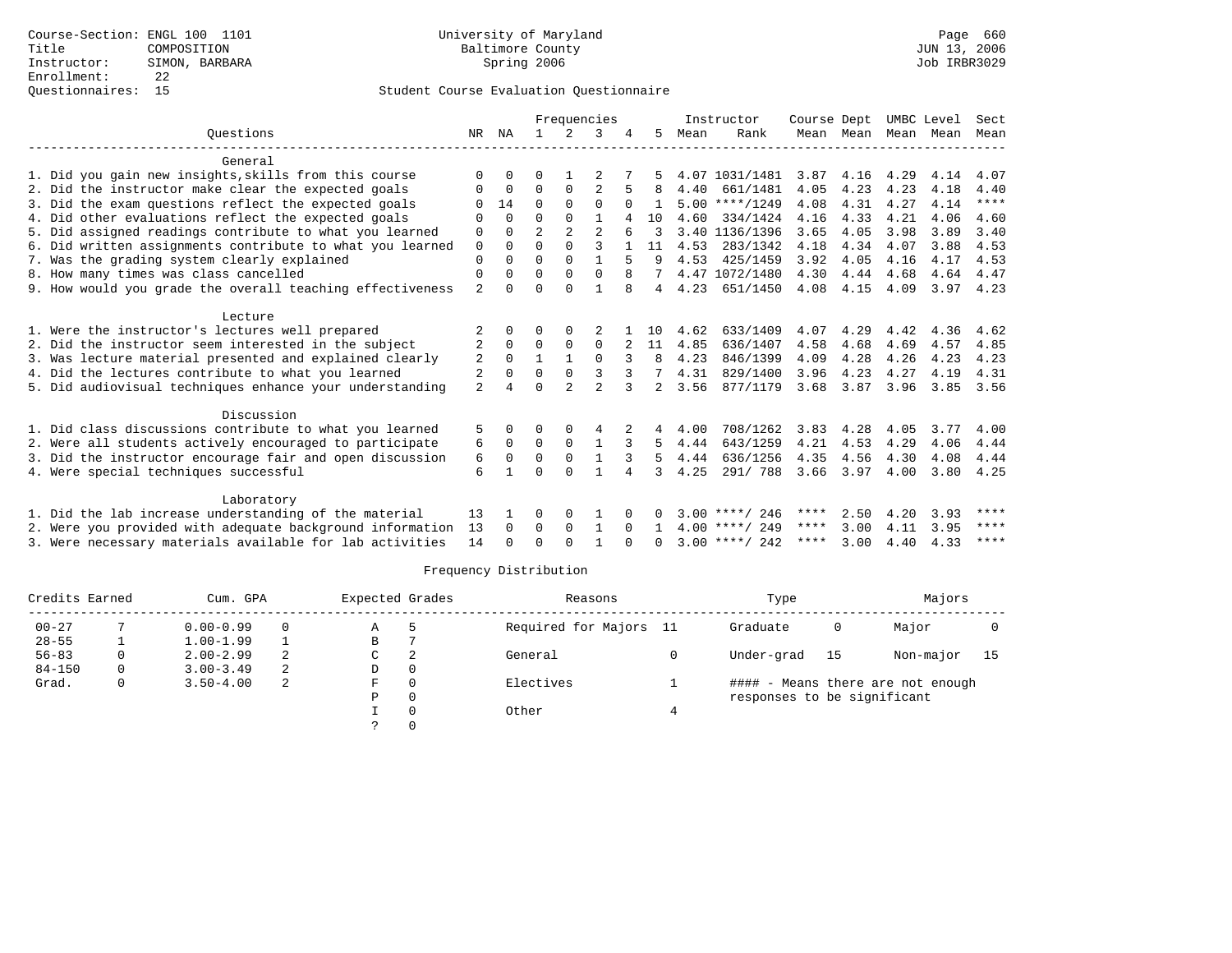### Questionnaires: 20 Student Course Evaluation Questionnaire

|                                                           |                |                |          | Frequencies |          |    |    |      | Instructor     | Course Dept |           | UMBC Level |      | Sect        |
|-----------------------------------------------------------|----------------|----------------|----------|-------------|----------|----|----|------|----------------|-------------|-----------|------------|------|-------------|
| Ouestions                                                 | NR.            | ΝA             |          |             | 3        |    | 5. | Mean | Rank           |             | Mean Mean | Mean       | Mean | Mean        |
| General                                                   |                |                |          |             |          |    |    |      |                |             |           |            |      |             |
| 1. Did you gain new insights, skills from this course     |                | $\Omega$       | 0        | 0           |          |    |    | 4.30 | 780/1481       | 3.87        | 4.16      | 4.29       | 4.14 | 4.30        |
| 2. Did the instructor make clear the expected goals       | U              | $\Omega$       | $\Omega$ | $\Omega$    | $\Omega$ | 12 | 8  | 4.40 | 661/1481       | 4.05        | 4.23      | 4.23       | 4.18 | 4.40        |
| 3. Did the exam questions reflect the expected goals      |                | 16             | $\Omega$ | $\Omega$    | $\Omega$ |    |    | 4.67 | $***/1249$     | 4.08        | 4.31      | 4.27       | 4.14 | $***$ * * * |
| 4. Did other evaluations reflect the expected goals       | O              |                | $\Omega$ | $\Omega$    |          |    | 10 | 4.42 | 533/1424       | 4.16        | 4.33      | 4.21       | 4.06 | 4.42        |
| 5. Did assigned readings contribute to what you learned   | $\mathbf 0$    | $\mathfrak{D}$ | $\Omega$ |             |          |    | 4  |      | 3.61 1018/1396 | 3.65        | 4.05      | 3.98       | 3.89 | 3.61        |
| 6. Did written assignments contribute to what you learned | $\mathbf 0$    | $\Omega$       | $\Omega$ |             |          |    | 12 | 4.55 | 270/1342       | 4.18        | 4.34      | 4.07       | 3.88 | 4.55        |
| 7. Was the grading system clearly explained               | $\mathbf 0$    | $\Omega$       |          | $\cap$      |          |    | 10 | 4.30 | 732/1459       | 3.92        | 4.05      | 4.16       | 4.17 | 4.30        |
| 8. How many times was class cancelled                     | 0              | $\Omega$       | $\Omega$ | $\Omega$    |          | 15 | 4  |      | 4.15 1288/1480 | 4.30        | 4.44      | 4.68       | 4.64 | 4.15        |
| 9. How would you grade the overall teaching effectiveness | $\mathfrak{D}$ |                | ∩        | ∩           | U        | q  | 8  | 4.47 | 375/1450       | 4.08        | 4.15      | 4.09       | 3.97 | 4.47        |
| Lecture                                                   |                |                |          |             |          |    |    |      |                |             |           |            |      |             |
| 1. Were the instructor's lectures well prepared           | O              |                |          |             |          |    | 16 | 4.75 | 417/1409       | 4.07        | 4.29      | 4.42       | 4.36 | 4.75        |
| 2. Did the instructor seem interested in the subject      | 0              | $\Omega$       | $\Omega$ | $\Omega$    | $\Omega$ |    | 18 | 4.90 | 500/1407       | 4.58        | 4.68      | 4.69       | 4.57 | 4.90        |
| 3. Was lecture material presented and explained clearly   | 0              | $\Omega$       | 0        | $\Omega$    | $\Omega$ |    | 13 | 4.65 | 390/1399       | 4.09        | 4.28      | 4.26       | 4.23 | 4.65        |
| 4. Did the lectures contribute to what you learned        | 0              | $\Omega$       | $\Omega$ |             |          |    | 14 | 4.65 | 433/1400       | 3.96        | 4.23      | 4.27       | 4.19 | 4.65        |
| 5. Did audiovisual techniques enhance your understanding  | $\Omega$       |                |          |             |          |    | 11 | 4.32 | 397/1179       | 3.68        | 3.87      | 3.96       | 3.85 | 4.32        |
| Discussion                                                |                |                |          |             |          |    |    |      |                |             |           |            |      |             |
| 1. Did class discussions contribute to what you learned   | 4              | $\Omega$       | 0        | $\Omega$    |          |    |    | 4.38 | 467/1262       | 3.83        | 4.28      | 4.05       | 3.77 | 4.38        |
| 2. Were all students actively encouraged to participate   | 4              | $\Omega$       |          | $\Omega$    | $\Omega$ |    | 13 | 4.63 | 489/1259       | 4.21        | 4.53      | 4.29       | 4.06 | 4.63        |
| 3. Did the instructor encourage fair and open discussion  | 4              | $\Omega$       | 0        | $\Omega$    |          |    | 13 | 4.75 | 357/1256       | 4.35        | 4.56      | 4.30       | 4.08 | 4.75        |
| 4. Were special techniques successful                     | 4              |                |          |             |          |    | 6  | 4.21 | 308/788        | 3.66        | 3.97      | 4.00       | 3.80 | 4.21        |

| Credits Earned |    | Cum. GPA      |             | Expected Grades | Reasons                |   | Type                        |     | Majors                            |     |
|----------------|----|---------------|-------------|-----------------|------------------------|---|-----------------------------|-----|-----------------------------------|-----|
| $00 - 27$      | 10 | $0.00 - 0.99$ | Α           | -5              | Required for Majors 18 |   | Graduate                    | 0   | Major                             |     |
| $28 - 55$      | 3  | $1.00 - 1.99$ | B           | 14              |                        |   |                             |     |                                   |     |
| $56 - 83$      |    | $2.00 - 2.99$ | $\sim$<br>◡ | 0               | General                |   | Under-grad                  | -20 | Non-major                         | -20 |
| $84 - 150$     | 0  | $3.00 - 3.49$ | D           | 0               |                        |   |                             |     |                                   |     |
| Grad.          | 0  | $3.50 - 4.00$ | F           | 0               | Electives              | 0 |                             |     | #### - Means there are not enough |     |
|                |    |               | Ρ           | 0               |                        |   | responses to be significant |     |                                   |     |
|                |    |               |             | $\Omega$        | Other                  |   |                             |     |                                   |     |
|                |    |               | C           |                 |                        |   |                             |     |                                   |     |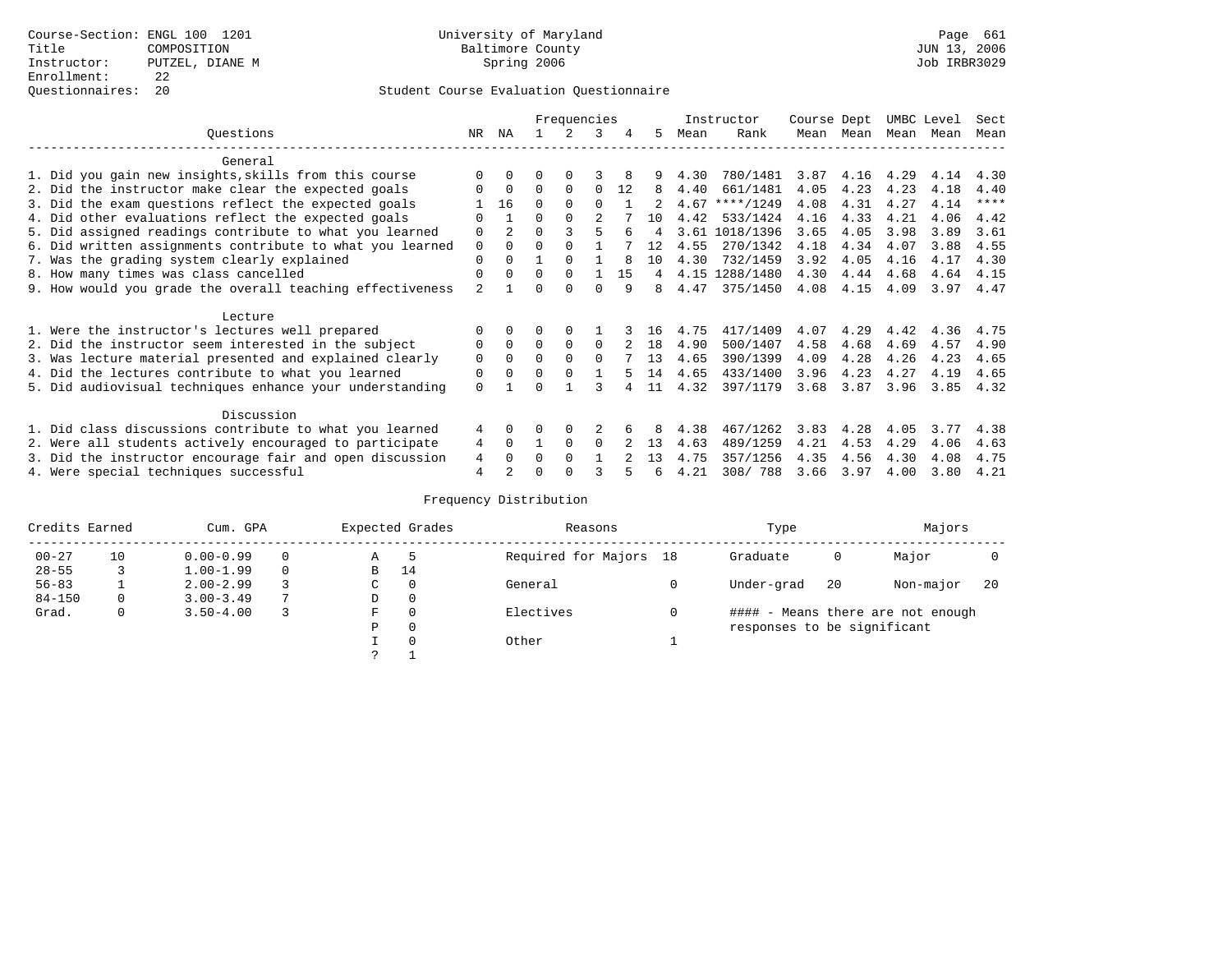|                                                              |                |             |                |                | Frequencies    |              |                 |      | Instructor         | Course Dept UMBC Level |               |      |             | Sect        |
|--------------------------------------------------------------|----------------|-------------|----------------|----------------|----------------|--------------|-----------------|------|--------------------|------------------------|---------------|------|-------------|-------------|
| Ouestions                                                    |                | NR NA       | $\mathbf{1}$   | 2              | 3              | 4            | 5               | Mean | Rank               |                        | Mean Mean     |      | Mean Mean   | Mean        |
|                                                              |                |             |                |                |                |              |                 |      |                    |                        |               |      |             |             |
| General                                                      |                |             |                |                |                |              |                 |      |                    |                        |               |      |             |             |
| 1. Did you gain new insights, skills from this course        | 0              | $\Omega$    | 1              | 2              | 5              | 5            | 4               |      | 3.53 1351/1481     | 3.87                   | 4.16          | 4.29 | 4.14        | 3.53        |
| 2. Did the instructor make clear the expected goals          | $\Omega$       | 0           | $\mathbf{1}$   | $\mathbf{1}$   | 3              | 3            | 9               | 4.06 | 979/1481           | 4.05                   | 4.23          | 4.23 | 4.18        | 4.06        |
| 3. Did the exam questions reflect the expected goals         | 0              | 10          | $\mathbf 0$    | $\mathbf{0}$   | 2              | $\mathbf{1}$ | $4\overline{ }$ | 4.29 | 718/1249           | 4.08                   | 4.31          | 4.27 | 4.14        | 4.29        |
| 4. Did other evaluations reflect the expected goals          | 0              | 1           | 0              | $\mathbf{1}$   | 2              | 6            | 7               | 4.19 | 818/1424           | 4.16                   | 4.33          | 4.21 | 4.06        | 4.19        |
| 5. Did assigned readings contribute to what you learned      | 0              | $\Omega$    | $\overline{a}$ | $\Omega$       | $\overline{4}$ | 7            | 4               | 3.65 | 998/1396           | 3.65                   | 4.05          | 3.98 | 3.89        | 3.65        |
| 6. Did written assignments contribute to what you learned    | $\mathbf 0$    | $\mathbf 0$ | $\Omega$       | $\mathbf{1}$   | 5              | 4            | $7^{\circ}$     | 4.00 | 755/1342           | 4.18                   | 4.34          | 4.07 | 3.88        | 4.00        |
| 7. Was the grading system clearly explained                  | $\mathbf 0$    | $\Omega$    | $\Omega$       | $\mathbf{1}$   | 6              | 3            | 7               |      | 3.94 1013/1459     | 3.92                   | 4.05          | 4.16 | 4.17        | 3.94        |
| 8. How many times was class cancelled                        | $\mathbf 0$    | $\Omega$    | $\Omega$       | $\overline{4}$ | 12             | $\mathbf{1}$ | $\Omega$        |      | 2.82 1477/1480     | 4.30                   | 4.44          | 4.68 | 4.64        | 2.82        |
| 9. How would you grade the overall teaching effectiveness    | $\overline{2}$ | $\Omega$    | $\Omega$       | $\mathbf{1}$   | 3              | 6            | 5.              | 4.00 | 836/1450           | 4.08                   | 4.15          | 4.09 | $3.97$ 4.00 |             |
|                                                              |                |             |                |                |                |              |                 |      |                    |                        |               |      |             |             |
| Lecture                                                      |                |             |                |                |                |              |                 |      |                    |                        |               |      |             |             |
| 1. Were the instructor's lectures well prepared              | 2              | $\mathbf 0$ | 1              | 1              | 4              | 6            | 3               |      | 3.60 1281/1409     | 4.07                   | 4.29          | 4.42 | 4.36        | 3.60        |
| 2. Did the instructor seem interested in the subject         | $\overline{c}$ | $\mathbf 0$ | $\mathbf 0$    | $\mathbf 0$    | 2              | 6            | 7               |      | 4.33 1221/1407     | 4.58                   | 4.68          | 4.69 | 4.57        | 4.33        |
| 3. Was lecture material presented and explained clearly      | 2              | $\mathbf 0$ | 0              | 2              | 4              | 5            | $\overline{4}$  |      | 3.73 1170/1399     | 4.09                   | 4.28          | 4.26 | 4.23        | 3.73        |
| 4. Did the lectures contribute to what you learned           | 2              | $\mathbf 0$ | $\mathbf{1}$   | $\mathbf 0$    | $\overline{4}$ | 4            | 6               |      | 3.93 1067/1400     | 3.96                   | 4.23          | 4.27 | 4.19        | 3.93        |
| 5. Did audiovisual techniques enhance your understanding     | $\overline{2}$ | 13          | $\mathbf{1}$   | $\mathbf{1}$   | $\Omega$       | $\Omega$     | $\Omega$        |      | $1.50$ ****/1179   | 3.68                   | 3.87          | 3.96 | 3.85        | $***$       |
|                                                              |                |             |                |                |                |              |                 |      |                    |                        |               |      |             |             |
| Discussion                                                   |                |             |                |                |                |              |                 |      |                    |                        |               |      |             |             |
| 1. Did class discussions contribute to what you learned      | 5              | 0           | 0              | $\Omega$       | 3              | 2            | 7               | 4.33 | 507/1262           | 3.83                   | 4.28          | 4.05 | 3.77        | 4.33        |
| 2. Were all students actively encouraged to participate      | 5              | $\mathbf 0$ | 0              | 1              | 0              | 3            | 8               | 4.50 | 588/1259           | 4.21                   | 4.53          | 4.29 | 4.06        | 4.50        |
| 3. Did the instructor encourage fair and open discussion     | 5              | $\mathbf 0$ | $\mathbf 0$    | 0              | 1              | 5            | 6               | 4.42 | 669/1256           | 4.35                   | 4.56          | 4.30 | 4.08        | 4.42        |
| 4. Were special techniques successful                        | 5              | 3           | $\mathbf 0$    | $\Omega$       | 3              | 3            | $\overline{3}$  | 4.00 | 394/788            |                        | $3.66$ $3.97$ | 4.00 | 3.80        | 4.00        |
|                                                              |                |             |                |                |                |              |                 |      |                    |                        |               |      |             |             |
| Laboratory                                                   |                |             |                |                |                |              |                 |      |                    |                        |               |      |             |             |
| 2. Were you provided with adequate background information 16 |                | $\mathbf 0$ | 0              | $\Omega$       | $\Omega$       |              | $\Omega$        |      | $4.00$ ****/ 249   | ****                   | 3.00          | 4.11 | 3.95        | ****        |
|                                                              |                |             |                |                |                |              |                 |      |                    |                        |               |      |             |             |
| Seminar                                                      |                |             |                |                |                |              |                 |      |                    |                        |               |      |             |             |
| 1. Were assigned topics relevant to the announced theme      | 16             | 0           | $\Omega$       | $\mathbf 0$    | $\Omega$       | $\Omega$     | 1               |      | $5.00$ ****/<br>68 | ****                   | 4.72          | 4.49 | 4.54        | $***$ * * * |
| 2. Was the instructor available for individual attention     | 16             | $\mathbf 0$ | $\mathbf 0$    | $\mathsf 0$    | $\mathbf 0$    | $\Omega$     | $\mathbf{1}$    |      | $5.00$ ****/<br>69 | $***$ * * *            | 4.75          | 4.53 | 4.18        | ****        |
| 3. Did research projects contribute to what you learned      | 16             | $\mathbf 0$ | $\mathbf 0$    | $\mathbf 0$    | $\mathbf 0$    | $\Omega$     | $\mathbf{1}$    |      | $5.00$ ****/<br>63 | ****                   | 4.33          | 4.44 | 4.17        | ****        |
| 4. Did presentations contribute to what you learned          | 16             | $\mathbf 0$ | $\mathbf 0$    | $\mathbf{0}$   | $\mathbf{1}$   | $\Omega$     | $\Omega$        |      | $3.00$ ****/<br>69 | ****                   | 4.71          | 4.35 | 4.14        | ****        |
| 5. Were criteria for grading made clear                      | 16             | $\Omega$    | $\Omega$       | $\mathbf{1}$   | $\Omega$       | $\Omega$     | $\Omega$        |      | $2.00$ ****/<br>68 | ****                   | 4.03          | 3.92 | 3.80        | $***$       |
|                                                              |                |             |                |                |                |              |                 |      |                    |                        |               |      |             |             |
| Field Work                                                   |                |             |                |                |                |              |                 |      |                    |                        |               |      |             |             |
| 1. Did field experience contribute to what you learned       | 16             | 0           | 0              | $\mathbf 0$    | $\Omega$       | $\Omega$     | 1               |      | $5.00$ ****/<br>59 | ****                   | 2.00          | 4.30 | 4.00        | ****        |
| 2. Did you clearly understand your evaluation criteria       | 16             | $\mathbf 0$ | 0              | 0              | 0              | $\Omega$     | $\mathbf{1}$    |      | $5.00$ ****/<br>51 | ****                   | 2.00          | 4.00 | 3.44        | ****        |
| 3. Was the instructor available for consultation             | 16             | $\Omega$    | $\mathbf 0$    | $\mathbf 0$    | 0              | $\mathbf{1}$ | $\Omega$        |      | $4.00$ ****/<br>36 | ****                   | $***$ *       | 4.60 | 5.00        | ****        |
| 4. To what degree could you discuss your evaluations         | 16             | $\Omega$    | $\mathbf 0$    | $\Omega$       | $\Omega$       | $\mathbf{1}$ | $\Omega$        |      | $4.00$ ****/<br>41 | ****                   | $***$ *       | 4.26 | $***$ * * * | $* * * *$   |
|                                                              |                |             |                |                |                |              |                 |      |                    |                        |               |      |             |             |
| Self Paced                                                   |                |             |                |                |                |              |                 |      |                    |                        |               |      |             |             |
| 1. Did self-paced system contribute to what you learned      | 16             | $\Omega$    | $\Omega$       | $\Omega$       | $\Omega$       |              |                 |      | 55<br>$4.00$ ****/ | ****                   | 3.32          | 4.55 | 4.48        | ****        |
| 3. Were your contacts with the instructor helpful            | 16             | $\Omega$    | $\mathbf 0$    | $\Omega$       | $\Omega$       | $\mathbf{1}$ | $\Omega$        | 4.00 | 51<br>$***$ /      | ****                   | 4.31          | 4.65 | 4.63        | ****        |
| 4. Was the feedback/tutoring by proctors helpful             | 16             | 0           | 0              | 1              | 0              | $\Omega$     | $\Omega$        |      | $2.00$ ****/<br>34 | ****                   | 4.14          | 4.83 | 4.67        | ****        |
| 5. Were there enough proctors for all the students           | 16             | $\Omega$    | $\Omega$       | $\Omega$       | $\Omega$       | 1            | $\Omega$        |      | $4.00$ ****/<br>24 | $***$ * *              | ****          | 4.82 | 4.58        | $***$ * * * |
|                                                              |                |             |                |                |                |              |                 |      |                    |                        |               |      |             |             |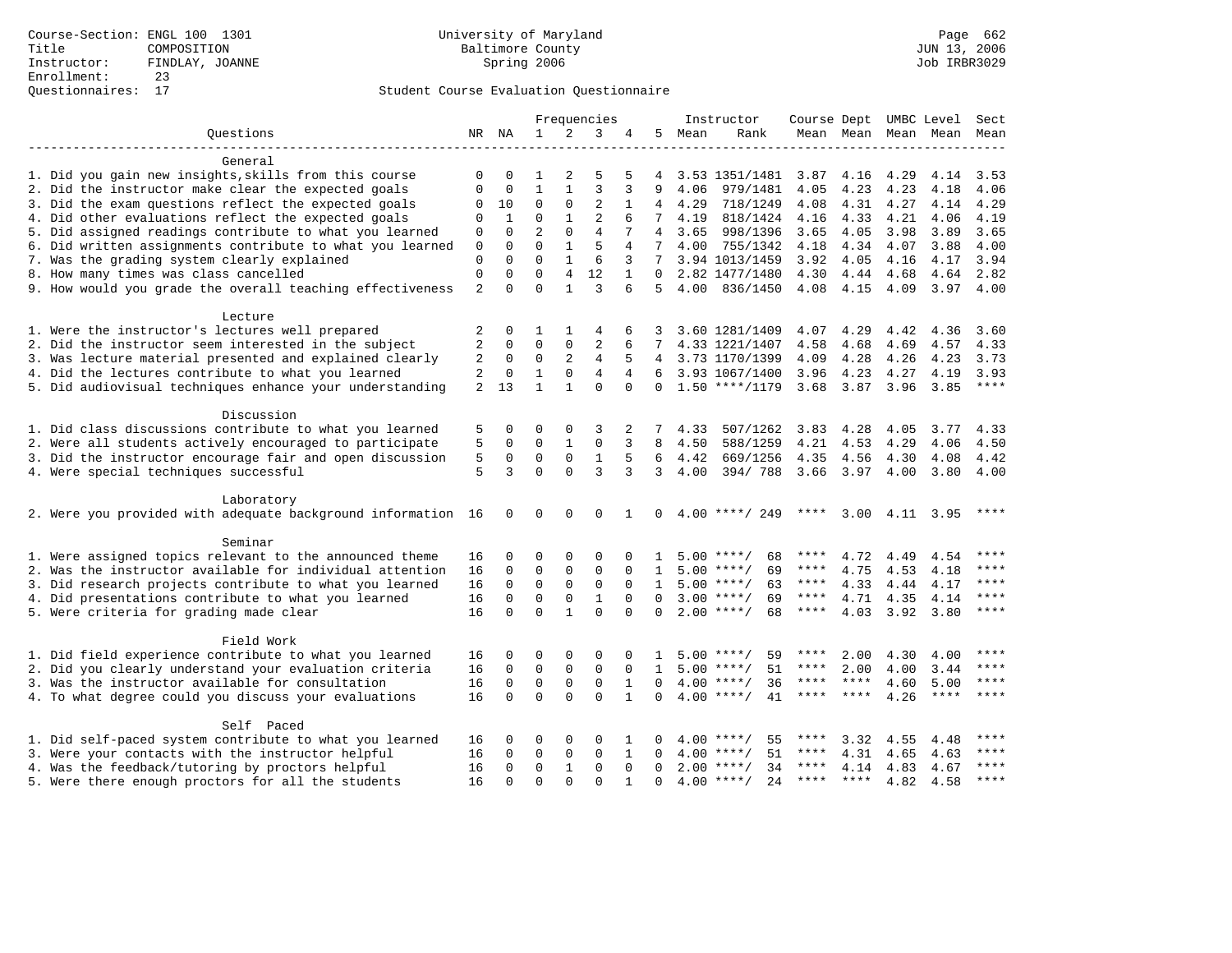| Course-Section: ENGL 100 1301 |                 | University of Maryland                  | Page 662     |
|-------------------------------|-----------------|-----------------------------------------|--------------|
| Title                         | COMPOSITION     | Baltimore County                        | JUN 13, 2006 |
| Instructor:                   | FINDLAY, JOANNE | Spring 2006                             | Job IRBR3029 |
| Enrollment:                   |                 |                                         |              |
| Ouestionnaires: 17            |                 | Student Course Evaluation Questionnaire |              |

# University of Maryland 1992 Page 662<br>Baltimore County 13, 2006

# Questionnaires: 17 Student Course Evaluation Questionnaire

| Credits Earned |             | Cum. GPA      |   | Expected Grades |          | Reasons                | Type                        |    | Majors                            |    |
|----------------|-------------|---------------|---|-----------------|----------|------------------------|-----------------------------|----|-----------------------------------|----|
| $00 - 27$      |             | $0.00 - 0.99$ |   | Α               | 9        | Required for Majors 13 | Graduate                    | 0  | Major                             |    |
| $28 - 55$      |             | $1.00 - 1.99$ |   | В               | 6        |                        |                             |    |                                   |    |
| $56 - 83$      |             | $2.00 - 2.99$ | 2 | C               |          | General                | Under-grad                  | 17 | Non-major                         | 17 |
| $84 - 150$     | $\Omega$    | $3.00 - 3.49$ |   | D               | $\Omega$ |                        |                             |    |                                   |    |
| Grad.          | $\mathbf 0$ | $3.50 - 4.00$ | 9 | F               | $\Omega$ | Electives              |                             |    | #### - Means there are not enough |    |
|                |             |               |   | Ρ               | $\Omega$ |                        | responses to be significant |    |                                   |    |
|                |             |               |   |                 | $\Omega$ | Other                  |                             |    |                                   |    |
|                |             |               |   |                 |          |                        |                             |    |                                   |    |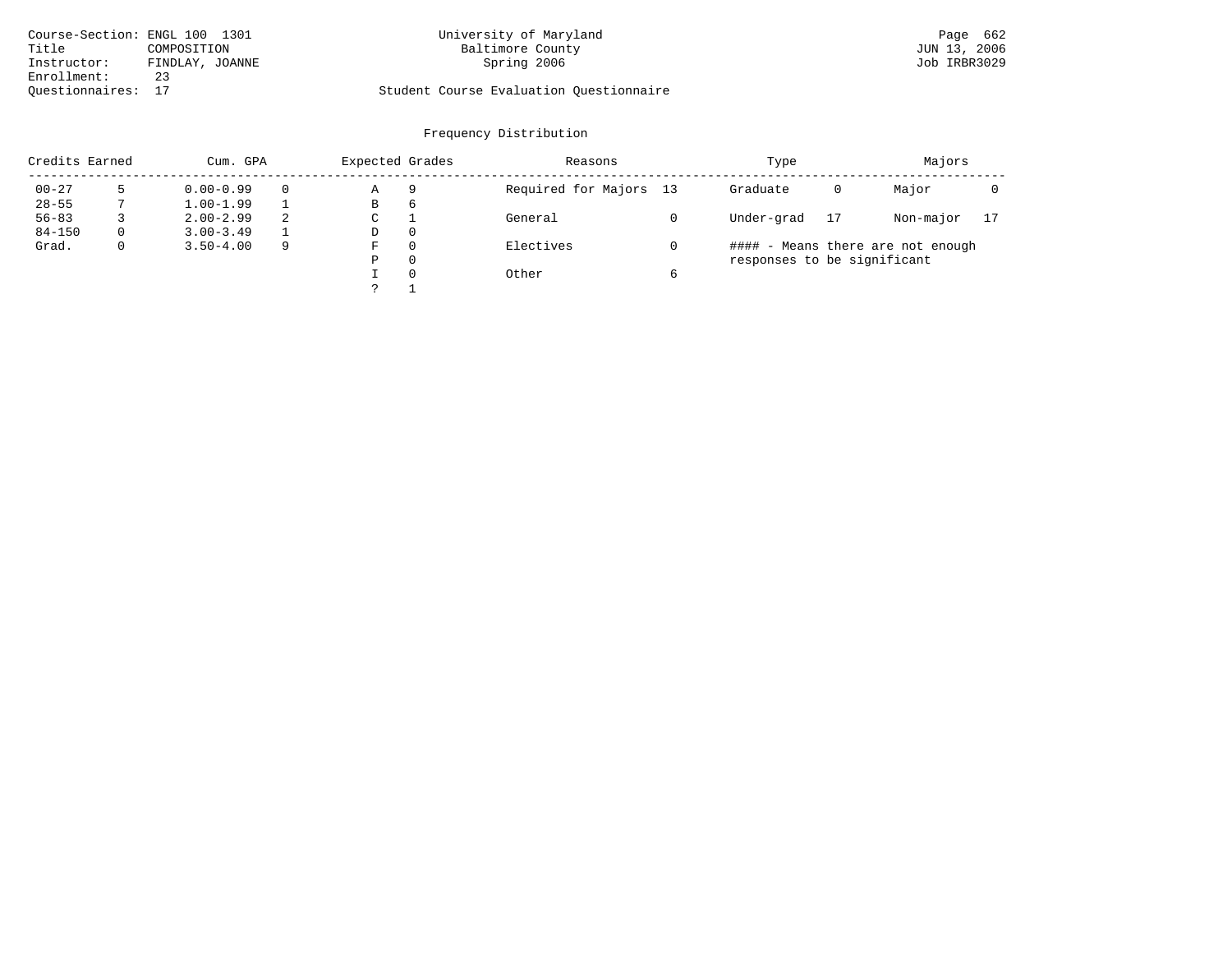|                                                           |                |                |          | Frequencies |          |        |     |      | Instructor     | Course Dept |      | UMBC Level |      | Sect |
|-----------------------------------------------------------|----------------|----------------|----------|-------------|----------|--------|-----|------|----------------|-------------|------|------------|------|------|
| Ouestions                                                 | NR.            | ΝA             |          |             | 3        |        | 5.  | Mean | Rank           | Mean        | Mean | Mean       | Mean | Mean |
| General                                                   |                |                |          |             |          |        |     |      |                |             |      |            |      |      |
| 1. Did you gain new insights, skills from this course     | $\Omega$       | $\cap$         |          |             |          |        |     |      | 3.73 1265/1481 | 3.87        | 4.16 | 4.29       | 4.14 | 3.73 |
| 2. Did the instructor make clear the expected goals       | 0              | $\Omega$       | $\Omega$ | $\Omega$    |          |        | 11  | 4.60 | 399/1481       | 4.05        | 4.23 | 4.23       | 4.18 | 4.60 |
| 3. Did the exam questions reflect the expected goals      |                | $\mathfrak{D}$ |          | $\Omega$    | $\Omega$ |        | 10  | 4.54 | 470/1249       | 4.08        | 4.31 | 4.27       | 4.14 | 4.54 |
| 4. Did other evaluations reflect the expected goals       | O              | $\Omega$       | $\Omega$ |             |          |        |     | 4.13 | 874/1424       | 4.16        | 4.33 | 4.21       | 4.06 | 4.13 |
| 5. Did assigned readings contribute to what you learned   | $\mathbf 0$    |                | 0        |             |          | 10     |     | 3.85 | 846/1396       | 3.65        | 4.05 | 3.98       | 3.89 | 3.85 |
| 6. Did written assignments contribute to what you learned | $\mathbf 0$    | $\Omega$       | $\Omega$ | $\Omega$    |          |        | 10  | 4.53 | 283/1342       | 4.18        | 4.34 | 4.07       | 3.88 | 4.53 |
| 7. Was the grading system clearly explained               |                | $\Omega$       | $\Omega$ | $\Omega$    |          |        | 11  | 4.64 | 298/1459       | 3.92        | 4.05 | 4.16       | 4.17 | 4.64 |
| 8. How many times was class cancelled                     | $\Omega$       | $\Omega$       | $\Omega$ | $\Omega$    | $\Omega$ | $\cap$ | 15  | 5.00 | 1/1480         | 4.30        | 4.44 | 4.68       | 4.64 | 5.00 |
| 9. How would you grade the overall teaching effectiveness | $\overline{a}$ | <sup>n</sup>   | U        |             |          |        | 3   |      | 3.77 1089/1450 | 4.08        | 4.15 | 4.09       | 3.97 | 3.77 |
|                                                           |                |                |          |             |          |        |     |      |                |             |      |            |      |      |
| Lecture                                                   |                |                |          |             |          |        |     |      |                |             |      |            |      |      |
| 1. Were the instructor's lectures well prepared           |                |                |          |             |          |        | 1 O | 4.69 | 514/1409       | 4.07        | 4.29 | 4.42       | 4.36 | 4.69 |
| 2. Did the instructor seem interested in the subject      | $\overline{2}$ | $\Omega$       | $\Omega$ |             |          |        | 10  |      | 4.54 1084/1407 | 4.58        | 4.68 | 4.69       | 4.57 | 4.54 |
| 3. Was lecture material presented and explained clearly   | 2              | $\Omega$       | $\Omega$ |             |          |        | 9   | 4.46 | 613/1399       | 4.09        | 4.28 | 4.26       | 4.23 | 4.46 |
| 4. Did the lectures contribute to what you learned        |                | $\Omega$       |          |             |          |        | 5   |      | 4.00 1017/1400 | 3.96        | 4.23 | 4.27       | 4.19 | 4.00 |
| 5. Did audiovisual techniques enhance your understanding  | $\overline{a}$ |                |          |             |          |        | б.  | 4.23 | 457/1179       | 3.68        | 3.87 | 3.96       | 3.85 | 4.23 |
|                                                           |                |                |          |             |          |        |     |      |                |             |      |            |      |      |
| Discussion                                                |                |                |          |             |          |        |     |      |                |             |      |            |      |      |
| 1. Did class discussions contribute to what you learned   | 5              | 0              |          |             |          |        |     | 3.70 | 913/1262       | 3.83        | 4.28 | 4.05       | 3.77 | 3.70 |
| 2. Were all students actively encouraged to participate   | 5              | $\Omega$       | O        |             |          |        | 6   | 4.20 | 821/1259       | 4.21        | 4.53 | 4.29       | 4.06 | 4.20 |
| 3. Did the instructor encourage fair and open discussion  | 5              | $\Omega$       |          |             | $\Omega$ |        |     | 4.20 | 809/1256       | 4.35        | 4.56 | 4.30       | 4.08 | 4.20 |
| 4. Were special techniques successful                     | 5              |                |          |             |          |        |     | 3.38 | 659/788        | 3.66        | 3.97 | 4.00       | 3.80 | 3.38 |

| Credits Earned |              | Cum. GPA      |          | Expected Grades |          | Reasons             | Type                        |      | Majors                            |    |
|----------------|--------------|---------------|----------|-----------------|----------|---------------------|-----------------------------|------|-----------------------------------|----|
| $00 - 27$      |              | $0.00 - 0.99$ |          | Α               | 9        | Required for Majors | Graduate                    | 0    | Major                             |    |
| $28 - 55$      |              | $1.00 - 1.99$ | $\Omega$ | В               | 3        |                     |                             |      |                                   |    |
| $56 - 83$      | $\mathbf{0}$ | $2.00 - 2.99$ |          | C               |          | General             | Under-grad                  | - 15 | Non-major                         | 15 |
| $84 - 150$     | $\Omega$     | $3.00 - 3.49$ | 4        | D               | 0        |                     |                             |      |                                   |    |
| Grad.          | $\mathbf{0}$ | $3.50 - 4.00$ | -2       | F               | $\Omega$ | Electives           |                             |      | #### - Means there are not enough |    |
|                |              |               |          | P               | 0        |                     | responses to be significant |      |                                   |    |
|                |              |               |          |                 | $\Omega$ | Other               |                             |      |                                   |    |
|                |              |               |          |                 |          |                     |                             |      |                                   |    |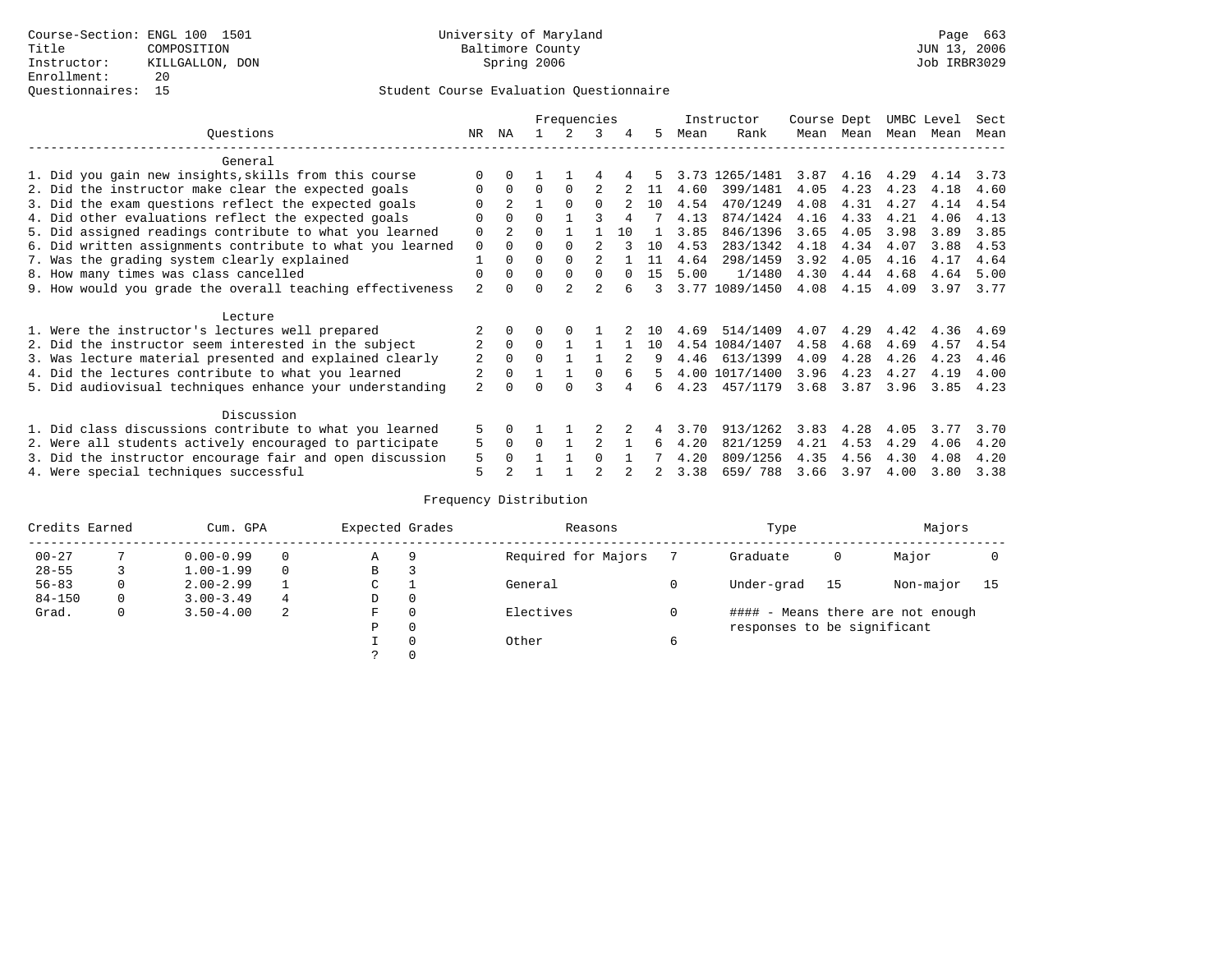### Questionnaires: 17 Student Course Evaluation Questionnaire

|                                                           |             |              |          | Frequencies |                |          |                |      | Instructor     | Course Dept |           | UMBC Level |      | Sect        |
|-----------------------------------------------------------|-------------|--------------|----------|-------------|----------------|----------|----------------|------|----------------|-------------|-----------|------------|------|-------------|
| Ouestions                                                 | NR.         | ΝA           |          |             | 3              | 4        | 5.             | Mean | Rank           |             | Mean Mean | Mean       | Mean | Mean        |
| General                                                   |             |              |          |             |                |          |                |      |                |             |           |            |      |             |
| 1. Did you gain new insights, skills from this course     |             | $\Omega$     | 0        |             |                |          |                | 4.24 | 870/1481       | 3.87        | 4.16      | 4.29       | 4.14 | 4.24        |
| 2. Did the instructor make clear the expected goals       | O           | $\Omega$     | $\Omega$ | $\Omega$    |                |          | 11             | 4.53 | 493/1481       | 4.05        | 4.23      | 4.23       | 4.18 | 4.53        |
| 3. Did the exam questions reflect the expected goals      |             | 13           | $\Omega$ | $\Omega$    | $\Omega$       | $\Omega$ | $\overline{4}$ | 5.00 | $***/1249$     | 4.08        | 4.31      | 4.27       | 4.14 | $***$ * * * |
| 4. Did other evaluations reflect the expected goals       | O           | $\Omega$     | $\Omega$ | $\Omega$    |                |          | 10             | 4.41 | 545/1424       | 4.16        | 4.33      | 4.21       | 4.06 | 4.41        |
| 5. Did assigned readings contribute to what you learned   | $\mathbf 0$ |              | $\Omega$ | $\Omega$    | $\mathfrak{D}$ |          | 10             | 4.50 | 297/1396       | 3.65        | 4.05      | 3.98       | 3.89 | 4.50        |
| 6. Did written assignments contribute to what you learned | $\mathbf 0$ | $\Omega$     | $\Omega$ |             |                |          | 11             | 4.59 | 251/1342       | 4.18        | 4.34      | 4.07       | 3.88 | 4.59        |
| 7. Was the grading system clearly explained               | $\Omega$    | $\Omega$     |          | $\cap$      |                |          | 12             | 4.47 | 505/1459       | 3.92        | 4.05      | 4.16       | 4.17 | 4.47        |
| 8. How many times was class cancelled                     | 0           | $\Omega$     | $\Omega$ | $\Omega$    |                | 12       | 5.             |      | 4.29 1185/1480 | 4.30        | 4.44      | 4.68       | 4.64 | 4.29        |
| 9. How would you grade the overall teaching effectiveness | 5           | <sup>n</sup> | U        | $\cap$      | U              |          | б.             | 4.50 | 334/1450       | 4.08        | 4.15      | 4.09       | 3.97 | 4.50        |
| Lecture                                                   |             |              |          |             |                |          |                |      |                |             |           |            |      |             |
| 1. Were the instructor's lectures well prepared           | $\Omega$    |              |          |             |                |          | 14             | 4.76 | 400/1409       | 4.07        | 4.29      | 4.42       | 4.36 | 4.76        |
| 2. Did the instructor seem interested in the subject      | 0           | $\Omega$     | $\Omega$ | $\Omega$    | $\Omega$       |          | 15             | 4.88 | 545/1407       | 4.58        | 4.68      | 4.69       | 4.57 | 4.88        |
| 3. Was lecture material presented and explained clearly   | 0           | $\Omega$     | 0        | $\Omega$    | $\Omega$       |          | 13             | 4.76 | 256/1399       | 4.09        | 4.28      | 4.26       | 4.23 | 4.76        |
| 4. Did the lectures contribute to what you learned        | 0           | $\Omega$     | O        | $\Omega$    |                |          | 9              | 4.35 | 766/1400       | 3.96        | 4.23      | 4.27       | 4.19 | 4.35        |
| 5. Did audiovisual techniques enhance your understanding  | $\Omega$    |              |          | ∩           |                |          | 10             | 4.47 | 283/1179       | 3.68        | 3.87      | 3.96       | 3.85 | 4.47        |
| Discussion                                                |             |              |          |             |                |          |                |      |                |             |           |            |      |             |
| 1. Did class discussions contribute to what you learned   |             | $\Omega$     | O        | $\Omega$    |                |          |                | 4.47 | 381/1262       | 3.83        | 4.28      | 4.05       | 3.77 | 4.47        |
| 2. Were all students actively encouraged to participate   | 2           | $\Omega$     | $\Omega$ | $\Omega$    |                |          | 10             | 4.60 | 509/1259       | 4.21        | 4.53      | 4.29       | 4.06 | 4.60        |
| 3. Did the instructor encourage fair and open discussion  | 2           | $\Omega$     | O        | $\Omega$    | $\Omega$       |          | 12             | 4.80 | 296/1256       | 4.35        | 4.56      | 4.30       | 4.08 | 4.80        |
| 4. Were special techniques successful                     | 2           |              |          |             |                |          |                | 4.50 | 176/788        | 3.66        | 3.97      | 4.00       | 3.80 | 4.50        |

| Credits Earned |   | Cum. GPA      |   | Expected Grades |          | Reasons                |   | Type                        |    | Majors                            |  |
|----------------|---|---------------|---|-----------------|----------|------------------------|---|-----------------------------|----|-----------------------------------|--|
| $00 - 27$      |   | $0.00 - 0.99$ |   | Α               |          | Required for Majors 14 |   | Graduate                    | 0  | Major                             |  |
| $28 - 55$      | 8 | $1.00 - 1.99$ |   | В               | 8        |                        |   |                             |    |                                   |  |
| $56 - 83$      | 0 | $2.00 - 2.99$ | 2 | $\sim$<br>◡     | 0        | General                |   | Under-grad                  | 17 | Non-major                         |  |
| $84 - 150$     |   | $3.00 - 3.49$ |   | D               | 0        |                        |   |                             |    |                                   |  |
| Grad.          | 0 | $3.50 - 4.00$ | 6 | F               | 0        | Electives              | 0 |                             |    | #### - Means there are not enough |  |
|                |   |               |   | Ρ               | 0        |                        |   | responses to be significant |    |                                   |  |
|                |   |               |   |                 | $\Omega$ | Other                  |   |                             |    |                                   |  |
|                |   |               |   |                 |          |                        |   |                             |    |                                   |  |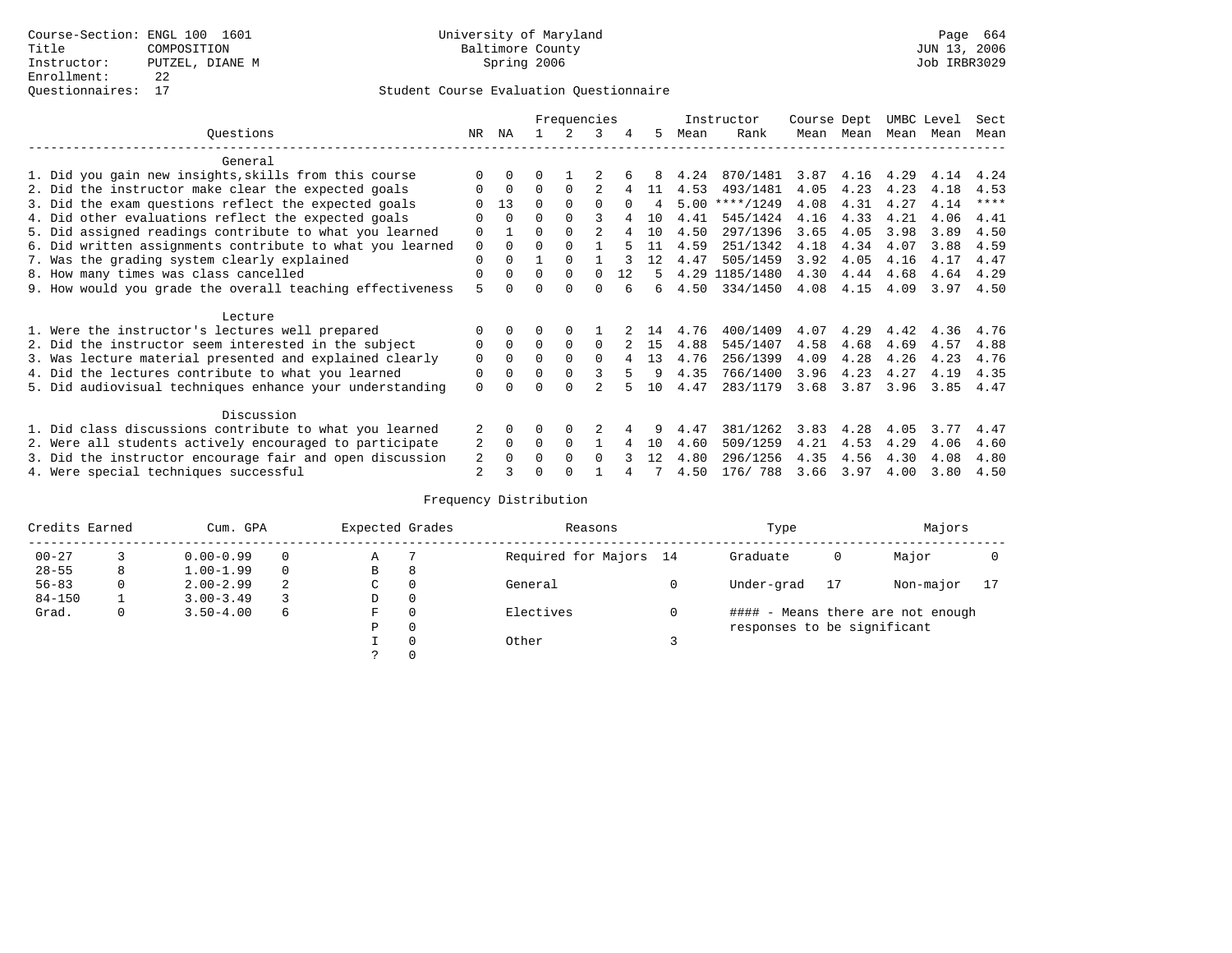### Questionnaires: 20 Student Course Evaluation Questionnaire

|                                                           |                |              |          | Frequencies |                |              |    |      | Instructor       | Course Dept |      | UMBC Level |      | Sect |
|-----------------------------------------------------------|----------------|--------------|----------|-------------|----------------|--------------|----|------|------------------|-------------|------|------------|------|------|
| Ouestions                                                 | NR.            | ΝA           |          |             | 3              |              | 5. | Mean | Rank             | Mean        | Mean | Mean       | Mean | Mean |
| General                                                   |                |              |          |             |                |              |    |      |                  |             |      |            |      |      |
| 1. Did you gain new insights, skills from this course     |                |              | O        | $\Omega$    |                | 12           |    |      | 4.00 1069/1481   | 3.87        | 4.16 | 4.29       | 4.14 | 4.00 |
| 2. Did the instructor make clear the expected goals       |                | $\Omega$     | $\Omega$ | $\Omega$    | $\cap$         |              | 11 | 4.61 | 386/1481         | 4.05        | 4.23 | 4.23       | 4.18 | 4.61 |
| 3. Did the exam questions reflect the expected goals      |                | 14           | $\Omega$ |             |                | <sup>0</sup> |    |      | $4.00$ ****/1249 | 4.08        | 4.31 | 4.27       | 4.14 | **** |
| 4. Did other evaluations reflect the expected goals       |                |              | $\Omega$ |             |                |              | 11 | 4.53 | 416/1424         | 4.16        | 4.33 | 4.21       | 4.06 | 4.53 |
| 5. Did assigned readings contribute to what you learned   | 3              |              |          |             | $\mathfrak{D}$ |              |    |      | 3.08 1276/1396   | 3.65        | 4.05 | 3.98       | 3.89 | 3.08 |
| 6. Did written assignments contribute to what you learned | 2              | $\Omega$     | $\Omega$ |             |                |              | 8  | 4.28 | 527/1342         | 4.18        | 4.34 | 4.07       | 3.88 | 4.28 |
| 7. Was the grading system clearly explained               | $\overline{a}$ | $\Omega$     | $\Omega$ | $\Omega$    | 4              |              |    | 4.17 | 854/1459         | 3.92        | 4.05 | 4.16       | 4.17 | 4.17 |
| 8. How many times was class cancelled                     |                | $\Omega$     | $\Omega$ | $\Omega$    | $\Omega$       | 16           | 2  |      | 4.11 1316/1480   | 4.30        | 4.44 | 4.68       | 4.64 | 4.11 |
| 9. How would you grade the overall teaching effectiveness | 3              | <sup>n</sup> | U        | $\cap$      |                |              | 9  | 4.47 | 375/1450         | 4.08        | 4.15 | 4.09       | 3.97 | 4.47 |
|                                                           |                |              |          |             |                |              |    |      |                  |             |      |            |      |      |
| Lecture                                                   |                |              |          |             |                |              |    |      |                  |             |      |            |      |      |
| 1. Were the instructor's lectures well prepared           |                |              |          |             |                |              | 14 | 4.82 | 304/1409         | 4.07        | 4.29 | 4.42       | 4.36 | 4.82 |
| 2. Did the instructor seem interested in the subject      | 3              | $\Omega$     | $\Omega$ | $\Omega$    | $\Omega$       | $\Omega$     | 17 | 5.00 | 1/1407           | 4.58        | 4.68 | 4.69       | 4.57 | 5.00 |
| 3. Was lecture material presented and explained clearly   | 3              | $\Omega$     | $\Omega$ | $\Omega$    | $\Omega$       |              | 14 | 4.82 | 195/1399         | 4.09        | 4.28 | 4.26       | 4.23 | 4.82 |
| 4. Did the lectures contribute to what you learned        | 3              | $\Omega$     | $\Omega$ | $\Omega$    |                |              | 9  | 4.53 | 571/1400         | 3.96        | 4.23 | 4.27       | 4.19 | 4.53 |
| 5. Did audiovisual techniques enhance your understanding  | 3              | 10           |          | ∩           |                |              |    |      | 1.71 1174/1179   | 3.68        | 3.87 | 3.96       | 3.85 | 1.71 |
|                                                           |                |              |          |             |                |              |    |      |                  |             |      |            |      |      |
| Discussion                                                |                |              |          |             |                |              |    |      |                  |             |      |            |      |      |
| 1. Did class discussions contribute to what you learned   | 5              | $\Omega$     | U        | $\Omega$    |                |              |    | 4.27 | 563/1262         | 3.83        | 4.28 | 4.05       | 3.77 | 4.27 |
| 2. Were all students actively encouraged to participate   | 5              | $\Omega$     | $\Omega$ | $\Omega$    | $\Omega$       |              | 12 | 4.80 | 304/1259         | 4.21        | 4.53 | 4.29       | 4.06 | 4.80 |
| 3. Did the instructor encourage fair and open discussion  | 5              | $\Omega$     | O        | $\Omega$    | $\Omega$       |              | 14 | 4.93 | 151/1256         | 4.35        | 4.56 | 4.30       | 4.08 | 4.93 |
| 4. Were special techniques successful                     | 6              |              |          |             |                |              |    | 4.20 | 318/ 788         | 3.66        | 3.97 | 4.00       | 3.80 | 4.20 |

| Credits Earned |    | Cum. GPA      |    | Expected Grades |    | Reasons                | Type                        |    | Majors                            |    |
|----------------|----|---------------|----|-----------------|----|------------------------|-----------------------------|----|-----------------------------------|----|
| $00 - 27$      | 10 | $0.00 - 0.99$ |    | Α               | 8  | Required for Majors 13 | Graduate                    | 0  | Major                             |    |
| $28 - 55$      |    | $1.00 - 1.99$ |    | В               | -9 |                        |                             |    |                                   |    |
| $56 - 83$      |    | $2.00 - 2.99$ | 5  | $\sim$<br>◡     |    | General                | Under-grad                  | 20 | Non-major                         | 20 |
| $84 - 150$     | 0  | $3.00 - 3.49$ | -5 | D               | 0  |                        |                             |    |                                   |    |
| Grad.          | 0  | $3.50 - 4.00$ |    | F               |    | Electives              |                             |    | #### - Means there are not enough |    |
|                |    |               |    | Ρ               | 0  |                        | responses to be significant |    |                                   |    |
|                |    |               |    |                 | 0  | Other                  |                             |    |                                   |    |
|                |    |               |    | $\mathcal{L}$   |    |                        |                             |    |                                   |    |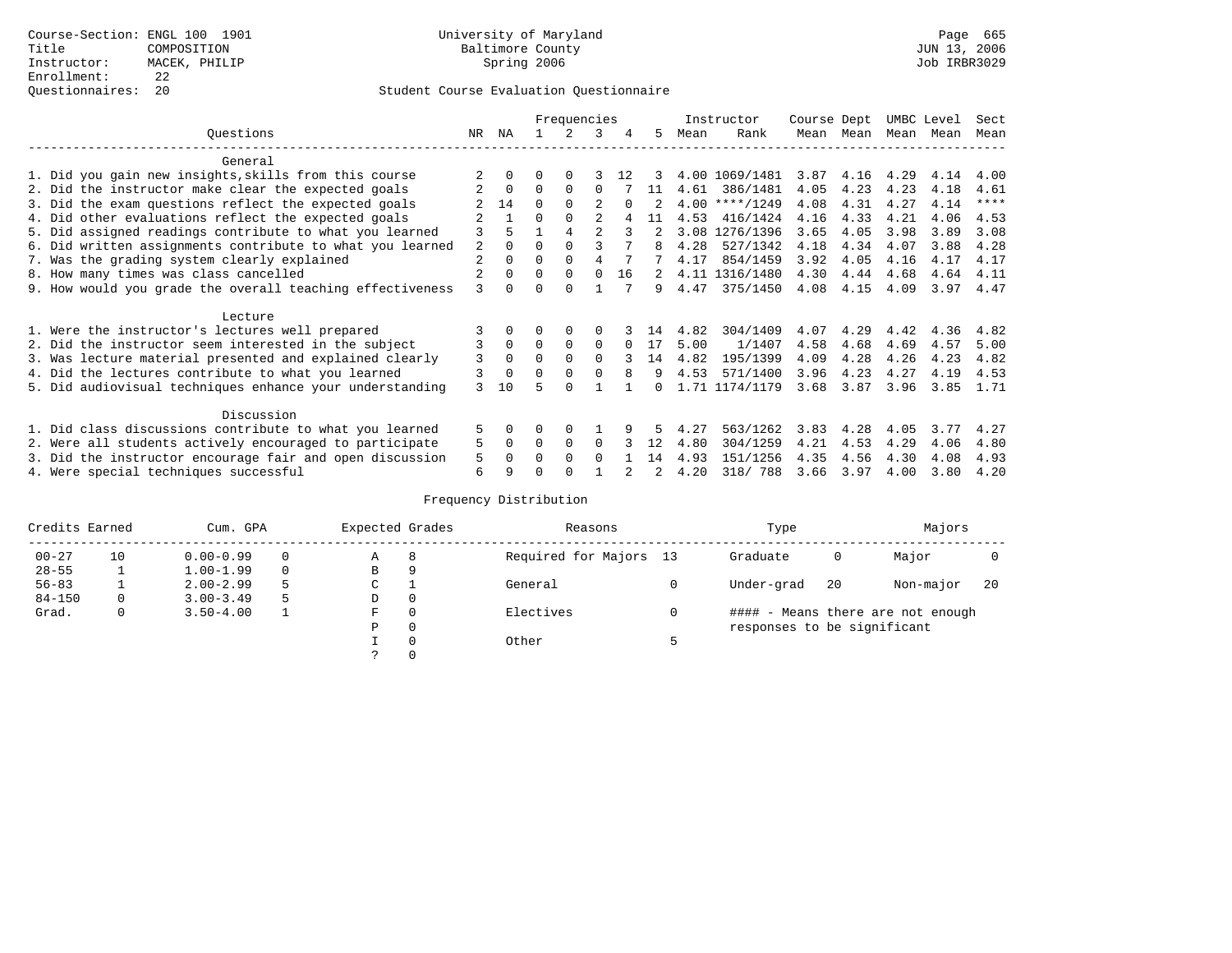### Questionnaires: 21 Student Course Evaluation Questionnaire

|                                                           |    |          |                |                | Frequencies    |          |          |      | Instructor       | Course Dept |           | UMBC Level |      | Sect        |
|-----------------------------------------------------------|----|----------|----------------|----------------|----------------|----------|----------|------|------------------|-------------|-----------|------------|------|-------------|
| Ouestions                                                 | NR | ΝA       |                |                | 3              | 4        | 5.       | Mean | Rank             |             | Mean Mean | Mean Mean  |      | Mean        |
| General                                                   |    |          |                |                |                |          |          |      |                  |             |           |            |      |             |
| 1. Did you gain new insights, skills from this course     | 14 | $\Omega$ | $\Omega$       |                |                |          |          |      | 3.43 1380/1481   | 3.87        | 4.16      | 4.29       | 4.14 | 3.43        |
| 2. Did the instructor make clear the expected goals       | 14 | $\Omega$ |                | 2              |                |          |          |      | 3.00 1420/1481   | 4.05        | 4.23      | 4.23       | 4.18 | 3.00        |
| 3. Did the exam questions reflect the expected goals      | 14 | 4        |                | $\Omega$       | $\Omega$       |          | $\Omega$ |      | $3.00$ ****/1249 | 4.08        | 4.31      | 4.27       | 4.14 | $***$ * * * |
| 4. Did other evaluations reflect the expected goals       | 14 | $\Omega$ | $\Omega$       | $\mathfrak{D}$ | $\Omega$       |          |          |      | 3.86 1123/1424   | 4.16        | 4.33      | 4.21       | 4.06 | 3.86        |
| 5. Did assigned readings contribute to what you learned   | 14 | $\Omega$ | 0              | ζ              | $\overline{a}$ |          |          |      | 3.00 1292/1396   | 3.65        | 4.05      | 3.98       | 3.89 | 3.00        |
| 6. Did written assignments contribute to what you learned | 14 | $\Omega$ | $\Omega$       | $\mathfrak{D}$ |                |          |          |      | 3.86 920/1342    | 4.18        | 4.34      | 4.07       | 3.88 | 3.86        |
| 7. Was the grading system clearly explained               | 14 | $\Omega$ | $\overline{a}$ | $\Omega$       |                |          |          |      | 3.14 1360/1459   | 3.92        | 4.05      | 4.16       | 4.17 | 3.14        |
| 8. How many times was class cancelled                     | 14 | $\Omega$ | $\Omega$       | $\Omega$       |                |          | 0        |      | 4.00 1349/1480   | 4.30        | 4.44      | 4.68       | 4.64 | 4.00        |
| 9. How would you grade the overall teaching effectiveness | 15 |          | U              |                |                |          |          |      | $3.00$ ****/1450 | 4.08        | 4.15      | 4.09       | 3.97 | $***$ * * * |
| Lecture                                                   |    |          |                |                |                |          |          |      |                  |             |           |            |      |             |
| 1. Were the instructor's lectures well prepared           | 15 |          |                | $\Omega$       |                |          |          |      | 3.67 1270/1409   | 4.07        | 4.29      | 4.42       | 4.36 | 3.67        |
| 2. Did the instructor seem interested in the subject      | 15 | $\Omega$ | $\Omega$       | $\Omega$       |                |          |          |      | 3.67 1354/1407   | 4.58        | 4.68      | 4.69       | 4.57 | 3.67        |
| 3. Was lecture material presented and explained clearly   | 15 | $\Omega$ | $\Omega$       |                |                |          |          |      | 3.67 1196/1399   | 4.09        | 4.28      | 4.26       | 4.23 | 3.67        |
| 4. Did the lectures contribute to what you learned        | 15 | $\Omega$ |                |                |                |          | 0        |      | 3.00 1312/1400   | 3.96        | 4.23      | 4.27       | 4.19 | 3.00        |
| 5. Did audiovisual techniques enhance your understanding  | 15 |          |                |                |                |          |          |      | $3.50$ ****/1179 | 3.68        | 3.87      | 3.96       | 3.85 | ****        |
| Discussion                                                |    |          |                |                |                |          |          |      |                  |             |           |            |      |             |
| 1. Did class discussions contribute to what you learned   | 15 | $\Omega$ |                |                |                |          |          |      | 2.50 1223/1262   | 3.83        | 4.28      | 4.05       | 3.77 | 2.50        |
| 2. Were all students actively encouraged to participate   | 15 | $\Omega$ |                |                | 2              | $\Omega$ |          | 2.67 | 1221/1259        | 4.21        | 4.53      | 4.29       | 4.06 | 2.67        |
| 3. Did the instructor encourage fair and open discussion  | 15 |          |                |                |                |          |          |      | 2.83 1200/1256   | 4.35        | 4.56      | 4.30       | 4.08 | 2.83        |
| 4. Were special techniques successful                     | 15 |          |                |                |                |          |          |      | $3.00$ ****/ 788 | 3.66        | 3.97      | 4.00       | 3.80 | $***$ * * * |

| Credits Earned |          | Cum. GPA      |   | Expected Grades |          | Reasons             | Type                        |     | Majors                            |     |
|----------------|----------|---------------|---|-----------------|----------|---------------------|-----------------------------|-----|-----------------------------------|-----|
| $00 - 27$      |          | $0.00 - 0.99$ |   | Α               | $\Omega$ | Required for Majors | Graduate                    | 0   | Major                             |     |
| $28 - 55$      | 0        | $1.00 - 1.99$ |   | В               | -5       |                     |                             |     |                                   |     |
| $56 - 83$      | $\Omega$ | $2.00 - 2.99$ | 2 | ◡               |          | General             | Under-grad                  | -21 | Non-major                         | -21 |
| $84 - 150$     | 0        | $3.00 - 3.49$ |   | D               | 0        |                     |                             |     |                                   |     |
| Grad.          | 0        | $3.50 - 4.00$ |   | F               | 0        | Electives           |                             |     | #### - Means there are not enough |     |
|                |          |               |   | Ρ               | 0        |                     | responses to be significant |     |                                   |     |
|                |          |               |   |                 | $\Omega$ | Other               |                             |     |                                   |     |
|                |          |               |   |                 |          |                     |                             |     |                                   |     |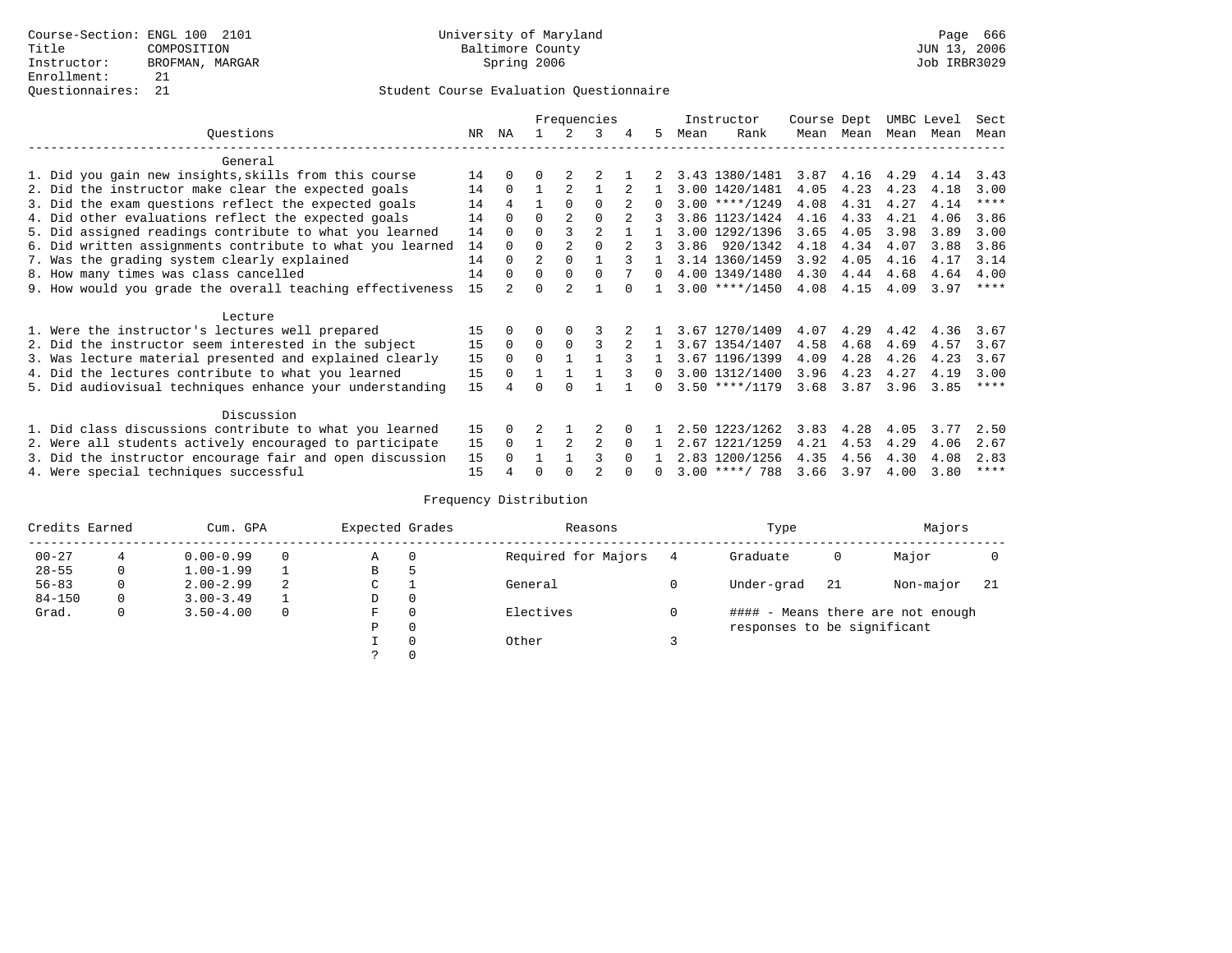? 0

### Student Course Evaluation Questionnaire

|                                                           |                |          |                | Frequencies   |                |          |                |      | Instructor       | Course Dept |                   | UMBC Level |      | Sect                |
|-----------------------------------------------------------|----------------|----------|----------------|---------------|----------------|----------|----------------|------|------------------|-------------|-------------------|------------|------|---------------------|
| Ouestions                                                 | NR.            | ΝA       |                | $\mathcal{L}$ | κ              |          | 5.             | Mean | Rank             |             | Mean Mean         | Mean       | Mean | Mean                |
| General                                                   |                |          |                |               |                |          |                |      |                  |             |                   |            |      |                     |
| 1. Did you gain new insights, skills from this course     | O              | 0        | O              |               |                | 10       | 8              | 4.37 | 718/1481         | 3.77        | 4.16              | 4.29       | 4.14 | 4.37                |
| 2. Did the instructor make clear the expected goals       | 0              | 0        | $\Omega$       | $\Omega$      |                |          | 11             | 4.53 | 493/1481         | 4.32        | 4.23              | 4.23       | 4.18 | 4.53                |
| 3. Did the exam questions reflect the expected goals      | $\Omega$       | 13       | $\Omega$       | $\Omega$      |                |          | $\mathfrak{D}$ | 4.17 | 810/1249         | 4.03        | 4.31              | 4.27       | 4.14 | 4.17                |
| 4. Did other evaluations reflect the expected goals       | $\Omega$       | $\Omega$ | $\Omega$       | $\cap$        | $\mathfrak{D}$ |          | 13             | 4.58 | 364/1424         | 4.15        | 4.33              | 4.21       | 4.06 | 4.58                |
| 5. Did assigned readings contribute to what you learned   | $\mathbf 0$    | $\Omega$ | $\Omega$       | $\Omega$      | $\Omega$       | 4        | 15             | 4.79 | 121/1396         | 3.83        | 4.05              | 3.98       | 3.89 | 4.79                |
| 6. Did written assignments contribute to what you learned | $\mathbf 0$    | $\Omega$ | $\Omega$       | $\Omega$      | $\overline{4}$ |          | 12             | 4.42 | 384/1342         | 4.22        | 4.34              | 4.07       | 3.88 | 4.42                |
| 7. Was the grading system clearly explained               | $\mathbf{0}$   | $\Omega$ | 0              | $\Omega$      | $\overline{c}$ | 11       | 6              | 4.21 | 809/1459         | 4.22        | 4.05              | 4.16       | 4.17 | 4.21                |
| 8. How many times was class cancelled                     | 0              | $\Omega$ | $\Omega$       | $\Omega$      | $\Omega$       | $\Omega$ | 19             | 5.00 | 1/1480           | 4.21        | 4.44              | 4.68       | 4.64 | 5.00                |
| 9. How would you grade the overall teaching effectiveness | $\overline{4}$ | $\Omega$ | O              | $\Omega$      |                |          | 10             | 4.60 | 259/1450         | 4.02        | 4.15              | 4.09       |      | 3.97 4.60           |
| Lecture                                                   |                |          |                |               |                |          |                |      |                  |             |                   |            |      |                     |
| 1. Were the instructor's lectures well prepared           | 0              | $\Omega$ | 0              |               |                |          | 11             | 4.42 | 865/1409         | 4.39        | 4.29              | 4.42       | 4.36 | 4.42                |
| 2. Did the instructor seem interested in the subject      | 0              | $\Omega$ | $\Omega$       | $\mathbf 0$   | 0              |          | 17             | 4.89 | 522/1407         | 4.75        | 4.68              | 4.69       | 4.57 | 4.89                |
| 3. Was lecture material presented and explained clearly   | 0              | $\Omega$ | $\Omega$       | $\mathbf{1}$  | $\mathbf{1}$   | 9        | 8              | 4.26 | 819/1399         | 4.32        | 4.28              | 4.26       | 4.23 | 4.26                |
| 4. Did the lectures contribute to what you learned        | 0              | $\Omega$ | $\Omega$       | $\Omega$      | $\Omega$       |          | 13             | 4.68 | 397/1400         | 4.26        | 4.23              | 4.27       | 4.19 | 4.68                |
| 5. Did audiovisual techniques enhance your understanding  | $\mathbf 0$    | 12       |                |               | $\mathfrak{D}$ |          | $\mathbf{1}$   |      | 3.14 1027/1179   |             | $3.42 \quad 3.87$ | 3.96       | 3.85 | 3.14                |
| Discussion                                                |                |          |                |               |                |          |                |      |                  |             |                   |            |      |                     |
| 1. Did class discussions contribute to what you learned   | 6              | 0        | 0              | $\Omega$      | O              |          | 9              | 4.69 | 249/1262         | 4.03        | 4.28              | 4.05       | 3.77 | 4.69                |
| 2. Were all students actively encouraged to participate   | 7              | $\Omega$ | $\Omega$       | $\Omega$      | 1              | 2        | 9              | 4.67 | 451/1259         | 4.31        | 4.53              | 4.29       | 4.06 | 4.67                |
| 3. Did the instructor encourage fair and open discussion  | 6              | 0        | 0              | $\mathbf 0$   | $\mathbf 0$    |          | 11             | 4.85 | 264/1256         | 4.37        | 4.56              | 4.30       | 4.08 | 4.85                |
| 4. Were special techniques successful                     | 6              |          | $\mathfrak{D}$ | $\Omega$      | 1              |          | 2              | 3.44 | 631/ 788         | 4.00        | 3.97              | 4.00       | 3.80 | 3.44                |
|                                                           |                |          |                |               |                |          |                |      |                  |             |                   |            |      |                     |
| Laboratory                                                |                |          |                |               |                |          |                |      |                  |             |                   |            |      | ****                |
| 1. Did the lab increase understanding of the material     | 18             | $\Omega$ | O              | $\Omega$      | O              |          |                |      | $5.00$ ****/ 246 | ****        | 2.50              | 4.20       | 3.93 |                     |
| 2. Were you provided with adequate background information | 18             | $\Omega$ | $\Omega$       | $\Omega$      | $\mathbf{1}$   | $\Omega$ | $\Omega$       |      | $3.00$ ****/ 249 | ****        | 3.00              | 4.11       | 3.95 | $***$ * * *<br>**** |
| 3. Were necessary materials available for lab activities  | 18             | $\Omega$ | $\Omega$       | $\Omega$      | $\Omega$       | $\cap$   |                |      | $5.00$ ****/ 242 | $***$ * * * | 3.00              | 4.40       | 4.33 |                     |
| 4. Did the lab instructor provide assistance              | 18             | ∩        | ∩              | ∩             | $\cap$         |          |                |      | $5.00$ ****/ 240 | ****        | 3.50              | 4.20       | 4.20 | ****                |

| Credits Earned |   | Cum. GPA      | Expected Grades |          | Reasons             | Type                        |    | Majors                            |      |
|----------------|---|---------------|-----------------|----------|---------------------|-----------------------------|----|-----------------------------------|------|
| $00 - 27$      |   | $0.00 - 0.99$ | Α               | 6        | Required for Majors | Graduate                    | 0  | Major                             |      |
| $28 - 55$      |   | $1.00 - 1.99$ | В               | 9        |                     |                             |    |                                   |      |
| $56 - 83$      | 0 | $2.00 - 2.99$ | C               |          | General             | Under-grad                  | 19 | Non-major                         | - 19 |
| $84 - 150$     | 0 | $3.00 - 3.49$ | D               | $\Omega$ |                     |                             |    |                                   |      |
| Grad.          | 0 | $3.50 - 4.00$ | ਸਾ              | $\Omega$ | Electives           |                             |    | #### - Means there are not enough |      |
|                |   |               | D               | $\Omega$ |                     | responses to be significant |    |                                   |      |
|                |   |               |                 |          | Other               |                             |    |                                   |      |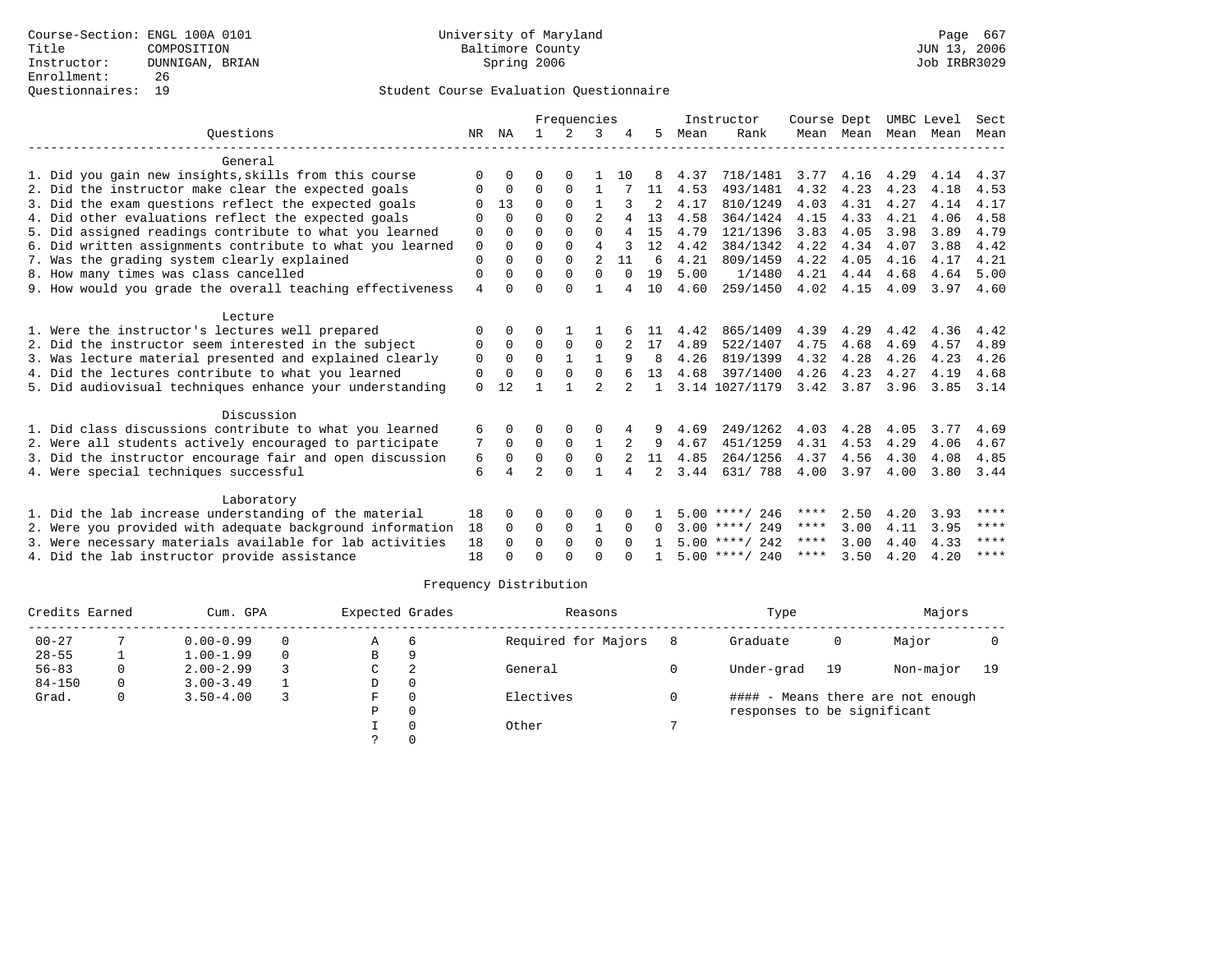|                                                           |                |                |          | Frequencies    |                |    |          |      | Instructor     | Course Dept |           | UMBC Level |      | Sect |
|-----------------------------------------------------------|----------------|----------------|----------|----------------|----------------|----|----------|------|----------------|-------------|-----------|------------|------|------|
| Ouestions                                                 | NR.            | ΝA             |          |                | 3              |    | 5.       | Mean | Rank           |             | Mean Mean | Mean       | Mean | Mean |
| General                                                   |                |                |          |                |                |    |          |      |                |             |           |            |      |      |
| 1. Did you gain new insights, skills from this course     |                |                |          |                |                |    |          |      | 3.20 1426/1481 | 3.77        | 4.16      | 4.29       | 4.14 | 3.20 |
| 2. Did the instructor make clear the expected goals       | $\Omega$       | 0              | $\Omega$ |                |                |    |          |      | 3.87 1142/1481 | 4.32        | 4.23      | 4.23       | 4.18 | 3.87 |
| 3. Did the exam questions reflect the expected goals      |                | 6              |          |                | $\cap$         |    | 4        | 3.89 | 988/1249       | 4.03        | 4.31      | 4.27       | 4.14 | 3.89 |
| 4. Did other evaluations reflect the expected goals       | ∩              |                | $\Omega$ |                |                |    |          |      | 3.73 1197/1424 | 4.15        | 4.33      | 4.21       | 4.06 | 3.73 |
| 5. Did assigned readings contribute to what you learned   |                | $\mathfrak{D}$ |          |                | $\mathfrak{D}$ |    |          |      | 3.08 1276/1396 | 3.83        | 4.05      | 3.98       | 3.89 | 3.08 |
| 6. Did written assignments contribute to what you learned |                | $\cap$         |          |                |                |    | 8        | 4.14 | 649/1342       | 4.22        | 4.34      | 4.07       | 3.88 | 4.14 |
| 7. Was the grading system clearly explained               |                | $\Omega$       | $\Omega$ |                |                |    |          | 4.50 | 460/1459       | 4.22        | 4.05      | 4.16       | 4.17 | 4.50 |
| 8. How many times was class cancelled                     |                | <sup>0</sup>   | $\Omega$ | $\Omega$       | $\Omega$       | 14 | $\Omega$ |      | 4.00 1349/1480 | 4.21        | 4.44      | 4.68       | 4.64 | 4.00 |
| 9. How would you grade the overall teaching effectiveness | $\mathfrak{D}$ |                | U        |                | 4              |    | 5.       | 3.91 | 973/1450       | 4.02        | 4.15      | 4.09       | 3.97 | 3.91 |
| Lecture                                                   |                |                |          |                |                |    |          |      |                |             |           |            |      |      |
| 1. Were the instructor's lectures well prepared           |                |                |          |                |                |    |          |      | 3.86 1228/1409 | 4.39        | 4.29      | 4.42       | 4.36 | 3.86 |
| 2. Did the instructor seem interested in the subject      |                | $\Omega$       | $\Omega$ | $\Omega$       |                | 4  |          |      | 4.57 1053/1407 | 4.75        | 4.68      | 4.69       | 4.57 | 4.57 |
| 3. Was lecture material presented and explained clearly   |                | $\Omega$       |          | $\mathfrak{D}$ |                |    |          |      | 3.86 1120/1399 | 4.32        | 4.28      | 4.26       | 4.23 | 3.86 |
| 4. Did the lectures contribute to what you learned        |                |                |          |                |                |    | 5.       |      | 3.77 1140/1400 | 4.26        | 4.23      | 4.27       | 4.19 | 3.77 |
| 5. Did audiovisual techniques enhance your understanding  |                |                |          |                |                |    |          |      | 2.75 1104/1179 | 3.42        | 3.87      | 3.96       | 3.85 | 2.75 |
| Discussion                                                |                |                |          |                |                |    |          |      |                |             |           |            |      |      |
| 1. Did class discussions contribute to what you learned   | 5              |                |          |                |                |    |          | 3.30 | 1070/1262      | 4.03        | 4.28      | 4.05       | 3.77 | 3.30 |
| 2. Were all students actively encouraged to participate   | 5              | 0              | $\Omega$ |                |                |    | 6        | 4.30 | 751/1259       | 4.31        | 4.53      | 4.29       | 4.06 | 4.30 |
| 3. Did the instructor encourage fair and open discussion  | 5              |                | O        |                |                |    |          | 4.10 | 860/1256       | 4.37        | 4.56      | 4.30       | 4.08 | 4.10 |
| 4. Were special techniques successful                     | 6              |                |          |                |                |    |          | 4.33 | 254/788        | 4.00        | 3.97      | 4.00       | 3.80 | 4.33 |

| Credits Earned |   | Cum. GPA      | Expected Grades |          | Reasons                |   | Type                        |    | Majors                            |    |
|----------------|---|---------------|-----------------|----------|------------------------|---|-----------------------------|----|-----------------------------------|----|
| $00 - 27$      | 6 | $0.00 - 0.99$ | А               | 4        | Required for Majors 10 |   | Graduate                    | 0  | Major                             |    |
| $28 - 55$      | 2 | $1.00 - 1.99$ | В               | 6        |                        |   |                             |    |                                   |    |
| $56 - 83$      | 0 | $2.00 - 2.99$ | $\sim$<br>◡     | 4        | General                |   | Under-grad                  | 15 | Non-major                         | 15 |
| $84 - 150$     |   | $3.00 - 3.49$ | D               | 0        |                        |   |                             |    |                                   |    |
| Grad.          | 0 | $3.50 - 4.00$ | F               | 0        | Electives              | 0 |                             |    | #### - Means there are not enough |    |
|                |   |               | Ρ               | 0        |                        |   | responses to be significant |    |                                   |    |
|                |   |               |                 | $\Omega$ | Other                  |   |                             |    |                                   |    |
|                |   |               |                 |          |                        |   |                             |    |                                   |    |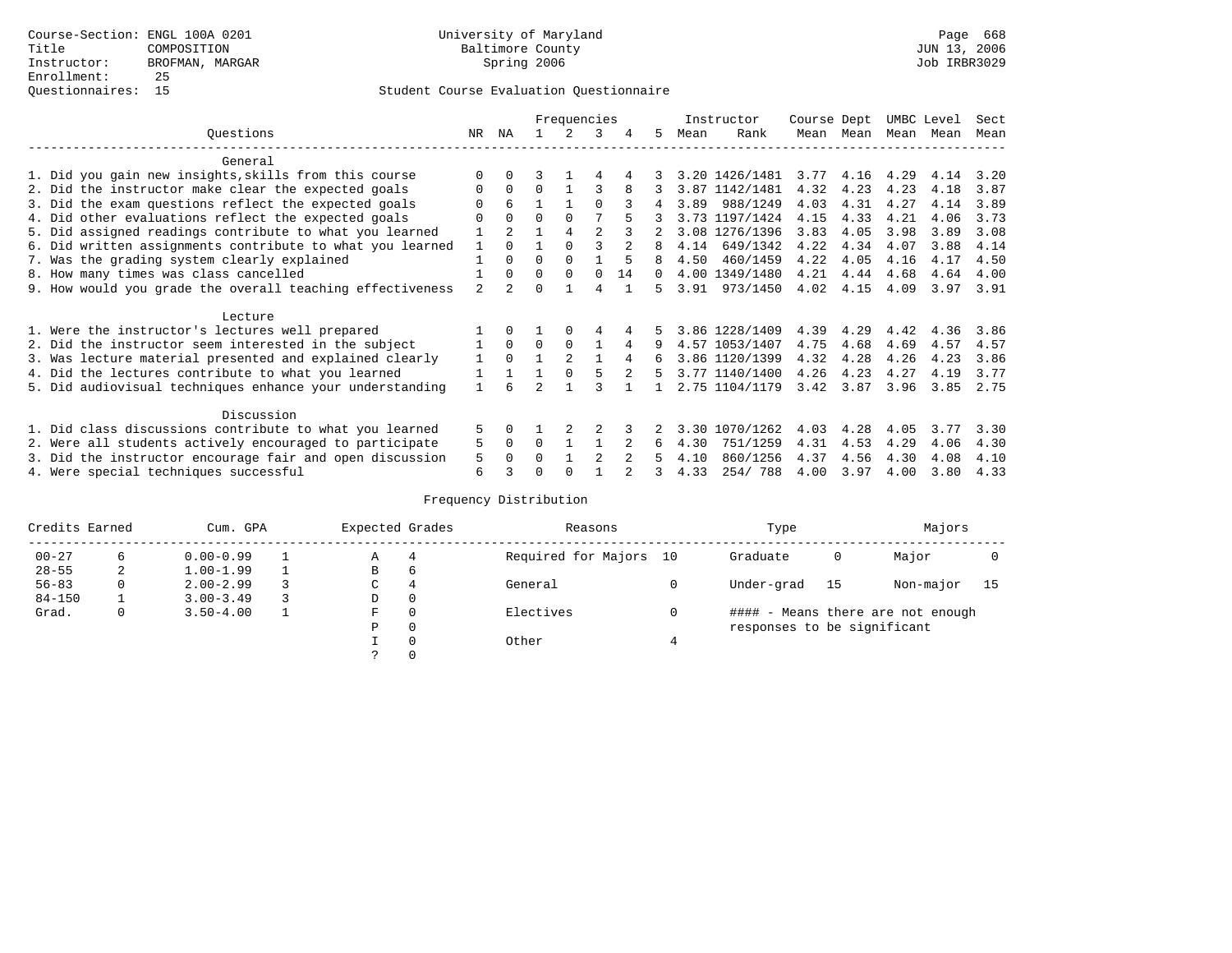|                                                                                                                      | Frequencies         |                    |                |                |                |          |              |      | Instructor                       | Course Dept  |                     |              | UMBC Level   | Sect         |
|----------------------------------------------------------------------------------------------------------------------|---------------------|--------------------|----------------|----------------|----------------|----------|--------------|------|----------------------------------|--------------|---------------------|--------------|--------------|--------------|
| Ouestions                                                                                                            |                     | NR NA              | $\mathbf{1}$   | 2              | 3              |          | 5            | Mean | Rank                             |              | Mean Mean Mean Mean |              |              | Mean         |
|                                                                                                                      |                     |                    |                |                |                |          |              |      |                                  |              |                     |              |              |              |
| General<br>1. Did you gain new insights, skills from this course                                                     | ∩                   |                    |                |                |                |          |              |      |                                  |              | 4.16                | 4.29         |              |              |
| 2. Did the instructor make clear the expected goals                                                                  | ∩                   | $\Omega$           | $\Omega$       |                | 6              |          |              |      | 3.39 1389/1481<br>4.00 1000/1481 | 3.77<br>4.32 | 4.23                | 4.23         | 4.14<br>4.18 | 3.39<br>4.00 |
|                                                                                                                      |                     | 12                 | $\Omega$       |                | 5              |          |              |      | 3.60 1096/1249                   | 4.03         | 4.31                | 4.27         | 4.14         | 3.60         |
| 3. Did the exam questions reflect the expected goals                                                                 |                     |                    |                | $\Omega$       | $\overline{4}$ | 9        |              |      |                                  |              | 4.33                |              |              | 4.00         |
| 4. Did other evaluations reflect the expected goals                                                                  |                     |                    | $\overline{4}$ | $\overline{4}$ | 5              |          |              | 4.00 | 959/1424                         | 4.15         |                     | 4.21         | 4.06         | 3.05         |
| 5. Did assigned readings contribute to what you learned<br>6. Did written assignments contribute to what you learned | 0                   | $\Omega$           | $\Omega$       |                | 5              |          | 4<br>8       |      | 3.05 1284/1396<br>4.04 731/1342  | 3.83         | 4.05<br>4.34        | 3.98<br>4.07 | 3.89<br>3.88 | 4.04         |
|                                                                                                                      | $\mathbf 0$         | $\Omega$           | $\Omega$       | $\overline{2}$ | 3              |          | 12           | 4.22 |                                  | 4.22         |                     |              |              |              |
| 7. Was the grading system clearly explained                                                                          | $\Omega$            |                    | $\Omega$       | $\Omega$       | $\Omega$       | $\Omega$ | 21           | 5.00 | 809/1459                         | 4.22<br>4.21 | 4.05                | 4.16         | 4.17         | 4.22<br>5.00 |
| 8. How many times was class cancelled<br>9. How would you grade the overall teaching effectiveness                   | $\overline{2}$<br>7 | $\Omega$<br>$\cap$ | $\Omega$       |                | 7              | 5        |              |      | 1/1480<br>3.63 1179/1450         | 4.02         | 4.44<br>4.15        | 4.68<br>4.09 | 4.64<br>3.97 | 3.63         |
|                                                                                                                      |                     |                    |                |                |                |          | 3            |      |                                  |              |                     |              |              |              |
| Lecture                                                                                                              |                     |                    |                |                |                |          |              |      |                                  |              |                     |              |              |              |
| 1. Were the instructor's lectures well prepared                                                                      | 2                   | $\Omega$           |                |                |                |          | 14           | 4.52 | 739/1409                         | 4.39         | 4.29                | 4.42         | 4.36         | 4.52         |
| 2. Did the instructor seem interested in the subject                                                                 | 1                   | $\Omega$           | $\Omega$       | $\Omega$       |                | 4        | 17           | 4.73 | 880/1407                         | 4.75         | 4.68                | 4.69         | 4.57         | 4.73         |
| 3. Was lecture material presented and explained clearly                                                              | 3                   | $\mathbf 0$        | $\mathbf 0$    | $\mathbf 0$    | $\mathbf{1}$   | 10       | 9            | 4.40 | 683/1399                         | 4.32         | 4.28                | 4.26         | 4.23         | 4.40         |
| 4. Did the lectures contribute to what you learned                                                                   | 3                   | $\Omega$           | $\Omega$       | $\mathbf{2}$   | $\overline{2}$ |          | R            | 4.10 | 985/1400                         | 4.26         | 4.23                | 4.27         | 4.19         | 4.10         |
| 5. Did audiovisual techniques enhance your understanding                                                             | 3                   | 9                  | 1              |                | $\overline{a}$ | 4        | २            | 3.64 | 850/1179                         | 3.42         | 3.87                | 3.96         | 3.85         | 3.64         |
|                                                                                                                      |                     |                    |                |                |                |          |              |      |                                  |              |                     |              |              |              |
| Discussion                                                                                                           |                     |                    |                |                |                |          |              |      |                                  |              |                     |              |              |              |
| 1. Did class discussions contribute to what you learned                                                              | 10                  |                    | 2              |                | 4              |          |              |      | 3.31 1070/1262                   | 4.03         | 4.28                | 4.05         | 3.77         | 3.31         |
| 2. Were all students actively encouraged to participate                                                              | 10                  | $\Omega$           | $\mathbf{1}$   | $\Omega$       | 6              | 3        |              |      | 3.54 1089/1259                   | 4.31         | 4.53                | 4.29         | 4.06         | 3.54         |
| 3. Did the instructor encourage fair and open discussion                                                             | 10                  | $\Omega$           | $\mathbf{1}$   | $\Omega$       | $\overline{4}$ | 5        | 3            |      | 3.69 1061/1256                   | 4.37         | 4.56                | 4.30         | 4.08         | 3.69         |
| 4. Were special techniques successful                                                                                | 10                  | 5                  | $\Omega$       | $\Omega$       |                |          |              | 3.38 | 659/788                          | 4.00         | 3.97                | 4.00         | 3.80         | 3.38         |
|                                                                                                                      |                     |                    |                |                |                |          |              |      |                                  |              |                     |              |              |              |
| Laboratory<br>2. Were you provided with adequate background information                                              |                     |                    |                |                | ∩              |          |              |      | $1.00$ ****/ 249                 | ****         |                     | 3.004.11     | 3.95         | ****         |
|                                                                                                                      | 22                  |                    |                |                |                |          |              |      |                                  |              |                     |              |              |              |
| Field Work                                                                                                           |                     |                    |                |                |                |          |              |      |                                  |              |                     |              |              |              |
| 1. Did field experience contribute to what you learned                                                               | 22                  |                    |                |                | $\Omega$       |          |              | 1.00 | 59<br>****/                      | ****         | 2.00                | 4.30         | 4.00         | ****         |
| 2. Did you clearly understand your evaluation criteria                                                               | 22                  | $\Omega$           |                | $\Omega$       | $\Omega$       | $\Omega$ | $\Omega$     |      | $1.00$ ****/<br>51               | ****         | 2.00                | 4.00         | 3.44         | ****         |
| Self Paced                                                                                                           |                     |                    |                |                |                |          |              |      |                                  |              |                     |              |              |              |
| 1. Did self-paced system contribute to what you learned                                                              | 22                  |                    |                |                | ∩              |          | <sup>n</sup> |      | 55<br>$1.00$ ****/               | ****         | 3.32                | 4.55         | 4.48         | ****         |
|                                                                                                                      |                     |                    |                |                |                |          |              |      |                                  |              |                     |              |              |              |

|            | Credits Earned<br>Cum. GPA |               | Expected Grades |    |          | Reasons                |   | Type                        |    | Majors                            |     |
|------------|----------------------------|---------------|-----------------|----|----------|------------------------|---|-----------------------------|----|-----------------------------------|-----|
| $00 - 27$  |                            | $0.00 - 0.99$ |                 | Α  |          | Required for Majors 17 |   | Graduate                    | 0  | Major                             |     |
| $28 - 55$  |                            | $1.00 - 1.99$ | $\Omega$        | B  | 11       |                        |   |                             |    |                                   |     |
| $56 - 83$  | 0                          | $2.00 - 2.99$ | 4               | C. |          | General                |   | Under-grad                  | 23 | Non-major                         | -23 |
| $84 - 150$ |                            | $3.00 - 3.49$ | 2               | D  |          |                        |   |                             |    |                                   |     |
| Grad.      | 0                          | $3.50 - 4.00$ |                 | F  | $\Omega$ | Electives              |   |                             |    | #### - Means there are not enough |     |
|            |                            |               |                 | Ρ  | 0        |                        |   | responses to be significant |    |                                   |     |
|            |                            |               |                 |    | $\Omega$ | Other                  | ▵ |                             |    |                                   |     |
|            |                            |               |                 |    |          |                        |   |                             |    |                                   |     |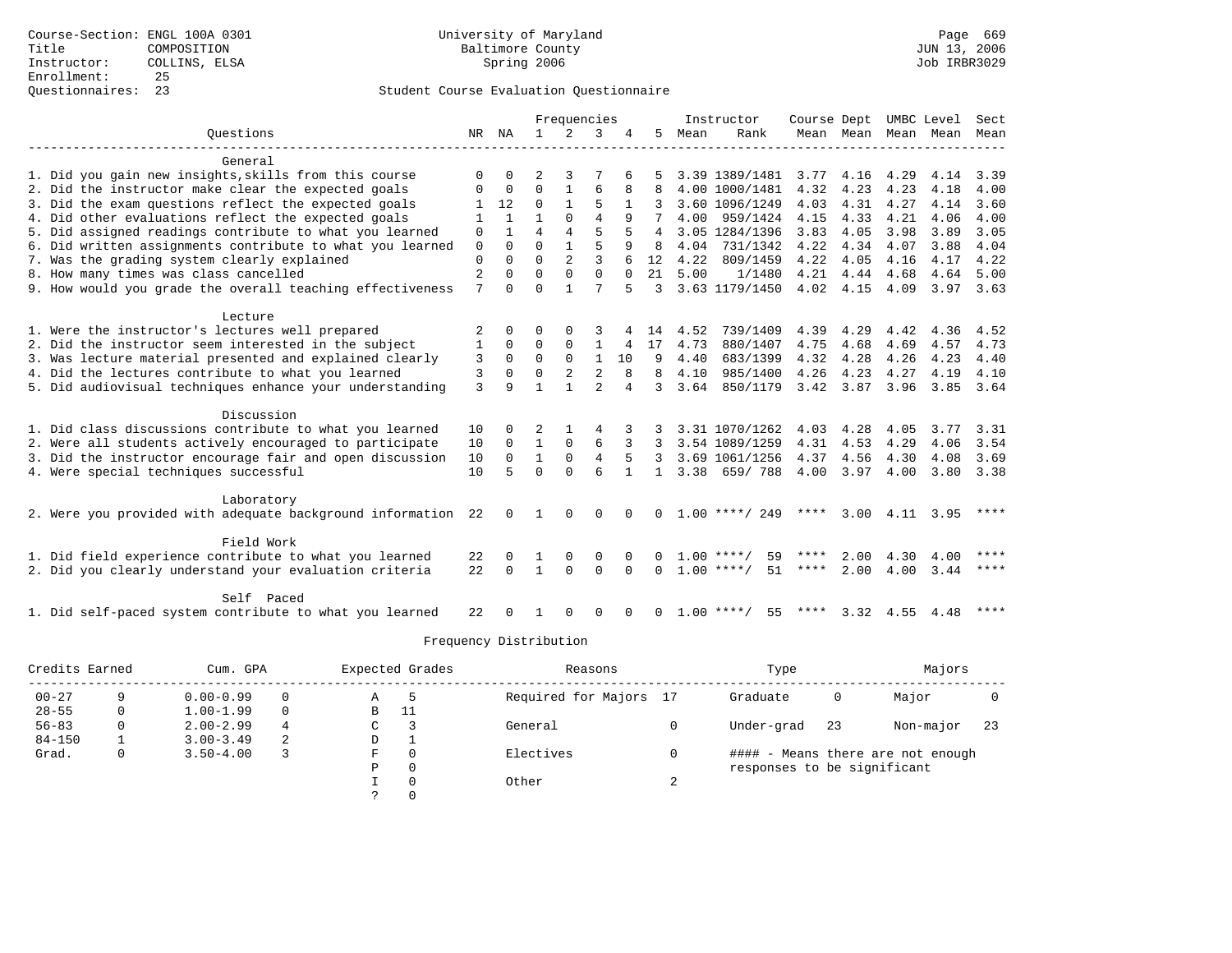### Questionnaires: 21 Student Course Evaluation Questionnaire

|                                                           | Frequencies    |              |          |              |                |               | Instructor     | Course Dept |                |      | UMBC Level | Sect |      |      |
|-----------------------------------------------------------|----------------|--------------|----------|--------------|----------------|---------------|----------------|-------------|----------------|------|------------|------|------|------|
| Ouestions                                                 | NR.            | ΝA           |          |              | 3              | 4             | 5.             | Mean        | Rank           |      | Mean Mean  | Mean | Mean | Mean |
| General                                                   |                |              |          |              |                |               |                |             |                |      |            |      |      |      |
| 1. Did you gain new insights, skills from this course     | $\Omega$       | $\Omega$     | 0        |              |                |               |                |             | 3.90 1162/1481 | 3.77 | 4.16       | 4.29 | 4.14 | 3.90 |
| 2. Did the instructor make clear the expected goals       | $\Omega$       | $\Omega$     | $\Omega$ | $\Omega$     |                |               | 12             | 4.48        | 560/1481       | 4.32 | 4.23       | 4.23 | 4.18 | 4.48 |
| 3. Did the exam questions reflect the expected goals      |                | 9            | $\Omega$ | $\Omega$     |                |               | $\overline{4}$ | 4.25        | 742/1249       | 4.03 | 4.31       | 4.27 | 4.14 | 4.25 |
| 4. Did other evaluations reflect the expected goals       | $\Omega$       |              | $\Omega$ |              |                | 10            | 8              | 4.25        | 740/1424       | 4.15 | 4.33       | 4.21 | 4.06 | 4.25 |
| 5. Did assigned readings contribute to what you learned   | $\mathbf 0$    | $\Omega$     | $\Omega$ |              | 4              | 8             | 8              | 4.10        | 649/1396       | 3.83 | 4.05       | 3.98 | 3.89 | 4.10 |
| 6. Did written assignments contribute to what you learned | $\mathbf 0$    | $\Omega$     |          |              | $\mathfrak{D}$ |               | 11             | 4.33        | 474/1342       | 4.22 | 4.34       | 4.07 | 3.88 | 4.33 |
| 7. Was the grading system clearly explained               |                |              | $\Omega$ | $\Omega$     | $\epsilon$     | 8             |                | 4.05        | 940/1459       | 4.22 | 4.05       | 4.16 | 4.17 | 4.05 |
| 8. How many times was class cancelled                     |                |              |          | $\mathbf{1}$ | 15             | $\mathcal{D}$ | $2^{\circ}$    |             | 3.14 1464/1480 | 4.21 | 4.44       | 4.68 | 4.64 | 3.14 |
| 9. How would you grade the overall teaching effectiveness | 2              | <sup>n</sup> | U        |              |                |               | 10             | 4.37        | 515/1450       | 4.02 | 4.15       | 4.09 | 3.97 | 4.18 |
| Lecture                                                   |                |              |          |              |                |               |                |             |                |      |            |      |      |      |
| 1. Were the instructor's lectures well prepared           |                |              |          |              |                |               | 11             | 4.50        | 762/1409       | 4.39 | 4.29       | 4.42 | 4.36 | 4.50 |
| 2. Did the instructor seem interested in the subject      | 1              | $\Omega$     | $\Omega$ | $\Omega$     |                | 2             | 17             | 4.80        | 728/1407       | 4.75 | 4.68       | 4.69 | 4.57 | 4.80 |
| 3. Was lecture material presented and explained clearly   |                | $\Omega$     | $\Omega$ | $\Omega$     |                |               | 13             | 4.55        | 513/1399       | 4.32 | 4.28       | 4.26 | 4.23 | 4.55 |
| 4. Did the lectures contribute to what you learned        |                | $\Omega$     | $\Omega$ | $\Omega$     | $\mathfrak{D}$ |               | 13             | 4.55        | 541/1400       | 4.26 | 4.23       | 4.27 | 4.19 | 4.55 |
| 5. Did audiovisual techniques enhance your understanding  | $\mathfrak{D}$ | 10           |          |              | 4              |               | 3              | 3.44        | 924/1179       | 3.42 | 3.87       | 3.96 | 3.85 | 3.44 |
| Discussion                                                |                |              |          |              |                |               |                |             |                |      |            |      |      |      |
| 1. Did class discussions contribute to what you learned   |                |              |          |              |                |               | 1 O            | 4.18        | 624/1262       | 4.03 | 4.28       | 4.05 | 3.77 | 4.18 |
| 2. Were all students actively encouraged to participate   |                |              | $\Omega$ |              | $\mathfrak{D}$ |               | 10             | 4.35        | 715/1259       | 4.31 | 4.53       | 4.29 | 4.06 | 4.35 |
| 3. Did the instructor encourage fair and open discussion  |                |              | $\cap$   | $\cap$       | $\mathcal{D}$  |               | 13             | 4.65        | 477/1256       | 4.37 | 4.56       | 4.30 | 4.08 | 4.65 |
| 4. Were special techniques successful                     | 4              |              |          |              |                |               |                | 4.14        | 347/ 788       | 4.00 | 3.97       | 4.00 | 3.80 | 4.14 |

|            | Credits Earned |                          | Cum. GPA |                        |          | Reasons   |   | Type                        |     | Majors                            |     |
|------------|----------------|--------------------------|----------|------------------------|----------|-----------|---|-----------------------------|-----|-----------------------------------|-----|
| $00 - 27$  | 8              | $0.00 - 0.99$<br>-5<br>Α |          | Required for Majors 12 |          | Graduate  | 0 | Major                       |     |                                   |     |
| $28 - 55$  | 5              | $1.00 - 1.99$            |          | B                      | 12       |           |   |                             |     |                                   |     |
| $56 - 83$  |                | $2.00 - 2.99$            | 8        | C                      | 4        | General   |   | Under-grad                  | -21 | Non-major                         | -21 |
| $84 - 150$ | 2              | $3.00 - 3.49$            | 4        | D                      | 0        |           |   |                             |     |                                   |     |
| Grad.      | 0              | $3.50 - 4.00$            | 4        | F                      | 0        | Electives |   |                             |     | #### - Means there are not enough |     |
|            |                |                          |          | Ρ                      | 0        |           |   | responses to be significant |     |                                   |     |
|            |                |                          |          |                        | $\Omega$ | Other     | 8 |                             |     |                                   |     |
|            |                |                          |          |                        |          |           |   |                             |     |                                   |     |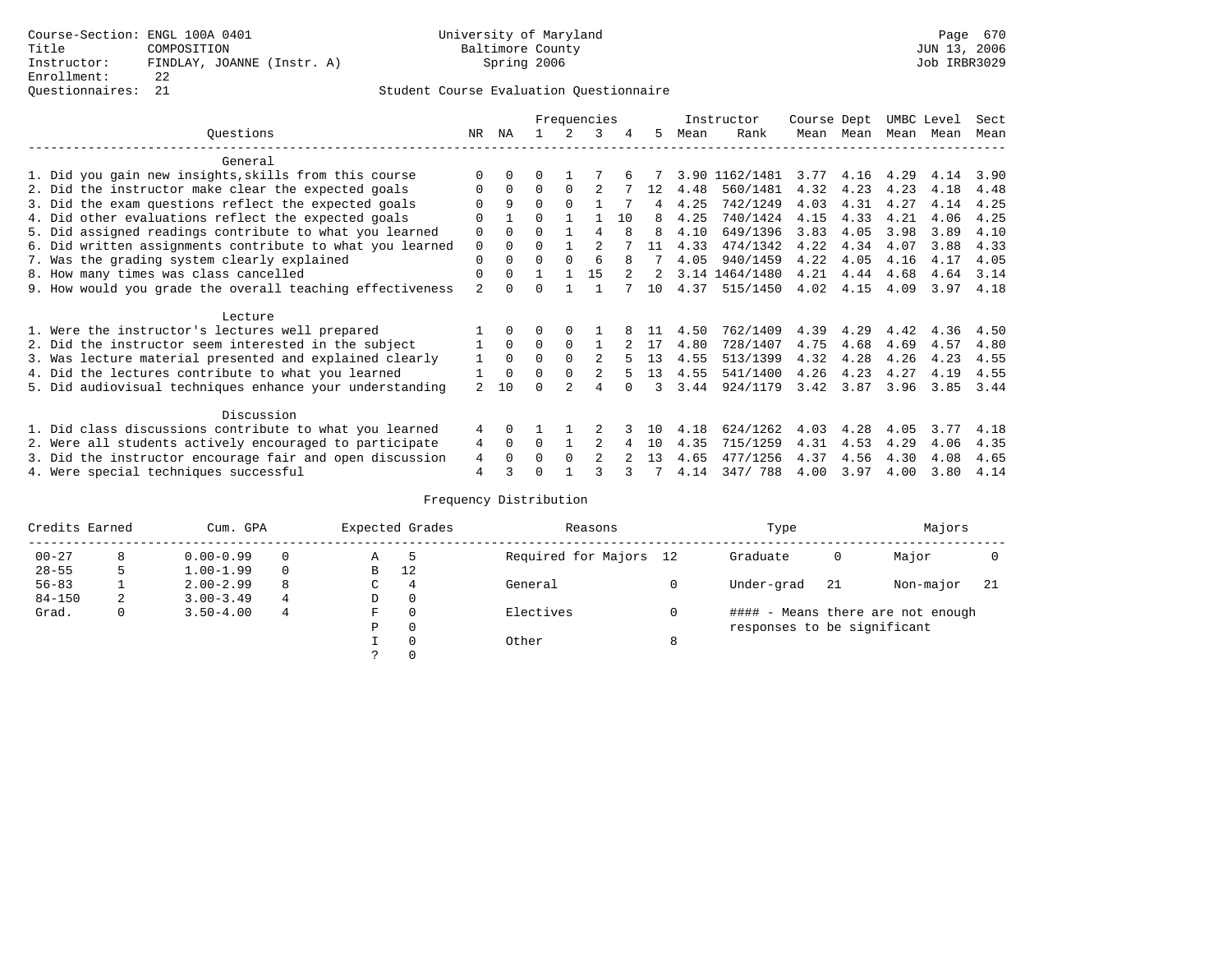### Questionnaires: 21 Student Course Evaluation Questionnaire

|                                                           |          |          | Frequencies |               |                | Instructor |                | Course Dept |                  |      | UMBC Level | Sect |           |      |
|-----------------------------------------------------------|----------|----------|-------------|---------------|----------------|------------|----------------|-------------|------------------|------|------------|------|-----------|------|
| Ouestions                                                 | NR       | ΝA       |             | $\mathcal{L}$ | 3              | 4          | 5              | Mean        | Rank             |      | Mean Mean  |      | Mean Mean | Mean |
| General                                                   |          |          |             |               |                |            |                |             |                  |      |            |      |           |      |
| 1. Did you gain new insights, skills from this course     | $\Omega$ | $\Omega$ | $\Omega$    |               |                |            |                |             | 3.90 1162/1481   | 3.77 | 4.16       | 4.29 | 4.14      | 3.90 |
| 2. Did the instructor make clear the expected goals       | O        | $\Omega$ | $\Omega$    | $\Omega$      |                |            | 12             | 4.48        | 560/1481         | 4.32 | 4.23       | 4.23 | 4.18      | 4.48 |
| 3. Did the exam questions reflect the expected goals      |          | 9        | $\Omega$    | $\Omega$      |                |            | 4              | 4.25        | 742/1249         | 4.03 | 4.31       | 4.27 | 4.14      | 4.25 |
| 4. Did other evaluations reflect the expected goals       | $\Omega$ |          | 0           |               |                | 10         | 8              | 4.25        | 740/1424         | 4.15 | 4.33       | 4.21 | 4.06      | 4.25 |
| 5. Did assigned readings contribute to what you learned   | 0        | $\Omega$ | 0           |               | 4              | 8          | 8              | 4.10        | 649/1396         | 3.83 | 4.05       | 3.98 | 3.89      | 4.10 |
| 6. Did written assignments contribute to what you learned | 0        | 0        |             |               |                |            | 11             | 4.33        | 474/1342         | 4.22 | 4.34       | 4.07 | 3.88      | 4.33 |
| 7. Was the grading system clearly explained               | 0        | $\Omega$ | 0           | $\Omega$      | $\epsilon$     | 8          |                | 4.05        | 940/1459         | 4.22 | 4.05       | 4.16 | 4.17      | 4.05 |
| 8. How many times was class cancelled                     |          |          |             | $\mathbf{1}$  | 15             | 2          | $2^{\circ}$    |             | 3.14 1464/1480   | 4.21 | 4.44       | 4.68 | 4.64      | 3.14 |
| 9. How would you grade the overall teaching effectiveness | 15       |          | U           |               | $\cap$         |            | $\overline{2}$ | 4.00        | 836/1450         | 4.02 | 4.15       | 4.09 | 3.97      | 4.18 |
| Lecture                                                   |          |          |             |               |                |            |                |             |                  |      |            |      |           |      |
| 1. Were the instructor's lectures well prepared           | 18       |          | 0           | 0             | 0              |            |                |             | $4.67$ ****/1409 | 4.39 | 4.29       | 4.42 | 4.36      | 4.50 |
| 2. Did the instructor seem interested in the subject      | 18       | $\Omega$ | $\Omega$    | $\Omega$      | $\Omega$       | $\Omega$   |                |             | $5.00$ ****/1407 | 4.75 | 4.68       | 4.69 | 4.57      | 4.80 |
| 3. Was lecture material presented and explained clearly   | 18       | $\Omega$ | 0           | $\Omega$      | $\Omega$       |            |                |             | $4.67$ ****/1399 | 4.32 | 4.28       | 4.26 | 4.23      | 4.55 |
| 4. Did the lectures contribute to what you learned        | 18       | $\Omega$ | $\Omega$    | $\Omega$      | $\Omega$       |            | $2^{\circ}$    |             | $4.67$ ****/1400 | 4.26 | 4.23       | 4.27 | 4.19      | 4.55 |
| 5. Did audiovisual techniques enhance your understanding  | 18       |          | ∩           |               | $\mathfrak{D}$ |            | <sup>n</sup>   |             | $2.67$ ****/1179 | 3.42 | 3.87       | 3.96 | 3.85      | 3.44 |
| Discussion                                                |          |          |             |               |                |            |                |             |                  |      |            |      |           |      |
| 1. Did class discussions contribute to what you learned   | 4        | $\Omega$ |             |               |                |            | 1 O            | 4.18        | 624/1262         | 4.03 | 4.28       | 4.05 | 3.77      | 4.18 |
| 2. Were all students actively encouraged to participate   |          |          | $\Omega$    |               | 2              |            | 10             | 4.35        | 715/1259         | 4.31 | 4.53       | 4.29 | 4.06      | 4.35 |
| 3. Did the instructor encourage fair and open discussion  |          |          |             | $\Omega$      |                |            | 13             | 4.65        | 477/1256         | 4.37 | 4.56       | 4.30 | 4.08      | 4.65 |
| 4. Were special techniques successful                     | 4        |          |             |               |                |            |                | 4.14        | 347/788          | 4.00 | 3.97       | 4.00 | 3.80      | 4.14 |

| Credits Earned |              | Cum. GPA      |   |               | Expected Grades | Reasons                |   | Type                        |    | Majors                            |     |
|----------------|--------------|---------------|---|---------------|-----------------|------------------------|---|-----------------------------|----|-----------------------------------|-----|
| $00 - 27$      | 8            | $0.00 - 0.99$ |   | Α             |                 | Required for Majors 12 |   | Graduate                    | 0  | Major                             |     |
| $28 - 55$      |              | $1.00 - 1.99$ |   | B             | 12              |                        |   |                             |    |                                   |     |
| $56 - 83$      |              | $2.00 - 2.99$ | 8 | C.            | $\overline{4}$  | General                |   | Under-grad                  | 21 | Non-major                         | -21 |
| $84 - 150$     | 2            | $3.00 - 3.49$ | 4 | D             | $\Omega$        |                        |   |                             |    |                                   |     |
| Grad.          | $\mathbf{0}$ | $3.50 - 4.00$ | 4 | F             | $\Omega$        | Electives              |   |                             |    | #### - Means there are not enough |     |
|                |              |               |   | Ρ             | $\Omega$        |                        |   | responses to be significant |    |                                   |     |
|                |              |               |   |               | $\Omega$        | Other                  | 8 |                             |    |                                   |     |
|                |              |               |   | $\mathcal{L}$ | $\Omega$        |                        |   |                             |    |                                   |     |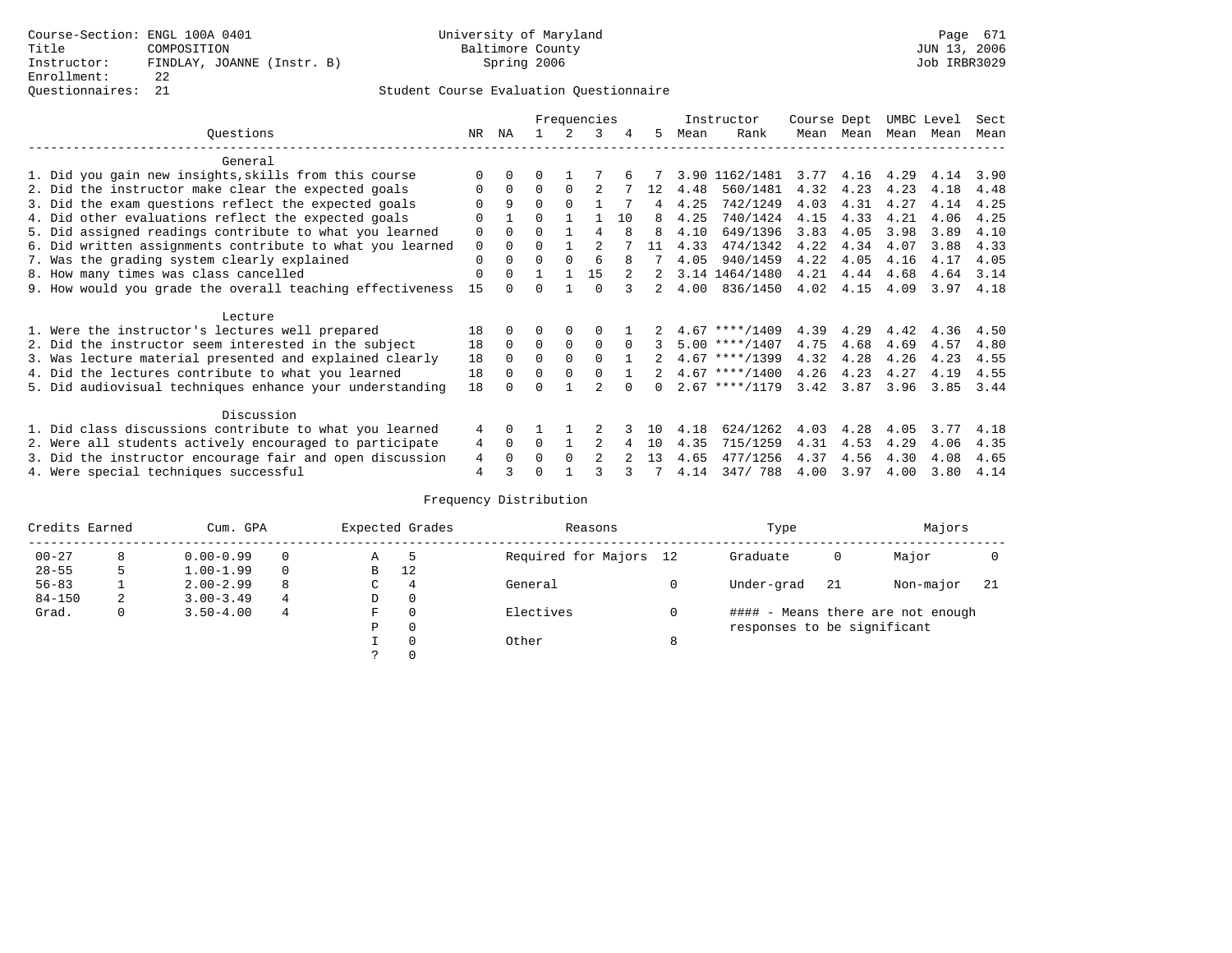### Questionnaires: 20 Student Course Evaluation Questionnaire

|                                                                                                                     |             |                            | Frequencies          |                            |                            |                                | Instructor | Course Dept UMBC Level |                                          |             |              | Sect         |                     |             |
|---------------------------------------------------------------------------------------------------------------------|-------------|----------------------------|----------------------|----------------------------|----------------------------|--------------------------------|------------|------------------------|------------------------------------------|-------------|--------------|--------------|---------------------|-------------|
| Questions                                                                                                           |             | NR NA                      | 1                    | 2                          | 3                          | 4                              | 5          | Mean                   | Rank                                     |             |              |              | Mean Mean Mean Mean | Mean        |
|                                                                                                                     |             |                            |                      |                            |                            |                                |            |                        |                                          |             |              |              |                     |             |
| General                                                                                                             |             |                            |                      |                            |                            |                                |            |                        |                                          |             |              |              |                     |             |
| 1. Did you gain new insights, skills from this course                                                               | $\mathbf 0$ | 0                          | 2                    | 1                          | 4                          | 4                              | 9          |                        | 3.85 1193/1481                           | 3.77        | 4.16         | 4.29         | 4.14                | 3.85        |
| 2. Did the instructor make clear the expected goals                                                                 | $\mathbf 0$ | $\mathbf 0$                | $\Omega$             | $\mathbf 0$                | $\overline{2}$             | 5                              | 13         | 4.55                   | 458/1481                                 | 4.32        | 4.23         | 4.23         | 4.18                | 4.55        |
| 3. Did the exam questions reflect the expected goals                                                                | $\mathbf 0$ | 4                          | $\mathbf 0$          | 1                          | 5                          | 3                              | 7          | 4.00                   | 893/1249                                 | 4.03        | 4.31         | 4.27         | 4.14                | 4.00        |
| 4. Did other evaluations reflect the expected goals                                                                 | 0           | $\overline{2}$             | $\mathbf{0}$         | $1\,$                      | 5                          | 3                              | 9          | 4.11                   | 896/1424                                 | 4.15        | 4.33         | 4.21         | 4.06                | 4.11        |
| 5. Did assigned readings contribute to what you learned                                                             | $\mathsf 0$ | $\mathbf 0$                | $\overline{2}$       | 2                          | 3                          | 3                              | 10         | 3.85                   | 839/1396                                 | 3.83        | 4.05         | 3.98         | 3.89                | 3.85        |
| 6. Did written assignments contribute to what you learned                                                           | 0           | $\mathbf 0$                | $\overline{2}$       | $\mathbf 0$                | 3                          | 5                              | 10         | 4.05                   | 725/1342                                 | 4.22        | 4.34         | 4.07         | 3.88                | 4.05        |
| 7. Was the grading system clearly explained                                                                         | $\mathbf 0$ | $\Omega$                   | $\mathbf{1}$         | $\mathbf 0$                | 2                          | 6                              | 11         | 4.30                   | 732/1459                                 | 4.22        | 4.05         | 4.16         | 4.17                | 4.30        |
| 8. How many times was class cancelled                                                                               | $\mathbf 0$ | $\Omega$<br>$\overline{a}$ | $\Omega$<br>$\Omega$ | $\Omega$<br>$\overline{a}$ | $\Omega$<br>$\overline{a}$ | $\mathbf{1}$<br>$\overline{4}$ | 19<br>2    | 4.95                   | 421/1480                                 | 4.21        | 4.44         | 4.68         | 4.64                | 4.95        |
| 9. How would you grade the overall teaching effectiveness                                                           | 8           |                            |                      |                            |                            |                                |            |                        | 3.60 1189/1450                           | 4.02        | 4.15         | 4.09         | 3.97                | 3.60        |
| Lecture                                                                                                             |             |                            |                      |                            |                            |                                |            |                        |                                          |             |              |              |                     |             |
| 1. Were the instructor's lectures well prepared                                                                     | 4           | $\mathbf 0$                | $\mathbf 0$          | $\Omega$                   | 1                          |                                | 4 11       | 4.63                   | 618/1409                                 | 4.39        | 4.29         | 4.42         | 4.36                | 4.63        |
| 2. Did the instructor seem interested in the subject                                                                | 3           | $\mathbf 0$                | $\mathbf{0}$         | $\mathbf 0$                | 1                          | 2                              | 14         | 4.76                   | 804/1407                                 | 4.75        | 4.68         | 4.69         | 4.57                | 4.76        |
| 3. Was lecture material presented and explained clearly                                                             | 3           | 0                          | $\mathbf 0$          | $\mathbf 0$                | 2                          | $\overline{4}$                 | 11         | 4.53                   | 545/1399                                 | 4.32        | 4.28         | 4.26         | 4.23                | 4.53        |
| 4. Did the lectures contribute to what you learned                                                                  | 3           | $\mathbf 0$                | 2                    | $\mathbf 0$                | $\mathbf{1}$               | $\overline{4}$                 | 10         | 4.18                   | 929/1400                                 | 4.26        | 4.23         | 4.27         | 4.19                | 4.18        |
| 5. Did audiovisual techniques enhance your understanding                                                            | 3           | $\Omega$                   | $\Omega$             | $\mathbf{1}$               | $\overline{4}$             | $\overline{4}$                 | 8          | 4.12                   | 549/1179                                 | 3.42        | 3.87         | 3.96         | 3.85                | 4.12        |
|                                                                                                                     |             |                            |                      |                            |                            |                                |            |                        |                                          |             |              |              |                     |             |
| Discussion                                                                                                          |             |                            |                      |                            |                            |                                |            |                        |                                          |             |              |              |                     |             |
| 1. Did class discussions contribute to what you learned                                                             | 9           | $\mathbf 0$                | 1                    | $\mathbf 0$                | 0                          | 1                              | 9          | 4.55                   | 325/1262                                 | 4.03        | 4.28         | 4.05         | 3.77                | 4.55        |
| 2. Were all students actively encouraged to participate                                                             | 9           | 0                          | $\mathbf{0}$         | $\mathbf 0$                | 2                          | $\Omega$                       | 9          | 4.64                   | 480/1259                                 | 4.31        | 4.53         | 4.29         | 4.06                | 4.64        |
| 3. Did the instructor encourage fair and open discussion                                                            | 9           | $\mathbf 0$                | $\mathbf 0$          | $\mathbf 0$                | $\overline{4}$             | $\mathbf 0$                    | 7          | 4.27                   | 760/1256                                 | 4.37        | 4.56         | 4.30         | 4.08                | 4.27        |
| 4. Were special techniques successful                                                                               | 9           | 4                          | $\Omega$             | $\Omega$                   | $\mathbf{1}$               | $\mathbf{1}$                   | .5         | 4.57                   | 159/ 788                                 | 4.00        | 3.97         | 4.00         | 3.80                | 4.57        |
|                                                                                                                     |             |                            |                      |                            |                            |                                |            |                        |                                          |             |              |              |                     |             |
| Laboratory                                                                                                          |             |                            |                      |                            |                            |                                |            |                        |                                          |             |              |              |                     |             |
| 1. Did the lab increase understanding of the material                                                               | 18          | $\mathbf 0$                | $\mathbf{0}$         | $\mathbf 0$                | $\mathbf{0}$               | $\mathbf 0$                    |            |                        | $5.00$ ****/ 246                         | $***$ * *   | 2.50         | 4.20         | 3.93                | $* * * *$   |
| 2. Were you provided with adequate background information                                                           | 18          | $\mathbf 0$                | $\mathbf 0$          | $\mathsf 0$                | $\mathsf 0$                | 0                              | 2          | 5.00                   | ****/ 249                                | ****        | 3.00         | 4.11         | 3.95                | ****        |
| 3. Were necessary materials available for lab activities                                                            | 18          | 0                          | $\mathbf 0$          | 0                          | $\mathsf 0$                | 0                              | 2          |                        | $5.00$ ****/ 242                         | $***$ * *   | 3.00         | 4.40         | 4.33                | $***$ *     |
| 4. Did the lab instructor provide assistance                                                                        | 18          | $\Omega$                   | $\mathbf{0}$         | $\mathbf 0$                | $\mathbf{0}$               | $\Omega$                       | 2          |                        | $5.00$ ****/ 240                         | $***$ * *   | 3.50         | 4.20         | 4.20                | ****        |
| 5. Were requirements for lab reports clearly specified                                                              | 18          | $\Omega$                   | $\Omega$             | $\Omega$                   | $\Omega$                   | $\Omega$                       | 2          |                        | $5.00$ ****/ 217                         | $***$ * * * | ****         | 4.04         | 4.02                | ****        |
|                                                                                                                     |             |                            |                      |                            |                            |                                |            |                        |                                          |             |              |              |                     |             |
| Seminar                                                                                                             |             |                            | $\mathbf{0}$         | $\mathbf 0$                |                            | $\Omega$                       |            |                        |                                          | ****        |              |              |                     | $***$       |
| 1. Were assigned topics relevant to the announced theme<br>2. Was the instructor available for individual attention | 18<br>18    | 0<br>$\mathbf 0$           | $\mathsf 0$          | $\mathsf{O}\xspace$        | 0<br>$\mathbf 0$           | $\mathbf 0$                    | 2<br>2     |                        | $5.00$ ****/<br>68<br>$5.00$ ****/<br>69 | ****        | 4.72<br>4.75 | 4.49         | 4.54                | ****        |
| 3. Did research projects contribute to what you learned                                                             | 18          | $\mathbf 0$                | $\mathbf 0$          | $\mathsf 0$                | $\mathsf 0$                | $\mathbf 0$                    | 2          |                        | $5.00$ ****/<br>63                       | ****        | 4.33         | 4.53<br>4.44 | 4.18<br>4.17        | * * * *     |
| 4. Did presentations contribute to what you learned                                                                 | 18          | $\mathbf 0$                | $\mathbf 0$          | $\mathbf 0$                | $\mathbf 0$                | 0                              | 2          |                        | $5.00$ ****/<br>69                       | $***$ * *   | 4.71         | 4.35         | 4.14                | $***$       |
| 5. Were criteria for grading made clear                                                                             | 18          | $\Omega$                   | $\Omega$             | $\Omega$                   | $\Omega$                   | $\Omega$                       | 2          |                        | $5.00$ ****/<br>68                       | ****        | 4.03         | 3.92         | 3.80                | ****        |
|                                                                                                                     |             |                            |                      |                            |                            |                                |            |                        |                                          |             |              |              |                     |             |
| Field Work                                                                                                          |             |                            |                      |                            |                            |                                |            |                        |                                          |             |              |              |                     |             |
| 1. Did field experience contribute to what you learned                                                              | 18          | $\mathbf 0$                | $\mathbf 0$          | $\mathsf 0$                | $\mathsf 0$                | $\mathbf 0$                    | 2          |                        | $5.00$ ****/<br>59                       | ****        | 2.00         | 4.30         | 4.00                | $***$ * * * |
| 2. Did you clearly understand your evaluation criteria                                                              | 18          | 0                          | $\mathbf{0}$         | $\mathbf 0$                | 0                          | $\Omega$                       | 2          | 5.00                   | $***$ /<br>51                            | ****        | 2.00         | 4.00         | 3.44                | ****        |
| 3. Was the instructor available for consultation                                                                    | 18          | $\mathbf 0$                | $\mathbf 0$          | $\mathbf 0$                | $\mathbf 0$                | 0                              | 2          |                        | $5.00$ ****/<br>36                       | ****        | ****         | 4.60         | 5.00                | ****        |
| 4. To what degree could you discuss your evaluations                                                                | 18          | $\mathbf 0$                | $\mathbf 0$          | $\mathbf 0$                | $\mathsf 0$                | $\mathbf 0$                    | 2          | 5.00                   | 41<br>$***/$                             | ****        | $***$        | 4.26         | ****                | ****        |
| 5. Did conferences help you carry out field activities                                                              | 18          | $\Omega$                   | $\Omega$             | $\Omega$                   | $\Omega$                   | $\Omega$                       | 2          | 5.00                   | 31<br>$***$ /                            | $***$ * * * | $***$ *      | 4.42         | $***$ * * *         | ****        |
|                                                                                                                     |             |                            |                      |                            |                            |                                |            |                        |                                          |             |              |              |                     |             |
| Self Paced                                                                                                          |             |                            |                      |                            |                            |                                |            |                        |                                          |             |              |              |                     |             |
| 1. Did self-paced system contribute to what you learned                                                             | 18          | 0                          | $\mathbf 0$          | $\mathbf 0$                | $\mathbf{0}$               | $\mathbf 0$                    | 2          | 5.00                   | $***/$<br>55                             | ****        | 3.32         | 4.55         | 4.48                |             |
| 2. Did study questions make clear the expected goal                                                                 | 18          | 0                          | $\mathbf 0$          | $\mathbf 0$                | $\mathsf 0$                | $\mathbf 0$                    | 2          | 5.00                   | 31<br>$***/$                             | ****        | 3.56         | 4.75         | 4.42                | ****        |
| 3. Were your contacts with the instructor helpful                                                                   | 18          | 0                          | 0                    | 0                          | 0                          | $\Omega$                       | 2          | 5.00                   | $***$ /<br>51                            | ****        | 4.31         | 4.65         | 4.63                | ****        |
| 4. Was the feedback/tutoring by proctors helpful                                                                    | 18          | 0                          | $\mathbf 0$          | $\mathbf 0$                | $\mathbf{0}$               | $\Omega$                       | 2          |                        | $5.00$ ****/<br>34                       | ****        | 4.14         | 4.83         | 4.67                | $***$       |
| 5. Were there enough proctors for all the students                                                                  | 18          | $\Omega$                   | $\Omega$             | $\Omega$                   | $\Omega$                   | $\Omega$                       | 2          |                        | $5.00$ ****/<br>24                       | $***$ * *   | $***$ *      | 4.82         | 4.58                | $***$       |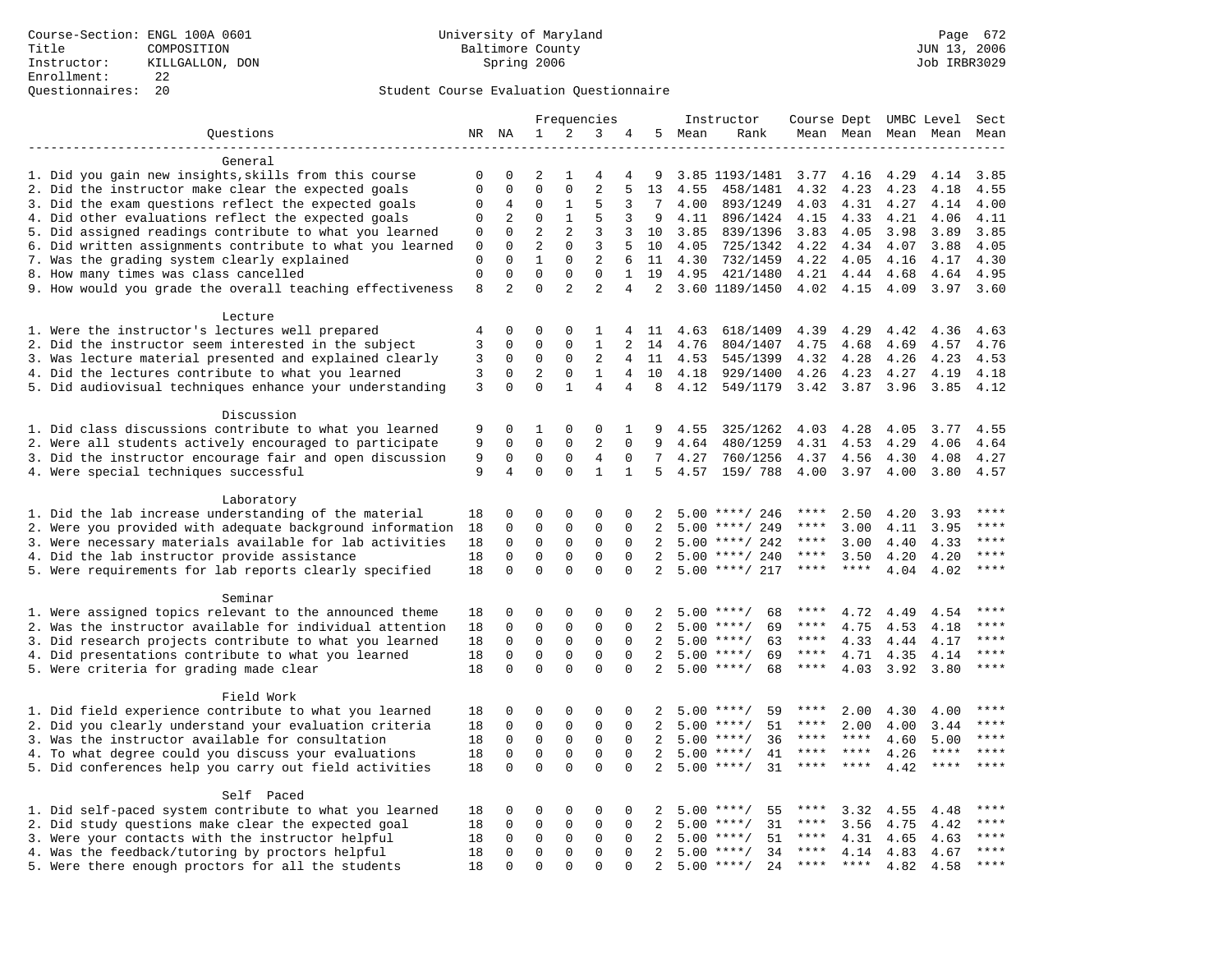| Course-Section: ENGL 100A 0601 |                 | University of Maryland                  | Page 672     |
|--------------------------------|-----------------|-----------------------------------------|--------------|
| Title                          | COMPOSITION     | Baltimore County                        | JUN 13, 2006 |
| Instructor:                    | KILLGALLON, DON | Spring 2006                             | Job IRBR3029 |
| Enrollment:                    | 22              |                                         |              |
| Ouestionnaires: 20             |                 | Student Course Evaluation Ouestionnaire |              |

# University of Maryland 1992 Page 672<br>Baltimore County 100A 0601 UNIVERSITY 010A 0601 UNIVERSITY 010A 0601 UNIVERSITY 010A 0708

# Questionnaires: 20 Student Course Evaluation Questionnaire

|            | Credits Earned<br>Cum. GPA |               | Expected Grades |   |                            | Reasons   | Type                        |    | Majors                            |    |
|------------|----------------------------|---------------|-----------------|---|----------------------------|-----------|-----------------------------|----|-----------------------------------|----|
| $00 - 27$  | 10                         | $0.00 - 0.99$ |                 | Α | Required for Majors<br>-15 |           | Graduate                    | 0  | Major                             |    |
| $28 - 55$  |                            | $1.00 - 1.99$ | $\Omega$        | В | 3                          |           |                             |    |                                   |    |
| $56 - 83$  |                            | $2.00 - 2.99$ | 6               | C | $\Omega$                   | General   | Under-grad                  | 20 | Non-major                         | 20 |
| $84 - 150$ |                            | $3.00 - 3.49$ | 2               | D | $\Omega$                   |           |                             |    |                                   |    |
| Grad.      |                            | $3.50 - 4.00$ |                 | F | $\Omega$                   | Electives |                             |    | #### - Means there are not enough |    |
|            |                            |               |                 | Ρ | 0                          |           | responses to be significant |    |                                   |    |
|            |                            |               |                 |   | $\Omega$                   | Other     |                             |    |                                   |    |
|            |                            |               |                 |   | $\Omega$                   |           |                             |    |                                   |    |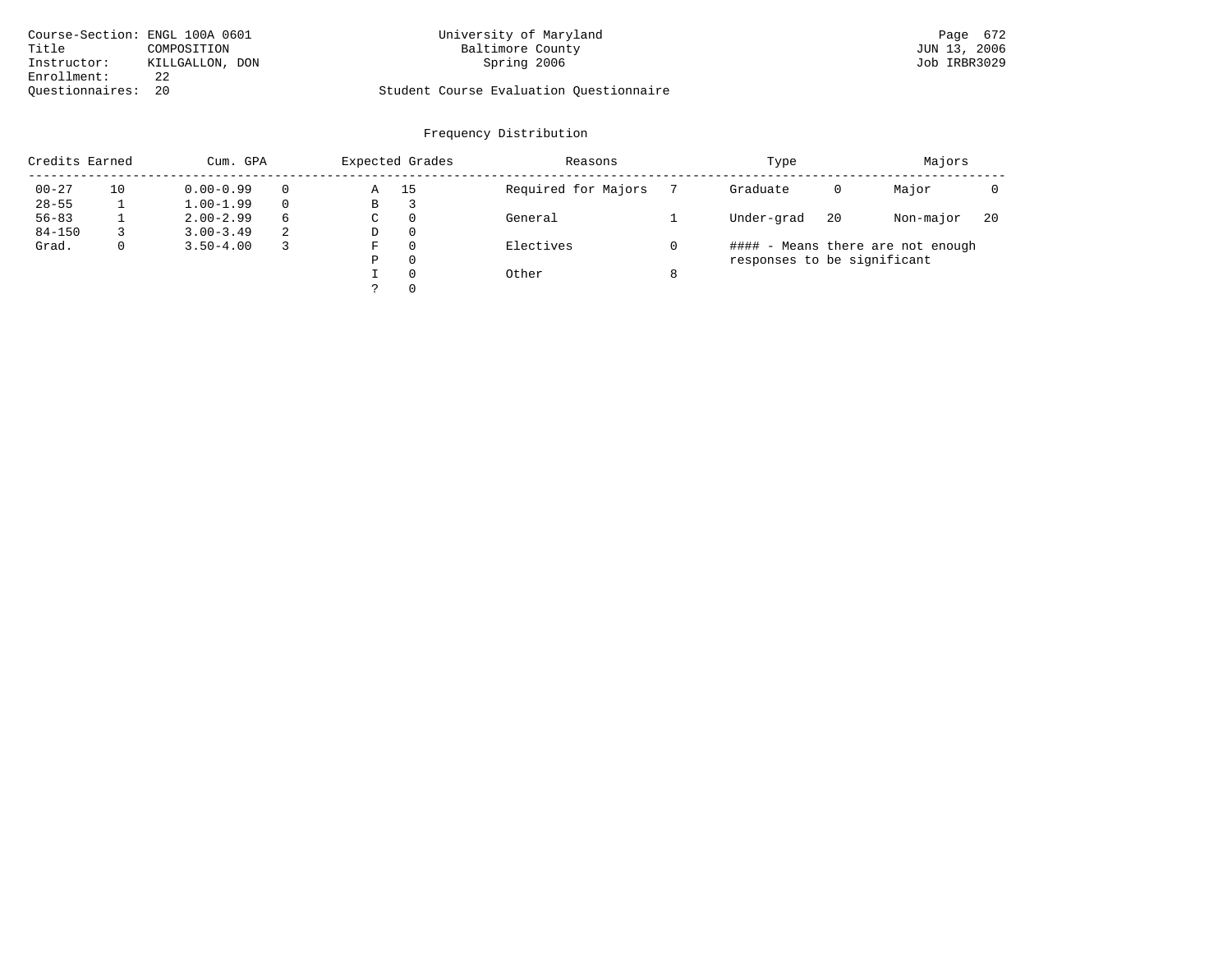| $\mathbf{1}$<br>2<br>3<br>5 Mean<br>Questions<br>NR NA<br>Rank<br>Mean Mean Mean Mean Mean<br>4<br>General<br>1. Did you gain new insights, skills from this course<br>$\Omega$<br>$\Omega$<br>$\overline{2}$<br>3.63 1315/1481<br>3.94<br>4.16<br>4.29<br>3.63<br>1<br>1<br>4<br>4.14<br>$\mathbf{1}$<br>2. Did the instructor make clear the expected goals<br>$\mathbf{1}$<br>0<br>$\Omega$<br>0<br>$\mathbf{1}$<br>3<br>4<br>4.38<br>693/1481<br>4.44<br>4.23<br>4.23<br>4.18<br>4.38<br>3. Did the exam questions reflect the expected goals<br>2<br>$\Omega$<br>$\mathbf{1}$<br>$\mathbf 0$<br>$\overline{2}$<br>3<br>4.17<br>810/1249<br>4.31<br>4.27<br>4.17<br>1<br>4.08<br>4.14<br>$\mathbf{1}$<br>4. Did other evaluations reflect the expected goals<br>$\Omega$<br>$\Omega$<br>$\mathbf 0$<br>$\mathbf{1}$<br>$\overline{4}$<br>3<br>4.13<br>885/1424<br>4.06<br>4.33<br>4.21<br>4.06<br>4.13<br>$\overline{a}$<br>5. Did assigned readings contribute to what you learned<br>$\Omega$<br>$\mathbf{1}$<br>$\mathbf 0$<br>3.63<br>1<br>1<br>$\overline{4}$<br>3.63 1011/1396<br>3.88<br>4.05<br>3.98<br>3.89<br>6. Did written assignments contribute to what you learned<br>$\Omega$<br>2<br>$\mathbf{1}$<br>2<br>3.75<br>1<br>$\Omega$<br>$3 -$<br>3.75 987/1342<br>3.94<br>4.34<br>4.07<br>3.88<br>7. Was the grading system clearly explained<br>$\mathbf{1}$<br>$\mathbf{1}$<br>$\mathbf{1}$<br>$\Omega$<br>$\mathbf 0$<br>3<br>$\overline{3}$<br>4.06<br>4.17<br>3.75<br>3.75 1154/1459<br>4.05<br>4.16<br>8. How many times was class cancelled<br>$\Omega$<br>$\Omega$<br>$\mathbf 0$<br>$\mathbf{1}$<br>$\Omega$<br>6<br>2 4.25 1215/1480<br>4.25<br>4.44<br>4.68<br>4.64<br>4.25<br>9. How would you grade the overall teaching effectiveness<br>$\Omega$<br>$\Omega$<br>$\mathbf{1}$<br>$\Omega$<br>3<br>3<br>2<br>4.00<br>836/1450<br>4.08<br>4.15<br>4.09<br>3.97<br>4.00<br>Lecture<br>1. Were the instructor's lectures well prepared<br>$\mathbf{1}$<br>2<br>1<br>0<br>0<br>1<br>4.13 1110/1409<br>4.13<br>4.29<br>4.42<br>4.36<br>4.13<br>4<br>2. Did the instructor seem interested in the subject<br>$\mathbf{0}$<br>$\mathbf{1}$<br>$\mathbf 0$<br>$\mathbf{1}$<br>0<br>2<br>5<br>4.38 1200/1407<br>4.31<br>4.68<br>4.69<br>4.57<br>4.38<br>3. Was lecture material presented and explained clearly<br>$\Omega$<br>$\mathbf{1}$<br>1<br>$\Omega$<br>$\Omega$<br>2<br>.5<br>4.38<br>713/1399<br>4.31<br>4.28<br>4.23<br>4.38<br>4.26<br>4. Did the lectures contribute to what you learned<br>$\mathbf{1}$<br>$\mathbf 0$<br>$\mathbf{1}$<br>$\mathsf 0$<br>2<br>5<br>4.25<br>4.23<br>4.27<br>4.38<br>0<br>4.38<br>741/1400<br>4.19<br>5. Did audiovisual techniques enhance your understanding<br>$\mathbf{1}$<br>2<br>$\mathbf{1}$<br>$\Omega$<br>$\mathbf{1}$<br>$\mathbf{1}$<br>3<br>3.83<br>739/1179<br>3.77 3.87<br>3.96<br>3.85<br>3.83<br>Discussion<br>1. Did class discussions contribute to what you learned<br>2<br>$\mathfrak{D}$<br>0<br>$\Omega$<br>3.63<br>949/1262<br>3.81<br>4.28<br>4.05<br>3.63<br>1<br>1<br>3<br>3.77<br>2<br>$\mathbf 0$<br>2. Were all students actively encouraged to participate<br>$\mathbf{1}$<br>0<br>$\mathbf 0$<br>2<br>$\overline{4}$<br>4.00<br>4.21<br>4.53<br>4.29<br>4.00<br>895/1259<br>4.06<br>3. Did the instructor encourage fair and open discussion<br>$\mathbf 0$<br>$1\,$<br>0<br>2<br>$\mathsf 0$<br>$\mathbf{1}$<br>5<br>4.13<br>848/1256<br>4.21<br>4.56<br>4.08<br>4.30<br>4.13<br>$\overline{a}$<br>$\mathbf{1}$<br>$\mathbf{1}$<br>$\mathbf{1}$<br>$\mathbf{1}$<br>$\mathbf{1}$<br>$\overline{2}$<br>3.00<br>713/ 788<br>3.25<br>3.97<br>4. Were special techniques successful<br>4.00<br>3.80<br>3.00<br>Laboratory<br>1. Did the lab increase understanding of the material<br>$***$<br>8<br>0<br>0<br>1<br>$\mathbf 0$<br>$\mathbf 0$<br>$2.00$ ****/ 246<br>2.50<br>2.50<br>4.20<br>3.93<br>0<br>2. Were you provided with adequate background information<br>8<br>$\mathbf 0$<br>$\mathbf{1}$<br>$\mathbf 0$<br>$***$<br>0<br>$\mathbf 0$<br>$\Omega$<br>$2.00$ ****/ 249<br>3.00<br>3.00<br>4.11<br>3.95<br>5. Were requirements for lab reports clearly specified<br>8<br>$\Omega$<br>$\mathbf{1}$<br>$\Omega$<br>$\Omega$<br>$***$ * * *<br>$***$<br>$\Omega$<br>$\Omega$<br>$1.00$ ****/ 217<br>****<br>4.04<br>4.02<br>Seminar<br>1. Were assigned topics relevant to the announced theme<br>$***$<br>$\mathbf 0$<br>8<br>$\Omega$<br>1<br>0<br>$\Omega$<br>$1.00$ ****/<br>68<br>****<br>4.72<br>4.49<br>0<br>4.54<br>2. Was the instructor available for individual attention<br>$\mathbf 0$<br>$***$<br>8<br>$\Omega$<br>$\Omega$<br>$\mathbf{1}$<br>$\Omega$<br>$2.00$ ****/<br>69<br>****<br>4.75<br>4.53<br>4.18<br>0<br>3. Did research projects contribute to what you learned<br>$\Omega$<br>$\mathbf{1}$<br>****<br>8<br>$\Omega$<br>$\Omega$<br>$\Omega$<br>$1.00$ ****/<br>63<br>****<br>4.33<br>4.44<br>4.17<br>$\Omega$<br>$\mathbf 0$<br>$\mathbf{1}$<br>$\mathbf 0$<br>****<br>4. Did presentations contribute to what you learned<br>8<br>0<br>$\mathbf 0$<br>$2.00$ ****/<br>69<br>4.71<br>$\Omega$<br>****<br>4.35<br>4.14<br>5. Were criteria for grading made clear<br>8<br>0<br>$\mathbf{1}$<br>$\Omega$<br>$\Omega$<br>$1.00$ ****/<br>68<br>$\star\star\star\star$<br>$***$<br>$\Omega$<br>4.03<br>3.92<br>3.80<br>$\Omega$<br>Field Work<br>1. Did field experience contribute to what you learned<br>$***$ * * *<br>0<br>$\Omega$<br>1<br>0<br>59<br>2.00<br>2.00<br>4.30<br>8<br>0<br>0<br>$2.00$ ****/<br>4.00<br>2. Did you clearly understand your evaluation criteria<br>8<br>$\mathbf 0$<br>$\mathbf 0$<br>$\mathsf 0$<br>$\mathbf{1}$<br>$\mathbf 0$<br>$3.00$ ****/<br>51<br>2.00<br>3.44<br>$***$ * * *<br>0<br>2.00<br>4.00<br>3. Was the instructor available for consultation<br>8<br>$\mathbf 0$<br>$\mathbf 0$<br>$\mathbf{1}$<br>$\mathbf 0$<br>$\Omega$<br>$2.00$ ****/<br>36<br>$***$ * * *<br>$***$<br>5.00<br>$***$<br>$\Omega$<br>4.60<br>4. To what degree could you discuss your evaluations<br>8<br>$\Omega$<br>$\mathbf{1}$<br>$\mathbf 0$<br>$\Omega$<br>$1.00$ ****/<br>$***$<br>$\Omega$<br>41<br>****<br>****<br>4.26<br>****<br>$\Omega$<br>$\mathbf{1}$<br>31<br>****<br>5. Did conferences help you carry out field activities<br>8<br>$\Omega$<br>$\Omega$<br>$\Omega$<br>$\Omega$<br>$1.00$ ****/<br>****<br>$***$ *<br>4.42<br>$***$ * * *<br>$\Omega$<br>Self Paced<br>1. Did self-paced system contribute to what you learned<br>$***$ * * *<br>$\Omega$<br>8<br>0<br>0<br>1<br>0<br>$2.00$ ****/<br>55<br>3.00<br>3.32<br>4.55<br>4.48<br>0<br>2. Did study questions make clear the expected goal<br>8<br>$\mathbf 0$<br>$\mathbf{1}$<br>$\mathbf 0$<br>$***$ * * *<br>$\Omega$<br>$\Omega$<br>$2.00$ ****/<br>31<br>3.00<br>3.56<br>4.75<br>4.42<br>$\Omega$<br>3. Were your contacts with the instructor helpful<br>$***$ * * *<br>****<br>8<br>0<br>1<br>$\mathbf 0$<br>0<br>$\mathbf 0$<br>$1.00$ ****/<br>51<br>4.31<br>4.65<br>4.63<br>0<br>4. Was the feedback/tutoring by proctors helpful<br>8<br>$\mathbf{1}$<br>$\Omega$<br>$1.00$ ****/<br>34<br>$***$ * * *<br>4.14<br>****<br>$\Omega$<br>0<br>$\Omega$<br>$\Omega$<br>4.83<br>4.67<br>5. Were there enough proctors for all the students<br>$\mathsf{R}$<br>$\mathbf{1}$<br>$\Omega$<br>$1.00$ ****/<br>24<br>**** ****<br>$***$<br>$\Omega$<br>$\Omega$<br>$\Omega$<br>4.82<br>4.58<br>$\Omega$ | Frequencies |  |  | Instructor |  | Course Dept |  | UMBC Level | Sect |  |  |
|-------------------------------------------------------------------------------------------------------------------------------------------------------------------------------------------------------------------------------------------------------------------------------------------------------------------------------------------------------------------------------------------------------------------------------------------------------------------------------------------------------------------------------------------------------------------------------------------------------------------------------------------------------------------------------------------------------------------------------------------------------------------------------------------------------------------------------------------------------------------------------------------------------------------------------------------------------------------------------------------------------------------------------------------------------------------------------------------------------------------------------------------------------------------------------------------------------------------------------------------------------------------------------------------------------------------------------------------------------------------------------------------------------------------------------------------------------------------------------------------------------------------------------------------------------------------------------------------------------------------------------------------------------------------------------------------------------------------------------------------------------------------------------------------------------------------------------------------------------------------------------------------------------------------------------------------------------------------------------------------------------------------------------------------------------------------------------------------------------------------------------------------------------------------------------------------------------------------------------------------------------------------------------------------------------------------------------------------------------------------------------------------------------------------------------------------------------------------------------------------------------------------------------------------------------------------------------------------------------------------------------------------------------------------------------------------------------------------------------------------------------------------------------------------------------------------------------------------------------------------------------------------------------------------------------------------------------------------------------------------------------------------------------------------------------------------------------------------------------------------------------------------------------------------------------------------------------------------------------------------------------------------------------------------------------------------------------------------------------------------------------------------------------------------------------------------------------------------------------------------------------------------------------------------------------------------------------------------------------------------------------------------------------------------------------------------------------------------------------------------------------------------------------------------------------------------------------------------------------------------------------------------------------------------------------------------------------------------------------------------------------------------------------------------------------------------------------------------------------------------------------------------------------------------------------------------------------------------------------------------------------------------------------------------------------------------------------------------------------------------------------------------------------------------------------------------------------------------------------------------------------------------------------------------------------------------------------------------------------------------------------------------------------------------------------------------------------------------------------------------------------------------------------------------------------------------------------------------------------------------------------------------------------------------------------------------------------------------------------------------------------------------------------------------------------------------------------------------------------------------------------------------------------------------------------------------------------------------------------------------------------------------------------------------------------------------------------------------------------------------------------------------------------------------------------------------------------------------------------------------------------------------------------------------------------------------------------------------------------------------------------------------------------------------------------------------------------------------------------------------------------------------------------------------------------------------------------------------------------------------------------------------------------------------------------------------------------------------------------------------------------------------------------------------------------------------------------------------------------------------------------------------------------------------------------------------------------------------------------------------------------------------------------------------------------------------------------------------------------------------------------------------------------------------------------------------------------------------------------------------------------------------------------------------------------------------------------------------------------------------------------------------------------------------------------------------------------------------------------------------------------------------------------------------------------------------------------------------------------------------------------------------------------------------------------------------------------------------------------------------------------------------------------------------------------------------------------------------------------------------------------------------------------------------------------------------------------------------------------------------------------------------------------------------------------------------------------------------------------------------------------------------------------------------------------------------|-------------|--|--|------------|--|-------------|--|------------|------|--|--|
|                                                                                                                                                                                                                                                                                                                                                                                                                                                                                                                                                                                                                                                                                                                                                                                                                                                                                                                                                                                                                                                                                                                                                                                                                                                                                                                                                                                                                                                                                                                                                                                                                                                                                                                                                                                                                                                                                                                                                                                                                                                                                                                                                                                                                                                                                                                                                                                                                                                                                                                                                                                                                                                                                                                                                                                                                                                                                                                                                                                                                                                                                                                                                                                                                                                                                                                                                                                                                                                                                                                                                                                                                                                                                                                                                                                                                                                                                                                                                                                                                                                                                                                                                                                                                                                                                                                                                                                                                                                                                                                                                                                                                                                                                                                                                                                                                                                                                                                                                                                                                                                                                                                                                                                                                                                                                                                                                                                                                                                                                                                                                                                                                                                                                                                                                                                                                                                                                                                                                                                                                                                                                                                                                                                                                                                                                                                                                                                                                                                                                                                                                                                                                                                                                                                                                                                                                                                                                                                                                                                                                                                                                                                                                                                                                                                                                                                                                                                                                                           |             |  |  |            |  |             |  |            |      |  |  |
|                                                                                                                                                                                                                                                                                                                                                                                                                                                                                                                                                                                                                                                                                                                                                                                                                                                                                                                                                                                                                                                                                                                                                                                                                                                                                                                                                                                                                                                                                                                                                                                                                                                                                                                                                                                                                                                                                                                                                                                                                                                                                                                                                                                                                                                                                                                                                                                                                                                                                                                                                                                                                                                                                                                                                                                                                                                                                                                                                                                                                                                                                                                                                                                                                                                                                                                                                                                                                                                                                                                                                                                                                                                                                                                                                                                                                                                                                                                                                                                                                                                                                                                                                                                                                                                                                                                                                                                                                                                                                                                                                                                                                                                                                                                                                                                                                                                                                                                                                                                                                                                                                                                                                                                                                                                                                                                                                                                                                                                                                                                                                                                                                                                                                                                                                                                                                                                                                                                                                                                                                                                                                                                                                                                                                                                                                                                                                                                                                                                                                                                                                                                                                                                                                                                                                                                                                                                                                                                                                                                                                                                                                                                                                                                                                                                                                                                                                                                                                                           |             |  |  |            |  |             |  |            |      |  |  |
|                                                                                                                                                                                                                                                                                                                                                                                                                                                                                                                                                                                                                                                                                                                                                                                                                                                                                                                                                                                                                                                                                                                                                                                                                                                                                                                                                                                                                                                                                                                                                                                                                                                                                                                                                                                                                                                                                                                                                                                                                                                                                                                                                                                                                                                                                                                                                                                                                                                                                                                                                                                                                                                                                                                                                                                                                                                                                                                                                                                                                                                                                                                                                                                                                                                                                                                                                                                                                                                                                                                                                                                                                                                                                                                                                                                                                                                                                                                                                                                                                                                                                                                                                                                                                                                                                                                                                                                                                                                                                                                                                                                                                                                                                                                                                                                                                                                                                                                                                                                                                                                                                                                                                                                                                                                                                                                                                                                                                                                                                                                                                                                                                                                                                                                                                                                                                                                                                                                                                                                                                                                                                                                                                                                                                                                                                                                                                                                                                                                                                                                                                                                                                                                                                                                                                                                                                                                                                                                                                                                                                                                                                                                                                                                                                                                                                                                                                                                                                                           |             |  |  |            |  |             |  |            |      |  |  |
|                                                                                                                                                                                                                                                                                                                                                                                                                                                                                                                                                                                                                                                                                                                                                                                                                                                                                                                                                                                                                                                                                                                                                                                                                                                                                                                                                                                                                                                                                                                                                                                                                                                                                                                                                                                                                                                                                                                                                                                                                                                                                                                                                                                                                                                                                                                                                                                                                                                                                                                                                                                                                                                                                                                                                                                                                                                                                                                                                                                                                                                                                                                                                                                                                                                                                                                                                                                                                                                                                                                                                                                                                                                                                                                                                                                                                                                                                                                                                                                                                                                                                                                                                                                                                                                                                                                                                                                                                                                                                                                                                                                                                                                                                                                                                                                                                                                                                                                                                                                                                                                                                                                                                                                                                                                                                                                                                                                                                                                                                                                                                                                                                                                                                                                                                                                                                                                                                                                                                                                                                                                                                                                                                                                                                                                                                                                                                                                                                                                                                                                                                                                                                                                                                                                                                                                                                                                                                                                                                                                                                                                                                                                                                                                                                                                                                                                                                                                                                                           |             |  |  |            |  |             |  |            |      |  |  |
|                                                                                                                                                                                                                                                                                                                                                                                                                                                                                                                                                                                                                                                                                                                                                                                                                                                                                                                                                                                                                                                                                                                                                                                                                                                                                                                                                                                                                                                                                                                                                                                                                                                                                                                                                                                                                                                                                                                                                                                                                                                                                                                                                                                                                                                                                                                                                                                                                                                                                                                                                                                                                                                                                                                                                                                                                                                                                                                                                                                                                                                                                                                                                                                                                                                                                                                                                                                                                                                                                                                                                                                                                                                                                                                                                                                                                                                                                                                                                                                                                                                                                                                                                                                                                                                                                                                                                                                                                                                                                                                                                                                                                                                                                                                                                                                                                                                                                                                                                                                                                                                                                                                                                                                                                                                                                                                                                                                                                                                                                                                                                                                                                                                                                                                                                                                                                                                                                                                                                                                                                                                                                                                                                                                                                                                                                                                                                                                                                                                                                                                                                                                                                                                                                                                                                                                                                                                                                                                                                                                                                                                                                                                                                                                                                                                                                                                                                                                                                                           |             |  |  |            |  |             |  |            |      |  |  |
|                                                                                                                                                                                                                                                                                                                                                                                                                                                                                                                                                                                                                                                                                                                                                                                                                                                                                                                                                                                                                                                                                                                                                                                                                                                                                                                                                                                                                                                                                                                                                                                                                                                                                                                                                                                                                                                                                                                                                                                                                                                                                                                                                                                                                                                                                                                                                                                                                                                                                                                                                                                                                                                                                                                                                                                                                                                                                                                                                                                                                                                                                                                                                                                                                                                                                                                                                                                                                                                                                                                                                                                                                                                                                                                                                                                                                                                                                                                                                                                                                                                                                                                                                                                                                                                                                                                                                                                                                                                                                                                                                                                                                                                                                                                                                                                                                                                                                                                                                                                                                                                                                                                                                                                                                                                                                                                                                                                                                                                                                                                                                                                                                                                                                                                                                                                                                                                                                                                                                                                                                                                                                                                                                                                                                                                                                                                                                                                                                                                                                                                                                                                                                                                                                                                                                                                                                                                                                                                                                                                                                                                                                                                                                                                                                                                                                                                                                                                                                                           |             |  |  |            |  |             |  |            |      |  |  |
|                                                                                                                                                                                                                                                                                                                                                                                                                                                                                                                                                                                                                                                                                                                                                                                                                                                                                                                                                                                                                                                                                                                                                                                                                                                                                                                                                                                                                                                                                                                                                                                                                                                                                                                                                                                                                                                                                                                                                                                                                                                                                                                                                                                                                                                                                                                                                                                                                                                                                                                                                                                                                                                                                                                                                                                                                                                                                                                                                                                                                                                                                                                                                                                                                                                                                                                                                                                                                                                                                                                                                                                                                                                                                                                                                                                                                                                                                                                                                                                                                                                                                                                                                                                                                                                                                                                                                                                                                                                                                                                                                                                                                                                                                                                                                                                                                                                                                                                                                                                                                                                                                                                                                                                                                                                                                                                                                                                                                                                                                                                                                                                                                                                                                                                                                                                                                                                                                                                                                                                                                                                                                                                                                                                                                                                                                                                                                                                                                                                                                                                                                                                                                                                                                                                                                                                                                                                                                                                                                                                                                                                                                                                                                                                                                                                                                                                                                                                                                                           |             |  |  |            |  |             |  |            |      |  |  |
|                                                                                                                                                                                                                                                                                                                                                                                                                                                                                                                                                                                                                                                                                                                                                                                                                                                                                                                                                                                                                                                                                                                                                                                                                                                                                                                                                                                                                                                                                                                                                                                                                                                                                                                                                                                                                                                                                                                                                                                                                                                                                                                                                                                                                                                                                                                                                                                                                                                                                                                                                                                                                                                                                                                                                                                                                                                                                                                                                                                                                                                                                                                                                                                                                                                                                                                                                                                                                                                                                                                                                                                                                                                                                                                                                                                                                                                                                                                                                                                                                                                                                                                                                                                                                                                                                                                                                                                                                                                                                                                                                                                                                                                                                                                                                                                                                                                                                                                                                                                                                                                                                                                                                                                                                                                                                                                                                                                                                                                                                                                                                                                                                                                                                                                                                                                                                                                                                                                                                                                                                                                                                                                                                                                                                                                                                                                                                                                                                                                                                                                                                                                                                                                                                                                                                                                                                                                                                                                                                                                                                                                                                                                                                                                                                                                                                                                                                                                                                                           |             |  |  |            |  |             |  |            |      |  |  |
|                                                                                                                                                                                                                                                                                                                                                                                                                                                                                                                                                                                                                                                                                                                                                                                                                                                                                                                                                                                                                                                                                                                                                                                                                                                                                                                                                                                                                                                                                                                                                                                                                                                                                                                                                                                                                                                                                                                                                                                                                                                                                                                                                                                                                                                                                                                                                                                                                                                                                                                                                                                                                                                                                                                                                                                                                                                                                                                                                                                                                                                                                                                                                                                                                                                                                                                                                                                                                                                                                                                                                                                                                                                                                                                                                                                                                                                                                                                                                                                                                                                                                                                                                                                                                                                                                                                                                                                                                                                                                                                                                                                                                                                                                                                                                                                                                                                                                                                                                                                                                                                                                                                                                                                                                                                                                                                                                                                                                                                                                                                                                                                                                                                                                                                                                                                                                                                                                                                                                                                                                                                                                                                                                                                                                                                                                                                                                                                                                                                                                                                                                                                                                                                                                                                                                                                                                                                                                                                                                                                                                                                                                                                                                                                                                                                                                                                                                                                                                                           |             |  |  |            |  |             |  |            |      |  |  |
|                                                                                                                                                                                                                                                                                                                                                                                                                                                                                                                                                                                                                                                                                                                                                                                                                                                                                                                                                                                                                                                                                                                                                                                                                                                                                                                                                                                                                                                                                                                                                                                                                                                                                                                                                                                                                                                                                                                                                                                                                                                                                                                                                                                                                                                                                                                                                                                                                                                                                                                                                                                                                                                                                                                                                                                                                                                                                                                                                                                                                                                                                                                                                                                                                                                                                                                                                                                                                                                                                                                                                                                                                                                                                                                                                                                                                                                                                                                                                                                                                                                                                                                                                                                                                                                                                                                                                                                                                                                                                                                                                                                                                                                                                                                                                                                                                                                                                                                                                                                                                                                                                                                                                                                                                                                                                                                                                                                                                                                                                                                                                                                                                                                                                                                                                                                                                                                                                                                                                                                                                                                                                                                                                                                                                                                                                                                                                                                                                                                                                                                                                                                                                                                                                                                                                                                                                                                                                                                                                                                                                                                                                                                                                                                                                                                                                                                                                                                                                                           |             |  |  |            |  |             |  |            |      |  |  |
|                                                                                                                                                                                                                                                                                                                                                                                                                                                                                                                                                                                                                                                                                                                                                                                                                                                                                                                                                                                                                                                                                                                                                                                                                                                                                                                                                                                                                                                                                                                                                                                                                                                                                                                                                                                                                                                                                                                                                                                                                                                                                                                                                                                                                                                                                                                                                                                                                                                                                                                                                                                                                                                                                                                                                                                                                                                                                                                                                                                                                                                                                                                                                                                                                                                                                                                                                                                                                                                                                                                                                                                                                                                                                                                                                                                                                                                                                                                                                                                                                                                                                                                                                                                                                                                                                                                                                                                                                                                                                                                                                                                                                                                                                                                                                                                                                                                                                                                                                                                                                                                                                                                                                                                                                                                                                                                                                                                                                                                                                                                                                                                                                                                                                                                                                                                                                                                                                                                                                                                                                                                                                                                                                                                                                                                                                                                                                                                                                                                                                                                                                                                                                                                                                                                                                                                                                                                                                                                                                                                                                                                                                                                                                                                                                                                                                                                                                                                                                                           |             |  |  |            |  |             |  |            |      |  |  |
|                                                                                                                                                                                                                                                                                                                                                                                                                                                                                                                                                                                                                                                                                                                                                                                                                                                                                                                                                                                                                                                                                                                                                                                                                                                                                                                                                                                                                                                                                                                                                                                                                                                                                                                                                                                                                                                                                                                                                                                                                                                                                                                                                                                                                                                                                                                                                                                                                                                                                                                                                                                                                                                                                                                                                                                                                                                                                                                                                                                                                                                                                                                                                                                                                                                                                                                                                                                                                                                                                                                                                                                                                                                                                                                                                                                                                                                                                                                                                                                                                                                                                                                                                                                                                                                                                                                                                                                                                                                                                                                                                                                                                                                                                                                                                                                                                                                                                                                                                                                                                                                                                                                                                                                                                                                                                                                                                                                                                                                                                                                                                                                                                                                                                                                                                                                                                                                                                                                                                                                                                                                                                                                                                                                                                                                                                                                                                                                                                                                                                                                                                                                                                                                                                                                                                                                                                                                                                                                                                                                                                                                                                                                                                                                                                                                                                                                                                                                                                                           |             |  |  |            |  |             |  |            |      |  |  |
|                                                                                                                                                                                                                                                                                                                                                                                                                                                                                                                                                                                                                                                                                                                                                                                                                                                                                                                                                                                                                                                                                                                                                                                                                                                                                                                                                                                                                                                                                                                                                                                                                                                                                                                                                                                                                                                                                                                                                                                                                                                                                                                                                                                                                                                                                                                                                                                                                                                                                                                                                                                                                                                                                                                                                                                                                                                                                                                                                                                                                                                                                                                                                                                                                                                                                                                                                                                                                                                                                                                                                                                                                                                                                                                                                                                                                                                                                                                                                                                                                                                                                                                                                                                                                                                                                                                                                                                                                                                                                                                                                                                                                                                                                                                                                                                                                                                                                                                                                                                                                                                                                                                                                                                                                                                                                                                                                                                                                                                                                                                                                                                                                                                                                                                                                                                                                                                                                                                                                                                                                                                                                                                                                                                                                                                                                                                                                                                                                                                                                                                                                                                                                                                                                                                                                                                                                                                                                                                                                                                                                                                                                                                                                                                                                                                                                                                                                                                                                                           |             |  |  |            |  |             |  |            |      |  |  |
|                                                                                                                                                                                                                                                                                                                                                                                                                                                                                                                                                                                                                                                                                                                                                                                                                                                                                                                                                                                                                                                                                                                                                                                                                                                                                                                                                                                                                                                                                                                                                                                                                                                                                                                                                                                                                                                                                                                                                                                                                                                                                                                                                                                                                                                                                                                                                                                                                                                                                                                                                                                                                                                                                                                                                                                                                                                                                                                                                                                                                                                                                                                                                                                                                                                                                                                                                                                                                                                                                                                                                                                                                                                                                                                                                                                                                                                                                                                                                                                                                                                                                                                                                                                                                                                                                                                                                                                                                                                                                                                                                                                                                                                                                                                                                                                                                                                                                                                                                                                                                                                                                                                                                                                                                                                                                                                                                                                                                                                                                                                                                                                                                                                                                                                                                                                                                                                                                                                                                                                                                                                                                                                                                                                                                                                                                                                                                                                                                                                                                                                                                                                                                                                                                                                                                                                                                                                                                                                                                                                                                                                                                                                                                                                                                                                                                                                                                                                                                                           |             |  |  |            |  |             |  |            |      |  |  |
|                                                                                                                                                                                                                                                                                                                                                                                                                                                                                                                                                                                                                                                                                                                                                                                                                                                                                                                                                                                                                                                                                                                                                                                                                                                                                                                                                                                                                                                                                                                                                                                                                                                                                                                                                                                                                                                                                                                                                                                                                                                                                                                                                                                                                                                                                                                                                                                                                                                                                                                                                                                                                                                                                                                                                                                                                                                                                                                                                                                                                                                                                                                                                                                                                                                                                                                                                                                                                                                                                                                                                                                                                                                                                                                                                                                                                                                                                                                                                                                                                                                                                                                                                                                                                                                                                                                                                                                                                                                                                                                                                                                                                                                                                                                                                                                                                                                                                                                                                                                                                                                                                                                                                                                                                                                                                                                                                                                                                                                                                                                                                                                                                                                                                                                                                                                                                                                                                                                                                                                                                                                                                                                                                                                                                                                                                                                                                                                                                                                                                                                                                                                                                                                                                                                                                                                                                                                                                                                                                                                                                                                                                                                                                                                                                                                                                                                                                                                                                                           |             |  |  |            |  |             |  |            |      |  |  |
|                                                                                                                                                                                                                                                                                                                                                                                                                                                                                                                                                                                                                                                                                                                                                                                                                                                                                                                                                                                                                                                                                                                                                                                                                                                                                                                                                                                                                                                                                                                                                                                                                                                                                                                                                                                                                                                                                                                                                                                                                                                                                                                                                                                                                                                                                                                                                                                                                                                                                                                                                                                                                                                                                                                                                                                                                                                                                                                                                                                                                                                                                                                                                                                                                                                                                                                                                                                                                                                                                                                                                                                                                                                                                                                                                                                                                                                                                                                                                                                                                                                                                                                                                                                                                                                                                                                                                                                                                                                                                                                                                                                                                                                                                                                                                                                                                                                                                                                                                                                                                                                                                                                                                                                                                                                                                                                                                                                                                                                                                                                                                                                                                                                                                                                                                                                                                                                                                                                                                                                                                                                                                                                                                                                                                                                                                                                                                                                                                                                                                                                                                                                                                                                                                                                                                                                                                                                                                                                                                                                                                                                                                                                                                                                                                                                                                                                                                                                                                                           |             |  |  |            |  |             |  |            |      |  |  |
|                                                                                                                                                                                                                                                                                                                                                                                                                                                                                                                                                                                                                                                                                                                                                                                                                                                                                                                                                                                                                                                                                                                                                                                                                                                                                                                                                                                                                                                                                                                                                                                                                                                                                                                                                                                                                                                                                                                                                                                                                                                                                                                                                                                                                                                                                                                                                                                                                                                                                                                                                                                                                                                                                                                                                                                                                                                                                                                                                                                                                                                                                                                                                                                                                                                                                                                                                                                                                                                                                                                                                                                                                                                                                                                                                                                                                                                                                                                                                                                                                                                                                                                                                                                                                                                                                                                                                                                                                                                                                                                                                                                                                                                                                                                                                                                                                                                                                                                                                                                                                                                                                                                                                                                                                                                                                                                                                                                                                                                                                                                                                                                                                                                                                                                                                                                                                                                                                                                                                                                                                                                                                                                                                                                                                                                                                                                                                                                                                                                                                                                                                                                                                                                                                                                                                                                                                                                                                                                                                                                                                                                                                                                                                                                                                                                                                                                                                                                                                                           |             |  |  |            |  |             |  |            |      |  |  |
|                                                                                                                                                                                                                                                                                                                                                                                                                                                                                                                                                                                                                                                                                                                                                                                                                                                                                                                                                                                                                                                                                                                                                                                                                                                                                                                                                                                                                                                                                                                                                                                                                                                                                                                                                                                                                                                                                                                                                                                                                                                                                                                                                                                                                                                                                                                                                                                                                                                                                                                                                                                                                                                                                                                                                                                                                                                                                                                                                                                                                                                                                                                                                                                                                                                                                                                                                                                                                                                                                                                                                                                                                                                                                                                                                                                                                                                                                                                                                                                                                                                                                                                                                                                                                                                                                                                                                                                                                                                                                                                                                                                                                                                                                                                                                                                                                                                                                                                                                                                                                                                                                                                                                                                                                                                                                                                                                                                                                                                                                                                                                                                                                                                                                                                                                                                                                                                                                                                                                                                                                                                                                                                                                                                                                                                                                                                                                                                                                                                                                                                                                                                                                                                                                                                                                                                                                                                                                                                                                                                                                                                                                                                                                                                                                                                                                                                                                                                                                                           |             |  |  |            |  |             |  |            |      |  |  |
|                                                                                                                                                                                                                                                                                                                                                                                                                                                                                                                                                                                                                                                                                                                                                                                                                                                                                                                                                                                                                                                                                                                                                                                                                                                                                                                                                                                                                                                                                                                                                                                                                                                                                                                                                                                                                                                                                                                                                                                                                                                                                                                                                                                                                                                                                                                                                                                                                                                                                                                                                                                                                                                                                                                                                                                                                                                                                                                                                                                                                                                                                                                                                                                                                                                                                                                                                                                                                                                                                                                                                                                                                                                                                                                                                                                                                                                                                                                                                                                                                                                                                                                                                                                                                                                                                                                                                                                                                                                                                                                                                                                                                                                                                                                                                                                                                                                                                                                                                                                                                                                                                                                                                                                                                                                                                                                                                                                                                                                                                                                                                                                                                                                                                                                                                                                                                                                                                                                                                                                                                                                                                                                                                                                                                                                                                                                                                                                                                                                                                                                                                                                                                                                                                                                                                                                                                                                                                                                                                                                                                                                                                                                                                                                                                                                                                                                                                                                                                                           |             |  |  |            |  |             |  |            |      |  |  |
|                                                                                                                                                                                                                                                                                                                                                                                                                                                                                                                                                                                                                                                                                                                                                                                                                                                                                                                                                                                                                                                                                                                                                                                                                                                                                                                                                                                                                                                                                                                                                                                                                                                                                                                                                                                                                                                                                                                                                                                                                                                                                                                                                                                                                                                                                                                                                                                                                                                                                                                                                                                                                                                                                                                                                                                                                                                                                                                                                                                                                                                                                                                                                                                                                                                                                                                                                                                                                                                                                                                                                                                                                                                                                                                                                                                                                                                                                                                                                                                                                                                                                                                                                                                                                                                                                                                                                                                                                                                                                                                                                                                                                                                                                                                                                                                                                                                                                                                                                                                                                                                                                                                                                                                                                                                                                                                                                                                                                                                                                                                                                                                                                                                                                                                                                                                                                                                                                                                                                                                                                                                                                                                                                                                                                                                                                                                                                                                                                                                                                                                                                                                                                                                                                                                                                                                                                                                                                                                                                                                                                                                                                                                                                                                                                                                                                                                                                                                                                                           |             |  |  |            |  |             |  |            |      |  |  |
|                                                                                                                                                                                                                                                                                                                                                                                                                                                                                                                                                                                                                                                                                                                                                                                                                                                                                                                                                                                                                                                                                                                                                                                                                                                                                                                                                                                                                                                                                                                                                                                                                                                                                                                                                                                                                                                                                                                                                                                                                                                                                                                                                                                                                                                                                                                                                                                                                                                                                                                                                                                                                                                                                                                                                                                                                                                                                                                                                                                                                                                                                                                                                                                                                                                                                                                                                                                                                                                                                                                                                                                                                                                                                                                                                                                                                                                                                                                                                                                                                                                                                                                                                                                                                                                                                                                                                                                                                                                                                                                                                                                                                                                                                                                                                                                                                                                                                                                                                                                                                                                                                                                                                                                                                                                                                                                                                                                                                                                                                                                                                                                                                                                                                                                                                                                                                                                                                                                                                                                                                                                                                                                                                                                                                                                                                                                                                                                                                                                                                                                                                                                                                                                                                                                                                                                                                                                                                                                                                                                                                                                                                                                                                                                                                                                                                                                                                                                                                                           |             |  |  |            |  |             |  |            |      |  |  |
|                                                                                                                                                                                                                                                                                                                                                                                                                                                                                                                                                                                                                                                                                                                                                                                                                                                                                                                                                                                                                                                                                                                                                                                                                                                                                                                                                                                                                                                                                                                                                                                                                                                                                                                                                                                                                                                                                                                                                                                                                                                                                                                                                                                                                                                                                                                                                                                                                                                                                                                                                                                                                                                                                                                                                                                                                                                                                                                                                                                                                                                                                                                                                                                                                                                                                                                                                                                                                                                                                                                                                                                                                                                                                                                                                                                                                                                                                                                                                                                                                                                                                                                                                                                                                                                                                                                                                                                                                                                                                                                                                                                                                                                                                                                                                                                                                                                                                                                                                                                                                                                                                                                                                                                                                                                                                                                                                                                                                                                                                                                                                                                                                                                                                                                                                                                                                                                                                                                                                                                                                                                                                                                                                                                                                                                                                                                                                                                                                                                                                                                                                                                                                                                                                                                                                                                                                                                                                                                                                                                                                                                                                                                                                                                                                                                                                                                                                                                                                                           |             |  |  |            |  |             |  |            |      |  |  |
|                                                                                                                                                                                                                                                                                                                                                                                                                                                                                                                                                                                                                                                                                                                                                                                                                                                                                                                                                                                                                                                                                                                                                                                                                                                                                                                                                                                                                                                                                                                                                                                                                                                                                                                                                                                                                                                                                                                                                                                                                                                                                                                                                                                                                                                                                                                                                                                                                                                                                                                                                                                                                                                                                                                                                                                                                                                                                                                                                                                                                                                                                                                                                                                                                                                                                                                                                                                                                                                                                                                                                                                                                                                                                                                                                                                                                                                                                                                                                                                                                                                                                                                                                                                                                                                                                                                                                                                                                                                                                                                                                                                                                                                                                                                                                                                                                                                                                                                                                                                                                                                                                                                                                                                                                                                                                                                                                                                                                                                                                                                                                                                                                                                                                                                                                                                                                                                                                                                                                                                                                                                                                                                                                                                                                                                                                                                                                                                                                                                                                                                                                                                                                                                                                                                                                                                                                                                                                                                                                                                                                                                                                                                                                                                                                                                                                                                                                                                                                                           |             |  |  |            |  |             |  |            |      |  |  |
|                                                                                                                                                                                                                                                                                                                                                                                                                                                                                                                                                                                                                                                                                                                                                                                                                                                                                                                                                                                                                                                                                                                                                                                                                                                                                                                                                                                                                                                                                                                                                                                                                                                                                                                                                                                                                                                                                                                                                                                                                                                                                                                                                                                                                                                                                                                                                                                                                                                                                                                                                                                                                                                                                                                                                                                                                                                                                                                                                                                                                                                                                                                                                                                                                                                                                                                                                                                                                                                                                                                                                                                                                                                                                                                                                                                                                                                                                                                                                                                                                                                                                                                                                                                                                                                                                                                                                                                                                                                                                                                                                                                                                                                                                                                                                                                                                                                                                                                                                                                                                                                                                                                                                                                                                                                                                                                                                                                                                                                                                                                                                                                                                                                                                                                                                                                                                                                                                                                                                                                                                                                                                                                                                                                                                                                                                                                                                                                                                                                                                                                                                                                                                                                                                                                                                                                                                                                                                                                                                                                                                                                                                                                                                                                                                                                                                                                                                                                                                                           |             |  |  |            |  |             |  |            |      |  |  |
|                                                                                                                                                                                                                                                                                                                                                                                                                                                                                                                                                                                                                                                                                                                                                                                                                                                                                                                                                                                                                                                                                                                                                                                                                                                                                                                                                                                                                                                                                                                                                                                                                                                                                                                                                                                                                                                                                                                                                                                                                                                                                                                                                                                                                                                                                                                                                                                                                                                                                                                                                                                                                                                                                                                                                                                                                                                                                                                                                                                                                                                                                                                                                                                                                                                                                                                                                                                                                                                                                                                                                                                                                                                                                                                                                                                                                                                                                                                                                                                                                                                                                                                                                                                                                                                                                                                                                                                                                                                                                                                                                                                                                                                                                                                                                                                                                                                                                                                                                                                                                                                                                                                                                                                                                                                                                                                                                                                                                                                                                                                                                                                                                                                                                                                                                                                                                                                                                                                                                                                                                                                                                                                                                                                                                                                                                                                                                                                                                                                                                                                                                                                                                                                                                                                                                                                                                                                                                                                                                                                                                                                                                                                                                                                                                                                                                                                                                                                                                                           |             |  |  |            |  |             |  |            |      |  |  |
|                                                                                                                                                                                                                                                                                                                                                                                                                                                                                                                                                                                                                                                                                                                                                                                                                                                                                                                                                                                                                                                                                                                                                                                                                                                                                                                                                                                                                                                                                                                                                                                                                                                                                                                                                                                                                                                                                                                                                                                                                                                                                                                                                                                                                                                                                                                                                                                                                                                                                                                                                                                                                                                                                                                                                                                                                                                                                                                                                                                                                                                                                                                                                                                                                                                                                                                                                                                                                                                                                                                                                                                                                                                                                                                                                                                                                                                                                                                                                                                                                                                                                                                                                                                                                                                                                                                                                                                                                                                                                                                                                                                                                                                                                                                                                                                                                                                                                                                                                                                                                                                                                                                                                                                                                                                                                                                                                                                                                                                                                                                                                                                                                                                                                                                                                                                                                                                                                                                                                                                                                                                                                                                                                                                                                                                                                                                                                                                                                                                                                                                                                                                                                                                                                                                                                                                                                                                                                                                                                                                                                                                                                                                                                                                                                                                                                                                                                                                                                                           |             |  |  |            |  |             |  |            |      |  |  |
|                                                                                                                                                                                                                                                                                                                                                                                                                                                                                                                                                                                                                                                                                                                                                                                                                                                                                                                                                                                                                                                                                                                                                                                                                                                                                                                                                                                                                                                                                                                                                                                                                                                                                                                                                                                                                                                                                                                                                                                                                                                                                                                                                                                                                                                                                                                                                                                                                                                                                                                                                                                                                                                                                                                                                                                                                                                                                                                                                                                                                                                                                                                                                                                                                                                                                                                                                                                                                                                                                                                                                                                                                                                                                                                                                                                                                                                                                                                                                                                                                                                                                                                                                                                                                                                                                                                                                                                                                                                                                                                                                                                                                                                                                                                                                                                                                                                                                                                                                                                                                                                                                                                                                                                                                                                                                                                                                                                                                                                                                                                                                                                                                                                                                                                                                                                                                                                                                                                                                                                                                                                                                                                                                                                                                                                                                                                                                                                                                                                                                                                                                                                                                                                                                                                                                                                                                                                                                                                                                                                                                                                                                                                                                                                                                                                                                                                                                                                                                                           |             |  |  |            |  |             |  |            |      |  |  |
|                                                                                                                                                                                                                                                                                                                                                                                                                                                                                                                                                                                                                                                                                                                                                                                                                                                                                                                                                                                                                                                                                                                                                                                                                                                                                                                                                                                                                                                                                                                                                                                                                                                                                                                                                                                                                                                                                                                                                                                                                                                                                                                                                                                                                                                                                                                                                                                                                                                                                                                                                                                                                                                                                                                                                                                                                                                                                                                                                                                                                                                                                                                                                                                                                                                                                                                                                                                                                                                                                                                                                                                                                                                                                                                                                                                                                                                                                                                                                                                                                                                                                                                                                                                                                                                                                                                                                                                                                                                                                                                                                                                                                                                                                                                                                                                                                                                                                                                                                                                                                                                                                                                                                                                                                                                                                                                                                                                                                                                                                                                                                                                                                                                                                                                                                                                                                                                                                                                                                                                                                                                                                                                                                                                                                                                                                                                                                                                                                                                                                                                                                                                                                                                                                                                                                                                                                                                                                                                                                                                                                                                                                                                                                                                                                                                                                                                                                                                                                                           |             |  |  |            |  |             |  |            |      |  |  |
|                                                                                                                                                                                                                                                                                                                                                                                                                                                                                                                                                                                                                                                                                                                                                                                                                                                                                                                                                                                                                                                                                                                                                                                                                                                                                                                                                                                                                                                                                                                                                                                                                                                                                                                                                                                                                                                                                                                                                                                                                                                                                                                                                                                                                                                                                                                                                                                                                                                                                                                                                                                                                                                                                                                                                                                                                                                                                                                                                                                                                                                                                                                                                                                                                                                                                                                                                                                                                                                                                                                                                                                                                                                                                                                                                                                                                                                                                                                                                                                                                                                                                                                                                                                                                                                                                                                                                                                                                                                                                                                                                                                                                                                                                                                                                                                                                                                                                                                                                                                                                                                                                                                                                                                                                                                                                                                                                                                                                                                                                                                                                                                                                                                                                                                                                                                                                                                                                                                                                                                                                                                                                                                                                                                                                                                                                                                                                                                                                                                                                                                                                                                                                                                                                                                                                                                                                                                                                                                                                                                                                                                                                                                                                                                                                                                                                                                                                                                                                                           |             |  |  |            |  |             |  |            |      |  |  |
|                                                                                                                                                                                                                                                                                                                                                                                                                                                                                                                                                                                                                                                                                                                                                                                                                                                                                                                                                                                                                                                                                                                                                                                                                                                                                                                                                                                                                                                                                                                                                                                                                                                                                                                                                                                                                                                                                                                                                                                                                                                                                                                                                                                                                                                                                                                                                                                                                                                                                                                                                                                                                                                                                                                                                                                                                                                                                                                                                                                                                                                                                                                                                                                                                                                                                                                                                                                                                                                                                                                                                                                                                                                                                                                                                                                                                                                                                                                                                                                                                                                                                                                                                                                                                                                                                                                                                                                                                                                                                                                                                                                                                                                                                                                                                                                                                                                                                                                                                                                                                                                                                                                                                                                                                                                                                                                                                                                                                                                                                                                                                                                                                                                                                                                                                                                                                                                                                                                                                                                                                                                                                                                                                                                                                                                                                                                                                                                                                                                                                                                                                                                                                                                                                                                                                                                                                                                                                                                                                                                                                                                                                                                                                                                                                                                                                                                                                                                                                                           |             |  |  |            |  |             |  |            |      |  |  |
|                                                                                                                                                                                                                                                                                                                                                                                                                                                                                                                                                                                                                                                                                                                                                                                                                                                                                                                                                                                                                                                                                                                                                                                                                                                                                                                                                                                                                                                                                                                                                                                                                                                                                                                                                                                                                                                                                                                                                                                                                                                                                                                                                                                                                                                                                                                                                                                                                                                                                                                                                                                                                                                                                                                                                                                                                                                                                                                                                                                                                                                                                                                                                                                                                                                                                                                                                                                                                                                                                                                                                                                                                                                                                                                                                                                                                                                                                                                                                                                                                                                                                                                                                                                                                                                                                                                                                                                                                                                                                                                                                                                                                                                                                                                                                                                                                                                                                                                                                                                                                                                                                                                                                                                                                                                                                                                                                                                                                                                                                                                                                                                                                                                                                                                                                                                                                                                                                                                                                                                                                                                                                                                                                                                                                                                                                                                                                                                                                                                                                                                                                                                                                                                                                                                                                                                                                                                                                                                                                                                                                                                                                                                                                                                                                                                                                                                                                                                                                                           |             |  |  |            |  |             |  |            |      |  |  |
|                                                                                                                                                                                                                                                                                                                                                                                                                                                                                                                                                                                                                                                                                                                                                                                                                                                                                                                                                                                                                                                                                                                                                                                                                                                                                                                                                                                                                                                                                                                                                                                                                                                                                                                                                                                                                                                                                                                                                                                                                                                                                                                                                                                                                                                                                                                                                                                                                                                                                                                                                                                                                                                                                                                                                                                                                                                                                                                                                                                                                                                                                                                                                                                                                                                                                                                                                                                                                                                                                                                                                                                                                                                                                                                                                                                                                                                                                                                                                                                                                                                                                                                                                                                                                                                                                                                                                                                                                                                                                                                                                                                                                                                                                                                                                                                                                                                                                                                                                                                                                                                                                                                                                                                                                                                                                                                                                                                                                                                                                                                                                                                                                                                                                                                                                                                                                                                                                                                                                                                                                                                                                                                                                                                                                                                                                                                                                                                                                                                                                                                                                                                                                                                                                                                                                                                                                                                                                                                                                                                                                                                                                                                                                                                                                                                                                                                                                                                                                                           |             |  |  |            |  |             |  |            |      |  |  |
|                                                                                                                                                                                                                                                                                                                                                                                                                                                                                                                                                                                                                                                                                                                                                                                                                                                                                                                                                                                                                                                                                                                                                                                                                                                                                                                                                                                                                                                                                                                                                                                                                                                                                                                                                                                                                                                                                                                                                                                                                                                                                                                                                                                                                                                                                                                                                                                                                                                                                                                                                                                                                                                                                                                                                                                                                                                                                                                                                                                                                                                                                                                                                                                                                                                                                                                                                                                                                                                                                                                                                                                                                                                                                                                                                                                                                                                                                                                                                                                                                                                                                                                                                                                                                                                                                                                                                                                                                                                                                                                                                                                                                                                                                                                                                                                                                                                                                                                                                                                                                                                                                                                                                                                                                                                                                                                                                                                                                                                                                                                                                                                                                                                                                                                                                                                                                                                                                                                                                                                                                                                                                                                                                                                                                                                                                                                                                                                                                                                                                                                                                                                                                                                                                                                                                                                                                                                                                                                                                                                                                                                                                                                                                                                                                                                                                                                                                                                                                                           |             |  |  |            |  |             |  |            |      |  |  |
|                                                                                                                                                                                                                                                                                                                                                                                                                                                                                                                                                                                                                                                                                                                                                                                                                                                                                                                                                                                                                                                                                                                                                                                                                                                                                                                                                                                                                                                                                                                                                                                                                                                                                                                                                                                                                                                                                                                                                                                                                                                                                                                                                                                                                                                                                                                                                                                                                                                                                                                                                                                                                                                                                                                                                                                                                                                                                                                                                                                                                                                                                                                                                                                                                                                                                                                                                                                                                                                                                                                                                                                                                                                                                                                                                                                                                                                                                                                                                                                                                                                                                                                                                                                                                                                                                                                                                                                                                                                                                                                                                                                                                                                                                                                                                                                                                                                                                                                                                                                                                                                                                                                                                                                                                                                                                                                                                                                                                                                                                                                                                                                                                                                                                                                                                                                                                                                                                                                                                                                                                                                                                                                                                                                                                                                                                                                                                                                                                                                                                                                                                                                                                                                                                                                                                                                                                                                                                                                                                                                                                                                                                                                                                                                                                                                                                                                                                                                                                                           |             |  |  |            |  |             |  |            |      |  |  |
|                                                                                                                                                                                                                                                                                                                                                                                                                                                                                                                                                                                                                                                                                                                                                                                                                                                                                                                                                                                                                                                                                                                                                                                                                                                                                                                                                                                                                                                                                                                                                                                                                                                                                                                                                                                                                                                                                                                                                                                                                                                                                                                                                                                                                                                                                                                                                                                                                                                                                                                                                                                                                                                                                                                                                                                                                                                                                                                                                                                                                                                                                                                                                                                                                                                                                                                                                                                                                                                                                                                                                                                                                                                                                                                                                                                                                                                                                                                                                                                                                                                                                                                                                                                                                                                                                                                                                                                                                                                                                                                                                                                                                                                                                                                                                                                                                                                                                                                                                                                                                                                                                                                                                                                                                                                                                                                                                                                                                                                                                                                                                                                                                                                                                                                                                                                                                                                                                                                                                                                                                                                                                                                                                                                                                                                                                                                                                                                                                                                                                                                                                                                                                                                                                                                                                                                                                                                                                                                                                                                                                                                                                                                                                                                                                                                                                                                                                                                                                                           |             |  |  |            |  |             |  |            |      |  |  |
|                                                                                                                                                                                                                                                                                                                                                                                                                                                                                                                                                                                                                                                                                                                                                                                                                                                                                                                                                                                                                                                                                                                                                                                                                                                                                                                                                                                                                                                                                                                                                                                                                                                                                                                                                                                                                                                                                                                                                                                                                                                                                                                                                                                                                                                                                                                                                                                                                                                                                                                                                                                                                                                                                                                                                                                                                                                                                                                                                                                                                                                                                                                                                                                                                                                                                                                                                                                                                                                                                                                                                                                                                                                                                                                                                                                                                                                                                                                                                                                                                                                                                                                                                                                                                                                                                                                                                                                                                                                                                                                                                                                                                                                                                                                                                                                                                                                                                                                                                                                                                                                                                                                                                                                                                                                                                                                                                                                                                                                                                                                                                                                                                                                                                                                                                                                                                                                                                                                                                                                                                                                                                                                                                                                                                                                                                                                                                                                                                                                                                                                                                                                                                                                                                                                                                                                                                                                                                                                                                                                                                                                                                                                                                                                                                                                                                                                                                                                                                                           |             |  |  |            |  |             |  |            |      |  |  |
|                                                                                                                                                                                                                                                                                                                                                                                                                                                                                                                                                                                                                                                                                                                                                                                                                                                                                                                                                                                                                                                                                                                                                                                                                                                                                                                                                                                                                                                                                                                                                                                                                                                                                                                                                                                                                                                                                                                                                                                                                                                                                                                                                                                                                                                                                                                                                                                                                                                                                                                                                                                                                                                                                                                                                                                                                                                                                                                                                                                                                                                                                                                                                                                                                                                                                                                                                                                                                                                                                                                                                                                                                                                                                                                                                                                                                                                                                                                                                                                                                                                                                                                                                                                                                                                                                                                                                                                                                                                                                                                                                                                                                                                                                                                                                                                                                                                                                                                                                                                                                                                                                                                                                                                                                                                                                                                                                                                                                                                                                                                                                                                                                                                                                                                                                                                                                                                                                                                                                                                                                                                                                                                                                                                                                                                                                                                                                                                                                                                                                                                                                                                                                                                                                                                                                                                                                                                                                                                                                                                                                                                                                                                                                                                                                                                                                                                                                                                                                                           |             |  |  |            |  |             |  |            |      |  |  |
|                                                                                                                                                                                                                                                                                                                                                                                                                                                                                                                                                                                                                                                                                                                                                                                                                                                                                                                                                                                                                                                                                                                                                                                                                                                                                                                                                                                                                                                                                                                                                                                                                                                                                                                                                                                                                                                                                                                                                                                                                                                                                                                                                                                                                                                                                                                                                                                                                                                                                                                                                                                                                                                                                                                                                                                                                                                                                                                                                                                                                                                                                                                                                                                                                                                                                                                                                                                                                                                                                                                                                                                                                                                                                                                                                                                                                                                                                                                                                                                                                                                                                                                                                                                                                                                                                                                                                                                                                                                                                                                                                                                                                                                                                                                                                                                                                                                                                                                                                                                                                                                                                                                                                                                                                                                                                                                                                                                                                                                                                                                                                                                                                                                                                                                                                                                                                                                                                                                                                                                                                                                                                                                                                                                                                                                                                                                                                                                                                                                                                                                                                                                                                                                                                                                                                                                                                                                                                                                                                                                                                                                                                                                                                                                                                                                                                                                                                                                                                                           |             |  |  |            |  |             |  |            |      |  |  |
|                                                                                                                                                                                                                                                                                                                                                                                                                                                                                                                                                                                                                                                                                                                                                                                                                                                                                                                                                                                                                                                                                                                                                                                                                                                                                                                                                                                                                                                                                                                                                                                                                                                                                                                                                                                                                                                                                                                                                                                                                                                                                                                                                                                                                                                                                                                                                                                                                                                                                                                                                                                                                                                                                                                                                                                                                                                                                                                                                                                                                                                                                                                                                                                                                                                                                                                                                                                                                                                                                                                                                                                                                                                                                                                                                                                                                                                                                                                                                                                                                                                                                                                                                                                                                                                                                                                                                                                                                                                                                                                                                                                                                                                                                                                                                                                                                                                                                                                                                                                                                                                                                                                                                                                                                                                                                                                                                                                                                                                                                                                                                                                                                                                                                                                                                                                                                                                                                                                                                                                                                                                                                                                                                                                                                                                                                                                                                                                                                                                                                                                                                                                                                                                                                                                                                                                                                                                                                                                                                                                                                                                                                                                                                                                                                                                                                                                                                                                                                                           |             |  |  |            |  |             |  |            |      |  |  |
|                                                                                                                                                                                                                                                                                                                                                                                                                                                                                                                                                                                                                                                                                                                                                                                                                                                                                                                                                                                                                                                                                                                                                                                                                                                                                                                                                                                                                                                                                                                                                                                                                                                                                                                                                                                                                                                                                                                                                                                                                                                                                                                                                                                                                                                                                                                                                                                                                                                                                                                                                                                                                                                                                                                                                                                                                                                                                                                                                                                                                                                                                                                                                                                                                                                                                                                                                                                                                                                                                                                                                                                                                                                                                                                                                                                                                                                                                                                                                                                                                                                                                                                                                                                                                                                                                                                                                                                                                                                                                                                                                                                                                                                                                                                                                                                                                                                                                                                                                                                                                                                                                                                                                                                                                                                                                                                                                                                                                                                                                                                                                                                                                                                                                                                                                                                                                                                                                                                                                                                                                                                                                                                                                                                                                                                                                                                                                                                                                                                                                                                                                                                                                                                                                                                                                                                                                                                                                                                                                                                                                                                                                                                                                                                                                                                                                                                                                                                                                                           |             |  |  |            |  |             |  |            |      |  |  |
|                                                                                                                                                                                                                                                                                                                                                                                                                                                                                                                                                                                                                                                                                                                                                                                                                                                                                                                                                                                                                                                                                                                                                                                                                                                                                                                                                                                                                                                                                                                                                                                                                                                                                                                                                                                                                                                                                                                                                                                                                                                                                                                                                                                                                                                                                                                                                                                                                                                                                                                                                                                                                                                                                                                                                                                                                                                                                                                                                                                                                                                                                                                                                                                                                                                                                                                                                                                                                                                                                                                                                                                                                                                                                                                                                                                                                                                                                                                                                                                                                                                                                                                                                                                                                                                                                                                                                                                                                                                                                                                                                                                                                                                                                                                                                                                                                                                                                                                                                                                                                                                                                                                                                                                                                                                                                                                                                                                                                                                                                                                                                                                                                                                                                                                                                                                                                                                                                                                                                                                                                                                                                                                                                                                                                                                                                                                                                                                                                                                                                                                                                                                                                                                                                                                                                                                                                                                                                                                                                                                                                                                                                                                                                                                                                                                                                                                                                                                                                                           |             |  |  |            |  |             |  |            |      |  |  |
|                                                                                                                                                                                                                                                                                                                                                                                                                                                                                                                                                                                                                                                                                                                                                                                                                                                                                                                                                                                                                                                                                                                                                                                                                                                                                                                                                                                                                                                                                                                                                                                                                                                                                                                                                                                                                                                                                                                                                                                                                                                                                                                                                                                                                                                                                                                                                                                                                                                                                                                                                                                                                                                                                                                                                                                                                                                                                                                                                                                                                                                                                                                                                                                                                                                                                                                                                                                                                                                                                                                                                                                                                                                                                                                                                                                                                                                                                                                                                                                                                                                                                                                                                                                                                                                                                                                                                                                                                                                                                                                                                                                                                                                                                                                                                                                                                                                                                                                                                                                                                                                                                                                                                                                                                                                                                                                                                                                                                                                                                                                                                                                                                                                                                                                                                                                                                                                                                                                                                                                                                                                                                                                                                                                                                                                                                                                                                                                                                                                                                                                                                                                                                                                                                                                                                                                                                                                                                                                                                                                                                                                                                                                                                                                                                                                                                                                                                                                                                                           |             |  |  |            |  |             |  |            |      |  |  |
|                                                                                                                                                                                                                                                                                                                                                                                                                                                                                                                                                                                                                                                                                                                                                                                                                                                                                                                                                                                                                                                                                                                                                                                                                                                                                                                                                                                                                                                                                                                                                                                                                                                                                                                                                                                                                                                                                                                                                                                                                                                                                                                                                                                                                                                                                                                                                                                                                                                                                                                                                                                                                                                                                                                                                                                                                                                                                                                                                                                                                                                                                                                                                                                                                                                                                                                                                                                                                                                                                                                                                                                                                                                                                                                                                                                                                                                                                                                                                                                                                                                                                                                                                                                                                                                                                                                                                                                                                                                                                                                                                                                                                                                                                                                                                                                                                                                                                                                                                                                                                                                                                                                                                                                                                                                                                                                                                                                                                                                                                                                                                                                                                                                                                                                                                                                                                                                                                                                                                                                                                                                                                                                                                                                                                                                                                                                                                                                                                                                                                                                                                                                                                                                                                                                                                                                                                                                                                                                                                                                                                                                                                                                                                                                                                                                                                                                                                                                                                                           |             |  |  |            |  |             |  |            |      |  |  |
|                                                                                                                                                                                                                                                                                                                                                                                                                                                                                                                                                                                                                                                                                                                                                                                                                                                                                                                                                                                                                                                                                                                                                                                                                                                                                                                                                                                                                                                                                                                                                                                                                                                                                                                                                                                                                                                                                                                                                                                                                                                                                                                                                                                                                                                                                                                                                                                                                                                                                                                                                                                                                                                                                                                                                                                                                                                                                                                                                                                                                                                                                                                                                                                                                                                                                                                                                                                                                                                                                                                                                                                                                                                                                                                                                                                                                                                                                                                                                                                                                                                                                                                                                                                                                                                                                                                                                                                                                                                                                                                                                                                                                                                                                                                                                                                                                                                                                                                                                                                                                                                                                                                                                                                                                                                                                                                                                                                                                                                                                                                                                                                                                                                                                                                                                                                                                                                                                                                                                                                                                                                                                                                                                                                                                                                                                                                                                                                                                                                                                                                                                                                                                                                                                                                                                                                                                                                                                                                                                                                                                                                                                                                                                                                                                                                                                                                                                                                                                                           |             |  |  |            |  |             |  |            |      |  |  |
|                                                                                                                                                                                                                                                                                                                                                                                                                                                                                                                                                                                                                                                                                                                                                                                                                                                                                                                                                                                                                                                                                                                                                                                                                                                                                                                                                                                                                                                                                                                                                                                                                                                                                                                                                                                                                                                                                                                                                                                                                                                                                                                                                                                                                                                                                                                                                                                                                                                                                                                                                                                                                                                                                                                                                                                                                                                                                                                                                                                                                                                                                                                                                                                                                                                                                                                                                                                                                                                                                                                                                                                                                                                                                                                                                                                                                                                                                                                                                                                                                                                                                                                                                                                                                                                                                                                                                                                                                                                                                                                                                                                                                                                                                                                                                                                                                                                                                                                                                                                                                                                                                                                                                                                                                                                                                                                                                                                                                                                                                                                                                                                                                                                                                                                                                                                                                                                                                                                                                                                                                                                                                                                                                                                                                                                                                                                                                                                                                                                                                                                                                                                                                                                                                                                                                                                                                                                                                                                                                                                                                                                                                                                                                                                                                                                                                                                                                                                                                                           |             |  |  |            |  |             |  |            |      |  |  |
|                                                                                                                                                                                                                                                                                                                                                                                                                                                                                                                                                                                                                                                                                                                                                                                                                                                                                                                                                                                                                                                                                                                                                                                                                                                                                                                                                                                                                                                                                                                                                                                                                                                                                                                                                                                                                                                                                                                                                                                                                                                                                                                                                                                                                                                                                                                                                                                                                                                                                                                                                                                                                                                                                                                                                                                                                                                                                                                                                                                                                                                                                                                                                                                                                                                                                                                                                                                                                                                                                                                                                                                                                                                                                                                                                                                                                                                                                                                                                                                                                                                                                                                                                                                                                                                                                                                                                                                                                                                                                                                                                                                                                                                                                                                                                                                                                                                                                                                                                                                                                                                                                                                                                                                                                                                                                                                                                                                                                                                                                                                                                                                                                                                                                                                                                                                                                                                                                                                                                                                                                                                                                                                                                                                                                                                                                                                                                                                                                                                                                                                                                                                                                                                                                                                                                                                                                                                                                                                                                                                                                                                                                                                                                                                                                                                                                                                                                                                                                                           |             |  |  |            |  |             |  |            |      |  |  |
|                                                                                                                                                                                                                                                                                                                                                                                                                                                                                                                                                                                                                                                                                                                                                                                                                                                                                                                                                                                                                                                                                                                                                                                                                                                                                                                                                                                                                                                                                                                                                                                                                                                                                                                                                                                                                                                                                                                                                                                                                                                                                                                                                                                                                                                                                                                                                                                                                                                                                                                                                                                                                                                                                                                                                                                                                                                                                                                                                                                                                                                                                                                                                                                                                                                                                                                                                                                                                                                                                                                                                                                                                                                                                                                                                                                                                                                                                                                                                                                                                                                                                                                                                                                                                                                                                                                                                                                                                                                                                                                                                                                                                                                                                                                                                                                                                                                                                                                                                                                                                                                                                                                                                                                                                                                                                                                                                                                                                                                                                                                                                                                                                                                                                                                                                                                                                                                                                                                                                                                                                                                                                                                                                                                                                                                                                                                                                                                                                                                                                                                                                                                                                                                                                                                                                                                                                                                                                                                                                                                                                                                                                                                                                                                                                                                                                                                                                                                                                                           |             |  |  |            |  |             |  |            |      |  |  |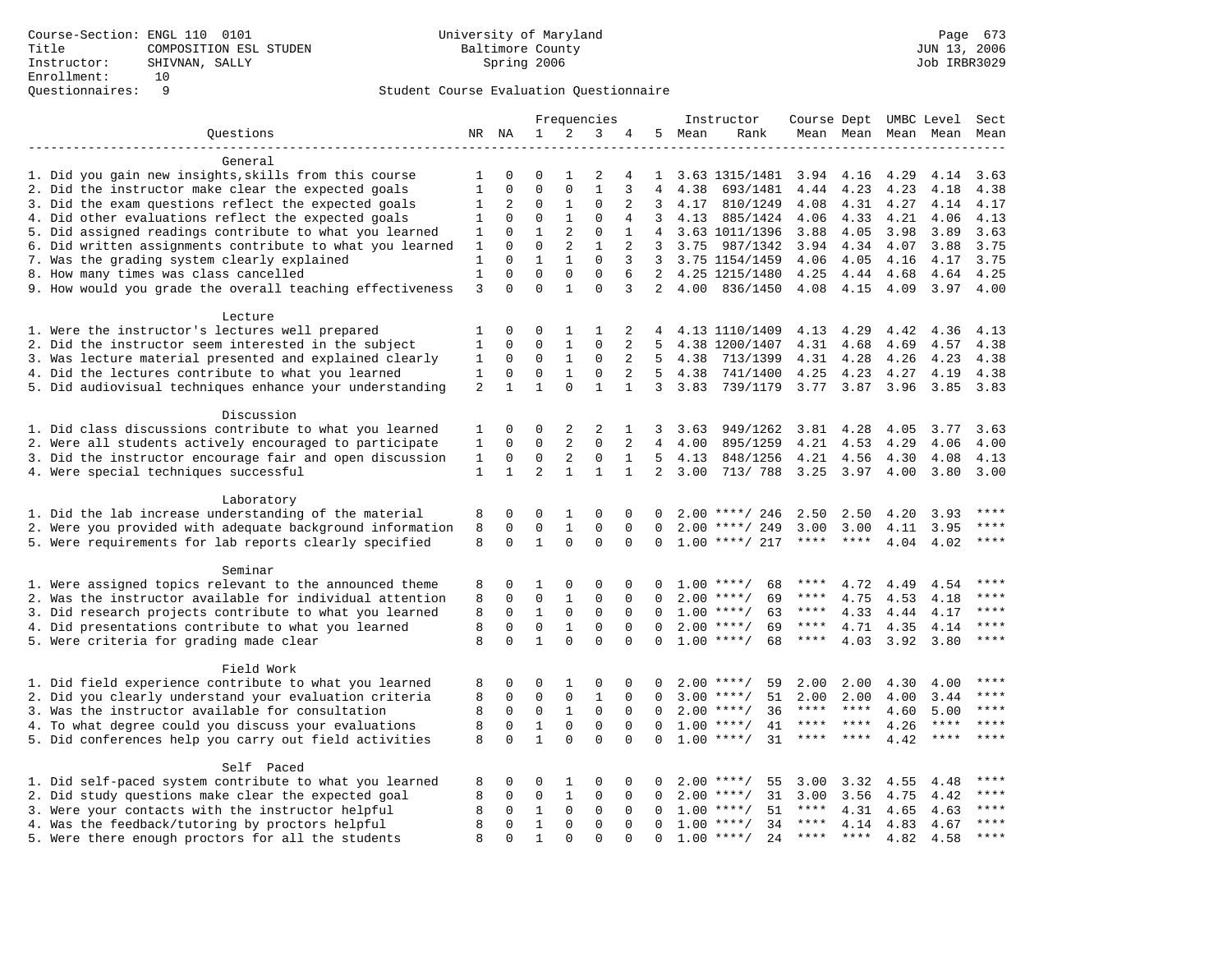| Course-Section: ENGL 110 0101 |                        | University of Maryland                  | Page 673     |
|-------------------------------|------------------------|-----------------------------------------|--------------|
| Title                         | COMPOSITION ESL STUDEN | Baltimore County                        | JUN 13, 2006 |
| Instructor:                   | SHIVNAN, SALLY         | Spring 2006                             | Job IRBR3029 |
| Enrollment:                   |                        |                                         |              |
| Ouestionnaires:               |                        | Student Course Evaluation Questionnaire |              |

| Credits Earned |   | Cum. GPA      | Expected Grades |             | Reasons  | Type                |                             | Majors |                                   |  |
|----------------|---|---------------|-----------------|-------------|----------|---------------------|-----------------------------|--------|-----------------------------------|--|
| $00 - 27$      | 0 | $0.00 - 0.99$ |                 | Α           | 4        | Required for Majors | Graduate                    | 0      | Major                             |  |
| $28 - 55$      |   | $1.00 - 1.99$ |                 | В           | 2        |                     |                             |        |                                   |  |
| $56 - 83$      | 0 | $2.00 - 2.99$ | 2               | $\sim$<br>◡ | 0        | General             | Under-grad                  | 9      | Non-major                         |  |
| $84 - 150$     |   | $3.00 - 3.49$ |                 | D           | 0        |                     |                             |        |                                   |  |
| Grad.          | 0 | $3.50 - 4.00$ |                 | F           | 0        | Electives           |                             |        | #### - Means there are not enough |  |
|                |   |               |                 | Ρ           | 0        |                     | responses to be significant |        |                                   |  |
|                |   |               |                 |             | $\Omega$ | Other               |                             |        |                                   |  |
|                |   |               |                 | C           |          |                     |                             |        |                                   |  |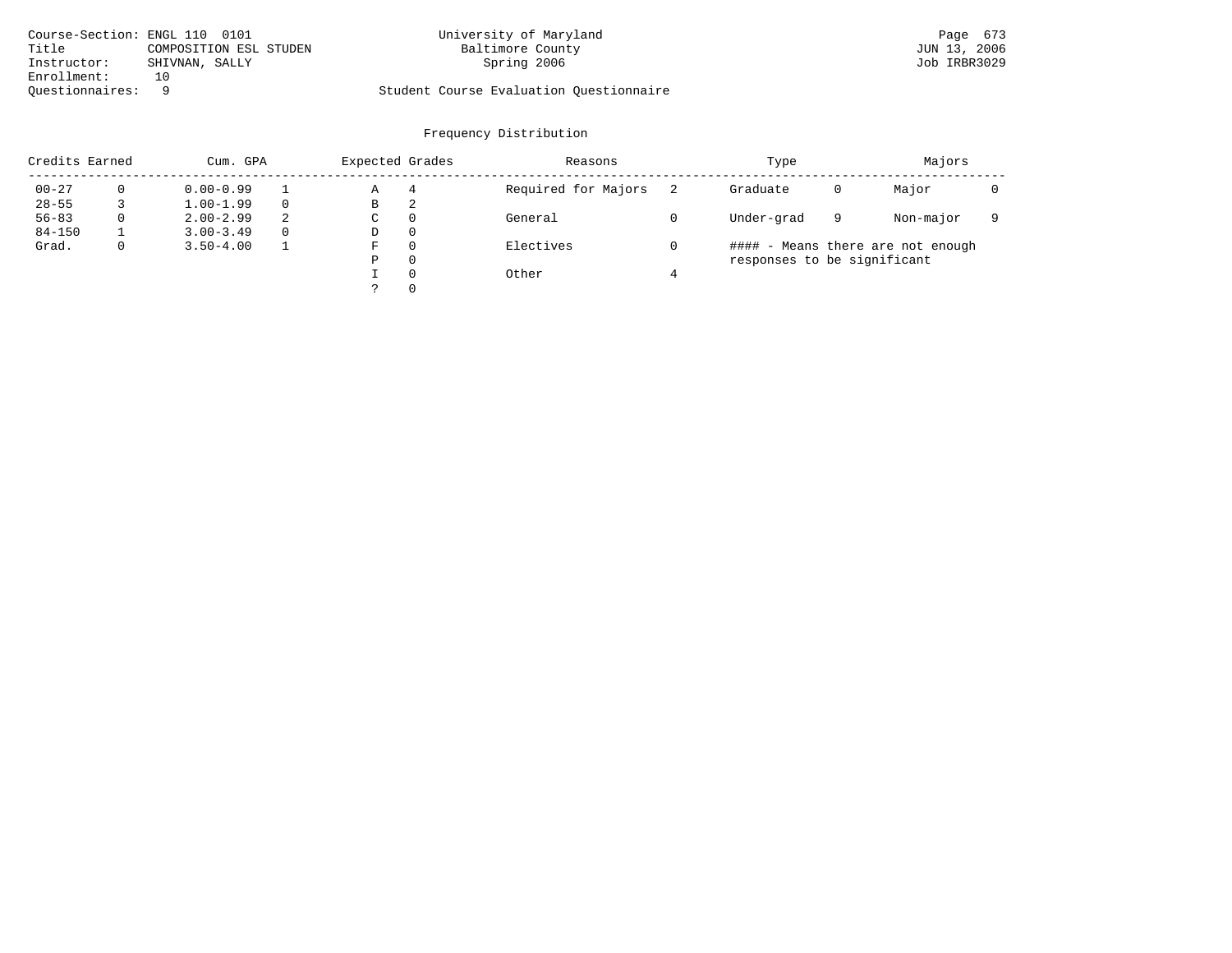|                                                           | Frequencies  |                              |              |              | Instructor     | Course Dept UMBC Level |                 |        |                    | Sect                |                 |                     |                     |               |
|-----------------------------------------------------------|--------------|------------------------------|--------------|--------------|----------------|------------------------|-----------------|--------|--------------------|---------------------|-----------------|---------------------|---------------------|---------------|
| Questions                                                 |              | NR NA                        | $\mathbf{1}$ | 2            | 3              | 4                      |                 | 5 Mean | Rank               |                     |                 | Mean Mean Mean Mean |                     | Mean          |
| --------------------                                      |              |                              |              |              |                |                        |                 |        |                    |                     |                 |                     |                     |               |
| General                                                   |              |                              |              |              |                |                        |                 |        |                    |                     |                 |                     |                     |               |
| 1. Did you gain new insights, skills from this course     | 0            | 0                            | O            | $\Omega$     | $\overline{2}$ | 2                      | 4               | 4.25   | 844/1481           | 3.94                | 4.16            | 4.29                | 4.14                | 4.25          |
| 2. Did the instructor make clear the expected goals       | $\Omega$     | 0                            | $\Omega$     | $\Omega$     | $\mathbf{1}$   | $\overline{2}$         | 5               | 4.50   | 517/1481           | 4.44                | 4.23            | 4.23                | 4.18                | 4.50          |
| 3. Did the exam questions reflect the expected goals      | $\Omega$     | 1                            | $\Omega$     | 1            | 1              | 2                      | 3               | 4.00   | 893/1249           | 4.08                | 4.31            | 4.27                | 4.14                | 4.00          |
| 4. Did other evaluations reflect the expected goals       | $\Omega$     | $\Omega$                     | $\Omega$     | $\mathbf{1}$ | $\mathbf{1}$   | 3                      | 3               | 4.00   | 959/1424           | 4.06                | 4.33            | 4.21                | 4.06                | 4.00          |
| 5. Did assigned readings contribute to what you learned   | 0            | $\mathbf 0$                  | $\mathbf 0$  | $\mathbf{1}$ | $\mathbf{1}$   | 2                      | $\overline{4}$  | 4.13   | 623/1396           | 3.88                | 4.05            | 3.98                | 3.89                | 4.13          |
| 6. Did written assignments contribute to what you learned | 0            | $\Omega$                     | $\Omega$     | $\mathbf{1}$ | $\mathbf{1}$   | $\overline{a}$         | $4\overline{ }$ | 4.13   | 672/1342           | 3.94                | 4.34            | 4.07                | 3.88                | 4.13          |
| 7. Was the grading system clearly explained               | $\Omega$     | $\Omega$                     | $\Omega$     | $\Omega$     | $\mathbf{1}$   | 3                      | $4\overline{ }$ | 4.38   | 647/1459           | 4.06                | 4.05            | 4.16                | 4.17                | 4.38          |
| 8. How many times was class cancelled                     | $\mathbf 0$  | 0                            | $\mathbf{0}$ | 0            | $\mathbf 0$    | 6                      | 2               |        | 4.25 1215/1480     | 4.25                | 4.44            | 4.68                | 4.64                | 4.25          |
| 9. How would you grade the overall teaching effectiveness | 2            | $\Omega$                     | $\Omega$     | $\Omega$     | $\mathbf{1}$   | 3                      | $\overline{2}$  |        | 4.17 722/1450      | 4.08                | 4.15            | 4.09                | 3.97                | 4.17          |
| Lecture                                                   |              |                              |              |              |                |                        |                 |        |                    |                     |                 |                     |                     |               |
| 1. Were the instructor's lectures well prepared           | $\mathbf 0$  | $\Omega$                     | $\Omega$     | $\Omega$     | 2              | 3                      | 3               |        | 4.13 1110/1409     | 4.13                | 4.29            | 4.42                | 4.36                | 4.13          |
| 2. Did the instructor seem interested in the subject      | 0            | $\mathbf 0$                  | $\mathbf 0$  | 0            | $\overline{c}$ | 2                      | 4               |        | 4.25 1257/1407     | 4.31                | 4.68            | 4.69                | 4.57                | 4.25          |
| 3. Was lecture material presented and explained clearly   | 0            | $\mathbf 0$                  | $\mathsf 0$  | $\mathsf 0$  | $\mathbf{1}$   | 4                      | $\mathbf{3}$    | 4.25   | 828/1399           | 4.31                | 4.28            | 4.26                | 4.23                | 4.25          |
| 4. Did the lectures contribute to what you learned        | $\mathbf 0$  | $\mathbf 0$                  | $\mathbf 0$  | $\mathbf{1}$ | $\mathbf{1}$   | 2                      | $\overline{4}$  | 4.13   | 969/1400           | 4.25                | 4.23            | 4.27                | 4.19                | 4.13          |
| 5. Did audiovisual techniques enhance your understanding  | $\mathbf 0$  | $\mathbf{1}$                 | $\Omega$     | $\mathbf{1}$ | $\overline{a}$ | 2                      | $\overline{2}$  | 3.71   | 820/1179           | 3.77                | 3.87            | 3.96                | 3.85                | 3.71          |
|                                                           |              |                              |              |              |                |                        |                 |        |                    |                     |                 |                     |                     |               |
| Discussion                                                |              |                              |              |              |                |                        |                 |        |                    |                     |                 |                     |                     |               |
| 1. Did class discussions contribute to what you learned   | 1            | $\Omega$                     | $\Omega$     | 0            | 3              | 1                      | 3               | 4.00   | 708/1262           | 3.81                | 4.28            | 4.05                | 3.77                | 4.00          |
| 2. Were all students actively encouraged to participate   | $\mathbf 1$  | $\Omega$                     | $\Omega$     | $\Omega$     | $\mathbf{1}$   | $\overline{a}$         | 4               | 4.43   | 661/1259           | 4.21                | 4.53            | 4.29                | 4.06                | 4.43          |
| 3. Did the instructor encourage fair and open discussion  | $1\,$        | 0                            | $\mathbf 0$  | $\mathsf 0$  | $\mathbf{1}$   | 3                      | 3               | 4.29   | 754/1256           | 4.21                | 4.56            | 4.30                | 4.08                | 4.29          |
| 4. Were special techniques successful                     | $\mathbf{1}$ | 1                            | $\mathbf{1}$ | $\Omega$     | $\overline{2}$ | $\mathbf{1}$           | $\overline{a}$  | 3.50   | 604/788            | 3.25                | 3.97            | 4.00                | 3.80                | 3.50          |
|                                                           |              |                              |              |              |                |                        |                 |        |                    |                     |                 |                     |                     |               |
| Laboratory                                                |              |                              |              |              |                |                        |                 |        |                    |                     |                 |                     |                     |               |
| 1. Did the lab increase understanding of the material     | 6            | 0                            | $\Omega$     | 1            | 1              | $\mathbf 0$            | 0               | 2.50   | 246/246            | 2.50                | 2.50            | 4.20                | 3.93                | 2.50          |
| 2. Were you provided with adequate background information | 6            | 0                            | $\mathbf{0}$ | 0            | $\overline{c}$ | $\Omega$               | $\Omega$        | 3.00   | 230/249            | 3.00                | 3.00            | 4.11                | 3.95                | 3.00          |
| 3. Were necessary materials available for lab activities  | 6            | 0                            | $\mathbf 0$  | $\mathbf 0$  | 2              | $\mathbf 0$            | $\Omega$        | 3.00   | 240/242            | 3.00                | 3.00            | 4.40                | 4.33                | 3.00          |
| 4. Did the lab instructor provide assistance              | 6            | $\Omega$                     | $\Omega$     | $\Omega$     | $\mathbf{1}$   | $\mathbf{1}$           | $\Omega$        | 3.50   | 199/ 240           | 3.50                | 3.50            | 4.20                | 4.20                | 3.50          |
| 5. Were requirements for lab reports clearly specified    | 6            | $\mathbf{1}$                 | $\mathbf 0$  | $\Omega$     | $\mathbf{1}$   | $\mathbf 0$            | $\mathbf 0$     |        | $3.00$ ****/ 217   | $***$ * * *         | $***$           | 4.04                | 4.02                | $***$         |
|                                                           |              |                              |              |              |                |                        |                 |        |                    |                     |                 |                     |                     |               |
| Seminar                                                   |              |                              |              |              |                |                        |                 |        |                    |                     |                 |                     |                     |               |
| 1. Were assigned topics relevant to the announced theme   | 6            | 1                            | 0            | 1            | $\Omega$       | 0                      | 0               |        | $2.00$ ****/<br>68 | ****                | 4.72            | 4.49                | 4.54                | $***$         |
| 2. Was the instructor available for individual attention  | 6            | $\mathbf{1}$                 | $\mathbf 0$  | $\mathbf{1}$ | $\mathbf 0$    | $\mathbf 0$            | 0               |        | $2.00$ ****/<br>69 | ****                | 4.75            | 4.53                | 4.18                | ****          |
| 3. Did research projects contribute to what you learned   | 6            | $\mathbf{1}$                 | $\mathbf 0$  | $\mathbf 0$  | $\mathbf{1}$   | $\Omega$               | $\Omega$        |        | $3.00$ ****/<br>63 | $***$ * * *         | 4.33            | 4.44                | 4.17                | ****          |
| 4. Did presentations contribute to what you learned       | 6            | $\mathbf{1}$                 | $\mathbf 0$  | $\mathbf 0$  | $\mathbf{1}$   | $\Omega$               | $\Omega$        | 3.00   | $***/$<br>69       | $***$ * * *         | 4.71            | 4.35                | 4.14                | $***$         |
| 5. Were criteria for grading made clear                   | 6            | $\mathbf{1}$                 | $\Omega$     | $\Omega$     | $\mathbf{1}$   | $\Omega$               | $\Omega$        |        | $3.00$ ****/<br>68 | $***$ * * *         | 4.03            | 3.92                | 3.80                | $***$         |
| Field Work                                                |              |                              |              |              |                |                        |                 |        |                    |                     |                 |                     |                     |               |
|                                                           | 6            | 0                            |              | 0            | 1              | 0                      |                 | 2.00   | 59/                |                     |                 |                     |                     | 2.00          |
| 1. Did field experience contribute to what you learned    |              |                              | 1            |              |                |                        | 0               |        | 59                 | 2.00                | 2.00            | 4.30                | 4.00                |               |
| 2. Did you clearly understand your evaluation criteria    | 6            | $\mathbf 0$                  | $\mathbf{1}$ | $\Omega$     | $\mathbf{1}$   | $\Omega$               | $\Omega$        | 2.00   | 47/<br>51          | 2.00<br>$***$ * * * | 2.00<br>$***$ * | 4.00                | 3.44                | 2.00<br>$***$ |
| 3. Was the instructor available for consultation          | 6            | $\mathbf{1}$                 | $\mathbf 0$  | $\mathbf 0$  | $\mathbf{1}$   | $\Omega$               | $\Omega$        |        | $3.00$ ****/<br>36 | $***$ * *           | $***$ *         | 4.60                | 5.00<br>$***$ * * * | ****          |
| 4. To what degree could you discuss your evaluations      | 6<br>6       | $\mathbf{1}$<br>$\mathbf{1}$ | $\mathbf 0$  | $\mathbf 0$  | $\mathbf{1}$   | $\Omega$               | $\Omega$        | 3.00   | $***$ /<br>41      | ****                | $* * * *$       | 4.26                | $***$ * * *         | $***$ * * *   |
| 5. Did conferences help you carry out field activities    |              |                              | $\Omega$     | $\Omega$     | $\mathbf{1}$   | $\Omega$               | $\Omega$        | 3.00   | $***$ /<br>31      |                     |                 | 4.42                |                     |               |
| Self Paced                                                |              |                              |              |              |                |                        |                 |        |                    |                     |                 |                     |                     |               |
| 1. Did self-paced system contribute to what you learned   | 6            | 0                            | 0            | 0            | 2              | 0                      | 0               | 3.00   | 55<br>50/          | 3.00                | 3.32            | 4.55                | 4.48                | 3.00          |
| 2. Did study questions make clear the expected goal       | 6            | 0                            | $\mathbf 0$  | $\mathbf 0$  | $\overline{2}$ | $\mathbf 0$            | 0               | 3.00   | 31/<br>31          | 3.00                | 3.56            | 4.75                | 4.42                | 3.00          |
| 3. Were your contacts with the instructor helpful         | 6            | 1                            | 0            | $\mathbf 0$  | 1              | $\Omega$               | $\Omega$        | 3.00   | $***$ /<br>51      | $***$ * * *         | 4.31            | 4.65                | 4.63                | $***$         |
| 4. Was the feedback/tutoring by proctors helpful          | 6            | $\mathbf{1}$                 | $\mathbf 0$  | $\mathbf 0$  | $\mathbf{1}$   | $\Omega$               | $\Omega$        | 3.00   | $***/$<br>34       | ****                | 4.14            | 4.83                | 4.67                | $***$         |
| 5. Were there enough proctors for all the students        | 6            | $\mathbf{1}$                 | $\Omega$     | $\Omega$     | $\mathbf{1}$   | $\Omega$               | $\Omega$        | 3.00   | $***/$<br>24       | $***$ * *           | $***$ * * *     | 4.82                | 4.58                | $***$         |
|                                                           |              |                              |              |              |                |                        |                 |        |                    |                     |                 |                     |                     |               |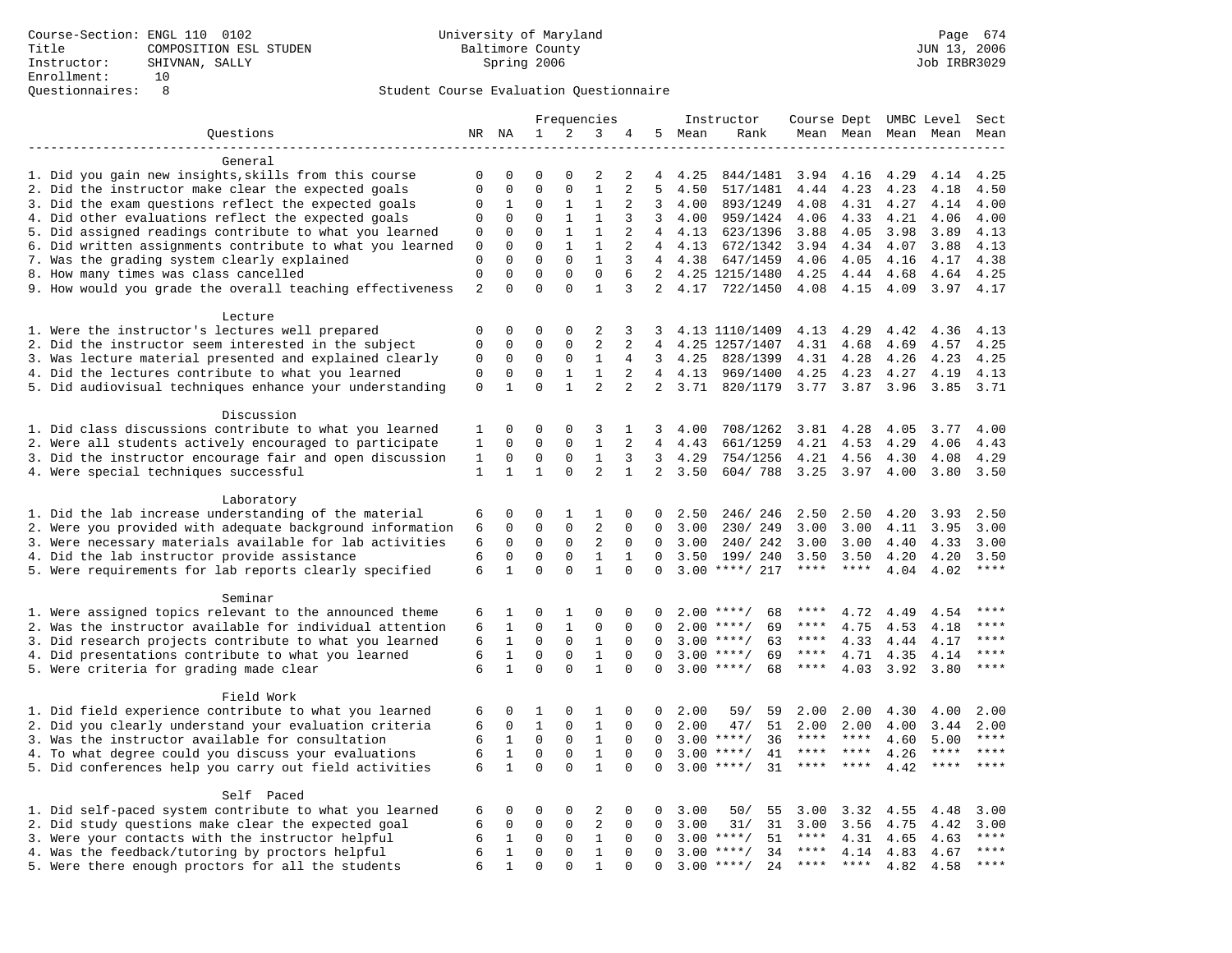| Course-Section: ENGL 110 0102 |                        | University of Maryland                  | Page 674     |
|-------------------------------|------------------------|-----------------------------------------|--------------|
| Title                         | COMPOSITION ESL STUDEN | Baltimore County                        | JUN 13, 2006 |
| Instructor:                   | SHIVNAN, SALLY         | Spring 2006                             | Job IRBR3029 |
| Enrollment:                   | 1 N                    |                                         |              |
| Ouestionnaires:               |                        | Student Course Evaluation Questionnaire |              |

| Credits Earned | Cum. GPA |               |          | Expected Grades |          | Reasons             | Type                              |   | Majors    |  |
|----------------|----------|---------------|----------|-----------------|----------|---------------------|-----------------------------------|---|-----------|--|
| $00 - 27$      |          | $0.00 - 0.99$ | $\Omega$ | Α               | -2       | Required for Majors | Graduate                          | 0 | Major     |  |
| $28 - 55$      |          | $1.00 - 1.99$ | $\Omega$ | В               | 3        |                     |                                   |   |           |  |
| $56 - 83$      |          | $2.00 - 2.99$ |          | C               |          | General             | Under-grad                        | 8 | Non-major |  |
| $84 - 150$     |          | $3.00 - 3.49$ |          | D               | 0        |                     |                                   |   |           |  |
| Grad.          |          | $3.50 - 4.00$ |          | F               | $\Omega$ | Electives           | #### - Means there are not enough |   |           |  |
|                |          |               |          | Ρ               | 0        |                     | responses to be significant       |   |           |  |
|                |          |               |          |                 | $\Omega$ | Other               |                                   |   |           |  |
|                |          |               |          |                 | $\Omega$ |                     |                                   |   |           |  |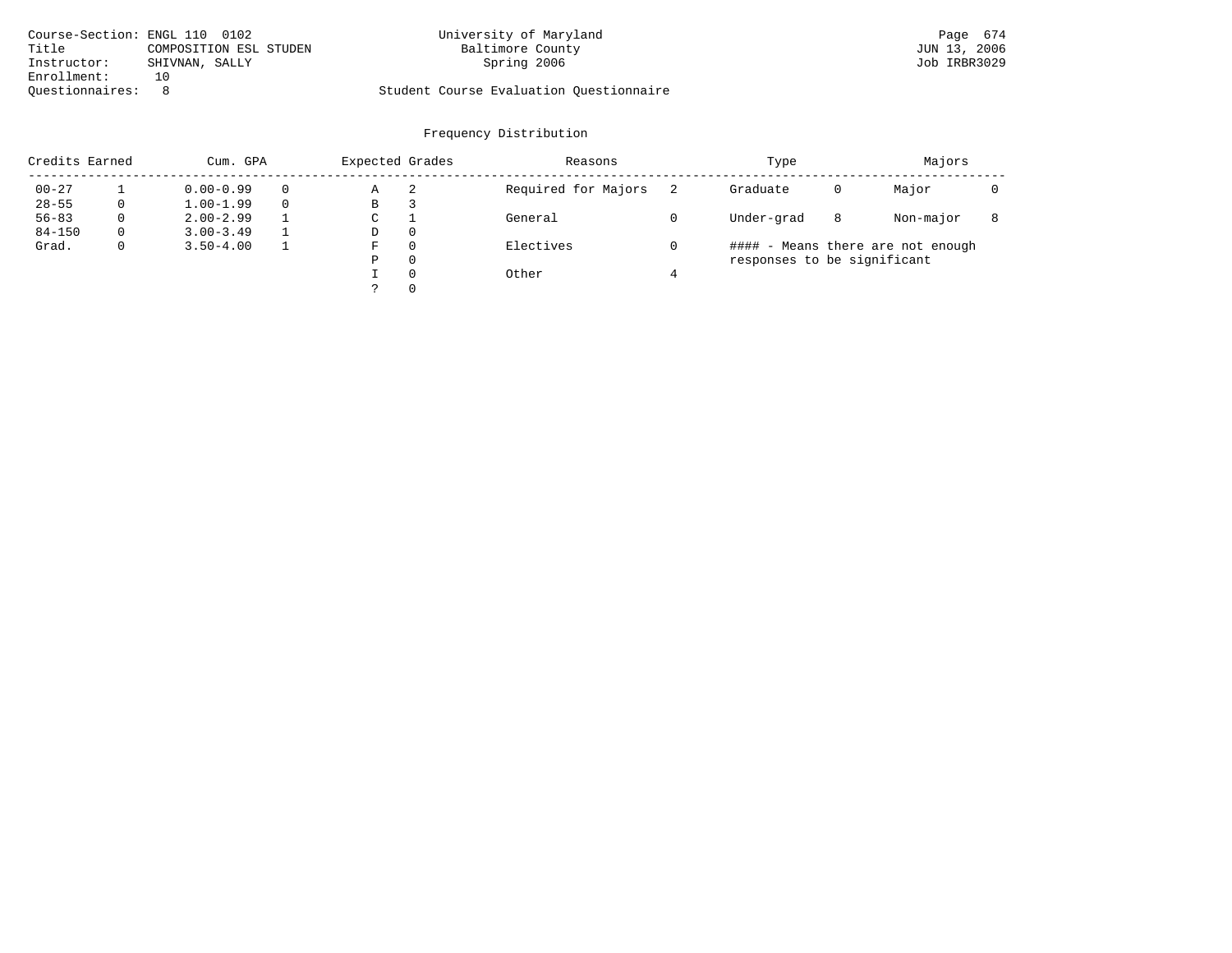|                                                              |                |              |                | Frequencies             |                |                |                |      | Instructor         | Course Dept  |                   |                              | UMBC Level | Sect      |
|--------------------------------------------------------------|----------------|--------------|----------------|-------------------------|----------------|----------------|----------------|------|--------------------|--------------|-------------------|------------------------------|------------|-----------|
| Ouestions                                                    | NR NA          |              | $\mathbf{1}$   | $\overline{a}$          | 3              | 4              | 5              | Mean | Rank               |              | Mean Mean         |                              | Mean Mean  | Mean      |
|                                                              |                |              |                |                         |                |                |                |      |                    |              |                   |                              |            |           |
| General                                                      |                |              |                |                         |                |                |                |      |                    |              |                   |                              |            |           |
| 1. Did you gain new insights, skills from this course        | $\Omega$       | 0            | O              | 1                       | 4              | 6              | 8              |      | 4.11 1006/1481     | 4.11 4.16    |                   | 4.29                         | 4.40       | 4.11      |
| 2. Did the instructor make clear the expected goals          | $\Omega$       | $\Omega$     | $\Omega$       | $\Omega$                | $\mathbf 0$    |                | 12             | 4.63 | 361/1481           | 4.63         | 4.23              | 4.23                         | 4.29       | 4.63      |
| 3. Did the exam questions reflect the expected goals         | 0              | $\mathbf 0$  | $\mathbf 0$    | 0                       | 2              | 8              | 9              | 4.37 | 655/1249           | 4.37         | 4.31              | 4.27                         | 4.36       | 4.37      |
| 4. Did other evaluations reflect the expected goals          | 1              | $\mathbf{1}$ | $\Omega$       | $\mathbf{1}$            | $\overline{a}$ | 6              | 8              | 4.24 | 762/1424           | 4.24         | 4.33              | 4.21                         | 4.28       | 4.24      |
| 5. Did assigned readings contribute to what you learned      | $\mathbf 0$    | $\Omega$     | $\Omega$       | $\Omega$                | $\mathbf{1}$   | 4              | 14             | 4.68 | 177/1396           | 4.68         | 4.05              | 3.98                         | 3.94       | 4.68      |
| 6. Did written assignments contribute to what you learned    | $\mathbf 0$    | $\mathbf{1}$ | $\overline{a}$ | $\mathbf{1}$            | $\overline{2}$ | 5              | 8              | 3.89 | 898/1342           | 3.89         | 4.34              | 4.07                         | 4.05       | 3.89      |
| 7. Was the grading system clearly explained                  | $\mathbf{0}$   | 0            | $\Omega$       | $\mathbf 0$             | $\overline{2}$ | 3              | 14             | 4.63 | 310/1459           | 4.63         | 4.05              | 4.16                         | 4.17       | 4.63      |
| 8. How many times was class cancelled                        | $\mathbf{1}$   | $\Omega$     | $\Omega$       | $\Omega$                | $\Omega$       | $\mathbf{1}$   | 17             | 4.94 | 421/1480           | 4.94         | 4.44              | 4.68                         | 4.68       | 4.94      |
| 9. How would you grade the overall teaching effectiveness    | $\overline{4}$ | $\cap$       | $\Omega$       | $\cap$                  | $\sqrt{2}$     | 5              | 5              | 4.00 | 836/1450           | 4.00         | 4.15              | 4.09                         | 4.15       | 4.00      |
|                                                              |                |              |                |                         |                |                |                |      |                    |              |                   |                              |            |           |
| Lecture                                                      |                |              |                |                         |                |                |                |      |                    |              |                   |                              |            |           |
| 1. Were the instructor's lectures well prepared              | $\mathbf 0$    | 0            | 0              | 0                       | $\mathbf 0$    |                | 4 15           | 4.79 | 367/1409           | 4.79         | 4.29              | 4.42                         | 4.47       | 4.79      |
| 2. Did the instructor seem interested in the subject         | $\Omega$       | $\Omega$     | $\Omega$       | $\Omega$                | $\Omega$       |                | 18             | 4.95 | 300/1407           | 4.95         | 4.68              | 4.69                         | 4.78       | 4.95      |
| 3. Was lecture material presented and explained clearly      | 0              | $\mathbf 0$  | $\Omega$       | $\Omega$                | 3              | 3              | 13             | 4.53 | 545/1399           | 4.53         | 4.28              | 4.26                         | 4.29       | 4.53      |
| 4. Did the lectures contribute to what you learned           | $\mathbf 0$    | $\Omega$     | $\Omega$       | $\Omega$                | 2              | 3              | 14             | 4.63 | 456/1400           | 4.63         | 4.23              | 4.27                         | 4.34       | 4.63      |
| 5. Did audiovisual techniques enhance your understanding     | $\mathbf{1}$   | $\Omega$     | $\overline{a}$ | 4                       | 4              | 2              | 6              | 3.33 | 972/1179           |              | $3.33 \quad 3.87$ | 3.96                         | 4.05 3.33  |           |
|                                                              |                |              |                |                         |                |                |                |      |                    |              |                   |                              |            |           |
| Discussion                                                   |                |              |                |                         |                |                |                |      |                    |              |                   |                              |            |           |
| 1. Did class discussions contribute to what you learned      | 7              | 0            | 0              | 2                       | 2              |                | 5              | 3.92 | 788/1262           | 3.92         | 4.28              | 4.05                         | 4.11       | 3.92      |
| 2. Were all students actively encouraged to participate      | 8              | 0            | $\mathbf 0$    | $\mathbf 0$             | $\mathbf{1}$   | 3              | 7              | 4.55 | 556/1259           | 4.55         | 4.53              | 4.29                         | 4.34       | 4.55      |
| 3. Did the instructor encourage fair and open discussion     | 7              | 0            | $\mathbf 0$    | $\mathbf 0$             | $\mathbf 0$    | 3              | 9              | 4.75 | 357/1256           | 4.75         | 4.56              | 4.30                         | 4.28       | 4.75      |
| 4. Were special techniques successful                        | 7              | 8            | $\Omega$       | $\Omega$                | $\Omega$       | $\overline{2}$ | $\overline{2}$ |      | $4.50$ ****/ 788   | $***$ * * *  | 3.97              | 4.00                         | 3.98       | $***$     |
|                                                              |                |              |                |                         |                |                |                |      |                    |              |                   |                              |            |           |
| Laboratory                                                   |                |              |                |                         |                |                |                |      |                    |              |                   |                              |            |           |
| 2. Were you provided with adequate background information 18 |                | $\Omega$     | $\Omega$       | $\Omega$                | $\Omega$       | $\Omega$       | $\mathbf{1}$   |      | $5.00$ ****/ 249   | ****         |                   | $3.00 \quad 4.11 \quad 4.32$ |            | ****      |
|                                                              |                |              |                |                         |                |                |                |      |                    |              |                   |                              |            |           |
| Field Work                                                   |                |              |                |                         |                |                |                |      |                    |              |                   |                              |            |           |
| 1. Did field experience contribute to what you learned       | 18             | 0            | 0              | 1                       | $\Omega$       |                | 0              |      | $2.00$ ****/<br>59 | ****         | 2.00              | 4.30                         | 4.67       | $***$     |
| 2. Did you clearly understand your evaluation criteria       | 18             | $\mathbf 0$  | $\mathbf 0$    | $\mathbf 0$             | $\mathbf 0$    | $\Omega$       | 1              |      | $5.00$ ****/<br>51 | ****         | 2.00              | 4.00                         | 4.07       | ****      |
| 3. Was the instructor available for consultation             | 18             | $\Omega$     | $\mathbf 0$    | $\mathbf 0$             | $\mathbf 0$    | $\Omega$       | $\mathbf{1}$   |      | $5.00$ ****/<br>36 | ****         | $***$             | 4.60                         | 4.64       | ****      |
| 4. To what degree could you discuss your evaluations         | 18             | $\Omega$     | $\mathbf 0$    | $\mathbf 0$             | $\mathbf 0$    | $\Omega$       | $\mathbf{1}$   |      | $5.00$ ****/<br>41 | ****         | $* * * * *$       | 4.26                         | 4.69       | ****      |
| 5. Did conferences help you carry out field activities       | 18             | $\Omega$     | $\Omega$       | $\Omega$                | $\Omega$       | $\cap$         | $\mathbf{1}$   |      | $5.00$ ****/<br>31 | ****         | $* * * * *$       | 4.42                         | 4.80       | ****      |
|                                                              |                |              |                |                         |                |                |                |      |                    |              |                   |                              |            |           |
|                                                              |                |              |                |                         |                |                |                |      |                    |              |                   |                              |            |           |
| Self Paced                                                   |                | $\Omega$     | $\Omega$       | $\Omega$                | $\Omega$       |                |                |      |                    | ****         |                   |                              |            | ****      |
| 1. Did self-paced system contribute to what you learned      | 18             |              |                |                         |                |                |                |      | 55<br>$5.00$ ****/ |              | 3.32              | 4.55                         | 4.44       | ****      |
| 2. Did study questions make clear the expected goal          | 18             | $\Omega$     | $\mathbf 0$    | $\mathbf 0$             | $\mathbf 0$    | $\Omega$       | $\mathbf{1}$   |      | $5.00$ ****/<br>31 | ****         | 3.56              | 4.75                         | 4.50       | ****      |
| 3. Were your contacts with the instructor helpful            | 18             | $\Omega$     | $\mathbf 0$    | $\mathbf 0$             | $\mathbf 0$    | $\Omega$       | $\mathbf{1}$   |      | $5.00$ ****/<br>51 | ****<br>**** | 4.31              | 4.65                         | 4.66       | ****      |
| 4. Was the feedback/tutoring by proctors helpful             | 18             | 0            | $\mathbf 0$    | $\mathbf 0$<br>$\Omega$ | $\mathbf 0$    | $\Omega$       | $\mathbf{1}$   | 5.00 | $***$ /<br>34      |              | 4.14<br>$***$ *   | 4.83                         | 4.43       | $* * * *$ |
| 5. Were there enough proctors for all the students           | 18             | $\Omega$     | $\Omega$       |                         | $\Omega$       | $\Omega$       | $\mathbf{1}$   |      | $5.00$ ****/<br>24 | ****         |                   | 4.82                         | 5.00       |           |
|                                                              |                |              |                |                         |                |                |                |      |                    |              |                   |                              |            |           |

| Credits Earned |    | Cum. GPA      |          |   | Expected Grades | Reasons             |    | Type                        |    | Majors                            |    |
|----------------|----|---------------|----------|---|-----------------|---------------------|----|-----------------------------|----|-----------------------------------|----|
| $00 - 27$      |    | $0.00 - 0.99$ |          | А |                 | Required for Majors |    | Graduate                    | 0  | Major                             |    |
| $28 - 55$      |    | $1.00 - 1.99$ | $\Omega$ | B | 10              |                     |    |                             |    |                                   |    |
| $56 - 83$      | z. | $2.00 - 2.99$ | 4        | C |                 | General             |    | Under-grad                  | 19 | Non-major                         | 19 |
| $84 - 150$     |    | $3.00 - 3.49$ |          | D | $\Omega$        |                     |    |                             |    |                                   |    |
| Grad.          |    | $3.50 - 4.00$ | 8        | F | $\Omega$        | Electives           |    |                             |    | #### - Means there are not enough |    |
|                |    |               |          | P | $\Omega$        |                     |    | responses to be significant |    |                                   |    |
|                |    |               |          |   | $\Omega$        | Other               | 11 |                             |    |                                   |    |
|                |    |               |          |   |                 |                     |    |                             |    |                                   |    |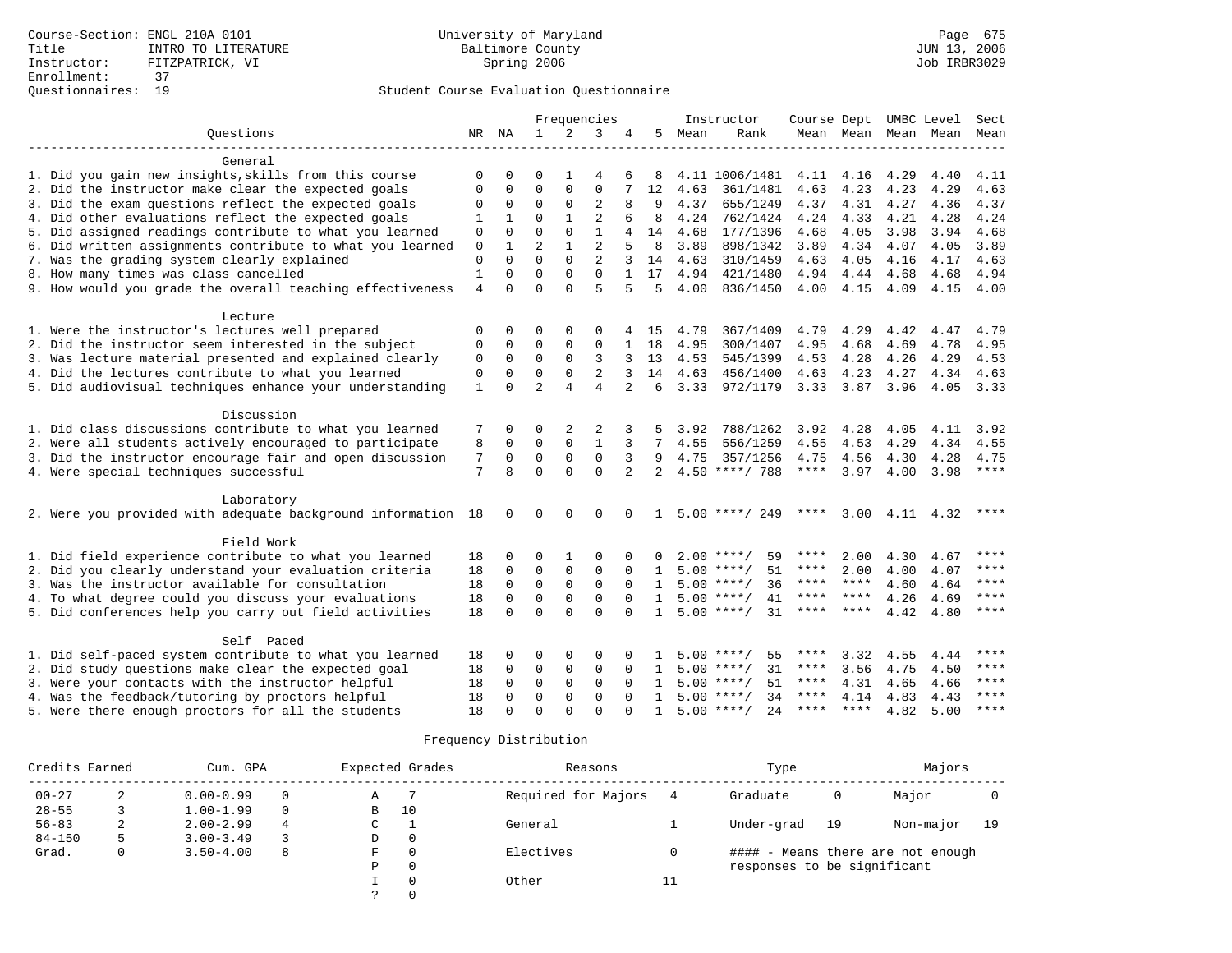### Questionnaires: 41 Student Course Evaluation Questionnaire

|                                                          |                                                           |                | Frequencies |          |          | Instructor   |     | Course Dept |      | UMBC Level       |      | Sect      |           |      |      |
|----------------------------------------------------------|-----------------------------------------------------------|----------------|-------------|----------|----------|--------------|-----|-------------|------|------------------|------|-----------|-----------|------|------|
|                                                          | Ouestions                                                 | NR             | ΝA          |          |          | 3            | 4   | 5.          | Mean | Rank             |      | Mean Mean | Mean Mean |      | Mean |
|                                                          | General                                                   |                |             |          |          |              |     |             |      |                  |      |           |           |      |      |
|                                                          | 1. Did you gain new insights, skills from this course     |                |             |          |          |              | -16 | 16          |      | 4.10 1006/1481   | 4.10 | 4.16      | 4.29      | 4.40 | 4.10 |
|                                                          | 2. Did the instructor make clear the expected goals       | U              | $\Omega$    | $\Omega$ |          |              | 15  | 22          | 4.37 | 704/1481         | 4.37 | 4.23      | 4.23      | 4.29 | 4.37 |
|                                                          | 3. Did the exam questions reflect the expected goals      |                | $\Omega$    | $\Omega$ |          |              | 15  | 21          | 4.38 | 647/1249         | 4.38 | 4.31      | 4.27      | 4.36 | 4.38 |
|                                                          | 4. Did other evaluations reflect the expected goals       |                |             |          | $\Omega$ |              | 14  | 1.8         | 4.16 | 852/1424         | 4.16 | 4.33      | 4.21      | 4.28 | 4.16 |
|                                                          | 5. Did assigned readings contribute to what you learned   | $\overline{2}$ | $\Omega$    |          |          |              | 10  | 25          | 4.51 | 291/1396         | 4.51 | 4.05      | 3.98      | 3.94 | 4.51 |
|                                                          | 6. Did written assignments contribute to what you learned | 2              | $\Omega$    |          |          | q            | 11  | 18          | 4.18 | 615/1342         | 4.18 | 4.34      | 4.07      | 4.05 | 4.18 |
|                                                          | 7. Was the grading system clearly explained               | 3              | $\Omega$    |          |          |              |     | 28          | 4.55 | 402/1459         | 4.55 | 4.05      | 4.16      | 4.17 | 4.55 |
|                                                          | 8. How many times was class cancelled                     |                | $\Omega$    | U        | $\Omega$ |              | 27  | 11          | 4.29 | 1193/1480        | 4.29 | 4.44      | 4.68      | 4.68 | 4.29 |
|                                                          | 9. How would you grade the overall teaching effectiveness |                |             |          |          |              | 12  | 19          | 4.41 | 459/1450         | 4.41 | 4.15      | 4.09      | 4.15 | 4.41 |
|                                                          | Lecture                                                   |                |             |          |          |              |     |             |      |                  |      |           |           |      |      |
|                                                          | 1. Were the instructor's lectures well prepared           |                |             |          |          |              |     | 25          | 4.49 | 787/1409         | 4.49 | 4.29      | 4.42      | 4.47 | 4.49 |
|                                                          | 2. Did the instructor seem interested in the subject      | 2              | $\Omega$    | $\Omega$ |          | $\Omega$     |     | 32          | 4.77 | 804/1407         | 4.77 | 4.68      | 4.69      | 4.78 | 4.77 |
|                                                          | 3. Was lecture material presented and explained clearly   | 2              | $\Omega$    | 0        |          | 4            | q   | 25          | 4.49 | 590/1399         | 4.49 | 4.28      | 4.26      | 4.29 | 4.49 |
|                                                          | 4. Did the lectures contribute to what you learned        | 2              | $\Omega$    |          |          |              | 10  | 26          | 4.51 | 581/1400         | 4.51 | 4.23      | 4.27      | 4.34 | 4.51 |
|                                                          | 5. Did audiovisual techniques enhance your understanding  |                | 23          |          |          |              |     |             |      | 2.88 1089/1179   | 2.88 | 3.87      | 3.96      | 4.05 | 2.88 |
|                                                          |                                                           |                |             |          |          |              |     |             |      |                  |      |           |           |      |      |
|                                                          | Discussion                                                |                |             |          |          |              |     |             |      |                  |      |           |           |      |      |
|                                                          | 1. Did class discussions contribute to what you learned   |                |             | O        | $\Omega$ | O            |     |             | 4.57 | 310/1262         | 4.57 | 4.28      | 4.05      | 4.11 | 4.57 |
| 2. Were all students actively encouraged to participate  |                                                           |                | $\Omega$    | $\Omega$ | $\Omega$ |              | 4   | q           | 4.57 | 532/1259         | 4.57 | 4.53      | 4.29      | 4.34 | 4.57 |
| 3. Did the instructor encourage fair and open discussion |                                                           |                |             | O        | $\Omega$ | <sup>0</sup> |     | 10          | 4.71 | 406/1256         | 4.71 | 4.56      | 4.30      | 4.28 | 4.71 |
|                                                          | 4. Were special techniques successful                     | 27             |             |          |          |              |     |             |      | $3.67$ ****/ 788 | **** | 3.97      | 4.00      | 3.98 | **** |

| Credits Earned |   | Cum. GPA      |   |             | Expected Grades | Reasons                |    | Type                        |    | Majors                            |    |
|----------------|---|---------------|---|-------------|-----------------|------------------------|----|-----------------------------|----|-----------------------------------|----|
| $00 - 27$      |   | $0.00 - 0.99$ |   | Α           | 24              | Required for Majors 14 |    | Graduate                    | 0  | Major                             |    |
| $28 - 55$      | 4 | $1.00 - 1.99$ |   | B           | 13              |                        |    |                             |    |                                   |    |
| $56 - 83$      | 5 | $2.00 - 2.99$ |   | $\sim$<br>J |                 | General                |    | Under-grad                  | 41 | Non-major                         | 41 |
| $84 - 150$     |   | $3.00 - 3.49$ | 8 | D           | 0               |                        |    |                             |    |                                   |    |
| Grad.          | 0 | $3.50 - 4.00$ | 9 | F           | 0               | Electives              |    |                             |    | #### - Means there are not enough |    |
|                |   |               |   | Ρ           | 0               |                        |    | responses to be significant |    |                                   |    |
|                |   |               |   |             | $\Omega$        | Other                  | 24 |                             |    |                                   |    |
|                |   |               |   | C           | 2               |                        |    |                             |    |                                   |    |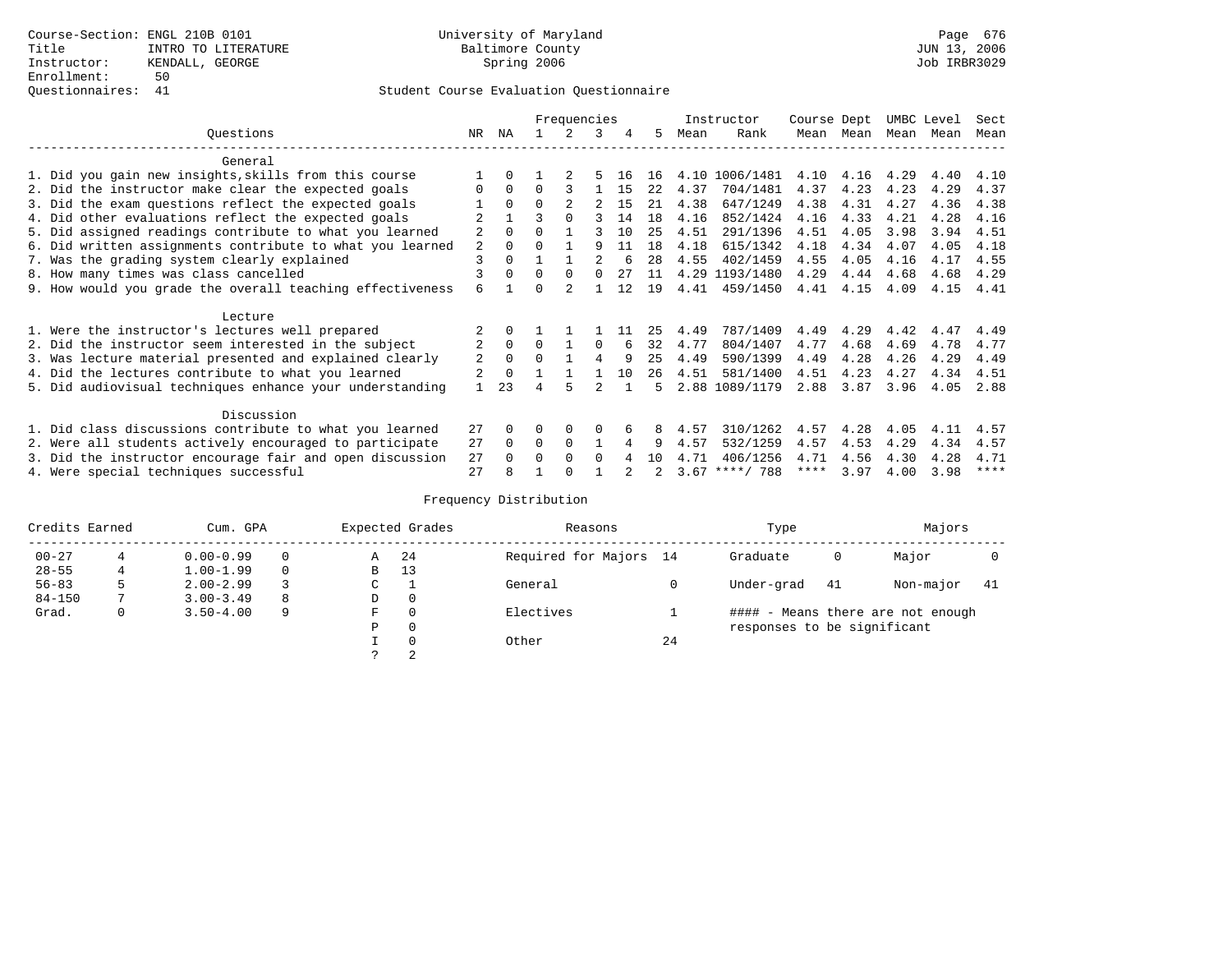|                                                           |                |              | Frequencies    |                |                | Instructor |                | Course Dept |                  |             | UMBC Level | Sect |      |             |
|-----------------------------------------------------------|----------------|--------------|----------------|----------------|----------------|------------|----------------|-------------|------------------|-------------|------------|------|------|-------------|
| Ouestions                                                 |                | NR NA        | $\mathbf{1}$   | $2^{\circ}$    | 3              |            | 5              | Mean        | Rank             |             | Mean Mean  | Mean | Mean | Mean        |
| General                                                   |                |              |                |                |                |            |                |             |                  |             |            |      |      |             |
| 1. Did you gain new insights, skills from this course     | $\Omega$       | <sup>0</sup> | O              | $\Omega$       |                |            | 17             | 4.59        | 469/1481         | 4.59        | 4.16       | 4.29 | 4.40 | 4.59        |
| 2. Did the instructor make clear the expected goals       | 0              | $\Omega$     | $\Omega$       | $\Omega$       | $\overline{2}$ | 13         | 12             | 4.37        | 693/1481         | 4.37        | 4.23       | 4.23 | 4.29 | 4.37        |
| 3. Did the exam questions reflect the expected goals      |                | O            | $\Omega$       | $\Omega$       | 1              | 9          | 17             | 4.59        | 414/1249         | 4.59        | 4.31       | 4.27 | 4.36 | 4.59        |
| 4. Did other evaluations reflect the expected goals       | $\Omega$       | $\Omega$     | $\Omega$       | २              | 8              |            | 11             |             | 3.89 1101/1424   | 3.89        | 4.33       | 4.21 | 4.28 | 3.89        |
| 5. Did assigned readings contribute to what you learned   | $\mathbf 0$    | $\Omega$     | $\Omega$       |                | 10             |            | 11             | 3.96        | 744/1396         | 3.96        | 4.05       | 3.98 | 3.94 | 3.96        |
| 6. Did written assignments contribute to what you learned | $\mathbf 0$    | $\Omega$     | $\overline{a}$ | $\overline{a}$ | 10             |            | б              |             | 3.48 1125/1342   | 3.48        | 4.34       | 4.07 | 4.05 | 3.48        |
| 7. Was the grading system clearly explained               | $\mathbf 0$    |              | $\Omega$       | $\Omega$       | 6              |            | 16             | 4.37        | 647/1459         | 4.37        | 4.05       | 4.16 | 4.17 | 4.37        |
| 8. How many times was class cancelled                     | 1              | 0            | $\Omega$       | $\Omega$       | $\Omega$       | 9          | 17             | 4.65        | 959/1480         | 4.65        | 4.44       | 4.68 | 4.68 | 4.65        |
| 9. How would you grade the overall teaching effectiveness | $\overline{4}$ | O            | $\Omega$       | $\Omega$       | $\overline{4}$ | 13         | 6              | 4.09        | 792/1450         | 4.09        | 4.15       | 4.09 | 4.15 | 4.09        |
| Lecture                                                   |                |              |                |                |                |            |                |             |                  |             |            |      |      |             |
| 1. Were the instructor's lectures well prepared           | $\Omega$       | <sup>0</sup> | O              | $\Omega$       |                |            |                | 4.59        | 659/1409         | 4.59        | 4.29       | 4.42 | 4.47 | 4.59        |
| 2. Did the instructor seem interested in the subject      | 0              | $\Omega$     | $\Omega$       | 0              | $\Omega$       |            | 24             | 4.89        | 545/1407         | 4.89        | 4.68       | 4.69 | 4.78 | 4.89        |
| 3. Was lecture material presented and explained clearly   | 0              | $\Omega$     | $\Omega$       | $\Omega$       | 5              | 11         | 11             | 4.22        | 855/1399         | 4.22        | 4.28       | 4.26 | 4.29 | 4.22        |
| 4. Did the lectures contribute to what you learned        | $\mathbf 0$    | $\Omega$     | $\Omega$       | $\Omega$       | $\overline{2}$ |            | 17             | 4.56        | 541/1400         | 4.56        | 4.23       | 4.27 | 4.34 | 4.56        |
| 5. Did audiovisual techniques enhance your understanding  | $\Omega$       | 17           | $\cap$         |                | $\overline{A}$ |            | $\mathfrak{D}$ | 3.60        | 860/1179         | 3.60        | 3.87       | 3.96 | 4.05 | 3.60        |
| Discussion                                                |                |              |                |                |                |            |                |             |                  |             |            |      |      |             |
| 1. Did class discussions contribute to what you learned   |                |              |                |                |                |            | 10             | 4.00        | 708/1262         | 4.00        | 4.28       | 4.05 | 4.11 | 4.00        |
| 2. Were all students actively encouraged to participate   | 6              | $\Omega$     | 1              | $\Omega$       | 3              | 4          | 13             | 4.33        | 729/1259         | 4.33        | 4.53       | 4.29 | 4.34 | 4.33        |
| 3. Did the instructor encourage fair and open discussion  | 6              | $\Omega$     | $\mathbf{1}$   | $\Omega$       | 3              | 5          | 12             | 4.29        | 754/1256         | 4.29        | 4.56       | 4.30 | 4.28 | 4.29        |
| 4. Were special techniques successful                     | 6              | 15           |                |                | $\Omega$       |            | ζ              |             | $3.67$ ****/ 788 | $***$ * * * | 3.97       | 4.00 | 3.98 | $***$ * * * |
| Self Paced                                                |                |              |                |                |                |            |                |             |                  |             |            |      |      |             |
| 1. Did self-paced system contribute to what you learned   | 10             | <sup>0</sup> |                |                |                |            | 6              | 3.65        | 49/<br>55        | 3.65        | 3.32       | 4.55 | 4.44 | 3.65        |
| 2. Did study questions make clear the expected goal       | 10             |              | 0              | $\mathbf 0$    | 4              | 6          | 6              | 4.13        | 27/<br>31        | 4.13        | 3.56       | 4.75 | 4.50 | 4.13        |
| 3. Were your contacts with the instructor helpful         | 10             | 1            | $\Omega$       | $\Omega$       | 2              |            |                | 4.31        | 42/<br>51        | 4.31        | 4.31       | 4.65 | 4.66 | 4.31        |
| 4. Was the feedback/tutoring by proctors helpful          | 11             | 9            | $\Omega$       | $\Omega$       | 1              |            |                | 4.14        | 31/<br>34        | 4.14        | 4.14       | 4.83 | 4.43 | 4.14        |
| 5. Were there enough proctors for all the students        | 11             | 11           | $\Omega$       |                |                |            | $\mathfrak{D}$ | 3.80        | $***$ /<br>2.4   | ****        | ****       | 4.82 | 5.00 | ****        |

|            | Credits Earned<br>Cum. GPA |               |   |   | Expected Grades | Reasons             |    | Type                        |     | Majors                            |    |
|------------|----------------------------|---------------|---|---|-----------------|---------------------|----|-----------------------------|-----|-----------------------------------|----|
| $00 - 27$  |                            | $0.00 - 0.99$ |   | Α | 10              | Required for Majors | 10 | Graduate                    | 0   | Major                             |    |
| $28 - 55$  |                            | $1.00 - 1.99$ |   | В | 9               |                     |    |                             |     |                                   |    |
| $56 - 83$  |                            | $2.00 - 2.99$ |   | C |                 | General             |    | Under-grad                  | -27 | Non-major                         | 18 |
| $84 - 150$ | 8.                         | $3.00 - 3.49$ |   | D |                 |                     |    |                             |     |                                   |    |
| Grad.      | 0                          | $3.50 - 4.00$ | 7 | F |                 | Electives           |    |                             |     | #### - Means there are not enough |    |
|            |                            |               |   | D |                 |                     |    | responses to be significant |     |                                   |    |
|            |                            |               |   |   |                 | Other               | 10 |                             |     |                                   |    |
|            |                            |               |   |   |                 |                     |    |                             |     |                                   |    |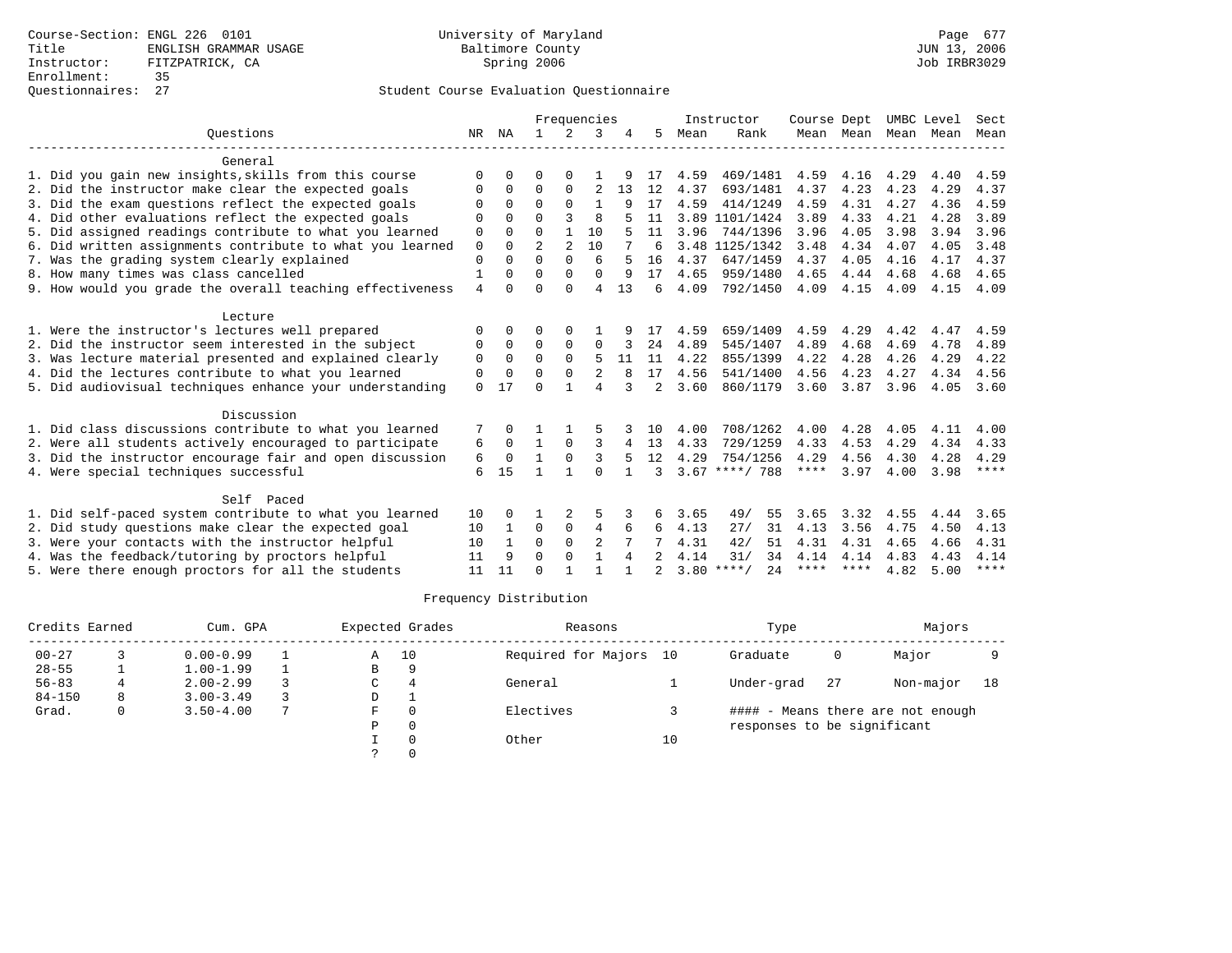|                                                           |                |               |                         | Frequencies             |                         |             |                   |        | Instructor              | Course Dept UMBC Level |              |                          |      | Sect  |
|-----------------------------------------------------------|----------------|---------------|-------------------------|-------------------------|-------------------------|-------------|-------------------|--------|-------------------------|------------------------|--------------|--------------------------|------|-------|
| Questions                                                 |                | NR NA         | $\mathbf{1}$            | 2                       | 3                       | 4           |                   | 5 Mean | Rank                    |                        |              | Mean Mean Mean Mean Mean |      |       |
|                                                           |                |               |                         |                         |                         |             |                   |        |                         |                        |              |                          |      |       |
| General                                                   |                |               |                         |                         |                         |             |                   |        |                         |                        |              |                          |      |       |
| 1. Did you gain new insights, skills from this course     | 0              | 0             | $\Omega$                | $\Omega$                | 3                       | 9           | 9                 | 4.29   | 805/1481                | 4.29                   | 4.16         | 4.29                     | 4.40 | 4.29  |
| 2. Did the instructor make clear the expected goals       | $\Omega$       | 0             | $\Omega$                | 0                       | 3                       | 8           | 10                | 4.33   | 736/1481                | 4.33                   | 4.23         | 4.23                     | 4.29 | 4.33  |
| 3. Did the exam questions reflect the expected goals      | $\Omega$       | $\mathbf 0$   | $\mathbf{0}$            | $\Omega$                | $\overline{c}$          | 8           | 11                | 4.43   | 598/1249                | 4.43                   | 4.31         | 4.27                     | 4.36 | 4.43  |
| 4. Did other evaluations reflect the expected goals       | $\Omega$       | $\mathbf{1}$  | $\Omega$                | $\Omega$                | $\overline{2}$          | 5           | 13                | 4.55   | 385/1424                | 4.55                   | 4.33         | 4.21                     | 4.28 | 4.55  |
| 5. Did assigned readings contribute to what you learned   | $\mathbf 0$    | 0             | $\Omega$                | $\Omega$                | $\mathbf{1}$            | 7           | 13                | 4.57   | 257/1396                | 4.57                   | 4.05         | 3.98                     | 3.94 | 4.57  |
| 6. Did written assignments contribute to what you learned | 0              | $\mathbf 0$   | $\Omega$                | 0                       | 4                       | 6           | 11                | 4.33   | 474/1342                | 4.33                   | 4.34         | 4.07                     | 4.05 | 4.33  |
| 7. Was the grading system clearly explained               | $\mathbf 0$    | 0             | $\Omega$                | 0                       | 2                       | 7           | 12                | 4.48   | 505/1459                | 4.48                   | 4.05         | 4.16                     | 4.17 | 4.48  |
| 8. How many times was class cancelled                     | $\mathsf 0$    | $\mathbf 0$   | $\mathbf 0$             | 0                       | $\mathbf{1}$            | 11          | 9                 |        | 4.38 1126/1480          | 4.38                   | 4.44         | 4.68                     | 4.68 | 4.38  |
| 9. How would you grade the overall teaching effectiveness | $\overline{4}$ | $\Omega$      | $\Omega$                | $\Omega$                | 3                       | 10          | 4                 | 4.06   | 808/1450                | 4.06                   | 4.15         | 4.09                     | 4.15 | 4.06  |
| Lecture                                                   |                |               |                         |                         |                         |             |                   |        |                         |                        |              |                          |      |       |
| 1. Were the instructor's lectures well prepared           | 1              | $\Omega$      | $\Omega$                | $\Omega$                | 2                       | 8           | 10                | 4.40   | 891/1409                | 4.40                   | 4.29         | 4.42                     | 4.47 | 4.40  |
| 2. Did the instructor seem interested in the subject      | $\mathbf{1}$   | 0             | $\mathbf 0$             | $\Omega$                | 0                       | 4           | 16                | 4.80   | 728/1407                | 4.80                   | 4.68         | 4.69                     | 4.78 | 4.80  |
| 3. Was lecture material presented and explained clearly   | 1              | 0             | 0                       | 0                       | 1                       | 9           | 10                | 4.45   | 636/1399                | 4.45                   | 4.28         | 4.26                     | 4.29 | 4.45  |
| 4. Did the lectures contribute to what you learned        | 1              | 0             | $\mathbf 0$             | $\mathbf{1}$            | $\mathbf{1}$            | 10          | 8                 | 4.25   | 867/1400                | 4.25                   | 4.23         | 4.27                     | 4.34 | 4.25  |
| 5. Did audiovisual techniques enhance your understanding  | $\mathbf{1}$   | $\Omega$      | $\Omega$                | $\Omega$                | $\overline{a}$          | 6           | 12                | 4.50   | 259/1179                | 4.50                   | 3.87         | 3.96                     | 4.05 | 4.50  |
|                                                           |                |               |                         |                         |                         |             |                   |        |                         |                        |              |                          |      |       |
| Discussion                                                |                |               |                         |                         |                         |             |                   |        |                         |                        |              |                          |      |       |
| 1. Did class discussions contribute to what you learned   | 10             | 0             | 0                       | $\mathbf 0$             | $\mathbf 0$             | 6           | 5                 | 4.45   | 391/1262                | 4.45                   | 4.28         | 4.05                     | 4.11 | 4.45  |
| 2. Were all students actively encouraged to participate   | 10             | $\Omega$      | $\mathbf 0$             | 0                       | $\mathbf 0$             | 3           | 8                 | 4.73   | 391/1259                | 4.73                   | 4.53         | 4.29                     | 4.34 | 4.73  |
| 3. Did the instructor encourage fair and open discussion  | 10             | $\mathbf 0$   | $\mathbf 0$             | $\mathbf 0$             | $\mathbf 0$             | 4           | 7 <sup>7</sup>    | 4.64   | 486/1256                | 4.64                   | 4.56         | 4.30                     | 4.28 | 4.64  |
| 4. Were special techniques successful                     | 10             | 1             | 0                       | $\Omega$                | $\mathbf{1}$            | 4           | 5                 | 4.40   | 218/ 788                | 4.40                   | 3.97         | 4.00                     | 3.98 | 4.40  |
|                                                           |                |               |                         |                         |                         |             |                   |        |                         |                        |              |                          |      |       |
| Laboratory                                                |                |               |                         |                         |                         |             |                   |        |                         |                        |              |                          |      |       |
| 2. Were you provided with adequate background information | 20<br>20       | 0<br>$\Omega$ | $\mathbf 0$<br>$\Omega$ | $\mathbf 0$<br>$\Omega$ | $\mathbf 0$<br>$\Omega$ | $\Omega$    | 0<br>$\mathbf{1}$ | 4.00   | 249<br>$5.00$ ****/ 240 |                        | 3.00<br>3.50 | 4.11                     | 4.32 | $***$ |
| 4. Did the lab instructor provide assistance              |                |               |                         |                         |                         |             |                   |        |                         |                        |              | 4.20                     | 4.58 |       |
| Seminar                                                   |                |               |                         |                         |                         |             |                   |        |                         |                        |              |                          |      |       |
| 1. Were assigned topics relevant to the announced theme   | 20             | 0             | $\Omega$                | 0                       | $\Omega$                | $\Omega$    |                   | 5.00   | 68<br>****/             |                        | 4.72         | 4.49                     | 5.00 |       |
| 2. Was the instructor available for individual attention  | 20             | 0             | $\mathsf 0$             | $\mathsf 0$             | $\mathbf 0$             | $\mathbf 0$ | 1                 | 5.00   | 69<br>$***/$            | $***$ * * *            | 4.75         | 4.53                     | 4.83 |       |
| 4. Did presentations contribute to what you learned       | 20             | $\mathbf 0$   | $\mathbf 0$             | $\mathsf 0$             | $\mathsf 0$             | $\mathbf 0$ | 1                 | 5.00   | $***$ /<br>69           | ****                   | 4.71         | 4.35                     | 4.72 | ****  |
| 5. Were criteria for grading made clear                   | 20             | $\Omega$      | $\Omega$                | $\Omega$                | $\Omega$                | $\Omega$    | $\mathbf{1}$      |        | $5.00$ ****/<br>68      | ****                   | 4.03         | 3.92                     | 3.55 | ****  |
| Field Work                                                |                |               |                         |                         |                         |             |                   |        |                         |                        |              |                          |      |       |
| 1. Did field experience contribute to what you learned    | 20             | 0             | $\mathbf 0$             | 0                       | $\mathbf 0$             | $\Omega$    |                   |        | 59<br>$5.00$ ****/      | ****                   | 2.00         | 4.30                     | 4.67 |       |
| 2. Did you clearly understand your evaluation criteria    | 20             | $\mathbf 0$   | $\mathbf 0$             | $\mathbf 0$             | $\mathbf 0$             | $\mathbf 0$ | 1                 | 5.00   | $***$ /<br>51           | ****                   | 2.00         | 4.00                     | 4.07 |       |
| 3. Was the instructor available for consultation          | 20             | $\mathbf 0$   | $\mathbf 0$             | $\mathbf 0$             | $\mathbf 0$             | $\Omega$    | $\mathbf{1}$      |        | $5.00$ ****/<br>36      | ****                   | $***$ *      | 4.60                     | 4.64 | ****  |
| 4. To what degree could you discuss your evaluations      | 20             | 0             | $\mathsf 0$             | $\mathsf 0$             | $\mathsf 0$             | $\mathbf 0$ | $\mathbf{1}$      |        | $5.00$ ****/<br>41      | ****                   | $***$        | 4.26                     | 4.69 | $***$ |
| 5. Did conferences help you carry out field activities    | 20             | 0             | $\mathbf 0$             | $\Omega$                | $\Omega$                | $\Omega$    | $\mathbf{1}$      |        | $5.00$ ****/<br>31      | ****                   | ****         | 4.42                     | 4.80 | $***$ |
|                                                           |                |               |                         |                         |                         |             |                   |        |                         |                        |              |                          |      |       |
| Self Paced                                                |                |               |                         |                         |                         |             |                   |        |                         |                        |              |                          |      |       |
| 1. Did self-paced system contribute to what you learned   | 20             | 0             | $\Omega$                | $\Omega$                | $\Omega$                | 0           |                   | 5.00   | 55<br>$***$ /           |                        | 3.32         | 4.55                     | 4.44 |       |
| 2. Did study questions make clear the expected goal       | 20             | 0             | $\mathbf{0}$            | 0                       | $\mathbf 0$             | $\mathbf 0$ | 1                 | 5.00   | 31<br>$***/$            | ****                   | 3.56         | 4.75                     | 4.50 | ****  |
| 3. Were your contacts with the instructor helpful         | 20             | $\Omega$      | $\mathbf 0$             | 0                       | $\mathbf 0$             | $\Omega$    | $\mathbf{1}$      | 5.00   | $***$ /<br>51           | ****                   | 4.31         | 4.65                     | 4.66 | ****  |
| 4. Was the feedback/tutoring by proctors helpful          | 20             | $\Omega$      | $\mathbf{0}$            | $\Omega$                | $\Omega$                | $\Omega$    | $\mathbf{1}$      |        | $5.00$ ****/<br>34      | ****                   | 4.14         | 4.83                     | 4.43 | $***$ |
| 5. Were there enough proctors for all the students        | 20             | $\cap$        | $\cap$                  | $\cap$                  | $\cap$                  | $\cap$      | $\mathbf{1}$      |        | $5.00$ ****/<br>2.4     | ****                   | $* * * *$    | 4.82                     | 5.00 | $***$ |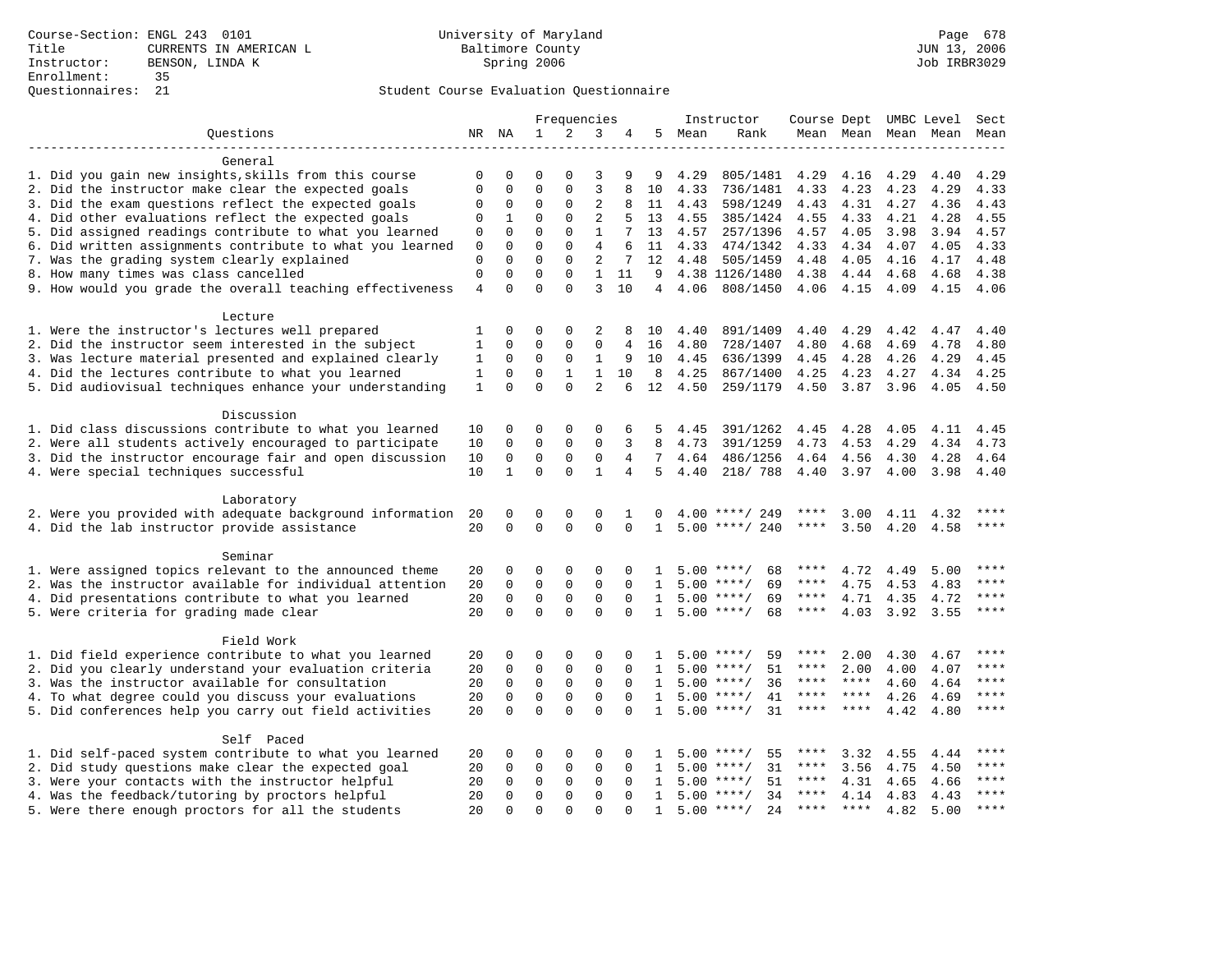| Course-Section: ENGL 243 0101 |                        | University of Maryland                  | Page 678     |
|-------------------------------|------------------------|-----------------------------------------|--------------|
| Title                         | CURRENTS IN AMERICAN L | Baltimore County                        | JUN 13, 2006 |
| Instructor:                   | BENSON, LINDA K        | Spring 2006                             | Job IRBR3029 |
| Enrollment:                   | 35                     |                                         |              |
| Ouestionnaires: 21            |                        | Student Course Evaluation Questionnaire |              |

| Credits Earned |              | Cum. GPA      |    |   | Expected Grades | Reasons             |   | Type                              |     | Majors    |     |
|----------------|--------------|---------------|----|---|-----------------|---------------------|---|-----------------------------------|-----|-----------|-----|
| $00 - 27$      |              | $0.00 - 0.99$ |    | Α | 13              | Required for Majors | 8 | Graduate                          | 0   | Major     |     |
| $28 - 55$      |              | $1.00 - 1.99$ |    | В |                 |                     |   |                                   |     |           |     |
| $56 - 83$      |              | $2.00 - 2.99$ | 2  | C |                 | General             |   | Under-grad                        | -21 | Non-major | -21 |
| $84 - 150$     |              | $3.00 - 3.49$ |    | D | 0               |                     |   |                                   |     |           |     |
| Grad.          | $\mathbf{0}$ | $3.50 - 4.00$ | -8 | F | $\Omega$        | Electives           |   | #### - Means there are not enough |     |           |     |
|                |              |               |    | P | $\Omega$        |                     |   | responses to be significant       |     |           |     |
|                |              |               |    |   | $\Omega$        | Other               |   |                                   |     |           |     |
|                |              |               |    |   | $\Omega$        |                     |   |                                   |     |           |     |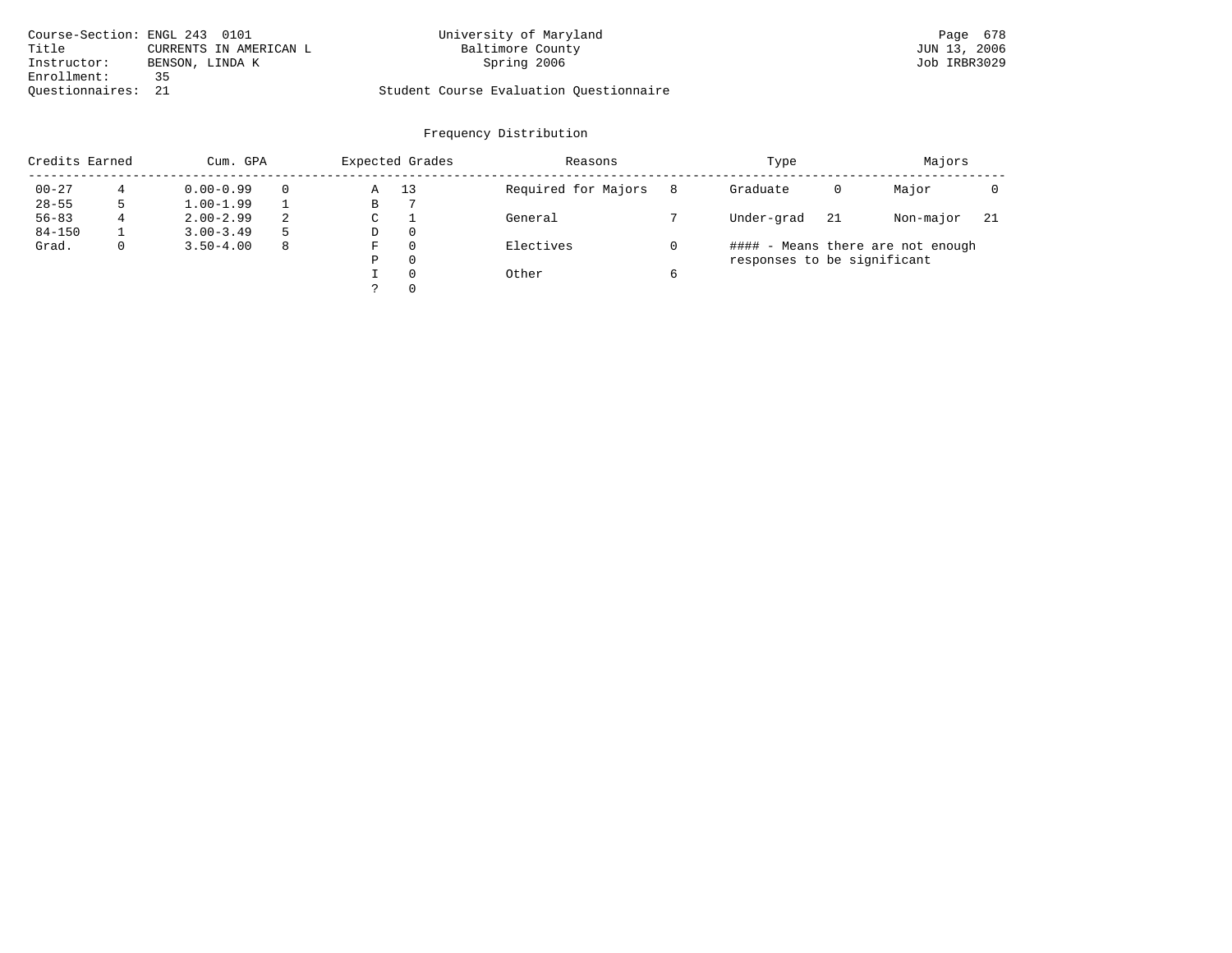|                                                          |                                                           |             | Frequencies   |          |               |   | Instructor |     | Course Dept |          | UMBC Level |           | Sect      |      |      |
|----------------------------------------------------------|-----------------------------------------------------------|-------------|---------------|----------|---------------|---|------------|-----|-------------|----------|------------|-----------|-----------|------|------|
|                                                          | Ouestions                                                 | NR          | ΝA            |          | $\mathcal{L}$ | 3 | 4          | 5   | Mean        | Rank     |            | Mean Mean | Mean Mean |      | Mean |
|                                                          | General                                                   |             |               |          |               |   |            |     |             |          |            |           |           |      |      |
|                                                          | 1. Did you gain new insights, skills from this course     |             | <sup>0</sup>  |          | $\Omega$      |   | 10         |     | 4.44        | 626/1481 | 4.47       | 4.16      | 4.29      | 4.40 | 4.44 |
|                                                          | 2. Did the instructor make clear the expected goals       |             | $\Omega$      | 0        | $\Omega$      |   |            | 11  | 4.56        | 458/1481 | 4.41       | 4.23      | 4.23      | 4.29 | 4.56 |
|                                                          | 3. Did the exam questions reflect the expected goals      |             | $\Omega$      | 0        | $\Omega$      | 0 |            | 11  | 4.61        | 393/1249 | 4.44       | 4.31      | 4.27      | 4.36 | 4.61 |
|                                                          | 4. Did other evaluations reflect the expected goals       |             | $\Omega$      | U        |               |   | R          | 8   | 4.28        | 717/1424 | 4.25       | 4.33      | 4.21      | 4.28 | 4.28 |
|                                                          | 5. Did assigned readings contribute to what you learned   | 0           | $\Omega$      |          | $\Omega$      |   |            | 14  | 4.78        | 126/1396 | 4.73       | 4.05      | 3.98      | 3.94 | 4.78 |
|                                                          | 6. Did written assignments contribute to what you learned | $\mathbf 0$ | $\Omega$      | U        |               |   |            |     | 4.06        | 725/1342 | 4.12       | 4.34      | 4.07      | 4.05 | 4.06 |
|                                                          | 7. Was the grading system clearly explained               | 0           | 0             | 0        |               |   |            |     | 4.11        | 899/1459 | 4.10       | 4.05      | 4.16      | 4.17 | 4.11 |
|                                                          | 8. How many times was class cancelled                     |             |               | $\Omega$ | $\Omega$      |   |            | 1 R | 5.00        | 1/1480   | 4.95       | 4.44      | 4.68      | 4.68 | 5.00 |
|                                                          | 9. How would you grade the overall teaching effectiveness |             |               |          | <sup>n</sup>  | ς |            |     | 4.27        | 620/1450 | 4.25       | 4.15      | 4.09      | 4.15 | 4.27 |
|                                                          | Lecture                                                   |             |               |          |               |   |            |     |             |          |            |           |           |      |      |
|                                                          | 1. Were the instructor's lectures well prepared           |             |               |          |               |   |            |     | 4.71        | 500/1409 | 4.69       | 4.29      | 4.42      | 4.47 | 4.71 |
|                                                          | 2. Did the instructor seem interested in the subject      |             | $\Omega$      | 0        | $\Omega$      |   |            | 15  | 4.82        | 682/1407 | 4.84       | 4.68      | 4.69      | 4.78 | 4.82 |
|                                                          | 3. Was lecture material presented and explained clearly   |             | $\Omega$      | 0        | $\Omega$      | 2 |            | 11  | 4.53        | 545/1399 | 4.55       | 4.28      | 4.26      | 4.29 | 4.53 |
|                                                          | 4. Did the lectures contribute to what you learned        |             |               | U        | $\Omega$      | 2 |            | 15  | 4.76        | 299/1400 | 4.62       | 4.23      | 4.27      | 4.34 | 4.76 |
|                                                          | 5. Did audiovisual techniques enhance your understanding  |             |               |          |               |   |            |     | 3.93        | 661/1179 | 4.13       | 3.87      | 3.96      | 4.05 | 3.93 |
|                                                          |                                                           |             |               |          |               |   |            |     |             |          |            |           |           |      |      |
| Discussion                                               |                                                           |             |               |          |               |   |            |     |             |          |            |           |           |      |      |
| 1. Did class discussions contribute to what you learned  |                                                           |             | $\Omega$      | U        | $\Omega$      |   |            |     | 4.58        | 305/1262 | 4.32       | 4.28      | 4.05      | 4.11 | 4.58 |
| 2. Were all students actively encouraged to participate  |                                                           |             | $\Omega$<br>0 | 0        | $\Omega$      |   |            | 9   | 4.58        | 524/1259 | 4.64       | 4.53      | 4.29      | 4.34 | 4.58 |
| 3. Did the instructor encourage fair and open discussion |                                                           |             |               |          | $\Omega$      |   |            | 10  | 4.75        | 357/1256 | 4.75       | 4.56      | 4.30      | 4.28 | 4.75 |
|                                                          | 4. Were special techniques successful                     | 7           |               |          |               |   |            |     | 3.71        | 548/788  | 4.06       | 3.97      | 4.00      | 3.98 | 3.71 |

| Credits Earned<br>Cum. GPA |             |                    |  | Expected Grades |          | Reasons             |    | Type                        | Majors    |           |    |  |                                   |  |
|----------------------------|-------------|--------------------|--|-----------------|----------|---------------------|----|-----------------------------|-----------|-----------|----|--|-----------------------------------|--|
| $00 - 27$                  | $\Omega$    | $0.00 - 0.99$      |  | А               | 4        | Required for Majors |    | Graduate                    | 0         | Major     | 11 |  |                                   |  |
| $28 - 55$                  | $4^{\circ}$ | $1.00 - 1.99$      |  | В               | 6        |                     |    |                             |           |           |    |  |                                   |  |
| $56 - 83$                  | 2           | $2.00 - 2.99$      |  | $\sim$<br>◡     | 6        | General             |    | Under-grad                  | 18        | Non-major |    |  |                                   |  |
| $84 - 150$                 | 0           | $3.00 - 3.49$      |  | D               | 0        |                     |    |                             |           |           |    |  |                                   |  |
| Grad.                      | 0           | $3.50 - 4.00$<br>6 |  |                 |          |                     | F  | 0                           | Electives |           |    |  | #### - Means there are not enough |  |
|                            |             |                    |  | Ρ               | 0        |                     |    | responses to be significant |           |           |    |  |                                   |  |
|                            |             |                    |  |                 | $\Omega$ | Other               | 14 |                             |           |           |    |  |                                   |  |
|                            |             |                    |  | C               | 2        |                     |    |                             |           |           |    |  |                                   |  |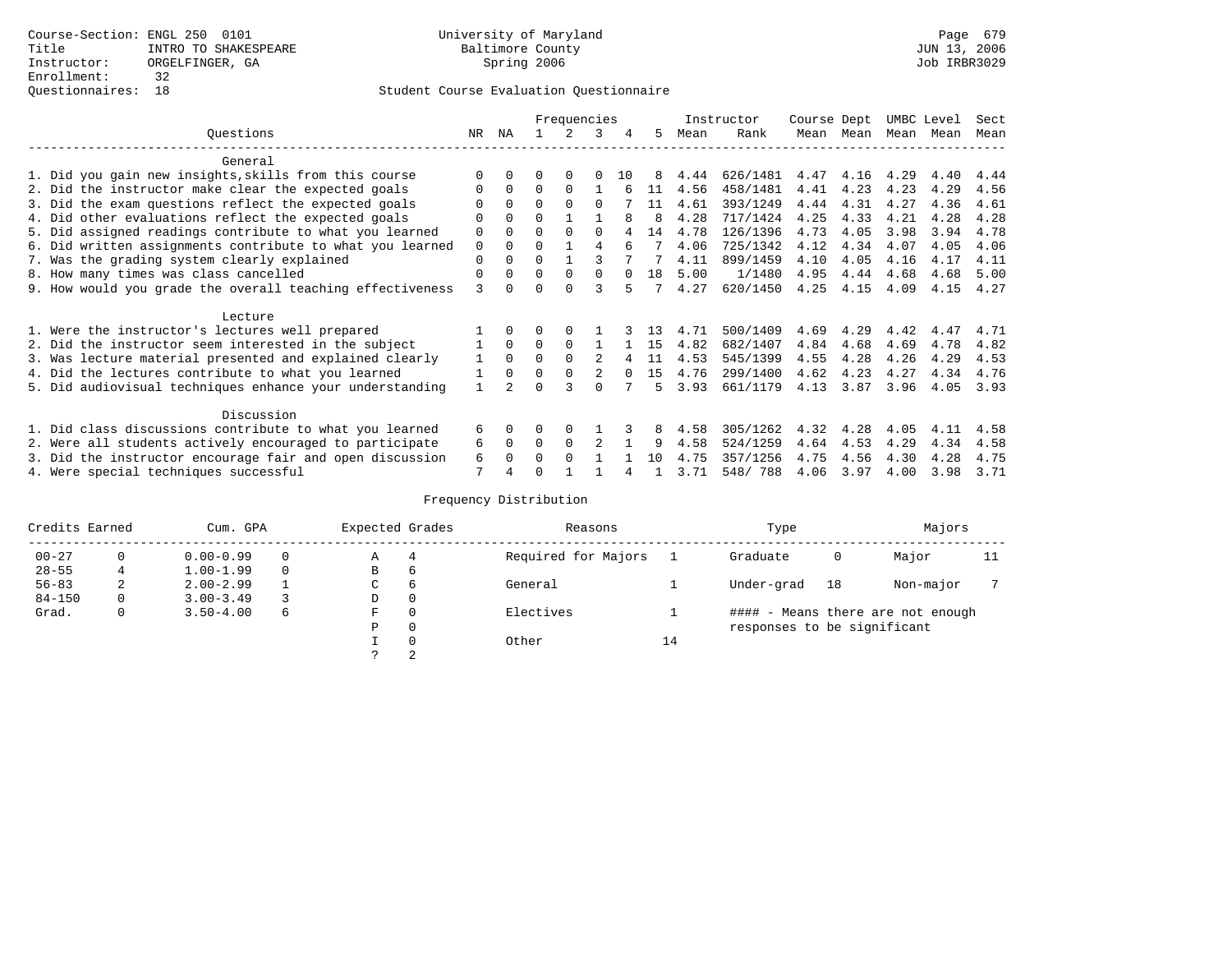### Questionnaires: 22 Student Course Evaluation Questionnaire

|                                                           |              |              |                | Frequencies |              |    |                   |      | Instructor | Course Dept |           | UMBC Level |      | Sect |  |
|-----------------------------------------------------------|--------------|--------------|----------------|-------------|--------------|----|-------------------|------|------------|-------------|-----------|------------|------|------|--|
| Ouestions                                                 | NR.          | ΝA           |                | 2           | 3            | 4  | 5.                | Mean | Rank       |             | Mean Mean | Mean       | Mean | Mean |  |
| General                                                   |              |              |                |             |              |    |                   |      |            |             |           |            |      |      |  |
| 1. Did you gain new insights, skills from this course     | $\Omega$     | $\Omega$     | 0              |             |              |    | 14                | 4.50 | 549/1481   | 4.47        | 4.16      | 4.29       | 4.40 | 4.50 |  |
| 2. Did the instructor make clear the expected goals       | O            | $\Omega$     | $\Omega$       | $\Omega$    | 4            |    | 10                | 4.27 | 801/1481   | 4.41        | 4.23      | 4.23       | 4.29 | 4.27 |  |
| 3. Did the exam questions reflect the expected goals      |              | $\Omega$     | 0              |             |              |    | 11                | 4.27 | 726/1249   | 4.44        | 4.31      | 4.27       | 4.36 | 4.27 |  |
| 4. Did other evaluations reflect the expected goals       | O            | $\Omega$     | O              | $\Omega$    |              | 11 | 8                 | 4.23 | 773/1424   | 4.25        | 4.33      | 4.21       | 4.28 | 4.23 |  |
| 5. Did assigned readings contribute to what you learned   | 0            | $\Omega$     | O              | $\Omega$    |              |    | 16                | 4.68 | 177/1396   | 4.73        | 4.05      | 3.98       | 3.94 | 4.68 |  |
| 6. Did written assignments contribute to what you learned | 0            | $\Omega$     | $\mathfrak{D}$ |             | <sup>0</sup> |    | 12                | 4.18 | 603/1342   | 4.12        | 4.34      | 4.07       | 4.05 | 4.18 |  |
| 7. Was the grading system clearly explained               | 0            | $\Omega$     | U              | $\Omega$    |              | ีค | 9                 | 4.09 | 914/1459   | 4.10        | 4.05      | 4.16       | 4.17 | 4.09 |  |
| 8. How many times was class cancelled                     | 0            | $\Omega$     | 0              | $\Omega$    | 0            |    | $20 \overline{0}$ | 4.91 | 702/1480   | 4.95        | 4.44      | 4.68       | 4.68 | 4.91 |  |
| 9. How would you grade the overall teaching effectiveness | 5            | <sup>n</sup> | U              | $\cap$      |              |    |                   | 4.24 | 651/1450   | 4.25        | 4.15      | 4.09       | 4.15 | 4.24 |  |
| Lecture                                                   |              |              |                |             |              |    |                   |      |            |             |           |            |      |      |  |
| 1. Were the instructor's lectures well prepared           |              |              |                | $\Omega$    |              |    | 15                | 4.67 | 559/1409   | 4.69        | 4.29      | 4.42       | 4.47 | 4.67 |  |
| 2. Did the instructor seem interested in the subject      |              | $\Omega$     | $\Omega$       | $\Omega$    | $\Omega$     |    | 18                | 4.86 | 614/1407   | 4.84        | 4.68      | 4.69       | 4.78 | 4.86 |  |
| 3. Was lecture material presented and explained clearly   | <sup>1</sup> | $\Omega$     | $\Omega$       | $\Omega$    | <sup>0</sup> | q  | 12                | 4.57 | 491/1399   | 4.55        | 4.28      | 4.26       | 4.29 | 4.57 |  |
| 4. Did the lectures contribute to what you learned        |              | $\Omega$     | 0              |             |              |    | 13                | 4.48 | 624/1400   | 4.62        | 4.23      | 4.27       | 4.34 | 4.48 |  |
| 5. Did audiovisual techniques enhance your understanding  |              |              |                |             |              |    | 12                | 4.33 | 384/1179   | 4.13        | 3.87      | 3.96       | 4.05 | 4.33 |  |
| Discussion                                                |              |              |                |             |              |    |                   |      |            |             |           |            |      |      |  |
| 1. Did class discussions contribute to what you learned   | 6            | $\Omega$     |                | $\Omega$    |              |    |                   | 4.06 | 687/1262   | 4.32        | 4.28      | 4.05       | 4.11 | 4.06 |  |
| 2. Were all students actively encouraged to participate   | 6            | $\Omega$     | $\Omega$       | $\Omega$    | $\Omega$     |    | 11                | 4.69 | 432/1259   | 4.64        | 4.53      | 4.29       | 4.34 | 4.69 |  |
| 3. Did the instructor encourage fair and open discussion  | 6            | $\Omega$     | U              | $\Omega$    | <sup>0</sup> |    | 12                | 4.75 | 357/1256   | 4.75        | 4.56      | 4.30       | 4.28 | 4.75 |  |
| 4. Were special techniques successful                     | 7            |              |                |             |              |    |                   | 4.40 | 218/ 788   | 4.06        | 3.97      | 4.00       | 3.98 | 4.40 |  |

| Credits Earned | Cum. GPA |               | Expected Grades |             | Reasons  |                     | Type | Majors                      |    |                                   |    |
|----------------|----------|---------------|-----------------|-------------|----------|---------------------|------|-----------------------------|----|-----------------------------------|----|
| $00 - 27$      |          | $0.00 - 0.99$ |                 | А           | 6        | Required for Majors |      | Graduate                    | 0  | Major                             | 14 |
| $28 - 55$      | 4        | $1.00 - 1.99$ |                 | В           | 9        |                     |      |                             |    |                                   |    |
| $56 - 83$      |          | $2.00 - 2.99$ |                 | $\sim$<br>◡ |          | General             |      | Under-grad                  | 22 | Non-major                         |    |
| $84 - 150$     | 4        | $3.00 - 3.49$ |                 | D           | 0        |                     |      |                             |    |                                   |    |
| Grad.          | 0        | $3.50 - 4.00$ | 4               | F           | 0        | Electives           |      |                             |    | #### - Means there are not enough |    |
|                |          |               |                 | Ρ           | 0        |                     |      | responses to be significant |    |                                   |    |
|                |          |               |                 |             | $\Omega$ | Other               | 14   |                             |    |                                   |    |
|                |          |               |                 | C           |          |                     |      |                             |    |                                   |    |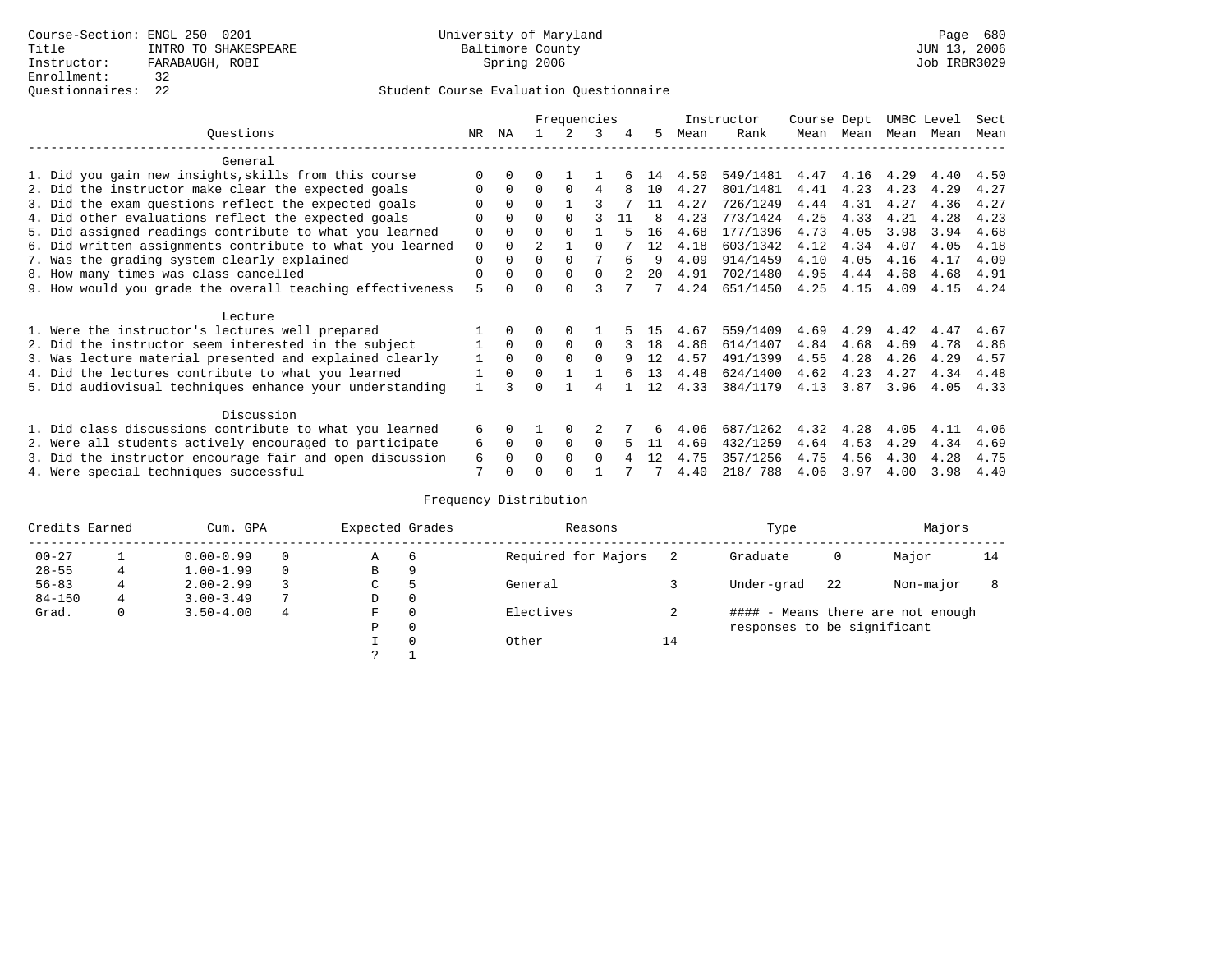### Questionnaires: 21 Student Course Evaluation Questionnaire

|                                                           |                |              |          | Frequencies |              |    |     |      | Instructor       | Course Dept |      | UMBC Level |      | Sect        |  |
|-----------------------------------------------------------|----------------|--------------|----------|-------------|--------------|----|-----|------|------------------|-------------|------|------------|------|-------------|--|
| Questions                                                 | NR.            | ΝA           |          |             | 3            | 4  | 5.  | Mean | Rank             | Mean        | Mean | Mean       | Mean | Mean        |  |
| General                                                   |                |              |          |             |              |    |     |      |                  |             |      |            |      |             |  |
| 1. Did you gain new insights, skills from this course     |                | $\Omega$     | O        | $\Omega$    |              |    |     | 4.26 | 831/1481         | 4.26        | 4.16 | 4.29       | 4.40 | 4.26        |  |
| 2. Did the instructor make clear the expected goals       |                | $\Omega$     | 0        |             | 4            |    | 8   | 4.11 | 959/1481         | 4.11        | 4.23 | 4.23       | 4.29 | 4.11        |  |
| 3. Did the exam questions reflect the expected goals      |                | 16           | 0        |             | <sup>0</sup> |    | 0   | 3.33 | $***/1249$       | ****        | 4.31 | 4.27       | 4.36 | ****        |  |
| 4. Did other evaluations reflect the expected goals       |                | $\Omega$     | 0        | $\Omega$    |              |    |     | 4.53 | 416/1424         | 4.53        | 4.33 | 4.21       | 4.28 | 4.53        |  |
| 5. Did assigned readings contribute to what you learned   | $\overline{2}$ | $\Omega$     | 0        | $\Omega$    |              |    | 12  | 4.53 | 285/1396         | 4.53        | 4.05 | 3.98       | 3.94 | 4.53        |  |
| 6. Did written assignments contribute to what you learned | 2              | 0            | 0        | $\Omega$    |              |    | 12  | 4.58 | 257/1342         | 4.58        | 4.34 | 4.07       | 4.05 | 4.58        |  |
| 7. Was the grading system clearly explained               | $\overline{2}$ | $\Omega$     | U        |             | 6            |    | 10  | 4.00 | 961/1459         | 4.00        | 4.05 | 4.16       | 4.17 | 4.00        |  |
| 8. How many times was class cancelled                     |                | $\Omega$     | 0        | $\Omega$    | <sup>0</sup> | 18 |     |      | 4.05 1336/1480   | 4.05        | 4.44 | 4.68       | 4.68 | 4.05        |  |
| 9. How would you grade the overall teaching effectiveness | ζ              | <sup>n</sup> |          | $\cap$      |              | 10 |     | 4.33 | 546/1450         | 4.33        | 4.15 | 4.09       | 4.15 | 4.33        |  |
| Lecture                                                   |                |              |          |             |              |    |     |      |                  |             |      |            |      |             |  |
| 1. Were the instructor's lectures well prepared           | 6              |              |          |             |              |    |     | 4.20 | 1068/1409        | 4.20        | 4.29 | 4.42       | 4.47 | 4.20        |  |
| 2. Did the instructor seem interested in the subject      |                | $\mathbf{0}$ | $\Omega$ | $\Omega$    | $\Omega$     |    | 12. | 4.86 | 614/1407         | 4.86        | 4.68 | 4.69       | 4.78 | 4.86        |  |
| 3. Was lecture material presented and explained clearly   | 6              | $\Omega$     | 0        |             | ς            |    | 9   | 4.40 | 683/1399         | 4.40        | 4.28 | 4.26       | 4.29 | 4.40        |  |
| 4. Did the lectures contribute to what you learned        | 6              | $\mathbf 0$  | 0        | $\Omega$    |              |    |     | 4.33 | 791/1400         | 4.33        | 4.23 | 4.27       | 4.34 | 4.33        |  |
| 5. Did audiovisual techniques enhance your understanding  | 6              | 14           |          |             |              |    |     |      | $2.00$ ****/1179 | ****        | 3.87 | 3.96       | 4.05 | $* * * * *$ |  |
|                                                           |                |              |          |             |              |    |     |      |                  |             |      |            |      |             |  |
| Discussion                                                |                |              |          |             |              |    |     |      |                  |             |      |            |      |             |  |
| 1. Did class discussions contribute to what you learned   | 11             | $\Omega$     | 0        | $\Omega$    |              |    |     | 4.70 | 249/1262         | 4.70        | 4.28 | 4.05       | 4.11 | 4.70        |  |
| 2. Were all students actively encouraged to participate   | 11             | $\Omega$     | 0        | $\mathbf 0$ | $\Omega$     |    |     | 4.70 | 422/1259         | 4.70        | 4.53 | 4.29       | 4.34 | 4.70        |  |
| 3. Did the instructor encourage fair and open discussion  | 11             |              | U        | $\Omega$    | $\Omega$     |    | 8   | 4.80 | 296/1256         | 4.80        | 4.56 | 4.30       | 4.28 | 4.80        |  |
| 4. Were special techniques successful                     | 11             |              |          |             | 2            |    |     | 4.22 | 304/788          | 4.22        | 3.97 | 4.00       | 3.98 | 4.22        |  |

| Credits Earned |   | Cum. GPA      |   |   | Expected Grades | Reasons             |   | Type                        | Majors |                                   |    |
|----------------|---|---------------|---|---|-----------------|---------------------|---|-----------------------------|--------|-----------------------------------|----|
| $00 - 27$      | 0 | $0.00 - 0.99$ |   | Α | - 11            | Required for Majors |   | Graduate                    | 0      | Major                             |    |
| $28 - 55$      | 0 | $1.00 - 1.99$ |   | B | 3               |                     |   |                             |        |                                   |    |
| $56 - 83$      |   | $2.00 - 2.99$ |   | C | 2               | General             |   | Under-grad                  | -21    | Non-major                         | 18 |
| $84 - 150$     | 8 | $3.00 - 3.49$ | 4 | D | 0               |                     |   |                             |        |                                   |    |
| Grad.          | 0 | $3.50 - 4.00$ | 8 | F | 0               | Electives           |   |                             |        | #### - Means there are not enough |    |
|                |   |               |   | Ρ | 0               |                     |   | responses to be significant |        |                                   |    |
|                |   |               |   |   | $\Omega$        | Other               | Q |                             |        |                                   |    |
|                |   |               |   |   | 2               |                     |   |                             |        |                                   |    |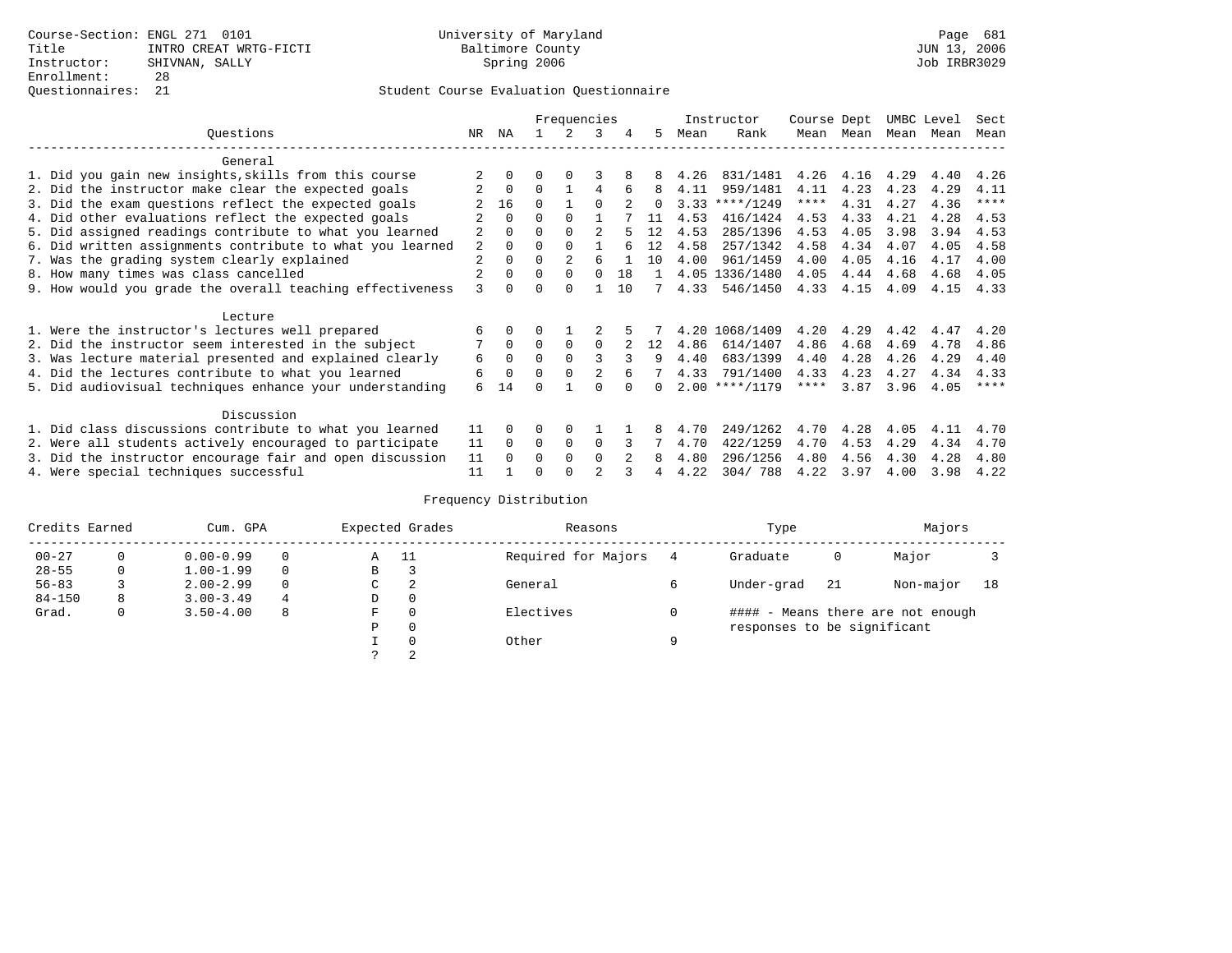|                                                           |    |              |          |               | Frequencies  |          |     |      | Instructor       | Course Dept |           | UMBC Level |           | Sect    |  |
|-----------------------------------------------------------|----|--------------|----------|---------------|--------------|----------|-----|------|------------------|-------------|-----------|------------|-----------|---------|--|
| Ouestions                                                 | NR | ΝA           |          | $\mathcal{L}$ | 3            | 4        | 5   | Mean | Rank             |             | Mean Mean |            | Mean Mean | Mean    |  |
| General                                                   |    |              |          |               |              |          |     |      |                  |             |           |            |           |         |  |
| 1. Did you gain new insights, skills from this course     |    | $\Omega$     | 0        | $\Omega$      |              |          | 10  | 4.62 | 450/1481         | 4.62        | 4.16      | 4.29       | 4.40      | 4.62    |  |
| 2. Did the instructor make clear the expected goals       | 0  | $\Omega$     | $\Omega$ | $\Omega$      |              |          | 8   | 4.54 | 481/1481         | 4.54        | 4.23      | 4.23       | 4.29      | 4.54    |  |
| 3. Did the exam questions reflect the expected goals      |    | 9            | $\Omega$ | $\Omega$      |              |          |     | 3.75 | 1046/1249        | 3.75        | 4.31      | 4.27       | 4.36      | 3.75    |  |
| 4. Did other evaluations reflect the expected goals       |    | $\Omega$     | 0        | $\Omega$      |              |          |     | 4.54 | 406/1424         | 4.54        | 4.33      | 4.21       | 4.28      | 4.54    |  |
| 5. Did assigned readings contribute to what you learned   | 0  | $\Omega$     | U        | $\Omega$      | 3            |          |     | 4.31 | 459/1396         | 4.31        | 4.05      | 3.98       | 3.94      | 4.31    |  |
| 6. Did written assignments contribute to what you learned | 1  | $\Omega$     | U        | $\Omega$      |              |          |     | 4.50 | 303/1342         | 4.50        | 4.34      | 4.07       | 4.05      | 4.50    |  |
| 7. Was the grading system clearly explained               | 0  | $\Omega$     | 0        | $\Omega$      | २            |          | 8   | 4.38 | 635/1459         | 4.38        | 4.05      | 4.16       | 4.17      | 4.38    |  |
| 8. How many times was class cancelled                     | 0  | $\Omega$     | $\Omega$ | $\Omega$      | $\Omega$     | 6        | 7   |      | 4.54 1029/1480   | 4.54        | 4.44      | 4.68       | 4.68      | 4.54    |  |
| 9. How would you grade the overall teaching effectiveness | 3  | <sup>n</sup> |          | <sup>n</sup>  | <sup>n</sup> |          | б.  | 4.60 | 259/1450         | 4.60        | 4.15      | 4.09       | 4.15      | 4.60    |  |
| Lecture                                                   |    |              |          |               |              |          |     |      |                  |             |           |            |           |         |  |
| 1. Were the instructor's lectures well prepared           |    |              |          |               |              |          |     | 4.33 | 968/1409         | 4.33        | 4.29      | 4.42       | 4.47      | 4.33    |  |
| 2. Did the instructor seem interested in the subject      |    | $\Omega$     | $\Omega$ | $\Omega$      | $\Omega$     | 3        | 3   |      | 4.50 1107/1407   | 4.50        | 4.68      | 4.69       | 4.78      | 4.50    |  |
| 3. Was lecture material presented and explained clearly   | 9  | $\Omega$     | 0        | $\Omega$      |              | $\Omega$ | 3   | 4.50 | 567/1399         | 4.50        | 4.28      | 4.26       | 4.29      | 4.50    |  |
| 4. Did the lectures contribute to what you learned        | 8  | $\Omega$     | $\Omega$ | $\Omega$      | 0            |          | 4   | 4.80 | 250/1400         | 4.80        | 4.23      | 4.27       | 4.34      | 4.80    |  |
| 5. Did audiovisual techniques enhance your understanding  | 8  |              |          |               |              |          |     |      | $3.67$ ****/1179 | ****        | 3.87      | 3.96       | 4.05      | $***$ * |  |
| Discussion                                                |    |              |          |               |              |          |     |      |                  |             |           |            |           |         |  |
| 1. Did class discussions contribute to what you learned   |    | $\Omega$     | 0        | $\Omega$      |              |          | 1 ດ | 4.75 | 205/1262         | 4.75        | 4.28      | 4.05       | 4.11      | 4.75    |  |
| 2. Were all students actively encouraged to participate   |    | $\Omega$     | 0        | 0             | $\Omega$     |          | 11  | 4.92 | 190/1259         | 4.92        | 4.53      | 4.29       | 4.34      | 4.92    |  |
| 3. Did the instructor encourage fair and open discussion  |    |              | U        | $\Omega$      | 0            |          | 9   | 4.75 | 357/1256         | 4.75        | 4.56      | 4.30       | 4.28      | 4.75    |  |
| 4. Were special techniques successful                     |    |              |          |               |              |          |     | 3.88 | 495/788          | 3.88        | 3.97      | 4.00       | 3.98      | 3.88    |  |

| Credits Earned |   | Cum. GPA      |    | Expected Grades |          | Reasons             | Type                        | Majors |                                   |    |
|----------------|---|---------------|----|-----------------|----------|---------------------|-----------------------------|--------|-----------------------------------|----|
| $00 - 27$      | 0 | $0.00 - 0.99$ |    | Α               |          | Required for Majors | Graduate                    | 0      | Major                             |    |
| $28 - 55$      |   | $1.00 - 1.99$ |    | В               | 4        |                     |                             |        |                                   |    |
| $56 - 83$      | 2 | $2.00 - 2.99$ |    | $\sim$<br>◡     |          | General             | Under-grad                  | 13     | Non-major                         | 10 |
| $84 - 150$     | 2 | $3.00 - 3.49$ | -5 | D               | 0        |                     |                             |        |                                   |    |
| Grad.          | 0 | $3.50 - 4.00$ |    | F               | $\Omega$ | Electives           |                             |        | #### - Means there are not enough |    |
|                |   |               |    | Ρ               | 0        |                     | responses to be significant |        |                                   |    |
|                |   |               |    |                 | 0        | Other               |                             |        |                                   |    |
|                |   |               |    | $\mathcal{L}$   |          |                     |                             |        |                                   |    |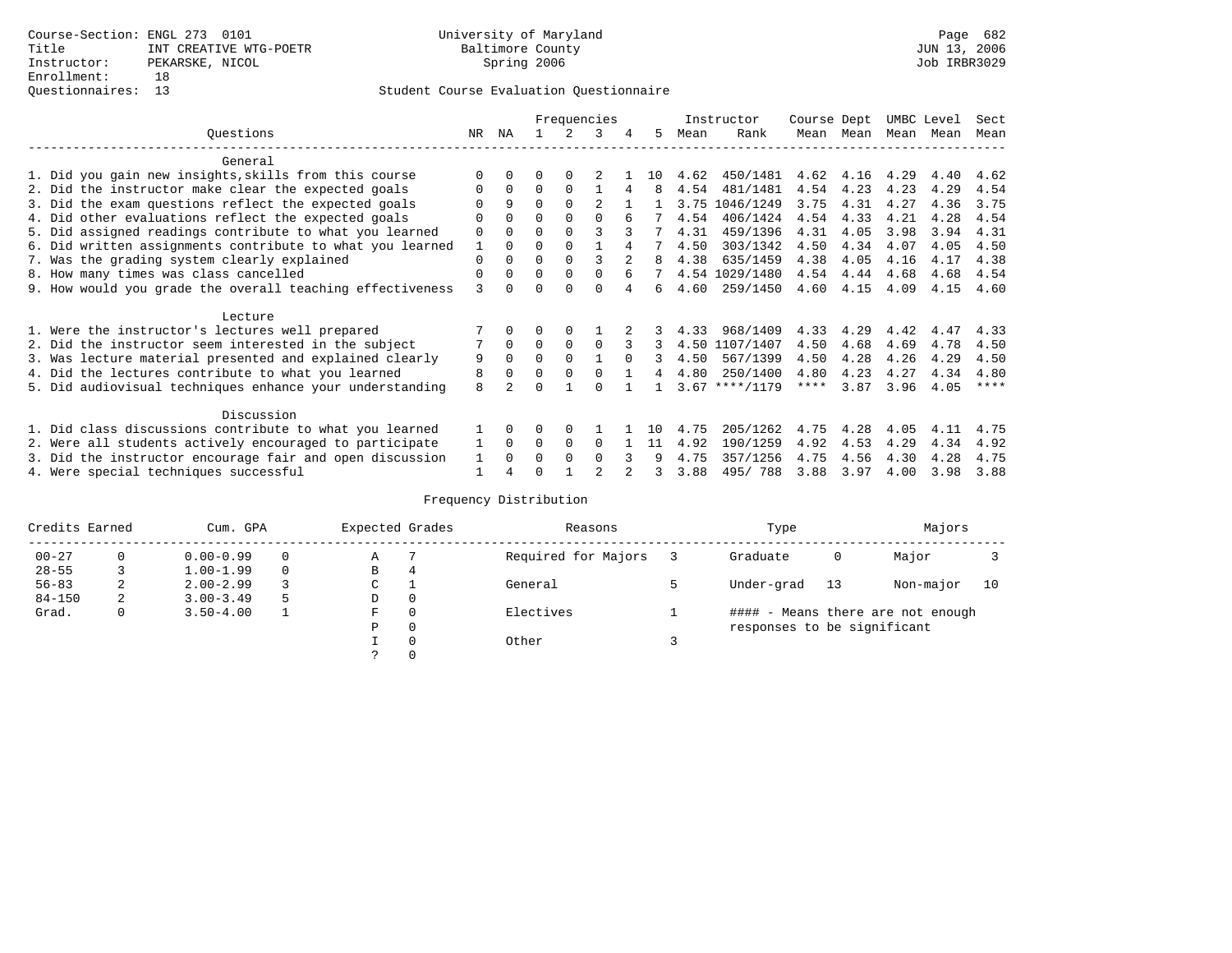|                                                           |                |              |              |          | Frequencies    |              |              |      | Instructor         | Course Dept |                | UMBC Level |      | Sect        |
|-----------------------------------------------------------|----------------|--------------|--------------|----------|----------------|--------------|--------------|------|--------------------|-------------|----------------|------------|------|-------------|
| Ouestions                                                 |                | NR NA        | 1.           | 2        | 3              |              | 5            | Mean | Rank               |             | Mean Mean Mean |            | Mean | Mean        |
| General                                                   |                |              |              |          |                |              |              |      |                    |             |                |            |      |             |
| 1. Did you gain new insights, skills from this course     | ∩              | <sup>0</sup> | U            |          |                |              | 13           | 4.58 | 487/1481           | 3.62        | 4.16           | 4.29       | 4.40 | 4.58        |
| 2. Did the instructor make clear the expected goals       | $\Omega$       | $\mathbf 0$  | $\Omega$     | 0        | 4              | 8            |              | 4.16 | 917/1481           | 3.39        | 4.23           | 4.23       | 4.29 | 4.16        |
| 3. Did the exam questions reflect the expected goals      | $\Omega$       | 16           | 0            | $\Omega$ | $\mathbf{1}$   | $\Omega$     |              |      | $4.33$ ****/1249   | $***$ * * * | 4.31           | 4.27       | 4.36 | $***$ * * * |
| 4. Did other evaluations reflect the expected goals       | ∩              | 3            | $\Omega$     | $\Omega$ | 1              |              | 11           | 4.63 | 318/1424           | 3.79        | 4.33           | 4.21       | 4.28 | 4.63        |
| 5. Did assigned readings contribute to what you learned   |                | $\Omega$     | $\Omega$     | $\cap$   |                |              | 12           | 4.61 | 233/1396           | 3.30        | 4.05           | 3.98       | 3.94 | 4.61        |
| 6. Did written assignments contribute to what you learned | 1              |              | $\Omega$     | $\Omega$ | $\mathbf{1}$   |              | 14           | 4.76 | 130/1342           | 4.23        | 4.34           | 4.07       | 4.05 | 4.76        |
| 7. Was the grading system clearly explained               | $\overline{2}$ | $\Omega$     | $\mathbf{1}$ | $\Omega$ | $\overline{4}$ |              | 5            |      | 3.88 1063/1459     | 3.17        | 4.05           | 4.16       | 4.17 | 3.88        |
| 8. How many times was class cancelled                     |                | $\Omega$     | $\Omega$     | $\Omega$ | $\Omega$       | 9            | 9            |      | 4.50 1044/1480     | 4.05        | 4.44           | 4.68       | 4.68 | 4.50        |
| 9. How would you grade the overall teaching effectiveness | $\mathbf{1}$   | $\cap$       | $\Omega$     | $\cap$   | 3              | 8            | 7            | 4.22 | 662/1450           |             | $3.53$ 4.15    | 4.09       | 4.15 | 4.22        |
| Lecture                                                   |                |              |              |          |                |              |              |      |                    |             |                |            |      |             |
| 1. Were the instructor's lectures well prepared           | 5              | 0            | 0            | 0        |                |              |              |      | 4.14 1098/1409     | 3.39        | 4.29           | 4.42       | 4.47 | 4.14        |
| 2. Did the instructor seem interested in the subject      | 4              | $\Omega$     | 0            | 0        | $\mathbf 0$    |              | 14           | 4.93 | 350/1407           | 4.52        | 4.68           | 4.69       | 4.78 | 4.93        |
| 3. Was lecture material presented and explained clearly   | 4              | $\Omega$     | $\Omega$     | $\Omega$ | $\mathbf{1}$   |              |              | 4.40 | 683/1399           | 3.38        | 4.28           | 4.26       | 4.29 | 4.40        |
| 4. Did the lectures contribute to what you learned        | $\overline{4}$ | $\Omega$     | $\Omega$     | $\Omega$ |                |              |              | 4.40 | 704/1400           | 3.31        | 4.23           | 4.27       | 4.34 | 4.40        |
| 5. Did audiovisual techniques enhance your understanding  | 4              | 12           | 1            | $\cap$   | 1              | $\cap$       | $\mathbf{1}$ |      | $3.00$ ****/1179   | $***$ * * * | 3.87           | 3.96       | 4.05 | $***$ * * * |
| Discussion                                                |                |              |              |          |                |              |              |      |                    |             |                |            |      |             |
| 1. Did class discussions contribute to what you learned   | 5              | <sup>0</sup> | O            | $\Omega$ |                |              | 10           | 4.64 | 274/1262           | 3.95        | 4.28           | 4.05       | 4.11 | 4.64        |
| 2. Were all students actively encouraged to participate   | 5              | $\Omega$     | $\Omega$     | $\Omega$ | $\Omega$       |              | 12           | 4.86 | 257/1259           | 4.20        | 4.53           | 4.29       | 4.34 | 4.86        |
| 3. Did the instructor encourage fair and open discussion  | 5              | $\Omega$     | $\Omega$     | $\Omega$ | $\mathbf{1}$   |              | 12           | 4.79 | 320/1256           | 4.15        | 4.56           | 4.30       | 4.28 | 4.79        |
| 4. Were special techniques successful                     | 5              | $\Omega$     | $\Omega$     | 1        | $\Omega$       |              | 9            | 4.50 | 176/788            | 4.31        | 3.97           | 4.00       | 3.98 | 4.50        |
| Field Work                                                |                |              |              |          |                |              |              |      |                    |             |                |            |      |             |
| 5. Did conferences help you carry out field activities    | 18             |              | O            | $\Omega$ | $\Omega$       |              | 0            |      | $4.00$ ****/<br>31 |             | **** ****      | 4.42       | 4.80 | ****        |
| Self Paced                                                |                |              |              |          |                |              |              |      |                    |             |                |            |      |             |
| 1. Did self-paced system contribute to what you learned   | 18             | 0            | 0            | 0        | $\Omega$       |              | $^{\circ}$   |      | 55<br>$4.00$ ****/ | ****        | 3.32           | 4.55       | 4.44 | ****        |
| 3. Were your contacts with the instructor helpful         | 18             | $\Omega$     | $\Omega$     | $\Omega$ | $\Omega$       | $\mathbf{1}$ | <sup>n</sup> |      | 51<br>$4.00$ ****/ | ****        | 4.31           | 4.65       | 4.66 | $***$ * * * |
| 4. Was the feedback/tutoring by proctors helpful          | 18             |              | $\Omega$     | $\cap$   | $\Omega$       |              |              |      | $4.00$ ****/<br>34 | ****        | 4.14           | 4.83       | 4.43 | $* * * * *$ |

| Credits Earned |   | Cum. GPA      |   | Expected Grades |              | Reasons             |    | Type                        |    | Majors                            |    |
|----------------|---|---------------|---|-----------------|--------------|---------------------|----|-----------------------------|----|-----------------------------------|----|
| $00 - 27$      |   | $0.00 - 0.99$ | 0 | Α               | - 11         | Required for Majors |    | Graduate                    | 0  | Major                             |    |
| $28 - 55$      |   | $1.00 - 1.99$ |   | в               | $\mathbf{b}$ |                     |    |                             |    |                                   |    |
| $56 - 83$      |   | $2.00 - 2.99$ |   | C               |              | General             |    | Under-grad                  | 19 | Non-major                         | 14 |
| $84 - 150$     |   | $3.00 - 3.49$ | 2 | D               | 0            |                     |    |                             |    |                                   |    |
| Grad.          | 0 | $3.50 - 4.00$ |   | F               | $\Omega$     | Electives           |    |                             |    | #### - Means there are not enough |    |
|                |   |               |   | P               | 0            |                     |    | responses to be significant |    |                                   |    |
|                |   |               |   |                 | $\Omega$     | Other               | 11 |                             |    |                                   |    |
|                |   |               |   |                 |              |                     |    |                             |    |                                   |    |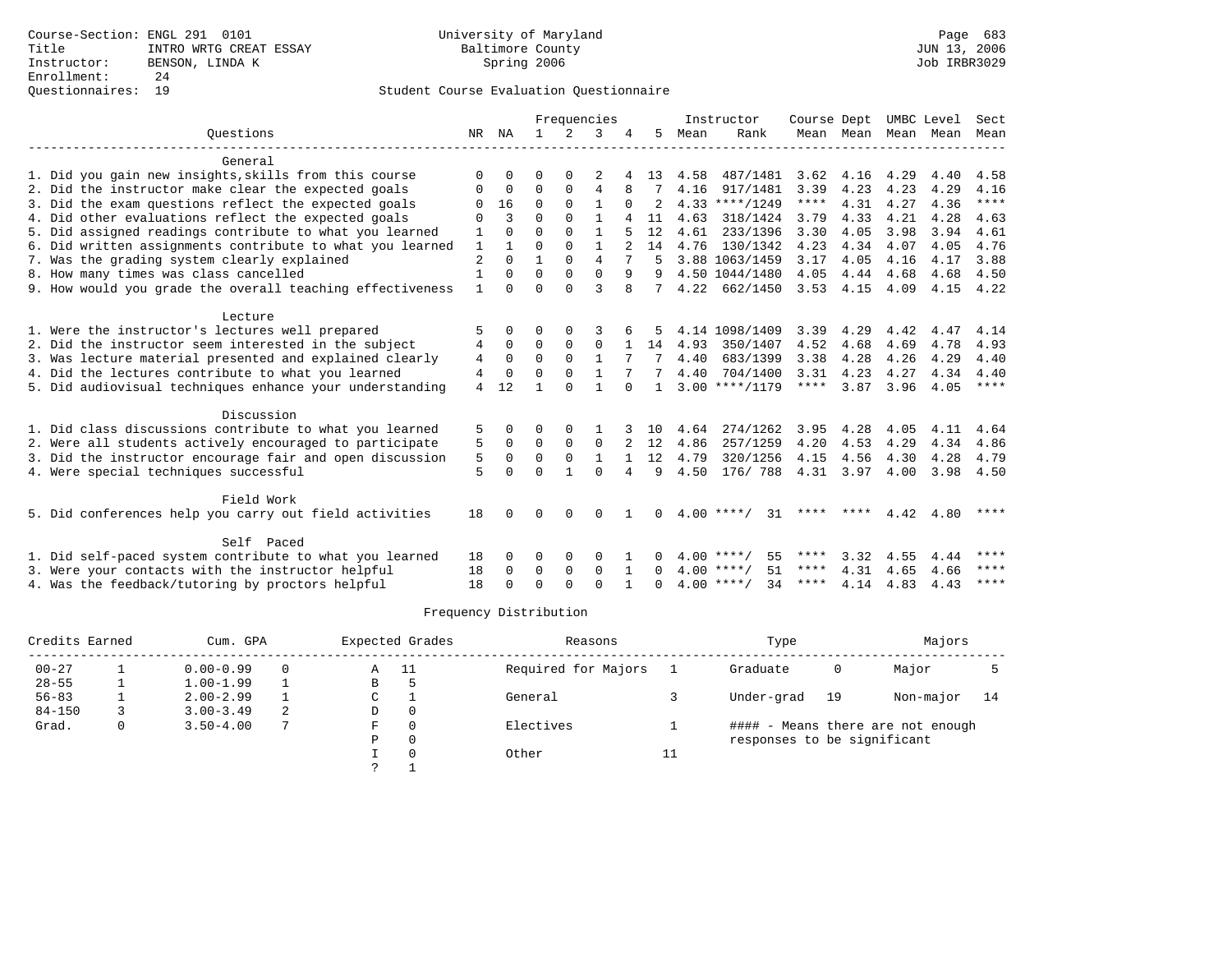|                                                           |                |              |                |                | Frequencies    |          |          |      | Instructor         | Course Dept |           | UMBC Level |      | Sect         |
|-----------------------------------------------------------|----------------|--------------|----------------|----------------|----------------|----------|----------|------|--------------------|-------------|-----------|------------|------|--------------|
| Ouestions                                                 | NR             | NA           |                | 2              | २              |          | 5.       | Mean | Rank               |             | Mean Mean | Mean Mean  |      | Mean         |
|                                                           |                |              |                |                |                |          |          |      |                    |             |           |            |      |              |
| General                                                   |                |              |                |                |                |          |          |      |                    |             |           |            |      |              |
| 1. Did you gain new insights, skills from this course     | $\Omega$       | $\Omega$     |                | $\Omega$       | 6              |          |          |      | 2.94 1462/1481     | 3.62        | 4.16      | 4.29       | 4.40 | 2.94         |
| 2. Did the instructor make clear the expected goals       | 0              | $\Omega$     | 6              | $\Omega$       | 9              |          |          |      | 2.47 1471/1481     | 3.39        | 4.23      | 4.23       | 4.29 | 2.47<br>**** |
| 3. Did the exam questions reflect the expected goals      | $\Omega$       | 14           | $\Omega$       | $\Omega$       | $\Omega$       |          |          |      | $4.33$ ****/1249   | $***$ * *   | 4.31      | 4.27       | 4.36 |              |
| 4. Did other evaluations reflect the expected goals       |                | $\mathbf{1}$ |                | 1              | ς              |          |          |      | 2.73 1402/1424     | 3.79        | 4.33      | 4.21       | 4.28 | 2.73         |
| 5. Did assigned readings contribute to what you learned   | $\Omega$       | $\Omega$     | 7              | $\mathbf{1}$   | 5              |          |          |      | 2.41 1375/1396     | 3.30        | 4.05      | 3.98       | 3.94 | 2.41         |
| 6. Did written assignments contribute to what you learned | $\mathbf 0$    | $\Omega$     | $\overline{4}$ | $\Omega$       |                | 4        |          |      | 3.71 1018/1342     | 4.23        | 4.34      | 4.07       | 4.05 | 3.71         |
| 7. Was the grading system clearly explained               | 0              |              | 8              | $\overline{2}$ | 4              |          |          |      | 2.06 1437/1459     | 3.17        | 4.05      | 4.16       | 4.17 | 2.06         |
| 8. How many times was class cancelled                     | $\mathbf 0$    | $\Omega$     | $\Omega$       | $\Omega$       | $\Omega$       |          | 11       |      | 4.65 966/1480      | 4.05        | 4.44      | 4.68       | 4.68 | 4.65         |
| 9. How would you grade the overall teaching effectiveness | $\overline{a}$ | $\cap$       | $\overline{4}$ |                | б              | 4        | $\Omega$ |      | 2.67 1417/1450     | 3.53        | 4.15      | 4.09       | 4.15 | 2.67         |
| Lecture                                                   |                |              |                |                |                |          |          |      |                    |             |           |            |      |              |
| 1. Were the instructor's lectures well prepared           |                | $\Omega$     |                |                |                |          |          |      | 2.31 1402/1409     | 3.39        | 4.29      | 4.42       | 4.47 | 2.31         |
| 2. Did the instructor seem interested in the subject      | 4              | $\Omega$     |                | $\Omega$       | $\Omega$       |          | 11       |      | 4.62 1019/1407     | 4.52        | 4.68      | 4.69       | 4.78 | 4.62         |
| 3. Was lecture material presented and explained clearly   | 4              | $\Omega$     | $\overline{4}$ |                |                |          | 1        |      | 2.46 1384/1399     | 3.38        | 4.28      | 4.26       | 4.29 | 2.46         |
| 4. Did the lectures contribute to what you learned        | 4              | $\Omega$     |                |                |                |          |          |      | 2.54 1361/1400     | 3.31        | 4.23      | 4.27       | 4.34 | 2.54         |
| 5. Did audiovisual techniques enhance your understanding  | 4              | 10           | $\Omega$       | $\cap$         | $\mathfrak{D}$ |          | 0        |      | $3.33$ ****/1179   | ****        | 3.87      | 3.96       | 4.05 | $* * * * *$  |
|                                                           |                |              |                |                |                |          |          |      |                    |             |           |            |      |              |
| Discussion                                                |                |              |                |                |                |          |          |      |                    |             |           |            |      |              |
| 1. Did class discussions contribute to what you learned   | 4              | $\Omega$     |                |                |                |          |          | 3.54 | 983/1262           | 3.95        | 4.28      | 4.05       | 4.11 | 3.54         |
| 2. Were all students actively encouraged to participate   | 4              | $\mathbf 0$  | 0              | 3              |                |          | 8        | 4.08 | 875/1259           | 4.20        | 4.53      | 4.29       | 4.34 | 4.08         |
| 3. Did the instructor encourage fair and open discussion  | 4              | $\Omega$     | 1              | $\mathbf{1}$   | 2              |          | 7        | 4.00 | 901/1256           | 4.15        | 4.56      | 4.30       | 4.28 | 4.00         |
| 4. Were special techniques successful                     | 5              |              | $\Omega$       |                | $\Omega$       |          | 3        | 4.13 | 358/788            | 4.31        | 3.97      | 4.00       | 3.98 | 4.13         |
|                                                           |                |              |                |                |                |          |          |      |                    |             |           |            |      |              |
| Self Paced                                                |                |              |                |                |                |          |          |      |                    |             |           |            |      |              |
| 1. Did self-paced system contribute to what you learned   | 16             | $\Omega$     | 0              | $\Omega$       | $\Omega$       |          |          |      | 55<br>5.00 ****/   | ****        | 3.32      | 4.55       | 4.44 | ****         |
| 2. Did study questions make clear the expected goal       | 16             | $\Omega$     | 0              | 0              | $\Omega$       | $\Omega$ |          |      | 31<br>$5.00$ ****/ | ****        | 3.56      | 4.75       | 4.50 | ****         |
| 3. Were your contacts with the instructor helpful         | 16             |              | $\Omega$       | $\cap$         | $\Omega$       |          |          |      | $5.00$ ****/<br>51 | ****        | 4.31      | 4.65       | 4.66 | ****         |
|                                                           |                |              |                |                |                |          |          |      |                    |             |           |            |      |              |

| Credits Earned |    | Cum. GPA      |          | Expected Grades |          | Reasons             |   | Type                        |    | Majors                            |     |
|----------------|----|---------------|----------|-----------------|----------|---------------------|---|-----------------------------|----|-----------------------------------|-----|
| $00 - 27$      |    | $0.00 - 0.99$ | 0        | Α               | 4        | Required for Majors |   | Graduate                    | 0  | Major                             |     |
| $28 - 55$      | 2  | $1.00 - 1.99$ | $\Omega$ | В               | 9        |                     |   |                             |    |                                   |     |
| $56 - 83$      | 0. | $2.00 - 2.99$ |          | C               |          | General             |   | Under-grad                  | 17 | Non-major                         | -11 |
| $84 - 150$     | 4  | $3.00 - 3.49$ | 2        | D               | 0        |                     |   |                             |    |                                   |     |
| Grad.          | 0  | $3.50 - 4.00$ | 9        | F.              | $\Omega$ | Electives           |   |                             |    | #### - Means there are not enough |     |
|                |    |               |          | Ρ               | 0        |                     |   | responses to be significant |    |                                   |     |
|                |    |               |          |                 |          | Other               | 8 |                             |    |                                   |     |
|                |    |               |          |                 | ◠        |                     |   |                             |    |                                   |     |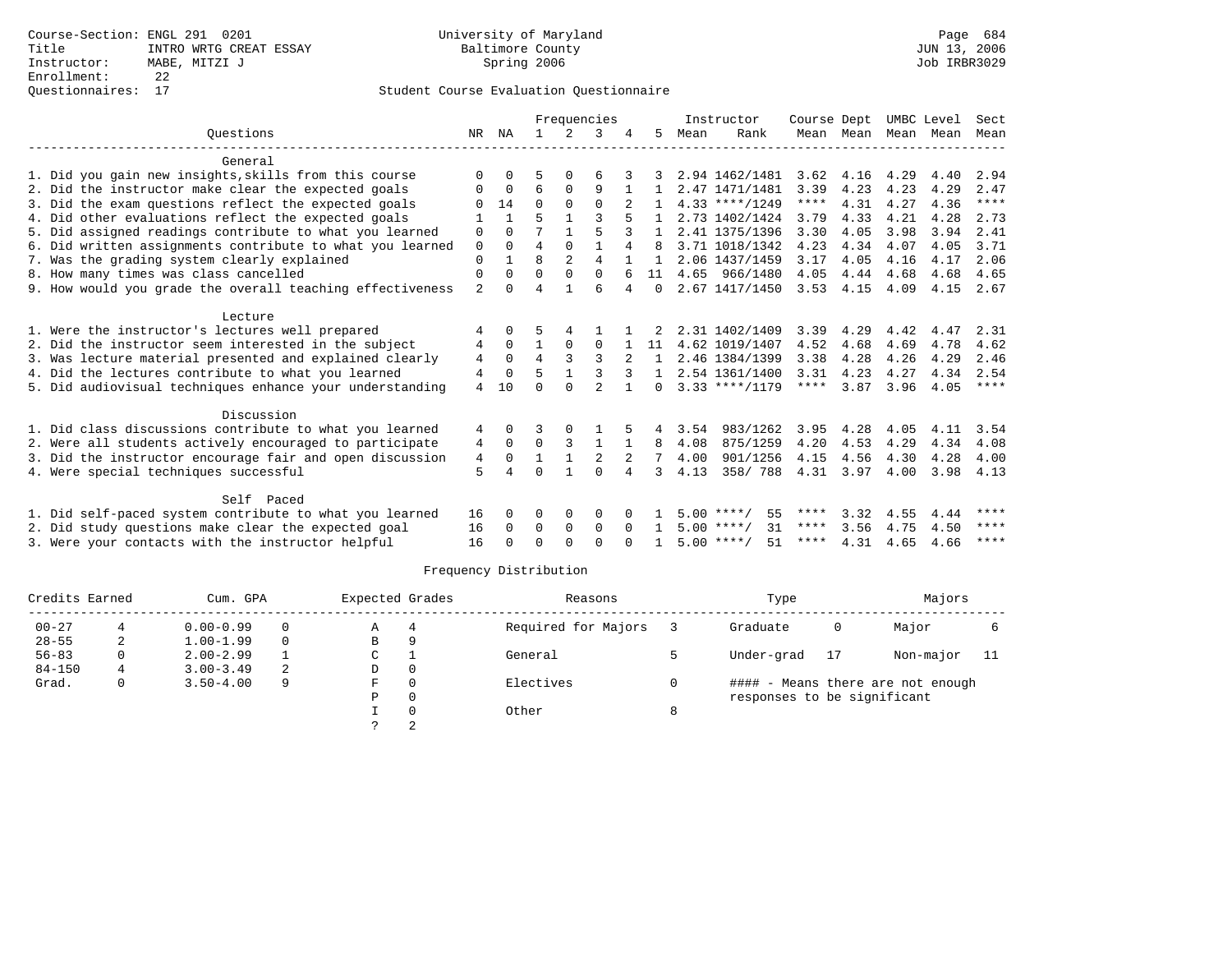|                                                           |                |                |          |          | Frequencies    |          |          |      | Instructor       | Course Dept |           | UMBC Level |      | Sect        |
|-----------------------------------------------------------|----------------|----------------|----------|----------|----------------|----------|----------|------|------------------|-------------|-----------|------------|------|-------------|
| Ouestions                                                 | NR             | ΝA             |          | 2.       | 3              | 4        | 5.       | Mean | Rank             |             | Mean Mean | Mean Mean  |      | Mean        |
| General                                                   |                |                |          |          |                |          |          |      |                  |             |           |            |      |             |
| 1. Did you gain new insights, skills from this course     |                | $\Omega$       | 0        |          |                |          |          |      | 3.33 1407/1481   | 3.62        | 4.16      | 4.29       | 4.40 | 3.33        |
| 2. Did the instructor make clear the expected goals       | O              | $\Omega$       | $\Omega$ |          | 4              |          |          |      | 3.56 1303/1481   | 3.39        | 4.23      | 4.23       | 4.29 | 3.56        |
| 3. Did the exam questions reflect the expected goals      |                |                | 0        |          | $\Omega$       | $\Omega$ |          |      | $3.50$ ****/1249 | ****        | 4.31      | 4.27       | 4.36 | $***$ * * * |
| 4. Did other evaluations reflect the expected goals       |                | $\overline{a}$ | $\Omega$ |          |                |          | 4        | 4.00 | 959/1424         | 3.79        | 4.33      | 4.21       | 4.28 | 4.00        |
| 5. Did assigned readings contribute to what you learned   |                | $\Omega$       |          |          | 4              |          | $\Omega$ |      | 2.88 1331/1396   | 3.30        | 4.05      | 3.98       | 3.94 | 2.88        |
| 6. Did written assignments contribute to what you learned | $\Omega$       | $\Omega$       | O        | $\Omega$ |                |          |          |      | 4.22 565/1342    | 4.23        | 4.34      | 4.07       | 4.05 | 4.22        |
| 7. Was the grading system clearly explained               | $\Omega$       |                | U        |          |                |          |          |      | 3.57 1236/1459   | 3.17        | 4.05      | 4.16       | 4.17 | 3.57        |
| 8. How many times was class cancelled                     | $\Omega$       | $\Omega$       |          |          |                |          | $\Omega$ |      | 3.00 1469/1480   | 4.05        | 4.44      | 4.68       | 4.68 | 3.00        |
| 9. How would you grade the overall teaching effectiveness | 2              | <sup>n</sup>   |          |          |                |          |          |      | 3.71 1133/1450   | 3.53        | 4.15      | 4.09       | 4.15 | 3.71        |
| Lecture                                                   |                |                |          |          |                |          |          |      |                  |             |           |            |      |             |
| 1. Were the instructor's lectures well prepared           |                |                |          |          |                |          |          |      | 3.71 1261/1409   | 3.39        | 4.29      | 4.42       | 4.47 | 3.71        |
| 2. Did the instructor seem interested in the subject      | $\overline{2}$ | $\Omega$       | $\Omega$ | $\Omega$ | $\overline{a}$ |          |          |      | 4.00 1296/1407   | 4.52        | 4.68      | 4.69       | 4.78 | 4.00        |
| 3. Was lecture material presented and explained clearly   | 2              | $\Omega$       | $\Omega$ |          |                |          |          |      | 3.29 1288/1399   | 3.38        | 4.28      | 4.26       | 4.29 | 3.29        |
| 4. Did the lectures contribute to what you learned        |                | $\Omega$       |          |          |                |          |          |      | 3.00 1312/1400   | 3.31        | 4.23      | 4.27       | 4.34 | 3.00        |
| 5. Did audiovisual techniques enhance your understanding  | ζ              |                |          |          |                |          |          |      | $3.00$ ****/1179 | ****        | 3.87      | 3.96       | 4.05 | ****        |
| Discussion                                                |                |                |          |          |                |          |          |      |                  |             |           |            |      |             |
| 1. Did class discussions contribute to what you learned   | 6              | $\Omega$       | O        | $\Omega$ |                |          |          | 3.67 | 931/1262         | 3.95        | 4.28      | 4.05       | 4.11 | 3.67        |
| 2. Were all students actively encouraged to participate   | 6              | $\Omega$       | $\Omega$ | $\Omega$ | 2              |          |          | 3.67 | 1067/1259        | 4.20        | 4.53      | 4.29       | 4.34 | 3.67        |
| 3. Did the instructor encourage fair and open discussion  | 6              |                | U        | $\Omega$ | $\mathfrak{D}$ |          |          |      | 3.67 1069/1256   | 4.15        | 4.56      | 4.30       | 4.28 | 3.67        |
| 4. Were special techniques successful                     | 6              |                |          |          |                |          |          |      | $3.00$ ****/ 788 | 4.31        | 3.97      | 4.00       | 3.98 | ****        |

| Credits Earned |   | Cum. GPA      |   | Expected Grades |          | Reasons             |   | Type                        |   | Majors                            |  |
|----------------|---|---------------|---|-----------------|----------|---------------------|---|-----------------------------|---|-----------------------------------|--|
| $00 - 27$      | 2 | $0.00 - 0.99$ |   | А               | 4        | Required for Majors |   | Graduate                    | 0 | Major                             |  |
| $28 - 55$      | ᅩ | $1.00 - 1.99$ |   | В               | 4        |                     |   |                             |   |                                   |  |
| $56 - 83$      | 2 | $2.00 - 2.99$ |   | $\sim$<br>◡     | 0        | General             |   | Under-grad                  | 9 | Non-major                         |  |
| $84 - 150$     | 0 | $3.00 - 3.49$ | 2 | D               | 0        |                     |   |                             |   |                                   |  |
| Grad.          | 0 | $3.50 - 4.00$ |   | F               | 0        | Electives           | 0 |                             |   | #### - Means there are not enough |  |
|                |   |               |   | Ρ               | 0        |                     |   | responses to be significant |   |                                   |  |
|                |   |               |   |                 | $\Omega$ | Other               | 6 |                             |   |                                   |  |
|                |   |               |   |                 |          |                     |   |                             |   |                                   |  |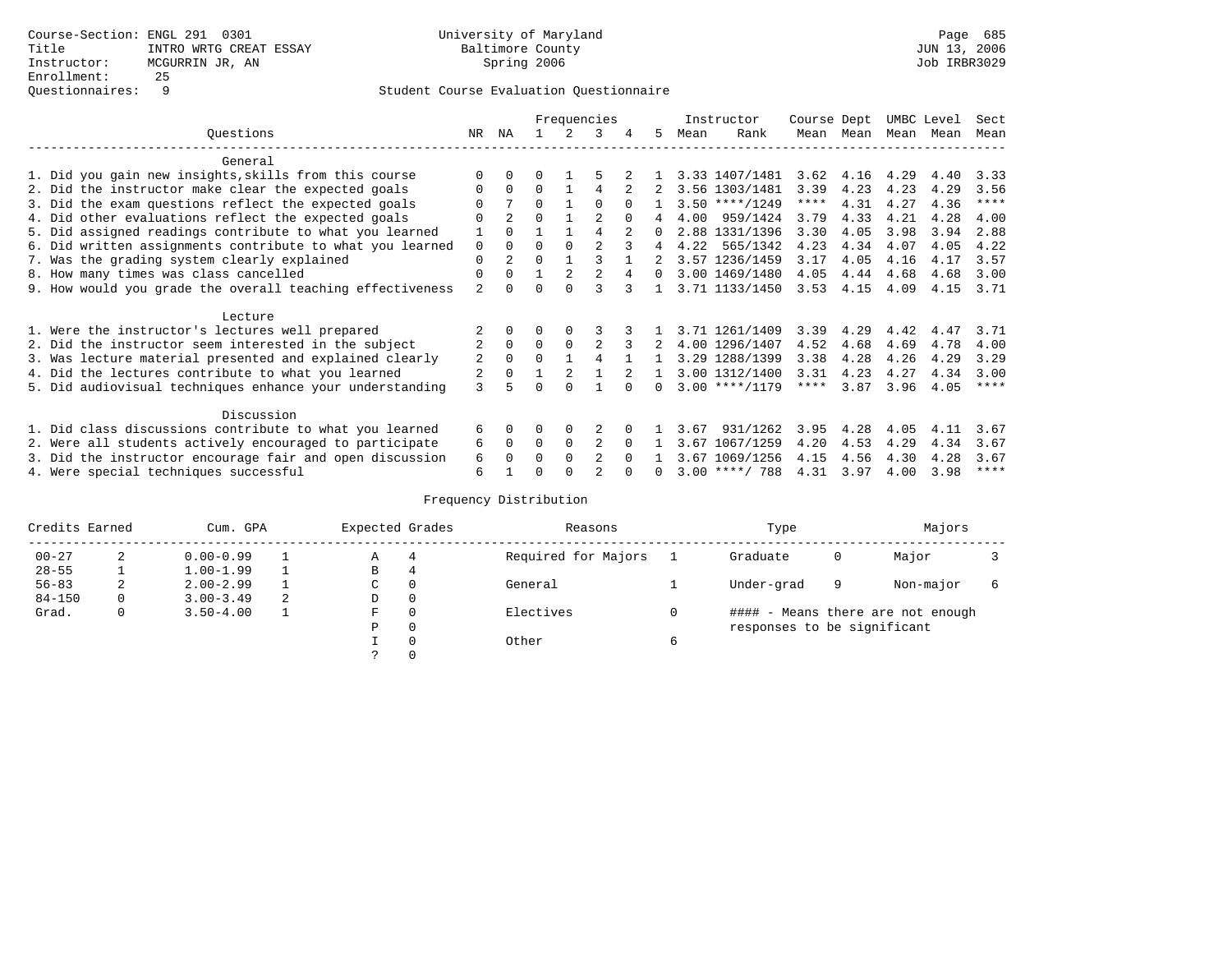## Questionnaires: 15 Student Course Evaluation Questionnaire

|                                                           |                |              |          | Frequencies |                |    |    |      | Instructor     | Course Dept |      | UMBC Level |      | Sect |
|-----------------------------------------------------------|----------------|--------------|----------|-------------|----------------|----|----|------|----------------|-------------|------|------------|------|------|
| Ouestions                                                 | NR.            | ΝA           |          |             | 3              |    | 5. | Mean | Rank           | Mean        | Mean | Mean       | Mean | Mean |
| General                                                   |                |              |          |             |                |    |    |      |                |             |      |            |      |      |
| 1. Did you gain new insights, skills from this course     |                | $\Omega$     | U        |             |                |    |    | 4.13 | 976/1481       | 4.32        | 4.16 | 4.29       | 4.29 | 4.13 |
| 2. Did the instructor make clear the expected goals       | O              | $\Omega$     | $\Omega$ | $\Omega$    |                |    | 10 | 4.53 | 481/1481       | 4.50        | 4.23 | 4.23       | 4.23 | 4.53 |
| 3. Did the exam questions reflect the expected goals      |                | $\Omega$     | $\Omega$ | $\Omega$    |                |    |    | 4.46 | 548/1249       | 4.49        | 4.31 | 4.27       | 4.28 | 4.46 |
| 4. Did other evaluations reflect the expected goals       | O              | $\Omega$     | $\Omega$ | $\Omega$    |                |    | 6  | 4.33 | 645/1424       | 4.51        | 4.33 | 4.21       | 4.27 | 4.33 |
| 5. Did assigned readings contribute to what you learned   | $\mathbf 0$    |              | $\Omega$ |             |                |    | 8  | 4.47 | 330/1396       | 4.62        | 4.05 | 3.98       | 4.00 | 4.47 |
| 6. Did written assignments contribute to what you learned | $\mathbf 0$    | $\Omega$     |          |             | $\mathfrak{D}$ |    | 8  | 4.40 | 405/1342       | 4.42        | 4.34 | 4.07       | 4.12 | 4.40 |
| 7. Was the grading system clearly explained               | $\Omega$       | $\Omega$     | $\Omega$ |             |                |    | б. |      | 3.87 1078/1459 | 4.17        | 4.05 | 4.16       | 4.17 | 3.87 |
| 8. How many times was class cancelled                     | 0              | $\Omega$     | $\Omega$ | $\Omega$    | $\Omega$       | 12 | 3  |      | 4.20 1260/1480 | 4.71        | 4.44 | 4.68       | 4.65 | 4.20 |
| 9. How would you grade the overall teaching effectiveness | 5              | <sup>n</sup> | U        | $\cap$      | $\mathfrak{D}$ | 4  | 4  | 4.20 | 692/1450       | 4.27        | 4.15 | 4.09       | 4.10 | 4.20 |
|                                                           |                |              |          |             |                |    |    |      |                |             |      |            |      |      |
| Lecture                                                   |                |              |          |             |                |    |    |      |                |             |      |            |      |      |
| 1. Were the instructor's lectures well prepared           |                |              |          |             |                |    |    | 4.54 | 727/1409       | 4.57        | 4.29 | 4.42       | 4.43 | 4.54 |
| 2. Did the instructor seem interested in the subject      | $\overline{2}$ | $\Omega$     | $\Omega$ | $\Omega$    | $\Omega$       |    | 12 | 4.92 | 400/1407       | 4.91        | 4.68 | 4.69       | 4.67 | 4.92 |
| 3. Was lecture material presented and explained clearly   | 2              | $\Omega$     | $\Omega$ |             | $\cap$         |    | 9  | 4.54 | 534/1399       | 4.57        | 4.28 | 4.26       | 4.27 | 4.54 |
| 4. Did the lectures contribute to what you learned        |                | $\Omega$     | $\Omega$ | $\Omega$    |                |    | 10 | 4.69 | 385/1400       | 4.59        | 4.23 | 4.27       | 4.28 | 4.69 |
| 5. Did audiovisual techniques enhance your understanding  | 3              |              |          | $\cap$      |                |    |    | 3.57 | 870/1179       | 3.63        | 3.87 | 3.96       | 4.02 | 3.57 |
|                                                           |                |              |          |             |                |    |    |      |                |             |      |            |      |      |
| Discussion                                                |                |              |          |             |                |    |    |      |                |             |      |            |      |      |
| 1. Did class discussions contribute to what you learned   | 3              | $\Omega$     | U        | $\Omega$    |                |    |    | 4.33 | 507/1262       | 4.39        | 4.28 | 4.05       | 4.14 | 4.33 |
| 2. Were all students actively encouraged to participate   | 3              | $\Omega$     | $\Omega$ |             |                |    | 9  | 4.50 | 588/1259       | 4.64        | 4.53 | 4.29       | 4.34 | 4.50 |
| 3. Did the instructor encourage fair and open discussion  | 3              | $\Omega$     | 0        | $\Omega$    |                |    |    | 4.50 | 571/1256       | 4.57        | 4.56 | 4.30       | 4.34 | 4.50 |
| 4. Were special techniques successful                     | 3              |              |          |             |                |    |    | 4.50 | 176/788        | 3.99        | 3.97 | 4.00       | 4.07 | 4.50 |

| Credits Earned |   | Cum. GPA      |   | Expected Grades |          | Reasons             |    | Type                        |    | Majors                            |    |
|----------------|---|---------------|---|-----------------|----------|---------------------|----|-----------------------------|----|-----------------------------------|----|
| $00 - 27$      |   | $0.00 - 0.99$ |   | Α               |          | Required for Majors |    | Graduate                    | 0  | Major                             | 10 |
| $28 - 55$      | 2 | $1.00 - 1.99$ |   | B               | 9        |                     |    |                             |    |                                   |    |
| $56 - 83$      | 5 | $2.00 - 2.99$ | 2 | C               | 2        | General             |    | Under-grad                  | 15 | Non-major                         |    |
| $84 - 150$     | 2 | $3.00 - 3.49$ | 2 | D               | 0        |                     |    |                             |    |                                   |    |
| Grad.          | 0 | $3.50 - 4.00$ | 4 | F               | 0        | Electives           |    |                             |    | #### - Means there are not enough |    |
|                |   |               |   | Ρ               | 0        |                     |    | responses to be significant |    |                                   |    |
|                |   |               |   |                 | $\Omega$ | Other               | 12 |                             |    |                                   |    |
|                |   |               |   |                 |          |                     |    |                             |    |                                   |    |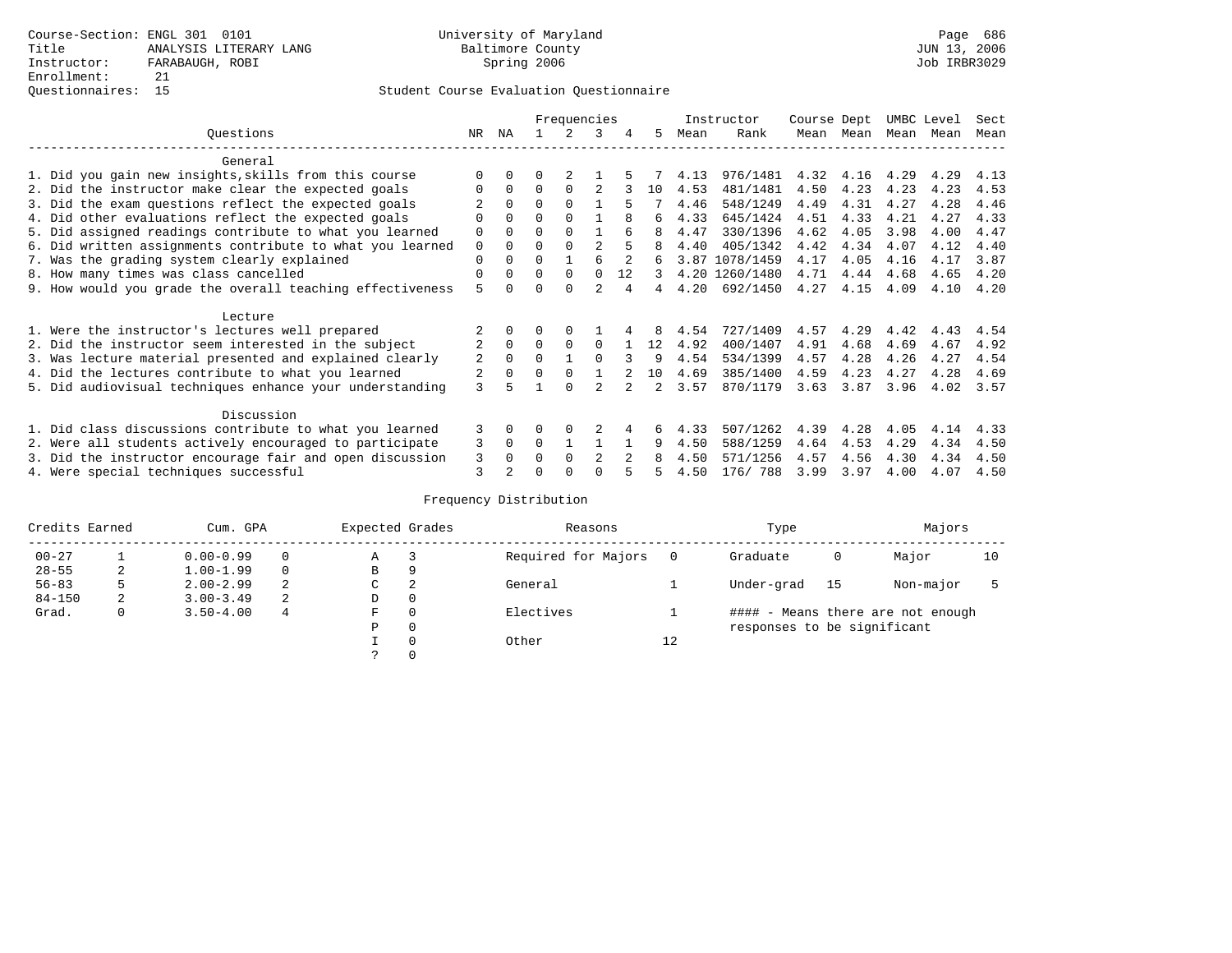|                                                           |             |              |          | Frequencies |               |        |     |      | Instructor     | Course Dept |      | UMBC Level |      | Sect |
|-----------------------------------------------------------|-------------|--------------|----------|-------------|---------------|--------|-----|------|----------------|-------------|------|------------|------|------|
| Ouestions                                                 | NR.         | ΝA           |          |             | 3             |        | 5.  | Mean | Rank           | Mean        | Mean | Mean       | Mean | Mean |
| General                                                   |             |              |          |             |               |        |     |      |                |             |      |            |      |      |
| 1. Did you gain new insights, skills from this course     | $\Omega$    | $\Omega$     | O        | $\Omega$    |               |        | 1 O | 4.47 | 587/1481       | 4.32        | 4.16 | 4.29       | 4.29 | 4.47 |
| 2. Did the instructor make clear the expected goals       | O           | $\Omega$     | $\Omega$ | $\Omega$    | $\Omega$      |        | 11  | 4.58 | 434/1481       | 4.50        | 4.23 | 4.23       | 4.23 | 4.58 |
| 3. Did the exam questions reflect the expected goals      |             | $\Omega$     | $\Omega$ |             | $\Omega$      |        | 10  | 4.44 | 573/1249       | 4.49        | 4.31 | 4.27       | 4.28 | 4.44 |
| 4. Did other evaluations reflect the expected goals       | O           | $\Omega$     | $\Omega$ | $\Omega$    |               |        | 13  | 4.63 | 310/1424       | 4.51        | 4.33 | 4.21       | 4.27 | 4.63 |
| 5. Did assigned readings contribute to what you learned   | $\mathbf 0$ | $\Omega$     | $\Omega$ | $\Omega$    | $\mathcal{D}$ |        | 15  | 4.68 | 177/1396       | 4.62        | 4.05 | 3.98       | 4.00 | 4.68 |
| 6. Did written assignments contribute to what you learned | $\mathbf 0$ | $\Omega$     |          | $\cap$      |               |        | 10  | 4.32 | 494/1342       | 4.42        | 4.34 | 4.07       | 4.12 | 4.32 |
| 7. Was the grading system clearly explained               | $\Omega$    | $\Omega$     | $\Omega$ |             | 4             |        | 11  | 4.26 | 766/1459       | 4.17        | 4.05 | 4.16       | 4.17 | 4.26 |
| 8. How many times was class cancelled                     | 0           | $\Omega$     | $\Omega$ | $\Omega$    | $\Omega$      | $\cap$ | 19  | 5.00 | 1/1480         | 4.71        | 4.44 | 4.68       | 4.65 | 5.00 |
| 9. How would you grade the overall teaching effectiveness | 3           | <sup>n</sup> | U        | $\cap$      | U             | 11     | 5   | 4.31 | 567/1450       | 4.27        | 4.15 | 4.09       | 4.10 | 4.31 |
| Lecture                                                   |             |              |          |             |               |        |     |      |                |             |      |            |      |      |
| 1. Were the instructor's lectures well prepared           |             |              |          |             |               |        |     | 4.44 | 852/1409       | 4.57        | 4.29 | 4.42       | 4.43 | 4.44 |
| 2. Did the instructor seem interested in the subject      | 3           | $\Omega$     | $\Omega$ | $\Omega$    | $\Omega$      |        | 13  | 4.81 | 705/1407       | 4.91        | 4.68 | 4.69       | 4.67 | 4.81 |
| 3. Was lecture material presented and explained clearly   | 3           | $\Omega$     | $\Omega$ | $\Omega$    |               |        | 9   | 4.50 | 567/1399       | 4.57        | 4.28 | 4.26       | 4.27 | 4.50 |
| 4. Did the lectures contribute to what you learned        | 3           | $\Omega$     | $\Omega$ | $\Omega$    |               |        | 9   | 4.50 | 591/1400       | 4.59        | 4.23 | 4.27       | 4.28 | 4.50 |
| 5. Did audiovisual techniques enhance your understanding  | 3           |              |          |             |               |        |     |      | 3.20 1011/1179 | 3.63        | 3.87 | 3.96       | 4.02 | 3.20 |
|                                                           |             |              |          |             |               |        |     |      |                |             |      |            |      |      |
| Discussion                                                |             |              |          |             |               |        |     |      |                |             |      |            |      |      |
| 1. Did class discussions contribute to what you learned   |             | $\Omega$     | U        | $\Omega$    |               |        | 14  | 4.72 | 228/1262       | 4.39        | 4.28 | 4.05       | 4.14 | 4.72 |
| 2. Were all students actively encouraged to participate   |             | $\Omega$     | $\Omega$ | $\Omega$    | $\Omega$      |        | 16  | 4.89 | 229/1259       | 4.64        | 4.53 | 4.29       | 4.34 | 4.89 |
| 3. Did the instructor encourage fair and open discussion  | 1           | $\Omega$     | O        | $\Omega$    | $\Omega$      |        | 15  | 4.83 | 272/1256       | 4.57        | 4.56 | 4.30       | 4.34 | 4.83 |
| 4. Were special techniques successful                     | 1           |              |          |             |               |        | ર   | 3.86 | 501/ 788       | 3.99        | 3.97 | 4.00       | 4.07 | 3.86 |

| Credits Earned |   | Cum. GPA      |   | Expected Grades |          | Reasons             |          | Type                        |    | Majors                            |    |
|----------------|---|---------------|---|-----------------|----------|---------------------|----------|-----------------------------|----|-----------------------------------|----|
| $00 - 27$      |   | $0.00 - 0.99$ |   | А               | 8        | Required for Majors | $\Omega$ | Graduate                    | 0  | Major                             | 11 |
| $28 - 55$      | 6 | $1.00 - 1.99$ |   | В               | 9        |                     |          |                             |    |                                   |    |
| $56 - 83$      | 2 | $2.00 - 2.99$ |   | $\sim$<br>◡     | 0        | General             |          | Under-grad                  | 19 | Non-major                         |    |
| $84 - 150$     | 2 | $3.00 - 3.49$ |   | D               | 0        |                     |          |                             |    |                                   |    |
| Grad.          | 0 | $3.50 - 4.00$ | 8 | F               | 0        | Electives           | 0        |                             |    | #### - Means there are not enough |    |
|                |   |               |   | Ρ               | 0        |                     |          | responses to be significant |    |                                   |    |
|                |   |               |   |                 | $\Omega$ | Other               | 16       |                             |    |                                   |    |
|                |   |               |   |                 |          |                     |          |                             |    |                                   |    |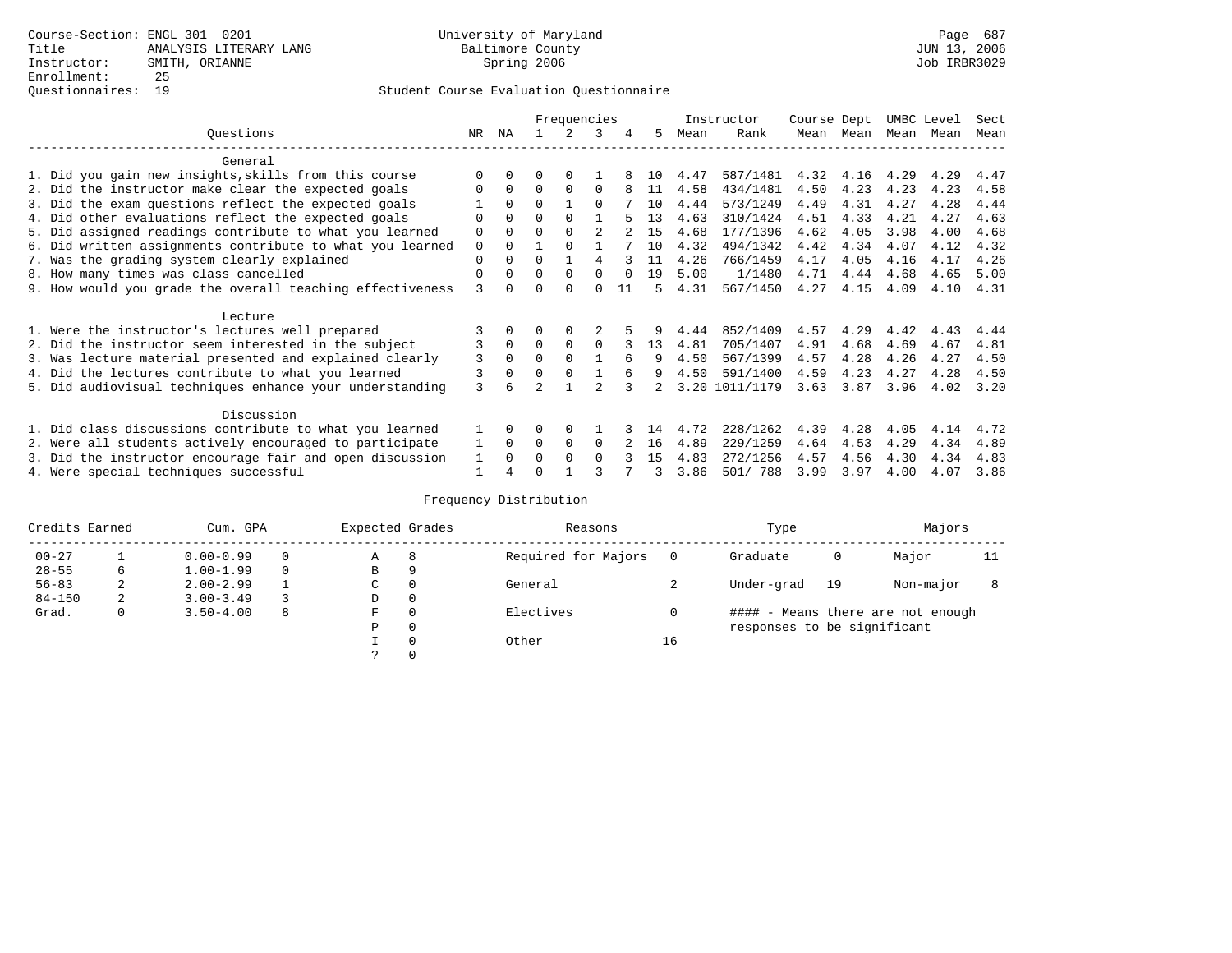|                                                           |          |          |          |          | Frequencies   |          |    |      | Instructor | Course Dept |           |      | UMBC Level | Sect |
|-----------------------------------------------------------|----------|----------|----------|----------|---------------|----------|----|------|------------|-------------|-----------|------|------------|------|
| Ouestions                                                 | NR.      | ΝA       |          | 2        | 3             | 4        | 5. | Mean | Rank       |             | Mean Mean | Mean | Mean       | Mean |
| General                                                   |          |          |          |          |               |          |    |      |            |             |           |      |            |      |
| 1. Did you gain new insights, skills from this course     |          | $\Omega$ |          | $\Omega$ |               |          | 10 | 4.35 | 729/1481   | 4.32        | 4.16      | 4.29 | 4.29       | 4.35 |
| 2. Did the instructor make clear the expected goals       |          | $\Omega$ |          | $\Omega$ |               |          | 12 | 4.39 | 682/1481   | 4.50        | 4.23      | 4.23 | 4.23       | 4.39 |
| 3. Did the exam questions reflect the expected goals      |          | 11       | 0        | $\Omega$ |               |          | 5  | 4.57 | 432/1249   | 4.49        | 4.31      | 4.27 | 4.28       | 4.57 |
| 4. Did other evaluations reflect the expected goals       | O        | $\Omega$ | O        |          |               |          | 14 | 4.56 | 385/1424   | 4.51        | 4.33      | 4.21 | 4.27       | 4.56 |
| 5. Did assigned readings contribute to what you learned   | 0        | $\Omega$ | 0        | $\Omega$ | $\Omega$      |          | 13 | 4.72 | 151/1396   | 4.62        | 4.05      | 3.98 | 4.00       | 4.72 |
| 6. Did written assignments contribute to what you learned | 0        | $\Omega$ | U        | $\Omega$ |               |          | 11 | 4.56 | 270/1342   | 4.42        | 4.34      | 4.07 | 4.12       | 4.56 |
| 7. Was the grading system clearly explained               | 0        | $\Omega$ | U        |          |               |          | 10 | 4.39 | 635/1459   | 4.17        | 4.05      | 4.16 | 4.17       | 4.39 |
| 8. How many times was class cancelled                     | $\Omega$ | $\Omega$ | 0        | $\Omega$ | <sup>0</sup>  |          | 17 | 4.94 | 421/1480   | 4.71        | 4.44      | 4.68 | 4.65       | 4.94 |
| 9. How would you grade the overall teaching effectiveness |          | $\cap$   |          |          | $\mathcal{D}$ |          | q  | 4.29 | 588/1450   | 4.27        | 4.15      | 4.09 | 4.10       | 4.29 |
| Lecture                                                   |          |          |          |          |               |          |    |      |            |             |           |      |            |      |
| 1. Were the instructor's lectures well prepared           | O        |          |          |          |               |          | 15 | 4.72 | 466/1409   | 4.57        | 4.29      | 4.42 | 4.43       | 4.72 |
| 2. Did the instructor seem interested in the subject      | 0        | $\Omega$ | $\Omega$ | $\Omega$ | $\Omega$      | $\Omega$ | 18 | 5.00 | 1/1407     | 4.91        | 4.68      | 4.69 | 4.67       | 5.00 |
| 3. Was lecture material presented and explained clearly   | 0        | $\Omega$ | 0        | $\Omega$ |               |          | 13 | 4.67 | 376/1399   | 4.57        | 4.28      | 4.26 | 4.27       | 4.67 |
| 4. Did the lectures contribute to what you learned        |          | $\Omega$ |          | $\Omega$ |               |          | 11 | 4.59 | 511/1400   | 4.59        | 4.23      | 4.27 | 4.28       | 4.59 |
| 5. Did audiovisual techniques enhance your understanding  | $\Omega$ |          |          | U        |               |          |    | 4.13 | 541/1179   | 3.63        | 3.87      | 3.96 | 4.02       | 4.13 |
| Discussion                                                |          |          |          |          |               |          |    |      |            |             |           |      |            |      |
| 1. Did class discussions contribute to what you learned   |          | 0        |          |          |               |          |    | 4.13 | 659/1262   | 4.39        | 4.28      | 4.05 | 4.14       | 4.13 |
| 2. Were all students actively encouraged to participate   |          | $\Omega$ | U        |          |               |          | 12 | 4.53 | 572/1259   | 4.64        | 4.53      | 4.29 | 4.34       | 4.53 |
| 3. Did the instructor encourage fair and open discussion  | 2        |          |          |          | <sup>0</sup>  |          | 11 | 4.38 | 698/1256   | 4.57        | 4.56      | 4.30 | 4.34       | 4.38 |
| 4. Were special techniques successful                     |          |          |          |          |               |          | 3  | 3.63 | 577/ 788   | 3.99        | 3.97      | 4.00 | 4.07       | 3.63 |

| Credits Earned |   | Cum. GPA      |          | Expected Grades |          | Reasons             |    | Type                        |    | Majors                            |    |
|----------------|---|---------------|----------|-----------------|----------|---------------------|----|-----------------------------|----|-----------------------------------|----|
| $00 - 27$      |   | $0.00 - 0.99$ | $\Omega$ | Α               |          | Required for Majors |    | Graduate                    | 0  | Major                             | 11 |
| $28 - 55$      |   | $1.00 - 1.99$ | $\Omega$ | В               | 9        |                     |    |                             |    |                                   |    |
| $56 - 83$      | 4 | $2.00 - 2.99$ | 3        | С               |          | General             |    | Under-grad                  | 18 | Non-major                         |    |
| $84 - 150$     | 2 | $3.00 - 3.49$ | 4        | D               | 0        |                     |    |                             |    |                                   |    |
| Grad.          | 0 | $3.50 - 4.00$ |          | F               | 0        | Electives           |    |                             |    | #### - Means there are not enough |    |
|                |   |               |          | Ρ               | 0        |                     |    | responses to be significant |    |                                   |    |
|                |   |               |          |                 | $\Omega$ | Other               | 15 |                             |    |                                   |    |
|                |   |               |          | っ               | 0        |                     |    |                             |    |                                   |    |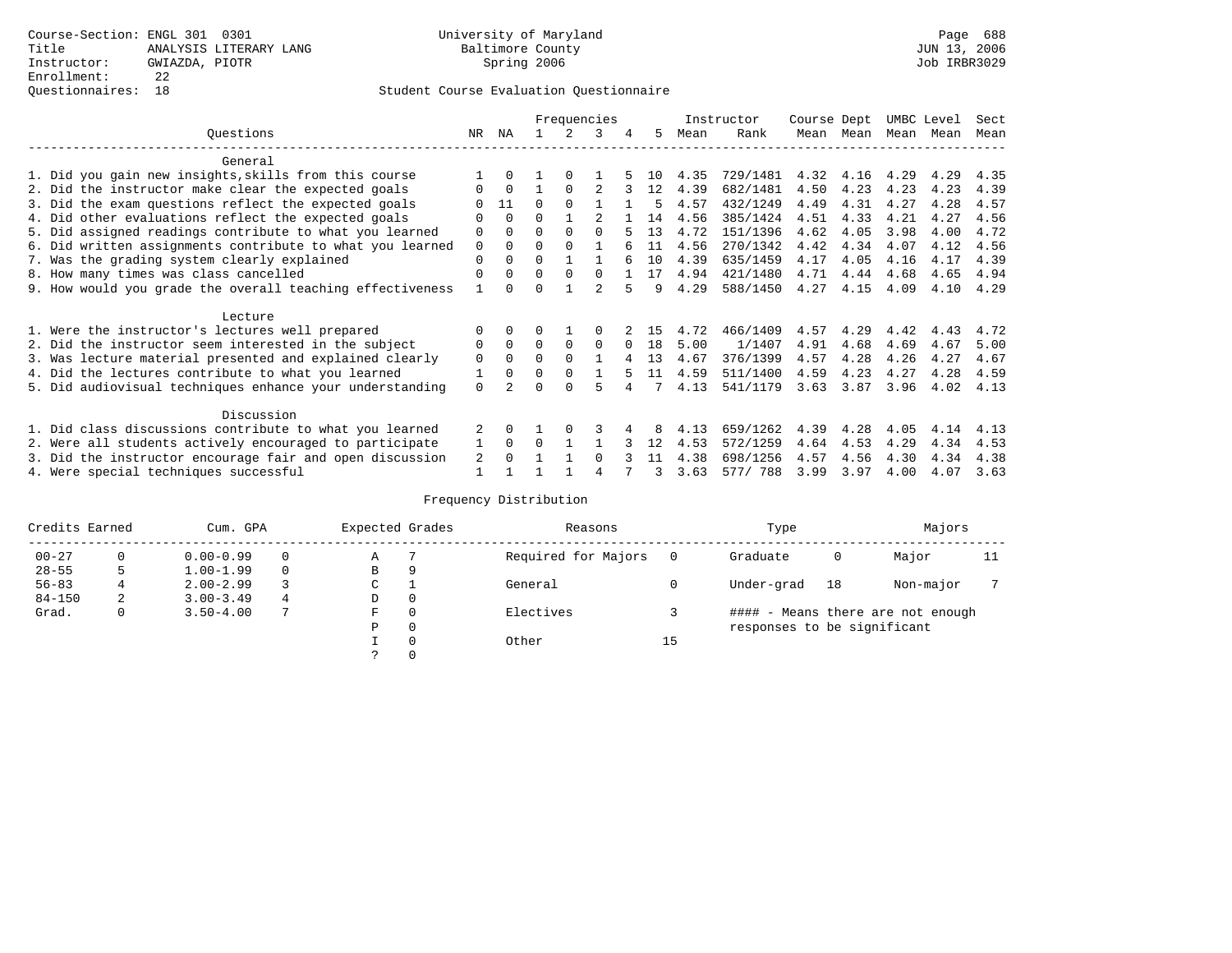|                                                           |                |          |          |                | Frequencies |          |    |      | Instructor       | Course Dept |           | UMBC Level |      | Sect        |
|-----------------------------------------------------------|----------------|----------|----------|----------------|-------------|----------|----|------|------------------|-------------|-----------|------------|------|-------------|
| Ouestions                                                 | NR.            | ΝA       |          |                | 3           | 4        | 5. | Mean | Rank             |             | Mean Mean | Mean       | Mean | Mean        |
| General                                                   |                |          |          |                |             |          |    |      |                  |             |           |            |      |             |
| 1. Did you gain new insights, skills from this course     |                | 0        |          | $\Omega$       |             |          |    | 4.21 | 896/1481         | 4.21        | 4.16      | 4.29       | 4.29 | 4.21        |
| 2. Did the instructor make clear the expected goals       | U              | $\Omega$ |          |                |             |          | 8  | 4.00 | 1000/1481        | 4.00        | 4.23      | 4.23       | 4.23 | 4.00        |
| 3. Did the exam questions reflect the expected goals      |                | 10       | $\Omega$ | $\Omega$       | $\Omega$    | $\Omega$ | 4  | 5.00 | 1/1249           | 5.00        | 4.31      | 4.27       | 4.28 | 5.00        |
| 4. Did other evaluations reflect the expected goals       | O              |          |          | $\Omega$       | ς           |          |    | 4.08 | 923/1424         | 4.08        | 4.33      | 4.21       | 4.27 | 4.08        |
| 5. Did assigned readings contribute to what you learned   | $\mathbf 0$    | $\Omega$ | $\Omega$ |                | $\Omega$    |          |    | 4.43 | 363/1396         | 4.43        | 4.05      | 3.98       | 4.00 | 4.43        |
| 6. Did written assignments contribute to what you learned | $\mathbf 0$    | $\Omega$ |          | $\Omega$       | $\Omega$    |          |    | 4.43 | 384/1342         | 4.43        | 4.34      | 4.07       | 4.12 | 4.43        |
| 7. Was the grading system clearly explained               |                | 5        |          | $\mathcal{D}$  |             |          |    | 3.25 | 1337/1459        | 3.25        | 4.05      | 4.16       | 4.17 | 3.25        |
| 8. How many times was class cancelled                     | $\Omega$       | $\Omega$ | $\Omega$ |                |             |          | 3  |      | 3.57 1450/1480   | 3.57        | 4.44      | 4.68       | 4.65 | 3.57        |
| 9. How would you grade the overall teaching effectiveness | $\mathfrak{D}$ |          | ∩        | ∩              | ς           |          |    | 4.09 | 786/1450         | 4.09        | 4.15      | 4.09       | 4.10 | 4.09        |
| Lecture                                                   |                |          |          |                |             |          |    |      |                  |             |           |            |      |             |
| 1. Were the instructor's lectures well prepared           |                |          |          |                |             |          |    | 4.33 | 968/1409         | 4.33        | 4.29      | 4.42       | 4.43 | 4.33        |
| 2. Did the instructor seem interested in the subject      | 2              | $\Omega$ | $\Omega$ | $\Omega$       | $\Omega$    |          | 10 | 4.83 | 659/1407         | 4.83        | 4.68      | 4.69       | 4.67 | 4.83        |
| 3. Was lecture material presented and explained clearly   | 2              | $\Omega$ | $\Omega$ | $\mathfrak{D}$ | $\Omega$    |          | 8  | 4.33 | 753/1399         | 4.33        | 4.28      | 4.26       | 4.27 | 4.33        |
| 4. Did the lectures contribute to what you learned        |                | $\Omega$ |          | $\Omega$       |             |          |    | 4.25 | 867/1400         | 4.25        | 4.23      | 4.27       | 4.28 | 4.25        |
| 5. Did audiovisual techniques enhance your understanding  | $\mathfrak{D}$ | 10       |          |                |             |          |    |      | $3.00$ ****/1179 | ****        | 3.87      | 3.96       | 4.02 | $***$ * * * |
| Discussion                                                |                |          |          |                |             |          |    |      |                  |             |           |            |      |             |
| 1. Did class discussions contribute to what you learned   | 4              | $\Omega$ | 0        | $\Omega$       |             |          |    | 4.50 | 345/1262         | 4.50        | 4.28      | 4.05       | 4.14 | 4.50        |
| 2. Were all students actively encouraged to participate   | 4              | $\Omega$ | $\Omega$ | $\Omega$       |             |          | 8  | 4.70 | 422/1259         | 4.70        | 4.53      | 4.29       | 4.34 | 4.70        |
| 3. Did the instructor encourage fair and open discussion  | 4              | $\Omega$ | 0        | $\Omega$       | $\Omega$    |          |    | 4.70 | 428/1256         | 4.70        | 4.56      | 4.30       | 4.34 | 4.70        |
| 4. Were special techniques successful                     | 4              |          |          |                |             |          |    | 3.78 | 526/788          | 3.78        | 3.97      | 4.00       | 4.07 | 3.78        |

| Credits Earned |              | Cum. GPA      |          | Expected Grades |          | Reasons             |    | Type                        |    | Majors                            |  |
|----------------|--------------|---------------|----------|-----------------|----------|---------------------|----|-----------------------------|----|-----------------------------------|--|
| $00 - 27$      |              | $0.00 - 0.99$ |          | Α               | 8        | Required for Majors |    | Graduate                    | 0  | Major                             |  |
| $28 - 55$      | 0            | $1.00 - 1.99$ | $\Omega$ | В               | Þ        |                     |    |                             |    |                                   |  |
| $56 - 83$      | 6            | $2.00 - 2.99$ |          | C.              | $\Omega$ | General             |    | Under-grad                  | 14 | Non-major                         |  |
| $84 - 150$     |              | $3.00 - 3.49$ |          | D               | 0        |                     |    |                             |    |                                   |  |
| Grad.          | $\mathbf{0}$ | $3.50 - 4.00$ | 4        | F               | $\Omega$ | Electives           |    |                             |    | #### - Means there are not enough |  |
|                |              |               |          | Ρ               | 0        |                     |    | responses to be significant |    |                                   |  |
|                |              |               |          |                 | $\Omega$ | Other               | 10 |                             |    |                                   |  |
|                |              |               |          |                 |          |                     |    |                             |    |                                   |  |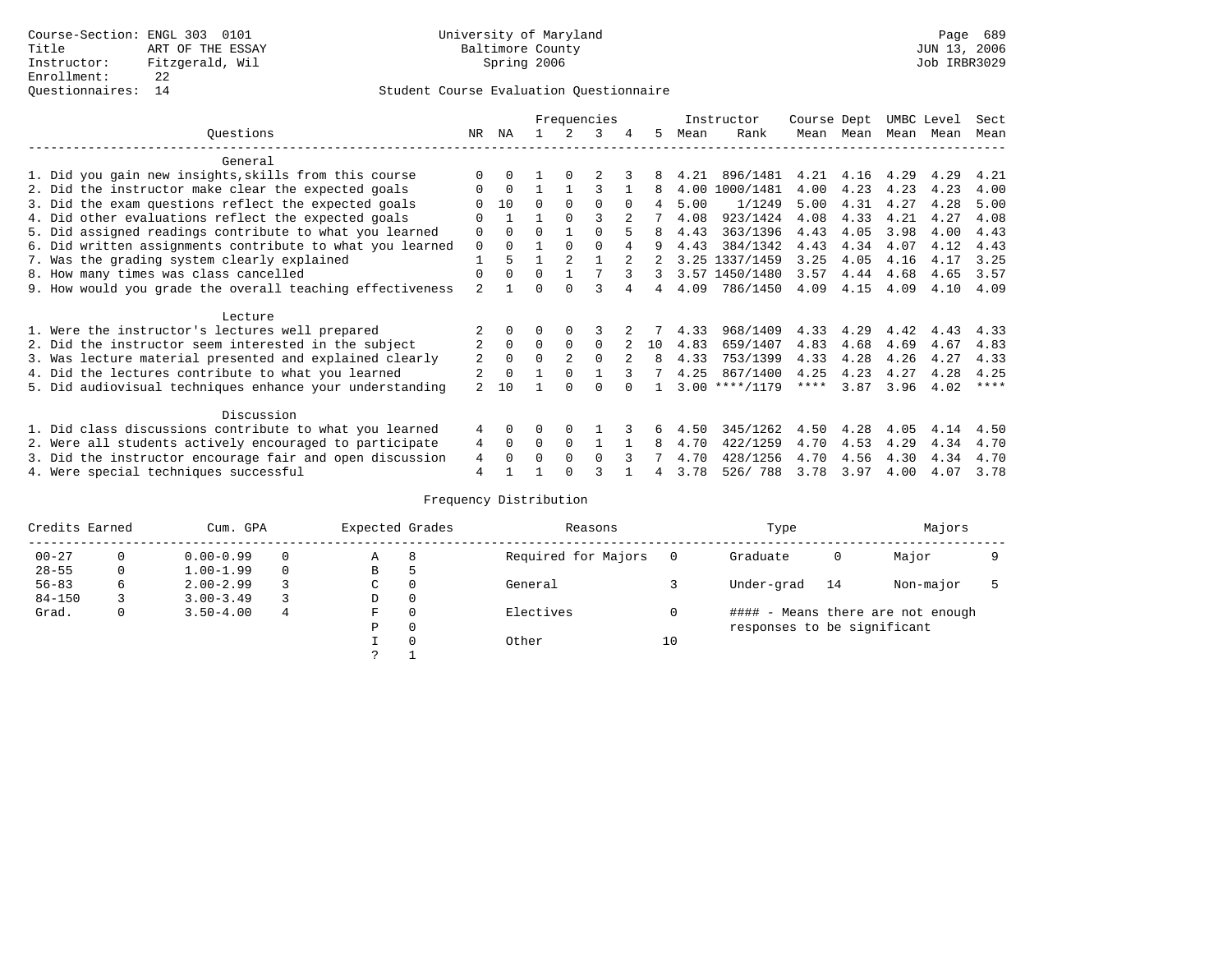|                                                           |              |              |               |             | Frequencies    |                |              |      | Instructor         | Course Dept |      |      | UMBC Level               | Sect        |
|-----------------------------------------------------------|--------------|--------------|---------------|-------------|----------------|----------------|--------------|------|--------------------|-------------|------|------|--------------------------|-------------|
| Ouestions                                                 |              | NR NA        | $\mathbf{1}$  | 2           | 3              |                | 5            | Mean | Rank               |             |      |      | Mean Mean Mean Mean Mean |             |
|                                                           |              |              |               |             |                |                |              |      |                    |             |      |      |                          |             |
| General                                                   |              |              |               |             |                |                |              |      |                    |             |      |      |                          |             |
| 1. Did you gain new insights, skills from this course     |              | U            | U             | $\Omega$    | $\Omega$       |                | 12           | 4.92 | 127/1481           | 4.92        | 4.16 | 4.29 | 4.29                     | 4.92        |
| 2. Did the instructor make clear the expected goals       |              | 0            | $\Omega$      | 0           | $\Omega$       | 5              | R            | 4.62 | 386/1481           | 4.62        | 4.23 | 4.23 | 4.23                     | 4.62        |
| 3. Did the exam questions reflect the expected goals      | 1            | $\Omega$     | $\Omega$      | $\Omega$    | $\overline{2}$ | 3              | R            | 4.46 | 548/1249           | 4.46        | 4.31 | 4.27 | 4.28                     | 4.46        |
| 4. Did other evaluations reflect the expected goals       | $\Omega$     | $\Omega$     | $\Omega$      | $\Omega$    | $\overline{a}$ | 3              | 9            | 4.50 | 437/1424           | 4.50        | 4.33 | 4.21 | 4.27                     | 4.50        |
| 5. Did assigned readings contribute to what you learned   | 0            | $\Omega$     | $\Omega$      | $\Omega$    | $\Omega$       |                | 13           | 4.93 | 65/1396            | 4.93        | 4.05 | 3.98 | 4.00                     | 4.93        |
| 6. Did written assignments contribute to what you learned | 0            | $\Omega$     | $\Omega$      | $\Omega$    | 1              |                | 10           | 4.64 | 206/1342           | 4.64        | 4.34 | 4.07 | 4.12                     | 4.64        |
| 7. Was the grading system clearly explained               | $\mathbf 0$  | $\Omega$     | $\Omega$      | $\Omega$    | $\Omega$       | 4              | 10           | 4.71 | 224/1459           | 4.71        | 4.05 | 4.16 | 4.17                     | 4.71        |
| 8. How many times was class cancelled                     | $\mathbf{0}$ | <sup>0</sup> | $\Omega$      | $\Omega$    | $\Omega$       | 8              | 6            |      | 4.43 1100/1480     | 4.43        | 4.44 | 4.68 | 4.65                     | 4.43        |
| 9. How would you grade the overall teaching effectiveness | 3            | $\Omega$     | $\Omega$      | $\Omega$    | $\Omega$       | $\mathfrak{D}$ | 9            | 4.82 | 135/1450           | 4.82        | 4.15 | 4.09 | 4.10                     | 4.82        |
| Lecture                                                   |              |              |               |             |                |                |              |      |                    |             |      |      |                          |             |
| 1. Were the instructor's lectures well prepared           | 0            | 0            | O             | 0           |                |                | 10           | 4.64 | 588/1409           | 4.64        | 4.29 | 4.42 | 4.43                     | 4.64        |
| 2. Did the instructor seem interested in the subject      | 0            | $\Omega$     | 0             | 0           | $\mathbf 0$    | 0              | 14           | 5.00 | 1/1407             | 5.00        | 4.68 | 4.69 | 4.67                     | 5.00        |
| 3. Was lecture material presented and explained clearly   | $\mathbf 0$  | 0            | 0             | $\mathbf 0$ | 2              |                | 10           | 4.57 | 491/1399           | 4.57        | 4.28 | 4.26 | 4.27                     | 4.57        |
| 4. Did the lectures contribute to what you learned        | $\mathbf{1}$ | $\Omega$     | $\Omega$      | $\Omega$    | $\mathbf{1}$   | $\Omega$       | 12           | 4.85 | 208/1400           | 4.85        | 4.23 | 4.27 | 4.28                     | 4.85        |
| 5. Did audiovisual techniques enhance your understanding  | $\mathbf{1}$ | 10           | $\mathcal{D}$ |             | $\Omega$       | $\cap$         | $\Omega$     |      | $1.33$ ****/1179   | ****        | 3.87 | 3.96 | 4.02                     | $***$ * * * |
|                                                           |              |              |               |             |                |                |              |      |                    |             |      |      |                          |             |
| Discussion                                                |              |              |               |             |                |                |              |      |                    |             |      |      |                          |             |
| 1. Did class discussions contribute to what you learned   |              | 0            | 0             | O           | 2              |                | 8            | 4.46 | 381/1262           | 4.46        | 4.28 | 4.05 | 4.14                     | 4.46        |
| 2. Were all students actively encouraged to participate   | 1            | $\Omega$     | 0             | 0           | $\overline{2}$ | 5              | 6            | 4.31 | 751/1259           | 4.31        | 4.53 | 4.29 | 4.34                     | 4.31        |
| 3. Did the instructor encourage fair and open discussion  | 1            | $\Omega$     | $\Omega$      | $\Omega$    | $\overline{4}$ | $\overline{2}$ |              | 4.23 | 785/1256           | 4.23        | 4.56 | 4.30 | 4.34                     | 4.23        |
| 4. Were special techniques successful                     | $\mathbf{1}$ | 11           | 1             | $\Omega$    | $\mathbf{1}$   | $\Omega$       | <sup>0</sup> |      | $2.00$ ****/ 788   | $***$ * * * | 3.97 | 4.00 | 4.07                     | ****        |
|                                                           |              |              |               |             |                |                |              |      |                    |             |      |      |                          |             |
| Laboratory                                                |              |              |               |             |                |                |              |      |                    |             |      |      |                          | ****        |
| 2. Were you provided with adequate background information | 13           | $\Omega$     | 0             | $\Omega$    |                |                |              | 3.00 | $***/249$          | ****        | 3.00 | 4.11 | 4.23                     | $***$ *     |
| 3. Were necessary materials available for lab activities  | 13           | $\Omega$     | $\Omega$      | $\Omega$    | $\mathbf{1}$   | $\Omega$       | $\Omega$     |      | $3.00$ ****/ 242   | ****        | 3.00 | 4.40 | 4.36                     |             |
| Seminar                                                   |              |              |               |             |                |                |              |      |                    |             |      |      |                          |             |
| 2. Was the instructor available for individual attention  | 13           | <sup>0</sup> | O             | $\Omega$    | $\Omega$       |                |              |      | $4.00$ ****/<br>69 | ****        | 4.75 | 4.53 | 4.66                     | ****        |
| 3. Did research projects contribute to what you learned   | 13           | $\Omega$     | 1             | $\Omega$    | $\mathbf 0$    | $\Omega$       | <sup>0</sup> |      | $1.00$ ****/<br>63 | ****        | 4.33 | 4.44 | 4.56                     | ****        |
| 4. Did presentations contribute to what you learned       | 13           | 0            | 0             | $\Omega$    | $\mathbf{1}$   | $\Omega$       |              |      | $3.00$ ****/<br>69 | ****        | 4.71 | 4.35 | 4.48                     | ****        |
| 5. Were criteria for grading made clear                   | 13           | U            | $\Omega$      |             | $\Omega$       |                | <sup>0</sup> |      | $2.00$ ****/<br>68 | ****        | 4.03 | 3.92 | 4.43                     | $* * * * *$ |

| Credits Earned |   | Cum. GPA      |          | Expected Grades |              | Reasons             |    | Type                        |    | Majors                            |    |
|----------------|---|---------------|----------|-----------------|--------------|---------------------|----|-----------------------------|----|-----------------------------------|----|
| $00 - 27$      |   | $0.00 - 0.99$ | $\Omega$ | A               |              | Required for Majors |    | Graduate                    | 0  | Major                             | 10 |
| $28 - 55$      |   | $1.00 - 1.99$ |          | B               |              |                     |    |                             |    |                                   |    |
| $56 - 83$      |   | $2.00 - 2.99$ | 4        | С               |              | General             |    | Under-grad                  | 14 | Non-major                         |    |
| $84 - 150$     |   | $3.00 - 3.49$ |          | D               | $\mathbf{0}$ |                     |    |                             |    |                                   |    |
| Grad.          | 0 | $3.50 - 4.00$ |          | F               | 0            | Electives           |    |                             |    | #### - Means there are not enough |    |
|                |   |               |          | Ρ               | 0            |                     |    | responses to be significant |    |                                   |    |
|                |   |               |          |                 | $\Omega$     | Other               | 13 |                             |    |                                   |    |
|                |   |               |          |                 | $\Omega$     |                     |    |                             |    |                                   |    |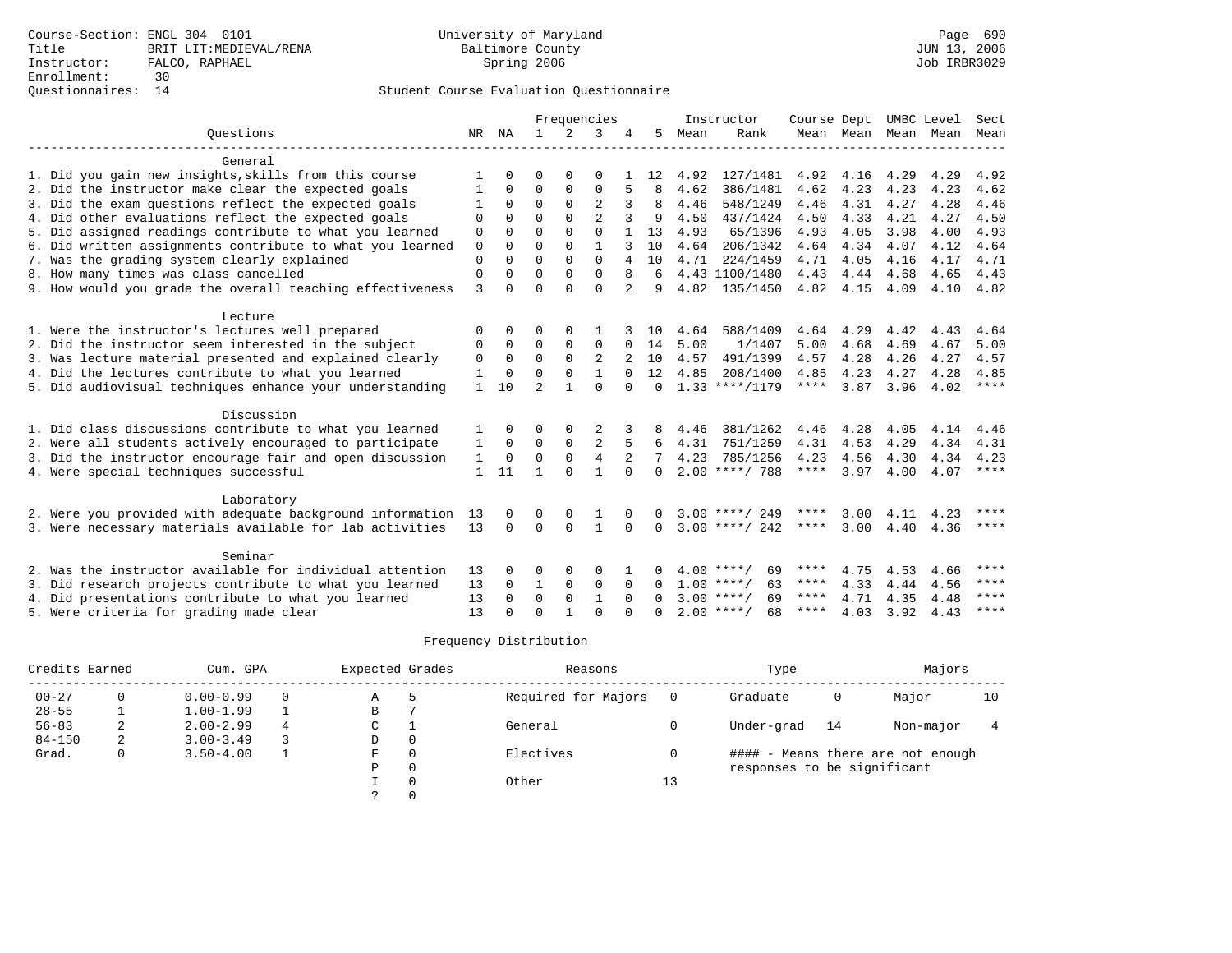## Questionnaires: 30 Student Course Evaluation Questionnaire

|                                                           |     |          |          | Frequencies |                |    |      |      | Instructor | Course Dept |      | UMBC Level |      | Sect |
|-----------------------------------------------------------|-----|----------|----------|-------------|----------------|----|------|------|------------|-------------|------|------------|------|------|
| Ouestions                                                 | NR. | ΝA       |          |             | 3              | 4  | 5    | Mean | Rank       | Mean        | Mean | Mean       | Mean | Mean |
| General                                                   |     |          |          |             |                |    |      |      |            |             |      |            |      |      |
| 1. Did you gain new insights, skills from this course     |     | $\Omega$ | 0        |             |                |    | 19   | 4.55 | 505/1481   | 4.55        | 4.16 | 4.29       | 4.29 | 4.55 |
| 2. Did the instructor make clear the expected goals       |     | $\Omega$ | $\Omega$ | $\Omega$    |                |    | 20   | 4.62 | 374/1481   | 4.62        | 4.23 | 4.23       | 4.23 | 4.62 |
| 3. Did the exam questions reflect the expected goals      |     | $\Omega$ | O        | $\Omega$    | ς              |    | 20   | 4.59 | 423/1249   | 4.59        | 4.31 | 4.27       | 4.28 | 4.59 |
| 4. Did other evaluations reflect the expected goals       |     | $\Omega$ | 0        |             | 4              |    | 18   | 4.41 | 545/1424   | 4.41        | 4.33 | 4.21       | 4.27 | 4.41 |
| 5. Did assigned readings contribute to what you learned   | 2   | $\Omega$ |          | $\Omega$    |                |    | 2.2. | 4.68 | 185/1396   | 4.68        | 4.05 | 3.98       | 4.00 | 4.68 |
| 6. Did written assignments contribute to what you learned | 2   | $\Omega$ |          |             |                | q  | 16   | 4.46 | 343/1342   | 4.46        | 4.34 | 4.07       | 4.12 | 4.46 |
| 7. Was the grading system clearly explained               |     | $\Omega$ | O        | $\Omega$    |                | 10 | 18   | 4.59 | 367/1459   | 4.59        | 4.05 | 4.16       | 4.17 | 4.59 |
| 8. How many times was class cancelled                     |     | $\Omega$ | $\Omega$ | $\Omega$    | 0              |    | 28   | 4.97 | 281/1480   | 4.97        | 4.44 | 4.68       | 4.65 | 4.97 |
| 9. How would you grade the overall teaching effectiveness | 5   |          |          | $\cap$      | $\mathfrak{D}$ |    | 13   | 4.35 | 536/1450   | 4.35        | 4.15 | 4.09       | 4.10 | 4.35 |
| Lecture                                                   |     |          |          |             |                |    |      |      |            |             |      |            |      |      |
| 1. Were the instructor's lectures well prepared           | 4   |          |          |             |                |    | 23   | 4.85 | 275/1409   | 4.85        | 4.29 | 4.42       | 4.43 | 4.85 |
| 2. Did the instructor seem interested in the subject      | 4   | $\Omega$ | $\Omega$ | $\Omega$    | $\Omega$       |    | 25   | 4.96 | 200/1407   | 4.96        | 4.68 | 4.69       | 4.67 | 4.96 |
| 3. Was lecture material presented and explained clearly   | 4   | $\Omega$ | U        | $\Omega$    | $\Omega$       | 8  | 18   | 4.69 | 335/1399   | 4.69        | 4.28 | 4.26       | 4.27 | 4.69 |
| 4. Did the lectures contribute to what you learned        | 4   | $\Omega$ | $\Omega$ | $\Omega$    |                |    | 22   | 4.81 | 250/1400   | 4.81        | 4.23 | 4.27       | 4.28 | 4.81 |
| 5. Did audiovisual techniques enhance your understanding  | 4   | 11       |          |             |                |    | б.   | 3.40 | 945/1179   | 3.40        | 3.87 | 3.96       | 4.02 | 3.40 |
| Discussion                                                |     |          |          |             |                |    |      |      |            |             |      |            |      |      |
| 1. Did class discussions contribute to what you learned   | 6   | $\Omega$ |          | $\Omega$    |                |    | 19   | 4.71 | 244/1262   | 4.71        | 4.28 | 4.05       | 4.14 | 4.71 |
| 2. Were all students actively encouraged to participate   | 6   | $\Omega$ | $\Omega$ | $\Omega$    |                |    | 21   | 4.79 | 314/1259   | 4.79        | 4.53 | 4.29       | 4.34 | 4.79 |
| 3. Did the instructor encourage fair and open discussion  | 6   | $\Omega$ | U        | $\Omega$    | $\mathfrak{D}$ |    | 20   | 4.75 | 357/1256   | 4.75        | 4.56 | 4.30       | 4.34 | 4.75 |
| 4. Were special techniques successful                     | 7   | 6        |          |             |                |    |      | 4.00 | 394/788    | 4.00        | 3.97 | 4.00       | 4.07 | 4.00 |

| Credits Earned |   | Cum. GPA      |   |               | Expected Grades | Reasons             |    | Type                        |    | Majors                            |     |
|----------------|---|---------------|---|---------------|-----------------|---------------------|----|-----------------------------|----|-----------------------------------|-----|
| $00 - 27$      |   | $0.00 - 0.99$ |   | Α             | 10              | Required for Majors |    | Graduate                    | 0  | Major                             | -21 |
| $28 - 55$      |   | $1.00 - 1.99$ | 2 | B             | 18              |                     |    |                             |    |                                   |     |
| $56 - 83$      |   | $2.00 - 2.99$ | 7 | $\sim$<br>◡   |                 | General             |    | Under-grad                  | 30 | Non-major                         |     |
| $84 - 150$     | 6 | $3.00 - 3.49$ | 6 | D             | 0               |                     |    |                             |    |                                   |     |
| Grad.          | 0 | $3.50 - 4.00$ | 6 | F             | 0               | Electives           |    |                             |    | #### - Means there are not enough |     |
|                |   |               |   | Ρ             | 0               |                     |    | responses to be significant |    |                                   |     |
|                |   |               |   |               | $\mathbf 0$     | Other               | 26 |                             |    |                                   |     |
|                |   |               |   | $\mathcal{L}$ |                 |                     |    |                             |    |                                   |     |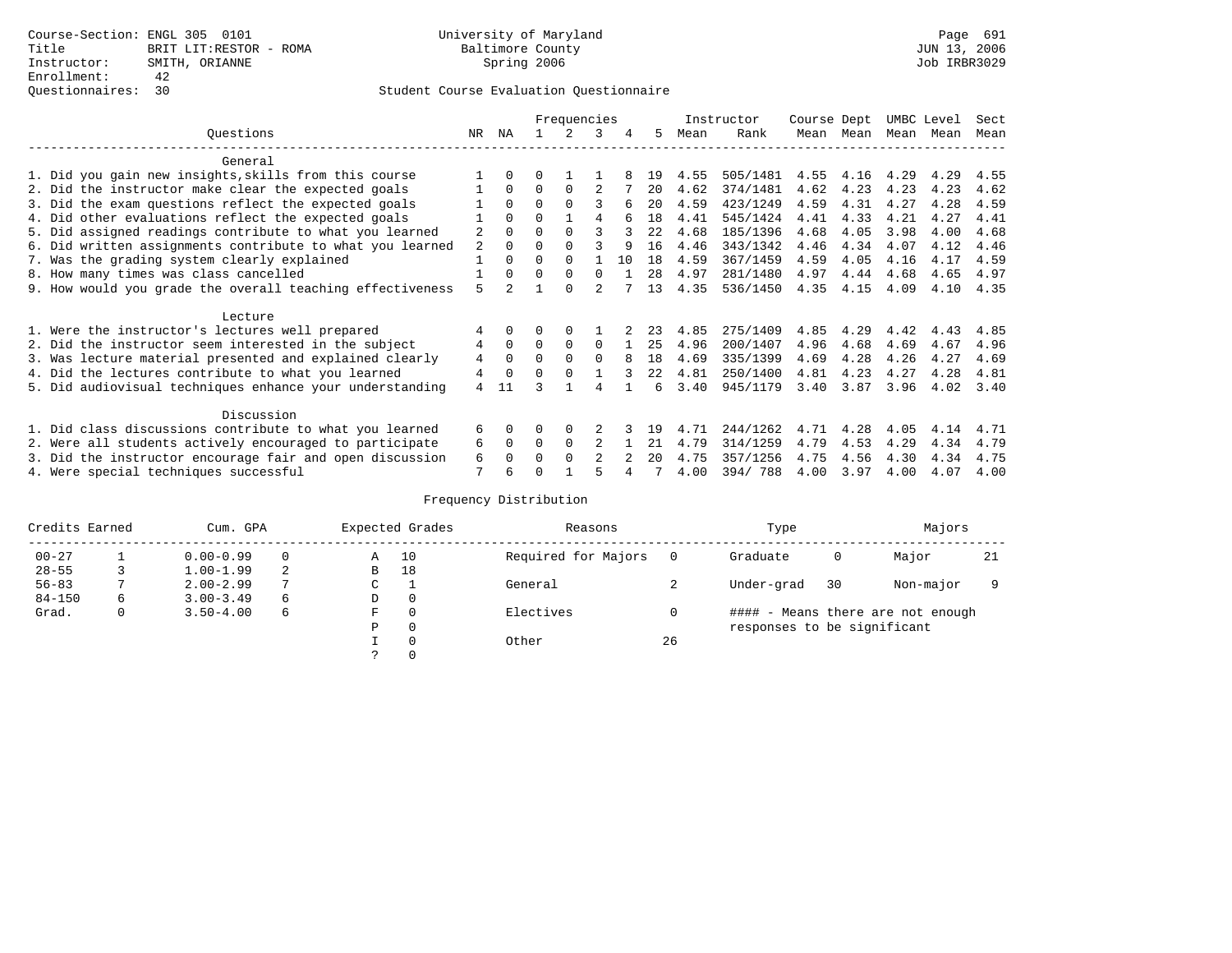|                                                           |                |          |          | Frequencies |          |              |    |      | Instructor       | Course Dept |      | UMBC Level |      | Sect |
|-----------------------------------------------------------|----------------|----------|----------|-------------|----------|--------------|----|------|------------------|-------------|------|------------|------|------|
| Ouestions                                                 | NR             | ΝA       |          |             | ર        | 4            | 5. | Mean | Rank             | Mean        | Mean | Mean       | Mean | Mean |
| General                                                   |                |          |          |             |          |              |    |      |                  |             |      |            |      |      |
| 1. Did you gain new insights, skills from this course     |                |          |          |             |          |              | 15 | 4.48 | 587/1481         | 4.48        | 4.16 | 4.29       | 4.29 | 4.48 |
| 2. Did the instructor make clear the expected goals       |                | $\Omega$ |          | $\Omega$    |          |              | 12 | 4.35 | 715/1481         | 4.35        | 4.23 | 4.23       | 4.23 | 4.35 |
| 3. Did the exam questions reflect the expected goals      |                | 4        | $\cap$   |             |          |              | 14 | 4.65 | 357/1249         | 4.65        | 4.31 | 4.27       | 4.28 | 4.65 |
| 4. Did other evaluations reflect the expected goals       |                | $\Omega$ | 0        |             |          |              | 14 | 4.52 | 416/1424         | 4.52        | 4.33 | 4.21       | 4.27 | 4.52 |
| 5. Did assigned readings contribute to what you learned   |                | $\Omega$ | $\cap$   |             |          |              | 15 | 4.60 | 241/1396         | 4.60        | 4.05 | 3.98       | 4.00 | 4.60 |
| 6. Did written assignments contribute to what you learned | 2              | $\Omega$ | U        |             |          |              | 14 | 4.50 | 303/1342         | 4.50        | 4.34 | 4.07       | 4.12 | 4.50 |
| 7. Was the grading system clearly explained               | 2              | $\Omega$ | $\cap$   |             |          |              | 12 | 4.35 | 671/1459         | 4.35        | 4.05 | 4.16       | 4.17 | 4.35 |
| 8. How many times was class cancelled                     | $\overline{a}$ | $\Omega$ | 0        | $\Omega$    |          | 11           | 8  |      | 4.35 1146/1480   | 4.35        | 4.44 | 4.68       | 4.65 | 4.35 |
| 9. How would you grade the overall teaching effectiveness | 4              | $\Omega$ | 0        | $\cap$      |          | 8            | 9. | 4.44 | 417/1450         | 4.44        | 4.15 | 4.09       | 4.10 | 4.44 |
| Lecture                                                   |                |          |          |             |          |              |    |      |                  |             |      |            |      |      |
| 1. Were the instructor's lectures well prepared           | 17             | 0        | $\Omega$ | $\Omega$    |          |              |    |      | $4.60$ ****/1409 | ****        | 4.29 | 4.42       | 4.43 | **** |
| 2. Did the instructor seem interested in the subject      | 17             | $\Omega$ | $\Omega$ | $\Omega$    | $\Omega$ | $\Omega$     | 5. |      | $5.00$ ****/1407 | ****        | 4.68 | 4.69       | 4.67 | **** |
| 3. Was lecture material presented and explained clearly   | 18             | $\Omega$ | $\Omega$ | $\Omega$    | $\Omega$ |              |    |      | $4.75$ ****/1399 | $***$ * *   | 4.28 | 4.26       | 4.27 | **** |
| 4. Did the lectures contribute to what you learned        | 18             |          | 0        | $\cap$      | $\cap$   | <sup>n</sup> |    |      | $5.00$ ****/1400 | ****        | 4.23 | 4.27       | 4.28 | **** |
| Discussion                                                |                |          |          |             |          |              |    |      |                  |             |      |            |      |      |
| 1. Did class discussions contribute to what you learned   | 4              | $\Omega$ |          |             |          |              | 13 | 4.28 | 556/1262         | 4.28        | 4.28 | 4.05       | 4.14 | 4.28 |
| 2. Were all students actively encouraged to participate   | 4              | $\Omega$ | $\Omega$ | $\Omega$    | $\Omega$ |              | 14 | 4.78 | 336/1259         | 4.78        | 4.53 | 4.29       | 4.34 | 4.78 |
| 3. Did the instructor encourage fair and open discussion  | 4              | $\Omega$ | 0        | $\Omega$    |          |              | 14 | 4.72 | 394/1256         | 4.72        | 4.56 | 4.30       | 4.34 | 4.72 |
| 4. Were special techniques successful                     | 5              |          |          |             |          |              | 3  | 2.75 | 742/ 788         | 2.75        | 3.97 | 4.00       | 4.07 | 2.75 |

| Credits Earned |   | Cum. GPA      |    |    | Expected Grades | Reasons             |    | Type                        |    | Majors                            |    |
|----------------|---|---------------|----|----|-----------------|---------------------|----|-----------------------------|----|-----------------------------------|----|
| $00 - 27$      |   | $0.00 - 0.99$ |    | Α  | 17              | Required for Majors |    | Graduate                    | 0  | Major                             | 16 |
| $28 - 55$      |   | $1.00 - 1.99$ |    | В  |                 |                     |    |                             |    |                                   |    |
| $56 - 83$      |   | $2.00 - 2.99$ |    | C. | 0               | General             |    | Under-grad                  | 22 | Non-major                         |    |
| $84 - 150$     |   | $3.00 - 3.49$ |    | D  | 0               |                     |    |                             |    |                                   |    |
| Grad.          | 0 | $3.50 - 4.00$ | 11 | F  | $\Omega$        | Electives           |    |                             |    | #### - Means there are not enough |    |
|                |   |               |    | P  | $\Omega$        |                     |    | responses to be significant |    |                                   |    |
|                |   |               |    |    | $\Omega$        | Other               | 19 |                             |    |                                   |    |
|                |   |               |    |    |                 |                     |    |                             |    |                                   |    |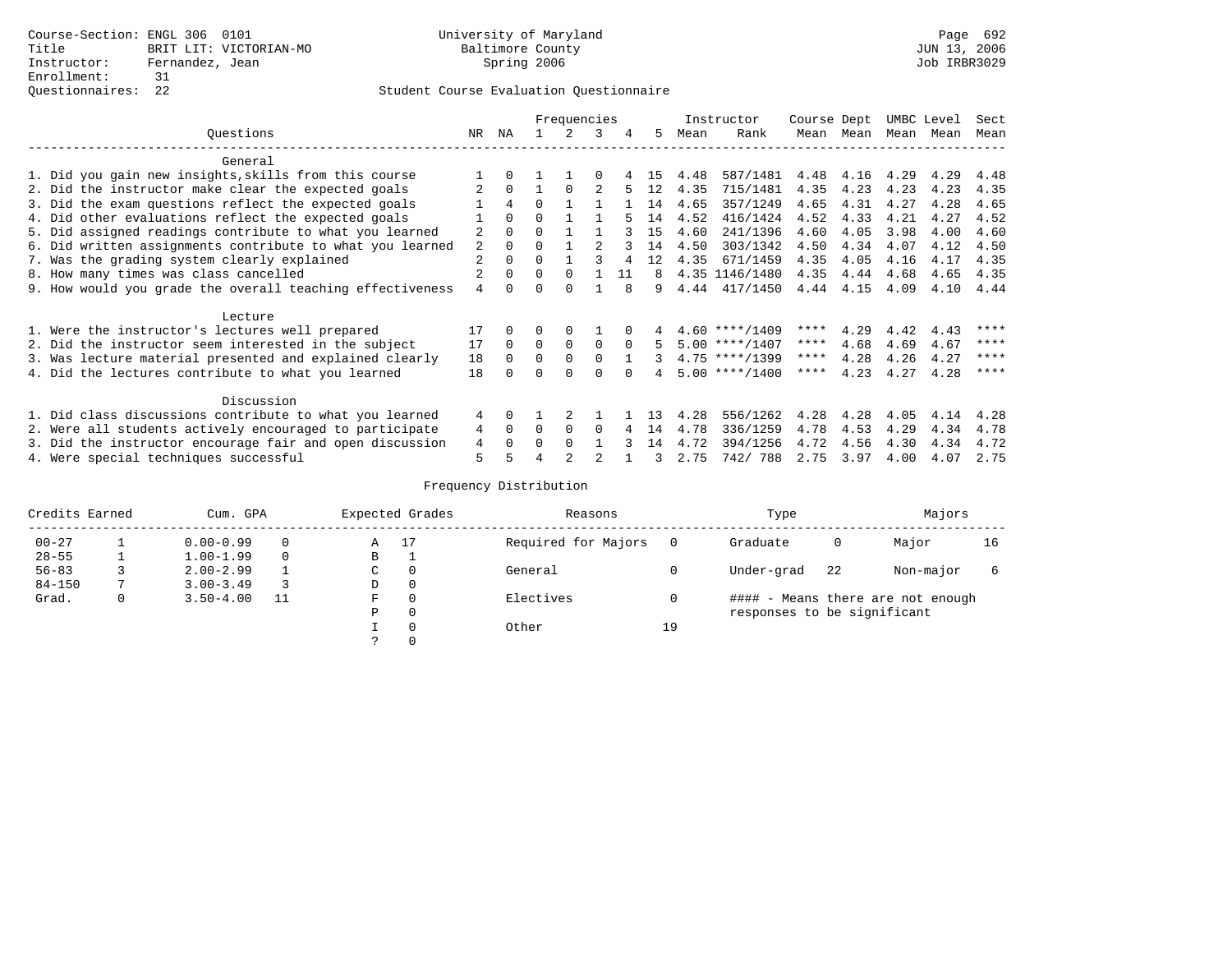|                                                           |                |          |          |          | Frequencies |   |     |      | Instructor | Course Dept |           | UMBC Level |      | Sect |
|-----------------------------------------------------------|----------------|----------|----------|----------|-------------|---|-----|------|------------|-------------|-----------|------------|------|------|
| Ouestions                                                 | NR.            | ΝA       |          |          | 3           | 4 | 5.  | Mean | Rank       |             | Mean Mean | Mean Mean  |      | Mean |
| General                                                   |                |          |          |          |             |   |     |      |            |             |           |            |      |      |
| 1. Did you gain new insights, skills from this course     |                |          |          |          |             |   |     | 4.54 | 513/1481   | 4.54        | 4.16      | 4.29       | 4.29 | 4.54 |
| 2. Did the instructor make clear the expected goals       | U              | $\Omega$ |          | $\Omega$ |             |   |     | 4.54 | 469/1481   | 4.54        | 4.23      | 4.23       | 4.23 | 4.54 |
| 3. Did the exam questions reflect the expected goals      |                | 13       | $\Omega$ | $\Omega$ | $\Omega$    |   | 9   | 4.82 | 196/1249   | 4.82        | 4.31      | 4.27       | 4.28 | 4.82 |
| 4. Did other evaluations reflect the expected goals       |                | $\Omega$ | $\Omega$ |          |             |   | 16  | 4.54 | 395/1424   | 4.54        | 4.33      | 4.21       | 4.27 | 4.54 |
| 5. Did assigned readings contribute to what you learned   |                | $\Omega$ |          | $\Omega$ |             |   | 1.8 | 4.64 | 217/1396   | 4.64        | 4.05      | 3.98       | 4.00 | 4.64 |
| 6. Did written assignments contribute to what you learned | 2              | $\Omega$ |          | $\Omega$ | $\Omega$    |   | 17  | 4.64 | 214/1342   | 4.64        | 4.34      | 4.07       | 4.12 | 4.64 |
| 7. Was the grading system clearly explained               | $\overline{2}$ | $\Omega$ | $\Omega$ |          |             |   | 15  | 4.50 | 460/1459   | 4.50        | 4.05      | 4.16       | 4.17 | 4.50 |
| 8. How many times was class cancelled                     |                | $\Omega$ | 0        | $\Omega$ |             |   | 23  | 5.00 | 1/1480     | 5.00        | 4.44      | 4.68       | 4.65 | 5.00 |
| 9. How would you grade the overall teaching effectiveness | 4              |          |          |          |             |   | 12  | 4.50 | 334/1450   | 4.50        | 4.15      | 4.09       | 4.10 | 4.50 |
| Lecture                                                   |                |          |          |          |             |   |     |      |            |             |           |            |      |      |
| 1. Were the instructor's lectures well prepared           |                |          |          | $\Omega$ |             |   |     | 4.79 | 350/1409   | 4.79        | 4.29      | 4.42       | 4.43 | 4.79 |
| 2. Did the instructor seem interested in the subject      | 0              | $\Omega$ | $\Omega$ | $\Omega$ |             |   | 21  | 4.83 | 659/1407   | 4.83        | 4.68      | 4.69       | 4.67 | 4.83 |
| 3. Was lecture material presented and explained clearly   | 0              | $\Omega$ | 0        | $\Omega$ | $\Omega$    |   | 17  | 4.71 | 322/1399   | 4.71        | 4.28      | 4.26       | 4.27 | 4.71 |
| 4. Did the lectures contribute to what you learned        | 0              | $\Omega$ |          | $\Omega$ |             |   | 18  | 4.63 | 468/1400   | 4.63        | 4.23      | 4.27       | 4.28 | 4.63 |
| 5. Did audiovisual techniques enhance your understanding  |                |          |          |          |             |   | 11  | 3.96 | 641/1179   | 3.96        | 3.87      | 3.96       | 4.02 | 3.96 |
| Discussion                                                |                |          |          |          |             |   |     |      |            |             |           |            |      |      |
| 1. Did class discussions contribute to what you learned   |                | 0        |          |          |             |   |     | 4.48 | 372/1262   | 4.48        | 4.28      | 4.05       | 4.14 | 4.48 |
| 2. Were all students actively encouraged to participate   |                | $\Omega$ | O        | $\Omega$ |             |   | 20  | 4.83 | 285/1259   | 4.83        | 4.53      | 4.29       | 4.34 | 4.83 |
| 3. Did the instructor encourage fair and open discussion  | 1              | $\Omega$ | O        |          |             |   | 20  | 4.74 | 382/1256   | 4.74        | 4.56      | 4.30       | 4.34 | 4.74 |
| 4. Were special techniques successful                     |                |          |          |          |             |   | 12  | 4.35 | 249/788    | 4.35        | 3.97      | 4.00       | 4.07 | 4.35 |

| Credits Earned |   | Cum. GPA      |          |               | Expected Grades | Reasons             |    | Type                        |    | Majors                            |    |
|----------------|---|---------------|----------|---------------|-----------------|---------------------|----|-----------------------------|----|-----------------------------------|----|
| $00 - 27$      |   | $0.00 - 0.99$ |          | Α             | -8              | Required for Majors |    | Graduate                    | 0  | Major                             | 18 |
| $28 - 55$      |   | $1.00 - 1.99$ |          | B             | 15              |                     |    |                             |    |                                   |    |
| $56 - 83$      | 9 | $2.00 - 2.99$ | $\Omega$ | $\sim$<br>◡   |                 | General             |    | Under-grad                  | 24 | Non-major                         | 6  |
| $84 - 150$     | 5 | $3.00 - 3.49$ | 8        | D             | 0               |                     |    |                             |    |                                   |    |
| Grad.          | 0 | $3.50 - 4.00$ |          | F             | 0               | Electives           |    |                             |    | #### - Means there are not enough |    |
|                |   |               |          | Ρ             | 0               |                     |    | responses to be significant |    |                                   |    |
|                |   |               |          |               | 0               | Other               | 19 |                             |    |                                   |    |
|                |   |               |          | $\mathcal{L}$ |                 |                     |    |                             |    |                                   |    |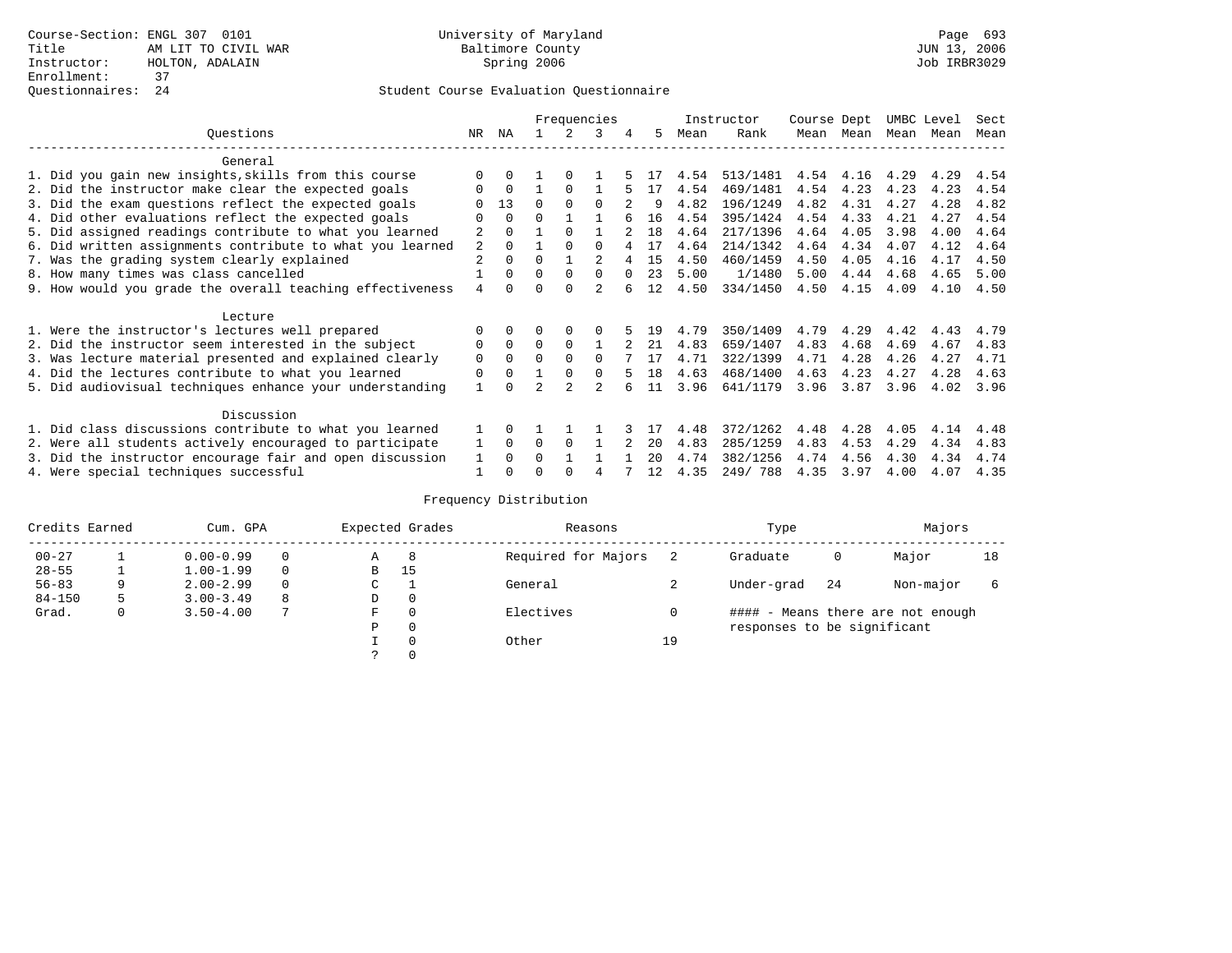|                                                           |          |              |          | Frequencies |                |    |    |      | Instructor | Course Dept |      | UMBC Level |      | Sect |
|-----------------------------------------------------------|----------|--------------|----------|-------------|----------------|----|----|------|------------|-------------|------|------------|------|------|
| Questions                                                 | NR.      | ΝA           |          |             | 3              | 4  | 5. | Mean | Rank       | Mean        | Mean | Mean       | Mean | Mean |
| General                                                   |          |              |          |             |                |    |    |      |            |             |      |            |      |      |
| 1. Did you gain new insights, skills from this course     |          | $\Omega$     | U        | $\Omega$    | O              |    |    | 4.78 | 268/1481   | 4.78        | 4.16 | 4.29       | 4.29 | 4.78 |
| 2. Did the instructor make clear the expected goals       |          | $\Omega$     | $\Omega$ | $\Omega$    | 2              |    | 20 | 4.67 | 324/1481   | 4.67        | 4.23 | 4.23       | 4.23 | 4.67 |
| 3. Did the exam questions reflect the expected goals      |          | 23           | $\Omega$ | $\Omega$    | <sup>0</sup>   |    |    | 4.50 | $***/1249$ | ****        | 4.31 | 4.27       | 4.28 | **** |
| 4. Did other evaluations reflect the expected goals       | O        |              | 0        |             |                |    | 18 | 4.58 | 364/1424   | 4.58        | 4.33 | 4.21       | 4.27 | 4.58 |
| 5. Did assigned readings contribute to what you learned   | 0        | $\Omega$     | O        | $\Omega$    | <sup>0</sup>   |    | 24 | 4.89 | 87/1396    | 4.89        | 4.05 | 3.98       | 4.00 | 4.89 |
| 6. Did written assignments contribute to what you learned | 0        | $\Omega$     |          | $\Omega$    | $\mathfrak{D}$ |    | 20 | 4.67 | 190/1342   | 4.67        | 4.34 | 4.07       | 4.12 | 4.67 |
| 7. Was the grading system clearly explained               |          | $\Omega$     |          | $\Omega$    |                |    | 15 | 4.46 | 520/1459   | 4.46        | 4.05 | 4.16       | 4.17 | 4.46 |
| 8. How many times was class cancelled                     | $\Omega$ | $\Omega$     | $\Omega$ | $\Omega$    | 0              |    | 23 | 4.85 | 770/1480   | 4.85        | 4.44 | 4.68       | 4.65 | 4.85 |
| 9. How would you grade the overall teaching effectiveness | ζ        | <sup>n</sup> |          |             |                | 10 | 11 | 4.21 | 683/1450   | 4.21        | 4.15 | 4.09       | 4.10 | 4.21 |
| Lecture                                                   |          |              |          |             |                |    |    |      |            |             |      |            |      |      |
| 1. Were the instructor's lectures well prepared           |          |              |          | $\Omega$    |                |    |    | 4.88 | 217/1409   | 4.88        | 4.29 | 4.42       | 4.43 | 4.88 |
| 2. Did the instructor seem interested in the subject      |          | $\Omega$     | $\Omega$ | $\Omega$    | $\Omega$       |    | 24 | 4.92 | 400/1407   | 4.92        | 4.68 | 4.69       | 4.67 | 4.92 |
| 3. Was lecture material presented and explained clearly   |          | $\Omega$     | 0        |             | <sup>0</sup>   |    | 21 | 4.81 | 212/1399   | 4.81        | 4.28 | 4.26       | 4.27 | 4.81 |
| 4. Did the lectures contribute to what you learned        |          | $\Omega$     | $\Omega$ |             |                |    | 20 | 4.65 | 433/1400   | 4.65        | 4.23 | 4.27       | 4.28 | 4.65 |
| 5. Did audiovisual techniques enhance your understanding  |          |              |          |             |                |    | 16 | 4.46 | 299/1179   | 4.46        | 3.87 | 3.96       | 4.02 | 4.46 |
| Discussion                                                |          |              |          |             |                |    |    |      |            |             |      |            |      |      |
| 1. Did class discussions contribute to what you learned   | 3        | $\Omega$     | O        | $\Omega$    | O              |    | 20 | 4.83 | 154/1262   | 4.83        | 4.28 | 4.05       | 4.14 | 4.83 |
| 2. Were all students actively encouraged to participate   | 3        | $\Omega$     | U        |             | 2              |    | 19 | 4.63 | 489/1259   | 4.63        | 4.53 | 4.29       | 4.34 | 4.63 |
| 3. Did the instructor encourage fair and open discussion  | 3        | $\Omega$     |          | $\Omega$    | <sup>0</sup>   |    | 21 | 4.88 | 240/1256   | 4.88        | 4.56 | 4.30       | 4.34 | 4.88 |
| 4. Were special techniques successful                     | 3        | 6            |          |             |                |    |    | 3.56 | 594/788    | 3.56        | 3.97 | 4.00       | 4.07 | 3.56 |

| Credits Earned |   | Cum. GPA      |   |               | Expected Grades | Reasons             |    | Type                        |    | Majors                            |    |
|----------------|---|---------------|---|---------------|-----------------|---------------------|----|-----------------------------|----|-----------------------------------|----|
| $00 - 27$      |   | $0.00 - 0.99$ |   | Α             | 18              | Required for Majors |    | Graduate                    | 0  | Major                             | 23 |
| $28 - 55$      |   | $1.00 - 1.99$ |   | B             | 6               |                     |    |                             |    |                                   |    |
| $56 - 83$      | 4 | $2.00 - 2.99$ |   | $\sim$<br>◡   | 2               | General             |    | Under-grad                  | 27 | Non-major                         |    |
| $84 - 150$     | 8 | $3.00 - 3.49$ | 6 | D             | 0               |                     |    |                             |    |                                   |    |
| Grad.          | 0 | $3.50 - 4.00$ | q | F             | 0               | Electives           |    |                             |    | #### - Means there are not enough |    |
|                |   |               |   | Ρ             | 0               |                     |    | responses to be significant |    |                                   |    |
|                |   |               |   |               | 0               | Other               | 24 |                             |    |                                   |    |
|                |   |               |   | $\mathcal{L}$ |                 |                     |    |                             |    |                                   |    |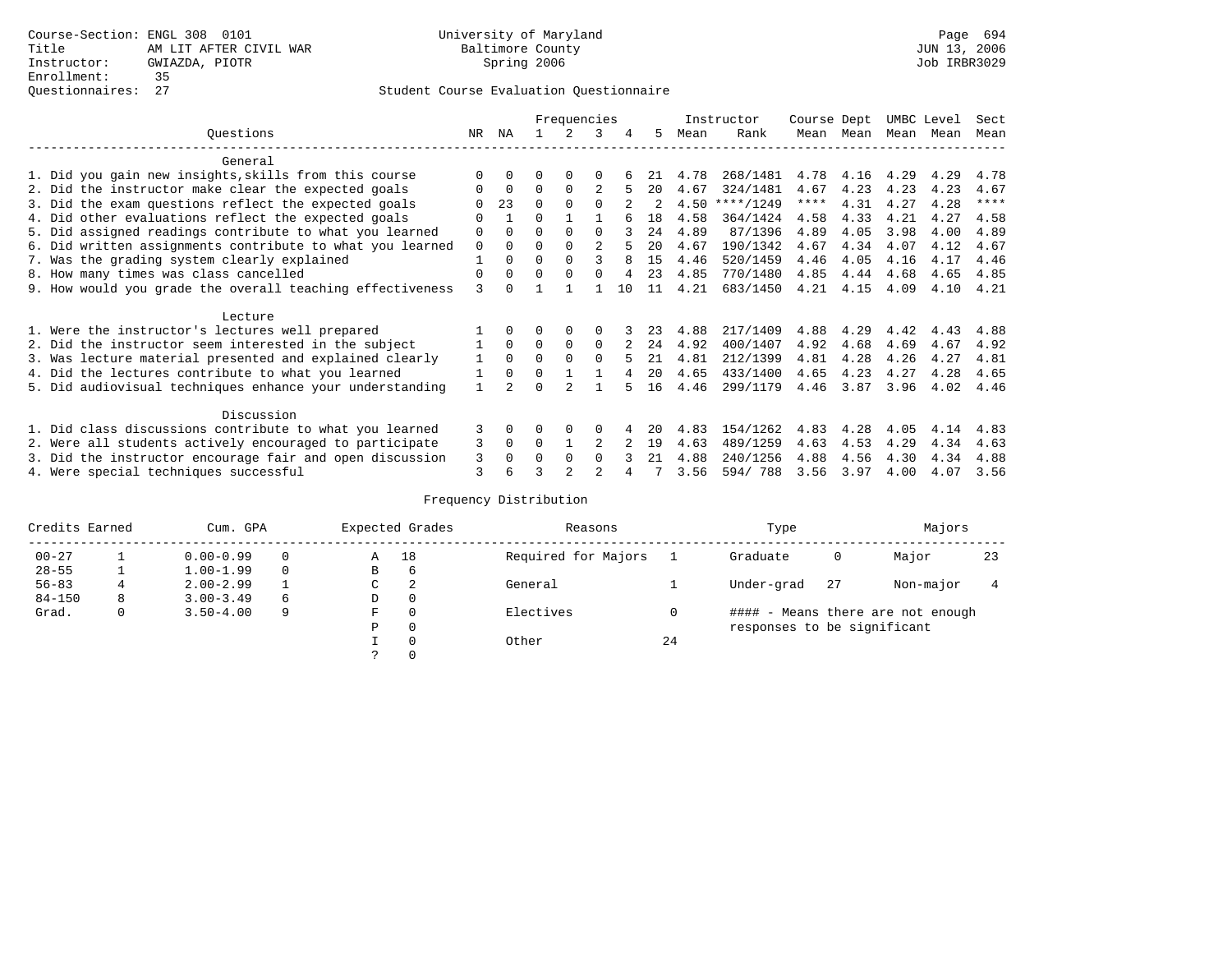## Questionnaires: 11 Student Course Evaluation Questionnaire

|                                                           |               |              |          |              | Frequencies    |          |                |      | Instructor       | Course Dept |           | UMBC Level |      | Sect        |
|-----------------------------------------------------------|---------------|--------------|----------|--------------|----------------|----------|----------------|------|------------------|-------------|-----------|------------|------|-------------|
| Ouestions                                                 | NR            | ΝA           |          | 2            | 3              | 4        | 5              | Mean | Rank             |             | Mean Mean | Mean Mean  |      | Mean        |
| General                                                   |               |              |          |              |                |          |                |      |                  |             |           |            |      |             |
| 1. Did you gain new insights, skills from this course     |               | 0            |          | $\Omega$     |                |          |                |      | 3.91 1162/1481   | 3.91        | 4.16      | 4.29       | 4.29 | 3.91        |
| 2. Did the instructor make clear the expected goals       | <sup>0</sup>  | $\Omega$     | 1        | $\Omega$     | 2              |          | 5              |      | 4.00 1000/1481   | 4.00        | 4.23      | 4.23       | 4.23 | 4.00        |
| 3. Did the exam questions reflect the expected goals      |               |              | $\Omega$ | $\Omega$     |                |          |                | 4.60 | 405/1249         | 4.60        | 4.31      | 4.27       | 4.28 | 4.60        |
| 4. Did other evaluations reflect the expected goals       |               |              | 0        | $\Omega$     |                |          | б.             | 4.60 | 334/1424         | 4.60        | 4.33      | 4.21       | 4.27 | 4.60        |
| 5. Did assigned readings contribute to what you learned   | 0             |              | 0        | $\Omega$     | $\Omega$       |          | 8              | 4.80 | 111/1396         | 4.80        | 4.05      | 3.98       | 4.00 | 4.80        |
| 6. Did written assignments contribute to what you learned | 0             |              | 0        | $\Omega$     |                |          |                | 4.60 | 238/1342         | 4.60        | 4.34      | 4.07       | 4.12 | 4.60        |
| 7. Was the grading system clearly explained               | 0             |              | 0        | $\Omega$     |                |          | 5              | 4.50 | 460/1459         | 4.50        | 4.05      | 4.16       | 4.17 | 4.50        |
| 8. How many times was class cancelled                     | 0             | $\Omega$     | $\Omega$ | $\Omega$     | $\Omega$       |          | $\overline{4}$ |      | 4.36 1139/1480   | 4.36        | 4.44      | 4.68       | 4.65 | 4.36        |
| 9. How would you grade the overall teaching effectiveness |               | <sup>n</sup> |          | <sup>n</sup> | $\mathfrak{D}$ |          | 4              | 4.20 | 692/1450         | 4.20        | 4.15      | 4.09       | 4.10 | 4.20        |
| Lecture                                                   |               |              |          |              |                |          |                |      |                  |             |           |            |      |             |
| 1. Were the instructor's lectures well prepared           |               |              |          | $\Omega$     |                |          |                | 4.71 | 483/1409         | 4.71        | 4.29      | 4.42       | 4.43 | 4.71        |
| 2. Did the instructor seem interested in the subject      | 3             | $\Omega$     |          | $\Omega$     | $\Omega$       |          | 6              |      | 4.38 1200/1407   | 4.38        | 4.68      | 4.69       | 4.67 | 4.38        |
| 3. Was lecture material presented and explained clearly   | 3             | $\Omega$     |          | $\Omega$     | $\Omega$       | 2        | 5              | 4.25 | 828/1399         | 4.25        | 4.28      | 4.26       | 4.27 | 4.25        |
| 4. Did the lectures contribute to what you learned        | 3             |              | $\Omega$ | $\Omega$     |                |          | 4              | 4.57 | 521/1400         | 4.57        | 4.23      | 4.27       | 4.28 | 4.57        |
| 5. Did audiovisual techniques enhance your understanding  | $\mathcal{L}$ |              |          |              |                |          |                |      | $4.00$ ****/1179 | ****        | 3.87      | 3.96       | 4.02 | $***$ * *   |
| Discussion                                                |               |              |          |              |                |          |                |      |                  |             |           |            |      |             |
| 1. Did class discussions contribute to what you learned   | 4             | $\Omega$     | 0        | $\Omega$     | $\Omega$       |          |                | 4.71 | 236/1262         | 4.71        | 4.28      | 4.05       | 4.14 | 4.71        |
| 2. Were all students actively encouraged to participate   | 3             | 0            | 0        | 0            | 0              | $\Omega$ | 8              | 5.00 | 1/1259           | 5.00        | 4.53      | 4.29       | 4.34 | 5.00        |
| 3. Did the instructor encourage fair and open discussion  | 3             | 0            | U        | $\Omega$     | $\Omega$       | $\Omega$ |                | 5.00 | 1/1256           | 5.00        | 4.56      | 4.30       | 4.34 | 5.00        |
| 4. Were special techniques successful                     | 4             |              |          |              |                |          |                |      | $5.00$ ****/ 788 | ****        | 3.97      | 4.00       | 4.07 | $***$ * * * |

| Credits Earned |   | Cum. GPA      |   | Expected Grades |   | Reasons             |        | Type                        |     | Majors                            |   |
|----------------|---|---------------|---|-----------------|---|---------------------|--------|-----------------------------|-----|-----------------------------------|---|
| $00 - 27$      |   | $0.00 - 0.99$ |   | Α               | 5 | Required for Majors |        | Graduate                    | 0   | Major                             |   |
| $28 - 55$      | 2 | $1.00 - 1.99$ |   | В               |   |                     |        |                             |     |                                   |   |
| $56 - 83$      | 2 | $2.00 - 2.99$ |   | $\sim$<br>◡     |   | General             |        | Under-grad                  | -11 | Non-major                         | 6 |
| $84 - 150$     | 2 | $3.00 - 3.49$ | 4 | D               | 0 |                     |        |                             |     |                                   |   |
| Grad.          | 0 | $3.50 - 4.00$ |   | F               | 0 | Electives           |        |                             |     | #### - Means there are not enough |   |
|                |   |               |   | Ρ               | 0 |                     |        | responses to be significant |     |                                   |   |
|                |   |               |   |                 | 0 | Other               | $\sim$ |                             |     |                                   |   |
|                |   |               |   | $\mathcal{L}$   |   |                     |        |                             |     |                                   |   |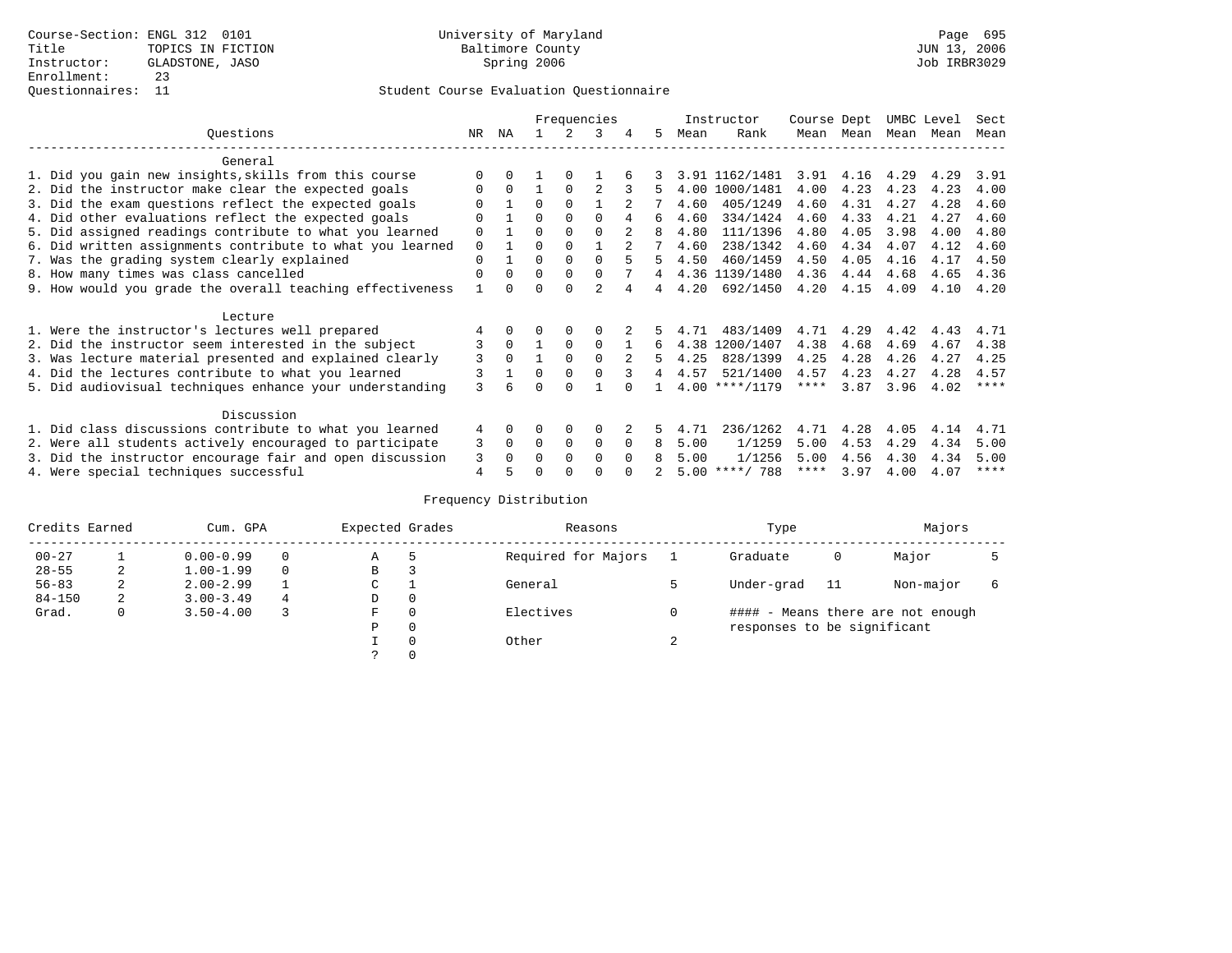|                                                              |                | Frequencies   |                |                      |                      | Instructor     | Course Dept  |      |                          | UMBC Level | Sect           |                   |      |             |
|--------------------------------------------------------------|----------------|---------------|----------------|----------------------|----------------------|----------------|--------------|------|--------------------------|------------|----------------|-------------------|------|-------------|
| Ouestions                                                    |                | NR NA         | $\mathbf{1}$   | $\overline{2}$       | 3                    |                | 5            | Mean | Rank                     |            | Mean Mean Mean |                   | Mean | Mean        |
|                                                              |                |               |                |                      |                      |                |              |      |                          |            |                |                   |      |             |
| General                                                      |                |               |                |                      |                      |                |              |      |                          |            |                |                   |      |             |
| 1. Did you gain new insights, skills from this course        | $\Omega$       |               |                |                      |                      |                |              |      | 3.50 1358/1481           | 3.50       | 4.16           | 4.29              | 4.29 | 3.50        |
| 2. Did the instructor make clear the expected goals          | $\Omega$       | $\Omega$      | $\overline{2}$ | 3                    | 5                    |                |              |      | 2.93 1438/1481           | 2.93       | 4.23           | 4.23              | 4.23 | 2.93        |
| 3. Did the exam questions reflect the expected goals         | $\Omega$       |               | 1              |                      | ζ                    | 3              |              |      | 3.54 1111/1249           | 3.54       | 4.31           | 4.27              | 4.28 | 3.54        |
| 4. Did other evaluations reflect the expected goals          | $\Omega$       | $\Omega$      | ζ              | 1                    | 1                    |                |              |      | 3.36 1311/1424           | 3.36       | 4.33           | 4.21              | 4.27 | 3.36        |
| 5. Did assigned readings contribute to what you learned      | $\mathbf 0$    |               | $\mathbf{3}$   | 3                    | ζ                    |                | $\mathbf{1}$ |      | 2.69 1350/1396           | 2.69       | 4.05           | 3.98              | 4.00 | 2.69        |
| 6. Did written assignments contribute to what you learned    | $\Omega$       | $\Omega$      |                | $\overline{a}$       | 6                    |                |              |      | 3.29 1200/1342           | 3.29       | 4.34           | 4.07              | 4.12 | 3.29        |
| 7. Was the grading system clearly explained                  | $\Omega$       | $\Omega$      | 3              | 4                    | $\mathbf{3}$         | $\mathbf{1}$   | 3            |      | 2.79 1413/1459           | 2.79       | 4.05           | 4.16              | 4.17 | 2.79        |
| 8. How many times was class cancelled                        | $\mathbf 0$    | $\Omega$      | $\Omega$       | $\Omega$             | $\Omega$             | 13             | $\mathbf{1}$ |      | 4.07 1331/1480           | 4.07       | 4.44           | 4.68              | 4.65 | 4.07        |
| 9. How would you grade the overall teaching effectiveness    | $\overline{4}$ | $\cap$        | $\overline{a}$ | $\cap$               | $\overline{4}$       | २              | $\mathbf{1}$ |      | 3.10 1343/1450           | 3.10       | 4.15           | 4.09              | 4.10 | 3.10        |
|                                                              |                |               |                |                      |                      |                |              |      |                          |            |                |                   |      |             |
| Lecture<br>1. Were the instructor's lectures well prepared   |                | 0             | O              |                      | 4                    |                |              |      | 3.58 1283/1409           | 3.58       | 4.29           | 4.42              | 4.43 | 3.58        |
| 2. Did the instructor seem interested in the subject         | 2<br>2         | $\Omega$      | 0              | 2<br>$\mathbf 0$     | $1\,$                | 2              | 9            | 4.67 | 963/1407                 | 4.67       | 4.68           | 4.69              | 4.67 | 4.67        |
| 3. Was lecture material presented and explained clearly      | 3              | $\Omega$      | $\overline{2}$ | $\mathbf 0$          | 4                    |                | 4            |      | 3.45 1248/1399           | 3.45       | 4.28           | 4.26              | 4.27 | 3.45        |
|                                                              | 2              | $\Omega$      |                | 3                    | $\overline{2}$       | $\overline{2}$ | 4            |      | 3.42 1253/1400           | 3.42       | 4.23           | 4.27              | 4.28 | 3.42        |
| 4. Did the lectures contribute to what you learned           | $\mathbf{1}$   | $\cap$        | $\Omega$       | $\Omega$             | $\Omega$             |                | 12           |      |                          | 4.92       | 3.87           |                   |      |             |
| 5. Did audiovisual techniques enhance your understanding     |                |               |                |                      |                      |                |              | 4.92 | 70/1179                  |            |                | 3.96              |      | 4.02 4.92   |
| Discussion                                                   |                |               |                |                      |                      |                |              |      |                          |            |                |                   |      |             |
| 1. Did class discussions contribute to what you learned      | 0              |               |                |                      |                      |                |              |      | 3.36 1052/1262           | 3.36       | 4.28           | 4.05              | 4.14 | 3.36        |
| 2. Were all students actively encouraged to participate      | 0              | $\Omega$      | $\mathbf{1}$   | 0                    | 4                    |                |              | 4.00 | 895/1259                 | 4.00       | 4.53           | 4.29              | 4.34 | 4.00        |
| 3. Did the instructor encourage fair and open discussion     | 0              | 0             | $\mathbf{1}$   | $\Omega$             | ζ                    | 3              | 7            | 4.07 | 872/1256                 | 4.07       | 4.56           | 4.30              | 4.34 | 4.07        |
| 4. Were special techniques successful                        | $\Omega$       |               | ζ              | $\overline{a}$       | 5                    |                | $\mathbf{1}$ | 2.69 | 746/788                  | 2.69       | 3.97           | 4.00              | 4.07 | 2.69        |
|                                                              |                |               |                |                      |                      |                |              |      |                          |            |                |                   |      |             |
| Laboratory                                                   |                |               |                |                      |                      |                |              |      |                          |            |                |                   |      |             |
| 2. Were you provided with adequate background information 13 |                | 0             |                | 0                    | $\Omega$             |                | <sup>n</sup> |      | $1.00$ ****/<br>249      | ****       |                | $3.00 \quad 4.11$ | 4.23 | ****        |
| Field Work                                                   |                |               |                |                      |                      |                |              |      |                          |            |                |                   |      |             |
|                                                              |                |               |                |                      |                      |                |              |      | **** /                   | ****       | 2.00           | 4.30              |      | $***$ * * * |
| 1. Did field experience contribute to what you learned       | 13<br>13       | 0<br>$\Omega$ | $\mathbf{1}$   | $\Omega$<br>$\Omega$ | $\Omega$<br>$\Omega$ | 0<br>$\Omega$  |              | 1.00 | 59<br>51<br>$1.00$ ****/ | ****       |                |                   | 4.48 | ****        |
| 2. Did you clearly understand your evaluation criteria       |                |               |                |                      |                      |                | <sup>0</sup> |      |                          |            | 2.00           | 4.00              | 4.13 |             |
| Self Paced                                                   |                |               |                |                      |                      |                |              |      |                          |            |                |                   |      |             |
| 1. Did self-paced system contribute to what you learned      | 13             |               |                | 0                    | $\Omega$             |                | <sup>0</sup> |      | $1.00$ ****/<br>55       | ****       | 3.32           | 4.55              | 4.88 |             |

| Credits Earned |   | Cum. GPA      |          | Expected Grades |                | Reasons             | Type                        |    | Majors                            |     |
|----------------|---|---------------|----------|-----------------|----------------|---------------------|-----------------------------|----|-----------------------------------|-----|
| $00 - 27$      |   | $0.00 - 0.99$ |          | Α               | -6             | Required for Majors | Graduate                    | 0  | Major                             |     |
| $28 - 55$      | 0 | $1.00 - 1.99$ | $\Omega$ | B               | $\overline{6}$ |                     |                             |    |                                   |     |
| $56 - 83$      | 0 | $2.00 - 2.99$ |          | C.              |                | General             | Under-grad                  | 14 | Non-major                         | -11 |
| $84 - 150$     |   | $3.00 - 3.49$ |          | D               | 0              |                     |                             |    |                                   |     |
| Grad.          | 0 | $3.50 - 4.00$ | 4        | F               | $\Omega$       | Electives           |                             |    | #### - Means there are not enough |     |
|                |   |               |          | Ρ               | 0              |                     | responses to be significant |    |                                   |     |
|                |   |               |          |                 | $\Omega$       | Other               |                             |    |                                   |     |
|                |   |               |          |                 |                |                     |                             |    |                                   |     |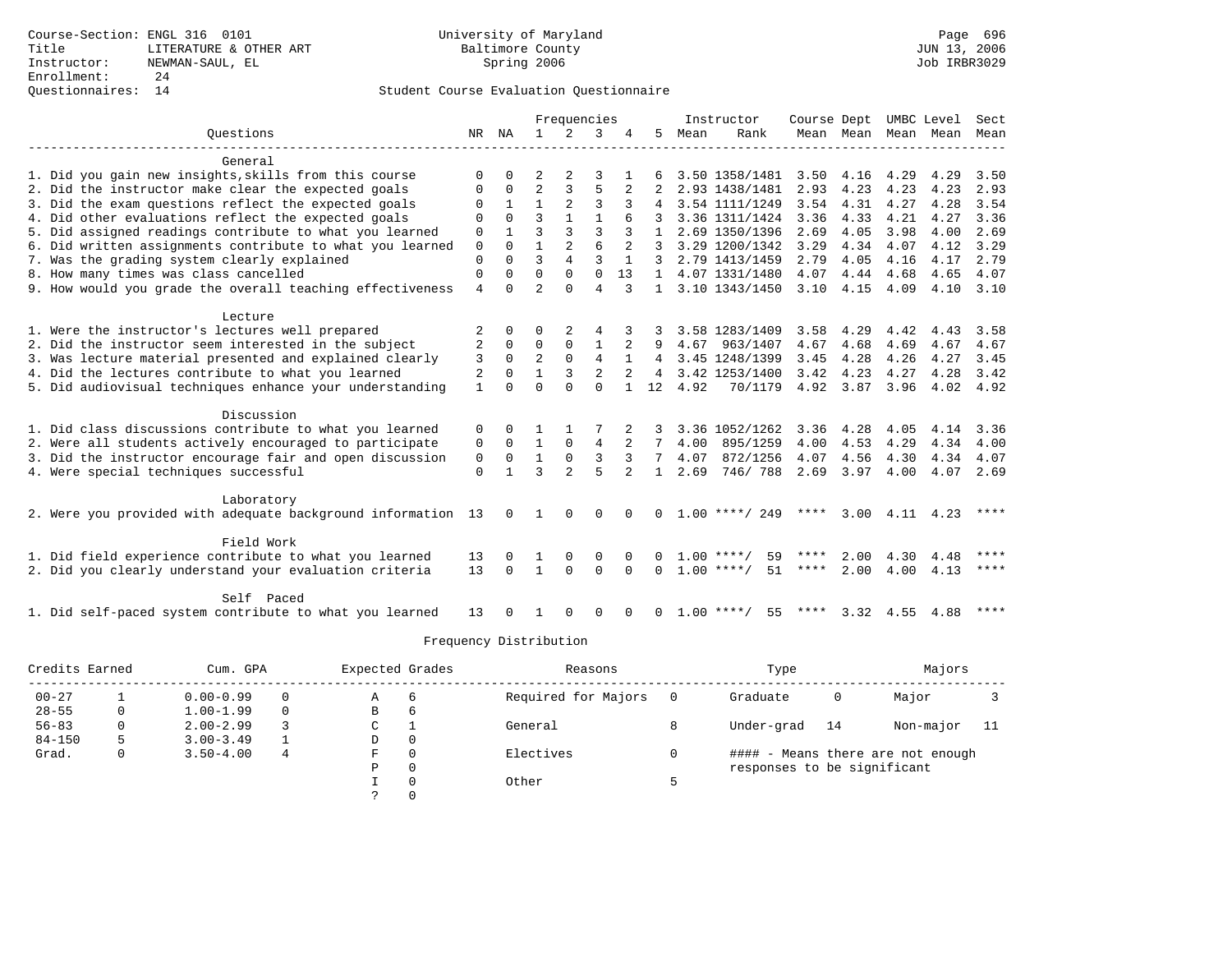|                                                           |                |                |                |          | Frequencies    |   |    |      | Instructor     | Course Dept |      | UMBC Level |      | Sect |
|-----------------------------------------------------------|----------------|----------------|----------------|----------|----------------|---|----|------|----------------|-------------|------|------------|------|------|
| Ouestions                                                 | NR.            | ΝA             |                |          | 3              |   | 5. | Mean | Rank           | Mean        | Mean | Mean       | Mean | Mean |
| General                                                   |                |                |                |          |                |   |    |      |                |             |      |            |      |      |
| 1. Did you gain new insights, skills from this course     |                | $\Omega$       |                |          |                |   | 12 | 4.26 | 831/1481       | 4.26        | 4.16 | 4.29       | 4.29 | 4.26 |
| 2. Did the instructor make clear the expected goals       | O              | $\Omega$       | 3              | $\Omega$ |                |   | 8  |      | 3.84 1154/1481 | 3.84        | 4.23 | 4.23       | 4.23 | 3.84 |
| 3. Did the exam questions reflect the expected goals      |                | 12             | $\Omega$       | $\Omega$ |                |   | 4  | 4.43 | 598/1249       | 4.43        | 4.31 | 4.27       | 4.28 | 4.43 |
| 4. Did other evaluations reflect the expected goals       | O              | $\mathfrak{D}$ | $\Omega$       |          | 4              |   | б. | 4.12 | 896/1424       | 4.12        | 4.33 | 4.21       | 4.27 | 4.12 |
| 5. Did assigned readings contribute to what you learned   | $\mathbf 0$    | $\Omega$       |                | $\Omega$ | $\mathfrak{D}$ |   | 11 | 4.32 | 451/1396       | 4.32        | 4.05 | 3.98       | 4.00 | 4.32 |
| 6. Did written assignments contribute to what you learned | $\mathbf 0$    | $\Omega$       | $\mathfrak{D}$ | $\Omega$ |                |   |    | 3.84 | 927/1342       | 3.84        | 4.34 | 4.07       | 4.12 | 3.84 |
| 7. Was the grading system clearly explained               | $\Omega$       |                |                | 4        |                |   | 5  |      | 3.17 1356/1459 | 3.17        | 4.05 | 4.16       | 4.17 | 3.17 |
| 8. How many times was class cancelled                     |                | $\Omega$       | $\Omega$       | $\Omega$ |                |   | 13 | 4.67 | 951/1480       | 4.67        | 4.44 | 4.68       | 4.65 | 4.67 |
| 9. How would you grade the overall teaching effectiveness | $\mathfrak{D}$ | <sup>n</sup>   | $\mathcal{D}$  |          |                | २ | 9  | 3.88 | 989/1450       | 3.88        | 4.15 | 4.09       | 4.10 | 3.88 |
| Lecture                                                   |                |                |                |          |                |   |    |      |                |             |      |            |      |      |
| 1. Were the instructor's lectures well prepared           |                |                |                |          |                |   |    |      | 4.06 1134/1409 | 4.06        | 4.29 | 4.42       | 4.43 | 4.06 |
| 2. Did the instructor seem interested in the subject      | $\overline{2}$ | $\Omega$       | $\Omega$       | $\Omega$ |                |   | 13 | 4.71 | 919/1407       | 4.71        | 4.68 | 4.69       | 4.67 | 4.71 |
| 3. Was lecture material presented and explained clearly   | 2              | $\Omega$       | $\Omega$       |          |                |   |    | 4.12 | 956/1399       | 4.12        | 4.28 | 4.26       | 4.27 | 4.12 |
| 4. Did the lectures contribute to what you learned        |                | $\overline{0}$ | $\mathfrak{D}$ | $\Omega$ |                |   |    |      | 3.88 1095/1400 | 3.88        | 4.23 | 4.27       | 4.28 | 3.88 |
| 5. Did audiovisual techniques enhance your understanding  | 3              | я              |                |          |                |   | б. | 4.63 | 197/1179       | 4.63        | 3.87 | 3.96       | 4.02 | 4.63 |
| Discussion                                                |                |                |                |          |                |   |    |      |                |             |      |            |      |      |
| 1. Did class discussions contribute to what you learned   | 3              | $\Omega$       | U              | $\Omega$ |                |   |    | 4.56 | 315/1262       | 4.56        | 4.28 | 4.05       | 4.14 | 4.56 |
| 2. Were all students actively encouraged to participate   | 3              | $\Omega$       | $\Omega$       | $\Omega$ |                |   | 12 | 4.69 | 432/1259       | 4.69        | 4.53 | 4.29       | 4.34 | 4.69 |
| 3. Did the instructor encourage fair and open discussion  | 3              | $\Omega$       | O              | $\Omega$ |                |   | 14 | 4.81 | 288/1256       | 4.81        | 4.56 | 4.30       | 4.34 | 4.81 |
| 4. Were special techniques successful                     | 3              |                |                |          |                |   | 6  | 3.93 | 459/788        | 3.93        | 3.97 | 4.00       | 4.07 | 3.93 |

| Credits Earned |   | Cum. GPA      |   |   | Expected Grades | Reasons             |    | Type                        |    | Majors                            |    |
|----------------|---|---------------|---|---|-----------------|---------------------|----|-----------------------------|----|-----------------------------------|----|
| $00 - 27$      |   | $0.00 - 0.99$ |   | Α | -6              | Required for Majors |    | Graduate                    | 0  | Major                             | 15 |
| $28 - 55$      | 0 | $1.00 - 1.99$ |   | B | 10              |                     |    |                             |    |                                   |    |
| $56 - 83$      | 2 | $2.00 - 2.99$ |   | C | 2               | General             |    | Under-grad                  | 19 | Non-major                         |    |
| $84 - 150$     |   | $3.00 - 3.49$ |   | D | 0               |                     |    |                             |    |                                   |    |
| Grad.          | 0 | $3.50 - 4.00$ | 2 | F | 0               | Electives           |    |                             |    | #### - Means there are not enough |    |
|                |   |               |   | Ρ | 0               |                     |    | responses to be significant |    |                                   |    |
|                |   |               |   |   | $\Omega$        | Other               | 15 |                             |    |                                   |    |
|                |   |               |   | っ |                 |                     |    |                             |    |                                   |    |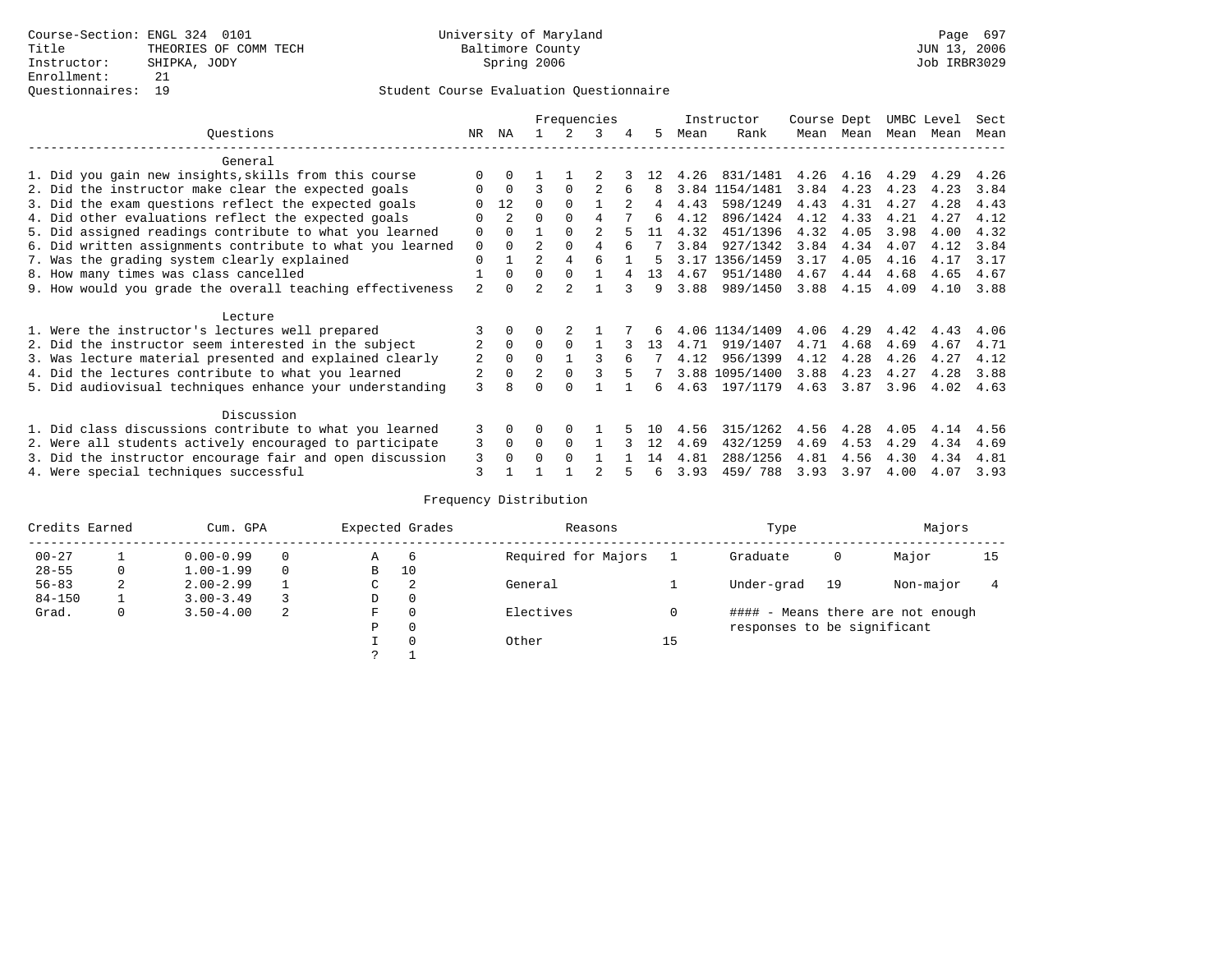|                                                           |                |          |              | Frequencies  |          |     |     |      | Instructor       | Course Dept |           | UMBC Level |      | Sect |
|-----------------------------------------------------------|----------------|----------|--------------|--------------|----------|-----|-----|------|------------------|-------------|-----------|------------|------|------|
| Questions                                                 | NR             | NA       |              |              | 3        |     | .5. | Mean | Rank             |             | Mean Mean | Mean       | Mean | Mean |
| General                                                   |                |          |              |              |          |     |     |      |                  |             |           |            |      |      |
| 1. Did you gain new insights, skills from this course     | $\Omega$       |          |              |              |          |     |     | 4.39 | 698/1481         | 4.39        | 4.16      | 4.29       | 4.29 | 4.39 |
| 2. Did the instructor make clear the expected goals       | $\Omega$       | $\Omega$ | $\Omega$     | $\Omega$     |          |     | 8   | 4.28 | 801/1481         | 4.28        | 4.23      | 4.23       | 4.23 | 4.28 |
| 3. Did the exam questions reflect the expected goals      |                |          | $\Omega$     |              | $\Omega$ |     | 1 N | 4.63 | 381/1249         | 4.63        | 4.31      | 4.27       | 4.28 | 4.63 |
| 4. Did other evaluations reflect the expected goals       |                |          | $\Omega$     |              |          |     |     | 4.31 | 671/1424         | 4.31        | 4.33      | 4.21       | 4.27 | 4.31 |
| 5. Did assigned readings contribute to what you learned   | $\Omega$       |          | $\Omega$     |              |          |     | 14  | 4.72 | 151/1396         | 4.72        | 4.05      | 3.98       | 4.00 | 4.72 |
| 6. Did written assignments contribute to what you learned | $\mathbf 0$    |          |              |              |          |     |     | 4.17 | 626/1342         | 4.17        | 4.34      | 4.07       | 4.12 | 4.17 |
| 7. Was the grading system clearly explained               | $\Omega$       |          | $\Omega$     |              |          |     | б.  | 4.00 | 961/1459         | 4.00        | 4.05      | 4.16       | 4.17 | 4.00 |
| 8. How many times was class cancelled                     | $\Omega$       |          | $\Omega$     |              |          | 1 O |     | 3.72 | 1442/1480        | 3.72        | 4.44      | 4.68       | 4.65 | 3.72 |
| 9. How would you grade the overall teaching effectiveness | $\overline{4}$ |          |              |              |          | 6   | 5.  | 4.00 | 836/1450         | 4.00        | 4.15      | 4.09       | 4.10 | 4.00 |
| Lecture                                                   |                |          |              |              |          |     |     |      |                  |             |           |            |      |      |
| 1. Were the instructor's lectures well prepared           | 4              | $\Omega$ |              | $\Omega$     |          |     | 5   |      | 4.14 1098/1409   | 4.14        | 4.29      | 4.42       | 4.43 | 4.14 |
| 2. Did the instructor seem interested in the subject      | 4              | $\Omega$ | $\Omega$     | $\Omega$     |          |     | 12  | 4.79 | 766/1407         | 4.79        | 4.68      | 4.69       | 4.67 | 4.79 |
| 3. Was lecture material presented and explained clearly   | 4              | 0        | <sup>0</sup> | $\Omega$     |          | 6   | 5   | 4.14 | 929/1399         | 4.14        | 4.28      | 4.26       | 4.27 | 4.14 |
| 4. Did the lectures contribute to what you learned        | 4              |          |              | <sup>n</sup> |          |     | q   | 4.14 | 953/1400         | 4.14        | 4.23      | 4.27       | 4.28 | 4.14 |
| Discussion                                                |                |          |              |              |          |     |     |      |                  |             |           |            |      |      |
| 1. Did class discussions contribute to what you learned   | 9              | $\Omega$ | 0            | $\Omega$     |          |     | 6   | 4.56 | 320/1262         | 4.56        | 4.28      | 4.05       | 4.14 | 4.56 |
| 2. Were all students actively encouraged to participate   | 9              | $\Omega$ | $\Omega$     | $\Omega$     | $\Omega$ |     |     | 4.56 | 548/1259         | 4.56        | 4.53      | 4.29       | 4.34 | 4.56 |
| 3. Did the instructor encourage fair and open discussion  | 9              |          | U            | 0            |          |     |     | 4.33 | 723/1256         | 4.33        | 4.56      | 4.30       | 4.34 | 4.33 |
| 4. Were special techniques successful                     | 9              |          |              | ∩            |          |     |     |      | $3.00$ ****/ 788 | ****        | 3.97      | 4.00       | 4.07 | **** |

| Credits Earned |          | Cum. GPA      |          | Expected Grades |          | Reasons             |    | Type                        |    | Majors                            |    |
|----------------|----------|---------------|----------|-----------------|----------|---------------------|----|-----------------------------|----|-----------------------------------|----|
| $00 - 27$      |          | $0.00 - 0.99$ | $\Omega$ | Α               | 9        | Required for Majors |    | Graduate                    | 0  | Major                             | 11 |
| $28 - 55$      | $\Omega$ | $1.00 - 1.99$ | $\Omega$ | в               | 6        |                     |    |                             |    |                                   |    |
| $56 - 83$      |          | $2.00 - 2.99$ | 2        | C               |          | General             |    | Under-grad                  | 18 | Non-major                         |    |
| $84 - 150$     | 6        | $3.00 - 3.49$ |          | D               | 0        |                     |    |                             |    |                                   |    |
| Grad.          | 0        | $3.50 - 4.00$ |          | F               | $\Omega$ | Electives           |    |                             |    | #### - Means there are not enough |    |
|                |          |               |          | D               | 0        |                     |    | responses to be significant |    |                                   |    |
|                |          |               |          |                 | $\Omega$ | Other               | 13 |                             |    |                                   |    |
|                |          |               |          |                 |          |                     |    |                             |    |                                   |    |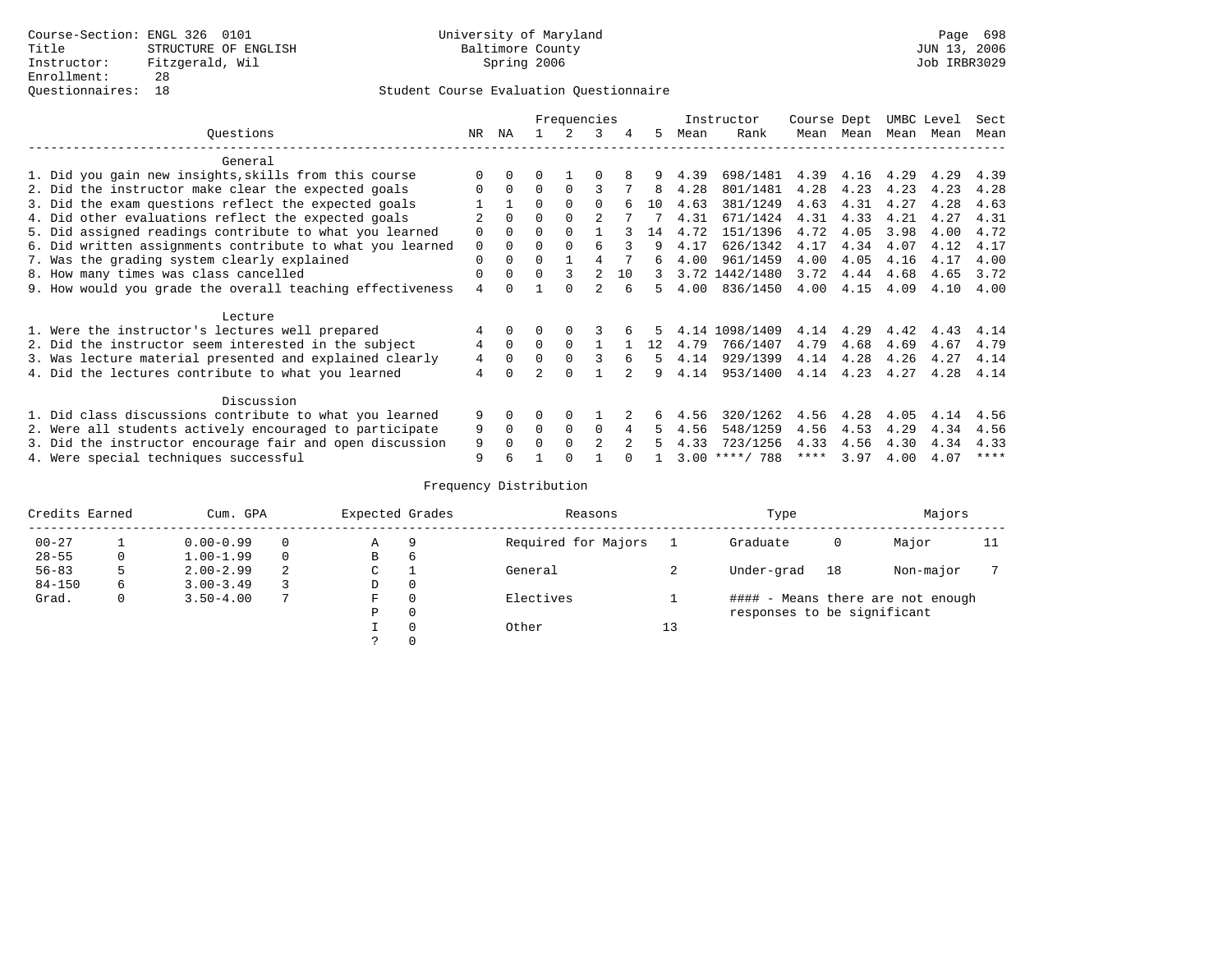|                                                           |                |                |             |              | Frequencies  |          |              |      | Instructor         | Course Dept |                |      | UMBC Level | Sect |
|-----------------------------------------------------------|----------------|----------------|-------------|--------------|--------------|----------|--------------|------|--------------------|-------------|----------------|------|------------|------|
| Ouestions                                                 | NR             | ΝA             |             | 2            | 3            |          | 5            | Mean | Rank               |             | Mean Mean Mean |      | Mean       | Mean |
| General                                                   |                |                |             |              |              |          |              |      |                    |             |                |      |            |      |
| 1. Did you gain new insights, skills from this course     | ∩              |                | ∩           |              |              |          |              | 4.57 | 487/1481           | 4.57        | 4.16           | 4.29 | 4.29       | 4.57 |
| 2. Did the instructor make clear the expected goals       |                | $\Omega$       | $\Omega$    | $\mathbf 0$  |              | 3        | 9            | 4.62 | 386/1481           | 4.62        | 4.23           | 4.23 | 4.23       | 4.62 |
| 3. Did the exam questions reflect the expected goals      |                | $\Omega$       | $\Omega$    | $\Omega$     | $\Omega$     |          | 11           | 4.85 | 178/1249           | 4.85        | 4.31           | 4.27 | 4.28       | 4.85 |
| 4. Did other evaluations reflect the expected goals       |                |                | $\Omega$    | $\Omega$     |              |          | 10           | 4.69 | 263/1424           | 4.69        | 4.33           | 4.21 | 4.27       | 4.69 |
| 5. Did assigned readings contribute to what you learned   | 1              | $\cap$         | $\Omega$    | $\Omega$     | $\Omega$     |          | 10           | 4.77 | 131/1396           | 4.77        | 4.05           | 3.98 | 4.00       | 4.77 |
| 6. Did written assignments contribute to what you learned | 1              | $\Omega$       | $\Omega$    | $\Omega$     |              | 3        | 9            | 4.62 | 230/1342           | 4.62        | 4.34           | 4.07 | 4.12       | 4.62 |
| 7. Was the grading system clearly explained               | $\mathbf{1}$   | $\cap$         | $\Omega$    | $\Omega$     | 1            |          | 11           | 4.77 | 189/1459           | 4.77        | 4.05           | 4.16 | 4.17       | 4.77 |
| 8. How many times was class cancelled                     |                |                | $\Omega$    | $\Omega$     | $\Omega$     |          |              |      | 4.38 1126/1480     | 4.38        | 4.44           | 4.68 | 4.65       | 4.38 |
| 9. How would you grade the overall teaching effectiveness | $\overline{2}$ | $\cap$         | $\Omega$    | $\cap$       | $\cap$       | 4        | 8            | 4.67 | 217/1450           | 4.67        | 4.15           | 4.09 | 4.10       | 4.67 |
| Lecture                                                   |                |                |             |              |              |          |              |      |                    |             |                |      |            |      |
| 1. Were the instructor's lectures well prepared           | 2              |                | ∩           |              | O            |          | 12           | 5.00 | 1/1409             | 5.00        | 4.29           | 4.42 | 4.43       | 5.00 |
| 2. Did the instructor seem interested in the subject      | 2              | $\Omega$       | $\Omega$    | $\Omega$     | $\Omega$     | $\Omega$ | 12           | 5.00 | 1/1407             | 5.00        | 4.68           | 4.69 | 4.67       | 5.00 |
| 3. Was lecture material presented and explained clearly   | 2              | $\Omega$       | $\mathbf 0$ | $\mathbf 0$  | 0            |          | 12           | 5.00 | 1/1399             | 5.00        | 4.28           | 4.26 | 4.27       | 5.00 |
| 4. Did the lectures contribute to what you learned        | 2              | $\Omega$       | $\Omega$    | $\Omega$     | $\Omega$     | $\Omega$ | 12           | 5.00 | 1/1400             | 5.00        | 4.23           | 4.27 | 4.28       | 5.00 |
| 5. Did audiovisual techniques enhance your understanding  | $\overline{2}$ | $\mathfrak{D}$ | $\Omega$    | $\cap$       |              | 3        | 6            | 4.50 | 259/1179           | 4.50        | 3.87           | 3.96 | 4.02       | 4.50 |
| Discussion                                                |                |                |             |              |              |          |              |      |                    |             |                |      |            |      |
| 1. Did class discussions contribute to what you learned   |                | $\Omega$       | ∩           | $\Omega$     |              |          | 10           | 4.69 | 249/1262           | 4.69        | 4.28           | 4.05 | 4.14       | 4.69 |
| 2. Were all students actively encouraged to participate   | 1              | $\mathbf 0$    | $\mathbf 0$ | $\mathbf 0$  | $\Omega$     |          | 12           | 4.92 | 169/1259           | 4.92        | 4.53           | 4.29 | 4.34       | 4.92 |
| 3. Did the instructor encourage fair and open discussion  | 1              | $\Omega$       | $\Omega$    | $\Omega$     | $\Omega$     |          | 12           | 4.92 | 173/1256           | 4.92        | 4.56           | 4.30 | 4.34       | 4.92 |
| 4. Were special techniques successful                     | 1              |                | $\Omega$    |              | $\mathbf{1}$ | 3        | 7            | 4.33 | 254/788            | 4.33        | 3.97           | 4.00 | 4.07       | 4.33 |
| Seminar                                                   |                |                |             |              |              |          |              |      |                    |             |                |      |            |      |
| 1. Were assigned topics relevant to the announced theme   | 13             |                | ∩           | <sup>0</sup> | O            |          |              |      | $4.00$ ****/<br>68 | ****        | 4.72           | 4.49 | 4.70       | **** |
| 2. Was the instructor available for individual attention  | 13             | $\Omega$       | $\Omega$    | $\Omega$     | $\Omega$     |          | $\Omega$     |      | $4.00$ ****/<br>69 | ****        | 4.75           | 4.53 | 4.66       | **** |
| 3. Did research projects contribute to what you learned   | 13             | $\Omega$       | $\Omega$    | $\Omega$     | $\Omega$     |          | <sup>0</sup> |      | $4.00$ ****/<br>63 | ****        | 4.33           | 4.44 | 4.56       | **** |
| 4. Did presentations contribute to what you learned       | 13             | $\Omega$       | $\Omega$    | $\Omega$     | $\Omega$     |          |              |      | $4.00$ ****/<br>69 | ****        | 4.71           | 4.35 | 4.48       | **** |
| 5. Were criteria for grading made clear                   | 13             |                | $\Omega$    |              | $\cap$       |          |              |      | $4.00$ ****/<br>68 | ****        | 4.03           | 3.92 | 4.43       | **** |

| Credits Earned |   | Cum. GPA      |          | Expected Grades |   | Reasons             | Type                        |    | Majors                            |    |
|----------------|---|---------------|----------|-----------------|---|---------------------|-----------------------------|----|-----------------------------------|----|
| $00 - 27$      |   | $0.00 - 0.99$ | $\Omega$ | Α               | 4 | Required for Majors | Graduate                    | 0  | Major                             | 10 |
| $28 - 55$      |   | $1.00 - 1.99$ | $\Omega$ | В               | 6 |                     |                             |    |                                   |    |
| $56 - 83$      | ∠ | $2.00 - 2.99$ |          | C               | 2 | General             | Under-grad                  | 14 | Non-major                         |    |
| $84 - 150$     |   | $3.00 - 3.49$ | 4        | D               |   |                     |                             |    |                                   |    |
| Grad.          | 0 | $3.50 - 4.00$ |          | F               |   | Electives           |                             |    | #### - Means there are not enough |    |
|                |   |               |          | D               |   |                     | responses to be significant |    |                                   |    |
|                |   |               |          |                 |   | Other               |                             |    |                                   |    |
|                |   |               |          |                 |   |                     |                             |    |                                   |    |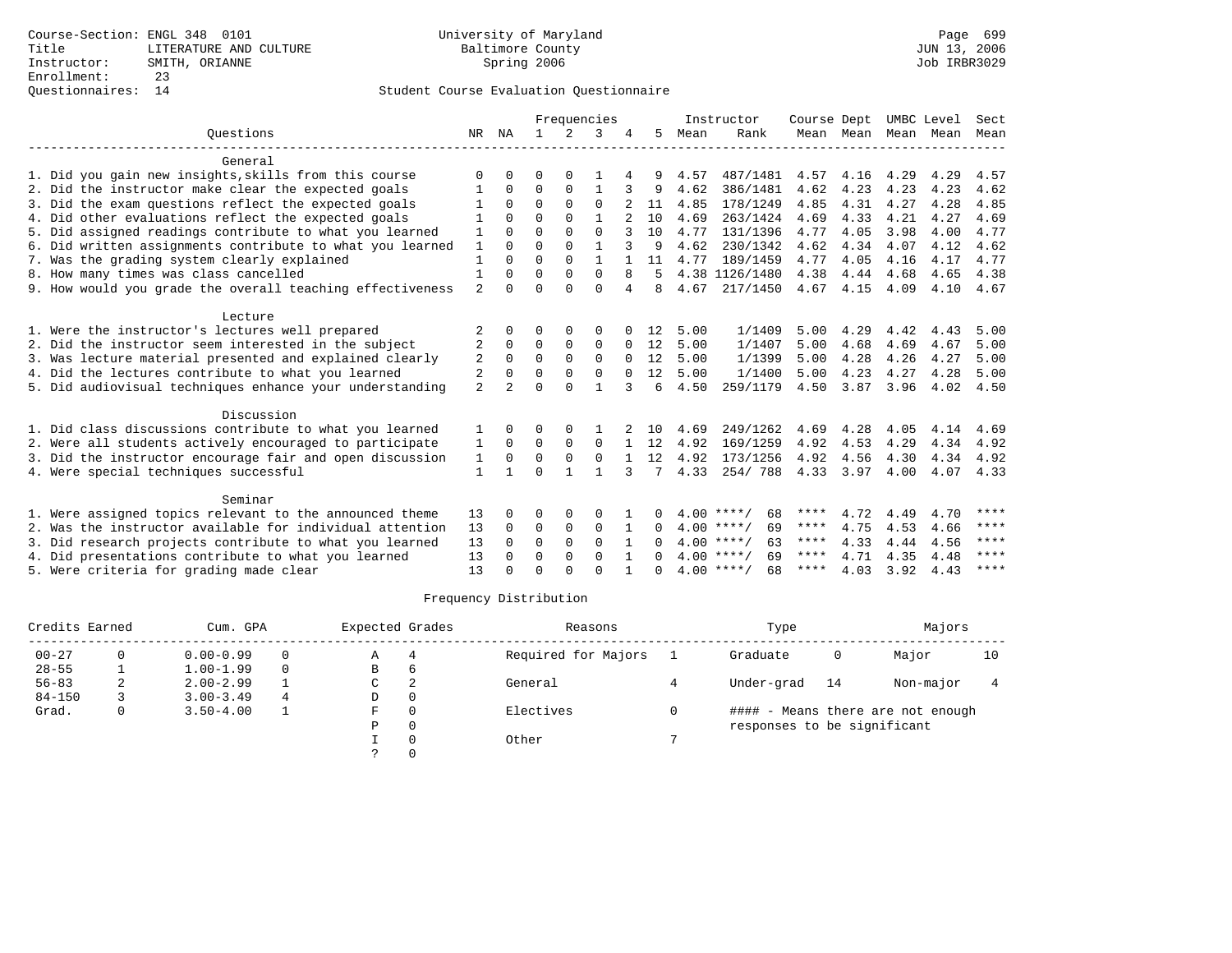|                                                            |              |                |                |                | Frequencies    |                |                |              | Instructor         | Course Dept UMBC Level |           |      |                          | Sect        |
|------------------------------------------------------------|--------------|----------------|----------------|----------------|----------------|----------------|----------------|--------------|--------------------|------------------------|-----------|------|--------------------------|-------------|
| Ouestions                                                  | NR           | NA             | $\mathbf{1}$   | 2              | 3              | 4              | 5              | Mean         | Rank               |                        |           |      | Mean Mean Mean Mean Mean |             |
|                                                            |              |                |                |                |                |                |                |              |                    |                        |           |      |                          |             |
| General                                                    |              |                |                |                |                |                |                |              |                    |                        |           |      |                          |             |
| 1. Did you gain new insights, skills from this course      | O            | $\Omega$       | $\Omega$       |                | O              |                | 16             | 4.64         | 428/1481           | 4.64                   | 4.16      | 4.29 | 4.29                     | 4.64        |
| 2. Did the instructor make clear the expected goals        | 0            | $\Omega$       | $\mathbf 0$    |                | 1              |                | 15             | 4.55         | 469/1481           | 4.55                   | 4.23      | 4.23 | 4.23                     | 4.55        |
| 3. Did the exam questions reflect the expected goals       | $\Omega$     | $\overline{4}$ | $\Omega$       | $\mathbf{1}$   | 0              | 4              | 13             | 4.61         | 393/1249           |                        | 4.61 4.31 | 4.27 | 4.28                     | 4.61        |
| 4. Did other evaluations reflect the expected goals        | $\Omega$     | $\Omega$       | $\Omega$       | $\Omega$       | $\overline{2}$ | 6              | 14             | 4.55         | 395/1424           | 4.55                   | 4.33      | 4.21 | 4.27                     | 4.55        |
| 5. Did assigned readings contribute to what you learned    | $\mathbf 0$  | $\Omega$       | $\Omega$       | $\Omega$       | $\mathbf{1}$   | 4              | 17             | 4.73         | 151/1396           | 4.73                   | 4.05      | 3.98 | 4.00                     | 4.73        |
| 6. Did written assignments contribute to what you learned  | $\mathbf 0$  | $\Omega$       | $\Omega$       | $\Omega$       | 5              |                | 9              | 4.18         | 603/1342           | 4.18                   | 4.34      | 4.07 | 4.12                     | 4.18        |
| 7. Was the grading system clearly explained                | $\Omega$     | $\Omega$       | $\Omega$       | $\Omega$       | $\overline{2}$ |                | 14             | 4.55         | 413/1459           | 4.55                   | 4.05      | 4.16 | 4.17                     | 4.55        |
| 8. How many times was class cancelled                      | $\Omega$     | $\Omega$       | $\Omega$       | $\Omega$       | $\mathbf{1}$   |                | 15             | 4.64         | 974/1480           | 4.64                   | 4.44      | 4.68 | 4.65                     | 4.64        |
| 9. How would you grade the overall teaching effectiveness  | 3            | 3              | $\Omega$       | $\Omega$       | $\overline{a}$ |                | 11             | 4.56         | 289/1450           | 4.56                   | 4.15      | 4.09 | 4.10                     | 4.56        |
|                                                            |              |                |                |                |                |                |                |              |                    |                        |           |      |                          |             |
| Lecture<br>1. Were the instructor's lectures well prepared |              | <sup>0</sup>   | $\Omega$       | $\Omega$       |                |                |                |              | 739/1409           | 4.53                   | 4.29      | 4.42 |                          | 4.53        |
| 2. Did the instructor seem interested in the subject       | 5            | $\Omega$       | $\Omega$       | $\Omega$       | $\Omega$       |                | 11<br>2 15     | 4.53<br>4.88 | 545/1407           | 4.88                   | 4.68      | 4.69 | 4.43<br>4.67             | 4.88        |
| 3. Was lecture material presented and explained clearly    | 5            | $\mathbf 0$    | $\Omega$       | $\mathbf 0$    | 1              |                | 5 11           | 4.59         | 480/1399           | 4.59                   | 4.28      | 4.26 | 4.27                     | 4.59        |
| 4. Did the lectures contribute to what you learned         | 5            | $\Omega$       | $\Omega$       | $\Omega$       | 3              |                | 10             | 4.41         | 692/1400           | 4.41                   | 4.23      | 4.27 | 4.28                     | 4.41        |
|                                                            | 5            | $\Omega$       | $\Omega$       | $\Omega$       | $\Omega$       | $\overline{a}$ | 1.5            | 4.88         |                    | 4.88                   |           |      | 4.02                     |             |
| 5. Did audiovisual techniques enhance your understanding   |              |                |                |                |                |                |                |              | 92/1179            |                        | 3.87      | 3.96 |                          | 4.88        |
| Discussion                                                 |              |                |                |                |                |                |                |              |                    |                        |           |      |                          |             |
| 1. Did class discussions contribute to what you learned    | 1            | $\Omega$       | $\Omega$       | $\Omega$       | 3              | 6              | 12             | 4.43         | 418/1262           | 4.43                   | 4.28      | 4.05 | 4.14                     | 4.43        |
| 2. Were all students actively encouraged to participate    | $\mathbf{1}$ | $\mathbf 0$    | $\mathbf 0$    |                | $\mathbf 0$    |                | 18             | 4.76         | 347/1259           | 4.76                   | 4.53      | 4.29 | 4.34                     | 4.76        |
| 3. Did the instructor encourage fair and open discussion   | $\mathbf{1}$ | $\Omega$       | $\mathbf 0$    | $\Omega$       | $\mathbf{1}$   |                | 19             | 4.86         | 256/1256           | 4.86                   | 4.56      | 4.30 | 4.34                     | 4.86        |
| 4. Were special techniques successful                      | $\mathbf{1}$ | $\mathbf{1}$   | $\overline{a}$ | $\overline{a}$ | 7              | 5              | $\overline{4}$ | 3.35         | 665/788            | 3.35                   | 3.97      | 4.00 |                          | 4.07 3.35   |
|                                                            |              |                |                |                |                |                |                |              |                    |                        |           |      |                          |             |
| Seminar                                                    |              |                |                |                |                |                |                |              |                    |                        |           |      |                          | $***$       |
| 2. Was the instructor available for individual attention   | 21           | $\Omega$       | $\Omega$       | $\mathbf 0$    | $\Omega$       |                |                | 400          | ****/<br>69        | ****<br>$***$ * * *    | 4.75      | 4.53 | 4.66                     | $***$       |
| 3. Did research projects contribute to what you learned    | 21           | $\mathbf 0$    | $\Omega$       | $\Omega$       | $\Omega$       | $\Omega$       | $\mathbf{1}$   |              | $5.00$ ****/<br>63 |                        | 4.33      | 4.44 | 4.56                     | $* * * * *$ |
| 4. Did presentations contribute to what you learned        | 21           | $\Omega$       | $\Omega$       | $\Omega$       | $\Omega$       |                | $\Omega$       |              | $4.00$ ****/<br>69 | $***$ * * *            | 4.71      | 4.35 | 4.48                     |             |
| Field Work                                                 |              |                |                |                |                |                |                |              |                    |                        |           |      |                          |             |
| 1. Did field experience contribute to what you learned     | 21           | $\Omega$       | 1              | $\Omega$       | $\Omega$       |                |                | 1.00         | $***$ /<br>59      | ****                   | 2.00      | 4.30 | 4.48                     | ****        |
| 2. Did you clearly understand your evaluation criteria     | 21           | $\Omega$       | $\mathbf 0$    | $\mathbf 0$    | $\mathbf 0$    | $\Omega$       | $\mathbf{1}$   |              | $5.00$ ****/<br>51 | ****                   | 2.00      | 4.00 | 4.13                     | $***$ * * * |
| 3. Was the instructor available for consultation           | 21           | $\Omega$       | $\Omega$       | $\Omega$       | $\Omega$       | $\Omega$       | $\mathbf{1}$   |              | $5.00$ ****/<br>36 | ****                   | $***$ *   | 4.60 | 4.33                     | $* * * * *$ |
|                                                            |              |                |                |                |                |                |                |              |                    |                        |           |      |                          |             |
| Self Paced                                                 |              |                |                |                |                |                |                |              |                    |                        |           |      |                          |             |
| 1. Did self-paced system contribute to what you learned    | 21           | $\Omega$       | $\Omega$       | $\Omega$       | $\Omega$       |                |                |              | $5.00$ ****/<br>55 | ****                   | 3.32      | 4.55 | 4.88                     | ****        |
| 3. Were your contacts with the instructor helpful          | 21           | $\Omega$       | $\Omega$       | $\Omega$       | $\Omega$       | $\Omega$       | $\mathbf{1}$   |              | $5.00$ ****/<br>51 | ****                   | 4.31      | 4.65 | 4.88                     | $***$       |

| Credits Earned |   | Cum. GPA      |   |   | Expected Grades | Reasons             |    | Type                        |    | Majors                            |    |
|----------------|---|---------------|---|---|-----------------|---------------------|----|-----------------------------|----|-----------------------------------|----|
| $00 - 27$      |   | $0.00 - 0.99$ |   | Α |                 | Required for Majors |    | Graduate                    | 0  | Major                             | 18 |
| $28 - 55$      | ל | $1.00 - 1.99$ |   | В | 12              |                     |    |                             |    |                                   |    |
| $56 - 83$      |   | $2.00 - 2.99$ |   | C |                 | General             |    | Under-grad                  | 22 | Non-major                         |    |
| $84 - 150$     |   | $3.00 - 3.49$ | 8 | D | 0               |                     |    |                             |    |                                   |    |
| Grad.          | 0 | $3.50 - 4.00$ | 4 | F | $\Omega$        | Electives           |    |                             |    | #### - Means there are not enough |    |
|                |   |               |   | P | $\Omega$        |                     |    | responses to be significant |    |                                   |    |
|                |   |               |   |   | $\Omega$        | Other               | 19 |                             |    |                                   |    |
|                |   |               |   |   |                 |                     |    |                             |    |                                   |    |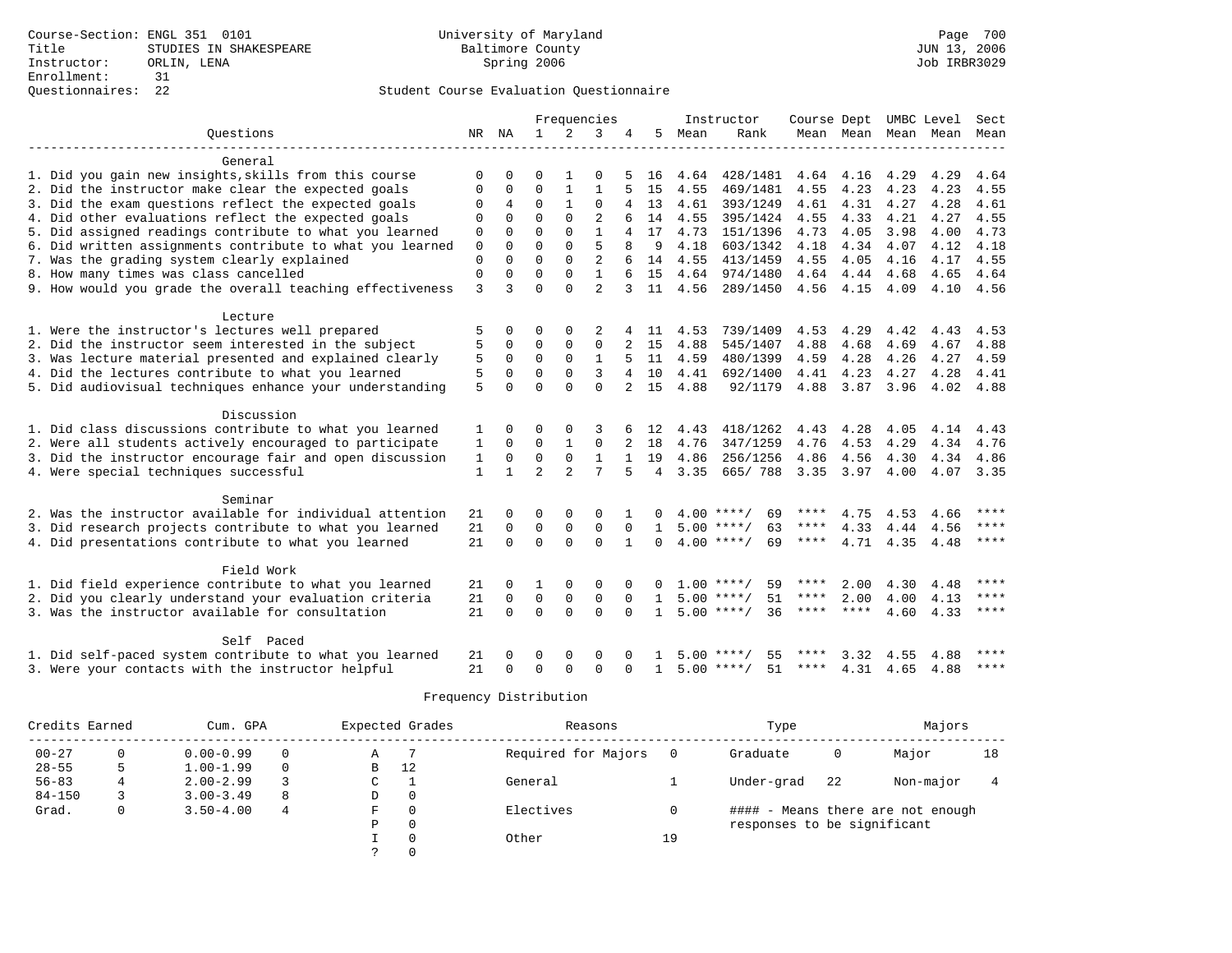|                                                           |          |             |                |              | Frequencies |   |     |      | Instructor | Course Dept |      | UMBC Level |      | Sect        |
|-----------------------------------------------------------|----------|-------------|----------------|--------------|-------------|---|-----|------|------------|-------------|------|------------|------|-------------|
| Ouestions                                                 | NR.      | ΝA          |                |              | 3           | 4 | 5   | Mean | Rank       | Mean        | Mean | Mean       | Mean | Mean        |
| General                                                   |          |             |                |              |             |   |     |      |            |             |      |            |      |             |
| 1. Did you gain new insights, skills from this course     |          | 0           |                | 0            | 5           |   | 16  | 4.44 | 626/1481   | 4.44        | 4.16 | 4.29       | 4.29 | 4.44        |
| 2. Did the instructor make clear the expected goals       |          | $\mathbf 0$ | $\Omega$       | $\Omega$     | $\Omega$    |   | 17  | 4.68 | 311/1481   | 4.68        | 4.23 | 4.23       | 4.23 | 4.68        |
| 3. Did the exam questions reflect the expected goals      |          | 19          | 0              | $\Omega$     | $\Omega$    |   | 6   | 5.00 | $***/1249$ | ****        | 4.31 | 4.27       | 4.28 | $***$ * * * |
| 4. Did other evaluations reflect the expected goals       |          | $\Omega$    | $\Omega$       | $\Omega$     | $\Omega$    |   | 17  | 4.68 | 279/1424   | 4.68        | 4.33 | 4.21       | 4.27 | 4.68        |
| 5. Did assigned readings contribute to what you learned   | 0        | $\Omega$    | U              | $\Omega$     |             |   | 19  | 4.72 | 156/1396   | 4.72        | 4.05 | 3.98       | 4.00 | 4.72        |
| 6. Did written assignments contribute to what you learned | 1        | $\Omega$    | U              |              |             |   | 1 R | 4.67 | 190/1342   | 4.67        | 4.34 | 4.07       | 4.12 | 4.67        |
| 7. Was the grading system clearly explained               | 0        | 0           | U              |              |             |   | 15  | 4.40 | 611/1459   | 4.40        | 4.05 | 4.16       | 4.17 | 4.40        |
| 8. How many times was class cancelled                     |          | 0           | 0              | $\Omega$     | $\Omega$    |   | 2.4 | 5.00 | 1/1480     | 5.00        | 4.44 | 4.68       | 4.65 | 5.00        |
| 9. How would you grade the overall teaching effectiveness | 3        |             |                | <sup>n</sup> |             |   | 12  | 4.27 | 609/1450   | 4.27        | 4.15 | 4.09       | 4.10 | 4.27        |
| Lecture                                                   |          |             |                |              |             |   |     |      |            |             |      |            |      |             |
| 1. Were the instructor's lectures well prepared           |          |             |                |              |             |   |     | 4.88 | 217/1409   | 4.88        | 4.29 | 4.42       | 4.43 | 4.88        |
| 2. Did the instructor seem interested in the subject      | 0        | $\Omega$    | $\Omega$       | $\Omega$     | $\Omega$    |   | 25  | 5.00 | 1/1407     | 5.00        | 4.68 | 4.69       | 4.67 | 5.00        |
| 3. Was lecture material presented and explained clearly   | 0        | $\Omega$    | $\Omega$       | $\Omega$     | $\Omega$    |   | 21  | 4.84 | 178/1399   | 4.84        | 4.28 | 4.26       | 4.27 | 4.84        |
| 4. Did the lectures contribute to what you learned        | 0        | $\Omega$    | 0              | $\Omega$     |             |   | 21  | 4.80 | 250/1400   | 4.80        | 4.23 | 4.27       | 4.28 | 4.80        |
| 5. Did audiovisual techniques enhance your understanding  | $\Omega$ |             |                |              |             |   | 20  | 4.79 | 115/1179   | 4.79        | 3.87 | 3.96       | 4.02 | 4.79        |
|                                                           |          |             |                |              |             |   |     |      |            |             |      |            |      |             |
| Discussion                                                |          |             |                |              |             |   |     |      |            |             |      |            |      |             |
| 1. Did class discussions contribute to what you learned   | 3        | $\Omega$    | 0              | $\Omega$     |             |   | 1 R | 4.82 | 162/1262   | 4.82        | 4.28 | 4.05       | 4.14 | 4.82        |
| 2. Were all students actively encouraged to participate   | 3        | 0           | 0              | 0            | $\Omega$    |   | 19  | 4.86 | 248/1259   | 4.86        | 4.53 | 4.29       | 4.34 | 4.86        |
| 3. Did the instructor encourage fair and open discussion  | 3        | 0           |                | $\Omega$     | 0           |   | 20  | 4.91 | 216/1256   | 4.91        | 4.56 | 4.30       | 4.34 | 4.91        |
| 4. Were special techniques successful                     | 3        |             | $\mathfrak{D}$ |              |             |   | 6   | 3.73 | 540/788    | 3.73        | 3.97 | 4.00       | 4.07 | 3.73        |

| Credits Earned |    | Cum. GPA      |                |               | Expected Grades | Reasons             |   | Type                        |    | Majors                            |    |
|----------------|----|---------------|----------------|---------------|-----------------|---------------------|---|-----------------------------|----|-----------------------------------|----|
| $00 - 27$      | 0  | $0.00 - 0.99$ |                | Α             |                 | Required for Majors | 6 | Graduate                    | 0  | Major                             | 16 |
| $28 - 55$      | 2  | $1.00 - 1.99$ |                | B             | 16              |                     |   |                             |    |                                   |    |
| $56 - 83$      |    | $2.00 - 2.99$ |                | $\sim$<br>◡   | 0               | General             |   | Under-grad                  | 25 | Non-major                         |    |
| $84 - 150$     | 12 | $3.00 - 3.49$ | $\overline{ }$ | D             | 0               |                     |   |                             |    |                                   |    |
| Grad.          | 0  | $3.50 - 4.00$ | 6              | F             | 0               | Electives           |   |                             |    | #### - Means there are not enough |    |
|                |    |               |                | Ρ             | 0               |                     |   | responses to be significant |    |                                   |    |
|                |    |               |                |               | 0               | Other               | 6 |                             |    |                                   |    |
|                |    |               |                | $\mathcal{L}$ |                 |                     |   |                             |    |                                   |    |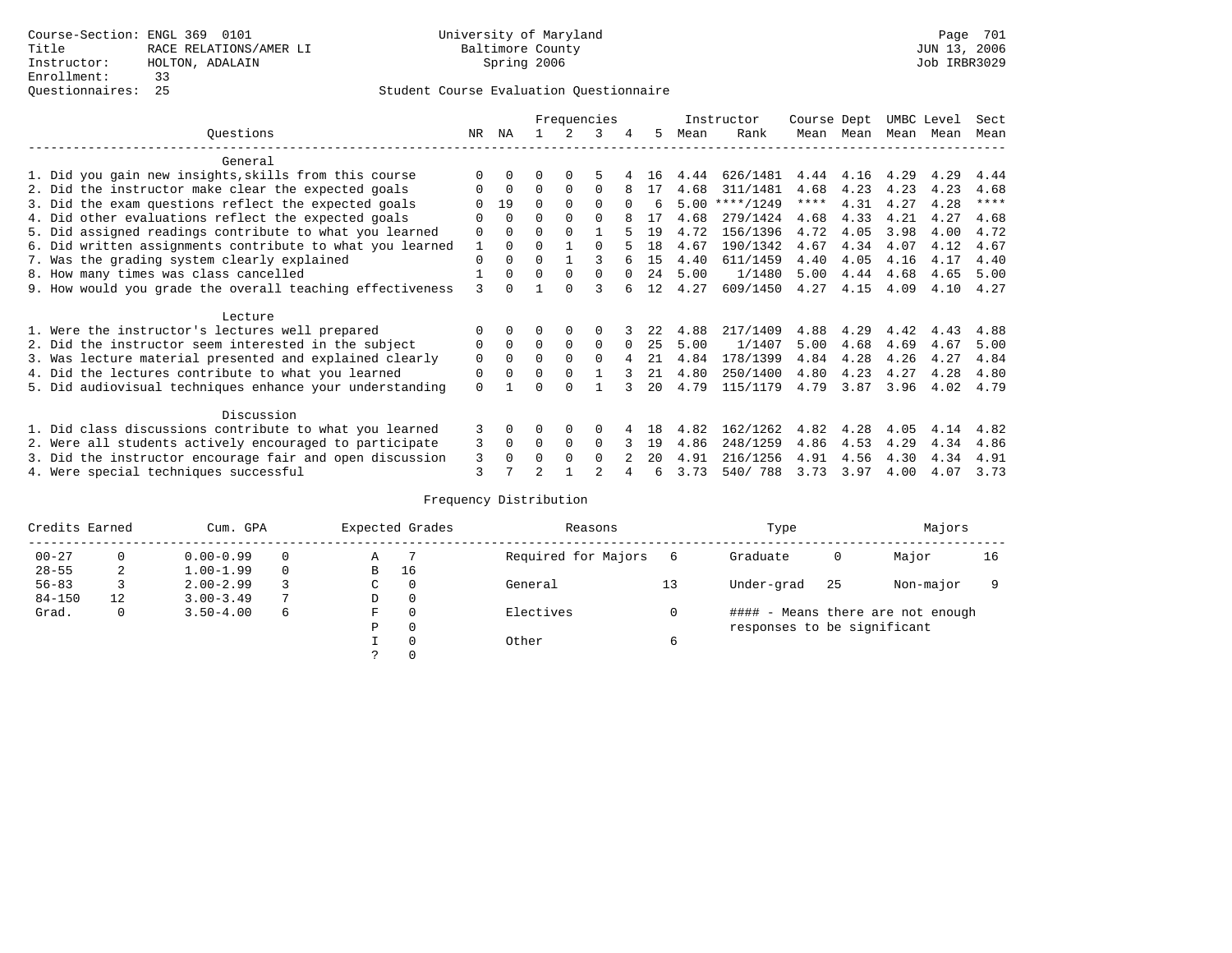## Questionnaires: 12 Student Course Evaluation Questionnaire

|                                                           |                |              |          |             | Frequencies |   |   |      | Instructor     | Course Dept |           | UMBC Level |      | Sect |
|-----------------------------------------------------------|----------------|--------------|----------|-------------|-------------|---|---|------|----------------|-------------|-----------|------------|------|------|
| Ouestions                                                 | NR             | ΝA           |          | 2           | 3           | 4 | 5 | Mean | Rank           |             | Mean Mean | Mean       | Mean | Mean |
| General                                                   |                |              |          |             |             |   |   |      |                |             |           |            |      |      |
| 1. Did you gain new insights, skills from this course     |                | $\Omega$     | 0        |             |             |   |   | 4.50 | 549/1481       | 4.50        | 4.16      | 4.29       | 4.29 | 4.50 |
| 2. Did the instructor make clear the expected goals       | 0              | $\Omega$     | $\Omega$ | $\Omega$    | $\Omega$    |   | 9 | 4.75 | 228/1481       | 4.75        | 4.23      | 4.23       | 4.23 | 4.75 |
| 3. Did the exam questions reflect the expected goals      |                | 8            | $\Omega$ | $\Omega$    | $\Omega$    |   |   | 4.75 | 245/1249       | 4.75        | 4.31      | 4.27       | 4.28 | 4.75 |
| 4. Did other evaluations reflect the expected goals       |                |              | 0        |             |             |   |   | 4.45 | 497/1424       | 4.45        | 4.33      | 4.21       | 4.27 | 4.45 |
| 5. Did assigned readings contribute to what you learned   |                | $\Omega$     | 0        | $\Omega$    | 2           |   |   | 4.45 | 338/1396       | 4.45        | 4.05      | 3.98       | 4.00 | 4.45 |
| 6. Did written assignments contribute to what you learned | $\mathbf 0$    | $\Omega$     | U        | $\Omega$    |             |   | 8 | 4.58 | 251/1342       | 4.58        | 4.34      | 4.07       | 4.12 | 4.58 |
| 7. Was the grading system clearly explained               | 0              | $\Omega$     | 0        |             | 5           |   | 5 | 4.00 | 961/1459       | 4.00        | 4.05      | 4.16       | 4.17 | 4.00 |
| 8. How many times was class cancelled                     | 0              | $\Omega$     | $\Omega$ | $\Omega$    |             |   | 5 |      | 4.42 1107/1480 | 4.42        | 4.44      | 4.68       | 4.65 | 4.42 |
| 9. How would you grade the overall teaching effectiveness | $\overline{a}$ | <sup>n</sup> |          | $\cap$      |             |   | 8 | 4.70 | 196/1450       | 4.70        | 4.15      | 4.09       | 4.10 | 4.70 |
| Lecture                                                   |                |              |          |             |             |   |   |      |                |             |           |            |      |      |
| 1. Were the instructor's lectures well prepared           |                |              |          |             |             |   |   | 4.45 | 826/1409       | 4.45        | 4.29      | 4.42       | 4.43 | 4.45 |
| 2. Did the instructor seem interested in the subject      |                | $\Omega$     | $\Omega$ | $\mathbf 0$ | $\Omega$    | 2 | 9 | 4.82 | 705/1407       | 4.82        | 4.68      | 4.69       | 4.67 | 4.82 |
| 3. Was lecture material presented and explained clearly   | 1              | $\Omega$     | 0        | $\mathbf 0$ | 2           |   | 8 | 4.55 | 523/1399       | 4.55        | 4.28      | 4.26       | 4.27 | 4.55 |
| 4. Did the lectures contribute to what you learned        | 3              |              | 0        | $\Omega$    |             |   | 7 | 4.78 | 287/1400       | 4.78        | 4.23      | 4.27       | 4.28 | 4.78 |
| 5. Did audiovisual techniques enhance your understanding  |                |              |          |             |             |   |   | 3.00 | 1041/1179      | 3.00        | 3.87      | 3.96       | 4.02 | 3.00 |
| Discussion                                                |                |              |          |             |             |   |   |      |                |             |           |            |      |      |
| 1. Did class discussions contribute to what you learned   | 3              | $\Omega$     | 0        | $\Omega$    |             |   |   | 4.56 | 320/1262       | 4.56        | 4.28      | 4.05       | 4.14 | 4.56 |
| 2. Were all students actively encouraged to participate   | 3              | $\mathbf 0$  | $\Omega$ | $\mathbf 0$ | 0           |   | 8 | 4.89 | 229/1259       | 4.89        | 4.53      | 4.29       | 4.34 | 4.89 |
| 3. Did the instructor encourage fair and open discussion  | 3              | 0            | U        | $\Omega$    | 0           |   |   | 4.78 | 332/1256       | 4.78        | 4.56      | 4.30       | 4.34 | 4.78 |
| 4. Were special techniques successful                     | 3              | 6            |          |             |             |   |   | 4.00 | 394/788        | 4.00        | 3.97      | 4.00       | 4.07 | 4.00 |

| Credits Earned |   | Cum. GPA      |   | Expected Grades |          | Reasons             | Type                        |    | Majors                            |  |
|----------------|---|---------------|---|-----------------|----------|---------------------|-----------------------------|----|-----------------------------------|--|
| $00 - 27$      |   | $0.00 - 0.99$ |   | Α               | 6        | Required for Majors | Graduate                    | 0  | Major                             |  |
| $28 - 55$      | 0 | $1.00 - 1.99$ |   | В               | 5        |                     |                             |    |                                   |  |
| $56 - 83$      | 2 | $2.00 - 2.99$ |   | C               | 0        | General             | Under-grad                  | 12 | Non-major                         |  |
| $84 - 150$     | 4 | $3.00 - 3.49$ |   | D               | 0        |                     |                             |    |                                   |  |
| Grad.          | 0 | $3.50 - 4.00$ | 6 | F               | 0        | Electives           |                             |    | #### - Means there are not enough |  |
|                |   |               |   | Ρ               | 0        |                     | responses to be significant |    |                                   |  |
|                |   |               |   |                 | $\Omega$ | Other               |                             |    |                                   |  |
|                |   |               |   | っ               |          |                     |                             |    |                                   |  |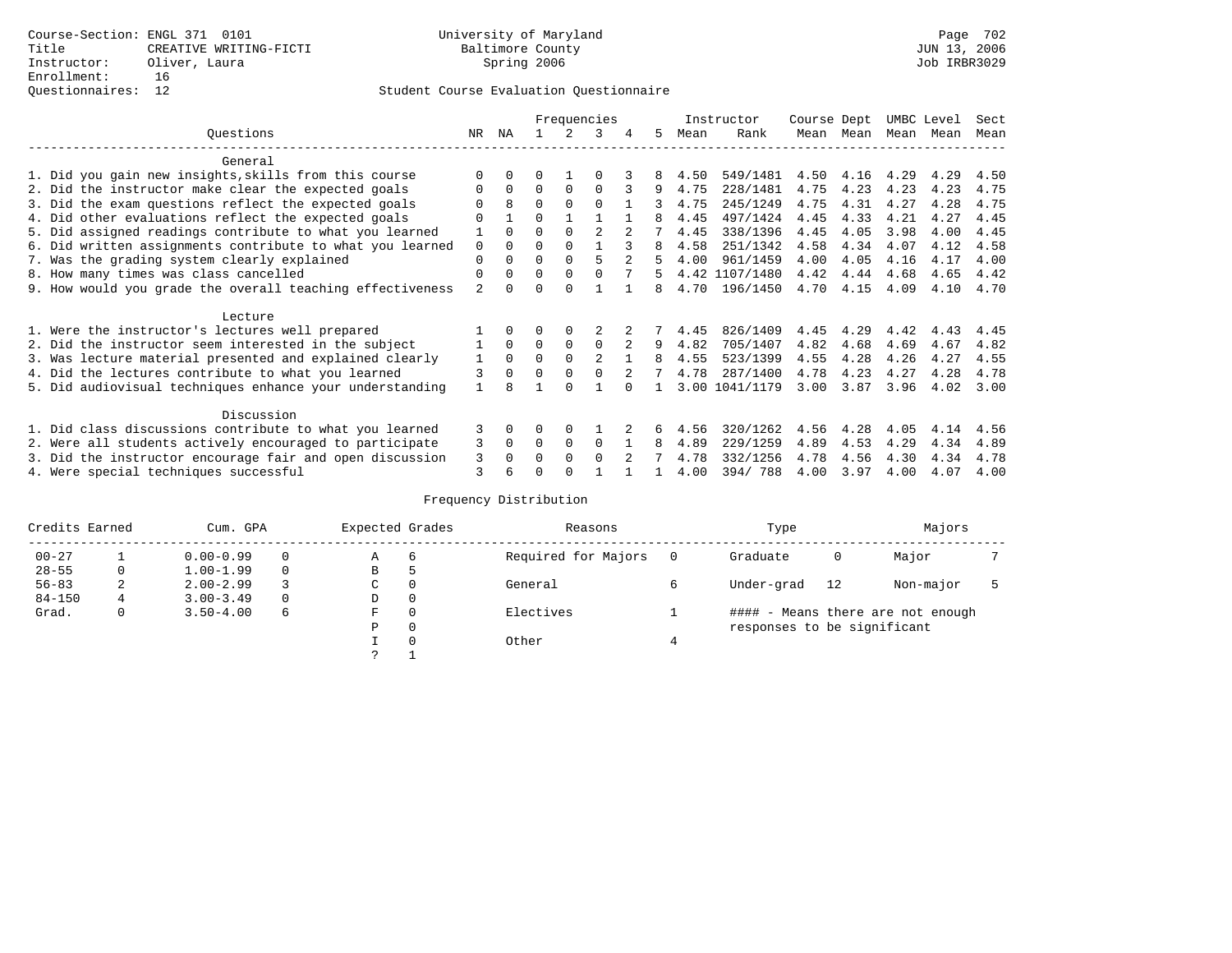|                                                           |                |             |                |          | Frequencies    |          |              |      | Instructor       | Course Dept |             | UMBC Level |      | Sect        |
|-----------------------------------------------------------|----------------|-------------|----------------|----------|----------------|----------|--------------|------|------------------|-------------|-------------|------------|------|-------------|
| Ouestions                                                 | NR             | ΝA          |                |          | 3              | 4        | 5.           | Mean | Rank             |             | Mean Mean   | Mean       | Mean | Mean        |
| General                                                   |                |             |                |          |                |          |              |      |                  |             |             |            |      |             |
| 1. Did you gain new insights, skills from this course     | $\Omega$       | $\Omega$    |                |          |                |          |              |      | 3.14 1435/1481   |             | $3.14$ 4.16 | 4.29       | 4.29 | 3.14        |
| 2. Did the instructor make clear the expected goals       | 0              | $\Omega$    | $\Omega$       | 2        |                |          | $\Omega$     |      | 3.00 1420/1481   | 3.00        | 4.23        | 4.23       | 4.23 | 3.00        |
| 3. Did the exam questions reflect the expected goals      | $\Omega$       | 5.          | $\Omega$       |          |                |          | <sup>n</sup> |      | 3.50 1118/1249   | 3.50        | 4.31        | 4.27       | 4.28 | 3.50        |
| 4. Did other evaluations reflect the expected goals       | $\Omega$       | 6           | 0              | $\Omega$ |                | $\Omega$ | <sup>n</sup> |      | $3.00$ ****/1424 | $***$ * *   | 4.33        | 4.21       | 4.27 | $***$ * * * |
| 5. Did assigned readings contribute to what you learned   | $\Omega$       | $2^{\circ}$ | $\mathbf{1}$   | $\Omega$ | 4              | $\cap$   | $\cap$       |      | 2.60 1358/1396   | 2.60        | 4.05        | 3.98       | 4.00 | 2.60        |
| 6. Did written assignments contribute to what you learned | $\mathbf 0$    | 3           | $\Omega$       |          |                |          |              | 4.00 | 755/1342         | 4.00        | 4.34        | 4.07       | 4.12 | 4.00        |
| 7. Was the grading system clearly explained               | $\Omega$       |             | $\mathfrak{D}$ |          | $\mathfrak{D}$ | $\Omega$ | $\Omega$     |      | 2.00 1438/1459   | 2.00        | 4.05        | 4.16       | 4.17 | 2.00        |
| 8. How many times was class cancelled                     | $\Omega$       | $\Omega$    | $\Omega$       | $\Omega$ |                | 4        |              |      | 4.14 1295/1480   | 4.14        | 4.44        | 4.68       | 4.65 | 4.14        |
| 9. How would you grade the overall teaching effectiveness | $\Omega$       |             | $\cap$         | $\cap$   | 3              |          | $\Omega$     |      | 3.50 1223/1450   |             | $3.50$ 4.15 | 4.09       | 4.10 | 3.50        |
| Lecture                                                   |                |             |                |          |                |          |              |      |                  |             |             |            |      |             |
| 1. Were the instructor's lectures well prepared           | 4              | $\Omega$    | 0              |          |                |          | $\Omega$     |      | 2.67 1391/1409   | 2.67        | 4.29        | 4.42       | 4.43 | 2.67        |
| 2. Did the instructor seem interested in the subject      | 4              | $\Omega$    | $\Omega$       | $\Omega$ |                | $\Omega$ |              |      | 4.33 1221/1407   | 4.33        | 4.68        | 4.69       | 4.67 | 4.33        |
| 3. Was lecture material presented and explained clearly   | 4              | $\Omega$    | $\Omega$       |          | $\mathfrak{D}$ | $\Omega$ | $\cap$       |      | 2.67 1371/1399   | 2.67        | 4.28        | 4.26       | 4.27 | 2.67        |
| 4. Did the lectures contribute to what you learned        | $\overline{4}$ | $\Omega$    | $\Omega$       | $\Omega$ | २              | $\Omega$ | $\Omega$     |      | 3.00 1312/1400   | 3.00        | 4.23        | 4.27       | 4.28 | 3.00        |
| 5. Did audiovisual techniques enhance your understanding  | 4              |             | U              | ∩        |                |          |              |      | $3.00$ ****/1179 | $***$ * *   | 3.87        | 3.96       | 4.02 | $* * * * *$ |
| Discussion                                                |                |             |                |          |                |          |              |      |                  |             |             |            |      |             |
| 1. Did class discussions contribute to what you learned   | $\mathbf{1}$   | $\Omega$    | $\Omega$       |          | 4              |          |              | 3.17 | 1108/1262        | 3.17        | 4.28        | 4.05       | 4.14 | 3.17        |
| 2. Were all students actively encouraged to participate   | $\mathbf{1}$   | $\Omega$    | $\Omega$       | $\Omega$ |                |          | 3            | 4.17 | 836/1259         | 4.17        | 4.53        | 4.29       | 4.34 | 4.17        |
| 3. Did the instructor encourage fair and open discussion  |                |             |                | $\cap$   |                |          | 4            | 4.33 | 723/1256         | 4.33        | 4.56        | 4.30       | 4.34 | 4.33        |

| Credits Earned |   | Cum. GPA      |          | Expected Grades | Reasons             | Type                        |   | Majors                            |  |
|----------------|---|---------------|----------|-----------------|---------------------|-----------------------------|---|-----------------------------------|--|
| $00 - 27$      |   | $0.00 - 0.99$ | 0        | Α               | Required for Majors | Graduate                    | 0 | Major                             |  |
| $28 - 55$      | 0 | $1.00 - 1.99$ | $\Omega$ | В               |                     |                             |   |                                   |  |
| $56 - 83$      |   | $2.00 - 2.99$ | $\Omega$ | C               | General             | Under-grad                  |   | Non-major                         |  |
| $84 - 150$     | 2 | $3.00 - 3.49$ | 2        | D               |                     |                             |   |                                   |  |
| Grad.          | U | $3.50 - 4.00$ | $\Omega$ | F               | Electives           |                             |   | #### - Means there are not enough |  |
|                |   |               |          | P               |                     | responses to be significant |   |                                   |  |
|                |   |               |          |                 | Other               |                             |   |                                   |  |
|                |   |               |          |                 |                     |                             |   |                                   |  |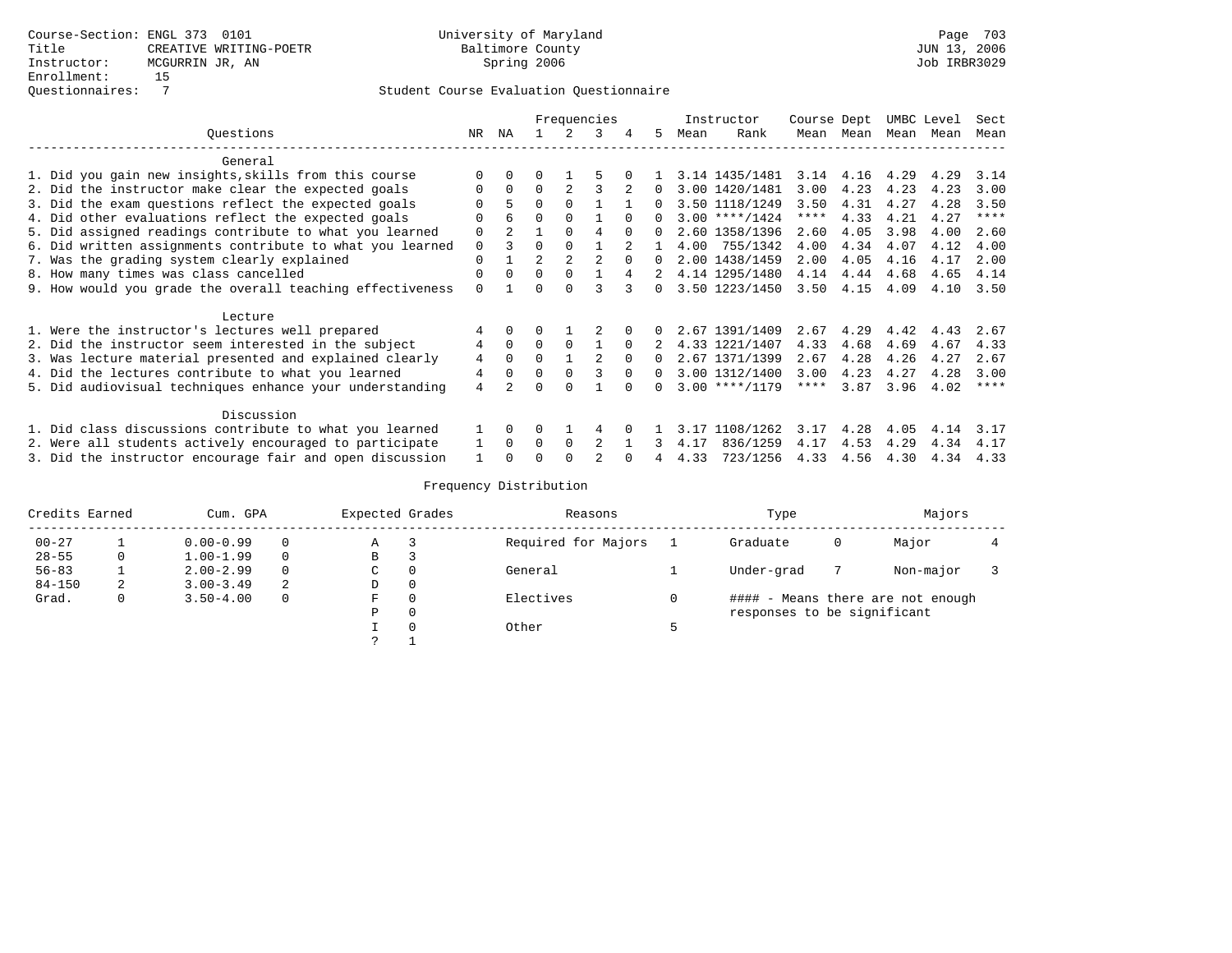## Questionnaires: 17 Student Course Evaluation Questionnaire

|                                                           |     |              |          |                | Frequencies |   |     |      | Instructor       | Course Dept |      | UMBC Level |      | Sect    |
|-----------------------------------------------------------|-----|--------------|----------|----------------|-------------|---|-----|------|------------------|-------------|------|------------|------|---------|
| Ouestions                                                 | NR. | ΝA           |          |                | 3           | 4 | 5.  | Mean | Rank             | Mean        | Mean | Mean       | Mean | Mean    |
| General                                                   |     |              |          |                |             |   |     |      |                  |             |      |            |      |         |
| 1. Did you gain new insights, skills from this course     |     |              | O        | $\Omega$       | $\Omega$    |   | 13  | 4.87 | 188/1481         | 4.87        | 4.16 | 4.29       | 4.29 | 4.87    |
| 2. Did the instructor make clear the expected goals       |     | $\Omega$     | $\Omega$ | $\Omega$       |             |   | 11  | 4.67 | 324/1481         | 4.67        | 4.23 | 4.23       | 4.23 | 4.67    |
| 3. Did the exam questions reflect the expected goals      |     |              | $\Omega$ | $\Omega$       | $\Omega$    |   | 4   | 4.67 | 334/1249         | 4.67        | 4.31 | 4.27       | 4.28 | 4.67    |
| 4. Did other evaluations reflect the expected goals       |     | $\Omega$     | $\Omega$ | $\Omega$       | O           |   | 10  | 4.67 | 287/1424         | 4.67        | 4.33 | 4.21       | 4.27 | 4.67    |
| 5. Did assigned readings contribute to what you learned   |     | $\Omega$     | $\Omega$ | $\Omega$       | $\Omega$    |   | 12  | 4.75 | 136/1396         | 4.75        | 4.05 | 3.98       | 4.00 | 4.75    |
| 6. Did written assignments contribute to what you learned | 1   | $\Omega$     |          |                | $\Omega$    |   | 15  | 4.94 | 60/1342          | 4.94        | 4.34 | 4.07       | 4.12 | 4.94    |
| 7. Was the grading system clearly explained               |     | $\Omega$     | $\Omega$ | $\overline{2}$ |             | 4 | q   | 4.25 | 775/1459         | 4.25        | 4.05 | 4.16       | 4.17 | 4.25    |
| 8. How many times was class cancelled                     |     | $\Omega$     | $\Omega$ | $\Omega$       | $\Omega$    |   | 8   |      | 4.53 1029/1480   | 4.53        | 4.44 | 4.68       | 4.65 | 4.53    |
| 9. How would you grade the overall teaching effectiveness | 4   | <sup>n</sup> | ∩        | ∩              | U           |   | 8   | 4.62 | 252/1450         | 4.62        | 4.15 | 4.09       | 4.10 | 4.62    |
| Lecture                                                   |     |              |          |                |             |   |     |      |                  |             |      |            |      |         |
| 1. Were the instructor's lectures well prepared           |     |              |          |                |             |   | 1 O | 4.83 | 290/1409         | 4.83        | 4.29 | 4.42       | 4.43 | 4.83    |
| 2. Did the instructor seem interested in the subject      | 5   | $\Omega$     | $\Omega$ | $\Omega$       | $\Omega$    |   | 11  | 4.92 | 450/1407         | 4.92        | 4.68 | 4.69       | 4.67 | 4.92    |
| 3. Was lecture material presented and explained clearly   | 5   | $\Omega$     | $\Omega$ |                | $\Omega$    |   | 11  | 4.92 | 116/1399         | 4.92        | 4.28 | 4.26       | 4.27 | 4.92    |
| 4. Did the lectures contribute to what you learned        | 5   | $\Omega$     | $\Omega$ |                | $\cap$      |   | 11  | 4.92 | 131/1400         | 4.92        | 4.23 | 4.27       | 4.28 | 4.92    |
| 5. Did audiovisual techniques enhance your understanding  | 5   |              |          |                |             |   |     |      | $4.00$ ****/1179 | $***$ * * * | 3.87 | 3.96       | 4.02 | $***$ * |
| Discussion                                                |     |              |          |                |             |   |     |      |                  |             |      |            |      |         |
| 1. Did class discussions contribute to what you learned   | 6   | $\Omega$     | U        | $\Omega$       | O           |   |     | 4.73 | 228/1262         | 4.73        | 4.28 | 4.05       | 4.14 | 4.73    |
| 2. Were all students actively encouraged to participate   | 6   | $\Omega$     | $\Omega$ | $\mathbf 0$    | $\Omega$    |   | 9   | 4.82 | 294/1259         | 4.82        | 4.53 | 4.29       | 4.34 | 4.82    |
| 3. Did the instructor encourage fair and open discussion  | 6   | 0            | 0        | $\Omega$       | $\Omega$    |   |     | 4.82 | 288/1256         | 4.82        | 4.56 | 4.30       | 4.34 | 4.82    |
| 4. Were special techniques successful                     | 6   |              |          |                |             |   |     | 4.17 | 335/788          | 4.17        | 3.97 | 4.00       | 4.07 | 4.17    |

| Credits Earned |              | Cum. GPA      |          | Expected Grades |          | Reasons             |    | Type                        |    | Majors                            |    |
|----------------|--------------|---------------|----------|-----------------|----------|---------------------|----|-----------------------------|----|-----------------------------------|----|
| $00 - 27$      |              | $0.00 - 0.99$ |          | Α               | 6        | Required for Majors |    | Graduate                    | 0  | Major                             |    |
| $28 - 55$      |              | $1.00 - 1.99$ | $\Omega$ | В               |          |                     |    |                             |    |                                   |    |
| $56 - 83$      |              | $2.00 - 2.99$ | 2        | C               |          | General             |    | Under-grad                  | 17 | Non-major                         | 12 |
| $84 - 150$     |              | $3.00 - 3.49$ |          | D               | 0        |                     |    |                             |    |                                   |    |
| Grad.          | $\mathbf{0}$ | $3.50 - 4.00$ |          | F               | $\Omega$ | Electives           |    |                             |    | #### - Means there are not enough |    |
|                |              |               |          | P               | 0        |                     |    | responses to be significant |    |                                   |    |
|                |              |               |          |                 | $\Omega$ | Other               | 10 |                             |    |                                   |    |
|                |              |               |          |                 |          |                     |    |                             |    |                                   |    |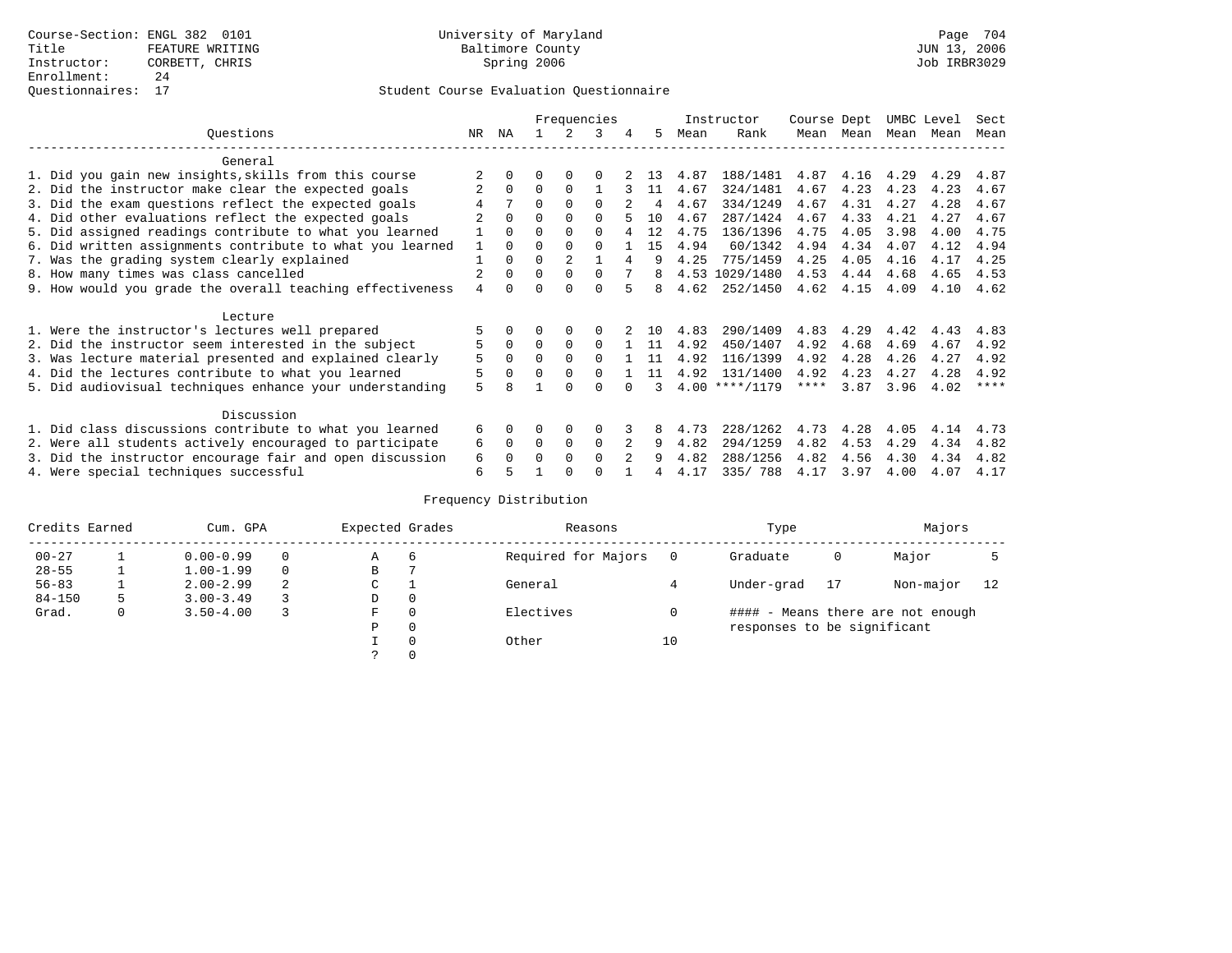|                                                           |                |              |                |                | Frequencies |          |    |      | Instructor       | Course Dept |           | UMBC Level |      | Sect        |
|-----------------------------------------------------------|----------------|--------------|----------------|----------------|-------------|----------|----|------|------------------|-------------|-----------|------------|------|-------------|
| Ouestions                                                 | NR             | ΝA           |                | 2              | 3           |          | 5. | Mean | Rank             |             | Mean Mean | Mean       | Mean | Mean        |
| General                                                   |                |              |                |                |             |          |    |      |                  |             |           |            |      |             |
| 1. Did you gain new insights, skills from this course     |                | 0            |                |                |             |          |    |      | 3.33 1407/1481   | 3.33        | 4.16      | 4.29       | 4.29 | 3.33        |
| 2. Did the instructor make clear the expected goals       |                | $\Omega$     | $\Omega$       |                |             | 5.       |    |      | 3.53 1309/1481   | 3.53        | 4.23      | 4.23       | 4.23 | 3.53        |
| 3. Did the exam questions reflect the expected goals      |                | 12           | $\Omega$       | $\Omega$       |             | $\Omega$ |    |      | $4.33$ ****/1249 | $***$ * * * | 4.31      | 4.27       | 4.28 | $***$ * * * |
| 4. Did other evaluations reflect the expected goals       |                | $\Omega$     | $\Omega$       | $\mathfrak{D}$ |             |          |    |      | 3.60 1242/1424   | 3.60        | 4.33      | 4.21       | 4.27 | 3.60        |
| 5. Did assigned readings contribute to what you learned   |                | $\Omega$     | $\mathfrak{D}$ |                | 6           |          |    |      | 3.27 1195/1396   | 3.27        | 4.05      | 3.98       | 4.00 | 3.27        |
| 6. Did written assignments contribute to what you learned |                | <sup>n</sup> |                |                |             |          |    |      | 3.60 1071/1342   | 3.60        | 4.34      | 4.07       | 4.12 | 3.60        |
| 7. Was the grading system clearly explained               |                | $\Omega$     | $\Omega$       |                |             |          | 6  |      | 3.93 1021/1459   | 3.93        | 4.05      | 4.16       | 4.17 | 3.93        |
| 8. How many times was class cancelled                     |                | <sup>0</sup> | $\Omega$       |                |             |          |    |      | 3.33 1462/1480   | 3.33        | 4.44      | 4.68       | 4.65 | 3.33        |
| 9. How would you grade the overall teaching effectiveness | $\mathfrak{D}$ | <sup>n</sup> | ∩              |                | ี           |          |    |      | 3.50 1223/1450   | 3.50        | 4.15      | 4.09       | 4.10 | 3.50        |
| Lecture                                                   |                |              |                |                |             |          |    |      |                  |             |           |            |      |             |
| 1. Were the instructor's lectures well prepared           |                |              |                |                |             |          |    |      | 3.50 1293/1409   | 3.50        | 4.29      | 4.42       | 4.43 | 3.50        |
| 2. Did the instructor seem interested in the subject      |                | $\Omega$     | $\Omega$       | $\Omega$       |             |          |    |      | 4.36 1211/1407   | 4.36        | 4.68      | 4.69       | 4.67 | 4.36        |
| 3. Was lecture material presented and explained clearly   | 2              | 0            | $\Omega$       |                | 8           |          |    |      | 3.50 1237/1399   | 3.50        | 4.28      | 4.26       | 4.27 | 3.50        |
| 4. Did the lectures contribute to what you learned        |                | <sup>0</sup> |                |                |             |          | 3  |      | 3.43 1250/1400   | 3.43        | 4.23      | 4.27       | 4.28 | 3.43        |
| 5. Did audiovisual techniques enhance your understanding  | $\overline{a}$ | a            |                |                |             |          |    | 3.80 | 760/1179         | 3.80        | 3.87      | 3.96       | 4.02 | 3.80        |
| Discussion                                                |                |              |                |                |             |          |    |      |                  |             |           |            |      |             |
| 1. Did class discussions contribute to what you learned   | 8              | 0            | O              | 0              | 4           |          |    | 3.63 | 949/1262         | 3.63        | 4.28      | 4.05       | 4.14 | 3.63        |
| 2. Were all students actively encouraged to participate   | 8              | 0            | $\Omega$       | $\Omega$       |             |          |    | 3.88 | 992/1259         | 3.88        | 4.53      | 4.29       | 4.34 | 3.88        |
| 3. Did the instructor encourage fair and open discussion  | 8              |              | 0              |                |             |          |    | 4.25 | 773/1256         | 4.25        | 4.56      | 4.30       | 4.34 | 4.25        |
| 4. Were special techniques successful                     | 8              |              | n              |                |             |          |    |      | $3.33$ ****/ 788 | ****        | 3.97      | 4.00       | 4.07 | ****        |

| Credits Earned |    | Cum. GPA      |   | Expected Grades |          | Reasons             | Type                        |    | Majors                            |  |
|----------------|----|---------------|---|-----------------|----------|---------------------|-----------------------------|----|-----------------------------------|--|
| $00 - 27$      |    | $0.00 - 0.99$ |   | Α               |          | Required for Majors | Graduate                    | 0  | Major                             |  |
| $28 - 55$      | 0  | $1.00 - 1.99$ |   | B               |          |                     |                             |    |                                   |  |
| $56 - 83$      |    | $2.00 - 2.99$ |   | ◡               |          | General             | Under-grad                  | 16 | Non-major                         |  |
| $84 - 150$     | 10 | $3.00 - 3.49$ | 6 | D               | 0        |                     |                             |    |                                   |  |
| Grad.          | 0  | $3.50 - 4.00$ | 6 | F               | 0        | Electives           |                             |    | #### - Means there are not enough |  |
|                |    |               |   | Ρ               | 0        |                     | responses to be significant |    |                                   |  |
|                |    |               |   |                 | $\Omega$ | Other               |                             |    |                                   |  |
|                |    |               |   |                 | 2        |                     |                             |    |                                   |  |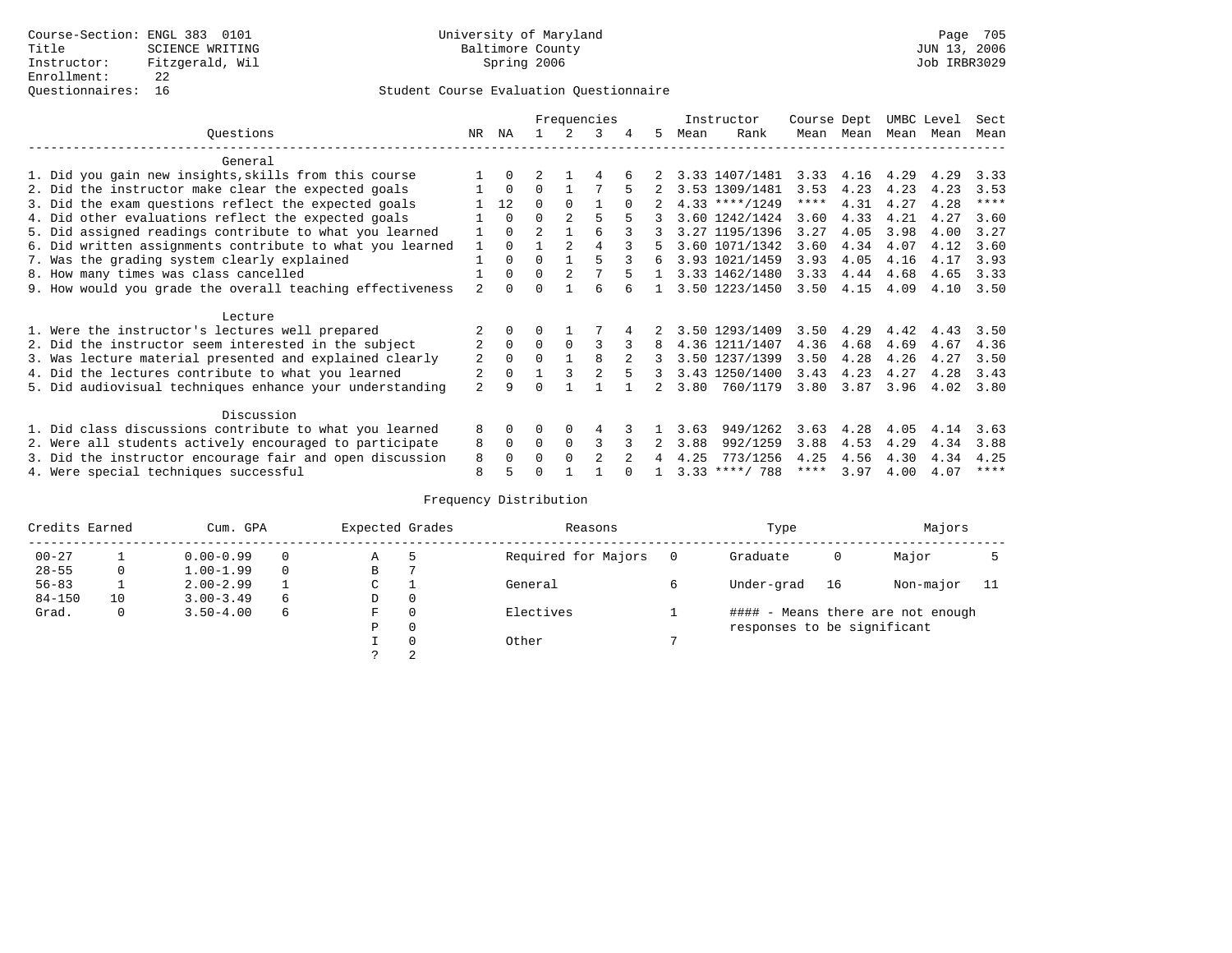|                                                           |          |          |          |             | Frequencies  |          |    |      | Instructor | Course Dept |      | UMBC Level |      | Sect |
|-----------------------------------------------------------|----------|----------|----------|-------------|--------------|----------|----|------|------------|-------------|------|------------|------|------|
| Questions                                                 | NR.      | ΝA       |          |             | 3            | 4        | 5. | Mean | Rank       | Mean        | Mean | Mean       | Mean | Mean |
| General                                                   |          |          |          |             |              |          |    |      |            |             |      |            |      |      |
| 1. Did you gain new insights, skills from this course     |          | $\Omega$ | U        | $\Omega$    | O            |          |    | 4.67 | 395/1481   | 4.67        | 4.16 | 4.29       | 4.29 | 4.67 |
| 2. Did the instructor make clear the expected goals       |          | $\Omega$ | $\Omega$ | $\Omega$    | $\Omega$     |          |    | 4.67 | 324/1481   | 4.67        | 4.23 | 4.23       | 4.23 | 4.67 |
| 3. Did the exam questions reflect the expected goals      |          | $\Omega$ | $\Omega$ | $\Omega$    | $\Omega$     |          |    | 4.67 | 334/1249   | 4.67        | 4.31 | 4.27       | 4.28 | 4.67 |
| 4. Did other evaluations reflect the expected goals       | O        | $\Omega$ | 0        | $\Omega$    | $\Omega$     |          |    | 5.00 | 1/1424     | 5.00        | 4.33 | 4.21       | 4.27 | 5.00 |
| 5. Did assigned readings contribute to what you learned   | 0        |          | 0        | $\Omega$    | $\Omega$     |          |    | 4.67 | 193/1396   | 4.67        | 4.05 | 3.98       | 4.00 | 4.67 |
| 6. Did written assignments contribute to what you learned | 0        |          | U        | $\Omega$    | $\Omega$     |          | 2  | 4.67 | 190/1342   | 4.67        | 4.34 | 4.07       | 4.12 | 4.67 |
| 7. Was the grading system clearly explained               | 0        |          |          | $\Omega$    | $\Omega$     |          |    | 4.67 | 276/1459   | 4.67        | 4.05 | 4.16       | 4.17 | 4.67 |
| 8. How many times was class cancelled                     | 0        | $\Omega$ | 0        | $\Omega$    | $\Omega$     | $\Omega$ | 3  | 5.00 | 1/1480     | 5.00        | 4.44 | 4.68       | 4.65 | 5.00 |
| 9. How would you grade the overall teaching effectiveness | $\Omega$ |          |          | U           | $\cap$       |          |    | 4.67 | 217/1450   | 4.67        | 4.15 | 4.09       | 4.10 | 4.67 |
| Lecture                                                   |          |          |          |             |              |          |    |      |            |             |      |            |      |      |
| 1. Were the instructor's lectures well prepared           |          |          |          | $\Omega$    | $\Omega$     |          |    | 5.00 | 1/1409     | 5.00        | 4.29 | 4.42       | 4.43 | 5.00 |
| 2. Did the instructor seem interested in the subject      | 0        | $\Omega$ | $\Omega$ | $\mathbf 0$ | 0            | $\Omega$ | 3  | 5.00 | 1/1407     | 5.00        | 4.68 | 4.69       | 4.67 | 5.00 |
| 3. Was lecture material presented and explained clearly   | 0        | $\Omega$ | 0        | $\Omega$    | $\Omega$     |          |    | 4.33 | 753/1399   | 4.33        | 4.28 | 4.26       | 4.27 | 4.33 |
| 4. Did the lectures contribute to what you learned        | 0        | 0        | 0        | $\mathbf 0$ | $\Omega$     |          | 2  | 4.67 | 421/1400   | 4.67        | 4.23 | 4.27       | 4.28 | 4.67 |
| 5. Did audiovisual techniques enhance your understanding  | $\Omega$ |          |          |             |              |          |    | 4.67 | 177/1179   | 4.67        | 3.87 | 3.96       | 4.02 | 4.67 |
| Discussion                                                |          |          |          |             |              |          |    |      |            |             |      |            |      |      |
| 1. Did class discussions contribute to what you learned   | $\Omega$ | $\Omega$ | U        | $\Omega$    | <sup>0</sup> |          |    | 4.33 | 507/1262   | 4.33        | 4.28 | 4.05       | 4.14 | 4.33 |
| 2. Were all students actively encouraged to participate   | 0        | $\Omega$ | $\Omega$ | $\mathbf 0$ | 0            |          |    | 5.00 | 1/1259     | 5.00        | 4.53 | 4.29       | 4.34 | 5.00 |
| 3. Did the instructor encourage fair and open discussion  | 0        |          | U        | $\Omega$    | $\Omega$     |          |    | 4.67 | 457/1256   | 4.67        | 4.56 | 4.30       | 4.34 | 4.67 |
| 4. Were special techniques successful                     | $\Omega$ |          |          |             |              |          |    | 4.33 | 254/788    | 4.33        | 3.97 | 4.00       | 4.07 | 4.33 |

| Credits Earned |   | Cum. GPA      | Expected Grades |          | Reasons             |        | Type                        |   | Majors                            |   |
|----------------|---|---------------|-----------------|----------|---------------------|--------|-----------------------------|---|-----------------------------------|---|
| $00 - 27$      | 0 | $0.00 - 0.99$ | Α               | -2       | Required for Majors |        | Graduate                    | 0 | Major                             |   |
| $28 - 55$      | 0 | $1.00 - 1.99$ | В               | 0        |                     |        |                             |   |                                   |   |
| $56 - 83$      | 2 | $2.00 - 2.99$ | $\sim$<br>◡     | 0        | General             |        | Under-grad                  |   | Non-major                         | z |
| $84 - 150$     | 0 | $3.00 - 3.49$ | D               | 0        |                     |        |                             |   |                                   |   |
| Grad.          | 0 | $3.50 - 4.00$ | F               | 0        | Electives           |        |                             |   | #### - Means there are not enough |   |
|                |   |               | Ρ               | 0        |                     |        | responses to be significant |   |                                   |   |
|                |   |               |                 | $\Omega$ | Other               | $\sim$ |                             |   |                                   |   |
|                |   |               | C.              |          |                     |        |                             |   |                                   |   |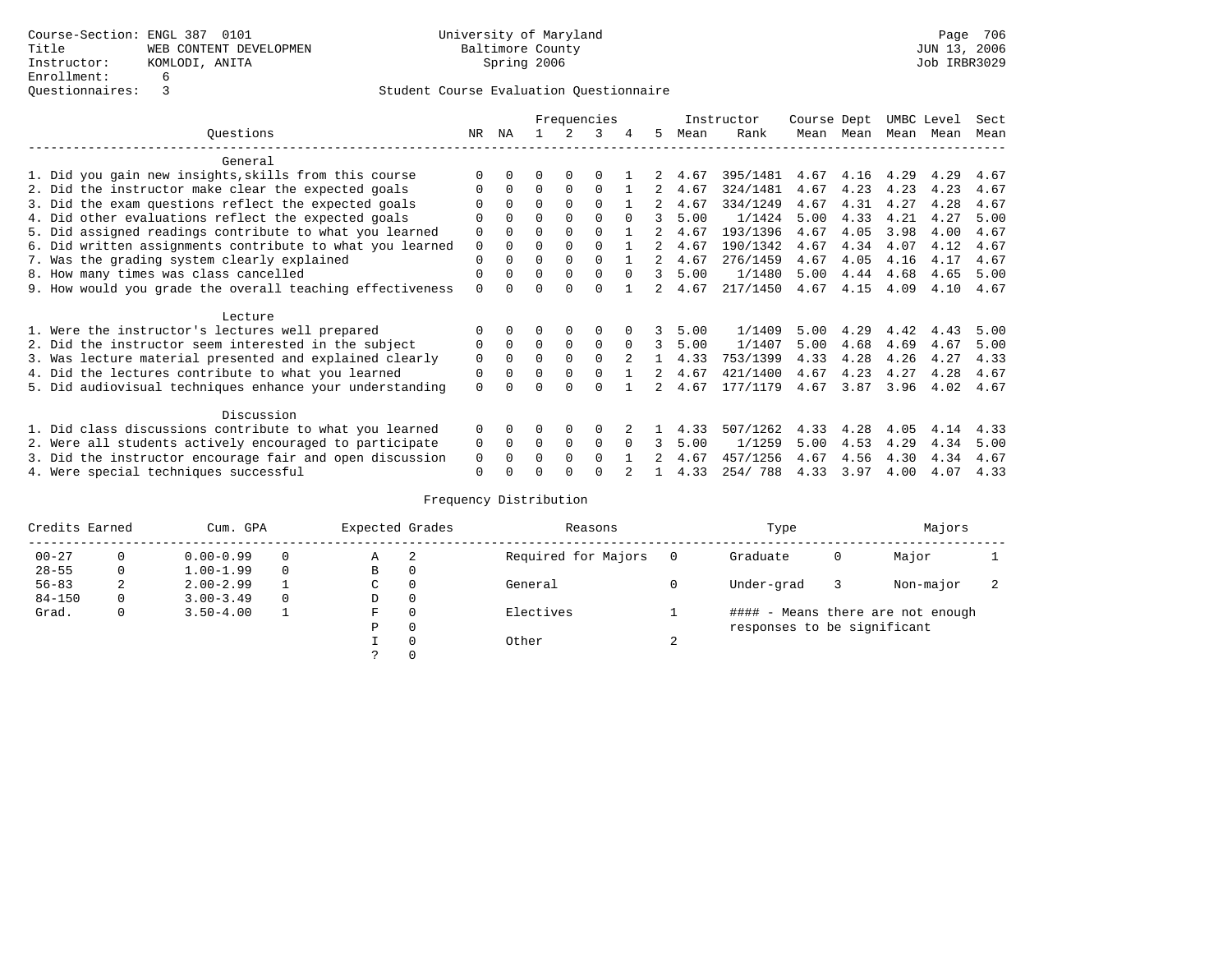## Questionnaires: 16 Student Course Evaluation Questionnaire

|                                                           |          |              |                | Frequencies    |              |    |    |      | Instructor       | Course Dept |           | UMBC Level |      | Sect        |
|-----------------------------------------------------------|----------|--------------|----------------|----------------|--------------|----|----|------|------------------|-------------|-----------|------------|------|-------------|
| Ouestions                                                 | NR.      | ΝA           |                | 2              | 3            | 4  | 5. | Mean | Rank             |             | Mean Mean | Mean       | Mean | Mean        |
| General                                                   |          |              |                |                |              |    |    |      |                  |             |           |            |      |             |
| 1. Did you gain new insights, skills from this course     |          | $\Omega$     | 0              | $\Omega$       |              |    | 12 | 4.75 | 292/1481         | 4.24        | 4.16      | 4.29       | 4.29 | 4.75        |
| 2. Did the instructor make clear the expected goals       |          | $\Omega$     | $\Omega$       | $\Omega$       |              | 6  | 9  | 4.50 | 517/1481         | 4.18        | 4.23      | 4.23       | 4.23 | 4.50        |
| 3. Did the exam questions reflect the expected goals      |          | 13           | 0              | $\Omega$       | $\Omega$     |    |    | 4.67 | $***/1249$       | ****        | 4.31      | 4.27       | 4.28 | $***$ * * * |
| 4. Did other evaluations reflect the expected goals       |          | $\Omega$     | 0              | $\Omega$       | U            |    | 13 | 4.81 | 173/1424         | 4.51        | 4.33      | 4.21       | 4.27 | 4.81        |
| 5. Did assigned readings contribute to what you learned   | 0        | $\Omega$     | $\overline{a}$ | $\overline{2}$ |              |    |    |      | 3.06 1280/1396   | 3.49        | 4.05      | 3.98       | 4.00 | 3.06        |
| 6. Did written assignments contribute to what you learned | 0        | $\Omega$     | U              | $\Omega$       | <sup>0</sup> |    | 15 | 4.94 | 60/1342          | 4.71        | 4.34      | 4.07       | 4.12 | 4.94        |
| 7. Was the grading system clearly explained               | $\Omega$ | $\Omega$     | U              | $\Omega$       |              | 4  | q  | 4.38 | 647/1459         | 3.77        | 4.05      | 4.16       | 4.17 | 4.38        |
| 8. How many times was class cancelled                     | $\Omega$ | $\Omega$     | 0              | $\Omega$       | 0            |    | 16 | 5.00 | 1/1480           | 4.78        | 4.44      | 4.68       | 4.65 | 5.00        |
| 9. How would you grade the overall teaching effectiveness |          | <sup>n</sup> |                | $\cap$         | U            | 10 | 5  | 4.33 | 546/1450         | 4.23        | 4.15      | 4.09       | 4.10 | 4.33        |
| Lecture                                                   |          |              |                |                |              |    |    |      |                  |             |           |            |      |             |
| 1. Were the instructor's lectures well prepared           |          |              |                |                |              |    |    | 4.36 | 946/1409         | 4.13        | 4.29      | 4.42       | 4.43 | 4.36        |
| 2. Did the instructor seem interested in the subject      | 2        | $\Omega$     | $\Omega$       | $\Omega$       | $\Omega$     |    | 13 | 4.93 | 400/1407         | 4.80        | 4.68      | 4.69       | 4.67 | 4.93        |
| 3. Was lecture material presented and explained clearly   | 2        | $\Omega$     | 0              | $\Omega$       |              |    | 10 | 4.64 | 404/1399         | 4.17        | 4.28      | 4.26       | 4.27 | 4.64        |
| 4. Did the lectures contribute to what you learned        | 2        | $\Omega$     |                | $\Omega$       | <sup>0</sup> |    | 9  | 4.43 | 681/1400         | 3.94        | 4.23      | 4.27       | 4.28 | 4.43        |
| 5. Did audiovisual techniques enhance your understanding  | ζ        | 10           |                |                |              |    |    |      | $3.67$ ****/1179 | 2.75        | 3.87      | 3.96       | 4.02 | ****        |
| Discussion                                                |          |              |                |                |              |    |    |      |                  |             |           |            |      |             |
| 1. Did class discussions contribute to what you learned   | 3        | $\Omega$     |                | $\Omega$       | 0            |    |    | 4.62 | 289/1262         | 4.31        | 4.28      | 4.05       | 4.14 | 4.62        |
| 2. Were all students actively encouraged to participate   | 3        | $\Omega$     | $\Omega$       | $\Omega$       | $\Omega$     |    | 12 | 4.92 | 169/1259         | 4.74        | 4.53      | 4.29       | 4.34 | 4.92        |
| 3. Did the instructor encourage fair and open discussion  | 3        | $\Omega$     | U              | $\Omega$       | <sup>0</sup> |    | 12 | 4.92 | 173/1256         | 4.73        | 4.56      | 4.30       | 4.34 | 4.92        |
| 4. Were special techniques successful                     | 3        |              |                |                |              |    | 11 | 4.83 | 85/788           | 4.53        | 3.97      | 4.00       | 4.07 | 4.83        |

| Credits Earned |          | Cum. GPA      |   | Expected Grades |          | Reasons             |          | Type                        |    | Majors                            |  |
|----------------|----------|---------------|---|-----------------|----------|---------------------|----------|-----------------------------|----|-----------------------------------|--|
| $00 - 27$      | $\Omega$ | $0.00 - 0.99$ |   | Α               | 5        | Required for Majors | $\Omega$ | Graduate                    | 0  | Major                             |  |
| $28 - 55$      | 0        | $1.00 - 1.99$ |   | В               | 8        |                     |          |                             |    |                                   |  |
| $56 - 83$      | 6        | $2.00 - 2.99$ |   | $\sim$<br>◡     | 0        | General             |          | Under-grad                  | 16 | Non-major                         |  |
| $84 - 150$     | 2        | $3.00 - 3.49$ | 2 | D               | 0        |                     |          |                             |    |                                   |  |
| Grad.          | 0        | $3.50 - 4.00$ | 4 | F               | 0        | Electives           | 0        |                             |    | #### - Means there are not enough |  |
|                |          |               |   | Ρ               | 0        |                     |          | responses to be significant |    |                                   |  |
|                |          |               |   |                 | $\Omega$ | Other               | 10       |                             |    |                                   |  |
|                |          |               |   |                 |          |                     |          |                             |    |                                   |  |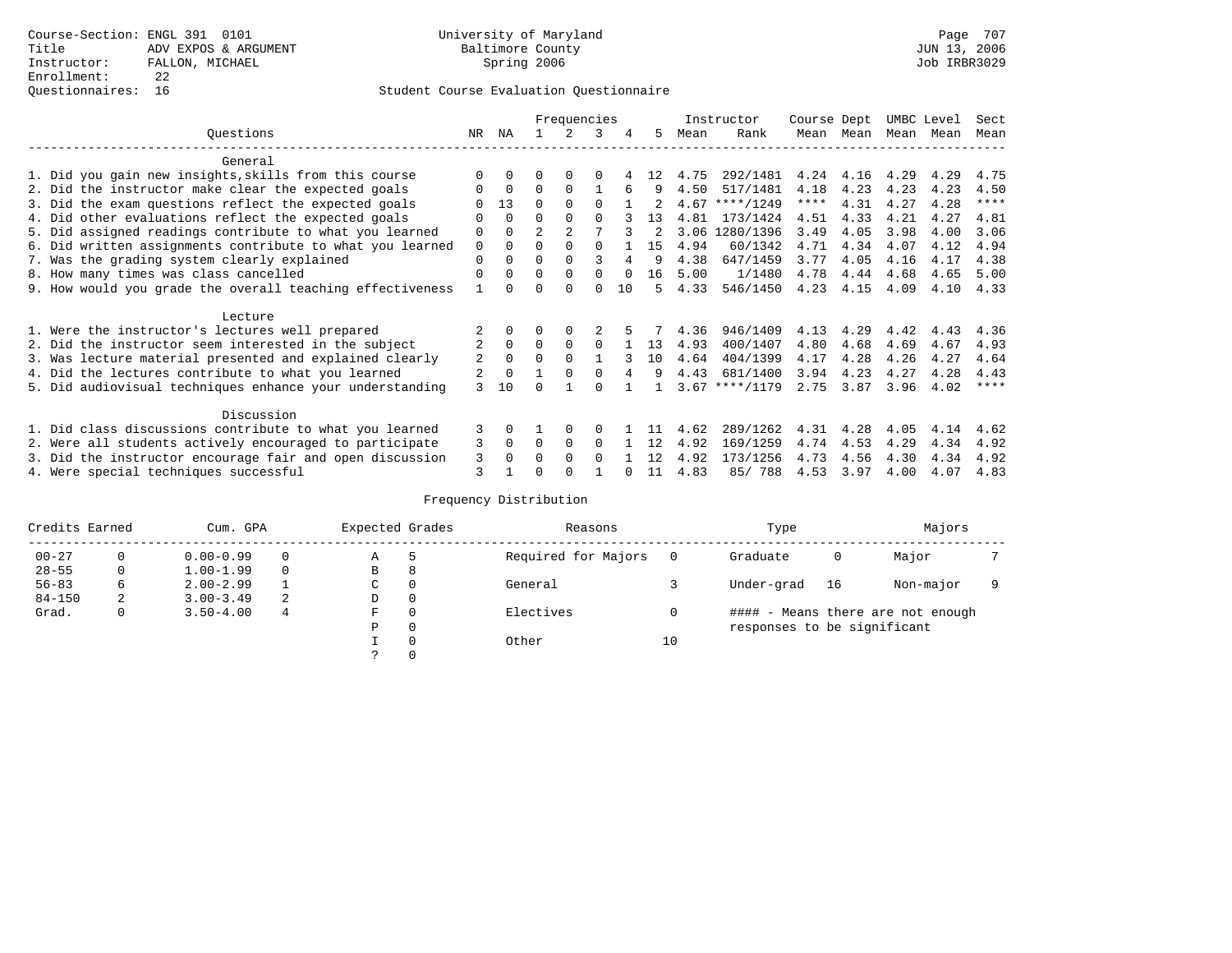? 0

## Questionnaires: 20 Student Course Evaluation Questionnaire

|                                                           |              |             |                | Frequencies  |                |                |              |      | Instructor         | Course Dept |               | UMBC Level |      | Sect |
|-----------------------------------------------------------|--------------|-------------|----------------|--------------|----------------|----------------|--------------|------|--------------------|-------------|---------------|------------|------|------|
| Ouestions                                                 | NR           | ΝA          | $\overline{1}$ | 2            | 3              |                | 5.           | Mean | Rank               |             | Mean Mean     | Mean Mean  |      | Mean |
| General                                                   |              |             |                |              |                |                |              |      |                    |             |               |            |      |      |
| 1. Did you gain new insights, skills from this course     | <sup>0</sup> |             | U              | <sup>0</sup> | 5              |                |              |      | 4.10 1006/1481     |             | 4.24 4.16     | 4.29       | 4.29 | 4.10 |
| 2. Did the instructor make clear the expected goals       | 0            | $\Omega$    | $\Omega$       | $\Omega$     | 3              | 9              | 8            | 4.25 | 822/1481           | 4.18        | 4.23          | 4.23       | 4.23 | 4.25 |
| 3. Did the exam questions reflect the expected goals      | 0            | 16          | $\Omega$       | $\Omega$     | $\Omega$       | $\overline{2}$ |              |      | $4.50$ ****/1249   | $***$ * * * | 4.31          | 4.27       | 4.28 | **** |
| 4. Did other evaluations reflect the expected goals       | <sup>0</sup> | $\Omega$    | $\Omega$       | $\Omega$     |                |                | 10           | 4.35 | 620/1424           | 4.51        | 4.33          | 4.21       | 4.27 | 4.35 |
| 5. Did assigned readings contribute to what you learned   | 0            | $\Omega$    |                | $\mathbf{1}$ | 4              |                | 6            | 3.70 | 959/1396           | 3.49        | 4.05          | 3.98       | 4.00 | 3.70 |
| 6. Did written assignments contribute to what you learned | 1            | $\Omega$    | O              | $\Omega$     | 3              | 4              | 12           | 4.47 | 333/1342           | 4.71        | 4.34          | 4.07       | 4.12 | 4.47 |
| 7. Was the grading system clearly explained               | $\Omega$     |             |                | ς            | $\overline{a}$ | 10             | 3            |      | 3.58 1236/1459     | 3.77        | 4.05          | 4.16       | 4.17 | 3.58 |
| 8. How many times was class cancelled                     | 0            | $\Omega$    | $\Omega$       | $\Omega$     | $\Omega$       |                | 17           | 4.85 | 770/1480           | 4.78        | 4.44          | 4.68       | 4.65 | 4.85 |
| 9. How would you grade the overall teaching effectiveness | 2            | $\Omega$    | U              | $\Omega$     | 4              | 8              | 6            | 4.11 | 771/1450           |             | $4.23$ $4.15$ | 4.09       | 4.10 | 4.11 |
| Lecture                                                   |              |             |                |              |                |                |              |      |                    |             |               |            |      |      |
| 1. Were the instructor's lectures well prepared           | O            | 0           | U              |              |                |                | 8            |      | 4.15 1092/1409     | 4.13        | 4.29          | 4.42       | 4.43 | 4.15 |
| 2. Did the instructor seem interested in the subject      | 0            | $\Omega$    | $\Omega$       | $\Omega$     |                | 4              | 15           | 4.70 | 930/1407           | 4.80        | 4.68          | 4.69       | 4.67 | 4.70 |
| 3. Was lecture material presented and explained clearly   | 0            | $\mathbf 0$ | 0              | 2            | $\mathbf{1}$   | 10             | 7            | 4.10 | 966/1399           | 4.17        | 4.28          | 4.26       | 4.27 | 4.10 |
| 4. Did the lectures contribute to what you learned        | 0            | $\Omega$    |                | 3            | 3              | 4              | 9            |      | 3.85 1104/1400     | 3.94        | 4.23          | 4.27       | 4.28 | 3.85 |
| 5. Did audiovisual techniques enhance your understanding  |              | 11          |                |              |                |                | $\mathbf{1}$ |      | 2.75 1104/1179     | 2.75        | 3.87          | 3.96       | 4.02 | 2.75 |
|                                                           |              |             |                |              |                |                |              |      |                    |             |               |            |      |      |
| Discussion                                                |              |             |                |              |                |                |              |      |                    |             |               |            |      |      |
| 1. Did class discussions contribute to what you learned   | 3            |             |                |              |                |                | 8            | 3.94 | 761/1262           | 4.31        | 4.28          | 4.05       | 4.14 | 3.94 |
| 2. Were all students actively encouraged to participate   | 3            | $\Omega$    | $\Omega$       | $\mathbf{1}$ | $\mathbf{1}$   | 4              | 11           | 4.47 | 615/1259           | 4.74        | 4.53          | 4.29       | 4.34 | 4.47 |
| 3. Did the instructor encourage fair and open discussion  | 3            | 0           | $\Omega$       | $\mathbf{1}$ |                |                | 12           | 4.53 | 560/1256           | 4.73        | 4.56          | 4.30       | 4.34 | 4.53 |
| 4. Were special techniques successful                     | 3            | 5           | U              | $\mathbf{1}$ | 1              | 4              | 6            | 4.25 | 291/788            |             | 4.53 3.97     | 4.00       | 4.07 | 4.25 |
| Field Work                                                |              |             |                |              |                |                |              |      |                    |             |               |            |      |      |
| 1. Did field experience contribute to what you learned    | 19           | $\Omega$    |                | $\Omega$     | 0              | $\Omega$       | 0            |      | $1.00$ ****/<br>59 | ****        | 2.00          | 4.30       | 4.48 | **** |
| Self Paced                                                |              |             |                |              |                |                |              |      |                    |             |               |            |      |      |
| 1. Did self-paced system contribute to what you learned   | 19           |             | <sup>0</sup>   |              | $\Omega$       | $\Omega$       | $\Omega$     |      | $2.00$ ****/<br>55 | ****        | 3.32          | 4.55       | 4.88 |      |

| Credits Earned | Cum. GPA      |   |   | Expected Grades | Reasons             |    | Type                        |    | Majors                            |    |
|----------------|---------------|---|---|-----------------|---------------------|----|-----------------------------|----|-----------------------------------|----|
| $00 - 27$      | $0.00 - 0.99$ |   | Α |                 | Required for Majors |    | Graduate                    |    | Major                             | 10 |
| $28 - 55$      | $1.00 - 1.99$ |   | B | 13              |                     |    |                             |    |                                   |    |
| $56 - 83$      | $2.00 - 2.99$ |   | C |                 | General             |    | Under-grad                  | 19 | Non-major                         | 10 |
| $84 - 150$     | $3.00 - 3.49$ | 2 | D | 0               |                     |    |                             |    |                                   |    |
| Grad.          | $3.50 - 4.00$ |   | F |                 | Electives           |    |                             |    | #### - Means there are not enough |    |
|                |               |   | P | $\Omega$        |                     |    | responses to be significant |    |                                   |    |
|                |               |   |   |                 | Other               | 14 |                             |    |                                   |    |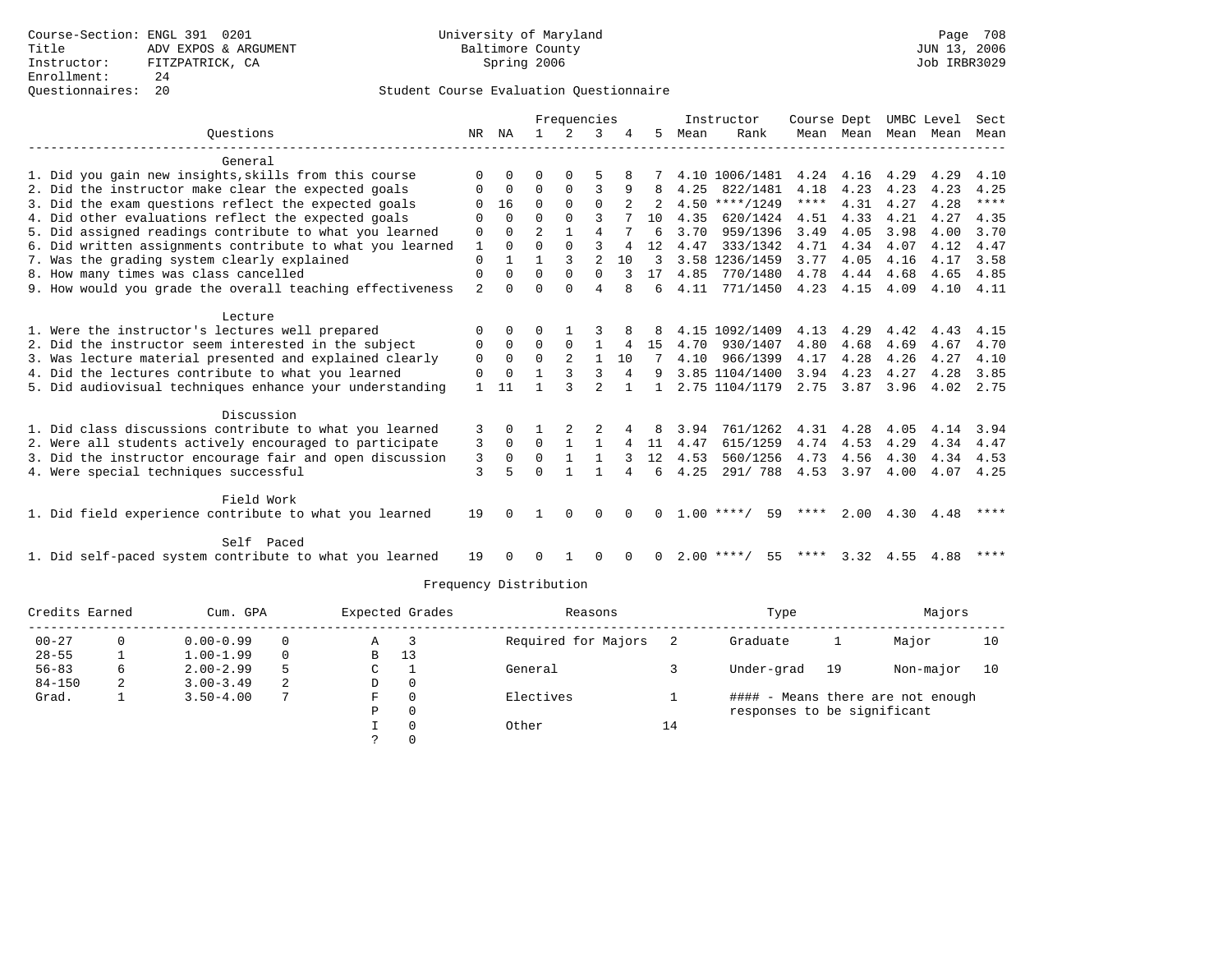|                                                           |          | Frequencies  |              |          |          |   |    | Instructor | Course Dept      |      | UMBC Level |      | Sect |      |
|-----------------------------------------------------------|----------|--------------|--------------|----------|----------|---|----|------------|------------------|------|------------|------|------|------|
| Ouestions                                                 | NR       | ΝA           |              |          | ર        | 4 | 5. | Mean       | Rank             | Mean | Mean       | Mean | Mean | Mean |
| General                                                   |          |              |              |          |          |   |    |            |                  |      |            |      |      |      |
| 1. Did you gain new insights, skills from this course     |          |              |              |          |          |   |    |            | 3.86 1193/1481   |      | 4.24 4.16  | 4.29 | 4.29 | 3.86 |
| 2. Did the instructor make clear the expected goals       | $\Omega$ | $\Omega$     | <sup>0</sup> |          |          |   |    | 3.79       | 1189/1481        | 4.18 | 4.23       | 4.23 | 4.23 | 3.79 |
| 4. Did other evaluations reflect the expected goals       |          | $\Omega$     | $\Omega$     |          |          |   | 6  | 4.36       | 620/1424         | 4.51 | 4.33       | 4.21 | 4.27 | 4.36 |
| 5. Did assigned readings contribute to what you learned   | $\Omega$ |              | U            |          |          |   |    | 3.71       | 950/1396         | 3.49 | 4.05       | 3.98 | 4.00 | 3.71 |
| 6. Did written assignments contribute to what you learned | $\Omega$ | $\Omega$     | $\Omega$     |          |          |   | 11 | 4.71       | 153/1342         | 4.71 | 4.34       | 4.07 | 4.12 | 4.71 |
| 7. Was the grading system clearly explained               | $\Omega$ |              | $\Omega$     |          |          |   |    |            | 3.36 1312/1459   | 3.77 | 4.05       | 4.16 | 4.17 | 3.36 |
| 8. How many times was class cancelled                     | $\Omega$ | $\Omega$     | $\Omega$     | $\Omega$ | $\cap$   |   |    |            | 4.50 1044/1480   | 4.78 | 4.44       | 4.68 | 4.65 | 4.50 |
| 9. How would you grade the overall teaching effectiveness |          |              | U            |          |          |   |    | 4.25       | 630/1450         | 4.23 | 4.15       | 4.09 | 4.10 | 4.25 |
| Lecture                                                   |          |              |              |          |          |   |    |            |                  |      |            |      |      |      |
| 1. Were the instructor's lectures well prepared           |          |              | 0            |          |          |   |    |            | 3.89 1222/1409   | 4.13 | 4.29       | 4.42 | 4.43 | 3.89 |
| 2. Did the instructor seem interested in the subject      |          | $\Omega$     | $\Omega$     | $\Omega$ | $\Omega$ |   |    | 4.78       | 785/1407         | 4.80 | 4.68       | 4.69 | 4.67 | 4.78 |
| 3. Was lecture material presented and explained clearly   | 5        | 0            | $\Omega$     | $\Omega$ |          |   |    |            | 3.78 1156/1399   | 4.17 | 4.28       | 4.26 | 4.27 | 3.78 |
| 4. Did the lectures contribute to what you learned        |          | <sup>n</sup> | U            |          |          |   |    |            | 3.56 1217/1400   | 3.94 | 4.23       | 4.27 | 4.28 | 3.56 |
| 5. Did audiovisual techniques enhance your understanding  | 5        |              |              |          |          |   |    |            | $3.00$ ****/1179 | 2.75 | 3.87       | 3.96 | 4.02 | **** |
| Discussion                                                |          |              |              |          |          |   |    |            |                  |      |            |      |      |      |
| 1. Did class discussions contribute to what you learned   | 3        | $\Omega$     | 0            | $\Omega$ |          |   | 6  | 4.36       | 477/1262         | 4.31 | 4.28       | 4.05 | 4.14 | 4.36 |
| 2. Were all students actively encouraged to participate   | 3        | $\Omega$     | $\Omega$     | $\Omega$ | $\Omega$ |   | 9  | 4.82       | 294/1259         | 4.74 | 4.53       | 4.29 | 4.34 | 4.82 |
| 3. Did the instructor encourage fair and open discussion  | 3        |              | U            |          | ∩        |   |    | 4.73       | 394/1256         | 4.73 | 4.56       | 4.30 | 4.34 | 4.73 |
| 4. Were special techniques successful                     | २        |              | U            |          |          |   | 6  | 4.50       | 176/788          | 4.53 | 3.97       | 4.00 | 4.07 | 4.50 |

| Credits Earned |   | Cum. GPA      |   | Expected Grades |             | Reasons             |    | Type                        |    | Majors                            |  |
|----------------|---|---------------|---|-----------------|-------------|---------------------|----|-----------------------------|----|-----------------------------------|--|
| $00 - 27$      |   | $0.00 - 0.99$ |   | Α               | 8           | Required for Majors |    | Graduate                    | 0  | Major                             |  |
| $28 - 55$      |   | $1.00 - 1.99$ |   | В               | 4           |                     |    |                             |    |                                   |  |
| $56 - 83$      |   | $2.00 - 2.99$ |   | C               | 2           | General             |    | Under-grad                  | 14 | Non-major                         |  |
| $84 - 150$     | 2 | $3.00 - 3.49$ |   | D               | $\mathbf 0$ |                     |    |                             |    |                                   |  |
| Grad.          | 0 | $3.50 - 4.00$ | 8 | F               | $\Omega$    | Electives           |    |                             |    | #### - Means there are not enough |  |
|                |   |               |   | P               | $\Omega$    |                     |    | responses to be significant |    |                                   |  |
|                |   |               |   |                 | $\Omega$    | Other               | 13 |                             |    |                                   |  |
|                |   |               |   |                 |             |                     |    |                             |    |                                   |  |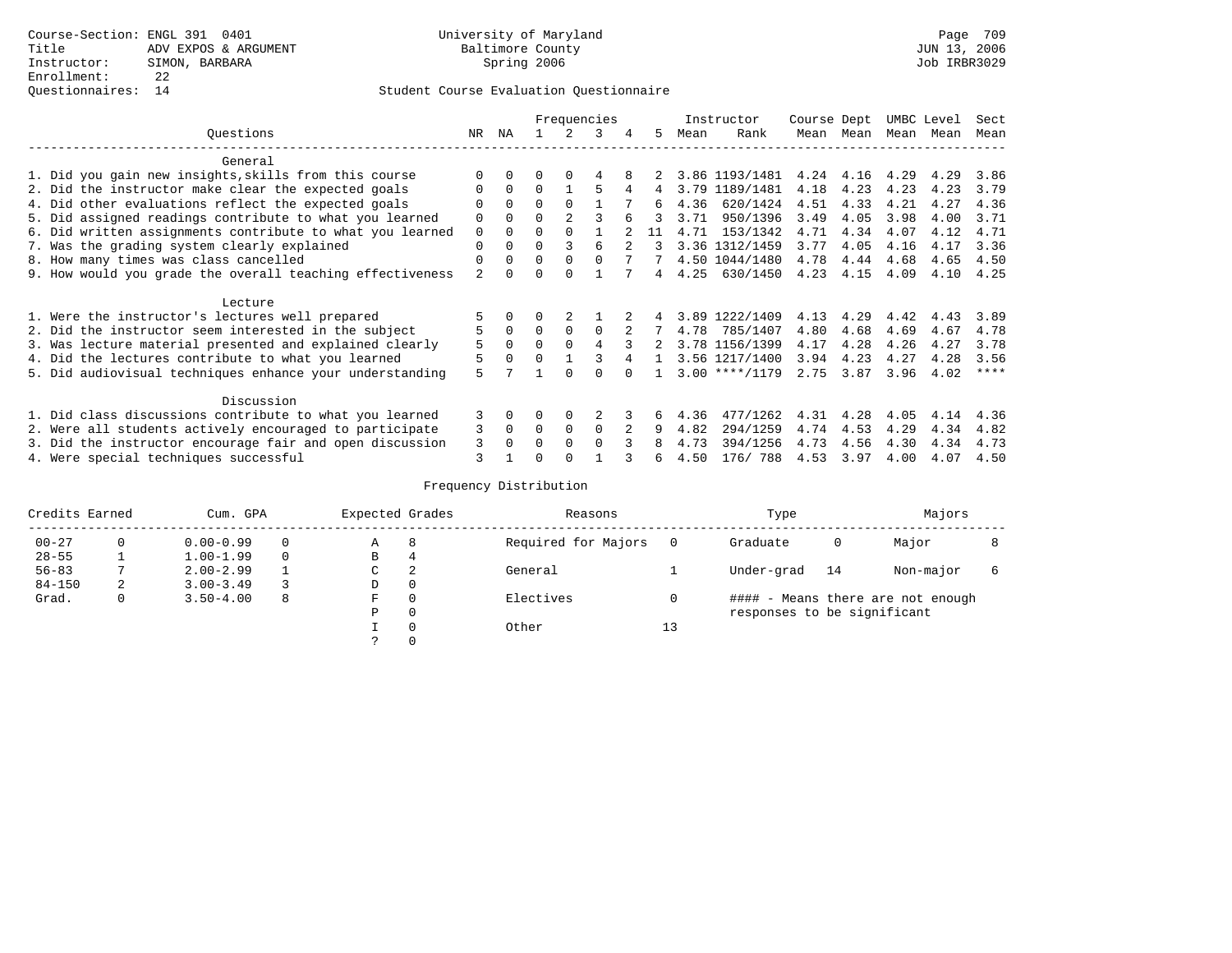|                                                           |             | Frequencies |          |          |          |          |              |      | Instructor     | Course Dept |           | UMBC Level |      | Sect |
|-----------------------------------------------------------|-------------|-------------|----------|----------|----------|----------|--------------|------|----------------|-------------|-----------|------------|------|------|
| Ouestions                                                 | NR.         | ΝA          |          |          | 3        | 4        | 5.           | Mean | Rank           |             | Mean Mean | Mean       | Mean | Mean |
| General                                                   |             |             |          |          |          |          |              |      |                |             |           |            |      |      |
| 1. Did you gain new insights, skills from this course     |             | $\Omega$    | 0        | $\Omega$ |          |          |              |      | 3.50 1358/1481 | 4.68        | 4.16      | 4.29       | 4.29 | 3.50 |
| 2. Did the instructor make clear the expected goals       | O           | $\Omega$    | $\Omega$ | $\Omega$ |          |          |              |      | 4.00 1000/1481 | 4.67        | 4.23      | 4.23       | 4.23 | 4.00 |
| 3. Did the exam questions reflect the expected goals      |             |             | $\Omega$ | $\Omega$ |          | $\Omega$ | <sup>n</sup> |      | 3.00 1193/1249 | 4.33        | 4.31      | 4.27       | 4.28 | 3.00 |
| 4. Did other evaluations reflect the expected goals       | O           | $\Omega$    | $\Omega$ | $\Omega$ |          | $\Omega$ |              | 4.00 | 959/1424       | 4.77        | 4.33      | 4.21       | 4.27 | 4.00 |
| 5. Did assigned readings contribute to what you learned   | $\mathbf 0$ |             | $\Omega$ | $\Omega$ |          | $\Omega$ | $\Omega$     | 3.00 | 1292/1396      | 4.25        | 4.05      | 3.98       | 4.00 | 3.00 |
| 6. Did written assignments contribute to what you learned | $\mathbf 0$ | $\Omega$    | 0        | $\Omega$ |          | $\cap$   |              | 4.00 | 755/1342       | 4.81        | 4.34      | 4.07       | 4.12 | 4.00 |
| 7. Was the grading system clearly explained               | $\Omega$    | $\Omega$    | 0        | $\Omega$ |          |          | <sup>n</sup> |      | 3.50 1256/1459 | 4.36        | 4.05      | 4.16       | 4.17 | 3.50 |
| 8. How many times was class cancelled                     | $\Omega$    | $\Omega$    | $\Omega$ | $\Omega$ | $\Omega$ | $\Omega$ |              | 5.00 | 1/1480         | 4.92        | 4.44      | 4.68       | 4.65 | 5.00 |
| 9. How would you grade the overall teaching effectiveness |             |             | ∩        | ∩        | $\Omega$ | $\cap$   |              | 5.00 | 1/1450         | 4.77        | 4.15      | 4.09       | 4.10 | 5.00 |
| Lecture                                                   |             |             |          |          |          |          |              |      |                |             |           |            |      |      |
| 1. Were the instructor's lectures well prepared           |             |             |          | $\Omega$ |          |          |              |      | 3.50 1293/1409 | 4.69        | 4.29      | 4.42       | 4.43 | 3.50 |
| 2. Did the instructor seem interested in the subject      | 0           | $\Omega$    | $\Omega$ | $\Omega$ |          | $\Omega$ |              |      | 4.00 1296/1407 | 4.86        | 4.68      | 4.69       | 4.67 | 4.00 |
| 3. Was lecture material presented and explained clearly   | 0           | $\Omega$    | $\Omega$ | $\Omega$ |          |          | 0            |      | 3.50 1237/1399 | 4.69        | 4.28      | 4.26       | 4.27 | 3.50 |
| 4. Did the lectures contribute to what you learned        | 0           | $\Omega$    | $\Omega$ | $\Omega$ |          |          | 0            |      | 3.50 1230/1400 | 4.60        | 4.23      | 4.27       | 4.28 | 3.50 |
| 5. Did audiovisual techniques enhance your understanding  |             |             |          |          |          |          | <sup>n</sup> |      | 3.00 1041/1179 | 4.50        | 3.87      | 3.96       | 4.02 | 3.00 |
| Discussion                                                |             |             |          |          |          |          |              |      |                |             |           |            |      |      |
| 1. Did class discussions contribute to what you learned   | $\Omega$    | $\Omega$    | 0        | $\Omega$ | $\Omega$ |          |              | 4.50 | 345/1262       | 4.94        | 4.28      | 4.05       | 4.14 | 4.50 |
| 2. Were all students actively encouraged to participate   | 0           | $\Omega$    | $\Omega$ | $\Omega$ |          | $\Omega$ |              | 4.00 | 895/1259       | 4.88        | 4.53      | 4.29       | 4.34 | 4.00 |
| 3. Did the instructor encourage fair and open discussion  | 0           |             | O        | $\Omega$ |          |          |              | 4.00 | 901/1256       | 4.88        | 4.56      | 4.30       | 4.34 | 4.00 |
| 4. Were special techniques successful                     | $\Omega$    |             |          |          |          |          |              | 4.00 | 394/788        | 4.80        | 3.97      | 4.00       | 4.07 | 4.00 |

| Credits Earned |              | Cum. GPA      |          | Expected Grades |          | Reasons             |        | Type                        |    | Majors                            |  |
|----------------|--------------|---------------|----------|-----------------|----------|---------------------|--------|-----------------------------|----|-----------------------------------|--|
| $00 - 27$      |              | $0.00 - 0.99$ |          | Α               | 0        | Required for Majors |        | Graduate                    | 0  | Major                             |  |
| $28 - 55$      | 0            | $1.00 - 1.99$ | $\Omega$ | В               | 2        |                     |        |                             |    |                                   |  |
| $56 - 83$      | 0            | $2.00 - 2.99$ |          | C.              | $\Omega$ | General             |        | Under-grad                  | -2 | Non-major                         |  |
| $84 - 150$     |              | $3.00 - 3.49$ | $\Omega$ | D               | 0        |                     |        |                             |    |                                   |  |
| Grad.          | $\mathbf{0}$ | $3.50 - 4.00$ | $\Omega$ | F               | $\Omega$ | Electives           |        |                             |    | #### - Means there are not enough |  |
|                |              |               |          | Ρ               | 0        |                     |        | responses to be significant |    |                                   |  |
|                |              |               |          |                 | $\Omega$ | Other               | $\sim$ |                             |    |                                   |  |
|                |              |               |          |                 |          |                     |        |                             |    |                                   |  |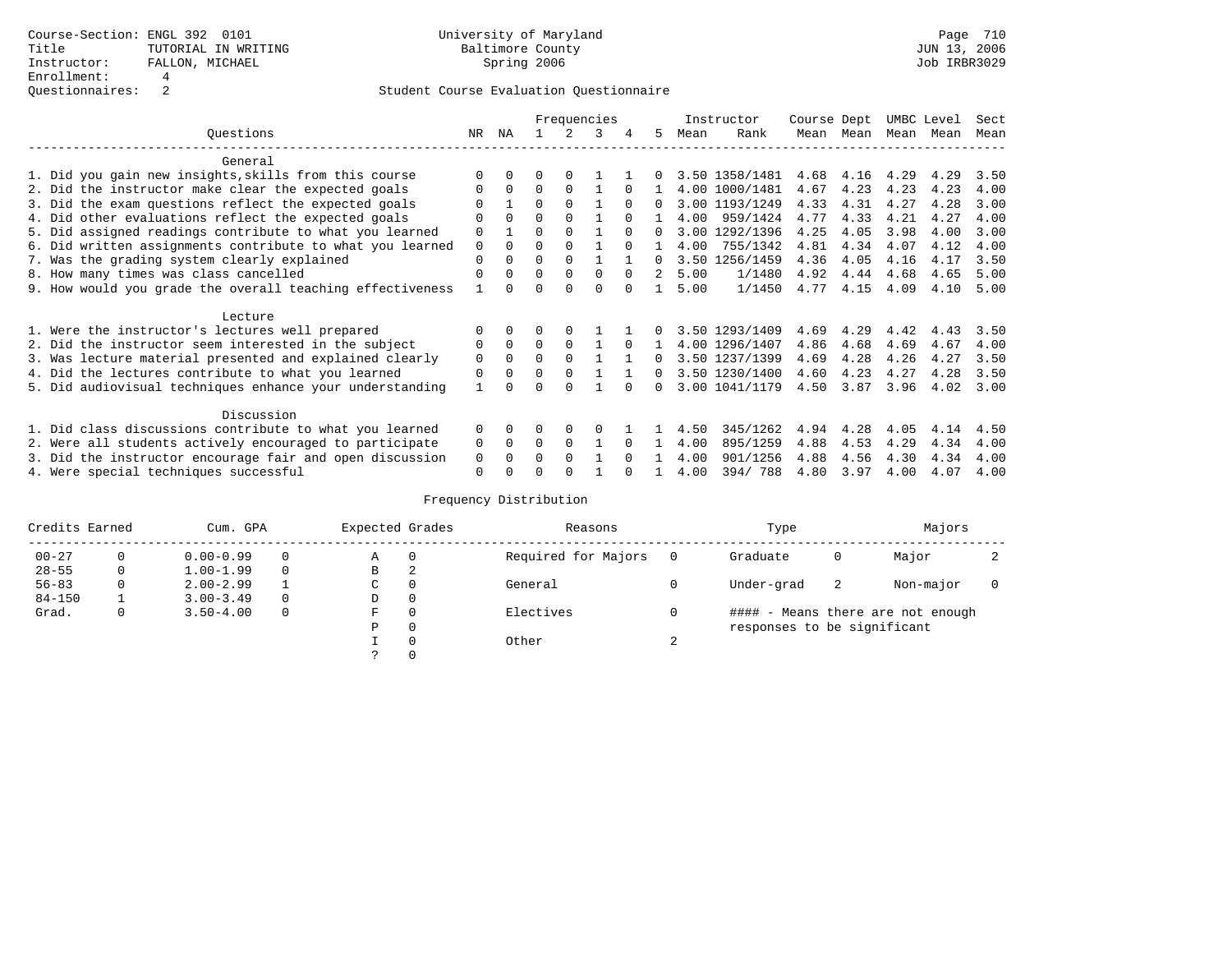|                                                           |             | Frequencies<br>ΝA<br>3<br>5.<br>4 |          |             |             |          |               |      | Instructor | Course Dept |      | UMBC Level |      | Sect |
|-----------------------------------------------------------|-------------|-----------------------------------|----------|-------------|-------------|----------|---------------|------|------------|-------------|------|------------|------|------|
| Ouestions                                                 | NR.         |                                   |          |             |             |          |               | Mean | Rank       | Mean        | Mean | Mean       | Mean | Mean |
| General                                                   |             |                                   |          |             |             |          |               |      |            |             |      |            |      |      |
| 1. Did you gain new insights, skills from this course     | $\Omega$    | $\Omega$                          | O        | $\Omega$    | O           |          |               | 4.50 | 549/1481   | 4.68        | 4.16 | 4.29       | 4.29 | 4.50 |
| 2. Did the instructor make clear the expected goals       | 0           | $\Omega$                          | $\Omega$ | $\Omega$    |             |          |               | 4.00 | 1000/1481  | 4.67        | 4.23 | 4.23       | 4.23 | 4.00 |
| 3. Did the exam questions reflect the expected goals      |             |                                   | 0        | $\Omega$    | $\Omega$    | $\Omega$ |               | 5.00 | 1/1249     | 4.33        | 4.31 | 4.27       | 4.28 | 5.00 |
| 4. Did other evaluations reflect the expected goals       | O           | $\Omega$                          | $\Omega$ | $\Omega$    | $\Omega$    |          |               | 4.50 | 437/1424   | 4.77        | 4.33 | 4.21       | 4.27 | 4.50 |
| 5. Did assigned readings contribute to what you learned   | $\mathbf 0$ |                                   | 0        |             | $\Omega$    | $\Omega$ |               | 5.00 | 1/1396     | 4.25        | 4.05 | 3.98       | 4.00 | 5.00 |
| 6. Did written assignments contribute to what you learned | $\mathbf 0$ | $\Omega$                          | $\Omega$ |             | $\Omega$    | $\Omega$ | $\mathcal{L}$ | 5.00 | 1/1342     | 4.81        | 4.34 | 4.07       | 4.12 | 5.00 |
| 7. Was the grading system clearly explained               | $\Omega$    | $\Omega$                          | 0        | $\Omega$    |             |          |               | 4.00 | 961/1459   | 4.36        | 4.05 | 4.16       | 4.17 | 4.00 |
| 8. How many times was class cancelled                     | $\Omega$    |                                   | $\Omega$ | $\Omega$    | $\Omega$    | $\cap$   |               | 5.00 | 1/1480     | 4.92        | 4.44 | 4.68       | 4.65 | 5.00 |
| 9. How would you grade the overall teaching effectiveness | $\Omega$    | <sup>n</sup>                      | U        | $\cap$      | $\Omega$    |          |               | 4.50 | 334/1450   | 4.77        | 4.15 | 4.09       | 4.10 | 4.50 |
| Lecture                                                   |             |                                   |          |             |             |          |               |      |            |             |      |            |      |      |
| 1. Were the instructor's lectures well prepared           |             |                                   |          |             | 0           |          |               | 5.00 | 1/1409     | 4.69        | 4.29 | 4.42       | 4.43 | 5.00 |
| 2. Did the instructor seem interested in the subject      |             | $\Omega$                          | $\Omega$ | $\mathbf 0$ | $\mathbf 0$ | $\Omega$ | 1.            | 5.00 | 1/1407     | 4.86        | 4.68 | 4.69       | 4.67 | 5.00 |
| 3. Was lecture material presented and explained clearly   |             | $\Omega$                          | $\Omega$ | $\Omega$    | $\Omega$    | $\Omega$ |               | 5.00 | 1/1399     | 4.69        | 4.28 | 4.26       | 4.27 | 5.00 |
| 4. Did the lectures contribute to what you learned        |             | $\Omega$                          | $\Omega$ | $\mathbf 0$ | $\mathbf 0$ | $\Omega$ |               | 5.00 | 1/1400     | 4.60        | 4.23 | 4.27       | 4.28 | 5.00 |
| 5. Did audiovisual techniques enhance your understanding  |             |                                   |          | ∩           | $\cap$      |          |               | 5.00 | 1/1179     | 4.50        | 3.87 | 3.96       | 4.02 | 5.00 |
| Discussion                                                |             |                                   |          |             |             |          |               |      |            |             |      |            |      |      |
| 1. Did class discussions contribute to what you learned   |             | $\Omega$                          | 0        | $\Omega$    | $\Omega$    |          |               | 5.00 | 1/1262     | 4.94        | 4.28 | 4.05       | 4.14 | 5.00 |
| 2. Were all students actively encouraged to participate   |             | $\Omega$                          | $\Omega$ | $\mathbf 0$ | 0           | $\Omega$ |               | 5.00 | 1/1259     | 4.88        | 4.53 | 4.29       | 4.34 | 5.00 |
| 3. Did the instructor encourage fair and open discussion  | 1           | $\Omega$                          | 0        | $\Omega$    | $\Omega$    | $\Omega$ |               | 5.00 | 1/1256     | 4.88        | 4.56 | 4.30       | 4.34 | 5.00 |
| 4. Were special techniques successful                     |             |                                   |          |             | U           |          |               | 5.00 | 1/788      | 4.80        | 3.97 | 4.00       | 4.07 | 5.00 |

| Credits Earned |   | Cum. GPA      |          | Expected Grades |          | Reasons             | Type                        |    | Majors                            |  |
|----------------|---|---------------|----------|-----------------|----------|---------------------|-----------------------------|----|-----------------------------------|--|
| $00 - 27$      |   | $0.00 - 0.99$ |          | Α               |          | Required for Majors | Graduate                    | 0  | Major                             |  |
| $28 - 55$      | 0 | $1.00 - 1.99$ | $\Omega$ | B               | 0        |                     |                             |    |                                   |  |
| $56 - 83$      | 0 | $2.00 - 2.99$ |          | C.              | 0        | General             | Under-grad                  | -2 | Non-major                         |  |
| $84 - 150$     |   | $3.00 - 3.49$ | $\Omega$ | D               | 0        |                     |                             |    |                                   |  |
| Grad.          | 0 | $3.50 - 4.00$ |          | F               | $\Omega$ | Electives           |                             |    | #### - Means there are not enough |  |
|                |   |               |          | P               | 0        |                     | responses to be significant |    |                                   |  |
|                |   |               |          |                 | $\Omega$ | Other               |                             |    |                                   |  |
|                |   |               |          |                 |          |                     |                             |    |                                   |  |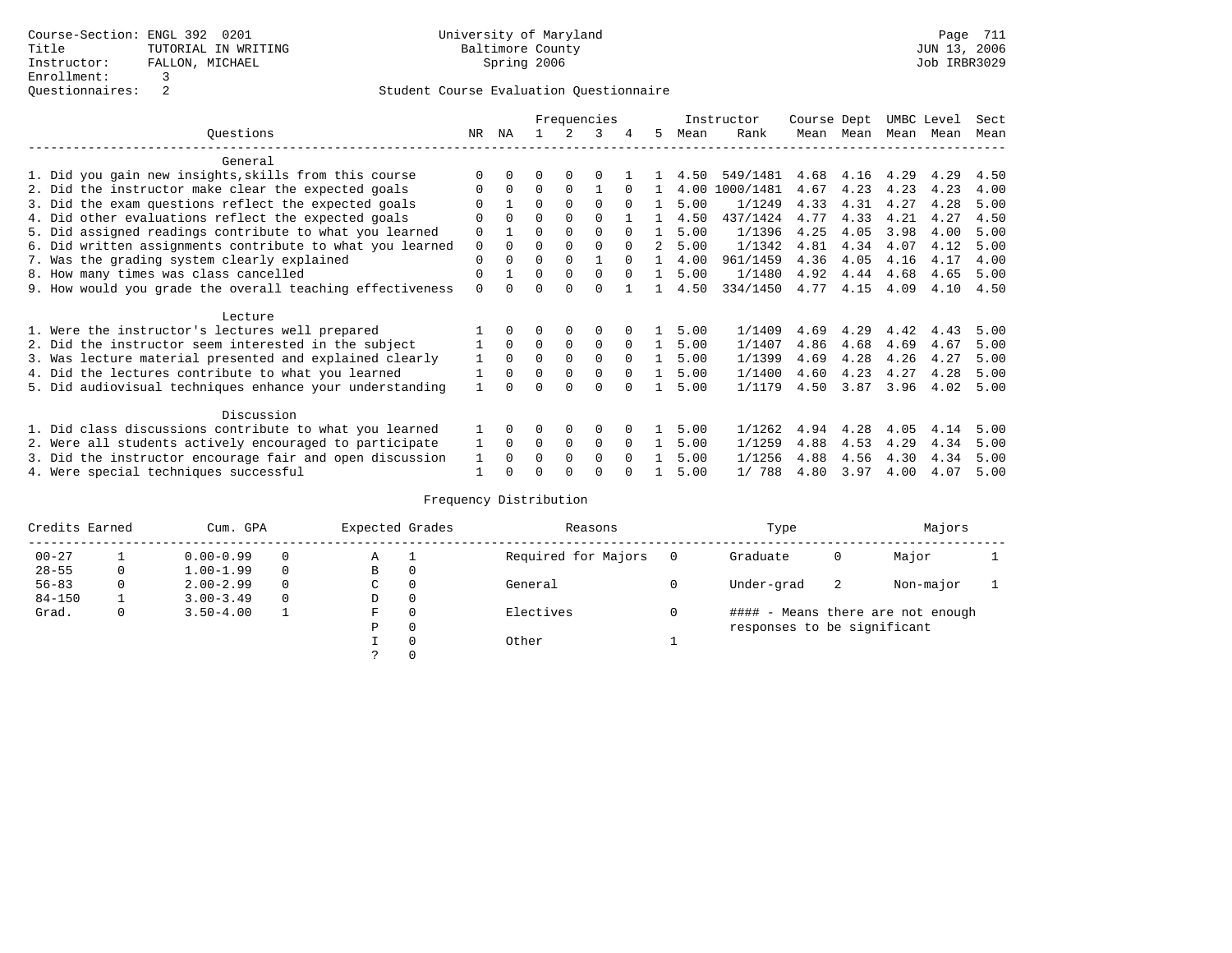|                                                           |          |          |              |          | Frequencies  |          |               |      | Instructor     | Course Dept |      | UMBC Level |      | Sect |
|-----------------------------------------------------------|----------|----------|--------------|----------|--------------|----------|---------------|------|----------------|-------------|------|------------|------|------|
| Ouestions                                                 | NR.      | ΝA       |              |          | 3            | 4        | 5.            | Mean | Rank           | Mean        | Mean | Mean       | Mean | Mean |
| General                                                   |          |          |              |          |              |          |               |      |                |             |      |            |      |      |
| 1. Did you gain new insights, skills from this course     | $\Omega$ |          |              | $\Omega$ | <sup>0</sup> |          | $\mathcal{R}$ | 5.00 | 1/1481         | 4.68        | 4.16 | 4.29       | 4.29 | 5.00 |
| 2. Did the instructor make clear the expected goals       | $\Omega$ | $\Omega$ | $\Omega$     | $\Omega$ | $\Omega$     |          | 2             | 4.67 | 324/1481       | 4.67        | 4.23 | 4.23       | 4.23 | 4.67 |
| 4. Did other evaluations reflect the expected goals       | 0        |          | $\Omega$     | $\Omega$ | $\Omega$     | $\Omega$ | 2             | 5.00 | 1/1424         | 4.77        | 4.33 | 4.21       | 4.27 | 5.00 |
| 6. Did written assignments contribute to what you learned | $\Omega$ | $\Omega$ | $\Omega$     |          | $\Omega$     | $\cap$   | 3             | 5.00 | 1/1342         | 4.81        | 4.34 | 4.07       | 4.12 | 5.00 |
| 7. Was the grading system clearly explained               | $\Omega$ | $\Omega$ | $\Omega$     | $\Omega$ | $\Omega$     |          | 2             | 4.67 | 276/1459       | 4.36        | 4.05 | 4.16       | 4.17 | 4.67 |
| 8. How many times was class cancelled                     | $\Omega$ | $\cap$   | $\Omega$     | $\Omega$ | $\Omega$     | $\cap$   | 3             | 5.00 | 1/1480         | 4.92        | 4.44 | 4.68       | 4.65 | 5.00 |
| 9. How would you grade the overall teaching effectiveness | $\Omega$ |          |              |          | $\Omega$     |          |               | 4.33 | 546/1450       | 4.77        | 4.15 | 4.09       | 4.10 | 4.33 |
| Lecture                                                   |          |          |              |          |              |          |               |      |                |             |      |            |      |      |
| 2. Did the instructor seem interested in the subject      |          |          | $\Omega$     | $\Omega$ |              |          |               | 5.00 | 1/1407         | 4.86        | 4.68 | 4.69       | 4.67 | 5.00 |
| 4. Did the lectures contribute to what you learned        |          | $\Omega$ | $\Omega$     | $\Omega$ | $\Omega$     |          | 0             |      | 4.00 1017/1400 | 4.60        | 4.23 | 4.27       | 4.28 | 4.00 |
| Discussion                                                |          |          |              |          |              |          |               |      |                |             |      |            |      |      |
| 1. Did class discussions contribute to what you learned   | $\Omega$ |          |              | $\Omega$ | $\Omega$     | $\Omega$ |               | 5.00 | 1/1262         | 4.94        | 4.28 | 4.05       | 4.14 | 5.00 |
| 2. Were all students actively encouraged to participate   | $\Omega$ | $\Omega$ | 0            | $\Omega$ | $\Omega$     | $\Omega$ |               | 5.00 | 1/1259         | 4.88        | 4.53 | 4.29       | 4.34 | 5.00 |
| 3. Did the instructor encourage fair and open discussion  | $\Omega$ |          | <sup>n</sup> | $\Omega$ | $\Omega$     |          |               | 5.00 | 1/1256         | 4.88        | 4.56 | 4.30       | 4.34 | 5.00 |

| Credits Earned |   | Cum. GPA      |          | Expected Grades | Reasons             | Type                        |   | Majors                            |  |
|----------------|---|---------------|----------|-----------------|---------------------|-----------------------------|---|-----------------------------------|--|
| $00 - 27$      |   | $0.00 - 0.99$ | $\Omega$ | Α               | Required for Majors | Graduate                    | 0 | Major                             |  |
| $28 - 55$      |   | $1.00 - 1.99$ | $\Omega$ | B               |                     |                             |   |                                   |  |
| $56 - 83$      |   | $2.00 - 2.99$ | $\Omega$ | C.              | General             | Under-grad                  |   | Non-major                         |  |
| $84 - 150$     | 2 | $3.00 - 3.49$ |          | D               |                     |                             |   |                                   |  |
| Grad.          |   | $3.50 - 4.00$ | 0        | F.              | Electives           |                             |   | #### - Means there are not enough |  |
|                |   |               |          | Ρ               |                     | responses to be significant |   |                                   |  |
|                |   |               |          |                 | Other               |                             |   |                                   |  |
|                |   |               |          |                 |                     |                             |   |                                   |  |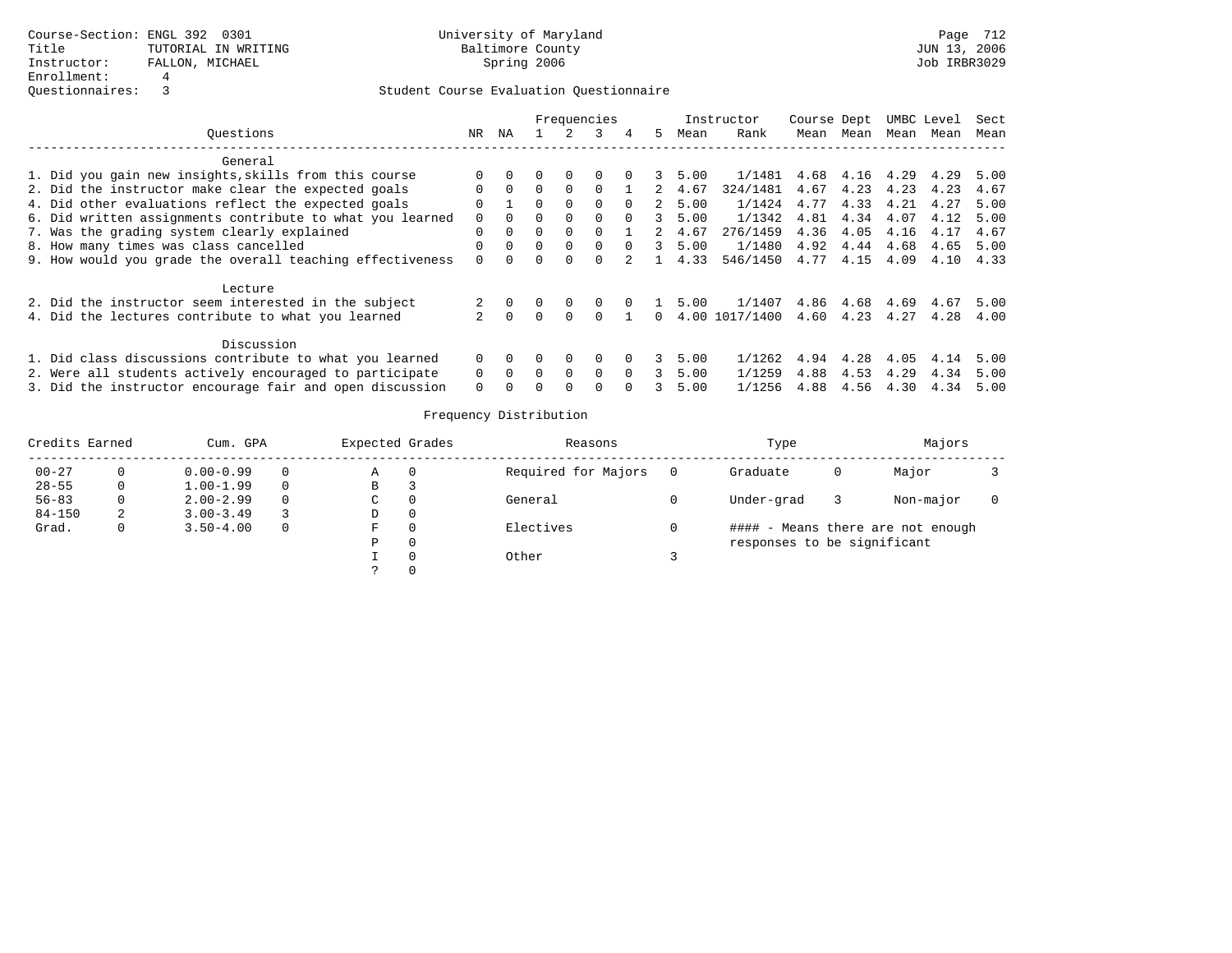|                                                           |          |          |          |             | Frequencies |          |             | Instructor |        | Course Dept |      | UMBC Level |      | Sect |
|-----------------------------------------------------------|----------|----------|----------|-------------|-------------|----------|-------------|------------|--------|-------------|------|------------|------|------|
| Ouestions                                                 | NR.      | ΝA       |          |             | २           | 4        | 5           | Mean       | Rank   | Mean        | Mean | Mean Mean  |      | Mean |
| General                                                   |          |          |          |             |             |          |             |            |        |             |      |            |      |      |
| 1. Did you gain new insights, skills from this course     |          |          |          | $\Omega$    | O           |          |             | 5.00       | 1/1481 | 4.68        | 4.16 | 4.29       | 4.29 | 5.00 |
| 2. Did the instructor make clear the expected goals       |          | $\Omega$ | $\Omega$ | $\Omega$    | $\Omega$    | $\Omega$ | 2           | 5.00       | 1/1481 | 4.67        | 4.23 | 4.23       | 4.23 | 5.00 |
| 3. Did the exam questions reflect the expected goals      |          |          | 0        | $\Omega$    | $\Omega$    | $\Omega$ |             | 5.00       | 1/1249 | 4.33        | 4.31 | 4.27       | 4.28 | 5.00 |
| 4. Did other evaluations reflect the expected goals       | $\Omega$ | $\Omega$ | 0        | $\Omega$    | $\Omega$    | $\Omega$ | $2^{\circ}$ | 5.00       | 1/1424 | 4.77        | 4.33 | 4.21       | 4.27 | 5.00 |
| 5. Did assigned readings contribute to what you learned   | 0        |          | U        | $\Omega$    | $\Omega$    | $\Omega$ |             | 5.00       | 1/1396 | 4.25        | 4.05 | 3.98       | 4.00 | 5.00 |
| 6. Did written assignments contribute to what you learned | 0        | $\Omega$ | U        | $\Omega$    | $\Omega$    | $\Omega$ | 2           | 5.00       | 1/1342 | 4.81        | 4.34 | 4.07       | 4.12 | 5.00 |
| 7. Was the grading system clearly explained               | O        | $\Omega$ | 0        | $\Omega$    | $\Omega$    |          |             | 5.00       | 1/1459 | 4.36        | 4.05 | 4.16       | 4.17 | 5.00 |
| 8. How many times was class cancelled                     | 0        | $\Omega$ | $\Omega$ | $\Omega$    | $\Omega$    | $\Omega$ | 2           | 5.00       | 1/1480 | 4.92        | 4.44 | 4.68       | 4.65 | 5.00 |
| 9. How would you grade the overall teaching effectiveness | $\Omega$ |          |          | U           | $\Omega$    | $\cap$   | 2           | 5.00       | 1/1450 | 4.77        | 4.15 | 4.09       | 4.10 | 5.00 |
| Lecture                                                   |          |          |          |             |             |          |             |            |        |             |      |            |      |      |
| 1. Were the instructor's lectures well prepared           |          |          |          | 0           | 0           |          |             | 5.00       | 1/1409 | 4.69        | 4.29 | 4.42       | 4.43 | 5.00 |
| 2. Did the instructor seem interested in the subject      |          | $\Omega$ | 0        | $\mathbf 0$ | 0           | $\Omega$ |             | 5.00       | 1/1407 | 4.86        | 4.68 | 4.69       | 4.67 | 5.00 |
| 3. Was lecture material presented and explained clearly   |          | $\Omega$ | 0        | $\Omega$    | $\Omega$    | $\Omega$ |             | 5.00       | 1/1399 | 4.69        | 4.28 | 4.26       | 4.27 | 5.00 |
| 4. Did the lectures contribute to what you learned        |          | $\Omega$ | 0        | $\mathbf 0$ | $\Omega$    | $\Omega$ |             | 5.00       | 1/1400 | 4.60        | 4.23 | 4.27       | 4.28 | 5.00 |
| 5. Did audiovisual techniques enhance your understanding  |          |          |          | $\cap$      | $\cap$      |          |             | 5.00       | 1/1179 | 4.50        | 3.87 | 3.96       | 4.02 | 5.00 |
| Discussion                                                |          |          |          |             |             |          |             |            |        |             |      |            |      |      |
| 1. Did class discussions contribute to what you learned   | $\Omega$ | $\Omega$ | O        | $\Omega$    | $\Omega$    |          |             | 5.00       | 1/1262 | 4.94        | 4.28 | 4.05       | 4.14 | 5.00 |
| 2. Were all students actively encouraged to participate   | 0        | $\Omega$ | $\Omega$ | $\mathbf 0$ | 0           | $\Omega$ | 2           | 5.00       | 1/1259 | 4.88        | 4.53 | 4.29       | 4.34 | 5.00 |
| 3. Did the instructor encourage fair and open discussion  | 0        |          | U        | $\Omega$    | $\Omega$    | $\Omega$ |             | 5.00       | 1/1256 | 4.88        | 4.56 | 4.30       | 4.34 | 5.00 |
| 4. Were special techniques successful                     | $\Omega$ |          |          |             | O           |          |             | 5.00       | 1/ 788 | 4.80        | 3.97 | 4.00       | 4.07 | 5.00 |

| Credits Earned |              | Cum. GPA      |          | Expected Grades |          | Reasons             | Type                        |    | Majors                            |  |
|----------------|--------------|---------------|----------|-----------------|----------|---------------------|-----------------------------|----|-----------------------------------|--|
| $00 - 27$      |              | $0.00 - 0.99$ |          | Α               |          | Required for Majors | Graduate                    | 0  | Major                             |  |
| $28 - 55$      | 0            | $1.00 - 1.99$ | $\Omega$ | В               | 0        |                     |                             |    |                                   |  |
| $56 - 83$      | $\mathbf{0}$ | $2.00 - 2.99$ |          | C.              | $\Omega$ | General             | Under-grad                  | -2 | Non-major                         |  |
| $84 - 150$     | 2            | $3.00 - 3.49$ | $\Omega$ | D               | 0        |                     |                             |    |                                   |  |
| Grad.          | $\mathbf{0}$ | $3.50 - 4.00$ |          | F               | $\Omega$ | Electives           |                             |    | #### - Means there are not enough |  |
|                |              |               |          | Ρ               | 0        |                     | responses to be significant |    |                                   |  |
|                |              |               |          |                 | $\Omega$ | Other               |                             |    |                                   |  |
|                |              |               |          |                 |          |                     |                             |    |                                   |  |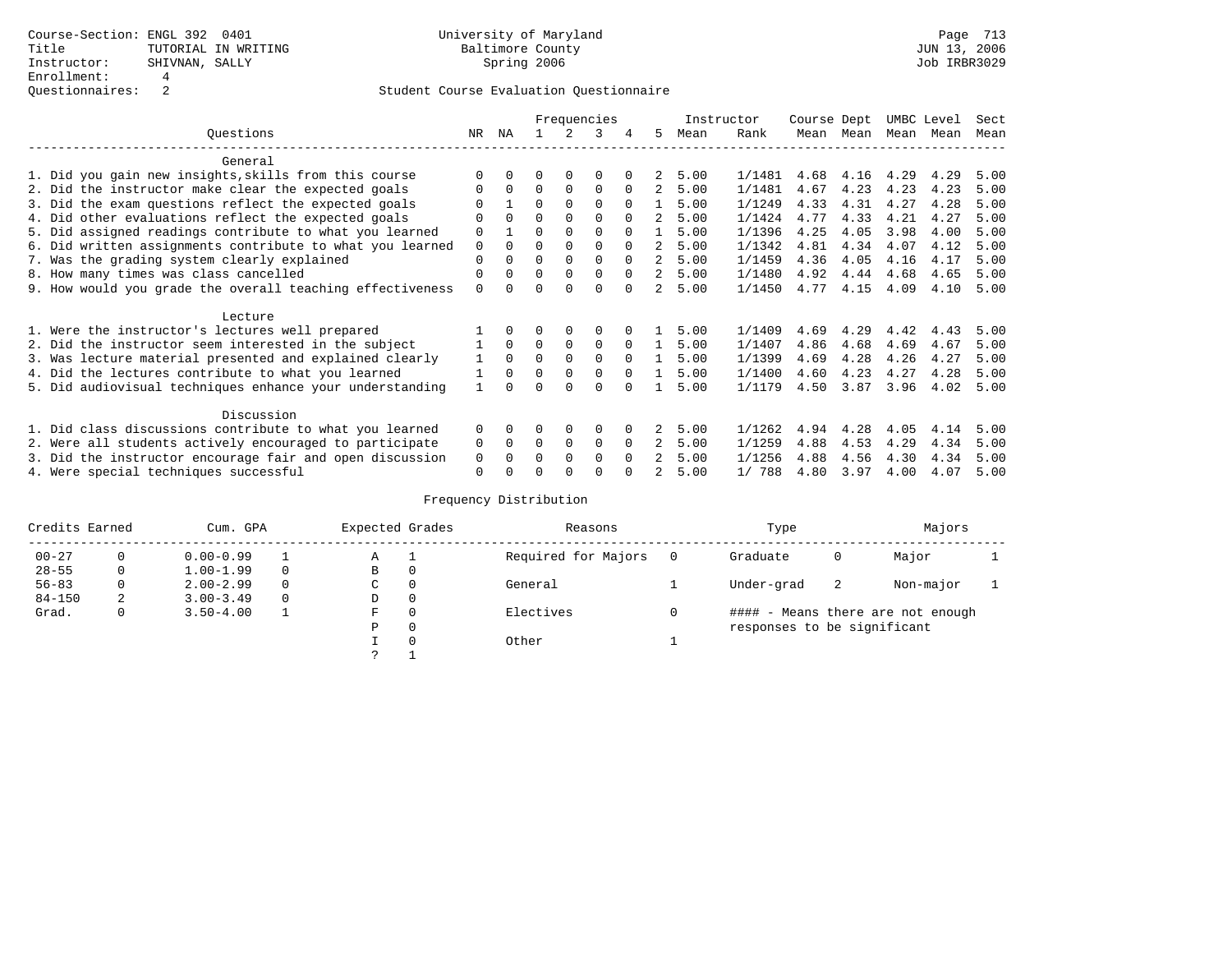|                                                           |              |          |          |          | Frequencies |          |             |      | Instructor | Course Dept |           |      | UMBC Level | Sect |
|-----------------------------------------------------------|--------------|----------|----------|----------|-------------|----------|-------------|------|------------|-------------|-----------|------|------------|------|
| Ouestions                                                 | NR           | ΝA       |          |          | 3           | 4        | 5.          | Mean | Rank       |             | Mean Mean |      | Mean Mean  | Mean |
| General                                                   |              |          |          |          |             |          |             |      |            |             |           |      |            |      |
| 1. Did you gain new insights, skills from this course     | $\Omega$     |          |          |          |             |          | $2^{\circ}$ | 4.67 | 395/1481   | 4.68        | 4.16      | 4.29 | 4.29       | 4.67 |
| 2. Did the instructor make clear the expected goals       | $\Omega$     | $\Omega$ | $\Omega$ | $\Omega$ | $\Omega$    |          | 2           | 4.67 | 324/1481   | 4.67        | 4.23      | 4.23 | 4.23       | 4.67 |
| 4. Did other evaluations reflect the expected goals       | <sup>0</sup> | $\Omega$ | $\cap$   | $\Omega$ | $\Omega$    |          | 2.          | 4.67 | 287/1424   | 4.77        | 4.33      | 4.21 | 4.27       | 4.67 |
| 6. Did written assignments contribute to what you learned |              |          |          |          |             |          |             | 4.50 | 303/1342   | 4.81        | 4.34      | 4.07 | 4.12       | 4.50 |
| 7. Was the grading system clearly explained               | $\Omega$     | $\Omega$ | $\Omega$ | $\Omega$ |             |          |             | 4.00 | 961/1459   | 4.36        | 4.05      | 4.16 | 4.17       | 4.00 |
| 8. How many times was class cancelled                     | U            | $\Omega$ | $\Omega$ | $\Omega$ | $\Omega$    |          | २           | 5.00 | 1/1480     | 4.92        | 4.44      | 4.68 | 4.65       | 5.00 |
| 9. How would you grade the overall teaching effectiveness | $\Omega$     | $\cap$   |          |          |             |          |             | 4.67 | 217/1450   | 4.77        | 4.15      | 4.09 | 4.10       | 4.67 |
| Lecture                                                   |              |          |          |          |             |          |             |      |            |             |           |      |            |      |
| 1. Were the instructor's lectures well prepared           | $\Omega$     | $\Omega$ |          | 0        | $\Omega$    |          | 2           | 4.67 | 559/1409   | 4.69        | 4.29      | 4.42 | 4.43       | 4.67 |
| 2. Did the instructor seem interested in the subject      | $\Omega$     | $\Omega$ | $\cap$   | $\Omega$ | $\Omega$    | $\cap$   | 3           | 5.00 | 1/1407     | 4.86        | 4.68      | 4.69 | 4.67       | 5.00 |
| 3. Was lecture material presented and explained clearly   | 0            | $\Omega$ |          | $\Omega$ | $\Omega$    |          | $2^{\circ}$ | 4.67 | 376/1399   | 4.69        | 4.28      | 4.26 | 4.27       | 4.67 |
| 4. Did the lectures contribute to what you learned        | $\Omega$     | $\Omega$ |          | $\Omega$ | 0           |          | $2^{\circ}$ | 4.67 | 421/1400   | 4.60        | 4.23      | 4.27 | 4.28       | 4.67 |
| Discussion                                                |              |          |          |          |             |          |             |      |            |             |           |      |            |      |
| 1. Did class discussions contribute to what you learned   | 0            | $\Omega$ |          | $\Omega$ | 0           |          | 3.          | 5.00 | 1/1262     | 4.94        | 4.28      | 4.05 | 4.14       | 5.00 |
| 2. Were all students actively encouraged to participate   | $\Omega$     | $\Omega$ | $\Omega$ | $\Omega$ | $\Omega$    | $\Omega$ | 3           | 5.00 | 1/1259     | 4.88        | 4.53      | 4.29 | 4.34       | 5.00 |
| 3. Did the instructor encourage fair and open discussion  | $\Omega$     |          |          | $\cap$   | $\cap$      |          |             | 5.00 | 1/1256     | 4.88        | 4.56      | 4.30 | 4.34       | 5.00 |
| 4. Were special techniques successful                     | $\Omega$     |          |          |          | 0           |          |             | 5.00 | 1/788      | 4.80        | 3.97      | 4.00 | 4.07       | 5.00 |

| Credits Earned |   | Cum. GPA      |   | Expected Grades |          | Reasons             | Type                        |   | Majors                            |  |
|----------------|---|---------------|---|-----------------|----------|---------------------|-----------------------------|---|-----------------------------------|--|
| $00 - 27$      | 0 | $0.00 - 0.99$ |   | Α               | 2        | Required for Majors | Graduate                    | 0 | Major                             |  |
| $28 - 55$      | 0 | $1.00 - 1.99$ |   | В               |          |                     |                             |   |                                   |  |
| $56 - 83$      | 0 | $2.00 - 2.99$ |   | $\sim$<br>◡     | 0        | General             | Under-grad                  |   | Non-major                         |  |
| $84 - 150$     |   | $3.00 - 3.49$ | 2 | D               | 0        |                     |                             |   |                                   |  |
| Grad.          | 0 | $3.50 - 4.00$ |   | F               | 0        | Electives           |                             |   | #### - Means there are not enough |  |
|                |   |               |   | Ρ               | 0        |                     | responses to be significant |   |                                   |  |
|                |   |               |   |                 | 0        | Other               |                             |   |                                   |  |
|                |   |               |   | っ               | $\Omega$ |                     |                             |   |                                   |  |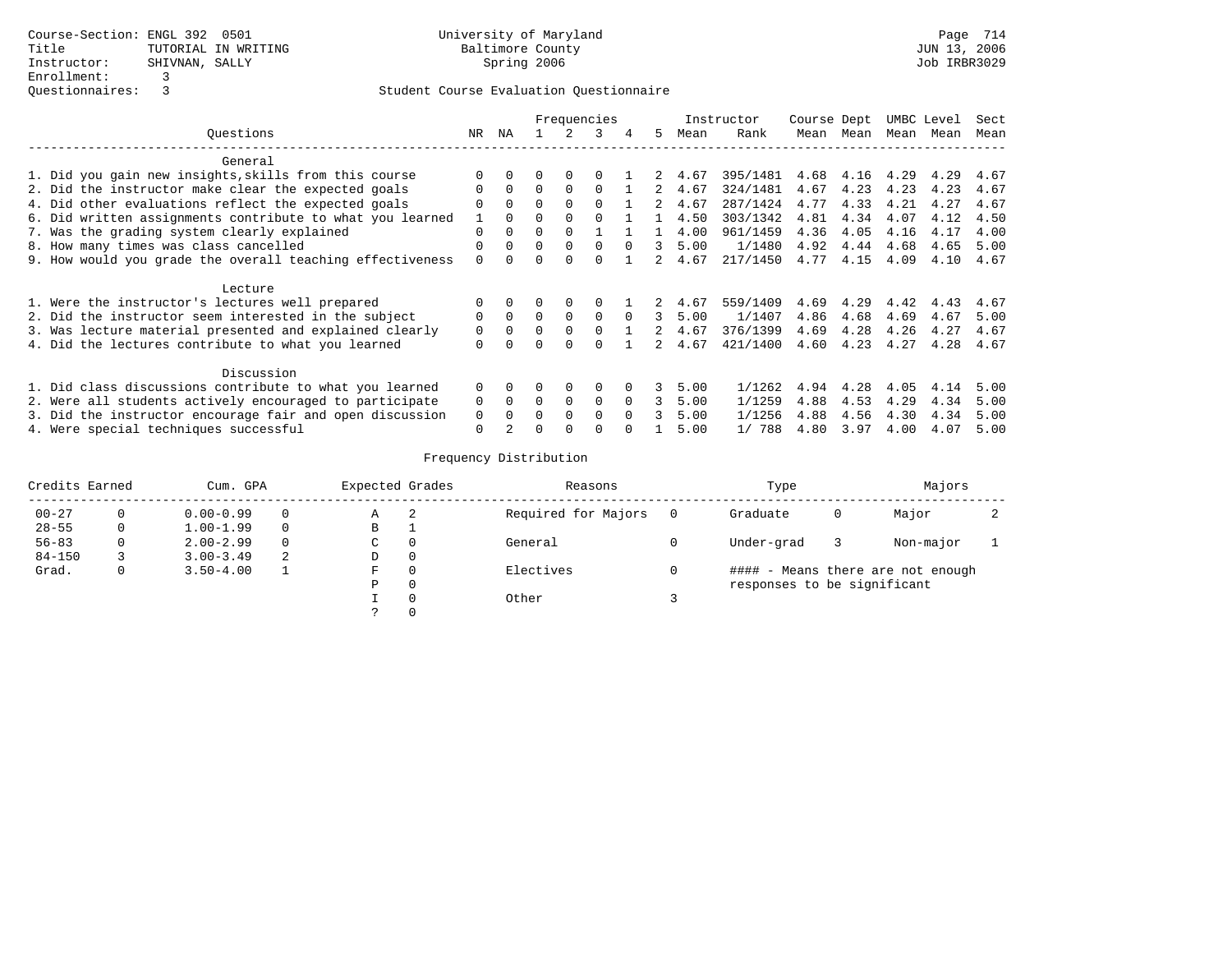|                                                           |                | Frequencies<br>ΝA<br>3<br>.5 |          |              |          |              |    | Instructor | Course Dept |      | UMBC Level |      | Sect |      |
|-----------------------------------------------------------|----------------|------------------------------|----------|--------------|----------|--------------|----|------------|-------------|------|------------|------|------|------|
| Ouestions                                                 | NR.            |                              |          |              |          |              |    | Mean       | Rank        | Mean | Mean       | Mean | Mean | Mean |
| General                                                   |                |                              |          |              |          |              |    |            |             |      |            |      |      |      |
| 1. Did you gain new insights, skills from this course     |                |                              | U        |              | O        |              |    | 5.00       | 1/1481      | 4.68 | 4.16       | 4.29 | 4.29 | 5.00 |
| 2. Did the instructor make clear the expected goals       | $\Omega$       | $\Omega$                     | $\Omega$ | $\Omega$     | $\Omega$ | $\Omega$     | 3  | 5.00       | 1/1481      | 4.67 | 4.23       | 4.23 | 4.23 | 5.00 |
| 4. Did other evaluations reflect the expected goals       | ∩              |                              | $\Omega$ | $\Omega$     | $\Omega$ | $\Omega$     | 3  | 5.00       | 1/1424      | 4.77 | 4.33       | 4.21 | 4.27 | 5.00 |
| 5. Did assigned readings contribute to what you learned   | $\Omega$       |                              | $\Omega$ | $\Omega$     | $\cap$   |              | O. | 4.00       | 707/1396    | 4.25 | 4.05       | 3.98 | 4.00 | 4.00 |
| 6. Did written assignments contribute to what you learned | $\Omega$       |                              | U        | ∩            | $\Omega$ |              |    | 5.00       | 1/1342      | 4.81 | 4.34       | 4.07 | 4.12 | 5.00 |
| 7. Was the grading system clearly explained               | $\Omega$       |                              | O        |              | $\Omega$ |              |    | 5.00       | 1/1459      | 4.36 | 4.05       | 4.16 | 4.17 | 5.00 |
| 8. How many times was class cancelled                     | $\Omega$       |                              | $\Omega$ |              | $\Omega$ |              |    | 4.33       | 1158/1480   | 4.92 | 4.44       | 4.68 | 4.65 | 4.33 |
| 9. How would you grade the overall teaching effectiveness | $\Omega$       |                              | $\Omega$ |              |          |              | 2  | 4.67       | 217/1450    | 4.77 | 4.15       | 4.09 | 4.10 | 4.67 |
| Lecture                                                   |                |                              |          |              |          |              |    |            |             |      |            |      |      |      |
| 1. Were the instructor's lectures well prepared           |                |                              |          | 0            | $\Omega$ |              |    | 5.00       | 1/1409      | 4.69 | 4.29       | 4.42 | 4.43 | 5.00 |
| 2. Did the instructor seem interested in the subject      | 2              | $\Omega$                     | $\Omega$ | $\Omega$     | $\Omega$ | $\Omega$     |    | 5.00       | 1/1407      | 4.86 | 4.68       | 4.69 | 4.67 | 5.00 |
| 3. Was lecture material presented and explained clearly   | 2              | $\Omega$                     | $\Omega$ | $\Omega$     | $\Omega$ | $\Omega$     |    | 5.00       | 1/1399      | 4.69 | 4.28       | 4.26 | 4.27 | 5.00 |
| 4. Did the lectures contribute to what you learned        | $\overline{2}$ |                              | U        | $\Omega$     | $\Omega$ | <sup>n</sup> |    | 5.00       | 1/1400      | 4.60 | 4.23       | 4.27 | 4.28 | 5.00 |
| 5. Did audiovisual techniques enhance your understanding  | 2              |                              | U        | <sup>n</sup> | $\cap$   | <sup>n</sup> |    | 5.00       | 1/1179      | 4.50 | 3.87       | 3.96 | 4.02 | 5.00 |
| Discussion                                                |                |                              |          |              |          |              |    |            |             |      |            |      |      |      |
| 1. Did class discussions contribute to what you learned   | $\Omega$       |                              |          | 0            | $\Omega$ |              |    | 5.00       | 1/1262      | 4.94 | 4.28       | 4.05 | 4.14 | 5.00 |
| 2. Were all students actively encouraged to participate   | 0              | $\Omega$                     | $\Omega$ | $\Omega$     | 0        | $\Omega$     |    | 5.00       | 1/1259      | 4.88 | 4.53       | 4.29 | 4.34 | 5.00 |
| 3. Did the instructor encourage fair and open discussion  | $\Omega$       |                              |          |              |          |              |    | 5.00       | 1/1256      | 4.88 | 4.56       | 4.30 | 4.34 | 5.00 |

| Credits Earned | Cum. GPA      |          | Expected Grades |          | Reasons             | Type                        |   | Majors                            |  |
|----------------|---------------|----------|-----------------|----------|---------------------|-----------------------------|---|-----------------------------------|--|
| $00 - 27$      | $0.00 - 0.99$ | $\Omega$ | Α               | -3       | Required for Majors | Graduate                    | 0 | Major                             |  |
| $28 - 55$      | $1.00 - 1.99$ | $\Omega$ | В               | 0        |                     |                             |   |                                   |  |
| $56 - 83$      | $2.00 - 2.99$ | $\Omega$ | C               | 0        | General             | Under-grad                  |   | Non-major                         |  |
| $84 - 150$     | $3.00 - 3.49$ | $\Omega$ | D               | 0        |                     |                             |   |                                   |  |
| Grad.          | $3.50 - 4.00$ | 2        | F               | 0        | Electives           |                             |   | #### - Means there are not enough |  |
|                |               |          | Ρ               | 0        |                     | responses to be significant |   |                                   |  |
|                |               |          |                 | $\Omega$ | Other               |                             |   |                                   |  |
|                |               |          |                 |          |                     |                             |   |                                   |  |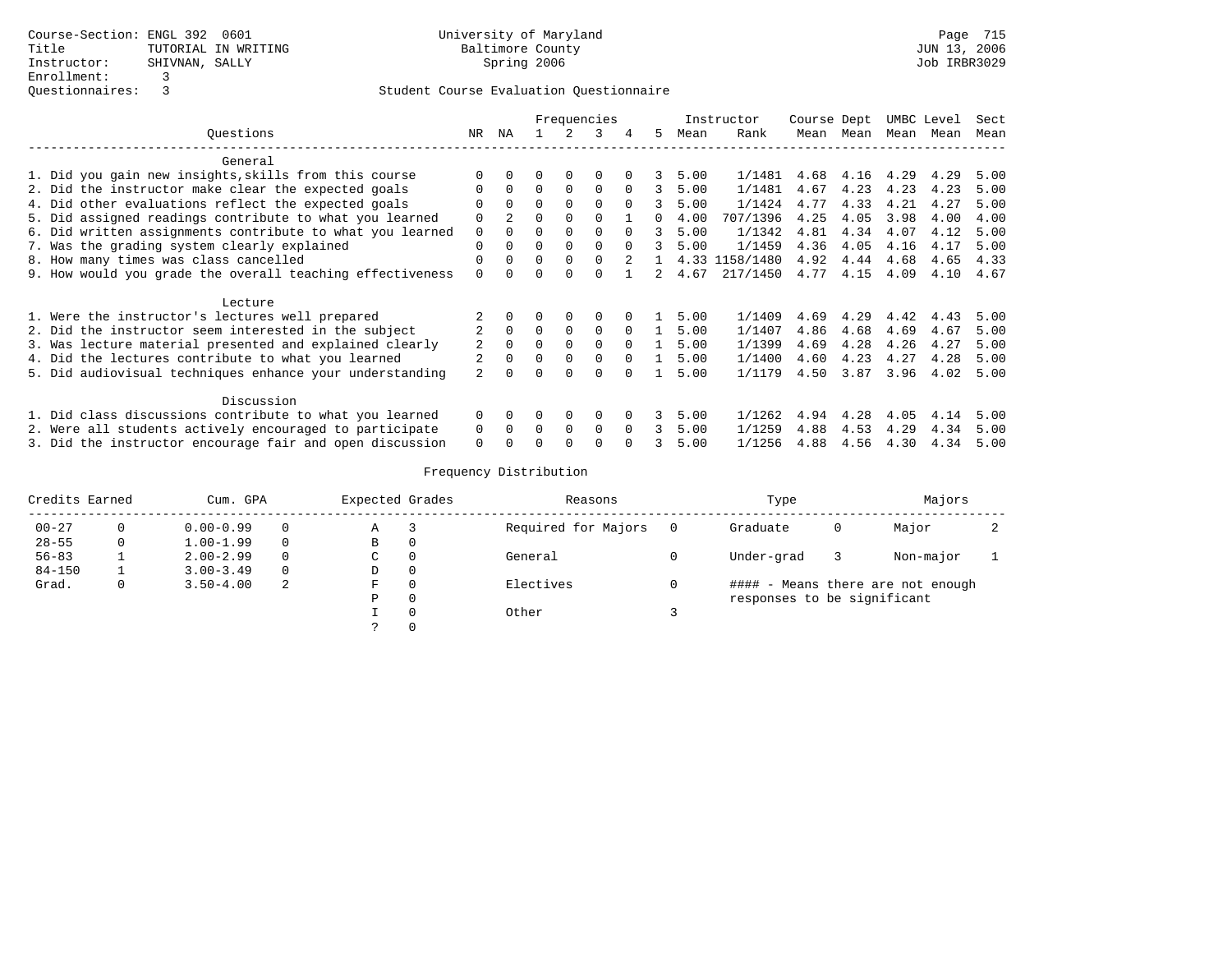|                                                           |          |          |          | Frequencies |          |             |      | Instructor    | Course Dept |      |      | UMBC Level | Sect |
|-----------------------------------------------------------|----------|----------|----------|-------------|----------|-------------|------|---------------|-------------|------|------|------------|------|
| Ouestions                                                 | NR.      | ΝA       |          |             |          | 5.          | Mean | Rank          | Mean        | Mean | Mean | Mean       | Mean |
| General                                                   |          |          |          |             |          |             |      |               |             |      |      |            |      |
| 1. Did you gain new insights, skills from this course     | 0        |          |          |             |          |             | 4.75 | 292/1481 4.68 |             | 4.16 | 4.29 | 4.29       | 4.75 |
| 2. Did the instructor make clear the expected goals       | $\Omega$ |          | $\Omega$ |             | $\Omega$ | 4           | 5.00 | 1/1481        | 4.67        | 4.23 | 4.23 | 4.23       | 5.00 |
| 4. Did other evaluations reflect the expected goals       | $\Omega$ | $\Omega$ | $\Omega$ | $\Omega$    | $\Omega$ | 4           | 5.00 | 1/1424        | 4.77        | 4.33 | 4.21 | 4.27       | 5.00 |
| 6. Did written assignments contribute to what you learned | $\Omega$ |          | $\Omega$ | $\Omega$    |          | 4           | 5.00 | 1/1342        | 4.81        | 4.34 | 4.07 | 4.12       | 5.00 |
| 7. Was the grading system clearly explained               | $\Omega$ | $\Omega$ | $\Omega$ |             |          |             | 4.75 | 196/1459      | 4.36        | 4.05 | 4.16 | 4.17       | 4.75 |
| 8. How many times was class cancelled                     |          |          | $\Omega$ | $\Omega$    |          | 4           | 5.00 | 1/1480        | 4.92        | 4.44 | 4.68 | 4.65       | 5.00 |
| 9. How would you grade the overall teaching effectiveness |          |          |          |             |          | 4           | 5.00 | 1/1450        | 4.77        | 4.15 | 4.09 | 4.10       | 5.00 |
| Discussion                                                |          |          |          |             |          |             |      |               |             |      |      |            |      |
| 1. Did class discussions contribute to what you learned   |          | $\Omega$ |          |             |          | $2^{\circ}$ | 5.00 | 1/1262        | 4.94        | 4.28 | 4.05 | 4.14       | 5.00 |
| 2. Were all students actively encouraged to participate   |          | $\Omega$ | $\Omega$ | $\Omega$    | $\Omega$ | $2^{\circ}$ | 5.00 | 1/1259        | 4.88        | 4.53 | 4.29 | 4.34       | 5.00 |
| 3. Did the instructor encourage fair and open discussion  |          | $\Omega$ | $\Omega$ | $\Omega$    | $\Omega$ |             | 5.00 | 1/1256        | 4.88        | 4.56 | 4.30 | 4.34       | 5.00 |
| 4. Were special techniques successful                     |          |          | $\Omega$ |             |          |             | 5.00 | 788           | 4.80        | 3.97 | 4.00 | 4.07       | 5.00 |

| Credits Earned |   | Cum. GPA      |          | Expected Grades | Reasons             | Type                        |   | Majors                            |  |
|----------------|---|---------------|----------|-----------------|---------------------|-----------------------------|---|-----------------------------------|--|
| $00 - 27$      |   | $0.00 - 0.99$ | 0        | Α               | Required for Majors | Graduate                    | 0 | Major                             |  |
| $28 - 55$      | 0 | $1.00 - 1.99$ | $\Omega$ | В               |                     |                             |   |                                   |  |
| $56 - 83$      |   | $2.00 - 2.99$ | $\Omega$ | C               | General             | Under-grad                  | 4 | Non-major                         |  |
| $84 - 150$     |   | $3.00 - 3.49$ | $\Omega$ | D               |                     |                             |   |                                   |  |
| Grad.          | 0 | $3.50 - 4.00$ | 4        | F               | Electives           |                             |   | #### - Means there are not enough |  |
|                |   |               |          | Ρ               |                     | responses to be significant |   |                                   |  |
|                |   |               |          |                 | Other               |                             |   |                                   |  |
|                |   |               |          |                 |                     |                             |   |                                   |  |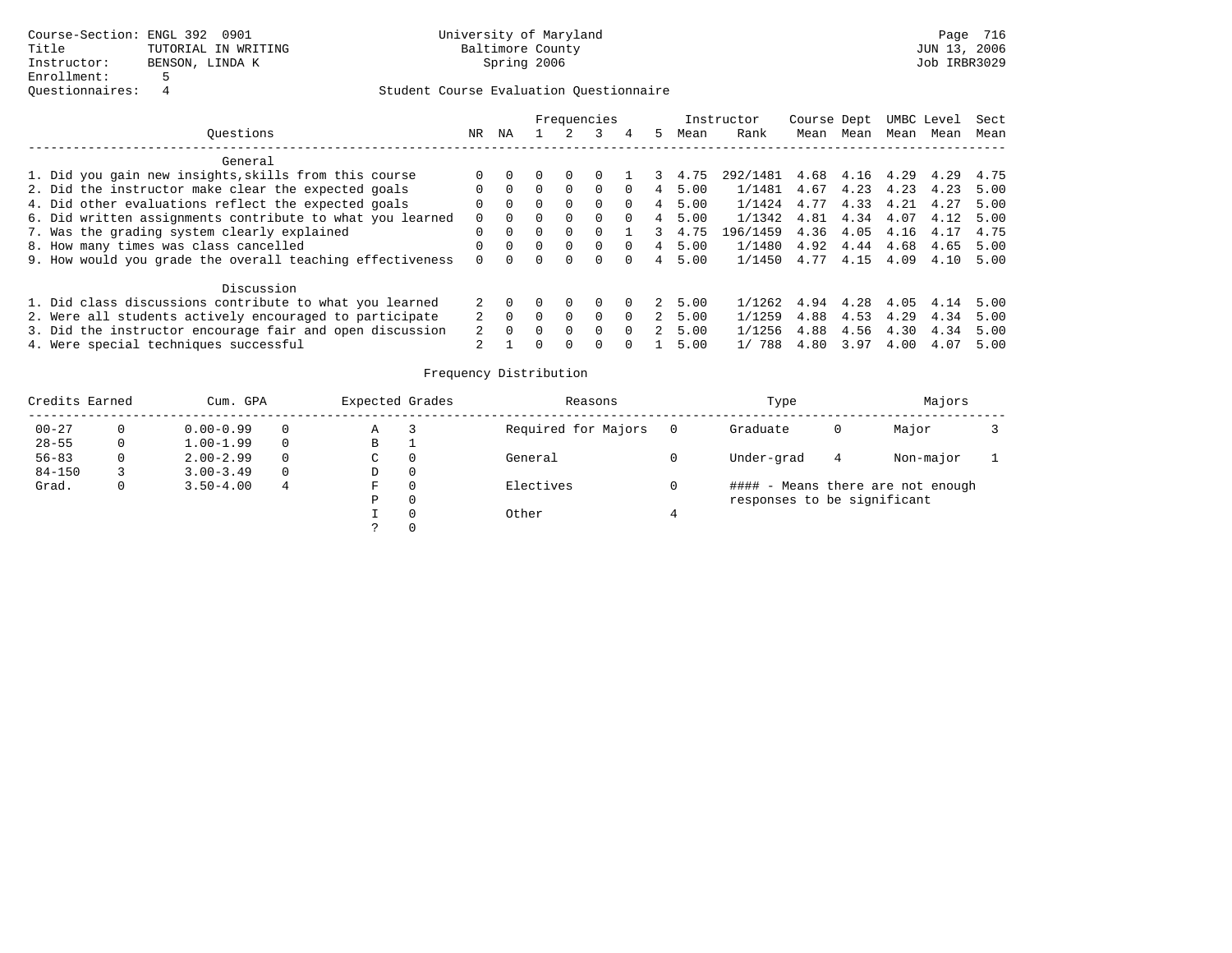|                                                           |          |          | Frequencies |          |          |          |    |      | Instructor | Course Dept |           | UMBC Level |      | Sect |
|-----------------------------------------------------------|----------|----------|-------------|----------|----------|----------|----|------|------------|-------------|-----------|------------|------|------|
| Ouestions                                                 | NR       | ΝA       |             | 2        | 3        | 4        | 5. | Mean | Rank       |             | Mean Mean | Mean       | Mean | Mean |
| General                                                   |          |          |             |          |          |          |    |      |            |             |           |            |      |      |
| 1. Did you gain new insights, skills from this course     |          | $\Omega$ | $\Omega$    | $\Omega$ | $\Omega$ | $\Omega$ |    | 5.00 | 1/1481     | 4.68        | 4.16      | 4.29       | 4.29 | 5.00 |
| 2. Did the instructor make clear the expected goals       | $\Omega$ | $\Omega$ | $\Omega$    | $\Omega$ | $\Omega$ | $\Omega$ |    | 5.00 | 1/1481     | 4.67        | 4.23      | 4.23       | 4.23 | 5.00 |
| 4. Did other evaluations reflect the expected goals       | 0        | $\Omega$ | $\Omega$    | $\Omega$ | $\Omega$ | $\Omega$ |    | 5.00 | 1/1424     | 4.77        | 4.33      | 4.21       | 4.27 | 5.00 |
| 6. Did written assignments contribute to what you learned | 0        | $\Omega$ |             | $\Omega$ | $\Omega$ |          |    | 5.00 | 1/1342     | 4.81        | 4.34      | 4.07       | 4.12 | 5.00 |
| 7. Was the grading system clearly explained               | $\Omega$ | $\Omega$ | $\cap$      | $\Omega$ | $\Omega$ |          | 0  | 4.00 | 961/1459   | 4.36        | 4.05      | 4.16       | 4.17 | 4.00 |
| 8. How many times was class cancelled                     | $\Omega$ | $\Omega$ | $\cap$      | $\Omega$ | $\Omega$ | $\Omega$ |    | 5.00 | 1/1480     | 4.92        | 4.44      | 4.68       | 4.65 | 5.00 |
| 9. How would you grade the overall teaching effectiveness |          |          |             |          | $\cap$   |          |    | 5.00 | 1/1450     | 4.77        | 4.15      | 4.09       | 4.10 | 5.00 |
| Lecture                                                   |          |          |             |          |          |          |    |      |            |             |           |            |      |      |
| 1. Were the instructor's lectures well prepared           | $\Omega$ | $\Omega$ |             | $\Omega$ | $\Omega$ |          |    | 5.00 | 1/1409     | 4.69        | 4.29      | 4.42       | 4.43 | 5.00 |
| 2. Did the instructor seem interested in the subject      | $\Omega$ | $\Omega$ | $\Omega$    | $\Omega$ | $\Omega$ | $\Omega$ |    | 5.00 | 1/1407     | 4.86        | 4.68      | 4.69       | 4.67 | 5.00 |
| 3. Was lecture material presented and explained clearly   | 0        | $\Omega$ | 0           | $\Omega$ | $\Omega$ | $\Omega$ |    | 5.00 | 1/1399     | 4.69        | 4.28      | 4.26       | 4.27 | 5.00 |
| 4. Did the lectures contribute to what you learned        | $\Omega$ | $\Omega$ | 0           | $\Omega$ | $\Omega$ |          |    | 5.00 | 1/1400     | 4.60        | 4.23      | 4.27       | 4.28 | 5.00 |
| Discussion                                                |          |          |             |          |          |          |    |      |            |             |           |            |      |      |
| 1. Did class discussions contribute to what you learned   | $\Omega$ | $\Omega$ |             | $\Omega$ | $\Omega$ |          |    | 5.00 | 1/1262     | 4.94        | 4.28      | 4.05       | 4.14 | 5.00 |
| 2. Were all students actively encouraged to participate   | $\Omega$ | $\Omega$ | $\Omega$    | $\Omega$ | $\Omega$ | $\Omega$ |    | 5.00 | 1/1259     | 4.88        | 4.53      | 4.29       | 4.34 | 5.00 |
| 3. Did the instructor encourage fair and open discussion  | $\Omega$ |          |             |          | $\Omega$ |          |    | 5.00 | 1/1256     | 4.88        | 4.56      | 4.30       | 4.34 | 5.00 |

| Credits Earned |              | Cum. GPA      |          | Expected Grades |          | Reasons             |                | Type                        |   | Majors                            |  |
|----------------|--------------|---------------|----------|-----------------|----------|---------------------|----------------|-----------------------------|---|-----------------------------------|--|
| $00 - 27$      | 0            | $0.00 - 0.99$ | 0        | Α               |          | Required for Majors | $\overline{0}$ | Graduate                    | 0 | Major                             |  |
| $28 - 55$      | 0            | $1.00 - 1.99$ | $\Omega$ | в               | 0        |                     |                |                             |   |                                   |  |
| $56 - 83$      | 0            | $2.00 - 2.99$ | $\Omega$ | C               | $\Omega$ | General             |                | Under-grad                  |   | Non-major                         |  |
| $84 - 150$     | 0            | $3.00 - 3.49$ | $\Omega$ | D               | 0        |                     |                |                             |   |                                   |  |
| Grad.          | $\mathbf{0}$ | $3.50 - 4.00$ | 0        | F.              | $\Omega$ | Electives           |                |                             |   | #### - Means there are not enough |  |
|                |              |               |          | Ρ               | $\Omega$ |                     |                | responses to be significant |   |                                   |  |
|                |              |               |          |                 | $\Omega$ | Other               |                |                             |   |                                   |  |
|                |              |               |          |                 | $\Omega$ |                     |                |                             |   |                                   |  |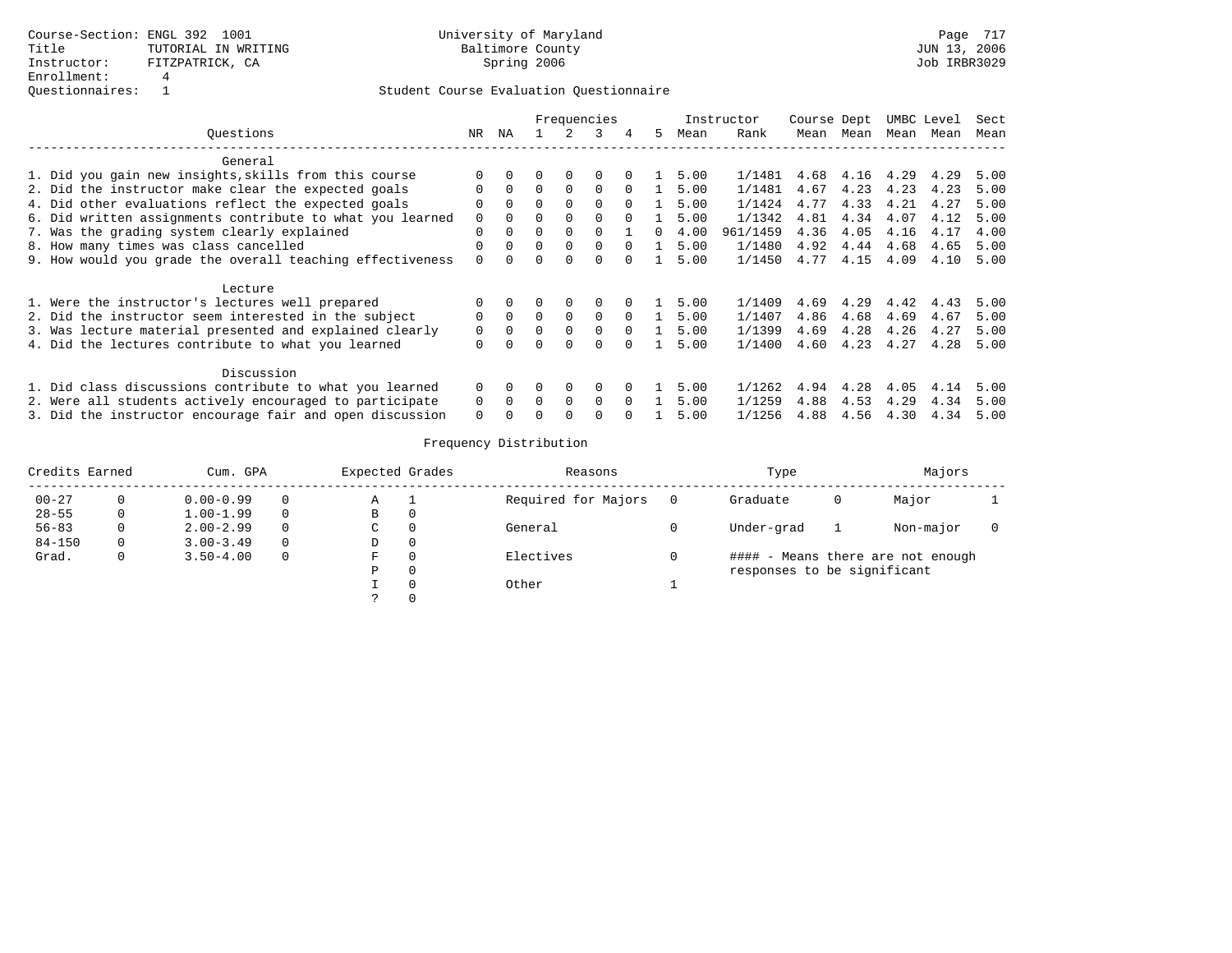|                                                           |                |          |                |                | Frequencies    |          |                |      | Instructor         | Course Dept |                |      | UMBC Level | Sect        |
|-----------------------------------------------------------|----------------|----------|----------------|----------------|----------------|----------|----------------|------|--------------------|-------------|----------------|------|------------|-------------|
| Ouestions                                                 | NR             | NA       | $\mathbf{1}$   | 2              | 3              |          | 5              | Mean | Rank               |             | Mean Mean Mean |      | Mean       | Mean        |
| General                                                   |                |          |                |                |                |          |                |      |                    |             |                |      |            |             |
| 1. Did you gain new insights, skills from this course     | $\Omega$       |          | $\Omega$       |                |                |          |                |      | 3.67 1299/1481     | 3.54        | 4.16           | 4.29 | 4.29       | 3.67        |
| 2. Did the instructor make clear the expected goals       |                | 0        | $\mathbf 0$    | $\mathbf{0}$   |                |          |                |      | 3.93 1094/1481     | 3.86        | 4.23           | 4.23 | 4.23       | 3.93        |
| 3. Did the exam questions reflect the expected goals      | 0              | 9        | $\Omega$       |                |                |          | 3              | 4.00 | 893/1249           | 3.93        | 4.31           | 4.27 | 4.28       | 4.00        |
| 4. Did other evaluations reflect the expected goals       | 0              |          | $\Omega$       | $\Omega$       | $\overline{4}$ | 5        | 5              | 4.07 | 923/1424           | 4.04        | 4.33           | 4.21 | 4.27       | 4.07        |
| 5. Did assigned readings contribute to what you learned   | 0              | $\Omega$ |                | $\overline{a}$ | 6              | 4        | $\mathfrak{D}$ |      | 3.27 1195/1396     | 3.39        | 4.05           | 3.98 | 4.00       | 3.27        |
| 6. Did written assignments contribute to what you learned | $\mathbf 0$    | $\Omega$ | $\Omega$       | $\overline{a}$ | 3              | 5        | 5              | 3.87 | 912/1342           | 4.00        | 4.34           | 4.07 | 4.12       | 3.87        |
| 7. Was the grading system clearly explained               | $\overline{2}$ |          | $\Omega$       | 3              | $\overline{4}$ | 3        | 2              |      | 3.33 1318/1459     | 3.66        | 4.05           | 4.16 | 4.17       | 3.33        |
| 8. How many times was class cancelled                     | $\Omega$       | $\Omega$ | $\Omega$       | $\Omega$       | $\mathbf{1}$   |          | 13             | 4.80 | 839/1480           | 4.18        | 4.44           | 4.68 | 4.65       | 4.80        |
| 9. How would you grade the overall teaching effectiveness | 6              | $\cap$   | $\cap$         | $\Omega$       | $\overline{4}$ | 3        | 2              |      | 3.78 1081/1450     |             | $3.57$ 4.15    | 4.09 | 4.10       | 3.78        |
| Lecture                                                   |                |          |                |                |                |          |                |      |                    |             |                |      |            |             |
| 1. Were the instructor's lectures well prepared           | $\Omega$       | $\Omega$ | $\Omega$       |                | 4              | 3        |                |      | 4.07 1134/1409     | 4.00        | 4.29           | 4.42 | 4.43       | 4.07        |
| 2. Did the instructor seem interested in the subject      | $\Omega$       | $\Omega$ | $\Omega$       | 2              | 1              | 3        |                |      | 4.27 1253/1407     | 4.18        | 4.68           | 4.69 | 4.67       | 4.27        |
| 3. Was lecture material presented and explained clearly   | $\Omega$       | $\Omega$ | $\Omega$       |                | 5              | 3        |                |      | 3.93 1067/1399     | 3.95        | 4.28           | 4.26 | 4.27       | 3.93        |
| 4. Did the lectures contribute to what you learned        | 0              |          | $\Omega$       |                | $\overline{4}$ |          |                |      | 3.86 1104/1400     | 3.78        | 4.23           | 4.27 | 4.28       | 3.86        |
| 5. Did audiovisual techniques enhance your understanding  | $\overline{a}$ |          | $\overline{a}$ |                | $\overline{a}$ | 3        | 4              | 3.50 | 894/1179           | 3.69        | 3.87           | 3.96 | 4.02       | 3.50        |
| Discussion                                                |                |          |                |                |                |          |                |      |                    |             |                |      |            |             |
| 1. Did class discussions contribute to what you learned   | 6              | $\Omega$ | 0              |                |                |          |                |      | 3.33 1059/1262     | 3.65        | 4.28           | 4.05 | 4.14       | 3.33        |
| 2. Were all students actively encouraged to participate   | 6              | 0        | $\Omega$       |                |                | 3        | 4              | 4.11 | 861/1259           | 4.15        | 4.53           | 4.29 | 4.34       | 4.11        |
| 3. Did the instructor encourage fair and open discussion  | 6              | 0        | 0              | $\mathbf 0$    | 2              |          | .5             | 4.33 | 723/1256           | 4.15        | 4.56           | 4.30 | 4.34       | 4.33        |
| 4. Were special techniques successful                     | 6              | 3        | $\overline{a}$ |                |                | 2        | $\Omega$       | 2.50 | 763/788            |             | $3.64$ 3.97    | 4.00 | 4.07       | 2.50        |
| Laboratory                                                |                |          |                |                |                |          |                |      |                    |             |                |      |            |             |
| 1. Did the lab increase understanding of the material     | 14             | $\Omega$ | $\Omega$       | $\Omega$       | $\Omega$       |          |                |      | $4.00$ ****/ 246   | ****        | 2.50           | 4.20 | 4.20       | ****        |
| 2. Were you provided with adequate background information | 14             | $\Omega$ | $\Omega$       | $\Omega$       | $\Omega$       | $\Omega$ | $\mathbf{1}$   |      | $5.00$ ****/ 249   | ****        | 3.00           | 4.11 | 4.23       | ****        |
| 3. Were necessary materials available for lab activities  | 14             | $\Omega$ | $\Omega$       | $\Omega$       | $\Omega$       | $\Omega$ | $\mathbf{1}$   |      | $5.00$ ****/ 242   | ****        | 3.00           | 4.40 | 4.36       | ****        |
| 4. Did the lab instructor provide assistance              | 14             | $\Omega$ | $\Omega$       | $\Omega$       | $\Omega$       |          | $\Omega$       |      | $4.00$ ****/ 240   | $***$ * * * | 3.50           | 4.20 | 3.96       | $***$ * * * |
| 5. Were requirements for lab reports clearly specified    | 14             | $\Omega$ | $\Omega$       | $\Omega$       | $\Omega$       |          | $\Omega$       |      | $4.00$ ****/ 217   | ****        | $***$ *        | 4.04 | 4.11       | $***$ * * * |
| Seminar                                                   |                |          |                |                |                |          |                |      |                    |             |                |      |            |             |
| 1. Were assigned topics relevant to the announced theme   | 14             |          |                | $\Omega$       | $\Omega$       |          |                | 4.00 | 68                 |             | 4.72           | 4.49 | 4.70       | $***$ * * * |
| 3. Did research projects contribute to what you learned   | 14             | $\Omega$ | $\Omega$       | $\Omega$       | $\Omega$       |          | $\Omega$       |      | 63<br>$4.00$ ****/ | ****        | 4.33           | 4.44 | 4.56       | $* * * * *$ |

| Credits Earned |   | Cum. GPA      |          | Expected Grades |   | Reasons             |    | Type                        |      | Majors                            |    |
|----------------|---|---------------|----------|-----------------|---|---------------------|----|-----------------------------|------|-----------------------------------|----|
| $00 - 27$      |   | $0.00 - 0.99$ | 0        | Α               |   | Required for Majors |    | Graduate                    | 0    | Major                             |    |
| $28 - 55$      |   | $1.00 - 1.99$ | $\Omega$ | В               |   |                     |    |                             |      |                                   |    |
| $56 - 83$      |   | $2.00 - 2.99$ | $\Omega$ | C.              | 4 | General             |    | Under-grad                  | - 15 | Non-major                         | 14 |
| $84 - 150$     |   | $3.00 - 3.49$ |          | D               | 0 |                     |    |                             |      |                                   |    |
| Grad.          | 0 | $3.50 - 4.00$ | 4        | F               |   | Electives           |    |                             |      | #### - Means there are not enough |    |
|                |   |               |          | Ρ               |   |                     |    | responses to be significant |      |                                   |    |
|                |   |               |          |                 |   | Other               | 10 |                             |      |                                   |    |
|                |   |               |          |                 |   |                     |    |                             |      |                                   |    |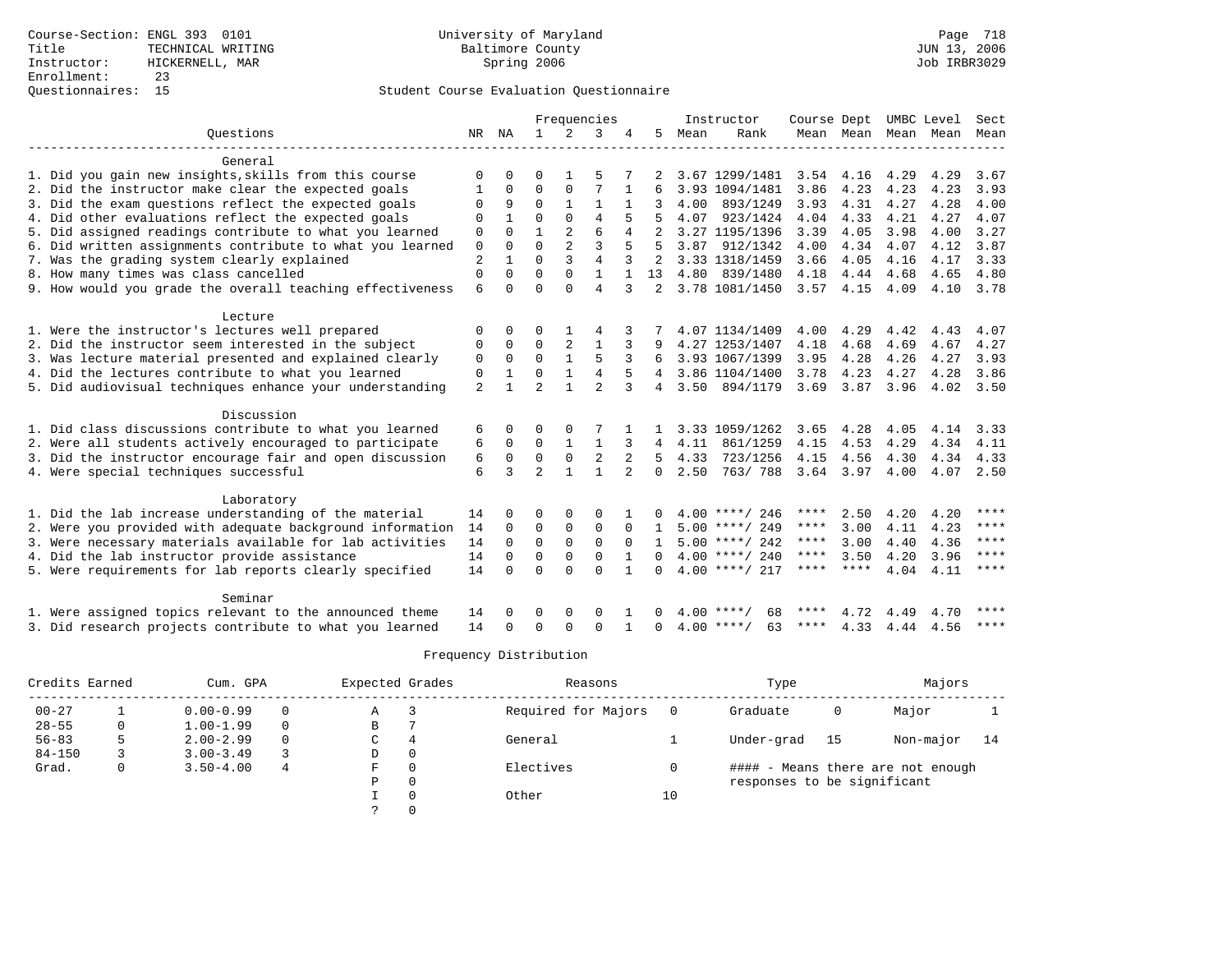# Questionnaires: 10 Student Course Evaluation Questionnaire

|                                                           |             |              |                |                | Frequencies |          |                |      | Instructor       | Course Dept |      | UMBC Level |      | Sect |
|-----------------------------------------------------------|-------------|--------------|----------------|----------------|-------------|----------|----------------|------|------------------|-------------|------|------------|------|------|
| Ouestions                                                 | NR.         | ΝA           |                |                | 3           |          | 5.             | Mean | Rank             | Mean        | Mean | Mean       | Mean | Mean |
| General                                                   |             |              |                |                |             |          |                |      |                  |             |      |            |      |      |
| 1. Did you gain new insights, skills from this course     | $\Omega$    | $\Omega$     | O              |                |             |          |                |      | 3.60 1324/1481   | 3.54        | 4.16 | 4.29       | 4.29 | 3.60 |
| 2. Did the instructor make clear the expected goals       | O           | $\Omega$     | $\Omega$       | $\Omega$       |             |          |                |      | 3.90 1118/1481   | 3.86        | 4.23 | 4.23       | 4.23 | 3.90 |
| 3. Did the exam questions reflect the expected goals      |             | 8            | 0              | $\Omega$       |             | $\Omega$ |                |      | $4.00$ ****/1249 | 3.93        | 4.31 | 4.27       | 4.28 | **** |
| 4. Did other evaluations reflect the expected goals       |             |              | $\Omega$       | $\Omega$       |             |          |                | 4.13 | 885/1424         | 4.04        | 4.33 | 4.21       | 4.27 | 4.13 |
| 5. Did assigned readings contribute to what you learned   | $\mathbf 0$ | $\Omega$     | $\mathfrak{D}$ |                |             |          |                |      | 3.00 1292/1396   | 3.39        | 4.05 | 3.98       | 4.00 | 3.00 |
| 6. Did written assignments contribute to what you learned | $\mathbf 0$ | $\Omega$     |                |                |             |          | $\overline{4}$ |      | 3.60 1071/1342   | 4.00        | 4.34 | 4.07       | 4.12 | 3.60 |
| 7. Was the grading system clearly explained               | $\Omega$    |              | $\Omega$       |                |             |          |                |      | 3.67 1201/1459   | 3.66        | 4.05 | 4.16       | 4.17 | 3.67 |
| 8. How many times was class cancelled                     | $\Omega$    | $\Omega$     | $\Omega$       | 2              | 6           |          | $\Omega$       |      | 3.00 1469/1480   | 4.18        | 4.44 | 4.68       | 4.65 | 3.00 |
| 9. How would you grade the overall teaching effectiveness |             | <sup>n</sup> | U              |                | ศ           |          | <sup>n</sup>   |      | 3.11 1340/1450   | 3.57        | 4.15 | 4.09       | 4.10 | 3.11 |
| Lecture                                                   |             |              |                |                |             |          |                |      |                  |             |      |            |      |      |
| 1. Were the instructor's lectures well prepared           | 0           |              |                |                |             |          |                |      | 3.40 1311/1409   | 4.00        | 4.29 | 4.42       | 4.43 | 3.40 |
| 2. Did the instructor seem interested in the subject      | 0           | $\Omega$     | $\Omega$       | $\mathfrak{D}$ | $\Omega$    |          |                |      | 4.10 1294/1407   | 4.18        | 4.68 | 4.69       | 4.67 | 4.10 |
| 3. Was lecture material presented and explained clearly   | $\mathbf 0$ | $\Omega$     | $\Omega$       |                |             |          |                |      | 3.60 1217/1399   | 3.95        | 4.28 | 4.26       | 4.27 | 3.60 |
| 4. Did the lectures contribute to what you learned        | 0           | $\Omega$     |                |                |             |          |                |      | 3.50 1230/1400   | 3.78        | 4.23 | 4.27       | 4.28 | 3.50 |
| 5. Did audiovisual techniques enhance your understanding  | $\Omega$    |              |                |                | $\cap$      |          | <sup>n</sup>   |      | 2.25 1148/1179   | 3.69        | 3.87 | 3.96       | 4.02 | 2.25 |
|                                                           |             |              |                |                |             |          |                |      |                  |             |      |            |      |      |
| Discussion                                                |             |              |                |                |             |          |                |      |                  |             |      |            |      |      |
| 1. Did class discussions contribute to what you learned   | 5           | $\Omega$     | 0              |                |             |          |                | 3.60 | 958/1262         | 3.65        | 4.28 | 4.05       | 4.14 | 3.60 |
| 2. Were all students actively encouraged to participate   | 5           | $\Omega$     | 0              |                |             |          |                | 3.80 | 1027/1259        | 4.15        | 4.53 | 4.29       | 4.34 | 3.80 |
| 3. Did the instructor encourage fair and open discussion  | 5           | $\Omega$     | 0              |                |             |          |                | 3.80 | 1025/1256        | 4.15        | 4.56 | 4.30       | 4.34 | 3.80 |
| 4. Were special techniques successful                     | 5           |              |                |                |             |          |                | 3.50 | 604/788          | 3.64        | 3.97 | 4.00       | 4.07 | 3.50 |

| Credits Earned |   | Cum. GPA      |   | Expected Grades |          | Reasons             |   | Type                        |    | Majors                            |  |
|----------------|---|---------------|---|-----------------|----------|---------------------|---|-----------------------------|----|-----------------------------------|--|
| $00 - 27$      |   | $0.00 - 0.99$ |   | А               | 4        | Required for Majors |   | Graduate                    | 0  | Major                             |  |
| $28 - 55$      | 0 | $1.00 - 1.99$ |   | В               | 6        |                     |   |                             |    |                                   |  |
| $56 - 83$      |   | $2.00 - 2.99$ | 2 | $\sim$<br>◡     | 0        | General             |   | Under-grad                  | 10 | Non-major                         |  |
| $84 - 150$     | 2 | $3.00 - 3.49$ |   | D               | 0        |                     |   |                             |    |                                   |  |
| Grad.          | 0 | $3.50 - 4.00$ |   | F               | 0        | Electives           | 0 |                             |    | #### - Means there are not enough |  |
|                |   |               |   | Ρ               | 0        |                     |   | responses to be significant |    |                                   |  |
|                |   |               |   |                 | $\Omega$ | Other               | Q |                             |    |                                   |  |
|                |   |               |   |                 |          |                     |   |                             |    |                                   |  |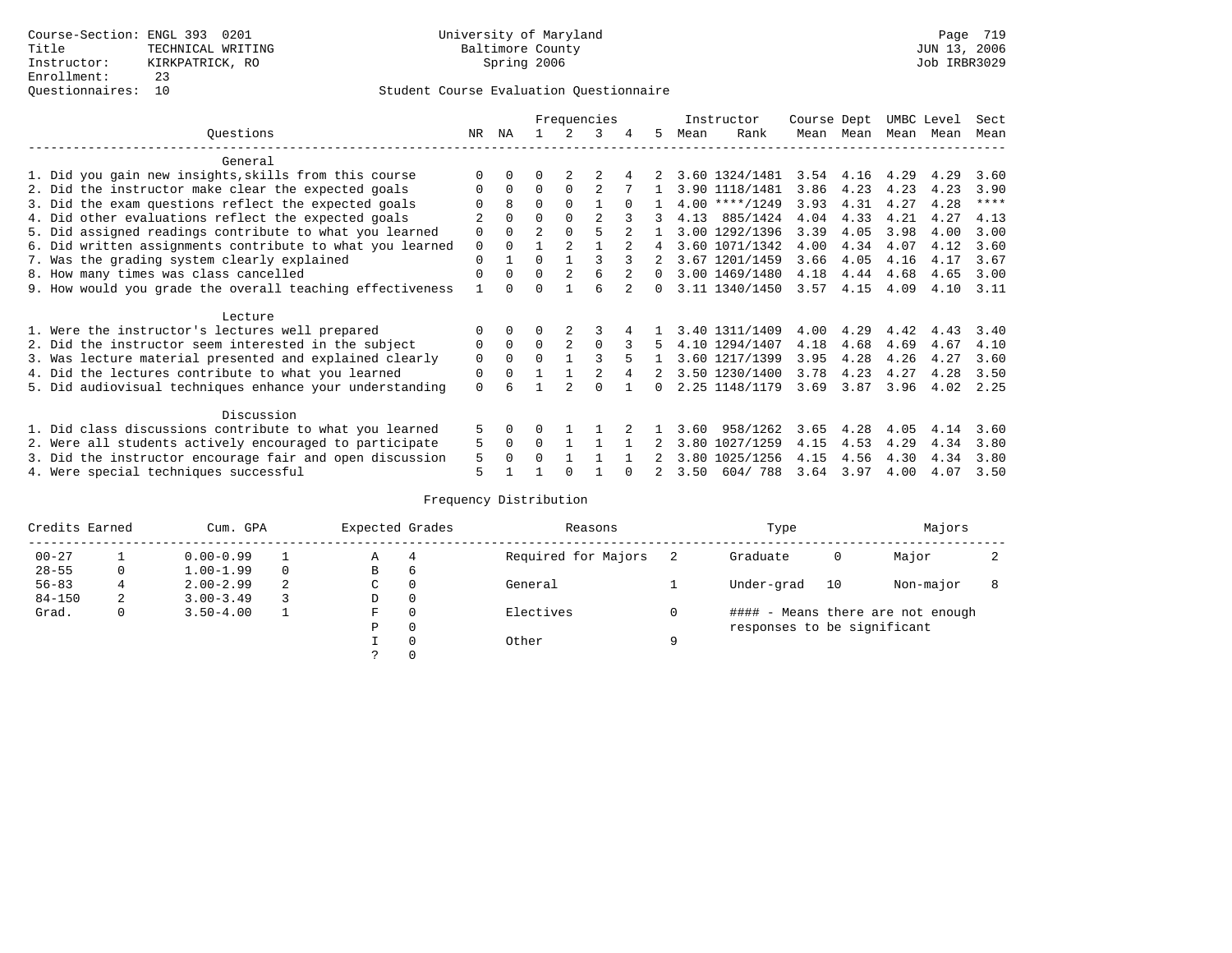### Questionnaires: 19 Student Course Evaluation Questionnaire

|                                                              |          |                |                | Frequencies    |                |          |          |      | Instructor       | Course Dept |           |      | UMBC Level | Sect |
|--------------------------------------------------------------|----------|----------------|----------------|----------------|----------------|----------|----------|------|------------------|-------------|-----------|------|------------|------|
| Ouestions                                                    | NR       | ΝA             |                | 2              | 3              | 4        | 5        | Mean | Rank             |             | Mean Mean |      | Mean Mean  | Mean |
| General                                                      |          |                |                |                |                |          |          |      |                  |             |           |      |            |      |
| 1. Did you gain new insights, skills from this course        | $\Omega$ | $\Omega$       |                |                | 6              |          |          |      | 3.05 1446/1481   | 3.54        | 4.16      | 4.29 | 4.29       | 3.05 |
| 2. Did the instructor make clear the expected goals          |          | $\mathbf 0$    | 2              | ς              | 9              | 4        |          |      | 2.95 1433/1481   | 3.86        | 4.23      | 4.23 | 4.23       | 2.95 |
| 3. Did the exam questions reflect the expected goals         |          | 14             |                |                |                |          | 0        |      | 2.80 1212/1249   | 3.93        | 4.31      | 4.27 | 4.28       | 2.80 |
| 4. Did other evaluations reflect the expected goals          | O        | $\overline{1}$ | U              | 4              | 6              | 6        |          |      | 3.33 1316/1424   | 4.04        | 4.33      | 4.21 | 4.27       | 3.33 |
| 5. Did assigned readings contribute to what you learned      | 0        | $\mathbf{1}$   | $\mathfrak{D}$ | 5              | 4              | б        |          |      | 2.94 1313/1396   | 3.39        | 4.05      | 3.98 | 4.00       | 2.94 |
| 6. Did written assignments contribute to what you learned    | 0        | $\Omega$       |                | ζ              | $\overline{2}$ | 9        | 4        |      | 3.63 1055/1342   | 4.00        | 4.34      | 4.07 | 4.12       | 3.63 |
| 7. Was the grading system clearly explained                  | $\Omega$ |                | 3              | 3              | F              |          |          |      | 3.00 1380/1459   | 3.66        | 4.05      | 4.16 | 4.17       | 3.00 |
| 8. How many times was class cancelled                        | 0        | $\Omega$       | $\Omega$       | $\Omega$       | $\overline{c}$ | 17       | $\Omega$ |      | 3.89 1421/1480   | 4.18        | 4.44      | 4.68 | 4.65       | 3.89 |
| 9. How would you grade the overall teaching effectiveness    | 7        | U              |                | $\overline{a}$ | 8              |          |          |      | 2.75 1406/1450   | 3.57        | 4.15      | 4.09 | 4.10       | 2.75 |
| Lecture                                                      |          |                |                |                |                |          |          |      |                  |             |           |      |            |      |
| 1. Were the instructor's lectures well prepared              |          | $\Omega$       |                | 4              | 6              |          |          |      | 3.33 1325/1409   | 4.00        | 4.29      | 4.42 | 4.43       | 3.33 |
| 2. Did the instructor seem interested in the subject         |          | $\Omega$       | $\Omega$       | 2              | $\overline{2}$ | 9        |          |      | 3.94 1312/1407   | 4.18        | 4.68      | 4.69 | 4.67       | 3.94 |
| 3. Was lecture material presented and explained clearly      | 1        | $\Omega$       | $\Omega$       | 4              | 9              | 3        |          |      | 3.17 1308/1399   | 3.95        | 4.28      | 4.26 | 4.27       | 3.17 |
| 4. Did the lectures contribute to what you learned           |          | $\Omega$       | $\overline{a}$ |                | 8              | 4        |          |      | 2.94 1325/1400   | 3.78        | 4.23      | 4.27 | 4.28       | 2.94 |
| 5. Did audiovisual techniques enhance your understanding     | 2        |                |                | $\cap$         | 5              | 5        |          | 3.42 | 939/1179         | 3.69        | 3.87      | 3.96 | 4.02       | 3.42 |
| Discussion                                                   |          |                |                |                |                |          |          |      |                  |             |           |      |            |      |
| 1. Did class discussions contribute to what you learned      | 11       | $\Omega$       |                | $\Omega$       | 3              |          |          |      | 3.38 1044/1262   | 3.65        | 4.28      | 4.05 | 4.14       | 3.38 |
| 2. Were all students actively encouraged to participate      | 11       | $\Omega$       | $\Omega$       | $\mathbf{1}$   | $\overline{a}$ | 1        | 4        | 4.00 | 895/1259         | 4.15        | 4.53      | 4.29 | 4.34       | 4.00 |
| 3. Did the instructor encourage fair and open discussion     | 11       | $\Omega$       | 0              | 1              | 2              |          | 3        | 3.88 | 996/1256         | 4.15        | 4.56      | 4.30 | 4.34       | 3.88 |
| 4. Were special techniques successful                        | 11       |                | 0              | $\Omega$       | 2              |          |          | 4.00 | 394/788          | 3.64        | 3.97      | 4.00 | 4.07       | 4.00 |
| Laboratory                                                   |          |                |                |                |                |          |          |      |                  |             |           |      |            |      |
| 2. Were you provided with adequate background information 18 |          | $\overline{0}$ | 1              | $\mathbf{0}$   | $\Omega$       | $\Omega$ | $\Omega$ |      | $1.00$ ****/ 249 | ****        | 3.00      | 4.11 | 4.23       | **** |

| Credits Earned |   | Cum. GPA      |          | Expected Grades |                | Reasons             |    | Type                        |    | Majors                            |    |
|----------------|---|---------------|----------|-----------------|----------------|---------------------|----|-----------------------------|----|-----------------------------------|----|
| $00 - 27$      |   | $0.00 - 0.99$ | $\Omega$ | Α               | 6              | Required for Majors |    | Graduate                    | 0  | Major                             |    |
| $28 - 55$      |   | $1.00 - 1.99$ | $\Omega$ | В               | 10             |                     |    |                             |    |                                   |    |
| $56 - 83$      |   | $2.00 - 2.99$ | $\Omega$ | C               |                | General             |    | Under-grad                  | 19 | Non-major                         | 17 |
| $84 - 150$     | 6 | $3.00 - 3.49$ |          | D               | $\overline{0}$ |                     |    |                             |    |                                   |    |
| Grad.          | 0 | $3.50 - 4.00$ | 5        | F               | $\Omega$       | Electives           |    |                             |    | #### - Means there are not enough |    |
|                |   |               |          | Ρ               | 0              |                     |    | responses to be significant |    |                                   |    |
|                |   |               |          |                 | $\Omega$       | Other               | 13 |                             |    |                                   |    |
|                |   |               |          |                 | $\Omega$       |                     |    |                             |    |                                   |    |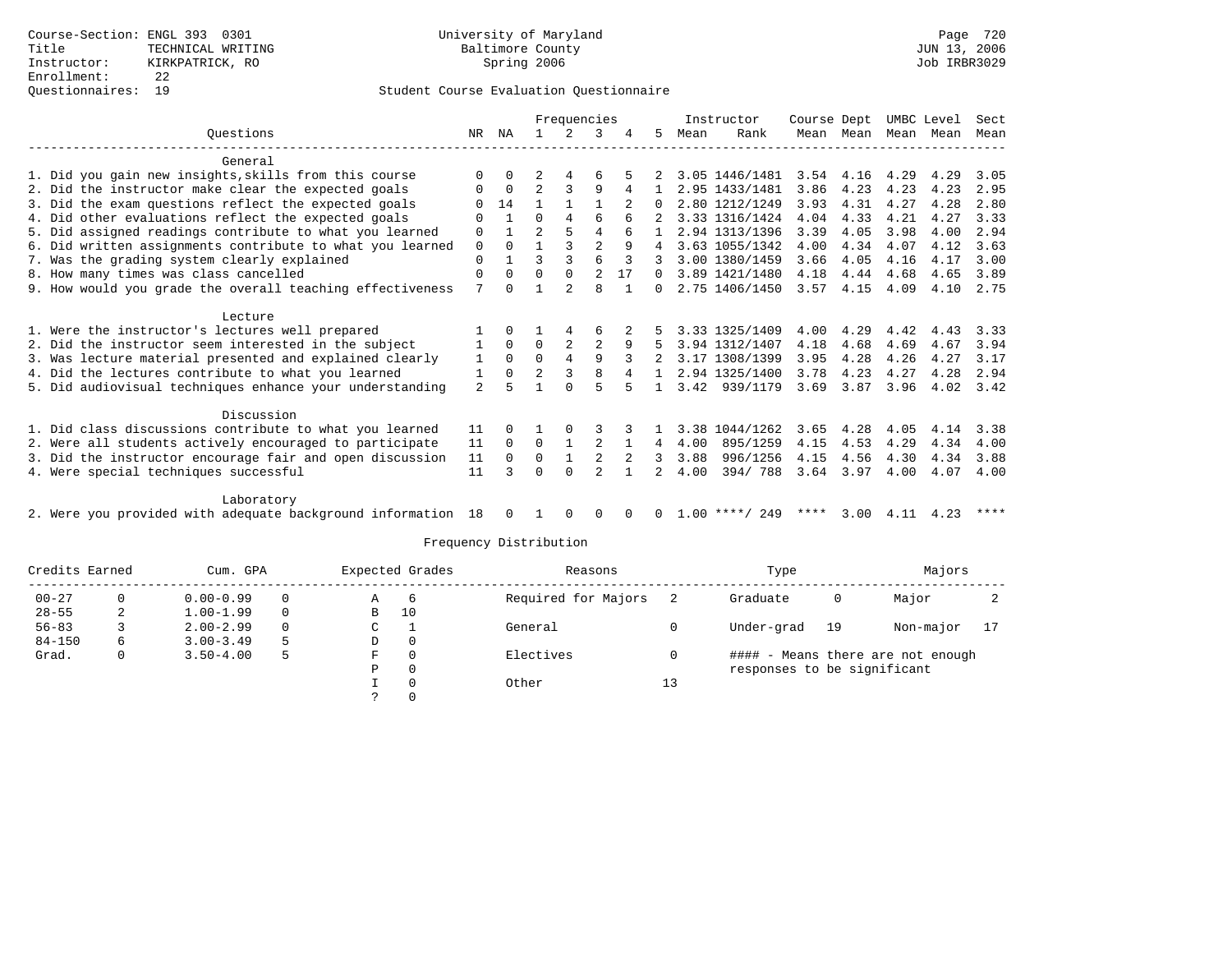# Questionnaires: 17 Student Course Evaluation Questionnaire

|                                                           |             |              |                |                | Frequencies |          |              |      | Instructor       | Course Dept |           | UMBC Level |      | Sect |
|-----------------------------------------------------------|-------------|--------------|----------------|----------------|-------------|----------|--------------|------|------------------|-------------|-----------|------------|------|------|
| Ouestions                                                 | NR.         | ΝA           |                |                | 3           | 4        | 5.           | Mean | Rank             | Mean        | Mean      | Mean       | Mean | Mean |
| General                                                   |             |              |                |                |             |          |              |      |                  |             |           |            |      |      |
| 1. Did you gain new insights, skills from this course     | $\Omega$    | $\Omega$     |                |                |             |          |              |      | 3.82 1212/1481   |             | 3.54 4.16 | 4.29       | 4.29 | 3.82 |
| 2. Did the instructor make clear the expected goals       | O           | $\Omega$     | $\Omega$       | $\Omega$       |             | 8        | 8            | 4.41 | 646/1481         | 3.86        | 4.23      | 4.23       | 4.23 | 4.41 |
| 3. Did the exam questions reflect the expected goals      |             | 12           | $\Omega$       | $\Omega$       | $\Omega$    |          | 3            | 4.60 | 405/1249         | 3.93        | 4.31      | 4.27       | 4.28 | 4.60 |
| 4. Did other evaluations reflect the expected goals       | O           | $\Omega$     | $\Omega$       |                |             |          | 10           | 4.29 | 695/1424         | 4.04        | 4.33      | 4.21       | 4.27 | 4.29 |
| 5. Did assigned readings contribute to what you learned   | $\mathbf 0$ | $\Omega$     | $\mathfrak{D}$ | $\mathfrak{D}$ |             |          |              |      | 3.12 1266/1396   | 3.39        | 4.05      | 3.98       | 4.00 | 3.12 |
| 6. Did written assignments contribute to what you learned | $\mathbf 0$ | $\Omega$     | $\Omega$       |                |             |          | 10           | 4.41 | 394/1342         | 4.00        | 4.34      | 4.07       | 4.12 | 4.41 |
| 7. Was the grading system clearly explained               | $\Omega$    | $\Omega$     | $\Omega$       |                |             |          | <sup>8</sup> | 4.24 | 792/1459         | 3.66        | 4.05      | 4.16       | 4.17 | 4.24 |
| 8. How many times was class cancelled                     | $\Omega$    | $\Omega$     |                | $\Omega$       | $\cap$      |          | 12           |      | 4.53 1034/1480   | 4.18        | 4.44      | 4.68       | 4.65 | 4.53 |
| 9. How would you grade the overall teaching effectiveness |             | <sup>n</sup> |                | $\cap$         |             |          | 9            | 4.31 | 567/1450         | 3.57        | 4.15      | 4.09       | 4.10 | 4.31 |
| Lecture                                                   |             |              |                |                |             |          |              |      |                  |             |           |            |      |      |
| 1. Were the instructor's lectures well prepared           | $\Omega$    |              |                |                |             |          | 1 O          | 4.47 | 800/1409         | 4.00        | 4.29      | 4.42       | 4.43 | 4.47 |
| 2. Did the instructor seem interested in the subject      | 0           | $\Omega$     | $\Omega$       |                | $\Omega$    |          | 11           |      | 4.53 1091/1407   | 4.18        | 4.68      | 4.69       | 4.67 | 4.53 |
| 3. Was lecture material presented and explained clearly   | $\mathbf 0$ | $\Omega$     | $\Omega$       |                | $\cap$      |          | 10           | 4.47 | 601/1399         | 3.95        | 4.28      | 4.26       | 4.27 | 4.47 |
| 4. Did the lectures contribute to what you learned        | 0           | $\Omega$     | $\mathfrak{D}$ | $\Omega$       |             |          | 8            |      | 4.06 1001/1400   | 3.78        | 4.23      | 4.27       | 4.28 | 4.06 |
| 5. Did audiovisual techniques enhance your understanding  | $\Omega$    |              |                |                |             |          |              | 4.12 | 549/1179         | 3.69        | 3.87      | 3.96       | 4.02 | 4.12 |
|                                                           |             |              |                |                |             |          |              |      |                  |             |           |            |      |      |
| Discussion                                                |             |              |                |                |             |          |              |      |                  |             |           |            |      |      |
| 1. Did class discussions contribute to what you learned   | 14          | $\Omega$     |                | $\Omega$       | $\Omega$    |          |              |      | $3.33$ ****/1262 | 3.65        | 4.28      | 4.05       | 4.14 | **** |
| 2. Were all students actively encouraged to participate   | 14          | $\Omega$     | $\Omega$       | $\mathbf 0$    | $\Omega$    | $\Omega$ |              |      | $5.00$ ****/1259 | 4.15        | 4.53      | 4.29       | 4.34 | **** |
| 3. Did the instructor encourage fair and open discussion  | 14          | $\Omega$     | 0              | $\Omega$       | $\Omega$    | $\cap$   |              |      | $5.00$ ****/1256 | 4.15        | 4.56      | 4.30       | 4.34 | **** |
| 4. Were special techniques successful                     | 14          |              | U              |                |             |          |              |      | $4.50$ ****/ 788 | 3.64        | 3.97      | 4.00       | 4.07 | **** |

| Credits Earned |          | Cum. GPA      |   |   | Expected Grades | Reasons             |    | Type                        |    | Majors                            |  |
|----------------|----------|---------------|---|---|-----------------|---------------------|----|-----------------------------|----|-----------------------------------|--|
| $00 - 27$      | $\Omega$ | $0.00 - 0.99$ |   | Α | - 11            | Required for Majors |    | Graduate                    | 0  | Major                             |  |
| $28 - 55$      | 0        | $1.00 - 1.99$ |   | В | 4               |                     |    |                             |    |                                   |  |
| $56 - 83$      |          | $2.00 - 2.99$ |   | C | 2               | General             |    | Under-grad                  | 17 | Non-major                         |  |
| $84 - 150$     | 8        | $3.00 - 3.49$ | 2 | D | 0               |                     |    |                             |    |                                   |  |
| Grad.          | 0        | $3.50 - 4.00$ | 7 | F | 0               | Electives           | 0  |                             |    | #### - Means there are not enough |  |
|                |          |               |   | Ρ | 0               |                     |    | responses to be significant |    |                                   |  |
|                |          |               |   |   | $\Omega$        | Other               | 16 |                             |    |                                   |  |
|                |          |               |   |   |                 |                     |    |                             |    |                                   |  |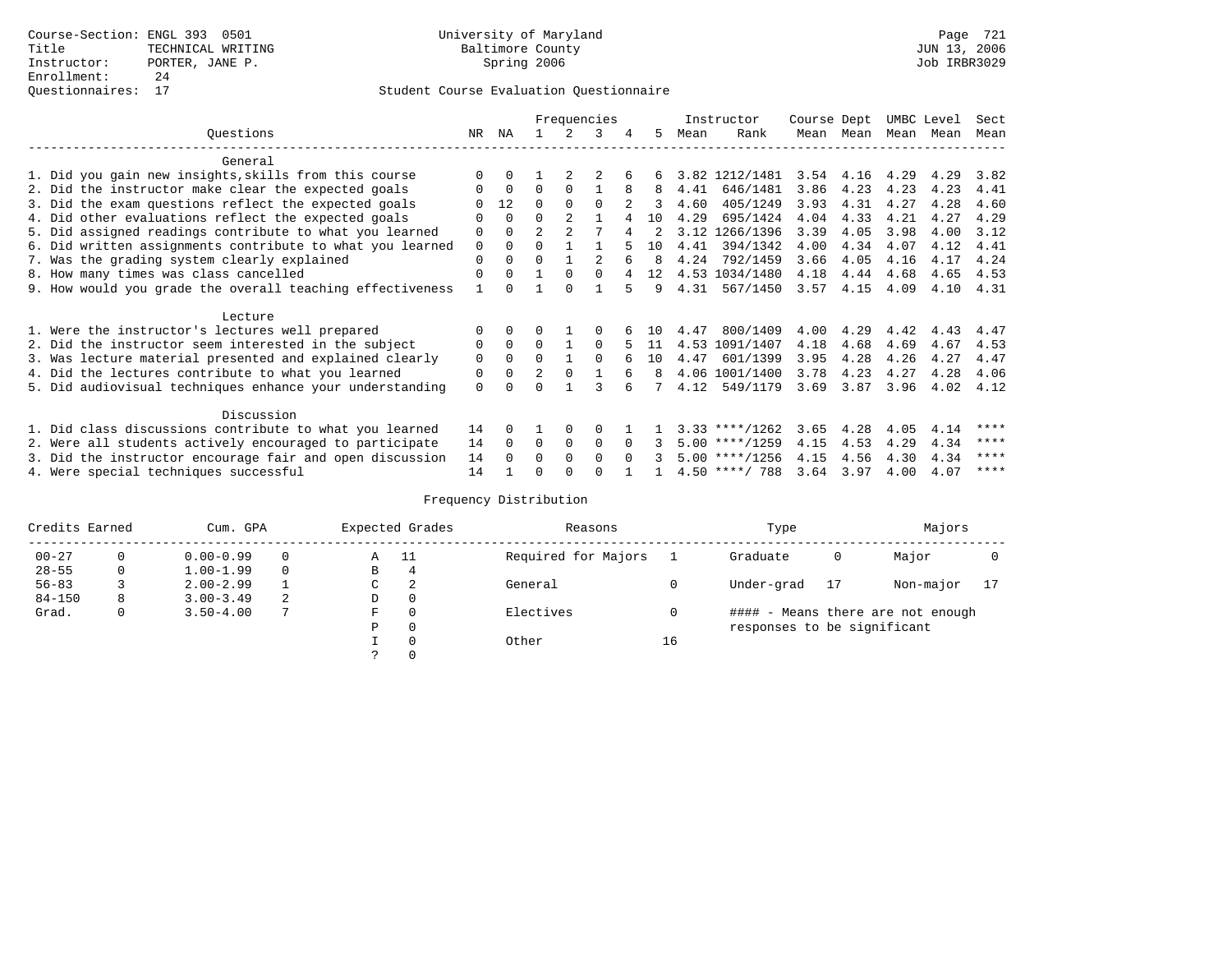# Questionnaires: 16 Student Course Evaluation Questionnaire

|                                                           |             |              |          |                | Frequencies    |          |    |      | Instructor       | Course Dept |           | UMBC Level |      | Sect        |
|-----------------------------------------------------------|-------------|--------------|----------|----------------|----------------|----------|----|------|------------------|-------------|-----------|------------|------|-------------|
| Ouestions                                                 | NR.         | ΝA           |          |                | 3              |          | 5. | Mean | Rank             |             | Mean Mean | Mean       | Mean | Mean        |
| General                                                   |             |              |          |                |                |          |    |      |                  |             |           |            |      |             |
| 1. Did you gain new insights, skills from this course     |             | $\Omega$     | O        |                |                |          |    |      | 3.81 1218/1481   | 3.54        | 4.16      | 4.29       | 4.29 | 3.81        |
| 2. Did the instructor make clear the expected goals       | O           | $\Omega$     |          | $\Omega$       | 2              |          |    | 4.25 | 822/1481         | 3.86        | 4.23      | 4.23       | 4.23 | 4.25        |
| 3. Did the exam questions reflect the expected goals      |             | 14           | $\Omega$ | $\Omega$       | $\Omega$       | $\Omega$ |    |      | $5.00$ ****/1249 | 3.93        | 4.31      | 4.27       | 4.28 | $***$ * * * |
| 4. Did other evaluations reflect the expected goals       |             | $\Omega$     | $\Omega$ |                | $\mathfrak{D}$ |          | 9  | 4.33 | 645/1424         | 4.04        | 4.33      | 4.21       | 4.27 | 4.33        |
| 5. Did assigned readings contribute to what you learned   | $\mathbf 0$ | $\Omega$     |          | $\mathfrak{D}$ |                |          | 4  |      | 3.13 1261/1396   | 3.39        | 4.05      | 3.98       | 4.00 | 3.13        |
| 6. Did written assignments contribute to what you learned | $\mathbf 0$ | $\Omega$     |          |                |                |          | 10 | 4.38 | 434/1342         | 4.00        | 4.34      | 4.07       | 4.12 | 4.38        |
| 7. Was the grading system clearly explained               | $\mathbf 0$ | $\Omega$     | $\Omega$ |                |                |          | 10 | 4.38 | 647/1459         | 3.66        | 4.05      | 4.16       | 4.17 | 4.38        |
| 8. How many times was class cancelled                     | 0           | $\Omega$     | $\Omega$ | $\Omega$       |                |          | 10 | 4.63 | 981/1480         | 4.18        | 4.44      | 4.68       | 4.65 | 4.63        |
| 9. How would you grade the overall teaching effectiveness | 2           | <sup>n</sup> | ∩        |                |                |          |    |      | 3.79 1072/1450   | 3.57        | 4.15      | 4.09       | 4.10 | 3.79        |
| Lecture                                                   |             |              |          |                |                |          |    |      |                  |             |           |            |      |             |
| 1. Were the instructor's lectures well prepared           |             |              |          |                |                |          |    | 4.67 | 559/1409         | 4.00        | 4.29      | 4.42       | 4.43 | 4.67        |
| 2. Did the instructor seem interested in the subject      |             | $\Omega$     | $\Omega$ | $\Omega$       | $\Omega$       |          | 12 | 4.80 | 728/1407         | 4.18        | 4.68      | 4.69       | 4.67 | 4.80        |
| 3. Was lecture material presented and explained clearly   | 1           | $\Omega$     | $\Omega$ | $\Omega$       | 2              |          | 10 | 4.53 | 534/1399         | 3.95        | 4.28      | 4.26       | 4.27 | 4.53        |
| 4. Did the lectures contribute to what you learned        |             | $\Omega$     | $\Omega$ | $\Omega$       |                |          | 9  | 4.40 | 704/1400         | 3.78        | 4.23      | 4.27       | 4.28 | 4.40        |
| 5. Did audiovisual techniques enhance your understanding  |             |              |          |                |                |          | R  | 4.13 | 533/1179         | 3.69        | 3.87      | 3.96       | 4.02 | 4.13        |
| Discussion                                                |             |              |          |                |                |          |    |      |                  |             |           |            |      |             |
| 1. Did class discussions contribute to what you learned   | 8           | 0            |          | $\Omega$       |                |          |    | 3.75 | 887/1262         | 3.65        | 4.28      | 4.05       | 4.14 | 3.75        |
| 2. Were all students actively encouraged to participate   | 8           | $\Omega$     |          | $\mathbf 0$    | $\Omega$       |          | 5  | 4.25 | 783/1259         | 4.15        | 4.53      | 4.29       | 4.34 | 4.25        |
| 3. Did the instructor encourage fair and open discussion  | 9           |              |          | $\Omega$       | $\Omega$       |          |    | 4.14 | 837/1256         | 4.15        | 4.56      | 4.30       | 4.34 | 4.14        |
| 4. Were special techniques successful                     | 9           |              |          |                |                |          |    | 3.75 | 533/788          | 3.64        | 3.97      | 4.00       | 4.07 | 3.75        |

| Credits Earned |   | Cum. GPA      |    | Expected Grades |          | Reasons             |    | Type                        |    | Majors                            |    |
|----------------|---|---------------|----|-----------------|----------|---------------------|----|-----------------------------|----|-----------------------------------|----|
| $00 - 27$      |   | $0.00 - 0.99$ |    | Α               |          | Required for Majors |    | Graduate                    | 0  | Major                             |    |
| $28 - 55$      | 0 | $1.00 - 1.99$ |    | В               |          |                     |    |                             |    |                                   |    |
| $56 - 83$      |   | $2.00 - 2.99$ |    | C               | 2        | General             |    | Under-grad                  | 16 | Non-major                         | 15 |
| $84 - 150$     | 5 | $3.00 - 3.49$ | .5 | D               | 0        |                     |    |                             |    |                                   |    |
| Grad.          | 0 | $3.50 - 4.00$ | 2  | F               | 0        | Electives           | 0  |                             |    | #### - Means there are not enough |    |
|                |   |               |    | Ρ               | 0        |                     |    | responses to be significant |    |                                   |    |
|                |   |               |    |                 | $\Omega$ | Other               | 12 |                             |    |                                   |    |
|                |   |               |    |                 |          |                     |    |                             |    |                                   |    |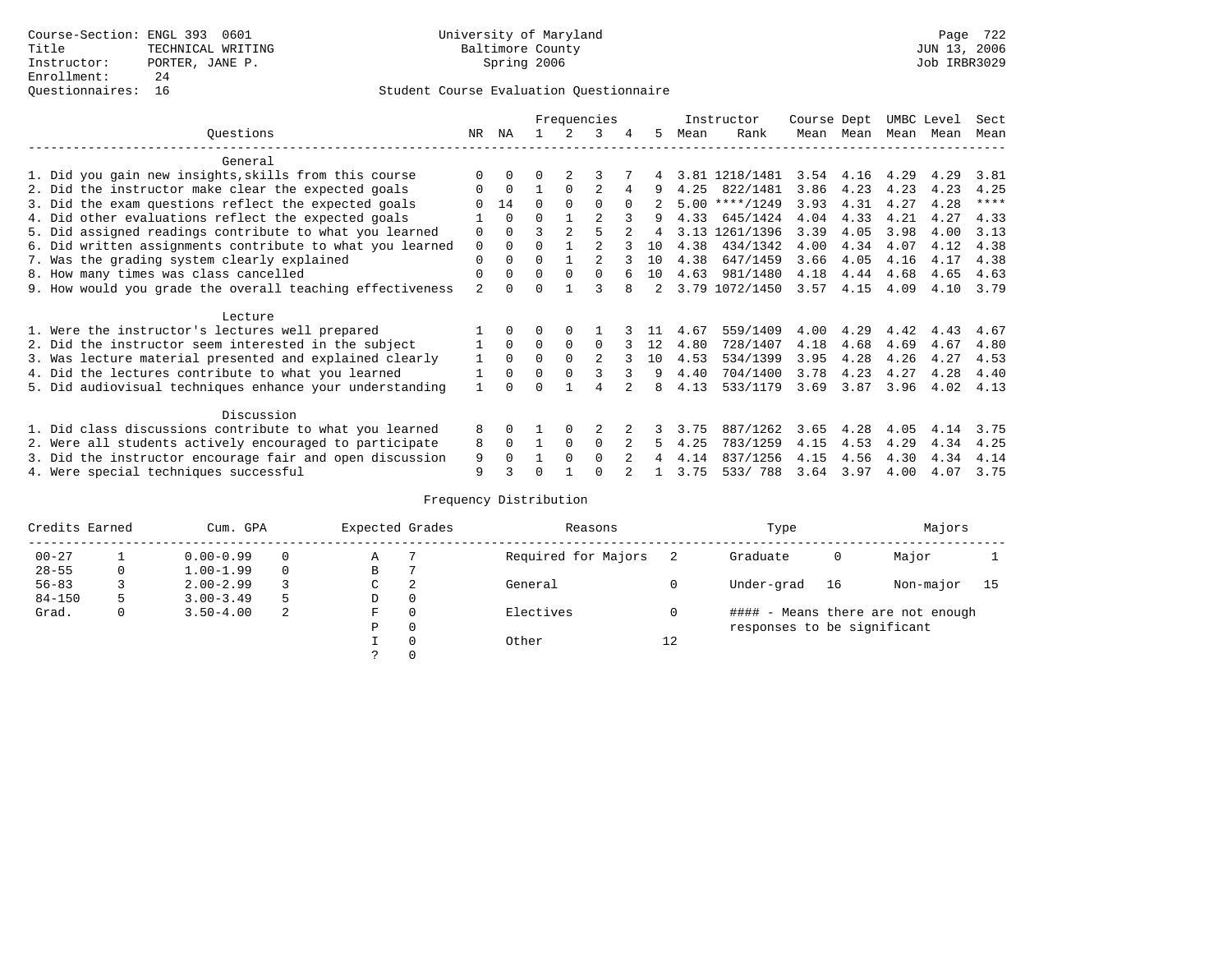|                                                           |               |          |                |                      | Frequencies         |          |                |      | Instructor                 | Course Dept  |              | UMBC Level   |              | Sect |
|-----------------------------------------------------------|---------------|----------|----------------|----------------------|---------------------|----------|----------------|------|----------------------------|--------------|--------------|--------------|--------------|------|
| Ouestions                                                 | NR.           | ΝA       |                |                      | 3                   | 4        | 5.             | Mean | Rank                       | Mean         | Mean         | Mean         | Mean         | Mean |
| General                                                   |               |          |                |                      |                     |          |                |      |                            |              |              |              |              |      |
| 1. Did you gain new insights, skills from this course     |               | $\Omega$ |                |                      |                     |          |                |      | 3.22 1424/1481             | 3.54         | 4.16         | 4.29         | 4.29         | 3.22 |
| 2. Did the instructor make clear the expected goals       | $\mathbf 0$   | $\Omega$ |                | $\Omega$             |                     |          |                |      | 3.67 1253/1481             | 3.86         | 4.23         | 4.23         | 4.23         | 3.67 |
| 3. Did the exam questions reflect the expected goals      | O             | 6        | $\Omega$       | $\Omega$             |                     | $\Omega$ |                | 4.33 | 679/1249                   | 3.93         | 4.31         | 4.27         | 4.28         | 4.33 |
| 4. Did other evaluations reflect the expected goals       | $\Omega$      | $\Omega$ |                | $\Omega$             |                     |          |                |      | 3.89 1101/1424             | 4.04         | 4.33         | 4.21         | 4.27         | 3.89 |
| 5. Did assigned readings contribute to what you learned   | $\mathbf 0$   |          | $\Omega$       | $\Omega$             | $\cap$              |          |                | 4.67 | 193/1396                   | 3.39         | 4.05         | 3.98         | 4.00         | 4.67 |
| 6. Did written assignments contribute to what you learned | 0             | $\Omega$ |                |                      | $\Omega$            |          | 4              | 3.89 | 898/1342                   | 4.00         | 4.34         | 4.07         | 4.12         | 3.89 |
| 7. Was the grading system clearly explained               | $\Omega$      | $\Omega$ | $\overline{a}$ | 1                    | $\mathfrak{D}$      | $\cap$   | $\overline{4}$ |      | 3.33 1318/1459             | 3.66         | 4.05         | 4.16         | 4.17         | 3.33 |
| 8. How many times was class cancelled                     | $\Omega$      | $\Omega$ | $\Omega$       | $\Omega$             |                     | 8        | $\Omega$       |      | 3.89 1422/1480             | 4.18         | 4.44         | 4.68         | 4.65         | 3.89 |
| 9. How would you grade the overall teaching effectiveness |               | $\Omega$ |                | $\cap$               | ς                   |          |                |      | 3.50 1223/1450             | 3.57         | 4.15         | 4.09         | 4.10         | 3.50 |
|                                                           |               |          |                |                      |                     |          |                |      |                            |              |              |              |              |      |
| Lecture                                                   |               |          |                |                      |                     |          |                |      | 968/1409                   |              | 4.29         | 4.42         | 4.43         | 4.33 |
| 1. Were the instructor's lectures well prepared           |               | $\Omega$ | $\mathbf{1}$   | $\Omega$<br>$\Omega$ |                     |          |                | 4.33 |                            | 4.00         |              |              | 4.67         | 3.89 |
| 2. Did the instructor seem interested in the subject      | 0<br>$\Omega$ | $\Omega$ | $\Omega$       | $\Omega$             | 2<br>$\mathfrak{D}$ | 3        | 4<br>4         | 4.22 | 3.89 1327/1407<br>855/1399 | 4.18         | 4.68         | 4.69<br>4.26 |              | 4.22 |
| 3. Was lecture material presented and explained clearly   | $\Omega$      | $\Omega$ |                | $\Omega$             | $\mathfrak{D}$      | 2        | $\overline{4}$ |      | 3.89 1095/1400             | 3.95<br>3.78 | 4.28<br>4.23 | 4.27         | 4.27<br>4.28 | 3.89 |
| 4. Did the lectures contribute to what you learned        |               |          |                |                      | U                   |          |                |      |                            |              |              |              |              |      |
| 5. Did audiovisual techniques enhance your understanding  | $\Omega$      |          |                |                      |                     |          | 4              | 3.89 | 705/1179                   | 3.69         | 3.87         | 3.96         | 4.02         | 3.89 |
| Discussion                                                |               |          |                |                      |                     |          |                |      |                            |              |              |              |              |      |
| 1. Did class discussions contribute to what you learned   |               | 0        |                | $\Omega$             | 0                   |          |                |      | $2.50$ ****/1262           | 3.65         | 4.28         | 4.05         | 4.14         | **** |
| 2. Were all students actively encouraged to participate   | 7             | $\Omega$ | $\mathbf{1}$   | $\Omega$             | $\Omega$            | $\Omega$ |                |      | $3.00$ ****/1259           | 4.15         | 4.53         | 4.29         | 4.34         | **** |
| 3. Did the instructor encourage fair and open discussion  | 7             | $\Omega$ | $\Omega$       | 1                    | $\Omega$            | $\Omega$ |                |      | $3.50$ ****/1256           | 4.15         | 4.56         | 4.30         | 4.34         | **** |
| 4. Were special techniques successful                     | 7             |          |                |                      | $\cap$              | $\cap$   |                |      | $5.00$ ****/ 788           | 3.64 3.97    |              | 4.00         | 4.07         | **** |

| Credits Earned |          | Cum. GPA      |   | Expected Grades |          | Reasons             |   | Type                        |   | Majors                            |  |
|----------------|----------|---------------|---|-----------------|----------|---------------------|---|-----------------------------|---|-----------------------------------|--|
| $00 - 27$      | $\Omega$ | $0.00 - 0.99$ |   | А               | 6        | Required for Majors |   | Graduate                    | 0 | Major                             |  |
| $28 - 55$      | 0        | $1.00 - 1.99$ |   | В               | ÷        |                     |   |                             |   |                                   |  |
| $56 - 83$      |          | $2.00 - 2.99$ |   | $\sim$<br>◡     | 0        | General             |   | Under-grad                  | 9 | Non-major                         |  |
| $84 - 150$     | 0        | $3.00 - 3.49$ | 2 | D               | 0        |                     |   |                             |   |                                   |  |
| Grad.          | 0        | $3.50 - 4.00$ | 2 | F               | 0        | Electives           | 0 |                             |   | #### - Means there are not enough |  |
|                |          |               |   | Ρ               | 0        |                     |   | responses to be significant |   |                                   |  |
|                |          |               |   |                 | $\Omega$ | Other               |   |                             |   |                                   |  |
|                |          |               |   | C               |          |                     |   |                             |   |                                   |  |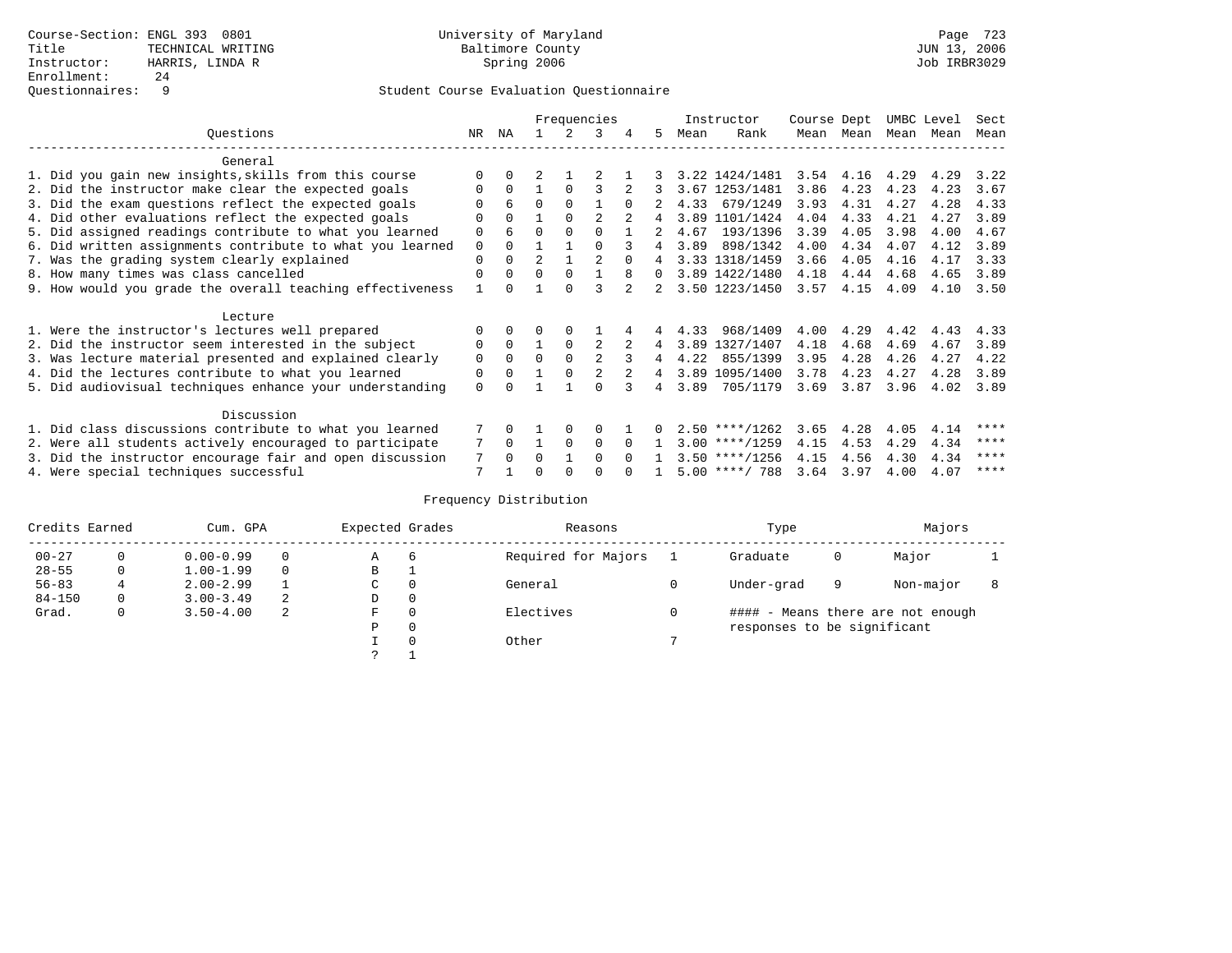|                                                           |              |              |                |                | Frequencies    |             |                |      | Instructor         | Course Dept |           | UMBC Level |      | Sect        |
|-----------------------------------------------------------|--------------|--------------|----------------|----------------|----------------|-------------|----------------|------|--------------------|-------------|-----------|------------|------|-------------|
| Ouestions                                                 |              | NR NA        | $\mathbf{1}$   | $\overline{2}$ | 3              | 4           | 5.             | Mean | Rank               |             | Mean Mean | Mean       | Mean | Mean        |
|                                                           |              |              |                |                |                |             |                |      |                    |             |           |            |      |             |
| General                                                   |              |              |                |                |                |             |                |      |                    |             |           |            |      |             |
| 1. Did you gain new insights, skills from this course     | 1            | 0            | 2              | 2              | 2              | 4           | 5              |      | 3.53 1347/1481     | 3.54        | 4.16      | 4.29       | 4.29 | 3.53        |
| 2. Did the instructor make clear the expected goals       | 1            | $\Omega$     | $\Omega$       | $\mathbf{1}$   | 3              | 6           | 5              |      | 4.00 1000/1481     | 3.86        | 4.23      | 4.23       | 4.23 | 4.00        |
| 3. Did the exam questions reflect the expected goals      | 1            | 12           | 0              | 0              | 1              | $\Omega$    | 2              |      | $4.33$ ****/1249   | 3.93        | 4.31      | 4.27       | 4.28 | $***$       |
| 4. Did other evaluations reflect the expected goals       | 1            | $\Omega$     | $\Omega$       | $\mathbf{1}$   | 3              | 4           |                | 4.13 | 874/1424           | 4.04        | 4.33      | 4.21       | 4.27 | 4.13        |
| 5. Did assigned readings contribute to what you learned   | 1            | $\Omega$     | $\overline{2}$ | $\overline{a}$ | 3              | 4           | 4              |      | 3.40 1136/1396     | 3.39        | 4.05      | 3.98       | 4.00 | 3.40        |
| 6. Did written assignments contribute to what you learned | 1            | $\Omega$     | $\mathbf{1}$   | $\Omega$       | $\overline{a}$ | 3           | 9              | 4.27 | 534/1342           | 4.00        | 4.34      | 4.07       | 4.12 | 4.27        |
| 7. Was the grading system clearly explained               | 1            | 1            | $\Omega$       | 3              | $\overline{2}$ | 3           |                |      | 3.86 1086/1459     | 3.66        | 4.05      | 4.16       | 4.17 | 3.86        |
| 8. How many times was class cancelled                     | $\mathbf 1$  | 0            | $\Omega$       | $\Omega$       | $\Omega$       | 9           | 6              |      | 4.40 1114/1480     | 4.18        | 4.44      | 4.68       | 4.65 | 4.40        |
| 9. How would you grade the overall teaching effectiveness | 5            | $\Omega$     | $\Omega$       | $\Omega$       | $\overline{a}$ | 6           | 3              | 4.09 | 786/1450           | 3.57        | 4.15      | 4.09       | 4.10 | 4.09        |
|                                                           |              |              |                |                |                |             |                |      |                    |             |           |            |      |             |
| Lecture                                                   |              |              |                |                |                |             |                |      |                    |             |           |            |      |             |
| 1. Were the instructor's lectures well prepared           | 1            | $\Omega$     | $\Omega$       | 1              | $\overline{2}$ |             |                |      | 4.13 1104/1409     | 4.00        | 4.29      | 4.42       | 4.43 | 4.13        |
| 2. Did the instructor seem interested in the subject      | 1            | 0            | $\Omega$       | 0              | 4              | 4           |                |      | 4.20 1277/1407     | 4.18        | 4.68      | 4.69       | 4.67 | 4.20        |
| 3. Was lecture material presented and explained clearly   | 1            | $\Omega$     | $\mathbf 0$    | 2              | 3              | 5           | 5              |      | 3.87 1115/1399     | 3.95        | 4.28      | 4.26       | 4.27 | 3.87        |
| 4. Did the lectures contribute to what you learned        | 1            | 0            | $\mathbf 0$    | $\mathbf{1}$   | 5              | 3           | 6              |      | 3.93 1067/1400     | 3.78        | 4.23      | 4.27       | 4.28 | 3.93        |
| 5. Did audiovisual techniques enhance your understanding  | $\mathbf{1}$ | 6            | $\mathbf{1}$   | $\Omega$       | 1              | 3           | $\overline{4}$ | 4.00 | 590/1179           | 3.69        | 3.87      | 3.96       | 4.02 | 4.00        |
|                                                           |              |              |                |                |                |             |                |      |                    |             |           |            |      |             |
| Discussion                                                |              |              |                |                |                |             |                |      |                    |             |           |            |      |             |
| 1. Did class discussions contribute to what you learned   | 6            | 0            | $\Omega$       | $\Omega$       | 3              | 2           | 5              | 4.20 | 610/1262           | 3.65        | 4.28      | 4.05       | 4.14 | 4.20        |
| 2. Were all students actively encouraged to participate   | 6            | 0            | 0              | 0              | $\mathbf{1}$   | 2           | 7              | 4.60 | 509/1259           | 4.15        | 4.53      | 4.29       | 4.34 | 4.60        |
| 3. Did the instructor encourage fair and open discussion  | 6            | 0            | $\mathbf 0$    | $\mathbf 0$    | $\mathbf 0$    | 4           | 6              | 4.60 | 516/1256           | 4.15        | 4.56      | 4.30       | 4.34 | 4.60        |
| 4. Were special techniques successful                     | 6            | $\mathbf{1}$ | $\Omega$       | $\Omega$       | $\mathbf{1}$   | 3           | 5              | 4.44 | 201/ 788           | 3.64 3.97   |           | 4.00       | 4.07 | 4.44        |
|                                                           |              |              |                |                |                |             |                |      |                    |             |           |            |      |             |
| Laboratory                                                |              |              |                |                |                |             |                |      |                    |             |           |            |      |             |
| 1. Did the lab increase understanding of the material     | 13           | 2            | $\Omega$       | $\Omega$       | $\Omega$       |             |                | 4.00 | ****/ 246          |             | 2.50      | 4.20       | 4.20 | ****        |
| 2. Were you provided with adequate background information | 14           | 0            | 0              | $\mathbf{1}$   | $\mathbf 0$    | $\Omega$    | $\mathbf{1}$   | 3.50 | 249<br>****/       | ****        | 3.00      | 4.11       | 4.23 | $***$ * * * |
| 4. Did the lab instructor provide assistance              | 14           | $\mathbf{1}$ | $\Omega$       | $\mathbf{1}$   | $\Omega$       | $\Omega$    | $\Omega$       |      | $2.00$ ****/ 240   | $***$ * * * | 3.50      | 4.20       | 3.96 | $* * * * *$ |
|                                                           |              |              |                |                |                |             |                |      |                    |             |           |            |      |             |
| Seminar                                                   |              |              |                |                |                |             |                |      |                    |             |           |            |      |             |
| 1. Were assigned topics relevant to the announced theme   | 13           | 2            | O              | $\Omega$       | $\Omega$       |             |                |      | 68<br>$5.00$ ****/ | ****        | 4.72      | 4.49       | 4.70 | ****        |
| 2. Was the instructor available for individual attention  | 14           | 1            | 0              | 0              | 1              | $\mathbf 0$ | 0              |      | $3.00$ ****/<br>69 | ****        | 4.75      | 4.53       | 4.66 | ****        |
| 3. Did research projects contribute to what you learned   | 14           | 1            | $\Omega$       | $\mathbf 0$    | $\mathbf 0$    | $\Omega$    | 1              |      | $5.00$ ****/<br>63 | ****        | 4.33      | 4.44       | 4.56 | ****        |
| 4. Did presentations contribute to what you learned       | 14           | 0            | $\mathbf 0$    | $\mathbf 0$    | $\mathbf{1}$   | $\Omega$    | $\mathbf{1}$   |      | $4.00$ ****/<br>69 | ****        | 4.71      | 4.35       | 4.48 | ****        |
| 5. Were criteria for grading made clear                   | 14           | $\Omega$     | $\Omega$       | $\Omega$       | $\mathbf{1}$   | $\Omega$    | $\mathbf{1}$   |      | $4.00$ ****/<br>68 | **** $4.03$ |           | 3.92       | 4.43 | ****        |
|                                                           |              |              |                |                |                |             |                |      |                    |             |           |            |      |             |
| Field Work                                                |              |              |                |                |                |             |                |      |                    |             |           |            |      |             |
| 1. Did field experience contribute to what you learned    | 14           | 0            | 0              |                | $\mathbf 0$    | $\Omega$    |                | 3.50 | 59<br>****/        | ****        | 2.00      | 4.30       | 4.48 | ****        |
| 2. Did you clearly understand your evaluation criteria    | 14           | 0            | 0              | $\mathbf{1}$   | $\mathbf 0$    | $\Omega$    | 1              | 3.50 | 51<br>****/        | ****        | 2.00      | 4.00       | 4.13 | ****        |
| 4. To what degree could you discuss your evaluations      | 14           | $\Omega$     | 1              | $\Omega$       | 1              | $\Omega$    | $\Omega$       |      | $2.00$ ****/<br>41 | ****        | ****      | 4.26       | 3.90 | $***$ * * * |

| Credits Earned |    | Cum. GPA      |          |   | Expected Grades | Reasons             |    | Type                        |    | Majors                            |    |
|----------------|----|---------------|----------|---|-----------------|---------------------|----|-----------------------------|----|-----------------------------------|----|
| $00 - 27$      |    | $0.00 - 0.99$ |          | Α | 10              | Required for Majors |    | Graduate                    | 0  | Major                             |    |
| $28 - 55$      | 0  | $1.00 - 1.99$ | $\Omega$ | B | 4               |                     |    |                             |    |                                   |    |
| $56 - 83$      | z. | $2.00 - 2.99$ | 4        | C | 0               | General             |    | Under-grad                  | 16 | Non-major                         | 16 |
| $84 - 150$     | 5  | $3.00 - 3.49$ | 2        | D | 0               |                     |    |                             |    |                                   |    |
| Grad.          | 0  | $3.50 - 4.00$ |          | F | $\Omega$        | Electives           |    |                             |    | #### - Means there are not enough |    |
|                |    |               |          | P | 0               |                     |    | responses to be significant |    |                                   |    |
|                |    |               |          |   | $\Omega$        | Other               | 10 |                             |    |                                   |    |
|                |    |               |          |   | $\Omega$        |                     |    |                             |    |                                   |    |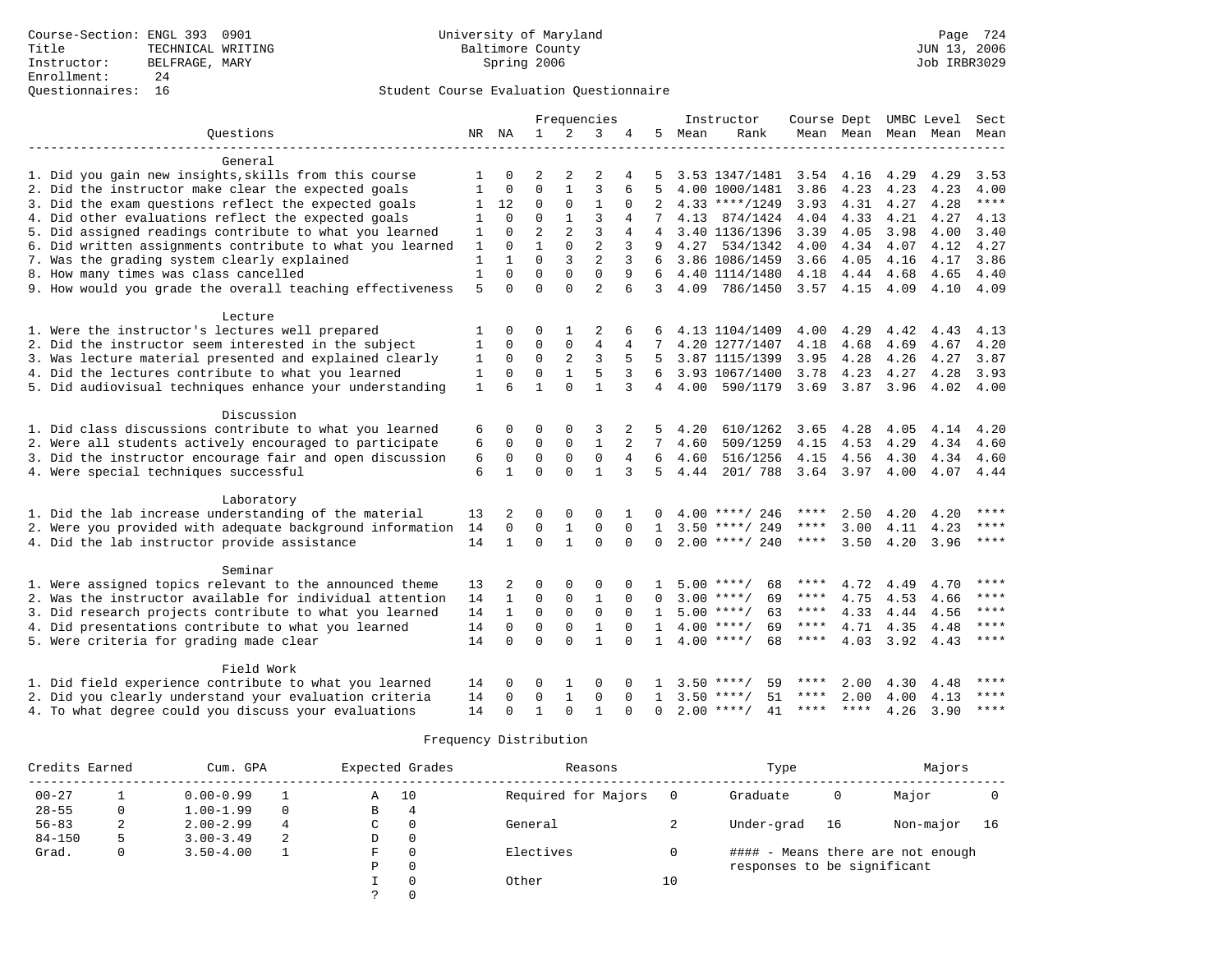# Questionnaires: 14 Student Course Evaluation Questionnaire

|                                                           |                |              |                | Frequencies |                |          |    |      | Instructor       | Course Dept |           | UMBC Level |      | Sect        |
|-----------------------------------------------------------|----------------|--------------|----------------|-------------|----------------|----------|----|------|------------------|-------------|-----------|------------|------|-------------|
| Ouestions                                                 | NR.            | ΝA           |                |             | 3              | 4        | 5. | Mean | Rank             |             | Mean Mean | Mean Mean  |      | Mean        |
| General                                                   |                |              |                |             |                |          |    |      |                  |             |           |            |      |             |
| 1. Did you gain new insights, skills from this course     |                | $\Omega$     |                |             |                |          |    |      | 3.57 1334/1481   |             | 3.54 4.16 | 4.29       | 4.29 | 3.57        |
| 2. Did the instructor make clear the expected goals       | O              | $\Omega$     |                |             |                |          | 4  |      | 3.79 1189/1481   | 3.86        | 4.23      | 4.23       | 4.23 | 3.79        |
| 3. Did the exam questions reflect the expected goals      |                | 12           | $\Omega$       | $\Omega$    | $\Omega$       | $\Omega$ |    |      | $5.00$ ****/1249 | 3.93        | 4.31      | 4.27       | 4.28 | $***$ * * * |
| 4. Did other evaluations reflect the expected goals       | O              | $\Omega$     |                | $\Omega$    | $\mathfrak{D}$ | 4        |    | 4.14 | 863/1424         | 4.04        | 4.33      | 4.21       | 4.27 | 4.14        |
| 5. Did assigned readings contribute to what you learned   | $\mathbf 0$    |              |                |             |                |          | 3  |      | 3.57 1042/1396   | 3.39        | 4.05      | 3.98       | 4.00 | 3.57        |
| 6. Did written assignments contribute to what you learned | $\Omega$       | $\Omega$     |                | $\Omega$    |                |          | 4  | 3.93 | 858/1342         | 4.00        | 4.34      | 4.07       | 4.12 | 3.93        |
| 7. Was the grading system clearly explained               | $\Omega$       | $\Omega$     | $\overline{a}$ |             |                |          | 6  |      | 3.50 1256/1459   | 3.66        | 4.05      | 4.16       | 4.17 | 3.50        |
| 8. How many times was class cancelled                     | $\Omega$       | $\Omega$     | $\Omega$       | $\Omega$    | $\Omega$       | 10       | 4  |      | 4.29 1193/1480   | 4.18        | 4.44      | 4.68       | 4.65 | 4.29        |
| 9. How would you grade the overall teaching effectiveness |                | <sup>n</sup> |                |             |                |          |    |      | 3.23 1312/1450   | 3.57        | 4.15      | 4.09       | 4.10 | 3.23        |
| Lecture                                                   |                |              |                |             |                |          |    |      |                  |             |           |            |      |             |
| 1. Were the instructor's lectures well prepared           |                |              |                |             |                |          |    |      | 3.62 1279/1409   | 4.00        | 4.29      | 4.42       | 4.43 | 3.62        |
| 2. Did the instructor seem interested in the subject      |                | $\Omega$     |                |             | 4              |          | 5. |      | 3.69 1350/1407   | 4.18        | 4.68      | 4.69       | 4.67 | 3.69        |
| 3. Was lecture material presented and explained clearly   | 1              | $\Omega$     | $\Omega$       |             | 4              |          |    |      | 3.77 1159/1399   | 3.95        | 4.28      | 4.26       | 4.27 | 3.77        |
| 4. Did the lectures contribute to what you learned        |                | $\Omega$     |                |             |                |          | б. |      | 3.69 1173/1400   | 3.78        | 4.23      | 4.27       | 4.28 | 3.69        |
| 5. Did audiovisual techniques enhance your understanding  | $\mathfrak{D}$ |              |                |             |                |          | Б. |      | 4.18 495/1179    | 3.69        | 3.87      | 3.96       | 4.02 | 4.18        |
| Discussion                                                |                |              |                |             |                |          |    |      |                  |             |           |            |      |             |
| 1. Did class discussions contribute to what you learned   | 11             | $\Omega$     | 0              | $\Omega$    |                |          |    |      | $3.67$ ****/1262 | 3.65        | 4.28      | 4.05       | 4.14 | ****        |
| 2. Were all students actively encouraged to participate   | 11             | $\Omega$     | $\Omega$       | $\mathbf 0$ |                |          |    |      | $4.00$ ****/1259 | 4.15        | 4.53      | 4.29       | 4.34 | ****        |
| 3. Did the instructor encourage fair and open discussion  | 11             | $\Omega$     | 0              | $\Omega$    | $\Omega$       |          |    |      | $4.33$ ****/1256 | 4.15        | 4.56      | 4.30       | 4.34 | ****        |
| 4. Were special techniques successful                     | 11             |              |                |             |                |          |    |      | $5.00$ ****/ 788 | 3.64        | 3.97      | 4.00       | 4.07 | ****        |

| Credits Earned |          | Cum. GPA      |   |             | Expected Grades | Reasons             |    | Type                        |    | Majors                            |    |
|----------------|----------|---------------|---|-------------|-----------------|---------------------|----|-----------------------------|----|-----------------------------------|----|
| $00 - 27$      | $\Omega$ | $0.00 - 0.99$ |   | Α           | - 11            | Required for Majors |    | Graduate                    | 0  | Major                             |    |
| $28 - 55$      | 0        | $1.00 - 1.99$ |   | В           | 3               |                     |    |                             |    |                                   |    |
| $56 - 83$      |          | $2.00 - 2.99$ |   | $\sim$<br>◡ | 0               | General             |    | Under-grad                  | 14 | Non-major                         | 14 |
| $84 - 150$     | 6        | $3.00 - 3.49$ | 4 | D           | 0               |                     |    |                             |    |                                   |    |
| Grad.          | 0        | $3.50 - 4.00$ |   | F           | 0               | Electives           | 0  |                             |    | #### - Means there are not enough |    |
|                |          |               |   | Ρ           | 0               |                     |    | responses to be significant |    |                                   |    |
|                |          |               |   |             | $\Omega$        | Other               | 12 |                             |    |                                   |    |
|                |          |               |   |             |                 |                     |    |                             |    |                                   |    |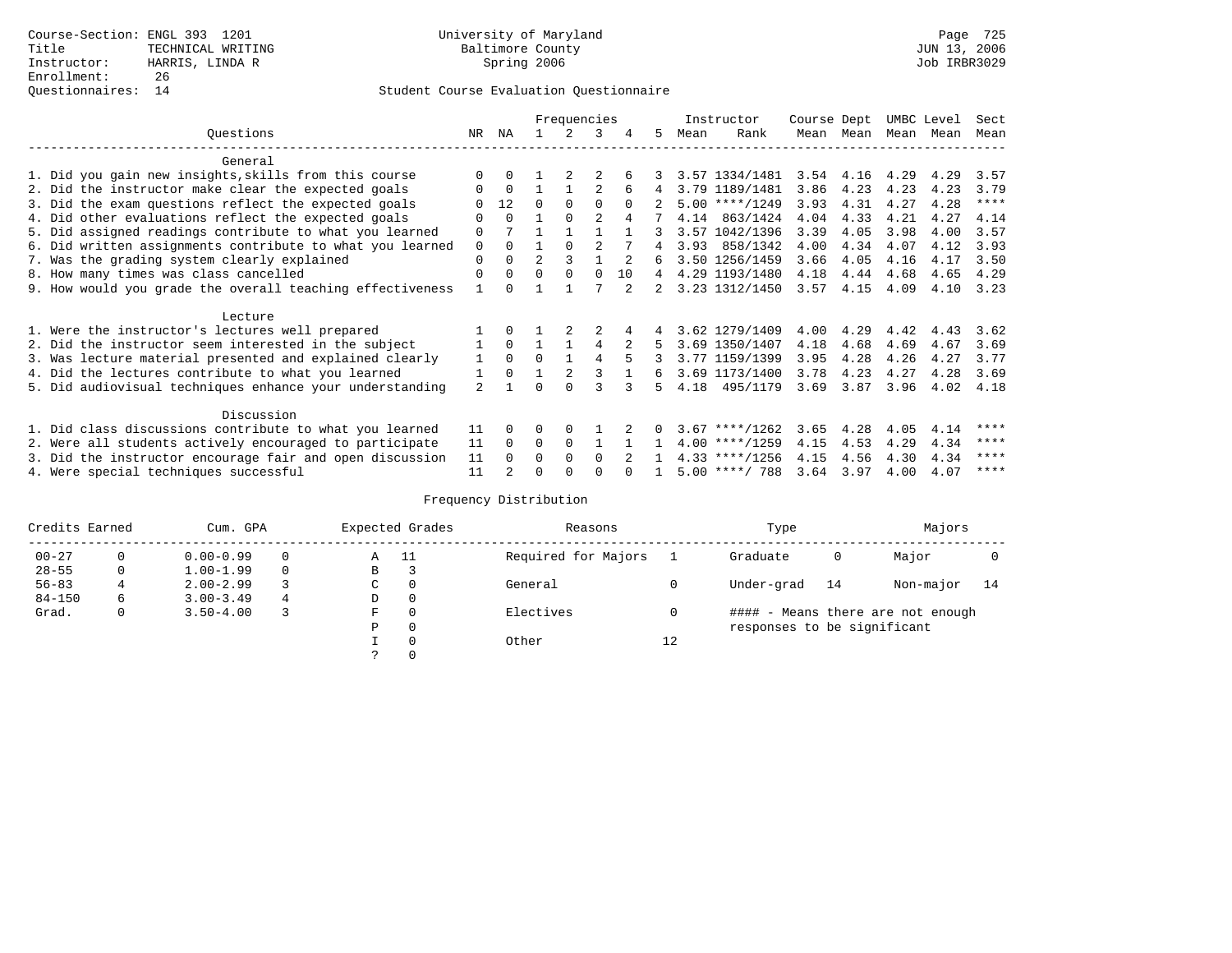# Questionnaires: 14 Student Course Evaluation Questionnaire

|                                                           |                |                   |                   |                   | Frequencies                  |                |                |       | Instructor          | Course Dept |           |      | UMBC Level | Sect  |
|-----------------------------------------------------------|----------------|-------------------|-------------------|-------------------|------------------------------|----------------|----------------|-------|---------------------|-------------|-----------|------|------------|-------|
| Ouestions                                                 |                | NR NA             | $\mathbf{1}$      | 2                 | 3                            | 4              | 5              | Mean  | Rank                |             | Mean Mean |      | Mean Mean  | Mean  |
|                                                           |                |                   |                   |                   |                              |                |                |       |                     |             |           |      |            |       |
| General                                                   |                |                   |                   |                   |                              |                |                |       |                     |             |           |      |            |       |
| 1. Did you gain new insights, skills from this course     | 2              | 0                 | $\Omega$          | $\overline{2}$    | 3                            | 3              | 4              |       | 3.75 1254/1481      | 3.75        | 4.16      | 4.29 | 4.29       | 3.75  |
| 2. Did the instructor make clear the expected goals       | 2              | 0                 | $\mathbf 0$       | 2                 | 3                            | 1              | 6              |       | 3.92 1106/1481      | 3.92        | 4.23      | 4.23 | 4.23       | 3.92  |
| 3. Did the exam questions reflect the expected goals      | 2              | 5                 | $\mathbf 0$       | $\mathbf{1}$      | $\mathbf{1}$                 | 2              | 3              | 4.00  | 893/1249            | 4.00        | 4.31      | 4.27 | 4.28       | 4.00  |
| 4. Did other evaluations reflect the expected goals       | 2              | $\mathbf{1}$      | $\mathbf{1}$      | $\mathbf{1}$      | $\mathbf{1}$                 | 4              | 4              |       | 3.82 1152/1424      | 3.82        | 4.33      | 4.21 | 4.27       | 3.82  |
| 5. Did assigned readings contribute to what you learned   | $\overline{2}$ | $\Omega$          | $\mathbf{1}$      | $\Omega$          | $\mathbf{1}$                 | 6              | $\overline{4}$ | 4.00  | 707/1396            | 4.00        | 4.05      | 3.98 | 4.00       | 4.00  |
| 6. Did written assignments contribute to what you learned | 3              | $\Omega$          | $\mathbf{1}$      | $\mathbf 0$       | $\mathbf{1}$                 | 5              |                | 4, 00 | 755/1342            | 4.00        | 4.34      | 4.07 | 4.12       | 4.00  |
| 7. Was the grading system clearly explained               | 2              | $\Omega$          | $\mathbf{1}$      | $\overline{2}$    | $\mathbf{1}$                 | 4              |                |       | 4 3.67 1201/1459    | 3.67        | 4.05      | 4.16 | 4.17       | 3.67  |
| 8. How many times was class cancelled                     | 3              | $\Omega$          | $\Omega$          | $\mathbf{0}$      | 5                            | 5              | 1              |       | 3.64 1447/1480      | 3.64        | 4.44      | 4.68 | 4.65       | 3.64  |
| 9. How would you grade the overall teaching effectiveness | 5              | $\Omega$          | $\overline{2}$    | $\overline{a}$    | 3                            | $\overline{2}$ | $\Omega$       |       | 2.56 1425/1450      | 2.56        | 4.15      | 4.09 | 4.10       | 2.56  |
|                                                           |                |                   |                   |                   |                              |                |                |       |                     |             |           |      |            |       |
| Lecture                                                   |                |                   |                   |                   |                              |                |                |       |                     |             |           |      |            |       |
| 1. Were the instructor's lectures well prepared           | 2              | $\mathbf 0$       | 2                 | 1                 | 2                            | 1              | 6              |       | 3.67 1270/1409      | 3.67        | 4.29      | 4.42 | 4.43       | 3.67  |
| 2. Did the instructor seem interested in the subject      | $\overline{a}$ | $\mathbf 0$       | $\mathbf 0$       | 2                 | 3                            | 2              | 5              |       | 3.83 1334/1407      | 3.83        | 4.68      | 4.69 | 4.67       | 3.83  |
| 3. Was lecture material presented and explained clearly   | 2              | $\mathbf 0$       | $\mathbf 0$       | $\mathbf{1}$      | 4                            | 2              | 5              |       | 3.92 1086/1399      | 3.92        | 4.28      | 4.26 | 4.27       | 3.92  |
| 4. Did the lectures contribute to what you learned        | 2              | $\mathbf 0$       | $\mathbf{1}$      | $\mathbf{1}$      | 4                            | 3              | 3              |       | 3.50 1230/1400      | 3.50        | 4.23      | 4.27 | 4.28       | 3.50  |
| 5. Did audiovisual techniques enhance your understanding  | 3              | $\Omega$          | $\Omega$          | $\mathbf{1}$      | 6                            | $\mathbf{1}$   | $\mathbf{3}$   |       | 3.55 880/1179       | 3.55        | 3.87      | 3.96 | 4.02       | 3.55  |
|                                                           |                |                   |                   |                   |                              |                |                |       |                     |             |           |      |            |       |
| Discussion                                                |                |                   |                   |                   |                              |                |                |       |                     |             |           |      |            |       |
| 1. Did class discussions contribute to what you learned   | 7              | 0                 | 0                 | 0                 | 1                            | 2              | 4              | 4.43  | 418/1262            | 4.43        | 4.28      | 4.05 | 4.14       | 4.43  |
| 2. Were all students actively encouraged to participate   | 7              | 0                 | $\mathbf 0$       | 0                 | $\mathbf{1}$                 | 2              | 4              | 4.43  |                     | 4.43        | 4.53      |      | 4.34       | 4.43  |
|                                                           |                |                   |                   |                   |                              |                |                |       | 661/1259            |             |           | 4.29 |            |       |
| 3. Did the instructor encourage fair and open discussion  | 7<br>7         | 0<br>$\mathbf{1}$ | 0<br>$\mathbf{1}$ | 0<br>$\mathbf{1}$ | $\mathbf{1}$<br>$\mathbf{1}$ | $\mathbf 0$    | 6              | 4.71  | 406/1256            | 4.71        | 4.56      | 4.30 | 4.34       | 4.71  |
| 4. Were special techniques successful                     |                |                   |                   |                   |                              | $\mathbf{1}$   | 2              | 3.33  | 671/ 788            | 3.33        | 3.97      | 4.00 | 4.07 3.33  |       |
|                                                           |                |                   |                   |                   |                              |                |                |       |                     |             |           |      |            |       |
| Laboratory                                                |                |                   |                   |                   |                              |                |                |       |                     |             |           |      |            | ****  |
| 1. Did the lab increase understanding of the material     | 13             | 0                 | 0                 | 0                 | $\Omega$                     | 0              |                |       | $5.00$ ****/<br>246 |             | 2.50      | 4.20 | 4.20       |       |
| 2. Were you provided with adequate background information | 13             | $\Omega$          | $\Omega$          | $\Omega$          | $\Omega$                     | $\Omega$       | $\mathbf{1}$   |       | $5.00$ ****/ 249    |             | 3.00      | 4.11 | 4.23       | ****  |
|                                                           |                |                   |                   |                   |                              |                |                |       |                     |             |           |      |            |       |
| Seminar                                                   |                |                   |                   |                   |                              |                |                |       |                     |             |           |      |            |       |
| 2. Was the instructor available for individual attention  | 13             | 0                 | 0                 | 0                 | $\Omega$                     | 1              | 0              |       | $4.00$ ****/<br>69  |             | 4.75      | 4.53 | 4.66       |       |
| 3. Did research projects contribute to what you learned   | 13             | 0                 | $\mathbf 0$       | $\mathbf 0$       | $\mathbf 0$                  | $\mathbf{1}$   | $\Omega$       |       | $4.00$ ****/<br>63  | ****        | 4.33      | 4.44 | 4.56       | ****  |
| 4. Did presentations contribute to what you learned       | 13             | $\mathbf 0$       | $\mathbf 0$       | $\mathbf{0}$      | $\mathbf 0$                  | $\mathbf{1}$   | $\Omega$       |       | 69<br>$4.00$ ****/  | $***$ * *   | 4.71      | 4.35 | 4.48       | ****  |
| 5. Were criteria for grading made clear                   | 13             | $\Omega$          | $\Omega$          | $\Omega$          | $\Omega$                     | $\mathbf{1}$   | $\Omega$       |       | $4.00$ ****/<br>68  | ****        | 4.03      | 3.92 | 4.43       | $***$ |
|                                                           |                |                   |                   |                   |                              |                |                |       |                     |             |           |      |            |       |
| Field Work                                                |                |                   |                   |                   |                              |                |                |       |                     |             |           |      |            |       |
| 1. Did field experience contribute to what you learned    | 13             | 0                 | 0                 | 0                 | 0                            | $\Omega$       | 1              |       | $5.00$ ****/<br>59  | ****        | 2.00      | 4.30 | 4.48       |       |
| 2. Did you clearly understand your evaluation criteria    | 13             | 0                 | $\mathbf 0$       | $\mathbf 0$       | $\mathbf 0$                  | $\Omega$       | $\mathbf{1}$   |       | $5.00$ ****/<br>51  | ****        | 2.00      | 4.00 | 4.13       | $***$ |
| 3. Was the instructor available for consultation          | 13             | $\mathbf 0$       | $\mathbf 0$       | $\mathbf 0$       | $\mathbf 0$                  | $\Omega$       | 1              |       | $5.00$ ****/<br>36  | ****        | $***$ *   | 4.60 | 4.33       | ****  |
| 4. To what degree could you discuss your evaluations      | 13             | 0                 | $\mathbf 0$       | 0                 | $\mathbf{1}$                 | $\Omega$       | $\Omega$       |       | $3.00$ ****/<br>41  | ****        | $***$ *   | 4.26 | 3.90       | ****  |
| 5. Did conferences help you carry out field activities    | 13             | $\Omega$          | $\mathbf 0$       | $\mathbf{1}$      | $\Omega$                     | $\Omega$       | $\Omega$       |       | $2.00$ ****/<br>31  | ****        | $***$ *   | 4.42 | 4.00       | ****  |
|                                                           |                |                   |                   |                   |                              |                |                |       |                     |             |           |      |            |       |
| Self Paced                                                |                |                   |                   |                   |                              |                |                |       |                     |             |           |      |            |       |
| 1. Did self-paced system contribute to what you learned   | 13             | 0                 | 0                 | 0                 | $\Omega$                     | 0              | 1              | 5.00  | $***$ /<br>55       | ****        | 3.32      | 4.55 | 4.88       | $***$ |
| 2. Did study questions make clear the expected goal       | 13             | 0                 | 0                 | 0                 | 0                            | 0              | 1              | 5.00  | 31<br>$***$ /       | ****        | 3.56      | 4.75 | 4.67       | ****  |
| 3. Were your contacts with the instructor helpful         | 13             | $\Omega$          | 1                 | 0                 | 0                            | $\Omega$       | $\Omega$       | 1.00  | $***$ /<br>51       | ****        | 4.31      | 4.65 | 4.88       | ****  |
| 4. Was the feedback/tutoring by proctors helpful          | 13             | $\Omega$          | $\Omega$          | $\mathbf{1}$      | $\Omega$                     | $\Omega$       | $\Omega$       |       | $2.00$ ****/<br>34  | ****        | 4.14      | 4.83 | 4.67       | ****  |
| 5. Were there enough proctors for all the students        | 13             | $\Omega$          | $\Omega$          | $\mathbf{1}$      | $\Omega$                     | $\Omega$       | $\Omega$       |       | $2.00$ ****/<br>2.4 | $***$ * * * | $****$    | 4.82 | 4.67       | ****  |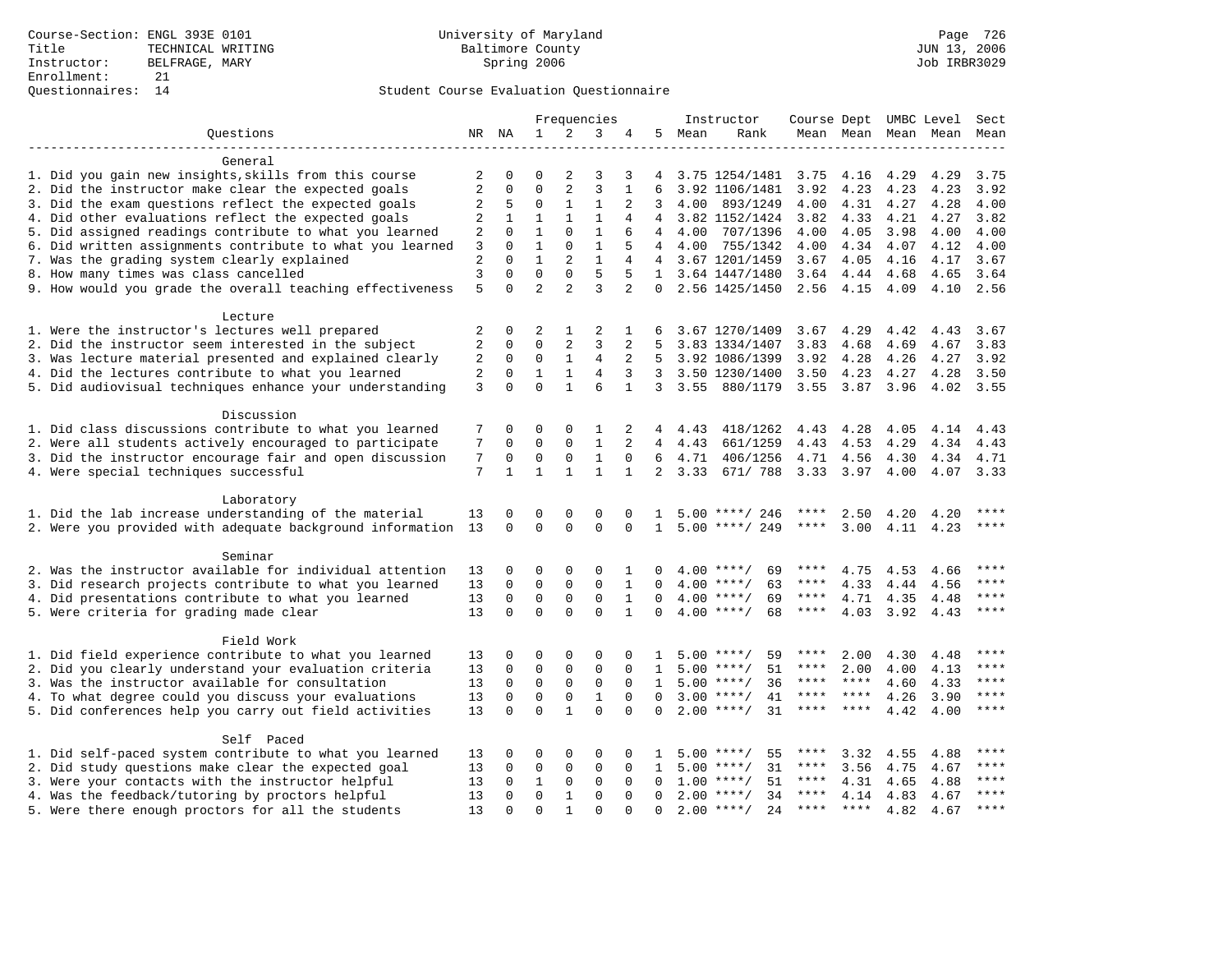| Course-Section: ENGL 393E 0101 |                   |  | University of Maryland                  | Page 726     |  |
|--------------------------------|-------------------|--|-----------------------------------------|--------------|--|
| Title                          | TECHNICAL WRITING |  | Baltimore County                        | JUN 13, 2006 |  |
| Instructor:                    | BELFRAGE, MARY    |  | Spring 2006                             | Job IRBR3029 |  |
| Enrollment:                    |                   |  |                                         |              |  |
| Ouestionnaires: 14             |                   |  | Student Course Evaluation Ouestionnaire |              |  |

# University of Maryland 50 Page 726<br>Baltimore County 61 Page 726

| Credits Earned |             | Cum. GPA      |    | Expected Grades |          | Reasons             |    | Type                        |    | Majors                            |    |
|----------------|-------------|---------------|----|-----------------|----------|---------------------|----|-----------------------------|----|-----------------------------------|----|
| $00 - 27$      |             | $0.00 - 0.99$ |    | Α               |          | Required for Majors |    | Graduate                    | 0  | Major                             |    |
| $28 - 55$      | 0           | $1.00 - 1.99$ |    | В               | 4        |                     |    |                             |    |                                   |    |
| $56 - 83$      | $\Omega$    | $2.00 - 2.99$ |    | C               | $\Omega$ | General             |    | Under-grad                  | 14 | Non-major                         | 14 |
| $84 - 150$     | 4           | $3.00 - 3.49$ |    | D               | $\Omega$ |                     |    |                             |    |                                   |    |
| Grad.          | $\mathbf 0$ | $3.50 - 4.00$ | -2 | F               | $\Omega$ | Electives           |    |                             |    | #### - Means there are not enough |    |
|                |             |               |    | Ρ               | $\Omega$ |                     |    | responses to be significant |    |                                   |    |
|                |             |               |    |                 | $\Omega$ | Other               | 10 |                             |    |                                   |    |
|                |             |               |    |                 | $\Omega$ |                     |    |                             |    |                                   |    |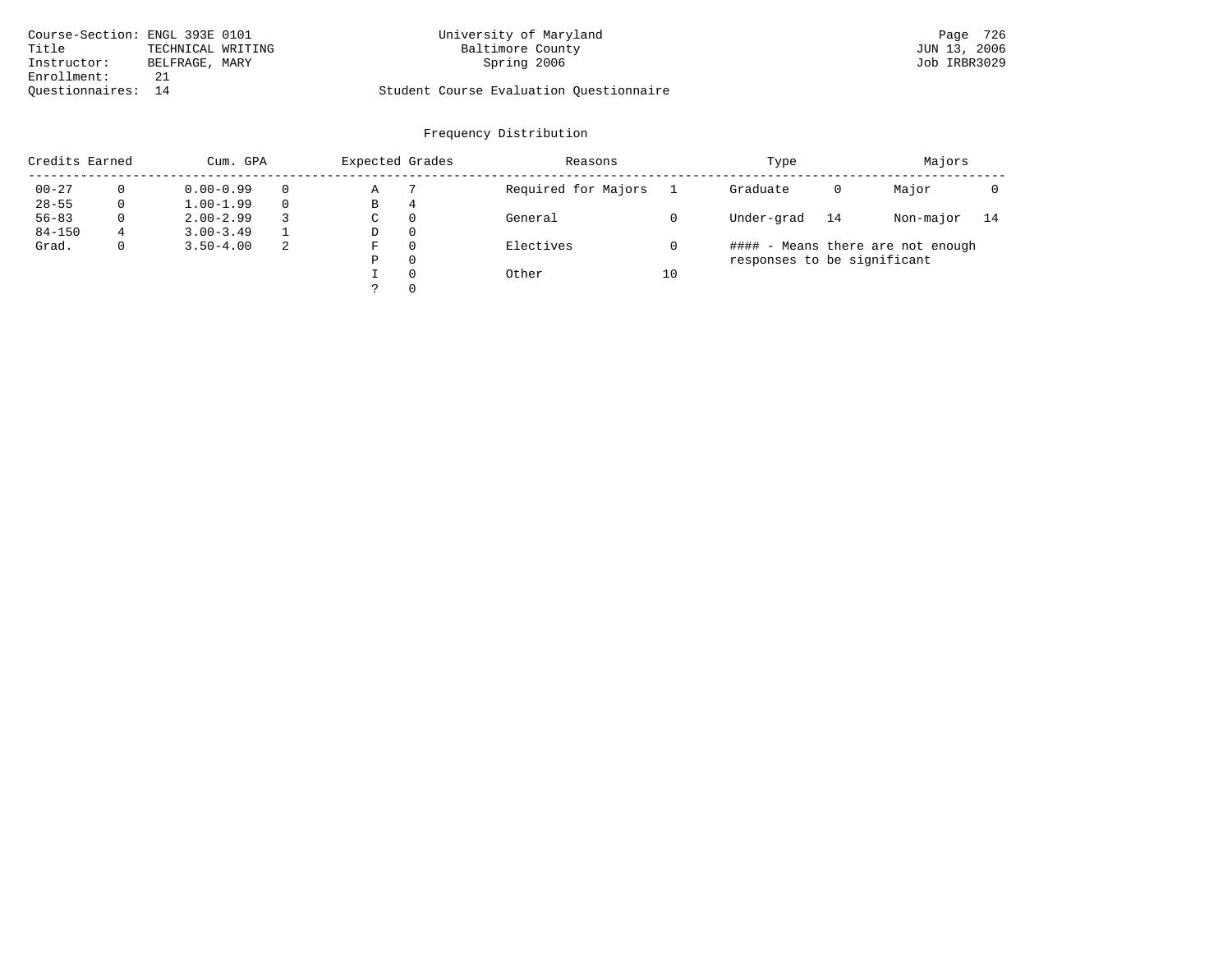|                                                           |             |             |              |              | Frequencies    |          |              |      | Instructor         | Course Dept UMBC Level |                |      |                              | Sect        |
|-----------------------------------------------------------|-------------|-------------|--------------|--------------|----------------|----------|--------------|------|--------------------|------------------------|----------------|------|------------------------------|-------------|
| Ouestions                                                 | NR          | NA          | $\mathbf{1}$ | 2            | 3              | 4        | 5            | Mean | Rank               |                        | Mean Mean Mean |      | Mean                         | Mean        |
|                                                           |             |             |              |              |                |          |              |      |                    |                        |                |      |                              |             |
| General                                                   |             |             |              |              |                |          |              |      |                    |                        |                |      |                              |             |
| 1. Did you gain new insights, skills from this course     | 0           | $\Omega$    | $\Omega$     | $\Omega$     | $\Omega$       |          | 12           | 4.67 | 395/1481           | 4.67                   | 4.16           | 4.29 | 4.45                         | 4.67        |
| 2. Did the instructor make clear the expected goals       | 0           | 0           | $\mathbf 0$  | 0            | $\mathbf 0$    |          | 15           | 4.83 | 162/1481           | 4.83                   | 4.23           | 4.23 | 4.32                         | 4.83        |
| 3. Did the exam questions reflect the expected goals      |             | $\mathbf 0$ | $\Omega$     | $\Omega$     | $\mathbf{1}$   | 3        | 14           | 4.72 | 270/1249           | 4.72                   | 4.31           | 4.27 | 4.44                         | 4.72        |
| 4. Did other evaluations reflect the expected goals       | $\Omega$    | $\Omega$    | $\Omega$     | $\cap$       | $\Omega$       |          | 15           | 4.83 | 165/1424           | 4.83                   | 4.33           | 4.21 | 4.35                         | 4.83        |
| 5. Did assigned readings contribute to what you learned   | $\mathbf 0$ | $\Omega$    | $\Omega$     | $\Omega$     | $\Omega$       |          | 17           | 4.94 | 49/1396            | 4.94                   | 4.05           | 3.98 | 4.09                         | 4.94        |
| 6. Did written assignments contribute to what you learned | $\mathbf 0$ |             | $\Omega$     | $\Omega$     |                |          | 15           | 4.78 | 125/1342           | 4.78                   | 4.34           | 4.07 | 4.21                         | 4.78        |
| 7. Was the grading system clearly explained               | $\Omega$    | $\Omega$    | $\Omega$     | $\Omega$     | $\Omega$       |          | 16           | 4.89 | 113/1459           | 4.89                   | 4.05           | 4.16 | 4.25                         | 4.89        |
| 8. How many times was class cancelled                     | $\mathbf 0$ | $\Omega$    | $\Omega$     | $\Omega$     | $\Omega$       |          | $1 \quad 17$ | 4.94 | 421/1480           | 4.94                   | 4.44           | 4.68 | 4.74                         | 4.94        |
| 9. How would you grade the overall teaching effectiveness | 3           | $\Omega$    | $\Omega$     | $\Omega$     | $\Omega$       |          | 10           | 4.67 | 217/1450           | 4.67 4.15              |                | 4.09 | 4.28                         | 4.67        |
|                                                           |             |             |              |              |                |          |              |      |                    |                        |                |      |                              |             |
| Lecture                                                   |             |             |              |              |                |          |              |      |                    |                        |                |      |                              |             |
| 1. Were the instructor's lectures well prepared           | $\Omega$    | $\Omega$    | $\Omega$     | $\Omega$     | $\Omega$       |          | 17           | 4.94 | 113/1409           | 4.94                   | 4.29           | 4.42 | 4.51                         | 4.94        |
| 2. Did the instructor seem interested in the subject      | 0           | $\mathbf 0$ | 0            | $\Omega$     | $\Omega$       |          | 1 17         | 4.94 | 300/1407           | 4.94                   | 4.68           | 4.69 | 4.79                         | 4.94        |
| 3. Was lecture material presented and explained clearly   | 1           | $\Omega$    | $\Omega$     | $\Omega$     | $\Omega$       |          | 3 14         | 4.82 | 195/1399           | 4.82                   | 4.28           | 4.26 | 4.36                         | 4.82        |
| 4. Did the lectures contribute to what you learned        | $\Omega$    | $\Omega$    | $\Omega$     | $\Omega$     | $\Omega$       |          | 16           | 4.89 | 166/1400           | 4.89                   | 4.23           | 4.27 | 4.38                         | 4.89        |
| 5. Did audiovisual techniques enhance your understanding  | $\Omega$    | 3           | $\Omega$     |              | ζ              |          | 10           | 4.33 | 384/1179           |                        | 4.33 3.87      | 3.96 |                              | 4.07 4.33   |
|                                                           |             |             |              |              |                |          |              |      |                    |                        |                |      |                              |             |
| Discussion                                                |             |             |              |              |                |          |              |      |                    |                        |                |      |                              |             |
| 1. Did class discussions contribute to what you learned   | 0           | $\Omega$    | $\Omega$     | $\Omega$     | 1              |          | 17           | 4.89 | 134/1262           | 4.89                   | 4.28           | 4.05 | 4.33                         | 4.89        |
| 2. Were all students actively encouraged to participate   | 0           | $\Omega$    | $\Omega$     | $\Omega$     | $\Omega$       | 2        | 16           | 4.89 | 229/1259           | 4.89                   | 4.53           | 4.29 | 4.57                         | 4.89        |
| 3. Did the instructor encourage fair and open discussion  | $\mathbf 0$ | $\mathbf 0$ | $\mathbf 0$  | $\mathbf 0$  | $\Omega$       |          | 16           | 4.89 | 232/1256           | 4.89                   | 4.56           | 4.30 | 4.60                         | 4.89        |
| 4. Were special techniques successful                     | $\Omega$    |             | $\Omega$     | $\mathbf{1}$ | $\overline{2}$ |          | 12           | 4.47 | 188/788            | 4.47 3.97              |                | 4.00 |                              | 4.26 4.47   |
| Laboratory                                                |             |             |              |              |                |          |              |      |                    |                        |                |      |                              |             |
| 1. Did the lab increase understanding of the material     | 17          | $\Omega$    | $\Omega$     | $\Omega$     | $\Omega$       | $\Omega$ | $\mathbf{1}$ |      | $5.00$ ****/ 246   | ****                   |                |      | $2.50 \quad 4.20 \quad 4.45$ | ****        |
|                                                           |             |             |              |              |                |          |              |      |                    |                        |                |      |                              |             |
| Seminar                                                   |             |             |              |              |                |          |              |      |                    |                        |                |      |                              |             |
| 1. Were assigned topics relevant to the announced theme   | 17          | $\Omega$    | $\Omega$     | $\Omega$     | $\Omega$       |          |              |      | $5.00$ ****/<br>68 |                        | 4.72           | 4.49 | 4.68                         | ****        |
| 2. Was the instructor available for individual attention  | 17          | $\Omega$    | $\mathbf{1}$ | $\Omega$     | $\Omega$       | $\Omega$ | $\Omega$     |      | $1.00$ ****/<br>69 | ****                   | 4.75           | 4.53 | 4.64                         | $* * * * *$ |
|                                                           |             |             |              |              |                |          |              |      |                    |                        |                |      |                              |             |
| Field Work                                                |             |             |              |              |                |          |              |      |                    |                        |                |      |                              |             |
| 1. Did field experience contribute to what you learned    | 17          | $\Omega$    | $\Omega$     | $\Omega$     | $\Omega$       | $\Omega$ | -1.          |      | $5.00$ ****/<br>59 | ****                   | 2.00           | 4.30 | 4.93                         | ****        |
|                                                           |             |             |              |              |                |          |              |      |                    |                        |                |      |                              |             |
| Self Paced                                                |             |             |              |              |                |          |              |      |                    |                        |                |      |                              |             |
| 1. Did self-paced system contribute to what you learned   | 17          |             | $\Omega$     | $\Omega$     | $\Omega$       |          |              | 5.00 | ****/<br>55        | ****                   | 3.32           | 4.55 | 4.86                         | ****        |
| 2. Did study questions make clear the expected goal       | 17          | $\Omega$    | $\Omega$     | $\Omega$     | $\Omega$       | $\Omega$ | $\mathbf{1}$ |      | $5.00$ ****/<br>31 | **** 3.56 4.75         |                |      | 5.00                         | $***$       |

| Credits Earned |    | Cum. GPA      |   | Expected Grades |          | Reasons             |    | Type                        |    | Majors                            |    |
|----------------|----|---------------|---|-----------------|----------|---------------------|----|-----------------------------|----|-----------------------------------|----|
| $00 - 27$      |    | $0.00 - 0.99$ |   | Α               | 8        | Required for Majors |    | Graduate                    | 0  | Major                             | 18 |
| $28 - 55$      | 0  | $1.00 - 1.99$ |   | В               |          |                     |    |                             |    |                                   |    |
| $56 - 83$      | 0  | $2.00 - 2.99$ | 2 | C.              | 2        | General             |    | Under-grad                  | 18 | Non-major                         |    |
| $84 - 150$     | 10 | $3.00 - 3.49$ | 4 | D               | 0        |                     |    |                             |    |                                   |    |
| Grad.          | 0  | $3.50 - 4.00$ | 6 | F               | $\Omega$ | Electives           |    |                             |    | #### - Means there are not enough |    |
|                |    |               |   | P               | $\Omega$ |                     |    | responses to be significant |    |                                   |    |
|                |    |               |   |                 | $\Omega$ | Other               | 17 |                             |    |                                   |    |
|                |    |               |   |                 |          |                     |    |                             |    |                                   |    |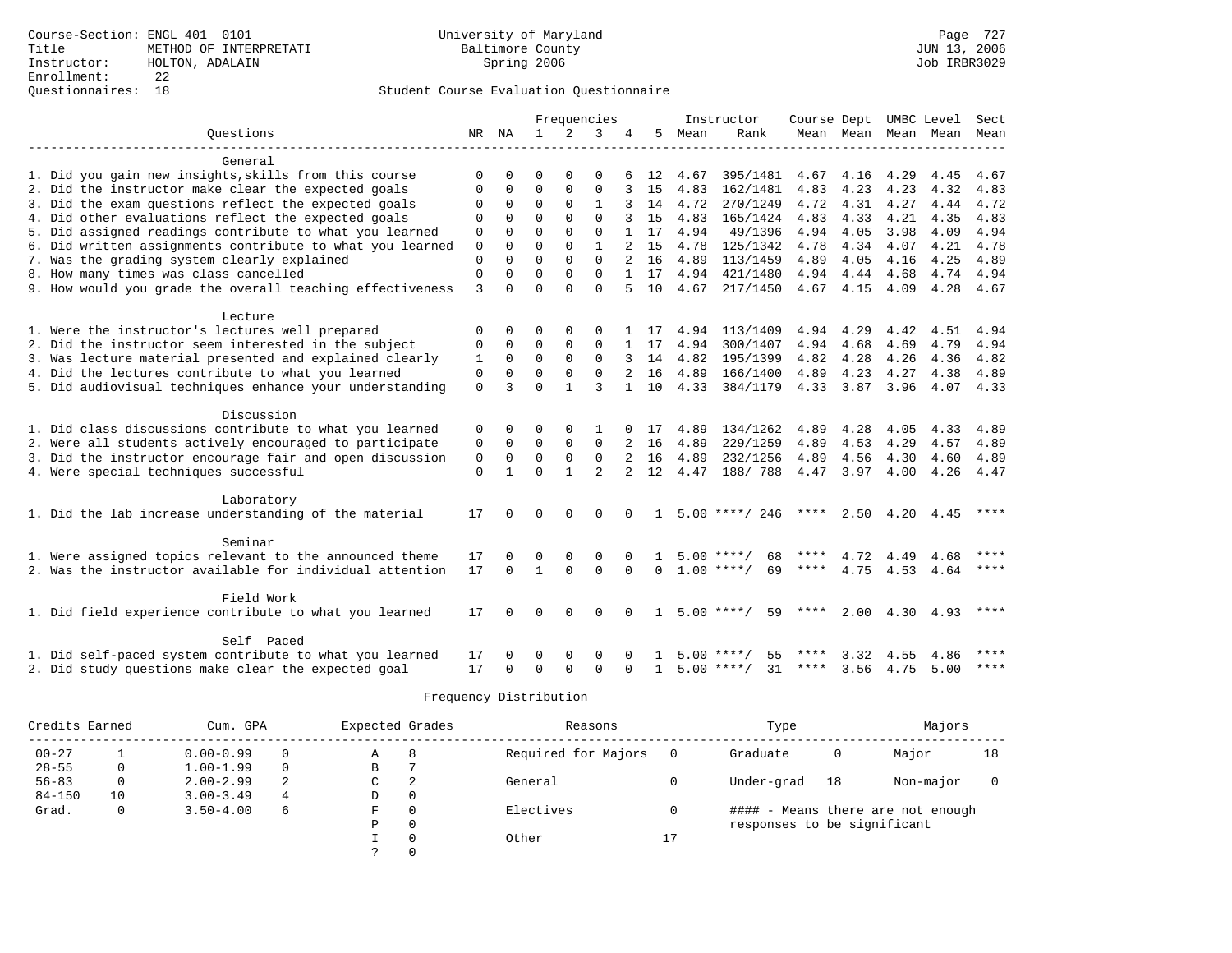# Questionnaires: 10 Student Course Evaluation Questionnaire

|                                                           |              |          |          |          | Frequencies |                |                |      | Instructor       | Course Dept |                     | UMBC Level |      | Sect        |
|-----------------------------------------------------------|--------------|----------|----------|----------|-------------|----------------|----------------|------|------------------|-------------|---------------------|------------|------|-------------|
| Ouestions                                                 | NR           | NA       |          | 2        | 3           |                | 5              | Mean | Rank             |             | Mean Mean Mean Mean |            |      | Mean        |
| General                                                   |              |          |          |          |             |                |                |      |                  |             |                     |            |      |             |
| 1. Did you gain new insights, skills from this course     | ∩            |          | $\Omega$ |          | 0           |                | 10             | 5.00 | 1/1481           | 5.00        | 4.16                | 4.29       | 4.45 | 5.00        |
| 2. Did the instructor make clear the expected goals       | 0            | $\Omega$ | 0        | 0        | 1           |                | 8              | 4.70 | 286/1481         | 4.70        | 4.23                | 4.23       | 4.32 | 4.70        |
| 3. Did the exam questions reflect the expected goals      | O            |          | 1        | $\Omega$ | $\Omega$    | $\Omega$       |                | 4.20 | 788/1249         | 4.20        | 4.31                | 4.27       | 4.44 | 4.20        |
| 4. Did other evaluations reflect the expected goals       | $\Omega$     |          | $\Omega$ | $\cap$   | $\cap$      |                |                | 4.75 | 217/1424         | 4.75        | 4.33                | 4.21       | 4.35 | 4.75        |
| 5. Did assigned readings contribute to what you learned   | $\mathbf 0$  | $\cap$   | $\Omega$ | $\Omega$ | $\cap$      |                |                | 4.90 | 82/1396          | 4.90        | 4.05                | 3.98       | 4.09 | 4.90        |
| 6. Did written assignments contribute to what you learned | 0            |          | $\Omega$ | $\Omega$ |             | $\overline{a}$ | 6              | 4.56 | 270/1342         | 4.56        | 4.34                | 4.07       | 4.21 | 4.56        |
| 7. Was the grading system clearly explained               | $\Omega$     | $\cap$   | $\cap$   | $\Omega$ | $\cap$      |                |                | 4.90 | 101/1459         | 4.90        | 4.05                | 4.16       | 4.25 | 4.90        |
| 8. How many times was class cancelled                     | $\Omega$     |          | $\Omega$ | $\Omega$ | $\Omega$    | 8              |                |      | 4.20 1260/1480   | 4.20        | 4.44                | 4.68       | 4.74 | 4.20        |
| 9. How would you grade the overall teaching effectiveness | $\mathbf{1}$ |          | $\cap$   | $\cap$   | $\Omega$    | $\mathbf{1}$   | 7              | 4.88 | 111/1450         | 4.88        | 4.15                | 4.09       | 4.28 | 4.88        |
| Lecture                                                   |              |          |          |          |             |                |                |      |                  |             |                     |            |      |             |
| 1. Were the instructor's lectures well prepared           |              |          | ∩        |          |             |                |                | 4.80 | 334/1409         | 4.80        | 4.29                | 4.42       | 4.51 | 4.80        |
| 2. Did the instructor seem interested in the subject      | $\Omega$     | $\Omega$ | $\Omega$ | $\Omega$ | $\Omega$    | $\Omega$       | 10             | 5.00 | 1/1407           | 5.00        | 4.68                | 4.69       | 4.79 | 5.00        |
| 3. Was lecture material presented and explained clearly   | $\mathbf 0$  | $\Omega$ | $\Omega$ | $\Omega$ | $\Omega$    |                | 9              | 4.90 | 129/1399         | 4.90        | 4.28                | 4.26       | 4.36 | 4.90        |
| 4. Did the lectures contribute to what you learned        | 0            | $\Omega$ | $\Omega$ | $\Omega$ | $\Omega$    |                | 10             | 5.00 | 1/1400           | 5.00        | 4.23                | 4.27       | 4.38 | 5.00        |
| 5. Did audiovisual techniques enhance your understanding  | $\Omega$     |          | $\Omega$ | $\cap$   | $\Omega$    |                | $\mathfrak{D}$ |      | $5.00$ ****/1179 | $***$ * * * | 3.87                | 3.96       | 4.07 | $***$ * * * |
| Discussion                                                |              |          |          |          |             |                |                |      |                  |             |                     |            |      |             |
| 1. Did class discussions contribute to what you learned   | 3            |          | ∩        | $\Omega$ | $\Omega$    |                | 6              | 4.86 | 146/1262         | 4.86        | 4.28                | 4.05       | 4.33 | 4.86        |
| 2. Were all students actively encouraged to participate   | 3            | $\Omega$ | $\Omega$ | $\Omega$ | $\Omega$    | $\Omega$       |                | 5.00 | 1/1259           | 5.00        | 4.53                | 4.29       | 4.57 | 5.00        |
| 3. Did the instructor encourage fair and open discussion  | 3            | $\Omega$ | $\Omega$ | $\Omega$ | $\Omega$    | 2              | .5             | 4.71 | 406/1256         | 4.71        | 4.56                | 4.30       | 4.60 | 4.71        |
| 4. Were special techniques successful                     | 3            |          | $\Omega$ | $\cap$   | $\Omega$    |                |                |      | $4.50$ ****/ 788 | $***$ * *   | 3.97                | 4.00       | 4.26 | ****        |
| Seminar                                                   |              |          |          |          |             |                |                |      |                  |             |                     |            |      |             |
| 1. Were assigned topics relevant to the announced theme   |              |          | O        | $\Omega$ | O           |                | 3              | 5.00 | 1/<br>68         | 5.00        | 4.72                | 4.49       | 4.68 | 5.00        |
| 2. Was the instructor available for individual attention  | 7            | $\Omega$ | $\Omega$ | 0        | 0           |                | 2              | 4.67 | 34/<br>69        | 4.67        | 4.75                | 4.53       | 4.64 | 4.67        |
| 3. Did research projects contribute to what you learned   | 7            | $\Omega$ | $\Omega$ | $\Omega$ | $\Omega$    |                |                | 4.67 | 28/<br>63        | 4.67        | 4.33                | 4.44       | 4.49 | 4.67        |
| 4. Did presentations contribute to what you learned       | 7            |          | $\Omega$ | $\Omega$ | $\Omega$    | $\Omega$       | 3              | 5.00 | 1/<br>69         | 5.00        | 4.71                | 4.35       | 4.53 | 5.00        |
| 5. Were criteria for grading made clear                   | 7            |          | $\Omega$ |          | $\cap$      |                |                | 4.00 | 36/<br>68        | 4.00        | 4.03                | 3.92       | 4.10 | 4.00        |

| Credits Earned |   | Cum. GPA      |          | Expected Grades |     | Reasons             |    | Type                        |    | Majors                            |  |
|----------------|---|---------------|----------|-----------------|-----|---------------------|----|-----------------------------|----|-----------------------------------|--|
| $00 - 27$      |   | $0.00 - 0.99$ | $\Omega$ | Α               | - 6 | Required for Majors |    | Graduate                    | 0  | Major                             |  |
| $28 - 55$      | 0 | $1.00 - 1.99$ | $\Omega$ | В               |     |                     |    |                             |    |                                   |  |
| $56 - 83$      |   | $2.00 - 2.99$ | $\Omega$ | C               |     | General             |    | Under-grad                  | 10 | Non-major                         |  |
| $84 - 150$     |   | $3.00 - 3.49$ |          | D               |     |                     |    |                             |    |                                   |  |
| Grad.          | 0 | $3.50 - 4.00$ | 4        | F               |     | Electives           |    |                             |    | #### - Means there are not enough |  |
|                |   |               |          | P               |     |                     |    | responses to be significant |    |                                   |  |
|                |   |               |          |                 |     | Other               | 10 |                             |    |                                   |  |
|                |   |               |          |                 |     |                     |    |                             |    |                                   |  |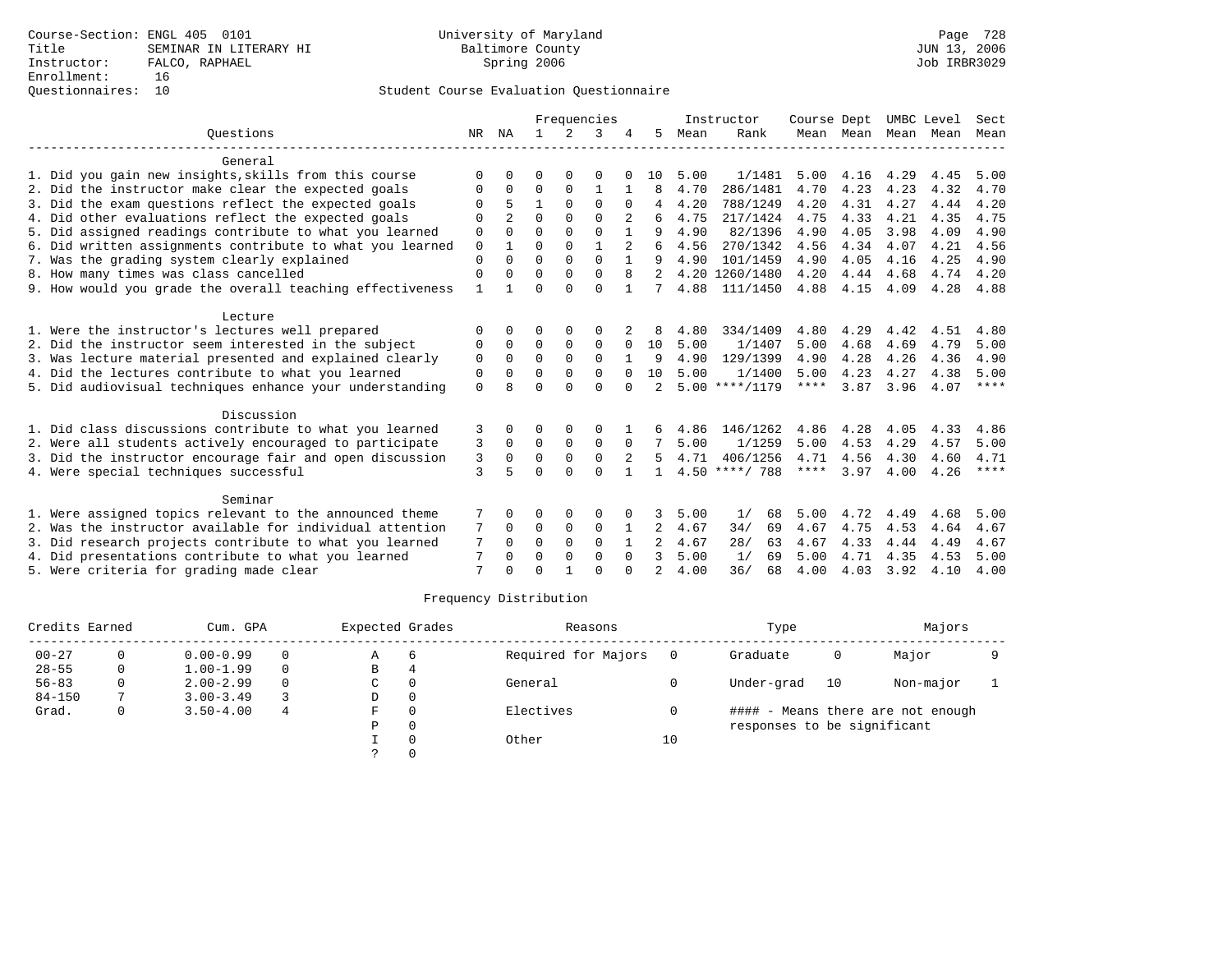# Questionnaires: 13 Student Course Evaluation Questionnaire

|                                                           |                |          |          |          | Frequencies |          |          |      | Instructor | Course Dept |      | UMBC Level |      | Sect |
|-----------------------------------------------------------|----------------|----------|----------|----------|-------------|----------|----------|------|------------|-------------|------|------------|------|------|
| Ouestions                                                 | NR.            | ΝA       |          |          | 3           | 4        | 5        | Mean | Rank       | Mean        | Mean | Mean       | Mean | Mean |
| General                                                   |                |          |          |          |             |          |          |      |            |             |      |            |      |      |
| 1. Did you gain new insights, skills from this course     |                | 0        | U        | 0        |             |          | $10^{-}$ | 4.69 | 362/1481   | 4.80        | 4.16 | 4.29       | 4.45 | 4.69 |
| 2. Did the instructor make clear the expected goals       |                | $\Omega$ | $\Omega$ |          | ς           |          | 6        | 4.08 | 971/1481   | 4.41        | 4.23 | 4.23       | 4.32 | 4.08 |
| 3. Did the exam questions reflect the expected goals      |                | 9        | $\Omega$ | $\Omega$ | $\Omega$    |          |          | 4.75 | 245/1249   | 4.75        | 4.31 | 4.27       | 4.44 | 4.75 |
| 4. Did other evaluations reflect the expected goals       | O              | $\Omega$ | 0        |          |             |          | q        | 4.54 | 406/1424   | 4.77        | 4.33 | 4.21       | 4.35 | 4.54 |
| 5. Did assigned readings contribute to what you learned   | 0              | $\Omega$ | 0        |          | $\Omega$    |          | 10       | 4.62 | 233/1396   | 4.77        | 4.05 | 3.98       | 4.09 | 4.62 |
| 6. Did written assignments contribute to what you learned | 0              | 0        | U        | $\Omega$ |             |          | 8        | 4.54 | 283/1342   | 4.73        | 4.34 | 4.07       | 4.21 | 4.54 |
| 7. Was the grading system clearly explained               | 0              |          |          | $\Omega$ | 5           |          |          | 3.50 | 1256/1459  | 4.04        | 4.05 | 4.16       | 4.25 | 3.50 |
| 8. How many times was class cancelled                     |                | 0        | 0        | $\Omega$ | 0           |          | 8        | 4.67 | 951/1480   | 4.79        | 4.44 | 4.68       | 4.74 | 4.67 |
| 9. How would you grade the overall teaching effectiveness |                |          |          |          |             |          |          | 4.08 | 792/1450   | 4.48        | 4.15 | 4.09       | 4.28 | 4.08 |
| Lecture                                                   |                |          |          |          |             |          |          |      |            |             |      |            |      |      |
| 1. Were the instructor's lectures well prepared           |                |          |          |          |             |          |          | 4.45 | 826/1409   | 4.64        | 4.29 | 4.42       | 4.51 | 4.45 |
| 2. Did the instructor seem interested in the subject      |                | $\Omega$ | 0        | 0        | $\Omega$    |          | 11       | 4.92 | 450/1407   | 4.96        | 4.68 | 4.69       | 4.79 | 4.92 |
| 3. Was lecture material presented and explained clearly   |                | $\Omega$ | $\Omega$ |          | $\Omega$    |          | 8        | 4.50 | 567/1399   | 4.66        | 4.28 | 4.26       | 4.36 | 4.50 |
| 4. Did the lectures contribute to what you learned        |                | $\Omega$ | $\Omega$ |          |             |          | 9        | 4.50 | 591/1400   | 4.70        | 4.23 | 4.27       | 4.38 | 4.50 |
| 5. Did audiovisual techniques enhance your understanding  | $\overline{a}$ |          |          |          |             |          |          | 4.22 | 464/1179   | 4.03        | 3.87 | 3.96       | 4.07 | 4.22 |
| Discussion                                                |                |          |          |          |             |          |          |      |            |             |      |            |      |      |
| 1. Did class discussions contribute to what you learned   | 4              | $\Omega$ | U        | 0        | $\Omega$    |          |          | 4.89 | 134/1262   | 4.94        | 4.28 | 4.05       | 4.33 | 4.89 |
| 2. Were all students actively encouraged to participate   | 4              | $\Omega$ | 0        | 0        | 0           | $\Omega$ | 9        | 5.00 | 1/1259     | 5.00        | 4.53 | 4.29       | 4.57 | 5.00 |
| 3. Did the instructor encourage fair and open discussion  | 4              |          |          | $\Omega$ | $\Omega$    | $\Omega$ | 9        | 5.00 | 1/1256     | 5.00        | 4.56 | 4.30       | 4.60 | 5.00 |
| 4. Were special techniques successful                     | 4              |          |          |          |             |          | F        | 4.67 | 133/ 788   | 4.83        | 3.97 | 4.00       | 4.26 | 4.67 |

| Credits Earned |   | Cum. GPA      |   | Expected Grades |          | Reasons             |   | Type                        |     | Majors                            |    |
|----------------|---|---------------|---|-----------------|----------|---------------------|---|-----------------------------|-----|-----------------------------------|----|
| $00 - 27$      |   | $0.00 - 0.99$ |   | А               | -2       | Required for Majors | 0 | Graduate                    | 0   | Major                             | 10 |
| $28 - 55$      | 0 | $1.00 - 1.99$ |   | В               | 6        |                     |   |                             |     |                                   |    |
| $56 - 83$      |   | $2.00 - 2.99$ |   | $\sim$<br>J     |          | General             |   | Under-grad                  | -13 | Non-major                         |    |
| $84 - 150$     | 4 | $3.00 - 3.49$ | 2 | D               | 0        |                     |   |                             |     |                                   |    |
| Grad.          | 0 | $3.50 - 4.00$ |   | F               | 0        | Electives           |   |                             |     | #### - Means there are not enough |    |
|                |   |               |   | Ρ               | 0        |                     |   | responses to be significant |     |                                   |    |
|                |   |               |   |                 | $\Omega$ | Other               | 6 |                             |     |                                   |    |
|                |   |               |   | C               |          |                     |   |                             |     |                                   |    |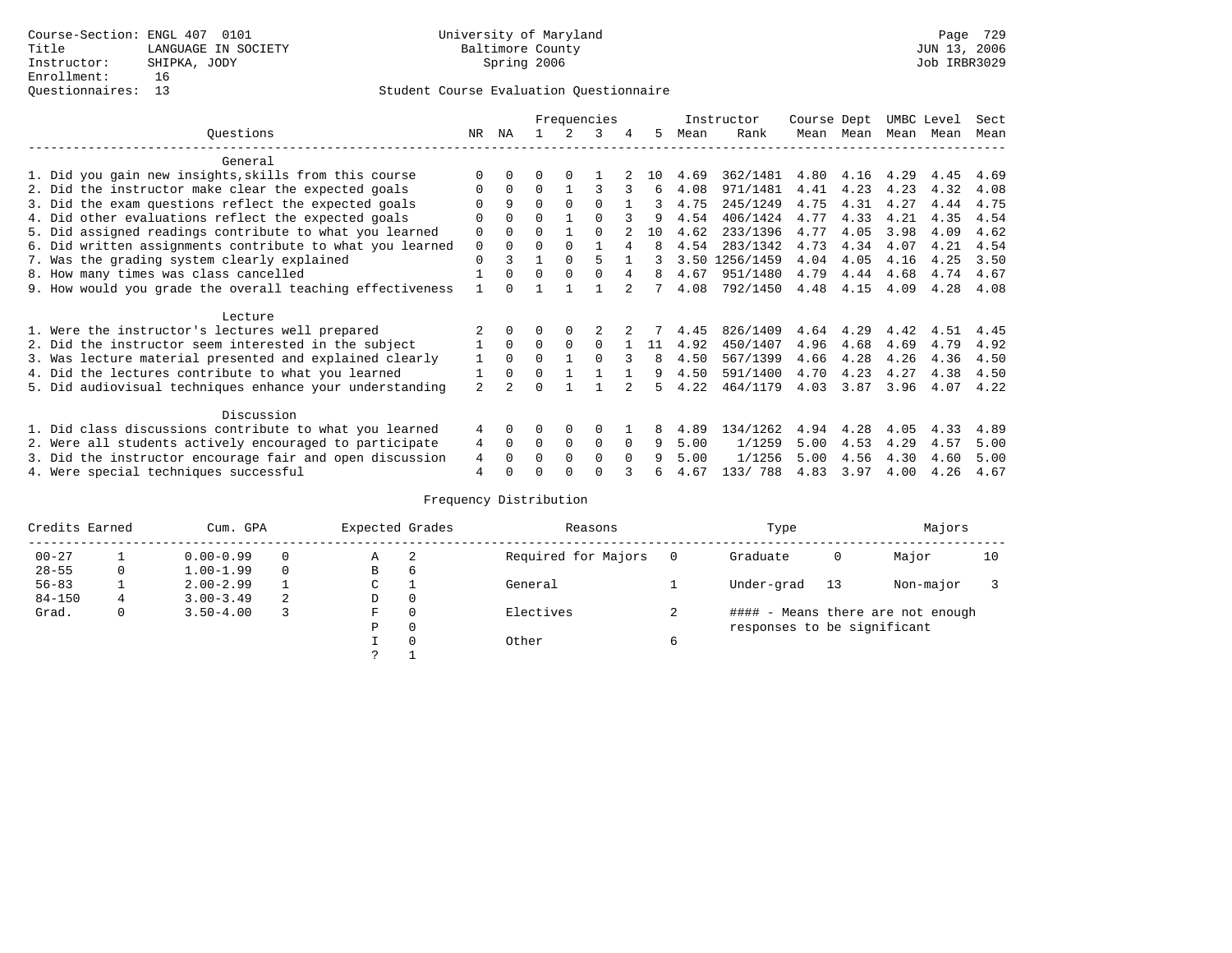|                                                           |    |          |              |          | Frequencies |          |     |      | Instructor | Course Dept |      |      | UMBC Level | Sect |
|-----------------------------------------------------------|----|----------|--------------|----------|-------------|----------|-----|------|------------|-------------|------|------|------------|------|
| Ouestions                                                 | NR | ΝA       |              | 2        | 3           | 4        | .5  | Mean | Rank       | Mean        | Mean | Mean | Mean       | Mean |
| General                                                   |    |          |              |          |             |          |     |      |            |             |      |      |            |      |
| 1. Did you gain new insights, skills from this course     |    |          |              |          |             |          |     | 4.92 | 143/1481   | 4.80        | 4.16 | 4.29 | 4.45       | 4.92 |
| 2. Did the instructor make clear the expected goals       |    | $\Omega$ | O            | 0        |             |          | 1 N | 4.75 | 228/1481   | 4.41        | 4.23 | 4.23 | 4.32       | 4.75 |
| 4. Did other evaluations reflect the expected goals       |    | $\Omega$ | <sup>0</sup> |          |             |          | 12  | 5.00 | 1/1424     | 4.77        | 4.33 | 4.21 | 4.35       | 5.00 |
| 5. Did assigned readings contribute to what you learned   |    |          |              |          |             |          | 11  | 4.92 | 73/1396    | 4.77        | 4.05 | 3.98 | 4.09       | 4.92 |
| 6. Did written assignments contribute to what you learned |    | $\Omega$ | U            |          |             |          | 11  | 4.92 | 77/1342    | 4.73        | 4.34 | 4.07 | 4.21       | 4.92 |
| 7. Was the grading system clearly explained               |    |          | $\Omega$     |          |             | $\cap$   | 10  | 4.58 | 367/1459   | 4.04        | 4.05 | 4.16 | 4.25       | 4.58 |
| 8. How many times was class cancelled                     |    | $\Omega$ | $\Omega$     | $\Omega$ | $\cap$      |          | 11  | 4.92 | 631/1480   | 4.79        | 4.44 | 4.68 | 4.74       | 4.92 |
| 9. How would you grade the overall teaching effectiveness |    |          | U            |          | ∩           |          |     | 4.88 | 111/1450   | 4.48        | 4.15 | 4.09 | 4.28       | 4.88 |
| Lecture                                                   |    |          |              |          |             |          |     |      |            |             |      |      |            |      |
| 1. Were the instructor's lectures well prepared           |    | 0        | 0            | 0        |             |          | 1 N | 4.82 | 319/1409   | 4.64        | 4.29 | 4.42 | 4.51       | 4.82 |
| 2. Did the instructor seem interested in the subject      |    | $\Omega$ | $\Omega$     | $\Omega$ | $\Omega$    | $\cap$   | 11  | 5.00 | 1/1407     | 4.96        | 4.68 | 4.69 | 4.79       | 5.00 |
| 3. Was lecture material presented and explained clearly   |    | $\Omega$ | $\Omega$     |          |             | $\cap$   | 10  | 4.82 | 203/1399   | 4.66        | 4.28 | 4.26 | 4.36       | 4.82 |
| 4. Did the lectures contribute to what you learned        |    | $\Omega$ | <sup>0</sup> |          |             |          | 10  | 4.91 | 146/1400   | 4.70        | 4.23 | 4.27 | 4.38       | 4.91 |
| 5. Did audiovisual techniques enhance your understanding  | 2  |          | $\cap$       |          |             |          | 2   | 3.83 | 739/1179   | 4.03        | 3.87 | 3.96 | 4.07       | 3.83 |
| Discussion                                                |    |          |              |          |             |          |     |      |            |             |      |      |            |      |
| 1. Did class discussions contribute to what you learned   | 5  | 0        | 0            | $\Omega$ | $\Omega$    |          | 8   | 5.00 | 1/1262     | 4.94        | 4.28 | 4.05 | 4.33       | 5.00 |
| 2. Were all students actively encouraged to participate   |    | $\Omega$ | $\Omega$     | $\Omega$ | $\Omega$    | $\Omega$ | 8   | 5.00 | 1/1259     | 5.00        | 4.53 | 4.29 | 4.57       | 5.00 |
| 3. Did the instructor encourage fair and open discussion  | 5  |          | U            | $\Omega$ | $\Omega$    | $\cap$   |     | 5.00 | 1/1256     | 5.00        | 4.56 | 4.30 | 4.60       | 5.00 |
| 4. Were special techniques successful                     | 5  |          | U            |          | ∩           |          |     | 5.00 | 1/ 788     | 4.83        | 3.97 | 4.00 | 4.26       | 5.00 |

| Credits Earned | Cum. GPA |               | Expected Grades |               | Reasons  |                     | Type     |                             | Majors |                                   |    |
|----------------|----------|---------------|-----------------|---------------|----------|---------------------|----------|-----------------------------|--------|-----------------------------------|----|
| $00 - 27$      |          | $0.00 - 0.99$ |                 | Α             | 8        | Required for Majors | $\Omega$ | Graduate                    |        | Major                             | 11 |
| $28 - 55$      | 0        | $1.00 - 1.99$ |                 | В             |          |                     |          |                             |        |                                   |    |
| $56 - 83$      |          | $2.00 - 2.99$ | 2               | C             | 0        | General             |          | Under-grad                  | 12     | Non-major                         |    |
| $84 - 150$     |          | $3.00 - 3.49$ |                 | D             | 0        |                     |          |                             |        |                                   |    |
| Grad.          |          | $3.50 - 4.00$ | 2               | F             | $\Omega$ | Electives           |          |                             |        | #### - Means there are not enough |    |
|                |          |               |                 | Ρ             | 0        |                     |          | responses to be significant |        |                                   |    |
|                |          |               |                 |               | $\Omega$ | Other               | ŦΤ       |                             |        |                                   |    |
|                |          |               |                 | $\mathcal{D}$ |          |                     |          |                             |        |                                   |    |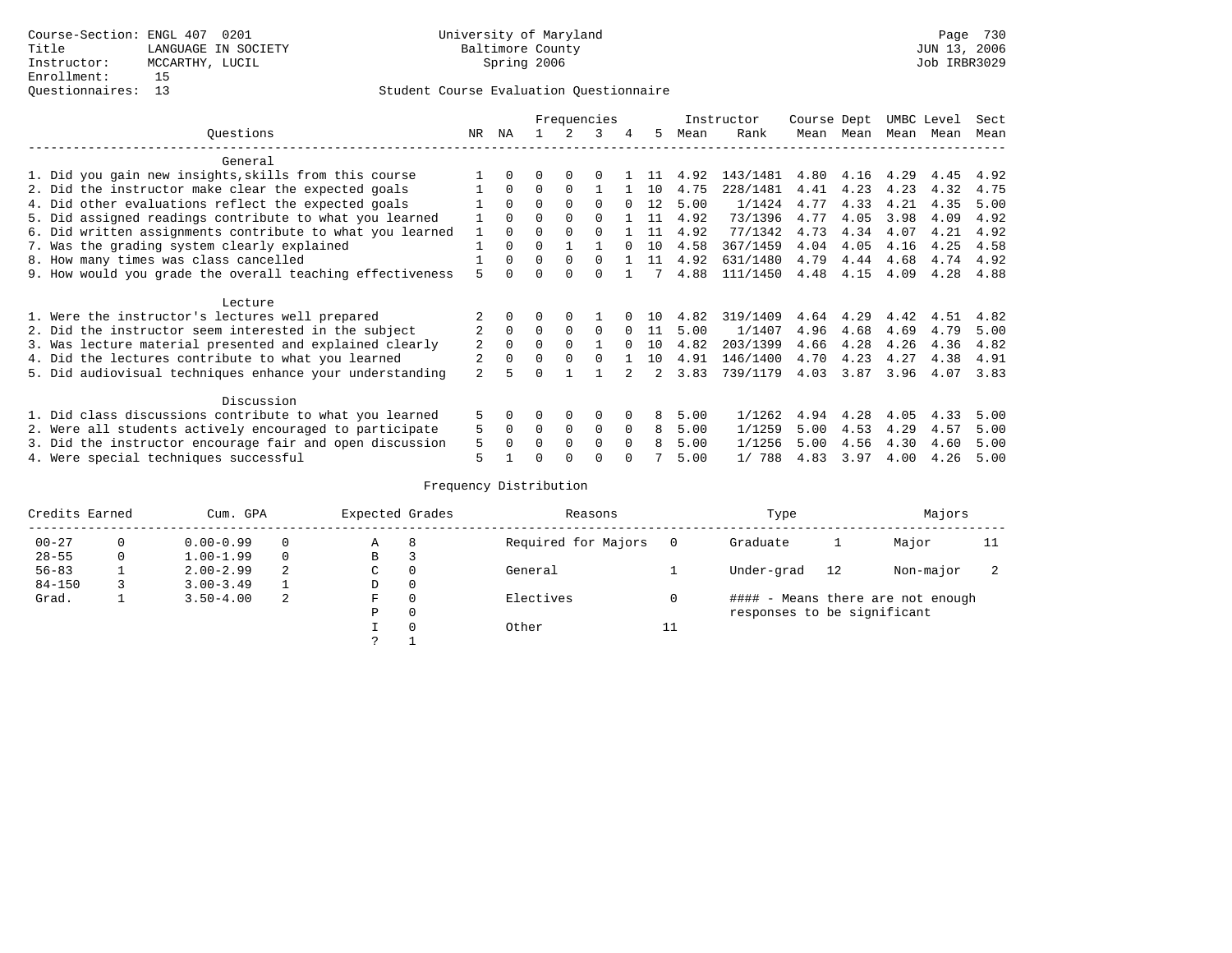|                                                           |                |          | Frequencies<br>NA |          |              |               |              |      | Instructor | Course Dept |                     | UMBC Level |      | Sect |
|-----------------------------------------------------------|----------------|----------|-------------------|----------|--------------|---------------|--------------|------|------------|-------------|---------------------|------------|------|------|
| Ouestions                                                 |                |          | $\mathbf{1}$      | 2        | 3            |               | 5            | Mean | Rank       |             | Mean Mean Mean Mean |            |      | Mean |
| General                                                   |                |          |                   |          |              |               |              |      |            |             |                     |            |      |      |
| 1. Did you gain new insights, skills from this course     | ∩              |          | $\Omega$          |          | $\Omega$     |               |              | 5.00 | 1/1481     | 5.00        | 4.16                | 4.29       | 4.45 | 5.00 |
| 2. Did the instructor make clear the expected goals       | $\Omega$       | $\Omega$ | $\Omega$          | 0        | $\Omega$     |               |              | 4.83 | 162/1481   | 4.83        | 4.23                | 4.23       | 4.32 | 4.83 |
| 3. Did the exam questions reflect the expected goals      | $\Omega$       | 4        | $\Omega$          | $\Omega$ | $\Omega$     | 0             |              | 5.00 | 1/1249     | 5.00        | 4.31                | 4.27       | 4.44 | 5.00 |
| 4. Did other evaluations reflect the expected goals       | $\Omega$       | $\cap$   | $\Omega$          | $\Omega$ | $\cap$       |               | 5            | 4.83 | 165/1424   | 4.83        | 4.33                | 4.21       | 4.35 | 4.83 |
| 5. Did assigned readings contribute to what you learned   | $\mathbf 0$    | $\cap$   | $\Omega$          | $\Omega$ | $\Omega$     | $\Omega$      | 6            | 5.00 | 1/1396     | 5.00        | 4.05                | 3.98       | 4.09 | 5.00 |
| 6. Did written assignments contribute to what you learned | $\mathbf 0$    | $\Omega$ | $\Omega$          | $\Omega$ | $\Omega$     | $\Omega$      | 6            | 5.00 | 1/1342     | 5.00        | 4.34                | 4.07       | 4.21 | 5.00 |
| 7. Was the grading system clearly explained               | $\Omega$       | $\cap$   | $\Omega$          | $\Omega$ | $\mathbf{1}$ |               | 4            | 4.50 | 460/1459   | 4.50        | 4.05                | 4.16       | 4.25 | 4.50 |
| 8. How many times was class cancelled                     | $\Omega$       |          | $\Omega$          |          | $\Omega$     |               | 5            | 4.83 | 797/1480   | 4.83        | 4.44                | 4.68       | 4.74 | 4.83 |
| 9. How would you grade the overall teaching effectiveness | $\overline{2}$ |          | $\Omega$          | $\Omega$ | 1            |               | $\mathbf{1}$ | 4.00 | 836/1450   | 4.00        | 4.15                | 4.09       | 4.28 | 4.00 |
| Lecture                                                   |                |          |                   |          |              |               |              |      |            |             |                     |            |      |      |
| 1. Were the instructor's lectures well prepared           |                |          | $\Omega$          |          | $\Omega$     |               |              | 4.83 | 290/1409   | 4.83        | 4.29                | 4.42       | 4.51 | 4.83 |
| 2. Did the instructor seem interested in the subject      | 0              | $\Omega$ | $\Omega$          | 0        | 0            | $\Omega$      | 6            | 5.00 | 1/1407     | 5.00        | 4.68                | 4.69       | 4.79 | 5.00 |
| 3. Was lecture material presented and explained clearly   | 0              | $\Omega$ | $\Omega$          | $\Omega$ | $\Omega$     |               | 5            | 4.83 | 187/1399   | 4.83        | 4.28                | 4.26       | 4.36 | 4.83 |
| 4. Did the lectures contribute to what you learned        | 0              | $\Omega$ | $\Omega$          | $\Omega$ | $\mathbf{1}$ |               | 4            | 4.50 | 591/1400   | 4.50        | 4.23                | 4.27       | 4.38 | 4.50 |
| 5. Did audiovisual techniques enhance your understanding  | $\Omega$       |          | $\Omega$          | $\cap$   | $\Omega$     | $\mathcal{L}$ | 3            | 4.60 | 208/1179   | 4.60        | 3.87                | 3.96       | 4.07 | 4.60 |
| Discussion                                                |                |          |                   |          |              |               |              |      |            |             |                     |            |      |      |
| 1. Did class discussions contribute to what you learned   |                |          | $\Omega$          |          | $\Omega$     |               |              | 4.80 | 167/1262   | 4.80        | 4.28                | 4.05       | 4.33 | 4.80 |
| 2. Were all students actively encouraged to participate   | 1              | $\Omega$ | $\Omega$          | $\Omega$ | $\Omega$     | $\Omega$      | 5            | 5.00 | 1/1259     | 5.00        | 4.53                | 4.29       | 4.57 | 5.00 |
| 3. Did the instructor encourage fair and open discussion  | 1              | $\Omega$ | $\Omega$          | $\Omega$ | $\Omega$     | $\Omega$      | 5            | 5.00 | 1/1256     | 5.00        | 4.56                | 4.30       | 4.60 | 5.00 |
| 4. Were special techniques successful                     |                | $\Omega$ | $\Omega$          | $\Omega$ | $\Omega$     | $\Omega$      | 5            | 5.00 | 1/788      | 5.00        | 3.97                | 4.00       | 4.26 | 5.00 |
| Seminar                                                   |                |          |                   |          |              |               |              |      |            |             |                     |            |      |      |
| 1. Were assigned topics relevant to the announced theme   | 2              |          |                   | $\Omega$ | $\Omega$     |               | 4            | 5.00 | 1/<br>68   | 5.00        | 4.72                | 4.49       | 4.68 | 5.00 |
| 2. Was the instructor available for individual attention  | 2              | $\Omega$ | 0                 | 0        | 0            | 0             | 4            | 5.00 | 1/<br>69   | 5.00        | 4.75                | 4.53       | 4.64 | 5.00 |
| 3. Did research projects contribute to what you learned   | 2              | $\Omega$ | $\Omega$          | $\Omega$ | $\Omega$     | $\Omega$      | 4            | 5.00 | 1/<br>63   | 5.00        | 4.33                | 4.44       | 4.49 | 5.00 |
| 4. Did presentations contribute to what you learned       | 2              | $\Omega$ | $\Omega$          | $\Omega$ | $\Omega$     | $\Omega$      | 4            | 5.00 | 1/<br>69   | 5.00        | 4.71                | 4.35       | 4.53 | 5.00 |
| 5. Were criteria for grading made clear                   | $\mathfrak{D}$ |          | $\Omega$          | $\cap$   | $\Omega$     |               | 3            | 4.75 | 23/<br>68  | 4.75        | 4.03                | 3.92       | 4.10 | 4.75 |

| Credits Earned |   | Cum. GPA      |   | Expected Grades |   | Reasons             | Type                        | Majors |                                   |  |
|----------------|---|---------------|---|-----------------|---|---------------------|-----------------------------|--------|-----------------------------------|--|
| $00 - 27$      |   | $0.00 - 0.99$ | 0 | Α               |   | Required for Majors | Graduate                    | 0      | Major                             |  |
| $28 - 55$      | 0 | $1.00 - 1.99$ | 0 | В               | 2 |                     |                             |        |                                   |  |
| $56 - 83$      |   | $2.00 - 2.99$ | 0 | C               |   | General             | Under-grad                  | 6      | Non-major                         |  |
| $84 - 150$     |   | $3.00 - 3.49$ |   | D               |   |                     |                             |        |                                   |  |
| Grad.          |   | $3.50 - 4.00$ |   | F               |   | Electives           |                             |        | #### - Means there are not enough |  |
|                |   |               |   | Ρ               | 0 |                     | responses to be significant |        |                                   |  |
|                |   |               |   |                 |   | Other               |                             |        |                                   |  |
|                |   |               |   |                 |   |                     |                             |        |                                   |  |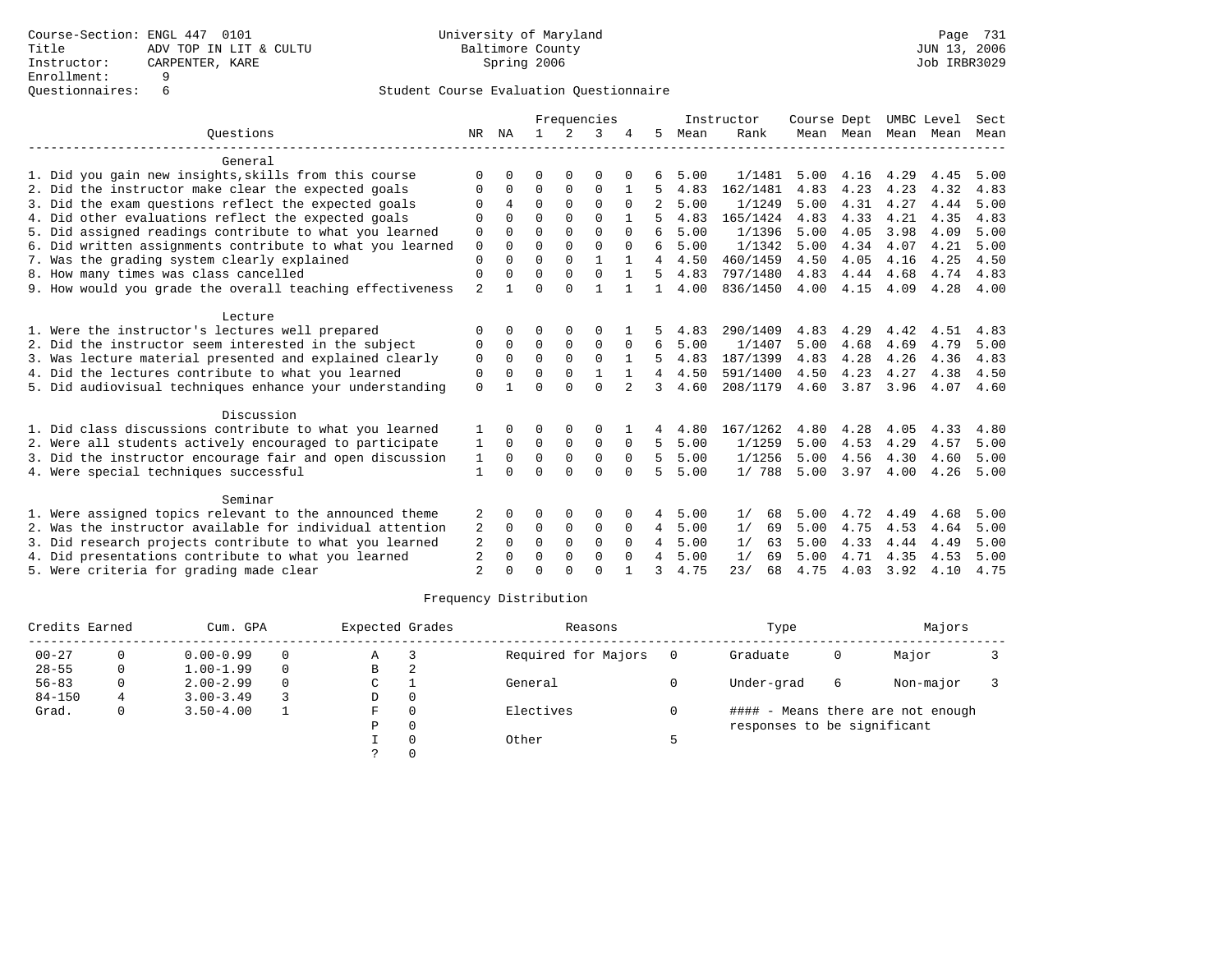|                                                           |                |          | Frequencies |             |                |                |               | Instructor |                    | Course Dept |           | UMBC Level |      | Sect        |
|-----------------------------------------------------------|----------------|----------|-------------|-------------|----------------|----------------|---------------|------------|--------------------|-------------|-----------|------------|------|-------------|
| Ouestions                                                 | NR             | ΝA       |             | 2           | 3              |                | 5             | Mean       | Rank               |             | Mean Mean | Mean       | Mean | Mean        |
| General                                                   |                |          |             |             |                |                |               |            |                    |             |           |            |      |             |
| 1. Did you gain new insights, skills from this course     | <sup>0</sup>   |          | ∩           |             |                |                |               | 5.00       | 1/1481             | 5.00        | 4.16      | 4.29       | 4.45 | 5.00        |
| 2. Did the instructor make clear the expected goals       | O              | $\Omega$ | $\Omega$    | $\Omega$    | $\Omega$       | 4              | 3             | 4.43       | 632/1481           | 4.43        | 4.23      | 4.23       | 4.32 | 4.43        |
| 3. Did the exam questions reflect the expected goals      |                |          | $\Omega$    | $\Omega$    | $\Omega$       | $\Omega$       | 2             | 5.00       | 1/1249             | 5.00        | 4.31      | 4.27       | 4.44 | 5.00        |
| 4. Did other evaluations reflect the expected goals       | n              | $\cap$   | $\cap$      | $\cap$      | $\cap$         | $\overline{a}$ |               | 4.71       | 248/1424           | 4.71        | 4.33      | 4.21       | 4.35 | 4.71        |
| 5. Did assigned readings contribute to what you learned   | $\Omega$       |          | $\Omega$    |             | $\cap$         | $\Omega$       |               | 5.00       | 1/1396             | 5.00        | 4.05      | 3.98       | 4.09 | 5.00        |
| 6. Did written assignments contribute to what you learned | $\mathbf 0$    | $\Omega$ | $\Omega$    | $\Omega$    | $\Omega$       |                |               | 4.71       | 153/1342           | 4.71        | 4.34      | 4.07       | 4.21 | 4.71        |
| 7. Was the grading system clearly explained               | $\Omega$       | $\cap$   | $\Omega$    | $\Omega$    | $\overline{a}$ |                | 3             | 4.14       | 872/1459           | 4.14        | 4.05      | 4.16       | 4.25 | 4.14        |
| 8. How many times was class cancelled                     |                |          | $\Omega$    | $\Omega$    |                |                |               |            | 4.29 1193/1480     | 4.29        | 4.44      | 4.68       | 4.74 | 4.29        |
| 9. How would you grade the overall teaching effectiveness | $\overline{a}$ | $\Omega$ | $\Omega$    | $\cap$      | $\cap$         |                | 2             | 4.40       | 473/1450           | 4.40        | 4.15      | 4.09       | 4.28 | 4.40        |
| Lecture                                                   |                |          |             |             |                |                |               |            |                    |             |           |            |      |             |
| 1. Were the instructor's lectures well prepared           |                | $\Omega$ | $\Omega$    |             | 0              |                |               | 4.83       | 290/1409           | 4.83        | 4.29      | 4.42       | 4.51 | 4.83        |
| 2. Did the instructor seem interested in the subject      |                | $\Omega$ | $\Omega$    | $\Omega$    | $\Omega$       | $\Omega$       | 6             | 5.00       | 1/1407             | 5.00        | 4.68      | 4.69       | 4.79 | 5.00        |
| 3. Was lecture material presented and explained clearly   | 1              | 0        | $\Omega$    | $\Omega$    |                |                | 3             | 4.50       | 567/1399           | 4.50        | 4.28      | 4.26       | 4.36 | 4.50        |
| 4. Did the lectures contribute to what you learned        | 1              | $\Omega$ | $\Omega$    | $\cap$      | $\Omega$       |                | 5             | 4.83       | 218/1400           | 4.83        | 4.23      | 4.27       | 4.38 | 4.83        |
| Discussion                                                |                |          |             |             |                |                |               |            |                    |             |           |            |      |             |
| 1. Did class discussions contribute to what you learned   |                |          |             |             | $\Omega$       |                |               | 5.00       | 1/1262             | 5.00        | 4.28      | 4.05       | 4.33 | 5.00        |
| 2. Were all students actively encouraged to participate   | 0              | $\Omega$ | 0           | $\mathbf 0$ | 0              | $\Omega$       | 7             | 5.00       | 1/1259             | 5.00        | 4.53      | 4.29       | 4.57 | 5.00        |
| 3. Did the instructor encourage fair and open discussion  | $\mathbf 0$    | $\Omega$ | $\Omega$    | $\Omega$    |                |                | 4             | 4.43       | 658/1256           | 4.43        | 4.56      | 4.30       | 4.60 | 4.43        |
| 4. Were special techniques successful                     | $\Omega$       |          |             | $\cap$      | $\Omega$       |                | $\mathbf{1}$  | 3.00       | 713/ 788           | 3.00        | 3.97      | 4.00       | 4.26 | 3.00        |
|                                                           |                |          |             |             |                |                |               |            |                    |             |           |            |      |             |
| Seminar                                                   |                |          |             |             |                |                |               |            |                    |             |           |            |      |             |
| 1. Were assigned topics relevant to the announced theme   | 5              |          |             |             | 0              |                |               | 5.00       | $***$ /<br>68      | ****        | 4.72      | 4.49       | 4.68 | ****        |
| 2. Was the instructor available for individual attention  | 5              | $\Omega$ | $\Omega$    | $\Omega$    | $\Omega$       | $\Omega$       | 2             | 5.00       | 1/<br>69           | 5.00        | 4.75      | 4.53       | 4.64 | 5.00        |
| 3. Did research projects contribute to what you learned   | 5              | $\Omega$ | $\Omega$    | $\Omega$    |                |                |               | 3.50       | 59/<br>63          | 3.50        | 4.33      | 4.44       | 4.49 | 3.50        |
| 4. Did presentations contribute to what you learned       |                | $\cap$   | $\Omega$    | $\Omega$    | $\Omega$       | $\Omega$       | $\mathcal{L}$ | 5.00       | 1/<br>69           | 5.00        | 4.71      | 4.35       | 4.53 | 5.00        |
| 5. Were criteria for grading made clear                   | 5              |          | ∩           |             | $\cap$         |                | $\cap$        |            | $4.00$ ****/<br>68 | ****        | 4.03      | 3.92       | 4.10 | $***$ * * * |

| Credits Earned |   | Cum. GPA      |          |   | Expected Grades | Reasons             | Type                        | Majors |                                   |  |
|----------------|---|---------------|----------|---|-----------------|---------------------|-----------------------------|--------|-----------------------------------|--|
| $00 - 27$      | 0 | $0.00 - 0.99$ | 0        | Α | b               | Required for Majors | Graduate                    |        | Major                             |  |
| $28 - 55$      | 0 | $1.00 - 1.99$ | $\Omega$ | В |                 |                     |                             |        |                                   |  |
| $56 - 83$      | 0 | $2.00 - 2.99$ |          | C | $\Omega$        | General             | Under-grad                  | 6      | Non-major                         |  |
| $84 - 150$     | 4 | $3.00 - 3.49$ |          | D | $\Omega$        |                     |                             |        |                                   |  |
| Grad.          |   | $3.50 - 4.00$ |          | F | $\Omega$        | Electives           |                             |        | #### - Means there are not enough |  |
|                |   |               |          | Ρ | 0               |                     | responses to be significant |        |                                   |  |
|                |   |               |          |   |                 | Other               |                             |        |                                   |  |
|                |   |               |          |   |                 |                     |                             |        |                                   |  |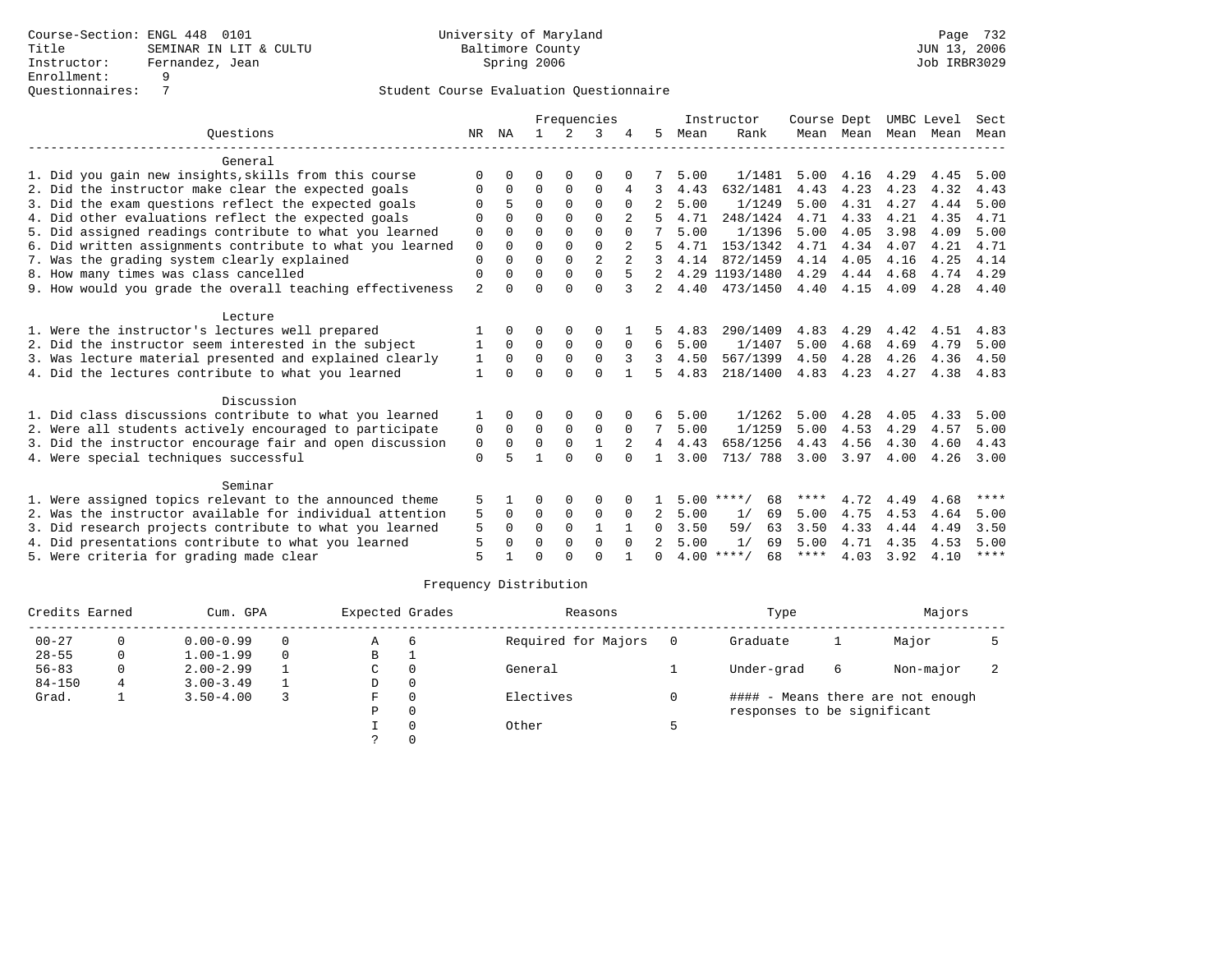|                                                           |          |              | Frequencies  |          |          |              |    |      | Instructor | Course Dept |      | UMBC Level |      | Sect        |
|-----------------------------------------------------------|----------|--------------|--------------|----------|----------|--------------|----|------|------------|-------------|------|------------|------|-------------|
| Ouestions                                                 | NR       | ΝA           |              |          | 3        | 4            | 5. | Mean | Rank       | Mean        | Mean | Mean       | Mean | Mean        |
| General                                                   |          |              |              |          |          |              |    |      |            |             |      |            |      |             |
| 1. Did you gain new insights, skills from this course     |          |              |              |          |          |              |    | 4.44 | 626/1481   | 4.44        | 4.16 | 4.29       | 4.45 | 4.44        |
| 2. Did the instructor make clear the expected goals       |          | 0            | O            | $\Omega$ |          |              |    | 4.44 | 603/1481   | 4.44        | 4.23 | 4.23       | 4.32 | 4.44        |
| 3. Did the exam questions reflect the expected goals      |          | 8            | $\Omega$     | $\Omega$ | $\Omega$ |              |    | 5.00 | $***/1249$ | $***$ * * * | 4.31 | 4.27       | 4.44 | $* * * * *$ |
| 4. Did other evaluations reflect the expected goals       | ∩        |              | $\Omega$     |          |          |              |    | 4.75 | 217/1424   | 4.75        | 4.33 | 4.21       | 4.35 | 4.75        |
| 5. Did assigned readings contribute to what you learned   | $\Omega$ | $\Omega$     | $\Omega$     | $\Omega$ | 4        | $\cap$       | 5  | 4.11 | 633/1396   | 4.11        | 4.05 | 3.98       | 4.09 | 4.11        |
| 6. Did written assignments contribute to what you learned | $\Omega$ |              | U            |          | ∩        |              | б. | 4.67 | 190/1342   | 4.67        | 4.34 | 4.07       | 4.21 | 4.67        |
| 7. Was the grading system clearly explained               | $\Omega$ |              | $\Omega$     | $\Omega$ | $\Omega$ |              | б. | 4.75 | 196/1459   | 4.75        | 4.05 | 4.16       | 4.25 | 4.75        |
| 8. How many times was class cancelled                     |          | <sup>0</sup> | <sup>0</sup> | $\Omega$ | $\Omega$ |              |    | 4.13 | 1309/1480  | 4.13        | 4.44 | 4.68       | 4.74 | 4.13        |
| 9. How would you grade the overall teaching effectiveness |          | 0            | U            | ∩        | ∩        |              | б. | 4.86 | 119/1450   | 4.86        | 4.15 | 4.09       | 4.28 | 4.86        |
| Lecture                                                   |          |              |              |          |          |              |    |      |            |             |      |            |      |             |
| 1. Were the instructor's lectures well prepared           |          |              | 0            | $\Omega$ |          |              |    | 4.00 | 1152/1409  | 4.00        | 4.29 | 4.42       | 4.51 | 4.00        |
| 2. Did the instructor seem interested in the subject      |          | $\Omega$     | $\Omega$     | $\Omega$ | $\Omega$ | $\Omega$     | 8  | 5.00 | 1/1407     | 5.00        | 4.68 | 4.69       | 4.79 | 5.00        |
| 3. Was lecture material presented and explained clearly   |          | 0            | 0            | $\Omega$ | $\Omega$ |              |    | 4.63 | 431/1399   | 4.63        | 4.28 | 4.26       | 4.36 | 4.63        |
| 4. Did the lectures contribute to what you learned        |          |              | U            | $\cap$   |          |              | 4  | 4.38 | 741/1400   | 4.38        | 4.23 | 4.27       | 4.38 | 4.38        |
| Discussion                                                |          |              |              |          |          |              |    |      |            |             |      |            |      |             |
| 1. Did class discussions contribute to what you learned   |          | $\Omega$     | 0            | $\Omega$ | $\Omega$ |              | 8  | 5.00 | 1/1262     | 5.00        | 4.28 | 4.05       | 4.33 | 5.00        |
| 2. Were all students actively encouraged to participate   |          | $\Omega$     | $\Omega$     | $\Omega$ | $\Omega$ | $\Omega$     | 8  | 5.00 | 1/1259     | 5.00        | 4.53 | 4.29       | 4.57 | 5.00        |
| 3. Did the instructor encourage fair and open discussion  |          |              | O            | ∩        | $\Omega$ | <sup>0</sup> |    | 5.00 | 1/1256     | 5.00        | 4.56 | 4.30       | 4.60 | 5.00        |
| 4. Were special techniques successful                     |          |              | U            | ∩        |          |              |    | 4.57 | 159/ 788   | 4.57        | 3.97 | 4.00       | 4.26 | 4.57        |

| Credits Earned<br>Cum. GPA |   |               |   | Expected Grades |          | Reasons             |   | Type                        | Majors |                                   |  |
|----------------------------|---|---------------|---|-----------------|----------|---------------------|---|-----------------------------|--------|-----------------------------------|--|
| $00 - 27$                  |   | $0.00 - 0.99$ |   | Α               |          | Required for Majors |   | Graduate                    | 0      | Major                             |  |
| $28 - 55$                  |   | $1.00 - 1.99$ | 0 | В               |          |                     |   |                             |        |                                   |  |
| $56 - 83$                  | 0 | $2.00 - 2.99$ |   | C               | $\Omega$ | General             |   | Under-grad                  | 9      | Non-major                         |  |
| $84 - 150$                 |   | $3.00 - 3.49$ |   | D               | 0        |                     |   |                             |        |                                   |  |
| Grad.                      |   | $3.50 - 4.00$ |   | F               | $\Omega$ | Electives           |   |                             |        | #### - Means there are not enough |  |
|                            |   |               |   | Ρ               | 0        |                     |   | responses to be significant |        |                                   |  |
|                            |   |               |   |                 | $\Omega$ | Other               | A |                             |        |                                   |  |
|                            |   |               |   |                 |          |                     |   |                             |        |                                   |  |